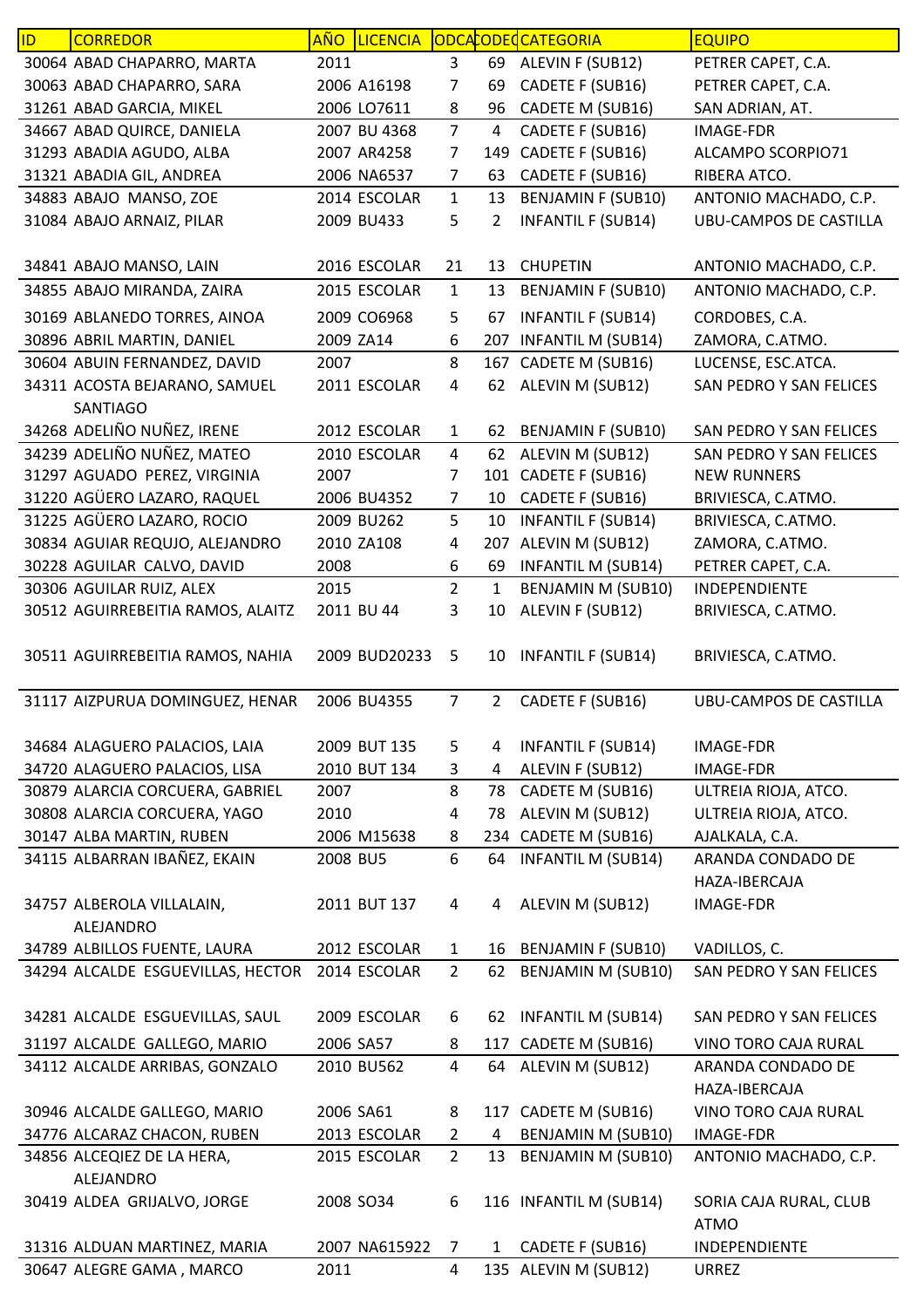| ID | <b>CORREDOR</b>                   | <b>AÑO</b> | <b>LICENCIA</b> |                |                | ODCACODECATEGORIA         | <b>EQUIPO</b>                 |
|----|-----------------------------------|------------|-----------------|----------------|----------------|---------------------------|-------------------------------|
|    | 31196 ALEGRE GONZALEZ, NEREA      | 2011       |                 | 3              |                | 101 ALEVIN F (SUB12)      | <b>NEW RUNNERS</b>            |
|    | 30847 ALEJANDRO FERNANDEZ, PEREZ  | 2010 BU55  |                 | 4              | 2              | ALEVIN M (SUB12)          | UBU-CAMPOS DE CASTILLA        |
|    |                                   |            |                 |                |                |                           |                               |
|    | 30537 ALFONSIN CRUCES, VIOLETA    |            | 2006 M1003      | $\overline{7}$ |                | 287 CADETE F (SUB16)      | MOSTOLES, A.A.                |
|    | 31031 ALFONSO GONZALEZ, HUGO      | 2008       |                 | 6              | 17             | <b>INFANTIL M (SUB14)</b> | AMA, C.D.                     |
|    | 30953 ALGUACIL CAPUCHINO, FABIO   |            | 2010 ET16836    | 4              |                | 134 ALEVIN M (SUB12)      | UNICAJA-C.A. TOLEDO           |
|    |                                   |            |                 |                |                |                           |                               |
|    | 34910 ALHALL LLANILLO, ALVAR      |            | 2012 ESCOLAR    | $\overline{2}$ | 13             | <b>BENJAMIN M (SUB10)</b> | ANTONIO MACHADO, C.P.         |
|    | 34857 ALHALL LLANILLO, MATILDA    |            | 2015 ESCOLAR    | 1              | 13             | <b>BENJAMIN F (SUB10)</b> | ANTONIO MACHADO, C.P.         |
|    | 34328 ALLENDE ARNAIZ, ENARA       |            | 2009 ESCOLAR    | 5              | 62             | <b>INFANTIL F (SUB14)</b> | SAN PEDRO Y SAN FELICES       |
|    | 30206 ALLONGO FERNANDEZ, LUCAS    | 2015       |                 | $\overline{2}$ | 103            | <b>BENJAMIN M (SUB10)</b> | CIUDAD DE LUGONES, ATCO.      |
|    |                                   |            |                 |                |                |                           |                               |
|    | 34814 ALMAGRO OLALLA, GADEA       |            | 2010 BU606      | 3              | $\overline{2}$ | ALEVIN F (SUB12)          | <b>UBU-CAMPOS DE CASTILLA</b> |
|    |                                   |            |                 |                |                |                           |                               |
|    | 34815 ALMAGRO OLALLA, RODRIGO     |            | 2015 BU611      | $\overline{2}$ | 2              | <b>BENJAMIN M (SUB10)</b> | <b>UBU-CAMPOS DE CASTILLA</b> |
|    |                                   |            |                 |                |                |                           |                               |
|    | 34161 ALMENDRES SICILIA, AINARA   |            | 2008 BU18       | 5              | 3              | <b>INFANTIL F (SUB14)</b> | CAPISCOL-IBERCAJA             |
|    | 31165 ALMENDROS MORENO, PABLO     | 2006       |                 | 8              | 265            | CADETE M (SUB16)          | <b>CLINICA MENORCA CAUG</b>   |
|    | 30846 ALONSO NAVARRO, LEO JAMES   |            | 2014 BU318      | $\overline{2}$ | 2              | <b>BENJAMIN M (SUB10)</b> | UBU-CAMPOS DE CASTILLA        |
|    |                                   |            |                 |                |                |                           |                               |
|    | 34059 ALONSO HERRERO, ALICIA      |            | 2010 BU121      | $\mathbf{3}$   | 64             | ALEVIN F (SUB12)          | ARANDA CONDADO DE             |
|    |                                   |            |                 |                |                |                           | HAZA-IBERCAJA                 |
|    | 30510 ALONSO REDONDO, NAHYA       |            | 2012 BU263      | $\mathbf{1}$   | 10             | <b>BENJAMIN F (SUB10)</b> | BRIVIESCA, C.ATMO.            |
|    | 34116 ALONSO RODRIGUEZ, RAUL      | 2008 BU4   |                 | 6              | 64             | <b>INFANTIL M (SUB14)</b> | ARANDA CONDADO DE             |
|    |                                   |            |                 |                |                |                           | HAZA-IBERCAJA                 |
|    | 34842 ALONSO SAIZ, LAURA          |            | 2016 ESCOLAR    | 21             | 13             | <b>CHUPETIN</b>           | ANTONIO MACHADO, C.P.         |
|    | 34911 ALONSO SUAREZ, GADEA        |            | 2012 ESCOLAR    | $\mathbf{1}$   | 13             | <b>BENJAMIN F (SUB10)</b> | ANTONIO MACHADO, C.P.         |
|    | 34324 ALONSO ANDRES, PEDRO        |            | 2009 ESCOLAR    | 6              | 62             | <b>INFANTIL M (SUB14)</b> | SAN PEDRO Y SAN FELICES       |
|    | 31127 ALONSO ARTIGUEZ, LEIRE      | 2012       |                 | $\mathbf{1}$   | 17             | <b>BENJAMIN F (SUB10)</b> | AMA, C.D.                     |
|    | 30237 ALONSO BAYON, DIEGO         | 2010       |                 | 4              | 1              | ALEVIN M (SUB12)          | INDEPENDIENTE                 |
|    | 34205 ALONSO BLANCO, CELIA        |            | 2008 ESCOLAR    | 5              |                | 233 INFANTIL F (SUB14)    | <b>BENAVENTE ATMO., CLUB</b>  |
|    | 34129 ALONSO CALDERON, NOA        |            | 2012 ESCOLAR    | $\mathbf{1}$   | 36             | <b>BENJAMIN F (SUB10)</b> | TESLA, CEIP                   |
|    | 34130 ALONSO CALDERON, ORISHA     |            | 2014 ESCOLAR    | $\mathbf{1}$   | 36             | <b>BENJAMIN F (SUB10)</b> | TESLA, CEIP                   |
|    | 34518 ALONSO CALLEJA, YOEL        |            | 2014 ESCOLAR    | $\overline{2}$ | 41             | <b>BENJAMIN M (SUB10)</b> | FERNANDO DE ROJAS, C.P.       |
|    |                                   |            |                 |                |                |                           |                               |
|    | 34140 ALONSO CASTRO, PABLO        |            | 2016 ESCOLAR    | 21             | 36             | <b>CHUPETIN</b>           | TESLA, CEIP                   |
|    | 34017 ALONSO DAVID, VALERIA       |            | 2009 M24952     | 5              |                | 229 INFANTIL F (SUB14)    | COLMENAR VIEJO, C.ATMO.       |
|    | <b>VICTORIA</b>                   |            |                 |                |                |                           |                               |
|    | 34593 ALONSO DE LA FUENTE, BRUNO  |            | 2014 ESCOLAR    | $\overline{2}$ | 60             | <b>BENJAMIN M (SUB10)</b> | <b>VENERABLES, CEIP</b>       |
|    |                                   |            |                 |                |                |                           |                               |
|    | 34592 ALONSO DE LA FUENTE, MATEO  |            | 2011 ESCOLAR    | 4              | 60             | ALEVIN M (SUB12)          | <b>VENERABLES, CEIP</b>       |
|    |                                   |            |                 |                |                |                           |                               |
|    | 31510 ALONSO DEL POZO, ALVARO     |            | 2010 VA397      | 4              |                | 193 ALEVIN M (SUB12)      | CASTILLO DE LA MOTA           |
|    | 34741 ALONSO DEL PRADO, GABRIEL   |            | 2011 BUT 472    | 4              | 4              | ALEVIN M (SUB12)          | <b>IMAGE-FDR</b>              |
|    | 31100 ALONSO ESCALANTE, VEGA      |            | 2012 BU315      | $\mathbf{1}$   | 2              | <b>BENJAMIN F (SUB10)</b> | UBU-CAMPOS DE CASTILLA        |
|    |                                   |            |                 |                |                |                           |                               |
|    | 30298 ALONSO ESTEVE, JUDIT AMPARO |            | 2010 EV4373     | 3              |                | 51 ALEVIN F (SUB12)       | <b>GUADASSUAR</b>             |
|    |                                   |            |                 |                |                |                           | MASKOKOTOAS, C.A.             |
|    | 30297 ALONSO ESTEVE, LAURA        |            | 2008 EV4382     | 5              |                | 51 INFANTIL F (SUB14)     | <b>GUADASSUAR</b>             |
|    |                                   |            |                 |                |                |                           | MASKOKOTOAS, C.A.             |
|    | 30337 ALONSO FERNANDEZ, YOEL      | 2013       |                 | $\overline{2}$ |                | 169 BENJAMIN M (SUB10)    | TELENO CECINAS PABLO          |
|    | 34303 ALONSO MARTIN, ADAN         |            | 2015 ESCOLAR    | 2              | 62             | <b>BENJAMIN M (SUB10)</b> | SAN PEDRO Y SAN FELICES       |
|    | 34756 ALONSO MARTIN, FERNANDO     |            | 2011 ESCOLAR    | 4              | 4              | ALEVIN M (SUB12)          | <b>IMAGE-FDR</b>              |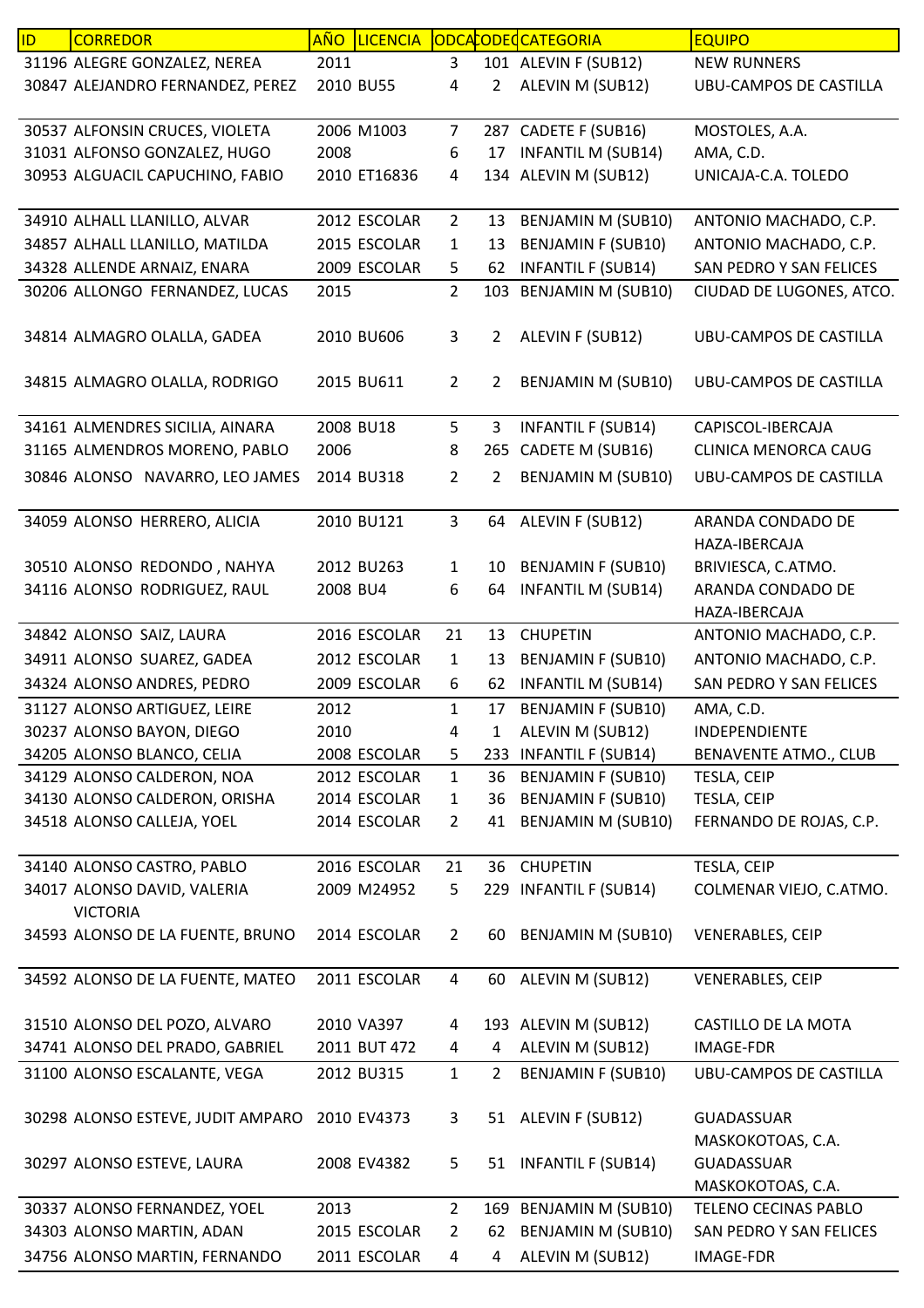| ID | <b>CORREDOR</b>                  | AÑO LICENCIA |                |              | ODCACODECATEGORIA         | <b>EQUIPO</b>                 |
|----|----------------------------------|--------------|----------------|--------------|---------------------------|-------------------------------|
|    | 34358 ALONSO MARTINEZ, ALEJANDRA | 2013 ESCOLAR | $\mathbf{1}$   | 5            | <b>BENJAMIN F (SUB10)</b> | MARIA TERESA LEON, CEIP       |
|    |                                  |              |                |              |                           |                               |
|    | 34359 ALONSO MARTINEZ, ELVIRA    | 2013 ESCOLAR | $\mathbf{1}$   | 5            | <b>BENJAMIN F (SUB10)</b> | MARIA TERESA LEON, CEIP       |
|    | 30348 ALONSO MIRANDA, LUCIA      | 2011 ESCOLAR | 3.             |              | 169 ALEVIN F (SUB12)      | TELENO CECINAS PABLO          |
|    | 31186 ALONSO MORQUILLAS, JOEL    | 2014         | $\overline{2}$ | $\mathbf{1}$ | BENJAMIN M (SUB10)        | INDEPENDIENTE                 |
|    | 30748 ALONSO NAVARRO, MAIA       | 2012 BU394   | 1              | 2            | <b>BENJAMIN F (SUB10)</b> | <b>UBU-CAMPOS DE CASTILLA</b> |
|    |                                  |              |                |              |                           |                               |
|    | 30706 ALONSO NICOLAS, CALDERON   | 2010         | 4              | 1            | ALEVIN M (SUB12)          | INDEPENDIENTE                 |
|    | 30316 ALONSO PEREZ, ALVAR        | 2015         | $\overline{2}$ | 1            | BENJAMIN M (SUB10)        | <b>INDEPENDIENTE</b>          |
|    | 34529 ALONSO PRESENCIO, INES     | 2012 ESCOLAR | $\mathbf{1}$   | 41           | <b>BENJAMIN F (SUB10)</b> | FERNANDO DE ROJAS, C.P.       |
|    |                                  |              |                |              |                           |                               |
|    | 34761 ALONSO PRESENCIO, INES     | 2012 ESCOLAR | $\mathbf{1}$   | 4            | <b>BENJAMIN F (SUB10)</b> | <b>IMAGE-FDR</b>              |
|    | 30872 ALONSO ROMERO, MANUELA     | 2011         | 3              | 78           | ALEVIN F (SUB12)          | ULTREIA RIOJA, ATCO.          |
|    | 30723 ALONSO SAEZ, DANIELA       | 2009 BU317   | 5              | 2            | <b>INFANTIL F (SUB14)</b> | <b>UBU-CAMPOS DE CASTILLA</b> |
|    |                                  |              |                |              |                           |                               |
|    | 31362 ALONSO SAEZ, DANIELA       | 2009 BU317   | 5              | 2            | <b>INFANTIL F (SUB14)</b> | UBU-CAMPOS DE CASTILLA        |
|    |                                  |              |                |              |                           |                               |
|    | 34604 ALONSO SAEZ, MARINA        | 2012 ESCOLAR | $\mathbf{1}$   | 43           | <b>BENJAMIN F (SUB10)</b> | PONS SOROLLA, C.P.            |
|    | 34724 ALONSO SANTOS, HUGO        | 2010 ESCOLAR | 4              | 4            | ALEVIN M (SUB12)          | <b>IMAGE-FDR</b>              |
|    | 31086 ALOSO ESCALANTE, ANGELA    | 2008 B316    | 5              | 2            | <b>INFANTIL F (SUB14)</b> | UBU-CAMPOS DE CASTILLA        |
|    |                                  |              |                |              |                           |                               |
|    | 30201 ALTUR FERNANDEZ, MARINA    | 2008 V24394  | 5              |              | 51 INFANTIL F (SUB14)     | <b>GUADASSUAR</b>             |
|    |                                  |              |                |              |                           | MASKOKOTOAS, C.A.             |
|    | 30850 ALVAREZ DE CASTRO, IRENE   | 2009 ZA102   | 5              |              | 207 INFANTIL F (SUB14)    | ZAMORA, C.ATMO.               |
|    | 34230 ALVAREZ DIEZ, CARLA        | 2012 ESCOLAR | $\mathbf{1}$   |              | 233 BENJAMIN F (SUB10)    | <b>BENAVENTE ATMO., CLUB</b>  |
|    | 34235 ALVAREZ GANGOSO, IMANOL    | 2014 ESCOLAR | $\overline{2}$ | 233          | <b>BENJAMIN M (SUB10)</b> | <b>BENAVENTE ATMO., CLUB</b>  |
|    | 34224 ALVAREZ GANGOSO, IRATI     | 2011 ESCOLAR | 3              |              | 233 ALEVIN F (SUB12)      | <b>BENAVENTE ATMO., CLUB</b>  |
|    | 30317 ALVAREZ GEIJO, MARIA       | 2014 ESCOLAR | 1              | 169          | <b>BENJAMIN F (SUB10)</b> | <b>TELENO CECINAS PABLO</b>   |
|    | 30527 ALVAREZ GUTIERREZ, ASUR    | 2008 AS-55   | 6              | 47           | <b>INFANTIL M (SUB14)</b> | ASTURIANA DE AT.              |
|    |                                  |              |                |              |                           | VETERANOS, AS.                |
|    | 31248 ALVAREZ PACHECO, ALEXANDRA | 2009         | 5              |              | 219 INFANTIL F (SUB14)    | VAL MIÑOR, S.A.               |
|    |                                  |              |                |              |                           |                               |
|    | 31244 ALVAREZ PACHECO, FERNANDO  | 2008         | 6              |              | 219 INFANTIL M (SUB14)    | VAL MIÑOR, S.A.               |
|    |                                  |              |                |              |                           |                               |
|    | 30435 ALVAREZ PEREZ, DANIEL      | 2011         | 4              | 1            | ALEVIN M (SUB12)          | INDEPENDIENTE                 |
|    | 30434 ALVAREZ PEREZ, DIEGO       | 2011         | 4              | 1            | ALEVIN M (SUB12)          | INDEPENDIENTE                 |
|    | 31456 ALVAREZ PRIETO, NICASIO    | 2010 AS34    | 4              |              | 246 ALEVIN M (SUB12)      | GIJON ATMO.                   |
|    | 34180 ALVAREZ RIO, IRATI         | 2007 BU47    | $\overline{7}$ | 3            | CADETE F (SUB16)          | CAPISCOL-IBERCAJA             |
|    | 31605 ALVAREZ ROBLA, BRUNO       | 2015         | $\overline{2}$ | 98           | <b>BENJAMIN M (SUB10)</b> | FISIORAMA, C.A.               |
|    | 31604 ALVAREZ ROBLA, ORIOL       | 2014         | 2              | 98           | <b>BENJAMIN M (SUB10)</b> | FISIORAMA, C.A.               |
|    | 31173 ALVAREZ RODRIGUEZ, REBECA  | 2008 L70     | 5              |              | 101 INFANTIL F (SUB14)    | <b>NEW RUNNERS</b>            |
|    | 34049 ALVAREZ RUEDA, CARLA       | 2012 BU122   | $\mathbf{1}$   | 64           | <b>BENJAMIN F (SUB10)</b> | ARANDA CONDADO DE             |
|    |                                  |              |                |              |                           | HAZA-IBERCAJA                 |
|    | 30652 ALVAREZ SANCHEZ, CELIA     | 2008         | 5              |              | 139 INFANTIL F (SUB14)    | LLANERA, ATMO.                |
|    | 34957 ALVAREZ SANTAMARIA, ARIEL  | 2010 ESCOLAR | 4              | 13           | ALEVIN M (SUB12)          | ANTONIO MACHADO, C.P.         |
|    | 34912 ALVAREZ SANTAMARIA,        | 2012 ESCOLAR | $\overline{2}$ | 13           | <b>BENJAMIN M (SUB10)</b> | ANTONIO MACHADO, C.P.         |
|    | <b>BROOKLYN</b>                  |              |                |              |                           |                               |
|    | 30281 ALVAREZ VALLE, PAULA       | 2008         | 5              |              | 103 INFANTIL F (SUB14)    | CIUDAD DE LUGONES, ATCO.      |
|    |                                  |              |                |              |                           |                               |
|    | 30609 ALVAREZ VELASCO, CLAUDIA   | 2013         | $\mathbf{1}$   |              | 167 BENJAMIN F (SUB10)    | LUCENSE, ESC.ATCA.            |
|    | 30611 ALVAREZ VELASCO, MENCIA    | 2011         | 3              |              | 167 ALEVIN F (SUB12)      | LUCENSE, ESC.ATCA.            |
|    | 34640 ALVAREZ ZAZO, MIRIAM       | 2008         | 5              |              | 141 INFANTIL F (SUB14)    | ATLETARIA ISAAC VICIOSA       |
|    | 30605 ALVARINO LIRANZO, MIGUEL   | 2006         | 8              | 167          | CADETE M (SUB16)          | LUCENSE, ESC.ATCA.            |
|    | 31167 ALVARO PLAZA, PAULA        | 2007         | 7              |              | 265 CADETE F (SUB16)      | CLINICA MENORCA CAUG          |
|    |                                  |              |                |              |                           |                               |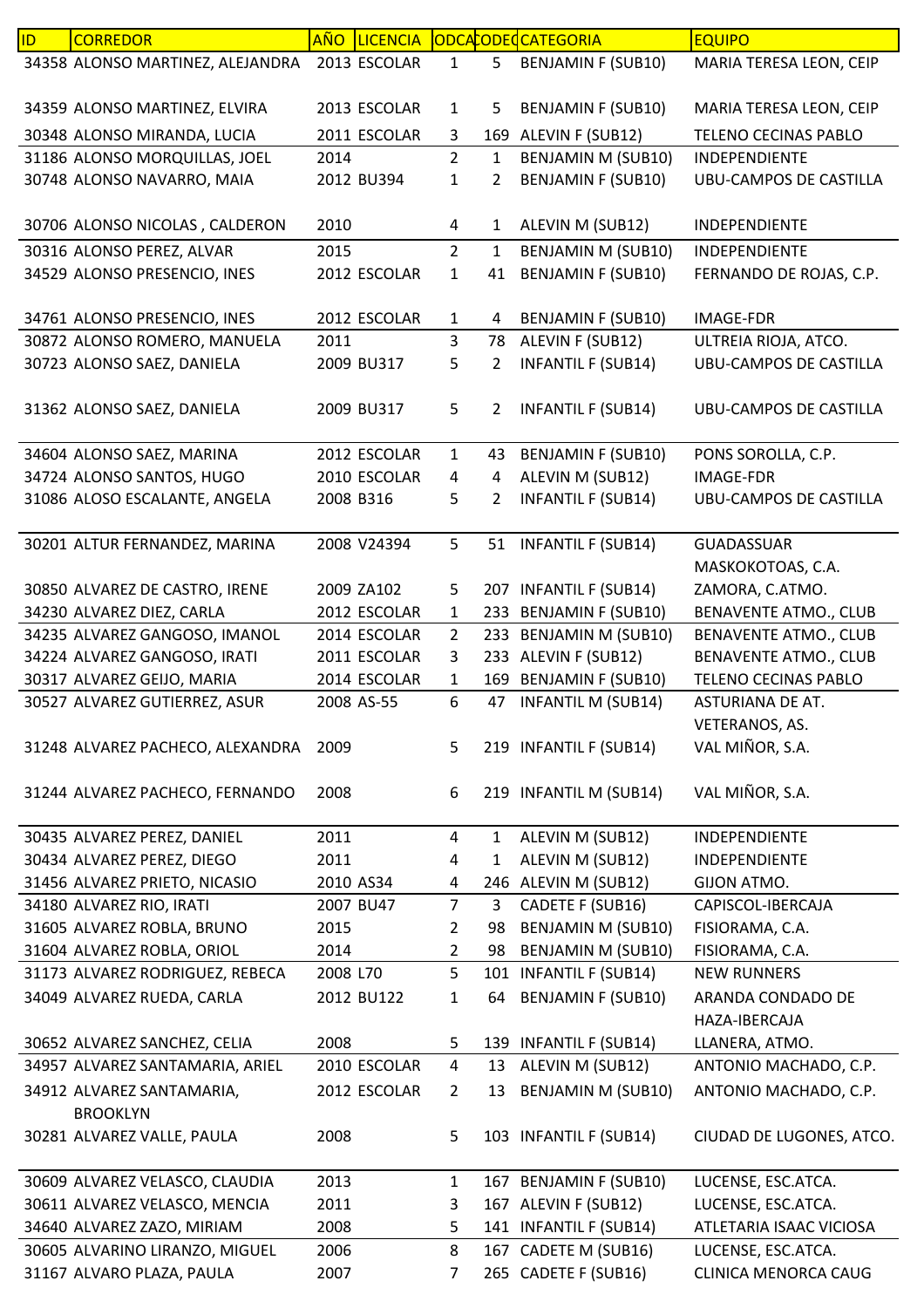| ID | <b>CORREDOR</b>                 | AÑO       | <b>LICENCIA</b> |                |                | ODCACODECCATEGORIA        | <b>EQUIPO</b>                 |
|----|---------------------------------|-----------|-----------------|----------------|----------------|---------------------------|-------------------------------|
|    | 34484 ALVARO RICO, JIMENA       |           | 2010 ESCOLAR    | 3              |                | 21 ALEVIN F (SUB12)       | ARANDA, ESC.ATMO.             |
|    | 30574 ALVEAR PEREZ, ADRIANA     | 2008      |                 | 5              | $\mathbf{1}$   | <b>INFANTIL F (SUB14)</b> | INDEPENDIENTE                 |
|    | 34941 ALVEAR PEREZ, SAUL        |           | 2011 ESCOLAR    | $\overline{a}$ | 13             | ALEVIN M (SUB12)          | ANTONIO MACHADO, C.P.         |
|    | 30851 AMO GONZALEZ, AMINATA     |           | 2009 ZA118      | 5              | 207            | <b>INFANTIL F (SUB14)</b> | ZAMORA, C.ATMO.               |
|    | 30835 AMO GONZALEZ, SEBASTIAN   |           | 2010 ZA122      | $\overline{4}$ |                | 207 ALEVIN M (SUB12)      | ZAMORA, C.ATMO.               |
|    | 34503 AMOR BOMBIN, SAMUEL       |           | 2011 ESCOLAR    | 4              | 60             | ALEVIN M (SUB12)          | <b>VENERABLES, CEIP</b>       |
|    | 34326 AMRIK, MANEL              |           | 2010 ESCOLAR    | 3              | 62             | ALEVIN F (SUB12)          | SAN PEDRO Y SAN FELICES       |
|    | 34301 AMRIK, SOUAD              |           | 2014 ESCOLAR    | $\mathbf{1}$   | 62             | <b>BENJAMIN F (SUB10)</b> | SAN PEDRO Y SAN FELICES       |
|    | 30962 ANAYA DIAZ, ALICIA        |           | 2008 BU529      | 5              | 17             | <b>INFANTIL F (SUB14)</b> | AMA, C.D.                     |
|    | 31046 ANAYA DIAZ, DENIS         |           | 2010 BU530      | 4              | 17             | ALEVIN M (SUB12)          | AMA, C.D.                     |
|    | 34084 ANDALUZ ROJAS, RAQUEL     |           | 2006 BU54       | $\overline{7}$ | 64             | CADETE F (SUB16)          | ARANDA CONDADO DE             |
|    |                                 |           |                 |                |                |                           | HAZA-IBERCAJA                 |
|    | 30472 ANDRES FERNANDEZ, RODRIGO | 2012      |                 | $\overline{2}$ |                | 156 BENJAMIN M (SUB10)    | REINOSA RUNNING               |
|    |                                 |           |                 |                |                |                           |                               |
|    | 34071 ANDRES GARCIA, ARIADNA    | 2008 BU7  |                 | 5              | 64             | <b>INFANTIL F (SUB14)</b> | ARANDA CONDADO DE             |
|    |                                 |           |                 |                |                |                           | HAZA-IBERCAJA                 |
|    | 31213 ANDRES MOZAS, JORGE       | 2014      |                 | $\overline{2}$ | $\mathbf{1}$   | BENJAMIN M (SUB10)        | INDEPENDIENTE                 |
|    | 34488 ANDRES MOZAS, LEIRE       |           | 2012 ESCOLAR    | 1              | 21             | <b>BENJAMIN F (SUB10)</b> | ARANDA, ESC.ATMO.             |
|    | 34103 ANDRES ONTORIA, MARCOS    |           | 2010 BU123      | 4              | 64             | ALEVIN M (SUB12)          | ARANDA CONDADO DE             |
|    |                                 |           |                 |                |                |                           | HAZA-IBERCAJA                 |
|    | 34104 ANDRES ONTORIA, MARIO     |           | 2010 BU124      | $\overline{4}$ |                | 64 ALEVIN M (SUB12)       | ARANDA CONDADO DE             |
|    |                                 |           |                 |                |                |                           | HAZA-IBERCAJA                 |
|    | 34461 ANDRES PAREJA, MIRARI     |           | 2009 BU193      | 5              | 56             | <b>INFANTIL F (SUB14)</b> | VALLE DE MENA, CA             |
|    | 30492 ANDRES RAMOS, CLAUDIA     | 2010      |                 | 3              |                | 156 ALEVIN F (SUB12)      | REINOSA RUNNING               |
|    | 34886 ANGULO VARONA, MARTIN     |           | 2013 ESCOLAR    | $\overline{2}$ | 13             | <b>BENJAMIN M (SUB10)</b> | ANTONIO MACHADO, C.P.         |
|    | 30845 ANGULO MARCOS, ANA        |           | 2013 BU512      | $\mathbf{1}$   | 2              | <b>BENJAMIN F (SUB10)</b> | UBU-CAMPOS DE CASTILLA        |
|    | 31623 ANTA IGLESIAS, IRENE      | 2010 L217 |                 | 3              |                | 101 ALEVIN F (SUB12)      | <b>NEW RUNNERS</b>            |
|    | 31283 ANTON ARRIBAS, HUGO       | 2010      |                 | 4              |                | 275 ALEVIN M (SUB12)      | SOLAR DEL CID, CEIP           |
|    | 34568 ANTON GIL, ALVARO         |           | 2012 ESCOLAR    | $\overline{2}$ |                | 223 BENJAMIN M (SUB10)    | RIBERA DEL VENA, CP           |
|    | 31349 ANTON SARMIENTO, GONZALO  | 2012      |                 | 2              | $\overline{2}$ | BENJAMIN M (SUB10)        | UBU-CAMPOS DE CASTILLA        |
|    |                                 |           |                 |                |                |                           |                               |
|    | 31359 ANTON SARMIENTO, IRENE    |           | 2010 BU609      | $\overline{3}$ | $2^{\circ}$    | ALEVIN F (SUB12)          | <b>UBU-CAMPOS DE CASTILLA</b> |
|    |                                 |           |                 |                |                |                           |                               |
|    | 34375 ANTON URIARTE, ENMA       |           | 2014 ESCOLAR    | $\mathbf{1}$   | 5              | <b>BENJAMIN F (SUB10)</b> | MARIA TERESA LEON, CEIP       |
|    | 30831 ANTON YEGUAS, IRENE       |           | 2010 ZA121      | 3              |                | 207 ALEVIN F (SUB12)      | ZAMORA, C.ATMO.               |
|    | 31209 AOUAMI REGRAGUI CHALBALT, | 2009      |                 | 6              | 10             | <b>INFANTIL M (SUB14)</b> | BRIVIESCA, C.ATMO.            |
|    | MOHAMED YASIN                   |           |                 |                |                |                           |                               |
|    | 30243 APARICIO GARCIA, LAIA     | 2012      |                 | $\mathbf{1}$   |                | 143 BENJAMIN F (SUB10)    | CALCEATENSE, C. ATMO.         |
|    | 30263 APARICIO GARCIA, NOA      | 2008      |                 | 5              |                | 143 INFANTIL F (SUB14)    | CALCEATENSE, C. ATMO.         |
|    | 34858 APARICIO ANTOLIN, ASIER   |           | 2015 ESCOLAR    | $\overline{2}$ | 13             | <b>BENJAMIN M (SUB10)</b> | ANTONIO MACHADO, C.P.         |
|    |                                 |           |                 |                |                |                           |                               |
|    | 31131 AQUERRETA AZCONA, AMAIA   | 2015      |                 | 1              | 17             | <b>BENJAMIN F (SUB10)</b> | AMA, C.D.                     |
|    | 30547 ARAGON STEPHEN, SEAN      | 2010      |                 | 4              | $\mathbf{1}$   | ALEVIN M (SUB12)          | INDEPENDIENTE                 |
|    | 31408 ARAGONES LAFUENTE, ANGELA | 2011 SO45 |                 | 3              |                | 190 ALEVIN F (SUB12)      | POLITECNICO DE SORIA          |
|    | 34638 ARANDA CAMPUZANO, CARLA   | 2008      |                 | 5              |                | 141 INFANTIL F (SUB14)    | ATLETARIA ISAAC VICIOSA       |
|    | 30100 ARAUZO ANGULO, MATEO      | 2014      |                 | $\overline{2}$ | 1              | BENJAMIN M (SUB10)        | INDEPENDIENTE                 |
|    | 31066 ARBAIZAR PEREZ, ANNE      |           | 2010 BU531      | 3              | 17             | ALEVIN F (SUB12)          | AMA, C.D.                     |
|    | 34001 ARBELO DEL CORRAL, JIMENA |           | 2006 M2707      | 7              |                | 229 CADETE F (SUB16)      | COLMENAR VIEJO, C.ATMO.       |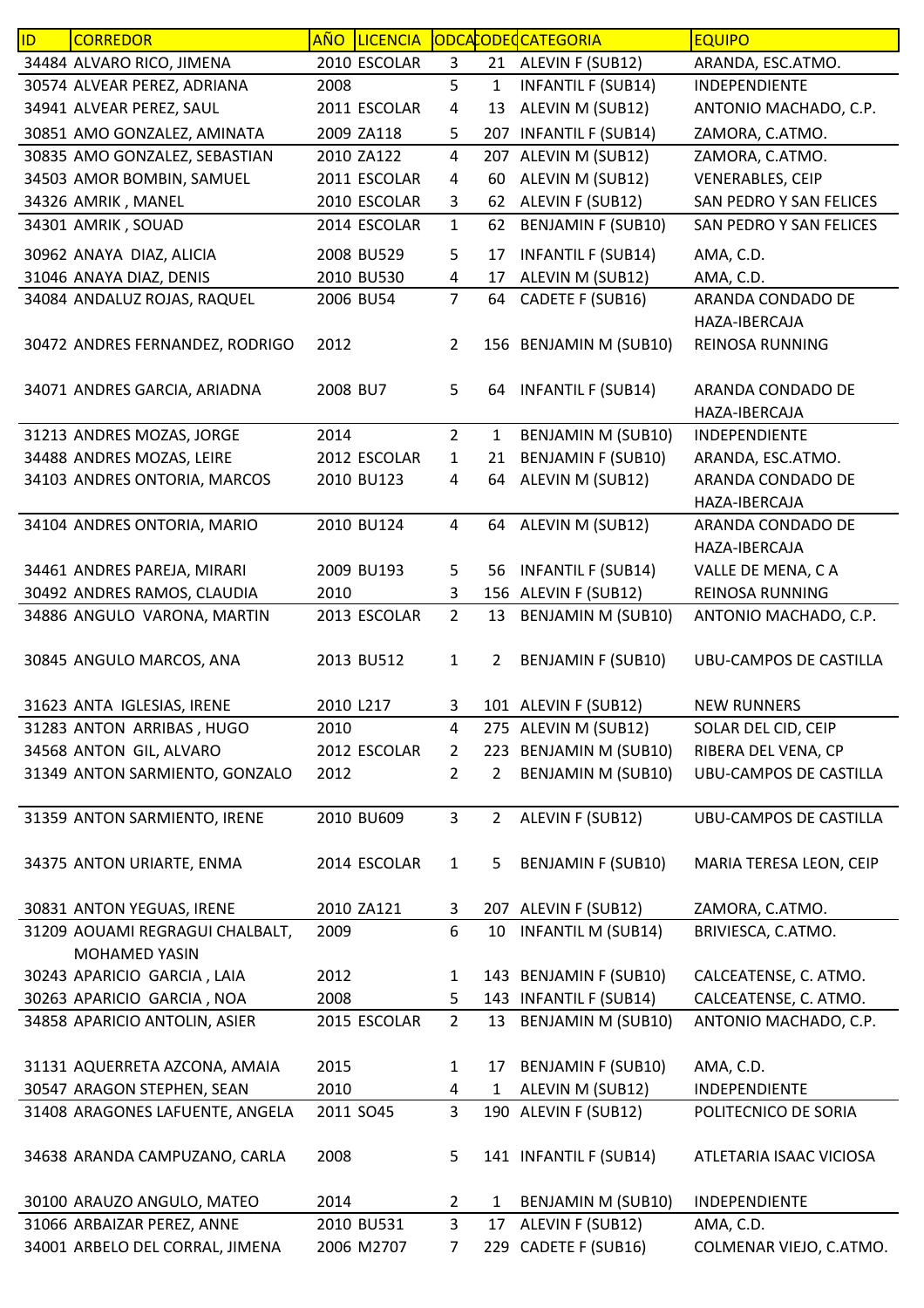| ID | <b>CORREDOR</b>                                |           | AÑO LICENCIA  |                |                | ODCACODECCATEGORIA        | <b>EQUIPO</b>                 |
|----|------------------------------------------------|-----------|---------------|----------------|----------------|---------------------------|-------------------------------|
|    | 30941 ARCE ECALADA, IRIS                       |           | 2012 EN0179   | $\mathbf{1}$   |                | 96 BENJAMIN F (SUB10)     | SAN ADRIAN, AT.               |
|    | 31161 ARDURA GONZALEZ, CANDELA                 | 2014      |               | $\mathbf{1}$   |                | 103 BENJAMIN F (SUB10)    | CIUDAD DE LUGONES, ATCO.      |
|    | 31160 ARDURA GONZALEZ, HENAR                   | 2011      |               | 3              |                | 103 ALEVIN F (SUB12)      | CIUDAD DE LUGONES, ATCO.      |
|    | 31008 ARENAL ALBERDI, JAVIER                   | 2008      |               | 6              |                | 110 INFANTIL M (SUB14)    | <b>HIRU HERRI</b>             |
|    | 31591 ARENAL PARENTE, CECILIA                  | 2010      | 5555374       | 3              |                | 149 ALEVIN F (SUB12)      | ALCAMPO SCORPIO71             |
|    | 34685 ARES MURIEL, MIRIAN                      |           | 2009 ESCOLAR  | 5              | 4              | <b>INFANTIL F (SUB14)</b> | IMAGE-FDR                     |
|    | 30883 ARETXABALA ROMERO, ANE                   | 2014      |               | 1              | 78             | <b>BENJAMIN F (SUB10)</b> | ULTREIA RIOJA, ATCO.          |
|    | 30800 ARETXABALA ROMERO, IBAI                  | 2011      |               | $\overline{4}$ | 78             | ALEVIN M (SUB12)          | ULTREIA RIOJA, ATCO.          |
|    | 30475 ARGÜESO GARCIA, AITANA                   | 2012      |               | 1              |                | 156 BENJAMIN F (SUB10)    | <b>REINOSA RUNNING</b>        |
|    | 30070 ARMERO CARBONELL, JUAN<br><b>GABRIEL</b> |           | 2007 A12047   | 8              | 69             | CADETE M (SUB16)          | PETRER CAPET, C.A.            |
|    | 30702 ARNAIZ SAN MIGUEL, ANGEL                 | 2007      |               | 8              | 1              | CADETE M (SUB16)          | INDEPENDIENTE                 |
|    | 34272 ARNAIZ ERANCES, DANIELA                  |           | 2012 ESCOLAR  | $\mathbf{1}$   | 62             | <b>BENJAMIN F (SUB10)</b> | SAN PEDRO Y SAN FELICES       |
|    | 34438 ARNAIZ MARTIN-PORTUGUES,                 |           | 2011 ESCOLAR  | 3              | 30             | ALEVIN F (SUB12)          | SATURNINO CALLEJA             |
|    | <b>LUCIA</b>                                   |           |               |                |                |                           | (QUINTANADUEÑAS), C.P.        |
|    | 30575 ARNAIZ PEREZ, CARMEN                     | 2008      |               | 5              | 1              | <b>INFANTIL F (SUB14)</b> | INDEPENDIENTE                 |
|    | 34404 ARNAIZ SAN MIGUEL, DAVID                 |           | 2011 ESCOLAR  | 4              | 24             | ALEVIN M (SUB12)          | RIBERA DEL VENA, CEIP         |
|    | 34405 ARNAIZ SAN MIGUEL, JUAN                  |           | 2011 ESCOLAR  | 4              |                | 24 ALEVIN M (SUB12)       | RIBERA DEL VENA, CEIP         |
|    | 34176 ARNAIZ SANTAMARIA, LINA                  | 2007 BU56 |               | $\overline{7}$ | 3              | CADETE F (SUB16)          | CAPISCOL-IBERCAJA             |
|    | 30074 ARRAEZ BENDA, ALMA                       | 2011      |               | 3              | 69             | ALEVIN F (SUB12)          | PETRER CAPET, C.A.            |
|    | 31017 ARRAIZA MENDIVIL, XABIER                 | 2007      |               | 8              |                | 110 CADETE M (SUB16)      | <b>HIRU HERRI</b>             |
|    | 34913 ARRANZ LARA, MARCELO                     |           | 2012 ESCOLAR  | $\overline{2}$ | 13             | <b>BENJAMIN M (SUB10)</b> | ANTONIO MACHADO, C.P.         |
|    |                                                |           |               |                |                |                           |                               |
|    | 31609 ARRANZ GARCIA, CARLOS                    | 2006      |               | 8              | $\mathbf{1}$   | CADETE M (SUB16)          | INDEPENDIENTE                 |
|    | 34057 ARRANZ RUBIO, ALEJANDRA                  |           | 2011 BU620    | 3              |                | 64 ALEVIN F (SUB12)       | ARANDA CONDADO DE             |
|    |                                                |           |               |                |                |                           | HAZA-IBERCAJA                 |
|    | 34058 ARRANZ RUBIO, BERNA                      |           | 2011 BU621    | 3              | 64             | ALEVIN F (SUB12)          | ARANDA CONDADO DE             |
|    |                                                |           |               |                |                |                           | HAZA-IBERCAJA                 |
|    | 31042 ARREGUI FRAILE, MATEO                    | 2011      |               | 4              |                | 17 ALEVIN M (SUB12)       | AMA, C.D.                     |
|    | 31009 ARREGUI GONZALEZ, ATIA                   | 2008      |               | 5              |                | 110 INFANTIL F (SUB14)    | <b>HIRU HERRI</b>             |
|    | 31318 ARREGUI GONZALEZ, NIOBE                  |           | 2006 NA122    | $\overline{7}$ |                | 110 CADETE F (SUB16)      | <b>HIRU HERRI</b>             |
|    | 34887 ARRIBAS ORTEGA, ADRIAN                   |           | 2013 ESCOLAR  | $\overline{2}$ | 13             | BENJAMIN M (SUB10)        | ANTONIO MACHADO, C.P.         |
|    | 34156 ARRIBAS ANDUEZA, ENIA                    | 2007 BU17 |               | $\overline{7}$ | 3              | CADETE F (SUB16)          | CAPISCOL-IBERCAJA             |
|    | 30714 ARRIBAS CARO, CLAUDIA                    |           | 2007 BU311    | 7 <sup>1</sup> | 2              | <b>CADETE F (SUB16)</b>   | <b>UBU-CAMPOS DE CASTILLA</b> |
|    | 30729 ARRIBAS CARO, MARTIN                     |           | 2011 BU313    | 4              | $\overline{2}$ | ALEVIN M (SUB12)          | UBU-CAMPOS DE CASTILLA        |
|    | 34759 ARRIBAS HERRANZ, ITZAN                   |           | 2012 BUT 473  | $\overline{2}$ | 4              | BENJAMIN M (SUB10)        | <b>IMAGE-FDR</b>              |
|    | 34485 ARRIBAS ION, REBECA                      |           | 2010 ESCOLAR  | 3              | 21             | ALEVIN F (SUB12)          | ARANDA, ESC.ATMO.             |
|    | 34255 ARRIBAS NUÑO, ADRIANA                    |           | 2012 ESCOLAR  | $\mathbf{1}$   | 62             | <b>BENJAMIN F (SUB10)</b> | SAN PEDRO Y SAN FELICES       |
|    | 34859 ARRIBAS ORTEGA, JIMENA                   |           | 2015 ESCOLAR  | $\mathbf{1}$   | 13             | <b>BENJAMIN F (SUB10)</b> | ANTONIO MACHADO, C.P.         |
|    | 31327 ARRIBAS SABALZA, MIGUEL                  |           | 2006 NA615179 | 8              |                | 110 CADETE M (SUB16)      | <b>HIRU HERRI</b>             |
|    | 31332 ARROSAGARAY POMES, ANE                   |           | 2006 NA1326   | 7              |                | 110 CADETE F (SUB16)      | <b>HIRU HERRI</b>             |
|    | 34407 ARROYO TOBAR, LARA                       |           | 2014 ESCOLAR  | $\mathbf{1}$   | 24             | <b>BENJAMIN F (SUB10)</b> | RIBERA DEL VENA, CEIP         |
|    | 34406 ARROYO TOBAR, YAEL                       |           | 2012 ESCOLAR  | $\overline{2}$ | 24             | <b>BENJAMIN M (SUB10)</b> | RIBERA DEL VENA, CEIP         |
|    | 34672 ARROYO BRIONES, NOA                      | 2008 BUT  |               | 5              | 4              | <b>INFANTIL F (SUB14)</b> | IMAGE-FDR                     |
|    | 34534 ARTOLA MIGUEL, FERNANDO                  |           | 2011 ESCOLAR  | 4              | 41             | ALEVIN M (SUB12)          | FERNANDO DE ROJAS, C.P.       |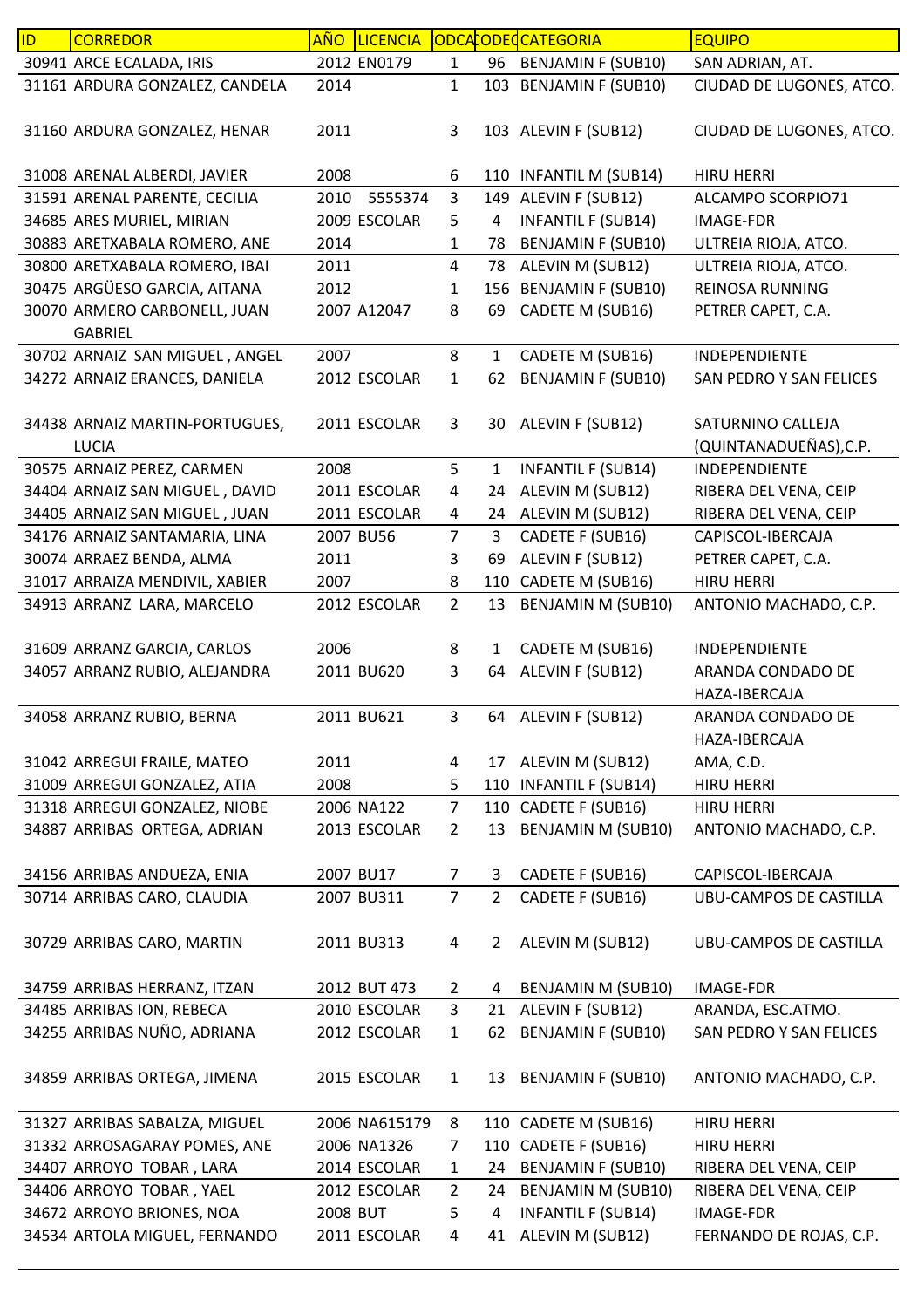| ID | <b>CORREDOR</b>                              | <b>AÑO</b><br><b>LICENCIA</b> |                |              | ODCACODECATEGORIA         | <b>EQUIPO</b>           |
|----|----------------------------------------------|-------------------------------|----------------|--------------|---------------------------|-------------------------|
|    | 34520 ARTOLA MIGUEL, MARCOS                  | 2014 ESCOLAR                  | $\overline{2}$ |              | 41 BENJAMIN M (SUB10)     | FERNANDO DE ROJAS, C.P. |
|    |                                              |                               |                |              |                           |                         |
|    | 31399 ASENJO BARTOLOME, VALERIA              | 2008 SO18                     | 5              |              | 190 INFANTIL F (SUB14)    | POLITECNICO DE SORIA    |
|    |                                              |                               |                |              |                           |                         |
|    | 34182 ASIN VALDONADO, MARINA                 | 2007 BU57                     | $\overline{7}$ | 3            | CADETE F (SUB16)          | CAPISCOL-IBERCAJA       |
|    | 34248 AUSIN, VEGA                            | 2011 ESCOLAR                  | $\overline{3}$ | 62           | ALEVIN F (SUB12)          | SAN PEDRO Y SAN FELICES |
|    |                                              |                               |                |              |                           |                         |
|    |                                              |                               |                |              |                           |                         |
|    | 34322 AUSIN MATILLA, ALVARO                  | 2011 ESCOLAR                  | 4              |              | 62 ALEVIN M (SUB12)       | SAN PEDRO Y SAN FELICES |
|    |                                              |                               |                |              |                           |                         |
|    | 34321 AUSIN MATILLA, DANIEL                  | 2014 ESCOLAR                  | $\overline{2}$ |              | 62 BENJAMIN M (SUB10)     | SAN PEDRO Y SAN FELICES |
|    |                                              |                               |                |              |                           |                         |
|    | 34323 AUSIN MATILLA, HECTOR                  | 2010 ESCOLAR                  | $\overline{4}$ |              | 62 ALEVIN M (SUB12)       | SAN PEDRO Y SAN FELICES |
|    |                                              |                               |                |              |                           |                         |
|    | 34300 AUSIN RODRIGUEZ, IKER                  | 2014 ESCOLAR                  | $\overline{2}$ |              | 62 BENJAMIN M (SUB10)     | SAN PEDRO Y SAN FELICES |
|    |                                              |                               |                |              |                           |                         |
|    | 34584 AVILA PEREZ, SERGIO                    | 2013 ESCOLAR                  | $\mathbf{2}$   | 48           | <b>BENJAMIN M (SUB10)</b> | VIRGEN DE LA ROSA, C.   |
|    | 30025 AYALA RENTEROS, ANDREA                 | 2007 M15667                   | $\overline{7}$ | 94           | CADETE F (SUB16)          | ARDILLAS ESCORIAL       |
|    | <b>GEORGINA</b>                              |                               |                |              |                           |                         |
|    | 30671 AYLLON LAZARO, LEIRE                   | 2008 SO15                     | 5              |              | 116 INFANTIL F (SUB14)    | SORIA CAJA RURAL, CLUB  |
|    |                                              |                               |                |              |                           | <b>ATMO</b>             |
|    | 31445 AYUSO FERNANDEZ-VELILLA,               | 2013 SO70                     | $\mathbf{1}$   |              | 190 BENJAMIN F (SUB10)    | POLITECNICO DE SORIA    |
|    | <b>LUCIA</b>                                 |                               |                |              |                           |                         |
|    | 34708 AYUSO VELEZ, CLAUDIA                   | 2010 BUT 476                  | 3              | 4            | ALEVIN F (SUB12)          | <b>IMAGE-FDR</b>        |
|    | 30998 AZPIROZ AGUERRI, JUNE                  | 2007                          | $\overline{7}$ |              | 110 CADETE F (SUB16)      | <b>HIRU HERRI</b>       |
|    | 31402 BACA RAFAY, ISMAEL                     | 2009                          | 6              |              | 190 INFANTIL M (SUB14)    | POLITECNICO DE SORIA    |
|    |                                              | 2012 ESCOLAR                  | $\overline{2}$ | 62           |                           | SAN PEDRO Y SAN FELICES |
|    | 34242 BACHIREN BOUTAZART,<br><b>OUSSAMA</b>  |                               |                |              | <b>BENJAMIN M (SUB10)</b> |                         |
|    |                                              |                               |                |              |                           |                         |
|    | 30699 BAENA DIEZ, IZAN                       | 2014                          | $\overline{2}$ | 95           | BENJAMIN M (SUB10)        | POZA DE LA SAL          |
|    | 31079 BAIDANE NAHIF, IMAN                    | 2010                          | 3              | 17           | ALEVIN F (SUB12)          | AMA, C.D.               |
|    | 30488 BALBONTIN GUTIERREZ, JORGE             | 2010                          | 4              |              | 156 ALEVIN M (SUB12)      | REINOSA RUNNING         |
|    |                                              |                               |                |              |                           |                         |
|    | 34144 BALBUENA FERNANDEZ, MARCO 2013 ESCOLAR |                               | $\overline{2}$ | 6            | BENJAMIN M (SUB10)        | VILLAGONZALO            |
|    |                                              |                               |                |              |                           | PEDERNALES, CEIP        |
|    | 34096 BALLESTEROS ARES, ALEJANDRO            | 2012 BU571                    | $2^{\circ}$    |              | 64 BENJAMIN M (SUB10)     | ARANDA CONDADO DE       |
|    |                                              |                               |                |              |                           | HAZA-IBERCAJA           |
|    | 30075 BALSEIRO RODRIGUEZ, LIDIA              | 2010 AG202518                 | $\mathbf{3}$   |              | 124 ALEVIN F (SUB12)      | <b>MADERAS BARCIA</b>   |
|    |                                              |                               |                |              |                           | LOURENZA                |
|    | 30041 BALSEIRO PARGA, IAGO                   | 2011                          | 4              | 44           | ALEVIN M (SUB12)          | RIA DE FOZ, ATMO.       |
|    | 30045 BALSEIRO PARGA, MARINA                 | 2007 AG 9385                  | $\overline{7}$ | 44           | CADETE F (SUB16)          | RIA DE FOZ, ATMO.       |
|    | 30882 BANDA ALVAREZ, OLIVIA                  | 2015                          | $\mathbf{1}$   | 78           | <b>BENJAMIN F (SUB10)</b> | ULTREIA RIOJA, ATCO.    |
|    | 34350 BAÑOS BAÑOS, ANDRES                    | 2012 ESCOLAR                  | $\overline{2}$ | 5            | BENJAMIN M (SUB10)        | MARIA TERESA LEON, CEIP |
|    |                                              |                               |                |              |                           |                         |
|    | 34389 BAÑOS BAÑOS, NAIARA                    | 2015 ESCOLAR                  | $\mathbf{1}$   | 5            | <b>BENJAMIN F (SUB10)</b> | MARIA TERESA LEON, CEIP |
|    |                                              |                               |                |              |                           |                         |
|    | 30655 BAPTISTA BLANCO, ANDREA                | 2009                          | 5              |              | 139 INFANTIL F (SUB14)    | LLANERA, ATMO.          |
|    | 34304 BARAHONA GUTIERREZ, NAYRA              | 2015 ESCOLAR                  | $\mathbf{1}$   | 62           | <b>BENJAMIN F (SUB10)</b> | SAN PEDRO Y SAN FELICES |
|    |                                              |                               |                |              |                           |                         |
|    |                                              |                               |                |              |                           |                         |
|    | 31026 BARBERENA ARELLANO, ENEKO              | 2007                          | 8              |              | 110 CADETE M (SUB16)      | <b>HIRU HERRI</b>       |
|    |                                              |                               |                |              |                           |                         |
|    | 30315 BARBERO PENA, MARIO                    | 2013                          | $\overline{2}$ | 1            | BENJAMIN M (SUB10)        | INDEPENDIENTE           |
|    | 30314 BARBERO PENA, SOFIA                    | 2010                          | 3              | $\mathbf{1}$ | ALEVIN F (SUB12)          | INDEPENDIENTE           |
|    | 30014 BARBERO RIUS, ONA                      | 2009 M14250                   | 5              | 94           | <b>INFANTIL F (SUB14)</b> | ARDILLAS ESCORIAL       |
|    | 31527 BARCENA VICARIO, HUGO                  | 2014                          | $\overline{2}$ | $\mathbf{1}$ | <b>BENJAMIN M (SUB10)</b> | INDEPENDIENTE           |
|    | 31525 BARCENA VICARIO, SHEILA                | 2012                          | 1              | 1            | <b>BENJAMIN F (SUB10)</b> | INDEPENDIENTE           |
|    |                                              |                               |                |              |                           |                         |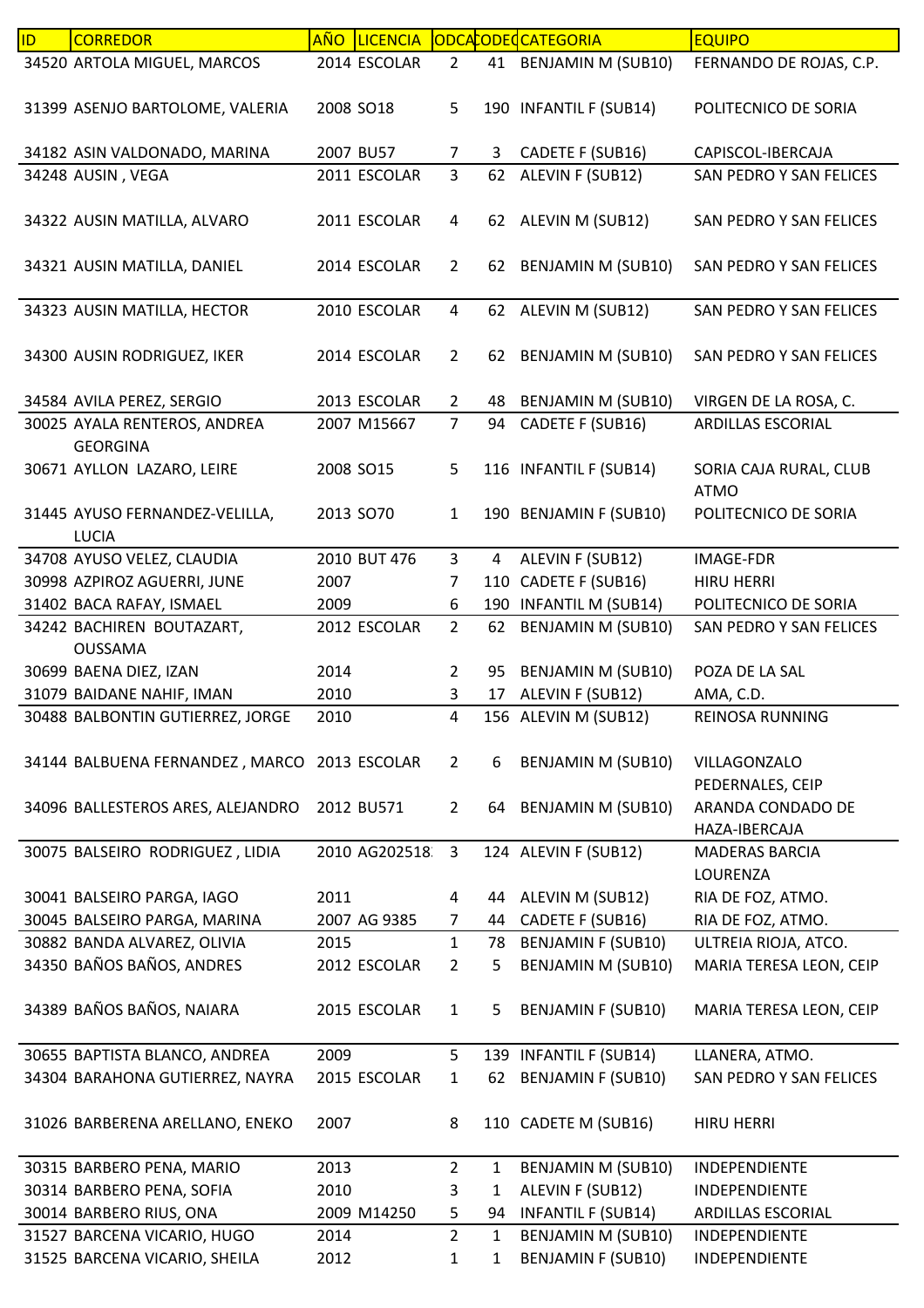| ID. | <b>CORREDOR</b>                        | <b>AÑO</b> | <b>LICENCIA</b> |                         |              | ODCACODEC CATEGORIA       | <b>EQUIPO</b>           |
|-----|----------------------------------------|------------|-----------------|-------------------------|--------------|---------------------------|-------------------------|
|     | 34465 BARQUIN BARRON, MAREN            |            | 2011 BU182      | 3                       |              | 56 ALEVIN F (SUB12)       | VALLE DE MENA, CA       |
|     | 34451 BARQUIN BARRON, OIER             |            | 2009 BU187      | 6                       | 56           | <b>INFANTIL M (SUB14)</b> | VALLE DE MENA, CA       |
|     | 30129 BARREIRO IGLESIAS, PABLO         |            | 2011 AG202577   | 4                       | 99           | ALEVIN M (SUB12)          | PINARIUM, C.D.          |
|     | 34583 BARRENA GONZALEZ, HERNAN         |            | 2014 ESCOLAR    | $\overline{2}$          | 48           | <b>BENJAMIN M (SUB10)</b> | VIRGEN DE LA ROSA, C.   |
|     |                                        |            |                 |                         |              |                           |                         |
|     | 31154 BARRERO IGLESIAS, RODRIGO        | 2011       |                 | $\overline{4}$          | $\mathbf{1}$ | ALEVIN M (SUB12)          | INDEPENDIENTE           |
|     | 34546 BARRIO ANTOLIN, SOFIA            |            | 2012 ESCOLAR    | $\mathbf{1}$            | 31           | <b>BENJAMIN F (SUB10)</b> | CONCEPCIONISTAS, C.     |
|     | 34888 BARRIO ANTUNEZ, AINARA           |            | 2013 ESCOLAR    | $\mathbf{1}$            | 13           | <b>BENJAMIN F (SUB10)</b> | ANTONIO MACHADO, C.P.   |
|     |                                        |            |                 |                         |              |                           |                         |
|     | 34958 BARRIO DIEZ, AISSA               |            | 2010 ESCOLAR    | $\overline{a}$          |              | 13 ALEVIN M (SUB12)       | ANTONIO MACHADO, C.P.   |
|     |                                        |            |                 |                         |              |                           |                         |
|     | 30265 BARRIO VALDERRAMA,               | 2011       |                 | 3                       |              | 143 ALEVIN F (SUB12)      | CALCEATENSE, C. ATMO.   |
|     | CAROLINA                               |            |                 |                         |              |                           |                         |
|     | 30378 BARRIO DELGADO, LEO              | 2013       |                 | $\overline{2}$          | 1            | BENJAMIN M (SUB10)        | INDEPENDIENTE           |
|     | 30584 BARRIO RUIZ, CESAR               | 2011       |                 | 4                       | $\mathbf{1}$ | ALEVIN M (SUB12)          | INDEPENDIENTE           |
|     | 30585 BARRIO RUIZ, MAURO               | 2011       |                 | $\overline{\mathbf{4}}$ | 1            | ALEVIN M (SUB12)          | INDEPENDIENTE           |
|     | 30266 BARRIO VALDERRAMA,               | 2013       |                 | $\overline{2}$          | 143          | <b>BENJAMIN M (SUB10)</b> | CALCEATENSE, C. ATMO.   |
|     | <b>GUILLERMO</b>                       |            |                 |                         |              |                           |                         |
|     | 30587 BARRIOCANAL RODRIGUEZ, RAUL 2015 |            |                 | $\overline{2}$          | $\mathbf{1}$ | BENJAMIN M (SUB10)        | INDEPENDIENTE           |
|     |                                        |            |                 |                         |              |                           |                         |
|     | 30978 BARRIOS FRAILE, ANA YARA         | 2013       |                 | $\mathbf{1}$            |              | 285 BENJAMIN F (SUB10)    | VELSALAMANCA            |
|     | 31596 BARRIOS FRAILE, JOSE TOUMANI     | 2010       |                 | 4                       |              | 285 ALEVIN M (SUB12)      | VELSALAMANCA            |
|     |                                        |            |                 |                         |              |                           |                         |
|     | 30977 BARRIOS FRAILE, KUMA             | 2007       |                 | 8                       |              | 285 CADETE M (SUB16)      | VELSALAMANCA            |
|     | 31561 BARRIOS GARCIA, IRENE            | 2010       |                 | 3                       | 55           | ALEVIN F (SUB12)          | HORTALEZA, SPORTING DE  |
|     |                                        |            |                 |                         |              |                           |                         |
|     | 30897 BARRIOS HERNANDO, RAUL           | 2008 ZA71  |                 | 6                       |              | 207 INFANTIL M (SUB14)    | ZAMORA, C.ATMO.         |
|     | 30140 BARRIUSO BARROSO, MARTINA        | 2013       |                 | $\mathbf{1}$            | $\mathbf{1}$ | <b>BENJAMIN F (SUB10)</b> | INDEPENDIENTE           |
|     |                                        |            |                 |                         |              |                           |                         |
|     | 30349 BARROS ROJO, ALEJANDRA           |            | 2011 ESCOLAR    | 3                       |              | 169 ALEVIN F (SUB12)      | TELENO CECINAS PABLO    |
|     | 30358 BARROS ROJO, LUCIA               |            | 2009 ESCOLAR    | 5                       |              | 169 INFANTIL F (SUB14)    | TELENO CECINAS PABLO    |
|     | 31251 BARROS VIDAL, NEREA              | 2006       |                 | $\overline{7}$          |              | 219 CADETE F (SUB16)      | VAL MIÑOR, S.A.         |
|     | 30832 BARTOLOME BLANCO, JARA           |            | 2011 ZA1007021  | 3                       |              | 207 ALEVIN F (SUB12)      | ZAMORA, C.ATMO.         |
|     | 30902 BARTOLOME BLANCO, JIMENA         | 2007 ZA20  |                 | 7                       |              | 207 CADETE F (SUB16)      | ZAMORA, C.ATMO.         |
|     |                                        |            |                 |                         |              |                           |                         |
|     | 34770 BARTOLOME ORTEGA, JIMENA         |            | 2012 ESCOLAR    | $\mathbf{1}$            | 4            | <b>BENJAMIN F (SUB10)</b> | <b>IMAGE-FDR</b>        |
|     |                                        |            |                 |                         |              |                           |                         |
|     | 34530 BARTOLUMUCCI DIEZ, ADRIAN        |            | 2012 ESCOLAR    | $\overline{2}$          | 41           | <b>BENJAMIN M (SUB10)</b> | FERNANDO DE ROJAS, C.P. |
|     |                                        |            |                 |                         |              |                           |                         |
|     | 34524 BARTOLUMUCCI DIEZ, JUDITH        |            | 2014 ESCOLAR    | $\mathbf{1}$            |              | 41 BENJAMIN F (SUB10)     | FERNANDO DE ROJAS, C.P. |
|     |                                        |            |                 |                         |              |                           |                         |
|     | 34860 BASCONES LAZARO, ANDREA          |            | 2015 ESCOLAR    | $\mathbf{1}$            | 13           | <b>BENJAMIN F (SUB10)</b> | ANTONIO MACHADO, C.P.   |
|     |                                        | 2006       |                 | 8                       |              | 221 CADETE M (SUB16)      | ARTUNDUAGA              |
|     | 30976 BASOA VALDIVIELSO, AIMAR         |            |                 |                         |              | 78 ALEVIN F (SUB12)       |                         |
|     | 30874 BASTIDA FRIAS, ALBA              | 2011       |                 | 3                       |              |                           | ULTREIA RIOJA, ATCO.    |
|     | 30892 BASTIDA FRIAS, PAULA             | 2013       |                 | $\mathbf{1}$            | 78<br>17     | BENJAMIN F (SUB10)        | ULTREIA RIOJA, ATCO.    |
|     | 31073 BASTIDA MARDONES, CANDELA        | 2010       |                 | 3                       |              | ALEVIN F (SUB12)          | AMA, C.D.               |
|     |                                        |            |                 |                         |              |                           |                         |
|     | 34655 BASTIDA PUENTE, ALMUDENA         |            | 2007 BU 4369    | 7                       | 4            | CADETE F (SUB16)          | <b>IMAGE-FDR</b>        |
|     | 34656 BASTIDA PUENTE, LUCIA            |            | 2007 BU 4370    | $\overline{7}$          | 4            | CADETE F (SUB16)          | <b>IMAGE-FDR</b>        |
|     | 34750 BASURTO PASCUAL, ANGELA          |            | 2011 BUT 280    | 3                       | 4            | ALEVIN F (SUB12)          | IMAGE-FDR               |
|     | 30667 BAYO VILLA, JULIETA SOFIA        | 2012       |                 | $\mathbf{1}$            | $\mathbf{1}$ | <b>BENJAMIN F (SUB10)</b> | INDEPENDIENTE           |
|     | 31308 BAYON MAESTRE, SORAYA            | 2012       | 16              | $\mathbf{1}$            | 1            | <b>BENJAMIN F (SUB10)</b> | INDEPENDIENTE           |
|     |                                        |            |                 |                         |              |                           |                         |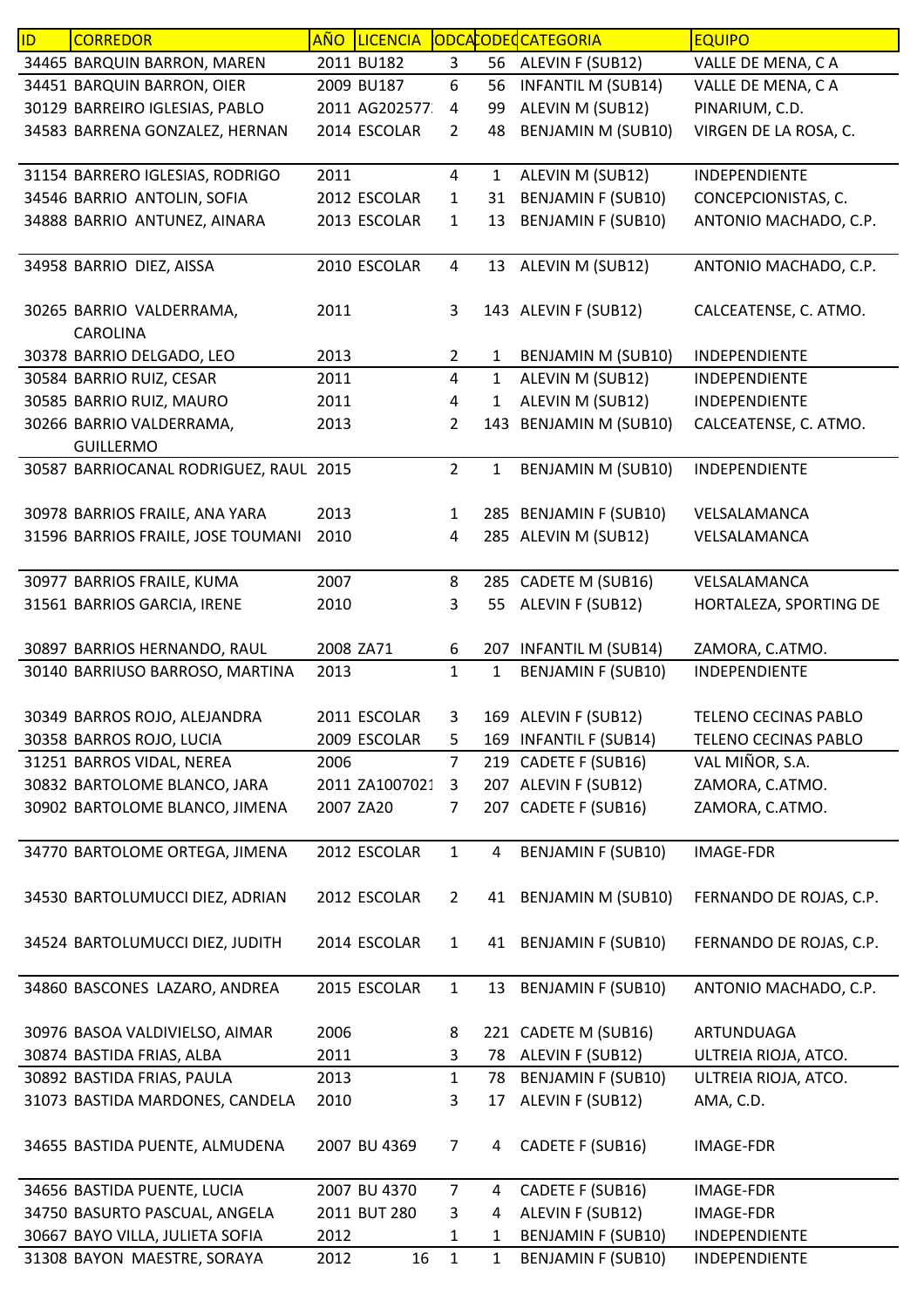| ID | <b>CORREDOR</b>                                           | <b>AÑO</b> | LICENCIA     |                     |    | ODCACODECATEGORIA                              | <b>EQUIPO</b>                |
|----|-----------------------------------------------------------|------------|--------------|---------------------|----|------------------------------------------------|------------------------------|
|    | 30332 BAYON LIEBANA, MARCO                                | 2015       |              | $\overline{2}$      |    | 169 BENJAMIN M (SUB10)                         | TELENO CECINAS PABLO         |
|    | 34443 BAYON MAESTRE, SORAYA                               |            | 2012 ESCOLAR | $\mathbf{1}$        | 30 | <b>BENJAMIN F (SUB10)</b>                      | SATURNINO CALLEJA            |
|    |                                                           |            |              |                     |    |                                                | (QUINTANADUEÑAS), C.P.       |
|    | 34695 BECK, FAUSTINC                                      |            | 2009 BUT 578 | 5                   | 4  | <b>INFANTIL F (SUB14)</b>                      | <b>IMAGE-FDR</b>             |
|    | 34259 BEDOYA BARRIO, DAVID                                |            | 2012 ESCOLAR | $\overline{2}$      | 62 | <b>BENJAMIN M (SUB10)</b>                      | SAN PEDRO Y SAN FELICES      |
|    |                                                           |            |              |                     |    |                                                |                              |
|    | 30382 BEJARANO GARCIA, GONZALO                            |            | 2010 AV41    | 4                   | 85 | ALEVIN M (SUB12)                               | PUENTE ROMANILLOS, CLUB      |
|    |                                                           |            |              |                     |    |                                                |                              |
|    | 30410 BEJARANO GARCIA, VERONICA                           | 2007 AV9   |              | $\overline{7}$      | 85 | CADETE F (SUB16)                               | PUENTE ROMANILLOS, CLUB      |
|    |                                                           |            |              |                     |    |                                                |                              |
|    | 30230 BELDA CARLOS, MAYA                                  | 2013       |              | $\mathbf{1}$        | 69 | <b>BENJAMIN F (SUB10)</b>                      | PETRER CAPET, C.A.           |
|    | 30231 BELTRAN ALGARRA, MARILIA                            | 2010       |              | 3                   | 69 | ALEVIN F (SUB12)                               | PETRER CAPET, C.A.           |
|    | 34942 BELTRAN DE HEREDIA MORENO,                          |            | 2011 ESCOLAR | $\overline{3}$      | 13 | ALEVIN F (SUB12)                               | ANTONIO MACHADO, C.P.        |
|    | <b>ADA</b>                                                |            |              |                     |    |                                                |                              |
|    | 31590 BELTRAN MORTE, FRANCHO                              |            | 2010 5555332 | 4                   |    | 149 ALEVIN M (SUB12)                           | ALCAMPO SCORPIO71            |
|    | 34861 BENAVENTE DELGADO,                                  |            | 2015 ESCOLAR | $\overline{2}$      | 13 | <b>BENJAMIN M (SUB10)</b>                      | ANTONIO MACHADO, C.P.        |
|    | <b>GONZALO</b>                                            |            |              |                     |    |                                                |                              |
|    | 34834 BENAVENTE DELGADO, SOFIA                            |            | 2017 ESCOLAR | 21                  |    | 13 CHUPETIN                                    | ANTONIO MACHADO, C.P.        |
|    |                                                           |            |              |                     |    |                                                |                              |
|    | 34786 BENAVIDES HIDALGO,                                  |            | 2009 ESCOLAR | 6                   | 16 | <b>INFANTIL M (SUB14)</b>                      | VADILLOS, C.                 |
|    | ALEXANDER                                                 |            |              |                     |    |                                                |                              |
|    | 31595 BENEDICTO SANJOAQUIN, IVAN                          |            | 2008 TRAMITE | 6                   | 58 | INFANTIL M (SUB14)                             | ELITE SPORT ATMO.            |
|    |                                                           |            |              |                     |    |                                                |                              |
|    | 30246 BENES GUTIERREZ, MARTINA                            | 2010       |              | 3                   |    | 143 ALEVIN F (SUB12)                           | CALCEATENSE, C. ATMO.        |
|    | 30121 BENITES BARRO, LUCIA                                |            | 2008 AS5317  | 5                   |    | 246 INFANTIL F (SUB14)                         | GIJON ATMO.                  |
|    | 30990 BENITEZ ORTIGOSA, AITANA                            | 2009       |              | 5                   |    | 110 INFANTIL F (SUB14)                         | <b>HIRU HERRI</b>            |
|    | 34843 BENITO GOMEZ, DANIEL                                |            | 2016 ESCOLAR | 21                  | 13 | <b>CHUPETIN</b>                                | ANTONIO MACHADO, C.P.        |
|    |                                                           |            |              |                     |    |                                                |                              |
|    | 34831 BENITO GOMEZ, JAVIER                                |            | 2018 ESCOLAR | 21                  | 13 | <b>CHUPETIN</b>                                | ANTONIO MACHADO, C.P.        |
|    |                                                           |            |              |                     |    |                                                |                              |
|    | 34102 BENITO ARRANZ, HERNAN                               |            | 2011 BU567   | 4                   |    | 64 ALEVIN M (SUB12)                            | ARANDA CONDADO DE            |
|    |                                                           |            |              |                     |    |                                                | HAZA-IBERCAJA                |
|    | 31514 BENITO BIELA, NATALIA                               |            | 2007 AR4148  | $\overline{7}$      |    | 126 CADETE F (SUB16)                           | UTEBO, C.A.                  |
|    | 31636 BENOTHMANE BOIX, JACOBO                             | 2007       |              | 8                   | 55 | CADETE M (SUB16)                               | HORTALEZA, SPORTING DE       |
|    |                                                           |            |              |                     |    |                                                |                              |
|    | 34252 BERGAMIN DUELDES, MIA                               |            | 2013 ESCOLAR | $\mathbf{1}$        | 62 | <b>BENJAMIN F (SUB10)</b>                      | SAN PEDRO Y SAN FELICES      |
|    |                                                           |            |              |                     |    |                                                |                              |
|    | 30061 BERLINCHES SOTOCA, HECTOR                           |            | 2008 M15207  | 6                   |    | 234 INFANTIL M (SUB14)                         | AJALKALA, C.A.               |
|    |                                                           |            |              |                     |    |                                                |                              |
|    | 30060 BERLINCHES SOTOCA, VICTOR                           |            | 2006 M15208  | 8                   |    | 234 CADETE M (SUB16)                           | AJALKALA, C.A.               |
|    | 34554 BERMEJO GARCIA, LUCIA                               |            | 2011 ESCOLAR | 3                   |    | 31 ALEVIN F (SUB12)                            | CONCEPCIONISTAS, C.          |
|    | 34162 BERMEJO RODRIGO, ERIC                               |            | 2009 BU683   | 6                   | 3  | <b>INFANTIL M (SUB14)</b>                      | CAPISCOL-IBERCAJA            |
|    | 34386 BERNAL NIETO, ALBA                                  |            | 2015 ESCOLAR | $\mathbf{1}$        | 5  | <b>BENJAMIN F (SUB10)</b>                      | MARIA TERESA LEON, CEIP      |
|    |                                                           |            |              |                     |    |                                                |                              |
|    | 34356 BERNAL NIETO, SERGIO                                |            | 2013 ESCOLAR | $\overline{2}$      | 5  | BENJAMIN M (SUB10)                             | MARIA TERESA LEON, CEIP      |
|    |                                                           |            |              |                     |    |                                                |                              |
|    | 30919 BERRUETA PEREZ, SARA                                | 2007       |              | $\overline{7}$      |    | 78 CADETE F (SUB16)                            | ULTREIA RIOJA, ATCO.         |
|    |                                                           | 2014       |              |                     |    |                                                | <b>NEW RUNNERS</b>           |
|    | 31285 BLANCO OSLE, ADRIAN<br>31291 BLANCO OSLE, LEIRE     |            |              | $\overline{2}$<br>3 |    | 101 BENJAMIN M (SUB10)                         |                              |
|    |                                                           | 2010 L218  |              |                     |    | 101 ALEVIN F (SUB12)                           | <b>NEW RUNNERS</b>           |
|    | 30427 BLANCO REPILA, ADRIANA<br>34210 BLANCO ALONSO, VEGA |            | 2006 M 7517  | $\overline{7}$      |    | 105 CADETE F (SUB16)<br>233 INFANTIL F (SUB14) | BASE, C.D.                   |
|    |                                                           |            | 2008 ESCOLAR | 5                   |    |                                                | BENAVENTE ATMO., CLUB        |
|    | 31454 BLANCO ALVAREZ, JAVIER                              |            | 2007 GA586   | 7                   | 59 | CADETE F (SUB16)                               | LUCUS CAIXA RURAL            |
|    |                                                           |            |              |                     |    |                                                | GALEGA, C.A                  |
|    | 34226 BLANCO CALZON, BRUNO                                |            | 2011 ESCOLAR | 4                   |    | 233 ALEVIN M (SUB12)                           | <b>BENAVENTE ATMO., CLUB</b> |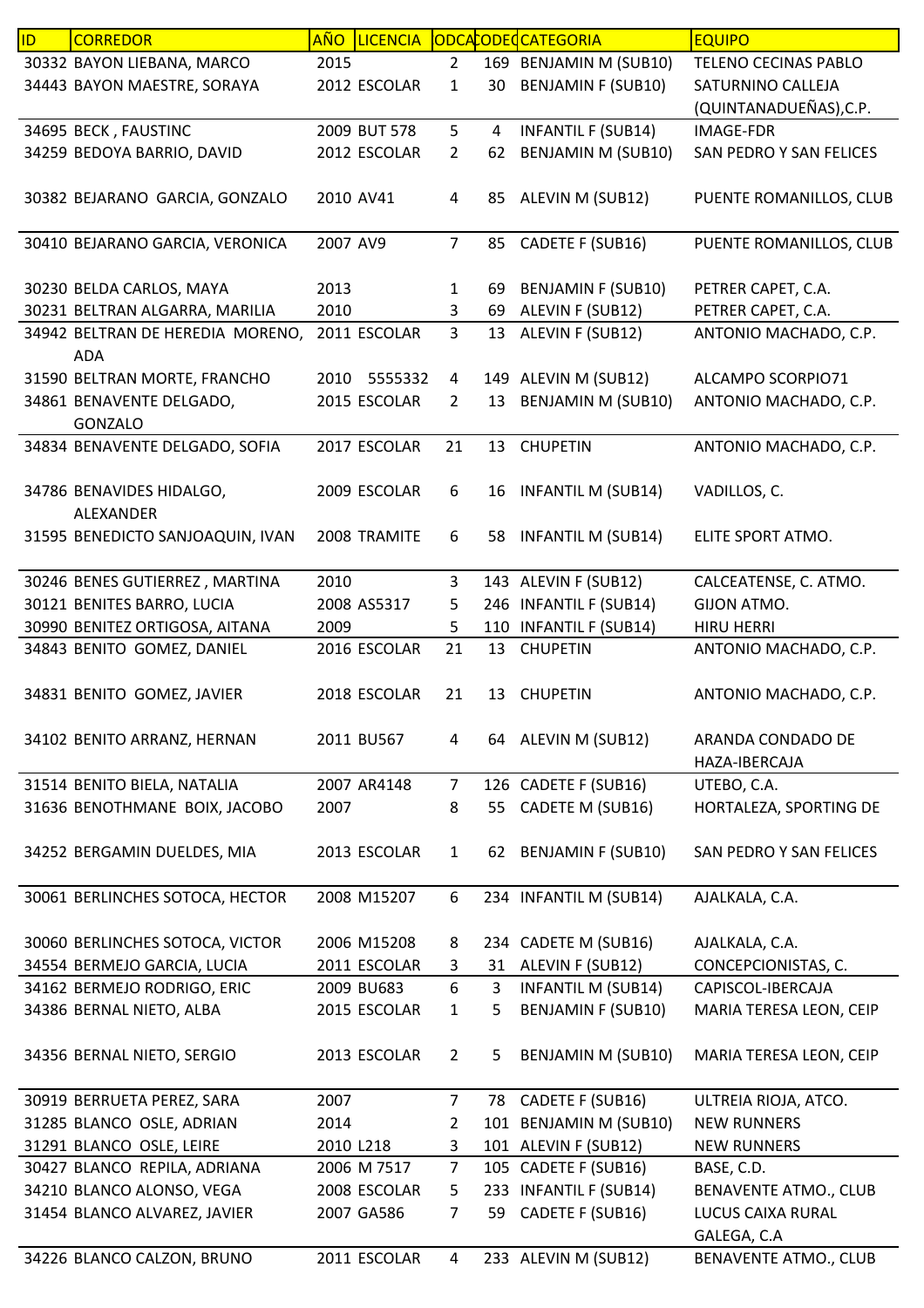| ID | <b>CORREDOR</b>                      | <b>AÑO</b> | <b>LICENCIA</b> |                |                | ODCACODECATEGORIA         | <b>EQUIPO</b>            |
|----|--------------------------------------|------------|-----------------|----------------|----------------|---------------------------|--------------------------|
|    | 30282 BLANCO LOPEZ, MARIA            | 2008       |                 | 5              |                | 103 INFANTIL F (SUB14)    | CIUDAD DE LUGONES, ATCO. |
|    |                                      |            |                 |                |                |                           |                          |
|    | 34649 BLANCO MIGUEL, HUGO            |            | 2006 BU 240     | 8              | 4              | CADETE M (SUB16)          | IMAGE-FDR                |
|    | 34752 BLANCO MIGUEL, LUCIA           |            | 2011 BUT 246    | 3              | $\overline{4}$ | ALEVIN F (SUB12)          | <b>IMAGE-FDR</b>         |
|    | 30803 BLANCO VEGA, GIOVANNI          | 2011       |                 | 4              | 78             | ALEVIN M (SUB12)          | ULTREIA RIOJA, ATCO.     |
|    | 30790 BLANCO VEGA, PIERO             | 2013       |                 | $\overline{2}$ | 78             | <b>BENJAMIN M (SUB10)</b> | ULTREIA RIOJA, ATCO.     |
|    | 30884 BLANCO VEGA, SOFIA             | 2015       |                 | $\mathbf 1$    | 78             | <b>BENJAMIN F (SUB10)</b> | ULTREIA RIOJA, ATCO.     |
|    | 34151 BLAS CALDERON, ALVAN           |            | 2006 BU418      | 8              | 3              | CADETE M (SUB16)          | CAPISCOL-IBERCAJA        |
|    | 30029 BLAZQUEZ LORENZO, CANDELA      |            | 2006 M11418     | $\overline{7}$ | 94             | CADETE F (SUB16)          | ARDILLAS ESCORIAL        |
|    |                                      |            |                 |                |                |                           |                          |
|    | 30142 BLAZQUEZ SANTA CRUZ, JAIME     | 2014       |                 | $\overline{2}$ | 24             | <b>BENJAMIN M (SUB10)</b> | RIBERA DEL VENA, CEIP    |
|    |                                      |            |                 |                |                |                           |                          |
|    | 31392 BLAZQUEZ ZAYAS, LEONOR         | 2009       |                 | 5              |                | 190 INFANTIL F (SUB14)    | POLITECNICO DE SORIA     |
|    | 34602 BORJA BORJA, AITANA            |            | 2011 ESCOLAR    | 3              | 38             | ALEVIN F (SUB12)          | MARCELIANO SANTAMARIA    |
|    |                                      |            |                 |                |                |                           |                          |
|    | 31597 BOROBIA MUNOZ, SAMUEL          |            | 2012 TRAMITE    | $\overline{2}$ | 58             | <b>BENJAMIN M (SUB10)</b> | ELITE SPORT ATMO.        |
|    | 34618 BORREGO SANCHEZ, ALEX          | 2008       |                 | 6              |                | 141 INFANTIL M (SUB14)    | ATLETARIA ISAAC VICIOSA  |
|    |                                      |            |                 |                |                |                           |                          |
|    | 30062 BOSCH CUARTERO, MARC           |            | 2012 CL 96597   | $\overline{2}$ |                | 122 BENJAMIN M (SUB10)    | ESCATXICS AGRAMUNT, C.A. |
|    |                                      |            |                 |                |                |                           |                          |
|    | 31062 BOUGOUFA BEN DOUHAN,           |            | 2008 M-13995    | 6              |                | 215 INFANTIL M (SUB14)    | <b>LYNZE PARLA</b>       |
|    | <b>ADAM</b>                          |            |                 |                |                |                           |                          |
|    | 31162 BOUGOUFA BEN DOUHAN, BADR 2012 |            |                 | $\overline{2}$ |                | 215 BENJAMIN M (SUB10)    | <b>LYNZE PARLA</b>       |
|    |                                      |            |                 |                |                |                           |                          |
|    | 31116 BOUGOUFA BEN DOUHAN, TAHA 2012 |            |                 | $\overline{2}$ |                | 215 BENJAMIN M (SUB10)    | LYNZE PARLA              |
|    |                                      |            |                 |                |                |                           |                          |
|    | 34225 BOUZADA CACHON, ADRIAN         |            | 2011 ESCOLAR    | $\overline{4}$ |                | 233 ALEVIN M (SUB12)      | BENAVENTE ATMO., CLUB    |
|    | 31238 BOUZADA SENRA, GABRIELA        | 2011       |                 | 3              |                | 219 ALEVIN F (SUB12)      | VAL MIÑOR, S.A.          |
|    | 30071 BRICI ARMERO, SEBASTIAN        | 2015       |                 | $\overline{2}$ | 69             | <b>BENJAMIN M (SUB10)</b> | PETRER CAPET, C.A.       |
|    | 34249 BRIONES, ZOE                   |            | 2011 ESCOLAR    | 3              | 62             | ALEVIN F (SUB12)          | SAN PEDRO Y SAN FELICES  |
|    |                                      |            |                 |                |                |                           |                          |
|    | 34177 BRIONES DIEZ, BELEN            |            | 2008 BU439      | 5              | 3              | <b>INFANTIL F (SUB14)</b> | CAPISCOL-IBERCAJA        |
|    | 34634 BRIZ MORGADO, MARTA            | 2006       |                 | 7              | 141            | CADETE F (SUB16)          | ATLETARIA ISAAC VICIOSA  |
|    |                                      |            |                 |                |                |                           |                          |
|    | 34914 BUENO RUIZ, HERNAN             |            | 2012 ESCOLAR    | $\overline{2}$ | 13             | <b>BENJAMIN M (SUB10)</b> | ANTONIO MACHADO, C.P.    |
|    |                                      |            |                 |                |                |                           |                          |
|    | 30517 BUENO VAZQUEZ, IVAN            | 2010 ZA34  |                 | 4              |                | 117 ALEVIN M (SUB12)      | VINO TORO CAJA RURAL     |
|    | 30430 BURGOS MUNOZ, PABLO            | 2010       |                 | 4              | 1              | ALEVIN M (SUB12)          | <b>INDEPENDIENTE</b>     |
|    | 30059 BURGOS MUNOZ, RUBEN            | 2004       |                 | 6              | $\mathbf{1}$   | <b>INFANTIL M (SUB14)</b> | <b>INDEPENDIENTE</b>     |
|    | 34082 BURGOS RODRIGUEZ, DANIELA      |            | 2008 BU568      | 5              | 64             | <b>INFANTIL F (SUB14)</b> | ARANDA CONDADO DE        |
|    |                                      |            |                 |                |                |                           | HAZA-IBERCAJA            |
|    | 30183 BUSTAMANTE ASIER, CASTANO      | 2007       |                 | 8              | 1              | CADETE M (SUB16)          | INDEPENDIENTE            |
|    |                                      |            |                 |                |                |                           |                          |
|    | 34044 BUSTILLO MARTINEZ, MATEO       |            | 2010 M3696      | 4              |                | 229 ALEVIN M (SUB12)      | COLMENAR VIEJO, C.ATMO.  |
|    |                                      |            |                 |                |                |                           |                          |
|    | 34862 BUSTILLO SADORNIL, ALBA        |            | 2015 ESCOLAR    | $\mathbf{1}$   | 13             | <b>BENJAMIN F (SUB10)</b> | ANTONIO MACHADO, C.P.    |
|    |                                      |            |                 |                |                |                           |                          |
|    | 34072 CABESTRERO ALONSO, NEILA       | 2008 BU1   |                 | 5              | 64             | <b>INFANTIL F (SUB14)</b> | ARANDA CONDADO DE        |
|    |                                      |            |                 |                |                |                           | HAZA-IBERCAJA            |
|    | 34066 CABESTRERO BERNARDOS,          |            | 2009 BU125      | 5              | 64             | <b>INFANTIL F (SUB14)</b> | ARANDA CONDADO DE        |
|    | <b>JIMENA</b>                        |            |                 |                |                |                           | HAZA-IBERCAJA            |
|    | 30889 CABEZON CORZO, ANA             | 2012       |                 | $\mathbf{1}$   | 78             | <b>BENJAMIN F (SUB10)</b> | ULTREIA RIOJA, ATCO.     |
|    | 31389 CABRERIZO MOLINA, AROA         |            | 2007 SO12       | $\overline{7}$ |                | 190 CADETE F (SUB16)      | POLITECNICO DE SORIA     |
|    | 30824 CABRERO SANCHEZ, DARIO         |            | 2014 ZA101      | $\overline{2}$ |                | 207 BENJAMIN M (SUB10)    | ZAMORA, C.ATMO.          |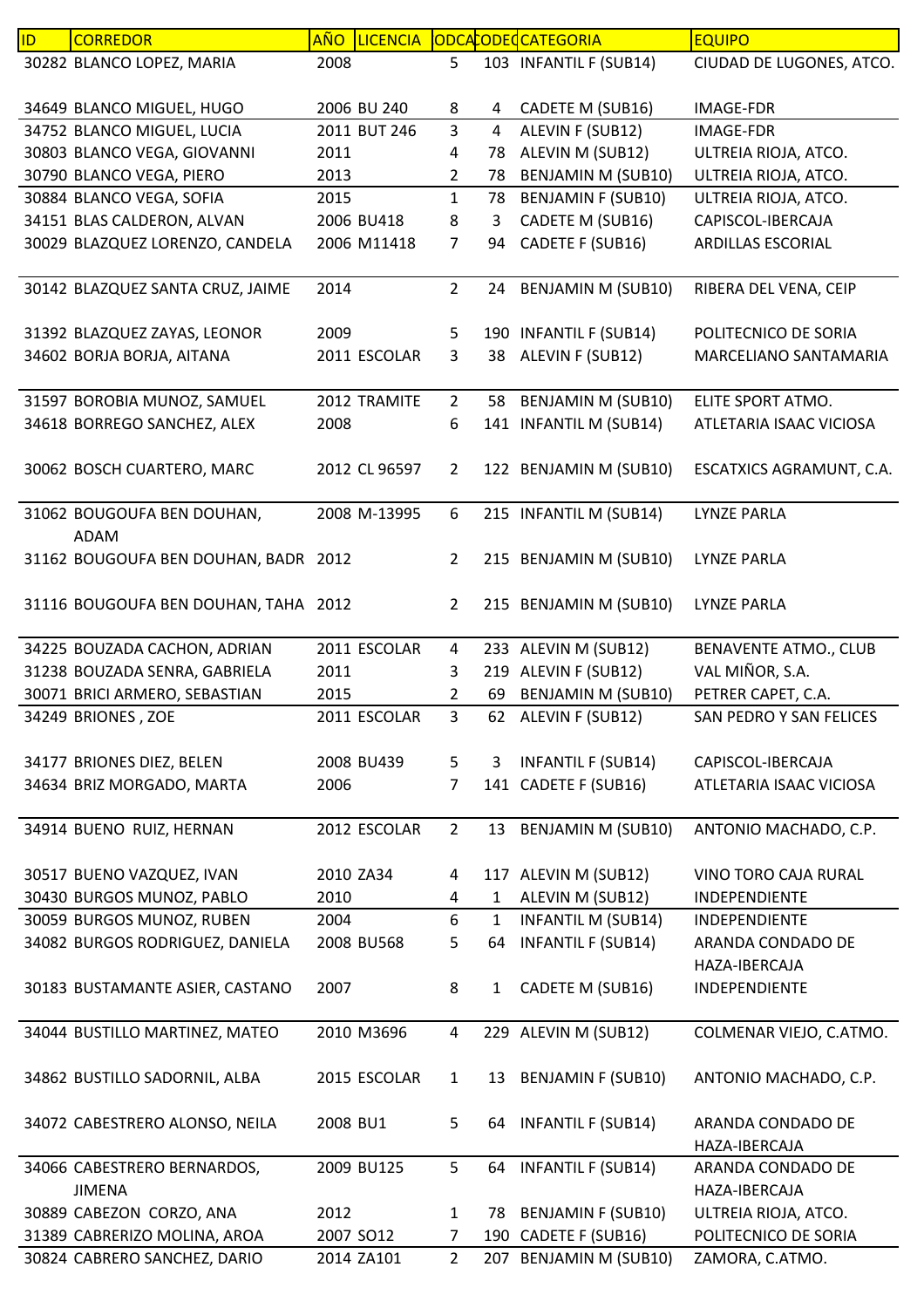| ID | <b>CORREDOR</b>                 | <b>AÑO</b> | <b>LICENCIA</b> |                |                | ODCACODECATEGORIA         | <b>EQUIPO</b>                 |
|----|---------------------------------|------------|-----------------|----------------|----------------|---------------------------|-------------------------------|
|    | 34204 CACHON VARA, VICTORIA     |            | 2008 ESCOLAR    | 5              |                | 233 INFANTIL F (SUB14)    | <b>BENAVENTE ATMO., CLUB</b>  |
|    | 30973 CADINANOS MEDINA, MENCIA  | 2009       |                 | 5              | 17             | <b>INFANTIL F (SUB14)</b> | AMA, C.D.                     |
|    |                                 |            |                 |                |                |                           |                               |
|    | 31219 CAILLAUD PEREZ, ELLIOT    | 2009       |                 | 6              | 1              | <b>INFANTIL M (SUB14)</b> | INDEPENDIENTE                 |
|    | 31218 CAILLAUD PEREZ, EMILIE    | 2012       |                 | 1              | 1              | <b>BENJAMIN F (SUB10)</b> | INDEPENDIENTE                 |
|    | 34117 CALCEDO BRAVO, HUGO       |            | 2008 BU26       | 6              | 64             | <b>INFANTIL M (SUB14)</b> | ARANDA CONDADO DE             |
|    |                                 |            |                 |                |                |                           | HAZA-IBERCAJA                 |
|    | 30707 CALDERON ALONSO, NOEMI    | 2013       |                 | $\mathbf{1}$   | $\mathbf{1}$   | <b>BENJAMIN F (SUB10)</b> | INDEPENDIENTE                 |
|    | 34022 CALERO VALDES, LUCIA      |            | 2010 M940       | 3              |                | 229 ALEVIN F (SUB12)      | COLMENAR VIEJO, C.ATMO.       |
|    |                                 |            |                 |                |                |                           |                               |
|    | 30072 CALLADO CANDELAS, SERGIO  |            | 2007 A12046     | 8              | 69             | CADETE M (SUB16)          | PETRER CAPET, C.A.            |
|    | 31144 CALLEJA ECHANIZ, NORA     |            | 2007 BU4411     | $\overline{7}$ | 17             | CADETE F (SUB16)          | AMA, C.D.                     |
|    | 31067 CALLEJA ECHANIZ, VEGA     |            | 2010 BU4412     | 3              | 17             | ALEVIN F (SUB12)          | AMA, C.D.                     |
|    |                                 |            |                 |                |                |                           |                               |
|    | 34332 CALLEJA ESPINOSA, IZAN    |            | 2009 ESCOLAR    | 6              | 62             | <b>INFANTIL M (SUB14)</b> | SAN PEDRO Y SAN FELICES       |
|    |                                 |            |                 |                |                |                           |                               |
|    | 34793 CALLEJA GAMAZO, VICTOR    |            | 2012 ESCOLAR    | $\overline{2}$ | 16             | <b>BENJAMIN M (SUB10)</b> | VADILLOS, C.                  |
|    | <b>MANUEL</b>                   |            |                 |                |                |                           |                               |
|    | 30319 CALLEJO DE ARRIBA, VEGA   |            | 2015 ESCOLAR    | $\mathbf{1}$   |                | 169 BENJAMIN F (SUB10)    | TELENO CECINAS PABLO          |
|    | 30333 CALLEJO VEGA, OLIVER      | 2014       |                 | $\overline{2}$ |                | 169 BENJAMIN M (SUB10)    | TELENO CECINAS PABLO          |
|    | 31386 CALONGE RUIZ, ISABEL      |            | 2007 SO3437     | $\overline{7}$ |                | 190 CADETE F (SUB16)      | POLITECNICO DE SORIA          |
|    | 34292 CALVO ARAUZO, ISABEL      |            | 2014 ESCOLAR    | $\mathbf{1}$   | 62             | <b>BENJAMIN F (SUB10)</b> | SAN PEDRO Y SAN FELICES       |
|    |                                 |            |                 |                |                |                           |                               |
|    | 34262 CALVO ARAUZO, MANUEL      |            | 2012 ESCOLAR    | $\overline{2}$ | 62             | <b>BENJAMIN M (SUB10)</b> | SAN PEDRO Y SAN FELICES       |
|    |                                 |            |                 |                |                |                           |                               |
|    | 34705 CALVO FERNANDEZ, DANIELA  | 2009 BUT   |                 | 5              | 4              | <b>INFANTIL F (SUB14)</b> | <b>IMAGE-FDR</b>              |
|    | 34580 CALVO PEREZ, ALVARO       |            | 2014 ESCOLAR    | $\overline{2}$ | 48             | <b>BENJAMIN M (SUB10)</b> | VIRGEN DE LA ROSA, C.         |
|    | 34825 CALVO PEREZ, DANIELLA     | 2012       |                 | 1              | $\overline{2}$ | <b>BENJAMIN F (SUB10)</b> | <b>UBU-CAMPOS DE CASTILLA</b> |
|    |                                 |            |                 |                |                |                           |                               |
|    | 30657 CAMACHO DIAZ, ADRIAN      | 2009       |                 | 6              |                | 139 INFANTIL M (SUB14)    | LLANERA, ATMO.                |
|    | 30454 CAMACHO RODRIGUEZ, ANDER  |            | 2008 728515391  | 6              | 45             | <b>INFANTIL M (SUB14)</b> | BARRUTIA ATMO. ELKARTEA       |
|    |                                 |            |                 |                |                |                           |                               |
|    | 34403 CAMARA HERRERO, ADRIAN    |            | 2012 ESCOLAR    | $\overline{2}$ |                | 27 BENJAMIN M (SUB10)     | LA DEMANDA, CRA               |
|    | <b>CLODOVEO</b>                 |            |                 |                |                |                           |                               |
|    | 34381 CAMARA ROSELT, NIA        |            | 2014 ESCOLAR    | $\mathbf{1}$   | 5              | <b>BENJAMIN F (SUB10)</b> | MARIA TERESA LEON, CEIP       |
|    |                                 |            |                 |                |                |                           |                               |
|    | 34339 CAMARA ROSELT, RAUL       |            | 2011 ESCOLAR    | 4              | 5.             | ALEVIN M (SUB12)          | MARIA TERESA LEON, CEIP       |
|    |                                 |            |                 |                |                |                           |                               |
|    | 30905 CAMPO ALONSO, DAVID       |            | 2006 ZA1986     | 8              |                | 207 CADETE M (SUB16)      | ZAMORA, C.ATMO.               |
|    | 30717 CAMPO DE QUEVEDO, LEYRE   |            | 2006 BU62       | $\overline{7}$ | $2^{\circ}$    | CADETE F (SUB16)          | UBU-CAMPOS DE CASTILLA        |
|    |                                 |            |                 |                |                |                           |                               |
|    |                                 |            | 2012 ESCOLAR    | $\mathbf{1}$   | 5              | <b>BENJAMIN F (SUB10)</b> | MARIA TERESA LEON, CEIP       |
|    | 34349 CAMPO OCHOA, ELENA        |            |                 |                |                |                           |                               |
|    |                                 |            |                 |                |                |                           |                               |
|    | 30377 CAMPOS COB, ANA           | 2015       |                 | $\mathbf{1}$   | 94             | <b>BENJAMIN F (SUB10)</b> | ARDILLAS ESCORIAL             |
|    | 30008 CAMPOS COB, HELENA        |            | 2012 M20687     | $\mathbf{1}$   | 94             | <b>BENJAMIN F (SUB10)</b> | ARDILLAS ESCORIAL             |
|    | 30486 CANALEJO GOMEZ, DAVID     | 2011       |                 | 4              |                | 156 ALEVIN M (SUB12)      | REINOSA RUNNING               |
|    | 30992 CANALES JIMENEZ, ALICIA   | 2009       |                 | 5              |                | 110 INFANTIL F (SUB14)    | <b>HIRU HERRI</b>             |
|    | 31041 CANILLAS GUTIERREZ, DIEGO | 2011       |                 | $\overline{4}$ | 17             | ALEVIN M (SUB12)          | AMA, C.D.                     |
|    | 34575 CANO VILLAVERDE, IZAN     |            | 2014 ESCOLAR    | $\overline{2}$ | 48             | <b>BENJAMIN M (SUB10)</b> | VIRGEN DE LA ROSA, C.         |
|    | 31325 CANO CALVO, IKER          |            | 2006 NA121      | 8              |                | 110 CADETE M (SUB16)      | <b>HIRU HERRI</b>             |
|    | 34711 CANO DELGADO, ALVAR       |            | 2010 BUT 231    | $\overline{4}$ | 4              | ALEVIN M (SUB12)          | IMAGE-FDR                     |
|    | 34653 CANO DELGADO, BRUNO       |            | 2006 BUT 239    | 8              | 4              | CADETE M (SUB16)          | <b>IMAGE-FDR</b>              |
|    | 34234 CANO GARCIA, ASIER        |            | 2013 ESCOLAR    | $\overline{2}$ |                | 233 BENJAMIN M (SUB10)    | <b>BENAVENTE ATMO., CLUB</b>  |
|    | 34792 CANO PORTAL, MARTIN       |            | 2015 ESCOLAR    | $\overline{2}$ |                | 16 BENJAMIN M (SUB10)     | VADILLOS, C.                  |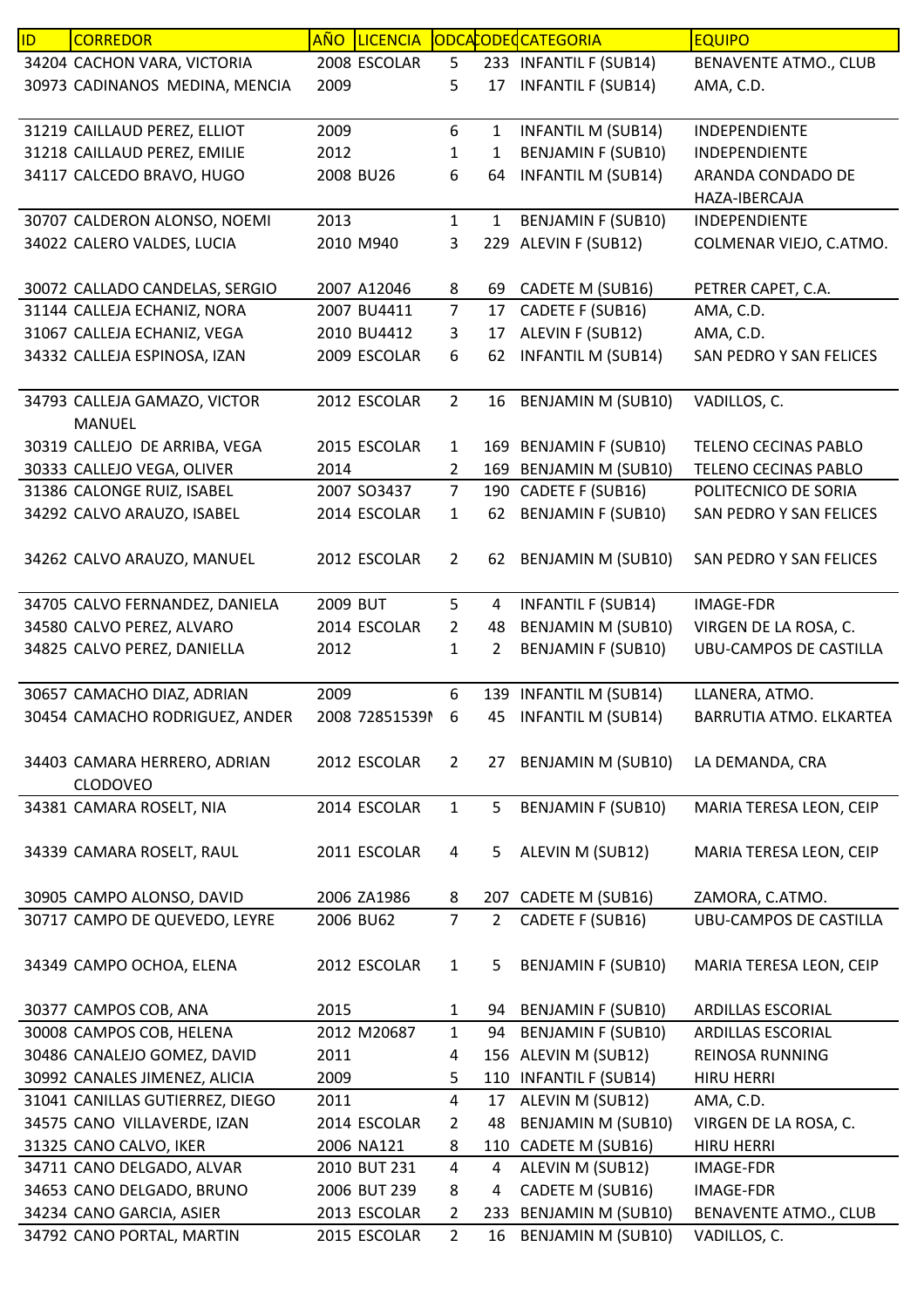| ID | <b>CORREDOR</b>                  | <b>AÑO</b> | <b>LICENCIA</b> |                |                | ODCACODECCATEGORIA        | <b>EQUIPO</b>                 |
|----|----------------------------------|------------|-----------------|----------------|----------------|---------------------------|-------------------------------|
|    | 34808 CANO VILLAVERDE, ERIK      | 2012       |                 | $\overline{2}$ | 2              | BENJAMIN M (SUB10)        | <b>UBU-CAMPOS DE CASTILLA</b> |
|    |                                  |            |                 |                |                |                           |                               |
|    | 31040 CANTABRANA FUENTE, ARKAITZ | 2010       |                 | 4              | 17             | ALEVIN M (SUB12)          | AMA, C.D.                     |
|    |                                  |            |                 |                |                |                           |                               |
|    | 30594 CANTALAPIEDRA BARCENILLA,  |            | 2009 VA 118     | 5              |                | 153 INFANTIL F (SUB14)    | MAYTE MARTINEZ, C.D.          |
|    | DANIELA                          |            |                 |                |                |                           |                               |
|    | 34470 CANTELI LLANOS, ARRATE     |            | 2012 BU169      | $\mathbf{1}$   | 56             | <b>BENJAMIN F (SUB10)</b> | VALLE DE MENA, CA             |
|    | 30109 CANTERA GARCIA, SAMUEL     | 2011       |                 | 4              | $\mathbf{1}$   | ALEVIN M (SUB12)          | INDEPENDIENTE                 |
|    | 30966 CANTERO OJEDA, LEIRE       | 2009       |                 | 5              | 17             | <b>INFANTIL F (SUB14)</b> | AMA, C.D.                     |
|    | 30967 CANTERO FUENTES, SOFIA     | 2009       |                 | 5              | 17             | <b>INFANTIL F (SUB14)</b> | AMA, C.D.                     |
|    | 34657 CANTERO MARTINEZ, GUZMAN   |            | 2007 BUT 464    | 8              | 4              | CADETE M (SUB16)          | IMAGE-FDR                     |
|    |                                  |            |                 |                |                |                           |                               |
|    | 34526 CANTERO VAQUERO, ADRIAN    |            | 2013 ESCOLAR    | $\overline{2}$ | 41             | <b>BENJAMIN M (SUB10)</b> | FERNANDO DE ROJAS, C.P.       |
|    |                                  |            |                 |                |                |                           |                               |
|    | 34774 CANTERO VAQUERO, ADRIAN    |            | 2013 ESCOLAR    | $\overline{2}$ | 4              | BENJAMIN M (SUB10)        | <b>IMAGE-FDR</b>              |
|    | 31315 CAPITAN RODRIGUEZ, CLAUDIA | 2011       |                 | 3              | 1              | ALEVIN F (SUB12)          | INDEPENDIENTE                 |
|    |                                  |            |                 |                |                |                           |                               |
|    | 30898 CARBONELL CURRALO, NESTOR  | 2008 ZA92  |                 | 6              |                | 207 INFANTIL M (SUB14)    | ZAMORA, C.ATMO.               |
|    | <b>JOAQUIN</b>                   |            |                 |                |                |                           |                               |
|    |                                  |            | 2015 ESCOLAR    |                |                |                           |                               |
|    | 34863 CARCEDO APARICIO, MIGUEL   |            |                 | $\overline{2}$ | 13             | BENJAMIN M (SUB10)        | ANTONIO MACHADO, C.P.         |
|    |                                  |            |                 |                |                |                           |                               |
|    | 34482 CARCEDO RUIZ, LUCAS        |            | 2015 ESCOLAR    | $\overline{2}$ |                | 42 BENJAMIN M (SUB10)     | RAIMUNDO DE MIGUEL, C.        |
|    |                                  |            |                 |                |                |                           |                               |
|    | 31495 CARDABA SANCHA, LUCIA      |            | 2007 SG 131     | $\overline{7}$ |                | 161 CADETE F (SUB16)      | SEGOVIA, SPORTING             |
|    | 31148 CARDABA SOMBRERO, PILAR    |            | 2021 SG131      | 7              |                | 161 CADETE F (SUB16)      | SEGOVIA, SPORTING             |
|    | 34458 CARIÑANOS ESTALELLA, LAIA  |            | 2008 BU189      | 5              | 56             | <b>INFANTIL F (SUB14)</b> | VALLE DE MENA, CA             |
|    | 34449 CARIÑANOS ESTALELLA, OIER  |            | 2008 BU184      | 6              | 56             | <b>INFANTIL M (SUB14)</b> | VALLE DE MENA, CA             |
|    | 30885 CARO ALONSO, JARA          | 2013       |                 | 1              | 78             | <b>BENJAMIN F (SUB10)</b> | ULTREIA RIOJA, ATCO.          |
|    | 30806 CARO ALONSO, JORGE         | 2010       |                 | 4              | 78             | ALEVIN M (SUB12)          | ULTREIA RIOJA, ATCO.          |
|    | 34623 CARRASCO HERRERO, JORGE    | 2008       |                 | 6              |                | 141 INFANTIL M (SUB14)    | ATLETARIA ISAAC VICIOSA       |
|    |                                  |            |                 |                |                |                           |                               |
|    | 31314 CARRASCOSA DIAZ, FELIPE    |            | 2014 TO0450     | $\mathbf{2}$   |                | 152 BENJAMIN M (SUB10)    | <b>TRAININGREY TELLO</b>      |
|    | 31313 CARRASCOSA DIAZ, GUILLERMO |            | 2010 TO0449     | 4              |                | 152 ALEVIN M (SUB12)      | <b>TRAININGREY TELLO</b>      |
|    |                                  |            |                 |                |                |                           |                               |
|    | 30253 CARRERA FERNANDEZ, SOL     | 2010       |                 | $\mathbf{3}$   |                | 103 ALEVIN F (SUB12)      | CIUDAD DE LUGONES, ATCO.      |
|    |                                  |            |                 |                |                |                           |                               |
|    | 31577 CARRILLO REBOLLO, CINTI    | 2012       |                 | $\mathbf{1}$   | 61             | <b>BENJAMIN F (SUB10)</b> | SAN VICENTEÑO, ATMO.          |
|    | 31572 CARRILLO REBOLLO, MARCOS   | 2015       |                 | $\mathbf{2}$   | 61             | <b>BENJAMIN M (SUB10)</b> | SAN VICENTEÑO, ATMO.          |
|    | 34706 CARRILLO AMAYUELAS, ANGELA | 2009 BUT   |                 | 5              | 4              | <b>INFANTIL F (SUB14)</b> | <b>IMAGE-FDR</b>              |
|    |                                  |            |                 |                |                |                           |                               |
|    | 30440 CARRILLO RIOSERAS, MANUEL  | 2014       |                 | $\overline{2}$ |                | 41 BENJAMIN M (SUB10)     | FERNANDO DE ROJAS, C.P.       |
|    |                                  |            |                 |                |                |                           |                               |
|    | 30476 CARTON RUIZ, LUCIA         | 2013       |                 | $\mathbf{1}$   |                | 156 BENJAMIN F (SUB10)    | <b>REINOSA RUNNING</b>        |
|    | 34959 CASADO PAREDES, AMAYA      |            | 2010 ESCOLAR    | 3              |                | 13 ALEVIN F (SUB12)       | ANTONIO MACHADO, C.P.         |
|    |                                  |            |                 |                |                |                           |                               |
|    | 30709 CASADO BORREGO, CARLOS     |            | 2010 SG 178     | 4              |                | 161 ALEVIN M (SUB12)      | SEGOVIA, SPORTING             |
|    | <b>MAURICIO</b>                  |            |                 |                |                |                           |                               |
|    | 30983 CASADO CAMACHO, ITSASO     | 2009       |                 | 5              |                | 110 INFANTIL F (SUB14)    | <b>HIRU HERRI</b>             |
|    | 31001 CASADO CAMACHO, MAIALEN    | 2007       |                 | $\overline{7}$ |                | 110 CADETE F (SUB16)      | <b>HIRU HERRI</b>             |
|    |                                  |            |                 |                |                |                           |                               |
|    | 34612 CASADO COLL, ALBERTO       | 2006       |                 | 8              |                | 141 CADETE M (SUB16)      | ATLETARIA ISAAC VICIOSA       |
|    |                                  |            |                 |                |                |                           |                               |
|    | 30861 CASADO SANTAMARIA, ADRIAN  |            | 2012 BU423      | $\overline{2}$ | $\overline{2}$ | <b>BENJAMIN M (SUB10)</b> | UBU-CAMPOS DE CASTILLA        |
|    |                                  |            |                 |                |                |                           |                               |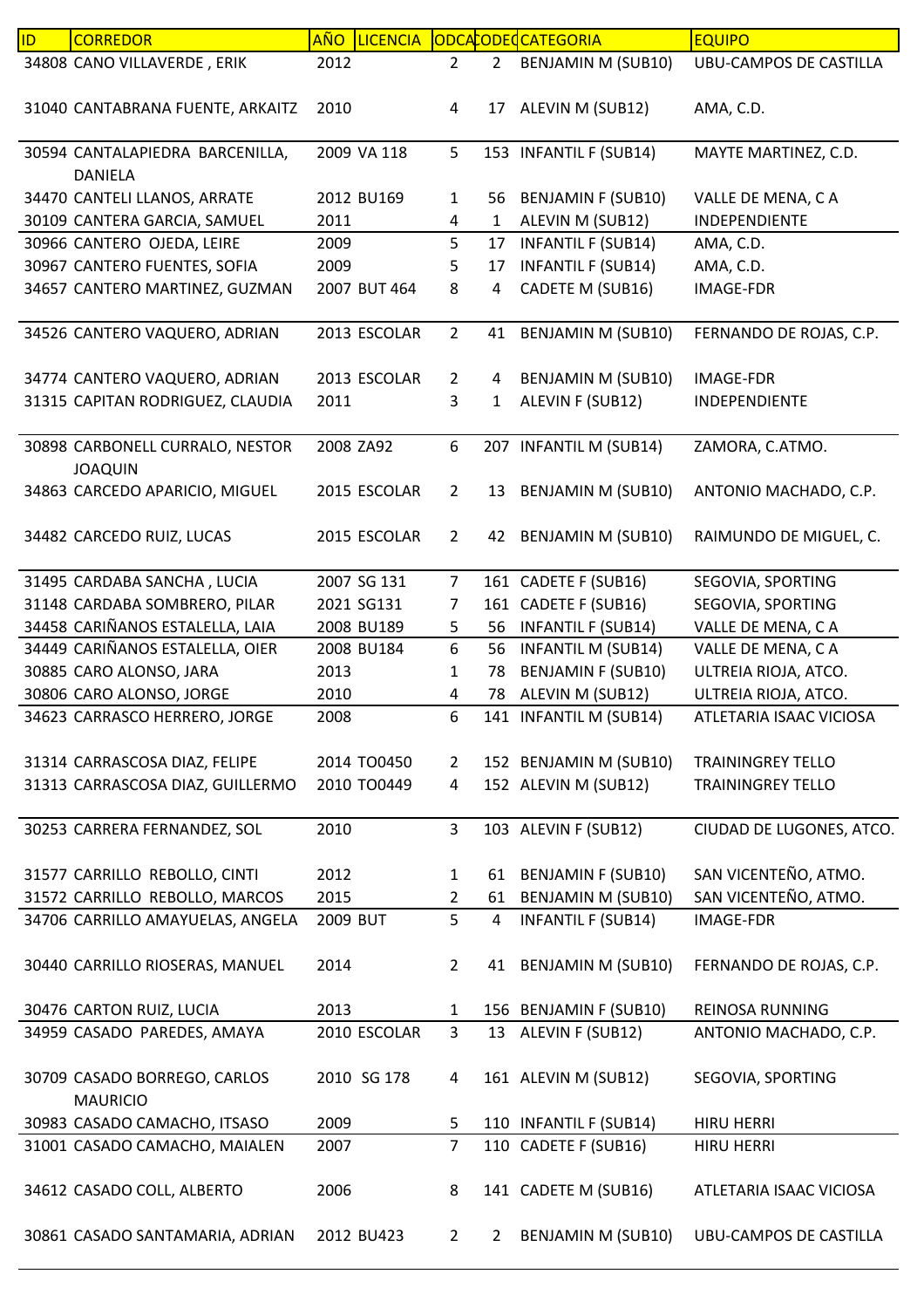| ID | <b>CORREDOR</b>                               |          | AÑO LICENCIA   |                  |                | ODCACODECATEGORIA         | <b>EQUIPO</b>                    |
|----|-----------------------------------------------|----------|----------------|------------------|----------------|---------------------------|----------------------------------|
|    | 31326 CASADO URRUTIA, ASIER                   |          | 2006 NA52      | 8                |                | 110 CADETE M (SUB16)      | <b>HIRU HERRI</b>                |
|    | 30033 CASAS FERNANDEZ, IVAN                   |          | 2008 AG 202839 | 6                |                | 106 INFANTIL M (SUB14)    | TAMBRE, C.A.                     |
|    | 34295 CASAS HERRERO, MIGUEL                   |          | 2014 ESCOLAR   | $\overline{2}$   | 62             | <b>BENJAMIN M (SUB10)</b> | SAN PEDRO Y SAN FELICES          |
|    | 30338 CASAS REBOLLO, ANGEL                    | 2014     |                | $\overline{2}$   |                | 169 BENJAMIN M (SUB10)    | TELENO CECINAS PABLO             |
|    | 34471 CASCON ARNAIZ, AIZEA                    |          | 2012 BU170     | 1                | 56             | <b>BENJAMIN F (SUB10)</b> | VALLE DE MENA, CA                |
|    | 34478 CASCON ARNAIZ, IZARO                    |          | 2014 BU174     | 1                | 56             | <b>BENJAMIN F (SUB10)</b> | VALLE DE MENA, CA                |
|    | 31482 CASERO SECADES, LAURA                   | 2007     |                | $\overline{7}$   | 139            | CADETE F (SUB16)          | LLANERA, ATMO.                   |
|    | 34197 CASES GARCIA, LUCIA                     |          | 2007 ZA84      | 7                | 233            | CADETE F (SUB16)          | <b>BENAVENTE ATMO., CLUB</b>     |
|    | 30596 CASILLAS BAZAN, PAULA                   |          | 2009 VA 207    | 5                |                | 153 INFANTIL F (SUB14)    | MAYTE MARTINEZ, C.D.             |
|    | 31582 CASQUERO NUNEZ, LIDIA                   | 2007     |                | $\overline{7}$   | 61             | CADETE F (SUB16)          | SAN VICENTEÑO, ATMO.             |
|    | 30215 CASTANO BUSTAMANTE, ASIER               | 2007     |                | 8                | 221            | CADETE M (SUB16)          | ARTUNDUAGA                       |
|    | 30175 CASTANO NUNEZ, MARTA                    | 2006     | 10168          | 7                | 66             | CADETE F (SUB16)          | MARATHON A.D.                    |
|    | 30525 CASTANO PEREZ, MAURO                    |          | 2010 AS5743    | 4                | 47             | ALEVIN M (SUB12)          | ASTURIANA DE AT.                 |
|    |                                               |          |                |                  |                |                           | VETERANOS, AS.                   |
|    | 34993 CASTELLANOS BARRAJON, HUGO 2011 ESCOLAR |          |                | 4                | 13             | ALEVIN M (SUB12)          | ANTONIO MACHADO, C.P.            |
|    | 34992 CASTELLANOS BARRAJON,<br>LORENA         |          | 2011 ESCOLAR   | 3                |                | 13 ALEVIN F (SUB12)       | ANTONIO MACHADO, C.P.            |
|    | 30295 CASTELLO BLANCO, ERIK                   |          | 2006 M17133    | 8                | 94             | CADETE M (SUB16)          | ARDILLAS ESCORIAL                |
|    | 30294 CASTELLO BLANCO, LUCIA                  |          | 2007 M18720    | 7                | 94             | CADETE F (SUB16)          | ARDILLAS ESCORIAL                |
|    | 30292 CASTELLO BLANCO, LYDIA                  |          | 2007 M18722    | 7                | 94             | CADETE F (SUB16)          | <b>ARDILLAS ESCORIAL</b>         |
|    | 30293 CASTELLO BLANCO, SUE                    |          | 2007 M18721    | $\overline{7}$   | 94             | CADETE F (SUB16)          | ARDILLAS ESCORIAL                |
|    | 34431 CASTILLA NIÑO, LUCIA                    |          | 2008 ESCOLAR   | 5                | 14             | <b>INFANTIL F (SUB14)</b> | ROA, AYUNTAMIENTO                |
|    | 34769 CASTILLO CUADRADO,                      |          | 2012 BUT 447   | $\overline{2}$   | 4              | BENJAMIN M (SUB10)        | <b>IMAGE-FDR</b>                 |
|    | <b>FERNANDO</b>                               |          |                |                  |                |                           |                                  |
|    | 34627 CASTILLO HERRERO, ADRIAN                | 2009     |                | 6                |                | 141 INFANTIL M (SUB14)    | ATLETARIA ISAAC VICIOSA          |
|    | 30084 CASTILLO MARTINEZ, MELANIA              | 2014     |                | 1                | $\mathbf{1}$   | <b>BENJAMIN F (SUB10)</b> | INDEPENDIENTE                    |
|    | 30589 CASTRILLO CORCOLES, CELIA               |          | 2007 VA 15     | $\overline{7}$   |                | 216 CADETE F (SUB16)      | VALLADOLID, RACING               |
|    | 34675 CASTRILLO RUIZ, DANIEL                  |          | 2008 BUT 286   | 6                | 4              | <b>INFANTIL M (SUB14)</b> | <b>IMAGE-FDR</b>                 |
|    | 34003 CASTRO DIAZ, ESTHER                     |          | 2006 M6137     | $\overline{7}$   |                | 229 CADETE F (SUB16)      | COLMENAR VIEJO, C.ATMO.          |
|    | 31452 CASTRO PEREIRA, PAULA                   |          | 2006 GA583     | $\overline{7}$   | 59             | CADETE F (SUB16)          | LUCUS CAIXA RURAL<br>GALEGA, C.A |
|    | 30830 CATALAN ALVAREZ, DANIEL                 | 2012     | 3024           | $\overline{2}$   | 33             | <b>BENJAMIN M (SUB10)</b> | TUROLENSE, A. ATCA.              |
|    | 30286 CAVANILLES CASTANO, PEDRO               | 2007     |                | 8                |                | 103 CADETE M (SUB16)      | CIUDAD DE LUGONES, ATCO.         |
|    | 30496 CAYON ALONSO, VICTOR                    | 2008     |                | 6                |                | 156 INFANTIL M (SUB14)    | REINOSA RUNNING                  |
|    | 31586 CEBRIAN LAPENA, PABLO                   | 2009     | 5555328        | $\boldsymbol{6}$ |                | 149 INFANTIL M (SUB14)    | ALCAMPO SCORPIO71                |
|    | 31247 CELADA LOPEZ, RUTH                      | 2009     |                | 5                |                | 219 INFANTIL F (SUB14)    | VAL MIÑOR, S.A.                  |
|    | 30049 CELADA VILLARMEA, HELENA                |          | 2006 GA 539    | $\overline{7}$   | 44             | CADETE F (SUB16)          | RIA DE FOZ, ATMO.                |
|    | 34462 CELAYA DOMINGUEZ, JULENE                |          | 2009 BU196     | 5                | 56             | <b>INFANTIL F (SUB14)</b> | VALLE DE MENA, CA                |
|    | 34669 CELIS PEREDA, SAMUEL                    |          | 2007 BUT 581   | 8                | 4              | CADETE M (SUB16)          | <b>IMAGE-FDR</b>                 |
|    | 30982 CENOZ LERIN, SAIOA                      | 2009     |                | 5                |                | 110 INFANTIL F (SUB14)    | <b>HIRU HERRI</b>                |
|    | 34816 CENTENO CENTENO, CELIA                  |          | 2008 BU100597  | 5                | $2^{\circ}$    | <b>INFANTIL F (SUB14)</b> | UBU-CAMPOS DE CASTILLA           |
|    | 31083 CENTENO DIEZ, CELIA                     |          | 2008 BUBU1005  | 5                | $\overline{2}$ | <b>INFANTIL F (SUB14)</b> | UBU-CAMPOS DE CASTILLA           |
|    | 31171 CENTENO GONZALEZ, SARA                  | 2007 L76 |                | 7                |                | 101 CADETE F (SUB16)      | <b>NEW RUNNERS</b>               |
|    | 30229 CERDAN ESTARLICH, BRUNO                 | 2011     |                | $\overline{4}$   |                | 69 ALEVIN M (SUB12)       | PETRER CAPET, C.A.               |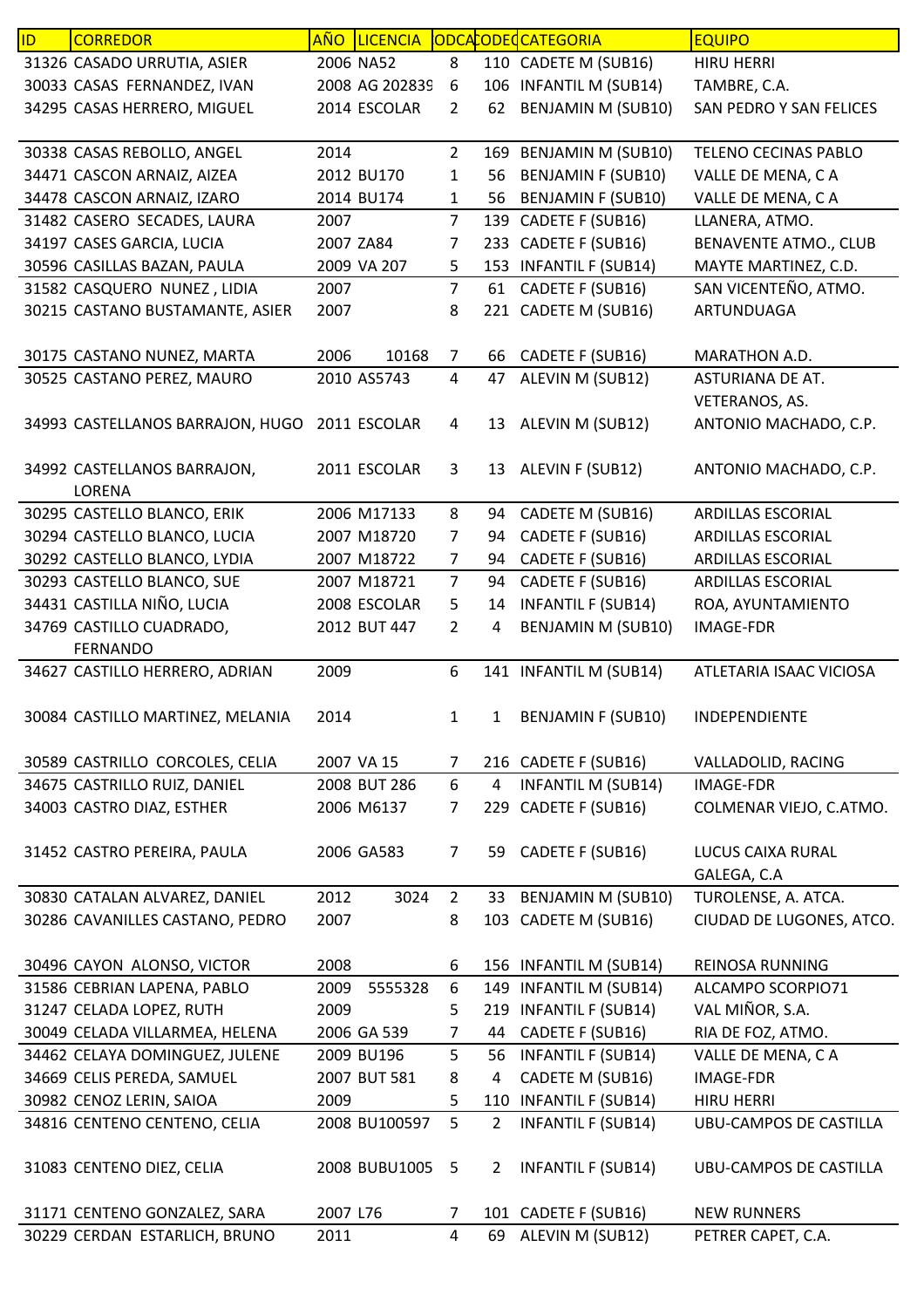| ID | <b>CORREDOR</b>                               | <b>AÑO</b> | <b>LICENCIA</b> |                |                | ODCACODECATEGORIA         | <b>EQUIPO</b>                          |
|----|-----------------------------------------------|------------|-----------------|----------------|----------------|---------------------------|----------------------------------------|
|    | 30698 CEREZO GARCIA, HUGO                     |            | 2008 BU598      | 6              | 2 <sup>1</sup> | <b>INFANTIL M (SUB14)</b> | <b>UBU-CAMPOS DE CASTILLA</b>          |
|    | 30979 CEREZO GARCIA, IKER                     | 2013       |                 | $\overline{2}$ | 1              | BENJAMIN M (SUB10)        | INDEPENDIENTE                          |
|    | 30980 CEREZO GARCIA, LEO                      | 2013       |                 | $\overline{2}$ | $\mathbf{1}$   | <b>BENJAMIN M (SUB10)</b> | INDEPENDIENTE                          |
|    | 30852 CESPEDES PRIETO, LARA                   |            | 2009 ZA131      | 5              | 207            | <b>INFANTIL F (SUB14)</b> | ZAMORA, C.ATMO.                        |
|    | 31464 CHAIN OVEJERO, NUANN                    | 2014       |                 | $\mathbf{1}$   |                | 190 BENJAMIN F (SUB10)    | POLITECNICO DE SORIA                   |
|    | 30663 CHAO DIEZ, HUGO                         | 2008       |                 | 6              |                | 139 INFANTIL M (SUB14)    | LLANERA, ATMO.                         |
|    | 30610 CHAOS LOPEZ, CARLOTA                    | 2012       |                 | 1              | 167            | <b>BENJAMIN F (SUB10)</b> | LUCENSE, ESC.ATCA.                     |
|    | 30612 CHAOS LOPEZ, SOFIA                      | 2010       |                 | 3              |                | 167 ALEVIN F (SUB12)      | LUCENSE, ESC.ATCA.                     |
|    | 34196 CHARRO RODRIGUEZ, CARLOS                | 2007 ZA3   |                 | 8              |                | 233 CADETE M (SUB16)      | <b>BENAVENTE ATMO., CLUB</b>           |
|    | 31130 CHAURRI LOPEZ, SOFIA                    | 2012       |                 | 1              | 17             | <b>BENJAMIN F (SUB10)</b> | AMA, C.D.                              |
|    | 34291 CHAVARRI HUERTAS, PAOLA                 |            | 2013 ESCOLAR    | 1              | 62             | <b>BENJAMIN F (SUB10)</b> | SAN PEDRO Y SAN FELICES                |
|    | 31210 CHEBOUTI NIYA, RAYANE                   | 2008       |                 | 6              | 10             | <b>INFANTIL M (SUB14)</b> | BRIVIESCA, C.ATMO.                     |
|    | 31257 CLARES GUIJARRO, AITOR                  |            | 2006 M14177     | 8              |                | 234 CADETE M (SUB16)      | AJALKALA, C.A.                         |
|    | 34373 COB ROMERO, NOA                         |            | 2014 ESCOLAR    | $\mathbf{1}$   | 5              | <b>BENJAMIN F (SUB10)</b> | MARIA TERESA LEON, CEIP                |
|    | 30094 COBAS CURIEL, HUGO                      | 2009       |                 | 6              | 7              | <b>INFANTIL M (SUB14)</b> | MARTA DOMINGUEZ, C.A.                  |
|    | 34943 CODON IBAÑEZ, NORA                      |            | 2011 ESCOLAR    | 3              | 13             | ALEVIN F (SUB12)          | ANTONIO MACHADO, C.P.                  |
|    |                                               |            |                 |                |                |                           |                                        |
|    | 34337 COLINA INFANTE, MARCOS                  |            | 2011 ESCOLAR    | 4              | 5              | ALEVIN M (SUB12)          | MARIA TERESA LEON, CEIP                |
|    | 30539 COLLANTE LOA, DANIEL                    |            | 2007 M22843     | 8              |                | 287 CADETE M (SUB16)      | MOSTOLES, A.A.                         |
|    | 34018 COLMENAREJO GONZALEZ, INES              |            | 2009 M11061     | 5              |                | 229 INFANTIL F (SUB14)    | COLMENAR VIEJO, C.ATMO.                |
|    |                                               |            |                 |                |                |                           |                                        |
|    | 34002 COLMENAREJO GONZALEZ,<br>LEYRE          |            | 2006 M11062     | 7              |                | 229 CADETE F (SUB16)      | COLMENAR VIEJO, C.ATMO.                |
|    | 34611 COLOMINA MONSALVE, PABLO                | 2006       |                 | 8              |                | 141 CADETE M (SUB16)      | ATLETARIA ISAAC VICIOSA                |
|    |                                               |            |                 |                |                |                           |                                        |
|    | 30572 CONCEIÇAO GAMERO, ANA                   |            | 2008 EX172      | 5              |                | 104 INFANTIL F (SUB14)    | <b>CAPEX</b>                           |
|    | 31279 CONDE GALLEGO, JULIA                    |            | 2008 EX7647     | 5              | 93             | <b>INFANTIL F (SUB14)</b> | ARTE FISICO, A.D.                      |
|    | 31306 CONDE DE LA CALLE, PAULA                | 2014 ZA    |                 | $\mathbf{1}$   |                | 117 BENJAMIN F (SUB10)    | VINO TORO CAJA RURAL                   |
|    | 34277 CONTRERAS SAEZ, PABLO                   |            | 2017 ESCOLAR    | 21             |                | 62 CHUPETIN               | SAN PEDRO Y SAN FELICES                |
|    |                                               |            |                 |                |                |                           |                                        |
|    | 34122 CONTRERAS BROGERAS, PABLO               |            | 2007 BU34       | 8              | 64             | CADETE M (SUB16)          | ARANDA CONDADO DE                      |
|    | 34944 COOKE TAMAYO, ADRIAN                    |            | 2011 ESCOLAR    | $\overline{4}$ |                | 13 ALEVIN M (SUB12)       | HAZA-IBERCAJA<br>ANTONIO MACHADO, C.P. |
|    |                                               |            |                 |                |                |                           |                                        |
|    | 30573 COPETUDO SALGADO, ELISABETH 2009 EX1717 |            |                 | 5              |                | 104 INFANTIL F (SUB14)    | <b>CAPEX</b>                           |
|    |                                               |            |                 |                |                |                           |                                        |
|    | 30571 COPETUDO SALGADO, NAZARET               |            | 2006 EX715      | 7              |                | 104 CADETE F (SUB16)      | <b>CAPEX</b>                           |
|    |                                               |            |                 |                |                |                           |                                        |
|    | 30759 CORCUERA ACEITUNO, MIGUEL               |            | 2008 BU4413     | 6              | 17             | <b>INFANTIL M (SUB14)</b> | AMA, C.D.                              |
|    | 34158 CORNEJO GARCIA, MARIO                   |            | 2007 BU684      | 8              | 3              | CADETE M (SUB16)          | CAPISCOL-IBERCAJA                      |
|    | 31301 CORREAS FERNANDEZ, ALONSO               |            | 2013 M12009     | $\overline{2}$ |                | 229 BENJAMIN M (SUB10)    | COLMENAR VIEJO, C.ATMO.                |
|    |                                               |            |                 |                |                |                           |                                        |
|    | 34005 CORREAS FERNANDEZ, MARTINA              |            | 2008 M2673      | 5              |                | 229 INFANTIL F (SUB14)    | COLMENAR VIEJO, C.ATMO.                |
|    |                                               |            |                 |                |                |                           |                                        |
|    | 31508 CORREDERA HERNANDEZ, JULIA              | 2009 SA86  |                 | 5              |                | 162 INFANTIL F (SUB14)    | LA ARMUÑA, C.D.                        |
|    |                                               |            |                 |                |                |                           |                                        |
|    | 31023 CORREDOIRA COIRA, AMPARO                | 2007       |                 | 7              |                | 245 CADETE F (SUB16)      | FRANCISCANOS DE LUGO                   |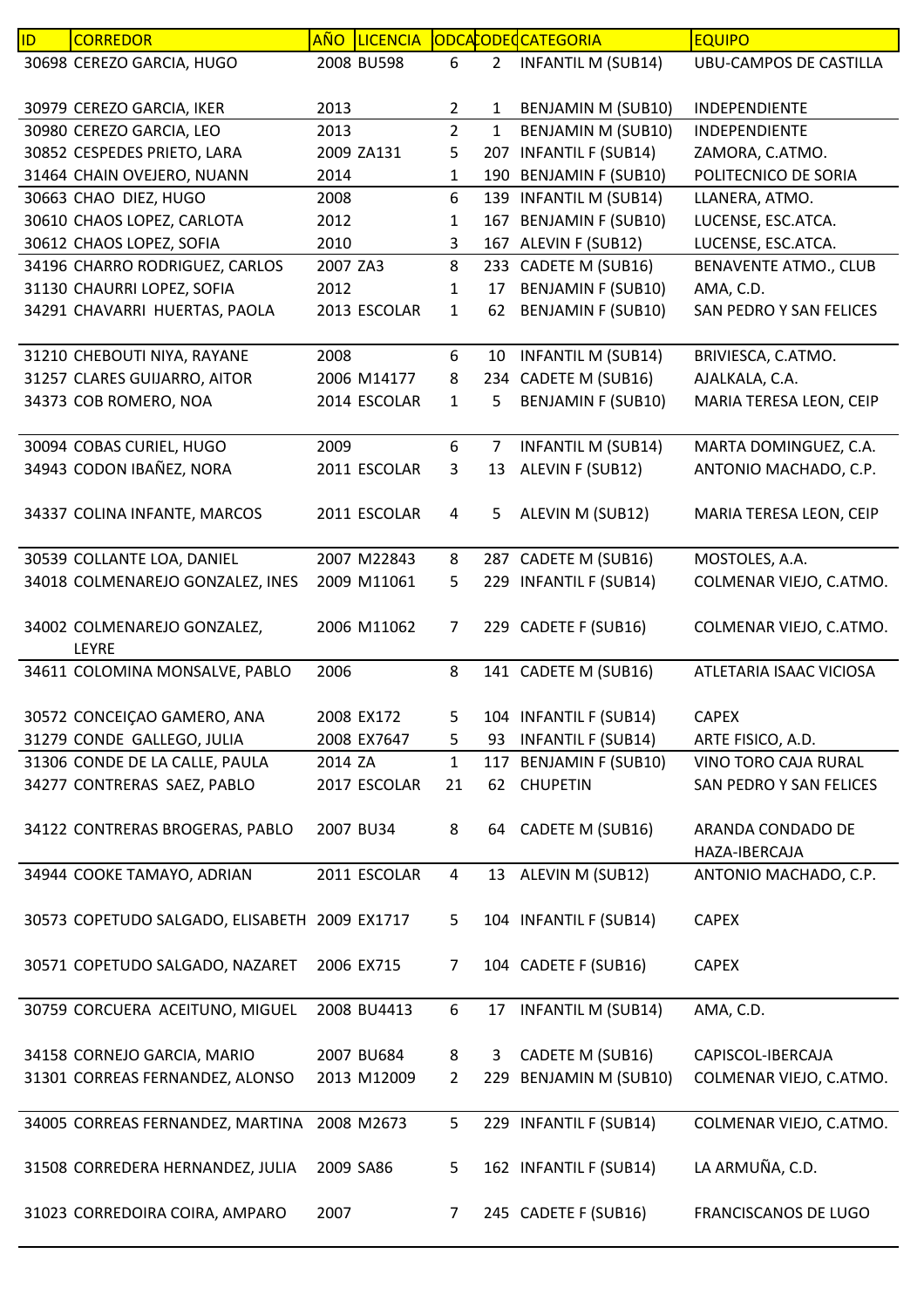| 31172 CORTEZ PUELLES, MARIA LUCIA<br>101 INFANTIL F (SUB14)<br>2009 L165<br>5<br><b>NEW RUNNERS</b><br>219 ALEVIN M (SUB12)<br>VAL MIÑOR, S.A.<br>31233 COSTAS COSTAS, AARON<br>2011<br>4<br>VAL MIÑOR, S.A.<br>219 CADETE F (SUB16)<br>31250 COSTAS MISA, NURIA<br>2006<br>7<br>30625 CRESPO MARTIN, DANIEL<br>$\overline{4}$<br>153 ALEVIN M (SUB12)<br>MAYTE MARTINEZ, C.D.<br>2011 VA 343<br>30578 CRIADO BRIONES, NUNO<br><b>INFANTIL M (SUB14)</b><br>$\mathbf{1}$<br>INDEPENDIENTE<br>2009<br>6<br>CADETE M (SUB16)<br>34031 CRIADO FERRERO, CARLOS<br>2006 M17838<br>8<br>COLMENAR VIEJO, C.ATMO.<br>229<br>141 INFANTIL M (SUB14)<br>34620 CRISTOBAL DOMINGUEZ, DANIEL 2008<br>6<br>ATLETARIA ISAAC VICIOSA<br>34179 CRISTOBAL LADRON, CLAUDIA<br>CADETE F (SUB16)<br>2007 BU66<br>7<br>3<br>CAPISCOL-IBERCAJA<br>31142 CRUZ GAGO, ELISA<br>2011 ZA37<br>3<br>117 ALEVIN F (SUB12)<br>VINO TORO CAJA RURAL<br>ALEVIN M (SUB12)<br>30805 CRUZ RIANO, PELAYO<br>2010<br>4<br>78<br>ULTREIA RIOJA, ATCO.<br>31320 CUADRADO ARAMENDIA, IRATI<br>121 CADETE F (SUB16)<br>2006 NA21<br>TAFALLA, C.A.D.<br>7<br>34236 CUADRADO RABADAN, ALICIA<br>233 BENJAMIN F (SUB10)<br>BENAVENTE ATMO., CLUB<br>2014 ESCOLAR<br>$\mathbf{1}$<br>34221 CUADRADO RABADAN, VICTOR<br>2010 ESCOLAR<br>$\overline{4}$<br>233 ALEVIN M (SUB12)<br><b>BENAVENTE ATMO., CLUB</b><br>34363 CUADRADO SUBERVIOLA, ANGEL 2013 ESCOLAR<br>$\overline{2}$<br><b>BENJAMIN M (SUB10)</b><br>MARIA TERESA LEON, CEIP<br>5<br>34348 CUADRADO SUBERVIOLA,<br>2012 ESCOLAR<br>5<br><b>BENJAMIN F (SUB10)</b><br>MARIA TERESA LEON, CEIP<br>$\mathbf{1}$<br><b>VERONICA</b><br>CADETE M (SUB16)<br>VIRGEN DE LA ROSA, C.<br>34807 CUBILLO GONZALEZ, VICTOR<br>2006 ESCOLAR<br>8<br>48<br>169 BENJAMIN F (SUB10)<br>30324 CUERVO MORALES, DANIELA<br>2012 ESCOLAR<br>$\mathbf{1}$<br>TELENO CECINAS PABLO<br>246 INFANTIL M (SUB14)<br>34803 CUESTA GARCIA, SERGIO<br>2009 AS9<br>6<br>GIJON ATMO.<br>5<br><b>INFANTIL F (SUB14)</b><br>30683 CUESTA PEREZ, LUCIA<br><b>UBU-CAMPOS DE CASTILLA</b><br>2008 BU646<br>$\overline{2}$<br>34565 CUESTA SAINZ, LOLA<br>2014 ESCOLAR<br><b>BENJAMIN F (SUB10)</b><br>CONCEPCIONISTAS, C.<br>1<br>31<br>2011 ESCOLAR<br>34555 CUESTA SAINZ, NOA<br>31 ALEVIN F (SUB12)<br>CONCEPCIONISTAS, C.<br>3<br>103 INFANTIL M (SUB14)<br>30275 CUETO MENCIA, ILLAN<br>2009<br>6<br>CIUDAD DE LUGONES, ATCO.<br>64 ALEVIN F (SUB12)<br>34060 CUEVAS VELEZ, CANDELA<br>2010 BU127<br>3<br>ARANDA CONDADO DE<br>HAZA-IBERCAJA<br>156 BENJAMIN M (SUB10)<br>30466 CUEVAS GUTIERREZ, ENOL<br>2013<br><b>REINOSA RUNNING</b><br>$\mathbf{2}$<br>3<br>64 ALEVIN F (SUB12)<br>34054 CUEVAS VELEZ, JIMENA<br>2011 BU126<br>ARANDA CONDADO DE<br>HAZA-IBERCAJA<br>2010 ESCOLAR<br>13 ALEVIN F (SUB12)<br>ANTONIO MACHADO, C.P.<br>34960 CUICHAN MIGUEL, ALISON<br>3<br><b>PATRICIA</b><br>SAN VICENTEÑO, ATMO.<br>61 CADETE F (SUB16)<br>31601 CUMBRENO VAZ, ISABEL<br>2006<br>$\overline{7}$<br>5<br>PETRER CAPET, C.A.<br>30073 CUTILLAS SANCHEZ, JIMENA<br>2008 A11746<br>69<br><b>INFANTIL F (SUB14)</b><br>VAL MIÑOR, S.A.<br>31255 DA SILVA MISA, MEKIDES<br>CADETE M (SUB16)<br>2006<br>8<br>219<br>31016 DALMAU VILLANUEVA, ASIER<br>110 CADETE M (SUB16)<br><b>HIRU HERRI</b><br>2007<br>8<br>30948 DANIELOV GEORGIU, DEYMAN<br>2006 EN 208<br>8<br>CADETE M (SUB16)<br>96<br>SAN ADRIAN, AT.<br><b>BENJAMIN M (SUB10)</b><br>30939 DE ARCE CALVO, LOPE<br>2013<br>INDEPENDIENTE<br>$\overline{2}$<br>$\mathbf{1}$<br>30938 DE ARCE CALVO, RUY<br>BENJAMIN M (SUB10)<br>2015<br>$\overline{2}$<br>INDEPENDIENTE<br>$\mathbf{1}$<br>$\overline{2}$<br>30940 DE ARCE CALVO, TELLO<br>$\mathbf{1}$<br><b>BENJAMIN M (SUB10)</b><br>2021<br>INDEPENDIENTE<br>30716 DE ARRIBA ORTEGA, MENCIA<br>CADETE F (SUB16)<br>2006 BU4356<br>7 <sup>1</sup><br>$\overline{2}$<br>UBU-CAMPOS DE CASTILLA<br>30628 DE BENITO DE MANUEL, JAVIER<br>153 BENJAMIN M (SUB10)<br>MAYTE MARTINEZ, C.D.<br>2013 VA 148<br>$\overline{2}$ | ID | <b>CORREDOR</b>               | AÑO | <b>LICENCIA</b> |   | ODCACODEC CATEGORIA  | <b>EQUIPO</b>        |
|------------------------------------------------------------------------------------------------------------------------------------------------------------------------------------------------------------------------------------------------------------------------------------------------------------------------------------------------------------------------------------------------------------------------------------------------------------------------------------------------------------------------------------------------------------------------------------------------------------------------------------------------------------------------------------------------------------------------------------------------------------------------------------------------------------------------------------------------------------------------------------------------------------------------------------------------------------------------------------------------------------------------------------------------------------------------------------------------------------------------------------------------------------------------------------------------------------------------------------------------------------------------------------------------------------------------------------------------------------------------------------------------------------------------------------------------------------------------------------------------------------------------------------------------------------------------------------------------------------------------------------------------------------------------------------------------------------------------------------------------------------------------------------------------------------------------------------------------------------------------------------------------------------------------------------------------------------------------------------------------------------------------------------------------------------------------------------------------------------------------------------------------------------------------------------------------------------------------------------------------------------------------------------------------------------------------------------------------------------------------------------------------------------------------------------------------------------------------------------------------------------------------------------------------------------------------------------------------------------------------------------------------------------------------------------------------------------------------------------------------------------------------------------------------------------------------------------------------------------------------------------------------------------------------------------------------------------------------------------------------------------------------------------------------------------------------------------------------------------------------------------------------------------------------------------------------------------------------------------------------------------------------------------------------------------------------------------------------------------------------------------------------------------------------------------------------------------------------------------------------------------------------------------------------------------------------------------------------------------------------------------------------------------------------------------------------------------------------------------------------------------------------------------------------------------------------------------------------------------------------------------------------------------------------------------------------------------------------------------------------------------------|----|-------------------------------|-----|-----------------|---|----------------------|----------------------|
|                                                                                                                                                                                                                                                                                                                                                                                                                                                                                                                                                                                                                                                                                                                                                                                                                                                                                                                                                                                                                                                                                                                                                                                                                                                                                                                                                                                                                                                                                                                                                                                                                                                                                                                                                                                                                                                                                                                                                                                                                                                                                                                                                                                                                                                                                                                                                                                                                                                                                                                                                                                                                                                                                                                                                                                                                                                                                                                                                                                                                                                                                                                                                                                                                                                                                                                                                                                                                                                                                                                                                                                                                                                                                                                                                                                                                                                                                                                                                                                                                  |    |                               |     |                 |   |                      |                      |
|                                                                                                                                                                                                                                                                                                                                                                                                                                                                                                                                                                                                                                                                                                                                                                                                                                                                                                                                                                                                                                                                                                                                                                                                                                                                                                                                                                                                                                                                                                                                                                                                                                                                                                                                                                                                                                                                                                                                                                                                                                                                                                                                                                                                                                                                                                                                                                                                                                                                                                                                                                                                                                                                                                                                                                                                                                                                                                                                                                                                                                                                                                                                                                                                                                                                                                                                                                                                                                                                                                                                                                                                                                                                                                                                                                                                                                                                                                                                                                                                                  |    |                               |     |                 |   |                      |                      |
|                                                                                                                                                                                                                                                                                                                                                                                                                                                                                                                                                                                                                                                                                                                                                                                                                                                                                                                                                                                                                                                                                                                                                                                                                                                                                                                                                                                                                                                                                                                                                                                                                                                                                                                                                                                                                                                                                                                                                                                                                                                                                                                                                                                                                                                                                                                                                                                                                                                                                                                                                                                                                                                                                                                                                                                                                                                                                                                                                                                                                                                                                                                                                                                                                                                                                                                                                                                                                                                                                                                                                                                                                                                                                                                                                                                                                                                                                                                                                                                                                  |    |                               |     |                 |   |                      |                      |
|                                                                                                                                                                                                                                                                                                                                                                                                                                                                                                                                                                                                                                                                                                                                                                                                                                                                                                                                                                                                                                                                                                                                                                                                                                                                                                                                                                                                                                                                                                                                                                                                                                                                                                                                                                                                                                                                                                                                                                                                                                                                                                                                                                                                                                                                                                                                                                                                                                                                                                                                                                                                                                                                                                                                                                                                                                                                                                                                                                                                                                                                                                                                                                                                                                                                                                                                                                                                                                                                                                                                                                                                                                                                                                                                                                                                                                                                                                                                                                                                                  |    |                               |     |                 |   |                      |                      |
|                                                                                                                                                                                                                                                                                                                                                                                                                                                                                                                                                                                                                                                                                                                                                                                                                                                                                                                                                                                                                                                                                                                                                                                                                                                                                                                                                                                                                                                                                                                                                                                                                                                                                                                                                                                                                                                                                                                                                                                                                                                                                                                                                                                                                                                                                                                                                                                                                                                                                                                                                                                                                                                                                                                                                                                                                                                                                                                                                                                                                                                                                                                                                                                                                                                                                                                                                                                                                                                                                                                                                                                                                                                                                                                                                                                                                                                                                                                                                                                                                  |    |                               |     |                 |   |                      |                      |
|                                                                                                                                                                                                                                                                                                                                                                                                                                                                                                                                                                                                                                                                                                                                                                                                                                                                                                                                                                                                                                                                                                                                                                                                                                                                                                                                                                                                                                                                                                                                                                                                                                                                                                                                                                                                                                                                                                                                                                                                                                                                                                                                                                                                                                                                                                                                                                                                                                                                                                                                                                                                                                                                                                                                                                                                                                                                                                                                                                                                                                                                                                                                                                                                                                                                                                                                                                                                                                                                                                                                                                                                                                                                                                                                                                                                                                                                                                                                                                                                                  |    |                               |     |                 |   |                      |                      |
|                                                                                                                                                                                                                                                                                                                                                                                                                                                                                                                                                                                                                                                                                                                                                                                                                                                                                                                                                                                                                                                                                                                                                                                                                                                                                                                                                                                                                                                                                                                                                                                                                                                                                                                                                                                                                                                                                                                                                                                                                                                                                                                                                                                                                                                                                                                                                                                                                                                                                                                                                                                                                                                                                                                                                                                                                                                                                                                                                                                                                                                                                                                                                                                                                                                                                                                                                                                                                                                                                                                                                                                                                                                                                                                                                                                                                                                                                                                                                                                                                  |    |                               |     |                 |   |                      |                      |
|                                                                                                                                                                                                                                                                                                                                                                                                                                                                                                                                                                                                                                                                                                                                                                                                                                                                                                                                                                                                                                                                                                                                                                                                                                                                                                                                                                                                                                                                                                                                                                                                                                                                                                                                                                                                                                                                                                                                                                                                                                                                                                                                                                                                                                                                                                                                                                                                                                                                                                                                                                                                                                                                                                                                                                                                                                                                                                                                                                                                                                                                                                                                                                                                                                                                                                                                                                                                                                                                                                                                                                                                                                                                                                                                                                                                                                                                                                                                                                                                                  |    |                               |     |                 |   |                      |                      |
|                                                                                                                                                                                                                                                                                                                                                                                                                                                                                                                                                                                                                                                                                                                                                                                                                                                                                                                                                                                                                                                                                                                                                                                                                                                                                                                                                                                                                                                                                                                                                                                                                                                                                                                                                                                                                                                                                                                                                                                                                                                                                                                                                                                                                                                                                                                                                                                                                                                                                                                                                                                                                                                                                                                                                                                                                                                                                                                                                                                                                                                                                                                                                                                                                                                                                                                                                                                                                                                                                                                                                                                                                                                                                                                                                                                                                                                                                                                                                                                                                  |    |                               |     |                 |   |                      |                      |
|                                                                                                                                                                                                                                                                                                                                                                                                                                                                                                                                                                                                                                                                                                                                                                                                                                                                                                                                                                                                                                                                                                                                                                                                                                                                                                                                                                                                                                                                                                                                                                                                                                                                                                                                                                                                                                                                                                                                                                                                                                                                                                                                                                                                                                                                                                                                                                                                                                                                                                                                                                                                                                                                                                                                                                                                                                                                                                                                                                                                                                                                                                                                                                                                                                                                                                                                                                                                                                                                                                                                                                                                                                                                                                                                                                                                                                                                                                                                                                                                                  |    |                               |     |                 |   |                      |                      |
|                                                                                                                                                                                                                                                                                                                                                                                                                                                                                                                                                                                                                                                                                                                                                                                                                                                                                                                                                                                                                                                                                                                                                                                                                                                                                                                                                                                                                                                                                                                                                                                                                                                                                                                                                                                                                                                                                                                                                                                                                                                                                                                                                                                                                                                                                                                                                                                                                                                                                                                                                                                                                                                                                                                                                                                                                                                                                                                                                                                                                                                                                                                                                                                                                                                                                                                                                                                                                                                                                                                                                                                                                                                                                                                                                                                                                                                                                                                                                                                                                  |    |                               |     |                 |   |                      |                      |
|                                                                                                                                                                                                                                                                                                                                                                                                                                                                                                                                                                                                                                                                                                                                                                                                                                                                                                                                                                                                                                                                                                                                                                                                                                                                                                                                                                                                                                                                                                                                                                                                                                                                                                                                                                                                                                                                                                                                                                                                                                                                                                                                                                                                                                                                                                                                                                                                                                                                                                                                                                                                                                                                                                                                                                                                                                                                                                                                                                                                                                                                                                                                                                                                                                                                                                                                                                                                                                                                                                                                                                                                                                                                                                                                                                                                                                                                                                                                                                                                                  |    |                               |     |                 |   |                      |                      |
|                                                                                                                                                                                                                                                                                                                                                                                                                                                                                                                                                                                                                                                                                                                                                                                                                                                                                                                                                                                                                                                                                                                                                                                                                                                                                                                                                                                                                                                                                                                                                                                                                                                                                                                                                                                                                                                                                                                                                                                                                                                                                                                                                                                                                                                                                                                                                                                                                                                                                                                                                                                                                                                                                                                                                                                                                                                                                                                                                                                                                                                                                                                                                                                                                                                                                                                                                                                                                                                                                                                                                                                                                                                                                                                                                                                                                                                                                                                                                                                                                  |    |                               |     |                 |   |                      |                      |
|                                                                                                                                                                                                                                                                                                                                                                                                                                                                                                                                                                                                                                                                                                                                                                                                                                                                                                                                                                                                                                                                                                                                                                                                                                                                                                                                                                                                                                                                                                                                                                                                                                                                                                                                                                                                                                                                                                                                                                                                                                                                                                                                                                                                                                                                                                                                                                                                                                                                                                                                                                                                                                                                                                                                                                                                                                                                                                                                                                                                                                                                                                                                                                                                                                                                                                                                                                                                                                                                                                                                                                                                                                                                                                                                                                                                                                                                                                                                                                                                                  |    |                               |     |                 |   |                      |                      |
|                                                                                                                                                                                                                                                                                                                                                                                                                                                                                                                                                                                                                                                                                                                                                                                                                                                                                                                                                                                                                                                                                                                                                                                                                                                                                                                                                                                                                                                                                                                                                                                                                                                                                                                                                                                                                                                                                                                                                                                                                                                                                                                                                                                                                                                                                                                                                                                                                                                                                                                                                                                                                                                                                                                                                                                                                                                                                                                                                                                                                                                                                                                                                                                                                                                                                                                                                                                                                                                                                                                                                                                                                                                                                                                                                                                                                                                                                                                                                                                                                  |    |                               |     |                 |   |                      |                      |
|                                                                                                                                                                                                                                                                                                                                                                                                                                                                                                                                                                                                                                                                                                                                                                                                                                                                                                                                                                                                                                                                                                                                                                                                                                                                                                                                                                                                                                                                                                                                                                                                                                                                                                                                                                                                                                                                                                                                                                                                                                                                                                                                                                                                                                                                                                                                                                                                                                                                                                                                                                                                                                                                                                                                                                                                                                                                                                                                                                                                                                                                                                                                                                                                                                                                                                                                                                                                                                                                                                                                                                                                                                                                                                                                                                                                                                                                                                                                                                                                                  |    |                               |     |                 |   |                      |                      |
|                                                                                                                                                                                                                                                                                                                                                                                                                                                                                                                                                                                                                                                                                                                                                                                                                                                                                                                                                                                                                                                                                                                                                                                                                                                                                                                                                                                                                                                                                                                                                                                                                                                                                                                                                                                                                                                                                                                                                                                                                                                                                                                                                                                                                                                                                                                                                                                                                                                                                                                                                                                                                                                                                                                                                                                                                                                                                                                                                                                                                                                                                                                                                                                                                                                                                                                                                                                                                                                                                                                                                                                                                                                                                                                                                                                                                                                                                                                                                                                                                  |    |                               |     |                 |   |                      |                      |
|                                                                                                                                                                                                                                                                                                                                                                                                                                                                                                                                                                                                                                                                                                                                                                                                                                                                                                                                                                                                                                                                                                                                                                                                                                                                                                                                                                                                                                                                                                                                                                                                                                                                                                                                                                                                                                                                                                                                                                                                                                                                                                                                                                                                                                                                                                                                                                                                                                                                                                                                                                                                                                                                                                                                                                                                                                                                                                                                                                                                                                                                                                                                                                                                                                                                                                                                                                                                                                                                                                                                                                                                                                                                                                                                                                                                                                                                                                                                                                                                                  |    |                               |     |                 |   |                      |                      |
|                                                                                                                                                                                                                                                                                                                                                                                                                                                                                                                                                                                                                                                                                                                                                                                                                                                                                                                                                                                                                                                                                                                                                                                                                                                                                                                                                                                                                                                                                                                                                                                                                                                                                                                                                                                                                                                                                                                                                                                                                                                                                                                                                                                                                                                                                                                                                                                                                                                                                                                                                                                                                                                                                                                                                                                                                                                                                                                                                                                                                                                                                                                                                                                                                                                                                                                                                                                                                                                                                                                                                                                                                                                                                                                                                                                                                                                                                                                                                                                                                  |    |                               |     |                 |   |                      |                      |
|                                                                                                                                                                                                                                                                                                                                                                                                                                                                                                                                                                                                                                                                                                                                                                                                                                                                                                                                                                                                                                                                                                                                                                                                                                                                                                                                                                                                                                                                                                                                                                                                                                                                                                                                                                                                                                                                                                                                                                                                                                                                                                                                                                                                                                                                                                                                                                                                                                                                                                                                                                                                                                                                                                                                                                                                                                                                                                                                                                                                                                                                                                                                                                                                                                                                                                                                                                                                                                                                                                                                                                                                                                                                                                                                                                                                                                                                                                                                                                                                                  |    |                               |     |                 |   |                      |                      |
|                                                                                                                                                                                                                                                                                                                                                                                                                                                                                                                                                                                                                                                                                                                                                                                                                                                                                                                                                                                                                                                                                                                                                                                                                                                                                                                                                                                                                                                                                                                                                                                                                                                                                                                                                                                                                                                                                                                                                                                                                                                                                                                                                                                                                                                                                                                                                                                                                                                                                                                                                                                                                                                                                                                                                                                                                                                                                                                                                                                                                                                                                                                                                                                                                                                                                                                                                                                                                                                                                                                                                                                                                                                                                                                                                                                                                                                                                                                                                                                                                  |    |                               |     |                 |   |                      |                      |
|                                                                                                                                                                                                                                                                                                                                                                                                                                                                                                                                                                                                                                                                                                                                                                                                                                                                                                                                                                                                                                                                                                                                                                                                                                                                                                                                                                                                                                                                                                                                                                                                                                                                                                                                                                                                                                                                                                                                                                                                                                                                                                                                                                                                                                                                                                                                                                                                                                                                                                                                                                                                                                                                                                                                                                                                                                                                                                                                                                                                                                                                                                                                                                                                                                                                                                                                                                                                                                                                                                                                                                                                                                                                                                                                                                                                                                                                                                                                                                                                                  |    |                               |     |                 |   |                      |                      |
|                                                                                                                                                                                                                                                                                                                                                                                                                                                                                                                                                                                                                                                                                                                                                                                                                                                                                                                                                                                                                                                                                                                                                                                                                                                                                                                                                                                                                                                                                                                                                                                                                                                                                                                                                                                                                                                                                                                                                                                                                                                                                                                                                                                                                                                                                                                                                                                                                                                                                                                                                                                                                                                                                                                                                                                                                                                                                                                                                                                                                                                                                                                                                                                                                                                                                                                                                                                                                                                                                                                                                                                                                                                                                                                                                                                                                                                                                                                                                                                                                  |    |                               |     |                 |   |                      |                      |
|                                                                                                                                                                                                                                                                                                                                                                                                                                                                                                                                                                                                                                                                                                                                                                                                                                                                                                                                                                                                                                                                                                                                                                                                                                                                                                                                                                                                                                                                                                                                                                                                                                                                                                                                                                                                                                                                                                                                                                                                                                                                                                                                                                                                                                                                                                                                                                                                                                                                                                                                                                                                                                                                                                                                                                                                                                                                                                                                                                                                                                                                                                                                                                                                                                                                                                                                                                                                                                                                                                                                                                                                                                                                                                                                                                                                                                                                                                                                                                                                                  |    |                               |     |                 |   |                      |                      |
|                                                                                                                                                                                                                                                                                                                                                                                                                                                                                                                                                                                                                                                                                                                                                                                                                                                                                                                                                                                                                                                                                                                                                                                                                                                                                                                                                                                                                                                                                                                                                                                                                                                                                                                                                                                                                                                                                                                                                                                                                                                                                                                                                                                                                                                                                                                                                                                                                                                                                                                                                                                                                                                                                                                                                                                                                                                                                                                                                                                                                                                                                                                                                                                                                                                                                                                                                                                                                                                                                                                                                                                                                                                                                                                                                                                                                                                                                                                                                                                                                  |    |                               |     |                 |   |                      |                      |
|                                                                                                                                                                                                                                                                                                                                                                                                                                                                                                                                                                                                                                                                                                                                                                                                                                                                                                                                                                                                                                                                                                                                                                                                                                                                                                                                                                                                                                                                                                                                                                                                                                                                                                                                                                                                                                                                                                                                                                                                                                                                                                                                                                                                                                                                                                                                                                                                                                                                                                                                                                                                                                                                                                                                                                                                                                                                                                                                                                                                                                                                                                                                                                                                                                                                                                                                                                                                                                                                                                                                                                                                                                                                                                                                                                                                                                                                                                                                                                                                                  |    |                               |     |                 |   |                      |                      |
|                                                                                                                                                                                                                                                                                                                                                                                                                                                                                                                                                                                                                                                                                                                                                                                                                                                                                                                                                                                                                                                                                                                                                                                                                                                                                                                                                                                                                                                                                                                                                                                                                                                                                                                                                                                                                                                                                                                                                                                                                                                                                                                                                                                                                                                                                                                                                                                                                                                                                                                                                                                                                                                                                                                                                                                                                                                                                                                                                                                                                                                                                                                                                                                                                                                                                                                                                                                                                                                                                                                                                                                                                                                                                                                                                                                                                                                                                                                                                                                                                  |    |                               |     |                 |   |                      |                      |
|                                                                                                                                                                                                                                                                                                                                                                                                                                                                                                                                                                                                                                                                                                                                                                                                                                                                                                                                                                                                                                                                                                                                                                                                                                                                                                                                                                                                                                                                                                                                                                                                                                                                                                                                                                                                                                                                                                                                                                                                                                                                                                                                                                                                                                                                                                                                                                                                                                                                                                                                                                                                                                                                                                                                                                                                                                                                                                                                                                                                                                                                                                                                                                                                                                                                                                                                                                                                                                                                                                                                                                                                                                                                                                                                                                                                                                                                                                                                                                                                                  |    |                               |     |                 |   |                      |                      |
|                                                                                                                                                                                                                                                                                                                                                                                                                                                                                                                                                                                                                                                                                                                                                                                                                                                                                                                                                                                                                                                                                                                                                                                                                                                                                                                                                                                                                                                                                                                                                                                                                                                                                                                                                                                                                                                                                                                                                                                                                                                                                                                                                                                                                                                                                                                                                                                                                                                                                                                                                                                                                                                                                                                                                                                                                                                                                                                                                                                                                                                                                                                                                                                                                                                                                                                                                                                                                                                                                                                                                                                                                                                                                                                                                                                                                                                                                                                                                                                                                  |    |                               |     |                 |   |                      |                      |
|                                                                                                                                                                                                                                                                                                                                                                                                                                                                                                                                                                                                                                                                                                                                                                                                                                                                                                                                                                                                                                                                                                                                                                                                                                                                                                                                                                                                                                                                                                                                                                                                                                                                                                                                                                                                                                                                                                                                                                                                                                                                                                                                                                                                                                                                                                                                                                                                                                                                                                                                                                                                                                                                                                                                                                                                                                                                                                                                                                                                                                                                                                                                                                                                                                                                                                                                                                                                                                                                                                                                                                                                                                                                                                                                                                                                                                                                                                                                                                                                                  |    |                               |     |                 |   |                      |                      |
|                                                                                                                                                                                                                                                                                                                                                                                                                                                                                                                                                                                                                                                                                                                                                                                                                                                                                                                                                                                                                                                                                                                                                                                                                                                                                                                                                                                                                                                                                                                                                                                                                                                                                                                                                                                                                                                                                                                                                                                                                                                                                                                                                                                                                                                                                                                                                                                                                                                                                                                                                                                                                                                                                                                                                                                                                                                                                                                                                                                                                                                                                                                                                                                                                                                                                                                                                                                                                                                                                                                                                                                                                                                                                                                                                                                                                                                                                                                                                                                                                  |    |                               |     |                 |   |                      |                      |
|                                                                                                                                                                                                                                                                                                                                                                                                                                                                                                                                                                                                                                                                                                                                                                                                                                                                                                                                                                                                                                                                                                                                                                                                                                                                                                                                                                                                                                                                                                                                                                                                                                                                                                                                                                                                                                                                                                                                                                                                                                                                                                                                                                                                                                                                                                                                                                                                                                                                                                                                                                                                                                                                                                                                                                                                                                                                                                                                                                                                                                                                                                                                                                                                                                                                                                                                                                                                                                                                                                                                                                                                                                                                                                                                                                                                                                                                                                                                                                                                                  |    |                               |     |                 |   |                      |                      |
|                                                                                                                                                                                                                                                                                                                                                                                                                                                                                                                                                                                                                                                                                                                                                                                                                                                                                                                                                                                                                                                                                                                                                                                                                                                                                                                                                                                                                                                                                                                                                                                                                                                                                                                                                                                                                                                                                                                                                                                                                                                                                                                                                                                                                                                                                                                                                                                                                                                                                                                                                                                                                                                                                                                                                                                                                                                                                                                                                                                                                                                                                                                                                                                                                                                                                                                                                                                                                                                                                                                                                                                                                                                                                                                                                                                                                                                                                                                                                                                                                  |    |                               |     |                 |   |                      |                      |
|                                                                                                                                                                                                                                                                                                                                                                                                                                                                                                                                                                                                                                                                                                                                                                                                                                                                                                                                                                                                                                                                                                                                                                                                                                                                                                                                                                                                                                                                                                                                                                                                                                                                                                                                                                                                                                                                                                                                                                                                                                                                                                                                                                                                                                                                                                                                                                                                                                                                                                                                                                                                                                                                                                                                                                                                                                                                                                                                                                                                                                                                                                                                                                                                                                                                                                                                                                                                                                                                                                                                                                                                                                                                                                                                                                                                                                                                                                                                                                                                                  |    |                               |     |                 |   |                      |                      |
|                                                                                                                                                                                                                                                                                                                                                                                                                                                                                                                                                                                                                                                                                                                                                                                                                                                                                                                                                                                                                                                                                                                                                                                                                                                                                                                                                                                                                                                                                                                                                                                                                                                                                                                                                                                                                                                                                                                                                                                                                                                                                                                                                                                                                                                                                                                                                                                                                                                                                                                                                                                                                                                                                                                                                                                                                                                                                                                                                                                                                                                                                                                                                                                                                                                                                                                                                                                                                                                                                                                                                                                                                                                                                                                                                                                                                                                                                                                                                                                                                  |    |                               |     |                 |   |                      |                      |
|                                                                                                                                                                                                                                                                                                                                                                                                                                                                                                                                                                                                                                                                                                                                                                                                                                                                                                                                                                                                                                                                                                                                                                                                                                                                                                                                                                                                                                                                                                                                                                                                                                                                                                                                                                                                                                                                                                                                                                                                                                                                                                                                                                                                                                                                                                                                                                                                                                                                                                                                                                                                                                                                                                                                                                                                                                                                                                                                                                                                                                                                                                                                                                                                                                                                                                                                                                                                                                                                                                                                                                                                                                                                                                                                                                                                                                                                                                                                                                                                                  |    |                               |     |                 |   |                      |                      |
|                                                                                                                                                                                                                                                                                                                                                                                                                                                                                                                                                                                                                                                                                                                                                                                                                                                                                                                                                                                                                                                                                                                                                                                                                                                                                                                                                                                                                                                                                                                                                                                                                                                                                                                                                                                                                                                                                                                                                                                                                                                                                                                                                                                                                                                                                                                                                                                                                                                                                                                                                                                                                                                                                                                                                                                                                                                                                                                                                                                                                                                                                                                                                                                                                                                                                                                                                                                                                                                                                                                                                                                                                                                                                                                                                                                                                                                                                                                                                                                                                  |    |                               |     |                 |   |                      |                      |
|                                                                                                                                                                                                                                                                                                                                                                                                                                                                                                                                                                                                                                                                                                                                                                                                                                                                                                                                                                                                                                                                                                                                                                                                                                                                                                                                                                                                                                                                                                                                                                                                                                                                                                                                                                                                                                                                                                                                                                                                                                                                                                                                                                                                                                                                                                                                                                                                                                                                                                                                                                                                                                                                                                                                                                                                                                                                                                                                                                                                                                                                                                                                                                                                                                                                                                                                                                                                                                                                                                                                                                                                                                                                                                                                                                                                                                                                                                                                                                                                                  |    |                               |     |                 |   |                      |                      |
|                                                                                                                                                                                                                                                                                                                                                                                                                                                                                                                                                                                                                                                                                                                                                                                                                                                                                                                                                                                                                                                                                                                                                                                                                                                                                                                                                                                                                                                                                                                                                                                                                                                                                                                                                                                                                                                                                                                                                                                                                                                                                                                                                                                                                                                                                                                                                                                                                                                                                                                                                                                                                                                                                                                                                                                                                                                                                                                                                                                                                                                                                                                                                                                                                                                                                                                                                                                                                                                                                                                                                                                                                                                                                                                                                                                                                                                                                                                                                                                                                  |    |                               |     |                 |   |                      |                      |
|                                                                                                                                                                                                                                                                                                                                                                                                                                                                                                                                                                                                                                                                                                                                                                                                                                                                                                                                                                                                                                                                                                                                                                                                                                                                                                                                                                                                                                                                                                                                                                                                                                                                                                                                                                                                                                                                                                                                                                                                                                                                                                                                                                                                                                                                                                                                                                                                                                                                                                                                                                                                                                                                                                                                                                                                                                                                                                                                                                                                                                                                                                                                                                                                                                                                                                                                                                                                                                                                                                                                                                                                                                                                                                                                                                                                                                                                                                                                                                                                                  |    |                               |     |                 |   |                      |                      |
| 2010 VA 153                                                                                                                                                                                                                                                                                                                                                                                                                                                                                                                                                                                                                                                                                                                                                                                                                                                                                                                                                                                                                                                                                                                                                                                                                                                                                                                                                                                                                                                                                                                                                                                                                                                                                                                                                                                                                                                                                                                                                                                                                                                                                                                                                                                                                                                                                                                                                                                                                                                                                                                                                                                                                                                                                                                                                                                                                                                                                                                                                                                                                                                                                                                                                                                                                                                                                                                                                                                                                                                                                                                                                                                                                                                                                                                                                                                                                                                                                                                                                                                                      |    | 30639 DE BENITO GARCIA, PAULA |     |                 | 3 | 153 ALEVIN F (SUB12) | MAYTE MARTINEZ, C.D. |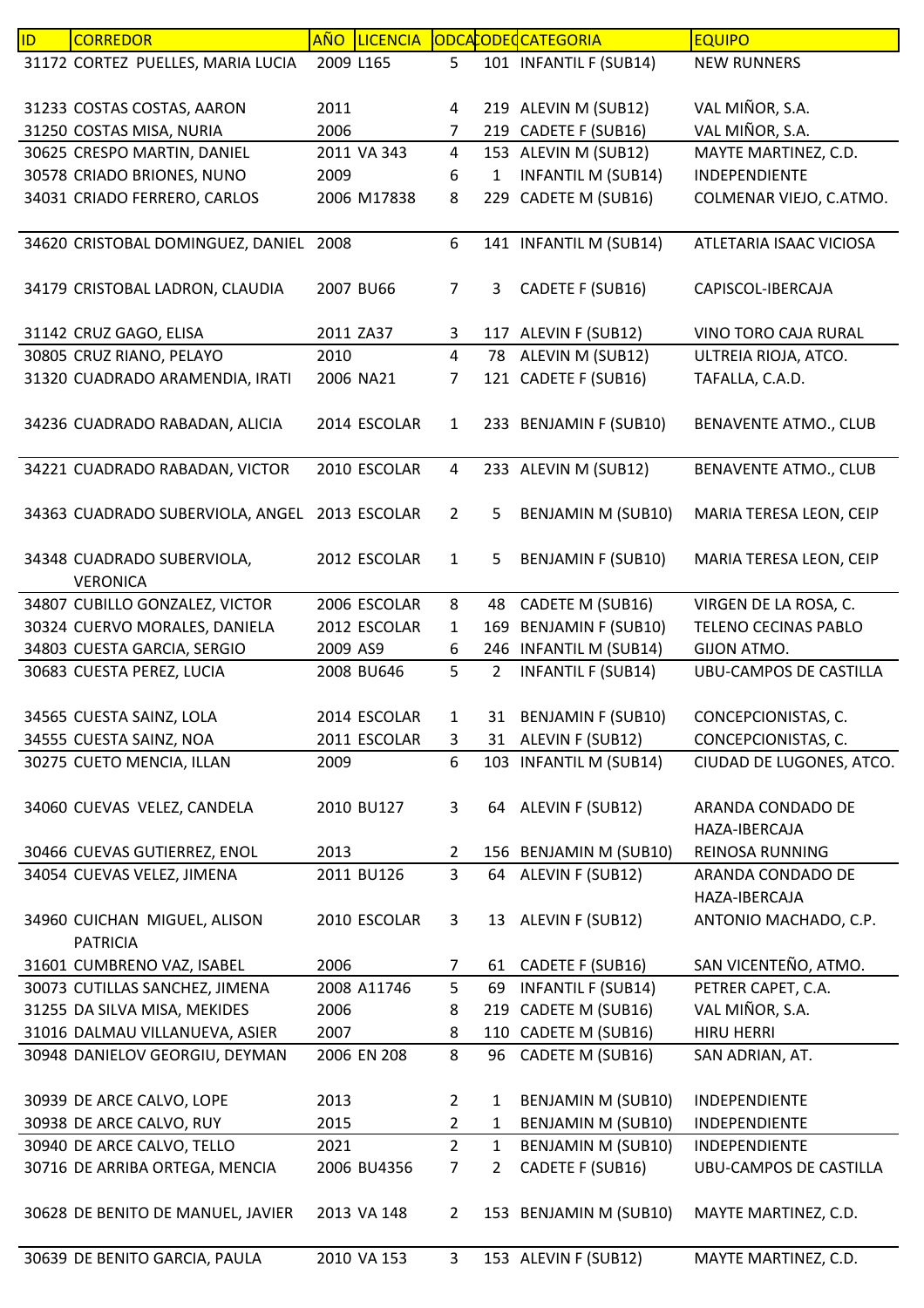| ID | <b>CORREDOR</b>                               | AÑO  | <b>LICENCIA</b> |                |                | ODCACODECCATEGORIA        | <b>EQUIPO</b>                 |
|----|-----------------------------------------------|------|-----------------|----------------|----------------|---------------------------|-------------------------------|
|    | 30424 DE BLAS SANCHEZ, MARIA                  |      | 2012 AV102      | $\mathbf{1}$   |                | 53 BENJAMIN F (SUB10)     | <b>ECOSPORT AVILA</b>         |
|    | 34616 DE CASTILLA MARTIN, ROBERTO             | 2007 |                 | 8              |                | 141 CADETE M (SUB16)      | ATLETARIA ISAAC VICIOSA       |
|    |                                               |      |                 |                |                |                           |                               |
|    | 30688 DE CASTRO DOMINGUEZ,                    |      | 2010 VA54       | 3              |                | 193 ALEVIN F (SUB12)      | CASTILLO DE LA MOTA           |
|    | <b>ANDREA</b>                                 |      |                 |                |                |                           |                               |
|    | 30680 DE CASTRO DOMINGUEZ, MARIA 2009 VA5055  |      |                 | 5              |                | 193 INFANTIL F (SUB14)    | CASTILLO DE LA MOTA           |
|    |                                               |      |                 |                |                |                           |                               |
|    | 31616 DE DIEGO BOLADO, PAULA                  | 2007 | 27719           | 7              |                | 152 CADETE F (SUB16)      | <b>TRAININGREY TELLO</b>      |
|    | 34915 DE DIEGO FREIRE, LARA                   |      | 2012 ESCOLAR    | $\mathbf{1}$   |                | 13 BENJAMIN F (SUB10)     | ANTONIO MACHADO, C.P.         |
|    |                                               |      |                 |                |                |                           |                               |
|    | 30393 DE DOMINGO GONZALEZ, ELSA               | 2015 |                 | $\mathbf{1}$   | $\mathbf{1}$   | <b>BENJAMIN F (SUB10)</b> | INDEPENDIENTE                 |
|    |                                               |      |                 |                |                |                           |                               |
|    | 30375 DE DOMINGO GONZALEZ, NORA               | 2012 |                 | $\mathbf{1}$   | $\mathbf{1}$   | <b>BENJAMIN F (SUB10)</b> | INDEPENDIENTE                 |
|    |                                               |      |                 |                |                |                           |                               |
|    | 31374 DE FRUTOS LANCHA, DIEGO                 |      | 2010 M14578     | $\overline{4}$ |                | 189 ALEVIN M (SUB12)      | COSLADA, UNION ATCA           |
|    |                                               |      | 2007 GA245      |                |                | 59 CADETE F (SUB16)       | LUCUS CAIXA RURAL             |
|    | 31453 DE FRUTOS RODRIGUEZ, TEO                |      |                 | $\overline{7}$ |                |                           |                               |
|    |                                               |      |                 |                |                |                           | GALEGA, C.A                   |
|    | 30421 DE GRACIA FRANCISCO, CLARA              |      | 2011 SO124      | 3              |                | 116 ALEVIN F (SUB12)      | SORIA CAJA RURAL, CLUB        |
|    |                                               |      |                 |                |                |                           | <b>ATMO</b>                   |
|    | 30684 DE JUAN URIEN, SARA                     |      | 2008 BU335      | 5              | $\overline{2}$ | <b>INFANTIL F (SUB14)</b> | <b>UBU-CAMPOS DE CASTILLA</b> |
|    |                                               |      |                 |                |                |                           |                               |
|    | 30155 DE LA CALLE PASCUAL, ALVAR              | 2012 |                 | $\overline{2}$ | 1              | <b>BENJAMIN M (SUB10)</b> | INDEPENDIENTE                 |
|    | 30438 DE LA CERDA GUILLEN, ALVAR              | 2011 |                 | 4              | $\mathbf{1}$   | ALEVIN M (SUB12)          | INDEPENDIENTE                 |
|    | 30439 DE LA CERDA GUILLEN, MENCIA             | 2013 |                 | $\mathbf{1}$   | $\mathbf{1}$   | <b>BENJAMIN F (SUB10)</b> | INDEPENDIENTE                 |
|    |                                               |      |                 |                |                |                           |                               |
|    | 30114 DE LA CRUZ VELASCO, ERIK                |      | 2014 M20609     | $\overline{2}$ | 94             | <b>BENJAMIN M (SUB10)</b> | ARDILLAS ESCORIAL             |
|    | 30111 DE LA CRUZ VELASCO, JARA                |      | 2012 M20608     | $\mathbf{1}$   | 94             | <b>BENJAMIN F (SUB10)</b> | ARDILLAS ESCORIAL             |
|    | 31564 DE LA CUEVA CUELLAR, LOURDES            | 2008 |                 | 5              | 55             | <b>INFANTIL F (SUB14)</b> | HORTALEZA, SPORTING DE        |
|    |                                               |      |                 |                |                |                           |                               |
|    | 31092 DE LA FUENTE BARREDA, VICTOR 2010 BU326 |      |                 | 4              | $\overline{2}$ | ALEVIN M (SUB12)          | <b>UBU-CAMPOS DE CASTILLA</b> |
|    |                                               |      |                 |                |                |                           |                               |
|    | 31163 DE LA FUENTE BERNARDO,                  |      | 2010 SG168      | 3              |                | 161 ALEVIN F (SUB12)      | SEGOVIA, SPORTING             |
|    | <b>EMMA</b>                                   |      |                 |                |                |                           |                               |
|    | 30817 DE LA FUENTE GONZALO,                   |      | 2014 ZA130      | $\mathbf{1}$   |                | 207 BENJAMIN F (SUB10)    | ZAMORA, C.ATMO.               |
|    | <b>CARMEN</b>                                 |      |                 |                |                |                           |                               |
|    | 30899 DE LA FUENTE GONZALO, DAVID             |      | 2009 ZA100632   | 6              |                | 207 INFANTIL M (SUB14)    | ZAMORA, C.ATMO.               |
|    |                                               |      |                 |                |                |                           |                               |
|    | 34467 DE LA FUENTE VARGAS,                    |      | 2011 BU630      | 3              | 56             | ALEVIN F (SUB12)          | VALLE DE MENA, CA             |
|    | CARLOTA                                       |      |                 |                |                |                           |                               |
|    | 34916 DE LA MANO SIERRA, JAVIER               |      | 2012 ESCOLAR    | $\overline{2}$ | 13             | <b>BENJAMIN M (SUB10)</b> | ANTONIO MACHADO, C.P.         |
|    |                                               |      |                 |                |                |                           |                               |
|    | 34038 DE LA MORENA SNEL, MARCO                |      | 2008 M24592     | 6              |                | 229 INFANTIL M (SUB14)    | COLMENAR VIEJO, C.ATMO.       |
|    |                                               |      |                 |                |                |                           |                               |
|    | 30842 DE LA PARTE PANIEGO, AMALIA             |      | 2014 BU319      | $\mathbf{1}$   | $\overline{2}$ | <b>BENJAMIN F (SUB10)</b> | UBU-CAMPOS DE CASTILLA        |
|    |                                               |      |                 |                |                |                           |                               |
|    | 30750 DE LA PARTE PANIEGO, CECILIA            |      | 2012 BU399      | $\mathbf{1}$   | $\overline{2}$ | <b>BENJAMIN F (SUB10)</b> | UBU-CAMPOS DE CASTILLA        |
|    |                                               |      |                 |                |                |                           |                               |
|    |                                               |      | 2011 ESCOLAR    |                |                |                           |                               |
|    | 34801 DE LA RUBIA ROZADA, JUAN                |      |                 | 4              |                | 16 ALEVIN M (SUB12)       | VADILLOS, C.                  |
|    | 30036 DE LA SERNA DIAZ DE                     | 2010 |                 | 4              |                | 120 ALEVIN M (SUB12)      | ZAILU, C.A.                   |
|    | CORCUERA, ADRIAN                              |      |                 |                |                |                           |                               |
|    | 34504 DE LA TORRE DE LAS HERAS,               |      | 2012 ESCOLAR    | $\overline{2}$ | 60             | <b>BENJAMIN M (SUB10)</b> | <b>VENERABLES, CEIP</b>       |
|    | PABLO                                         |      |                 |                |                |                           |                               |
|    | 30619 DE LAS HERAS GOMEZ, FABIO               | 2010 |                 | $\overline{4}$ |                | 129 ALEVIN M (SUB12)      | <b>MARISTAS LUGO</b>          |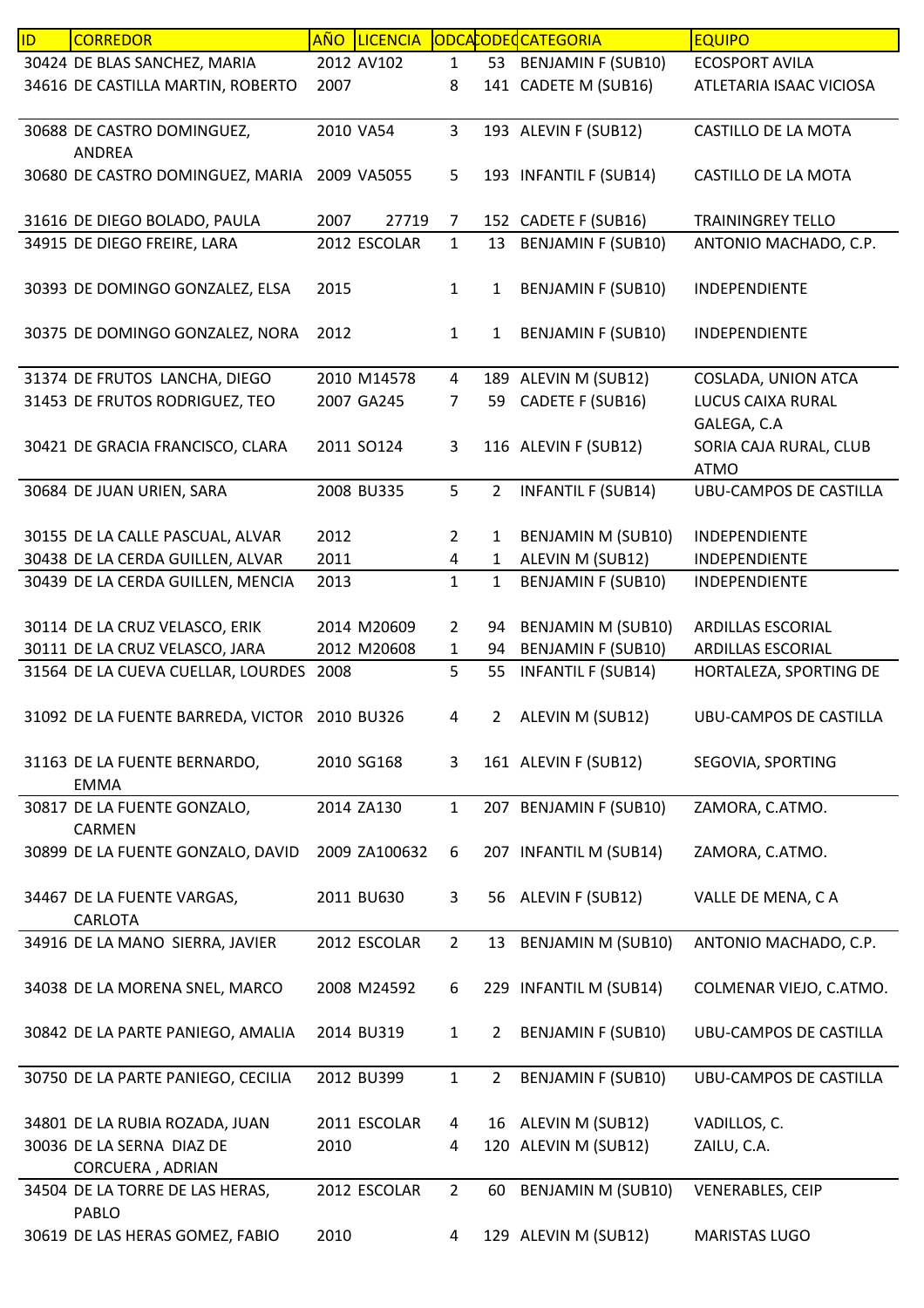| ID | <b>CORREDOR</b>                                       | AÑO      | <b>LICENCIA</b> |                |                | ODCACODECCATEGORIA        | <b>EQUIPO</b>                      |
|----|-------------------------------------------------------|----------|-----------------|----------------|----------------|---------------------------|------------------------------------|
|    | 34889 DE LAS HERAS MORENO, LUCIA                      |          | 2013 ESCOLAR    | $\mathbf{1}$   |                | 13 BENJAMIN F (SUB10)     | ANTONIO MACHADO, C.P.              |
|    | 34065 DE LAS HERAS PEREZ, IRENE                       |          | 2010 BU564      | $\mathbf{3}$   |                | 64 ALEVIN F (SUB12)       | ARANDA CONDADO DE<br>HAZA-IBERCAJA |
|    | 34121 DE LAS HERAS PEREZ, MARIO                       |          | 2008 BU565      | 6              |                | 64 INFANTIL M (SUB14)     | ARANDA CONDADO DE<br>HAZA-IBERCAJA |
|    | 34666 DE LLANOS ORTEGA, MAR                           |          | 2007 BU 561     | $\overline{7}$ | 4              | CADETE F (SUB16)          | <b>IMAGE-FDR</b>                   |
|    | 34302 DE LORENZO SEGURA, DIEGO                        |          | 2014 ESCOLAR    | $2^{\circ}$    | 62             | <b>BENJAMIN M (SUB10)</b> | SAN PEDRO Y SAN FELICES            |
|    | 34271 DE LORENZO SEGURO, MENCIA                       |          | 2012 ESCOLAR    | $\mathbf{1}$   |                | 62 BENJAMIN F (SUB10)     | SAN PEDRO Y SAN FELICES            |
|    | 30735 DE LOS RIOS DIEZ, GABRIEL                       |          | 2011 BU603      | 4              | $\overline{2}$ | ALEVIN M (SUB12)          | UBU-CAMPOS DE CASTILLA             |
|    | 30963 DE MELCHOR GARZON, SOFIA                        | 2008     |                 | 5              | 17             | <b>INFANTIL F (SUB14)</b> | AMA, C.D.                          |
|    | 34609 DE MIGUEL GAZQUEZ, DANIELA                      |          | 2009 ESCOLAR    | 5              | 43             | <b>INFANTIL F (SUB14)</b> | PONS SOROLLA, C.P.                 |
|    | 34487 DE PABLOS JIMENEZ, ALBA                         |          | 2010 ESCOLAR    | 3              |                | 21 ALEVIN F (SUB12)       | ARANDA, ESC.ATMO.                  |
|    | 34020 DE PABLOS VINADER, EVA                          |          | 2010 M12424     | $\overline{3}$ |                | 229 ALEVIN F (SUB12)      | COLMENAR VIEJO, C.ATMO.            |
|    | 34714 DE PEDRO SANTAMARIA,<br><b>CARMEN</b>           |          | 2010 BUT 579    | $\mathbf{3}$   | 4              | ALEVIN F (SUB12)          | <b>IMAGE-FDR</b>                   |
|    | 34747 DE SALOMON CARRILLO, DAVID                      |          | 2011 BUT 616    | $\overline{4}$ | 4              | ALEVIN M (SUB12)          | IMAGE-FDR                          |
|    | 34686 DE SALOMON CARRILLO, NICOLE                     | 2009 BUT |                 | 5              | 4              | <b>INFANTIL F (SUB14)</b> | IMAGE-FDR                          |
|    | 34027 DE SAN EUSTAQUIO SANCHEZ,<br>ANGELA             |          | 2010 M13403     | 3              |                | 229 ALEVIN F (SUB12)      | COLMENAR VIEJO, C.ATMO.            |
|    | 31648 DE SANTOS HUERTA, SABINA                        |          | 2009 VA108      | 5              | 87             | <b>INFANTIL F (SUB14)</b> | VALLADOLID, CLUB ATMO              |
|    | 30359 DE UNA FERNANDEZ, SARA                          |          | 2009 ESCOLAR    | 5              |                | 169 INFANTIL F (SUB14)    | TELENO CECINAS PABLO               |
|    | 30386 DE VALLES DELGADO, AITANA                       |          | 2010 Sm7492     | 3              |                | 145 ALEVIN F (SUB12)      | <b>CARBONERO CASTRO</b>            |
|    | 31143 DE VEGA PASTOR, IZAM                            |          | 2009 ZA62       | 6              |                | 117 INFANTIL M (SUB14)    | VINO TORO CAJA RURAL               |
|    | 30859 DEL ALAMO DIEZ, LUCIA                           |          | 2010 BU320      | $\overline{3}$ | $\overline{2}$ | ALEVIN F (SUB12)          | <b>UBU-CAMPOS DE CASTILLA</b>      |
|    | 31094 DEL AMO NIETO, IVAN                             |          | 2010 BU525      | $\overline{4}$ | $\overline{2}$ | ALEVIN M (SUB12)          | <b>UBU-CAMPOS DE CASTILLA</b>      |
|    | 34673 DEL BARRIO HERNANDEZ, Mº<br><b>MERCEDES DEL</b> |          | 2008 BUT 235    | 5              | 4              | <b>INFANTIL F (SUB14)</b> | IMAGE-FDR                          |
|    | 31125 DEL BARRIO RIOJA, NOELIA                        | 2012     |                 | $\mathbf{1}$   | 17             | <b>BENJAMIN F (SUB10)</b> | AMA, C.D.                          |
|    | 30528 DEL CASTILLO DE LA CASA,<br><b>CLAUDIA</b>      |          | 2007 M8350      | $\overline{7}$ | 287            | CADETE F (SUB16)          | MOSTOLES, A.A.                     |
|    | 30536 DEL MORAL SANZ, HELENA                          |          | 2007 M9533      | 7              |                | 287 CADETE F (SUB16)      | MOSTOLES, A.A.                     |
|    | 31563 DEL OLMO BELASCOAIN,<br><b>CRISTINA</b>         | 2008     |                 | 5              | 55             | <b>INFANTIL F (SUB14)</b> | HORTALEZA, SPORTING DE             |
|    | 31570 DEL OLMO VINOLO, ITZIAR                         | 2010     |                 | 3              |                | 55 ALEVIN F (SUB12)       | HORTALEZA, SPORTING DE             |
|    | 31553 DEL OLMO VINOLO, JULIA                          | 2011     |                 | 3              | 55             | ALEVIN F (SUB12)          | HORTALEZA, SPORTING DE             |
|    | 30695 DEL POZO FERNANDEZ, HAIDAR                      |          | 2009 BU379      | 6              | $\overline{2}$ | <b>INFANTIL M (SUB14)</b> | UBU-CAMPOS DE CASTILLA             |
|    | 34749 DEL POZO MARTIN, ROCIO                          |          | 2011 BUT 278    | 3              | 4              | ALEVIN F (SUB12)          | <b>IMAGE-FDR</b>                   |
|    | 34729 DEL PRADO NAVARRO, CELIA                        |          | 2010 ESCOLAR    | 3              | 4              | ALEVIN F (SUB12)          | <b>IMAGE-FDR</b>                   |
|    | 30380 DEL RIO BOMBIN, GAEL                            | 2014     |                 | $\overline{2}$ | 11             | <b>BENJAMIN M (SUB10)</b> | PETRA LAFONT, C.                   |
|    | 31256 DEL RIO BASCONES, MARA                          | 2012     |                 | 1              | 1              | <b>BENJAMIN F (SUB10)</b> | INDEPENDIENTE                      |
|    | 34651 DEL RIO CAMARA, AITANA                          |          | 2006 BU 4294    | $\overline{7}$ | 4              | CADETE F (SUB16)          | IMAGE-FDR                          |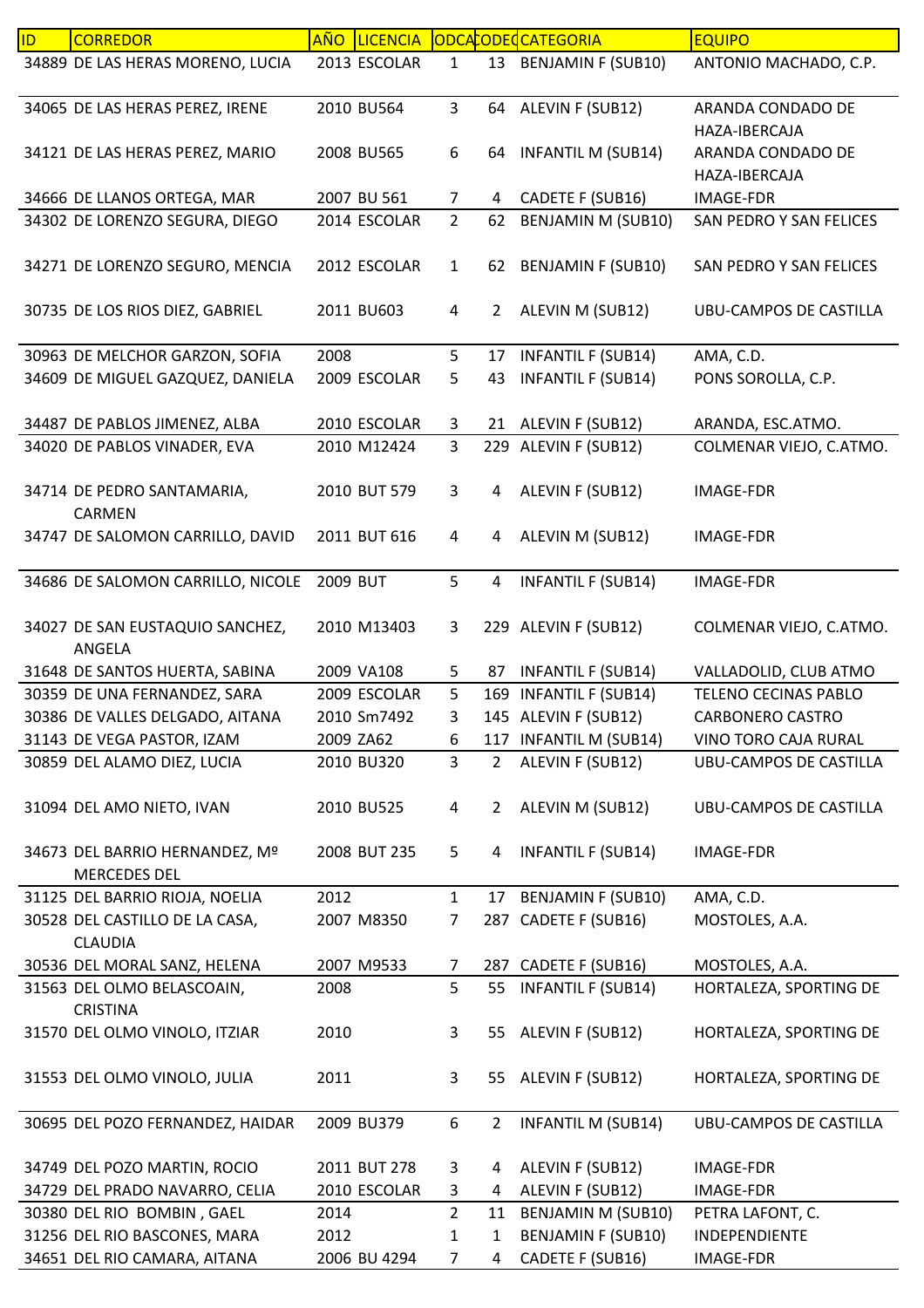| ID | <b>CORREDOR</b>                               | <b>AÑO</b> | <b>LICENCIA</b> |                |                | ODCACODECCATEGORIA        | <b>EQUIPO</b>                 |
|----|-----------------------------------------------|------------|-----------------|----------------|----------------|---------------------------|-------------------------------|
|    | 34650 DEL RIO CAMARA, GONZALO                 |            | 2006 BU 4303    | 8              | 4              | CADETE M (SUB16)          | IMAGE-FDR                     |
|    | 30366 DEL RIO CANSECO, ALVARO                 |            | 2006 ESCOLAR    | 8              |                | 169 CADETE M (SUB16)      | TELENO CECINAS PABLO          |
|    | 30384 DEL RIO FERNANDEZ, JUAN                 | 2014       |                 | $\overline{2}$ | 94             | BENJAMIN M (SUB10)        | ARDILLAS ESCORIAL             |
|    | 34448 DEL RIO LIZASO, LUCAS                   |            | 2008 BU183      | 6              | 56             | <b>INFANTIL M (SUB14)</b> | VALLE DE MENA, CA             |
|    | 34330 DEL RIO PINTO, MARIO                    |            | 2013 ESCOLAR    | $\overline{2}$ | 62             | <b>BENJAMIN M (SUB10)</b> | SAN PEDRO Y SAN FELICES       |
|    |                                               |            |                 |                |                |                           |                               |
|    | 34331 DEL RIO PINTO, NOA                      |            | 2009 ESCOLAR    | 5              | 62             | <b>INFANTIL F (SUB14)</b> | SAN PEDRO Y SAN FELICES       |
|    |                                               |            |                 |                |                |                           |                               |
|    | 30786 DEL ROSARIO ABAD, ADRIAN                |            | 2007 M12039     | 8              | 23             | CADETE M (SUB16)          | ARGANDA, C.MPAL.ATMO.         |
|    |                                               |            |                 |                |                |                           |                               |
|    | 30696 DEL VAL DUQUE, MARKEL                   |            | 2008 BU390      | 6              | $\overline{2}$ | <b>INFANTIL M (SUB14)</b> | UBU-CAMPOS DE CASTILLA        |
|    |                                               |            |                 |                |                |                           |                               |
|    | 30996 DEL VAL ECHEGOYEN, ALODIA               | 2007       |                 | $\overline{7}$ |                | 110 CADETE F (SUB16)      | <b>HIRU HERRI</b>             |
|    | 34890 DEL VAL URRUTIA, ALONSO                 |            | 2013 ESCOLAR    | $\overline{2}$ | 13             | <b>BENJAMIN M (SUB10)</b> | ANTONIO MACHADO, C.P.         |
|    |                                               |            |                 |                |                |                           |                               |
|    | 34515 DEL VAL VESGA, ANGEL                    |            | 2015 ESCOLAR    | $\overline{2}$ |                | 41 BENJAMIN M (SUB10)     | FERNANDO DE ROJAS, C.P.       |
|    |                                               |            |                 |                |                |                           |                               |
|    | 34917 DEL VAL VIRUETA, MARTINA                |            | 2012 ESCOLAR    | $\mathbf{1}$   | 13             | <b>BENJAMIN F (SUB10)</b> | ANTONIO MACHADO, C.P.         |
|    |                                               |            |                 |                |                |                           |                               |
|    | 34945 DELGADO CAMARERO, RAQUEL                |            | 2011 ESCOLAR    | $\mathbf{3}$   |                | 13 ALEVIN F (SUB12)       | ANTONIO MACHADO, C.P.         |
|    |                                               |            |                 |                |                |                           |                               |
|    | 30459 DELGADO CARCEDO, MARIO                  | 2013       |                 | $\overline{2}$ | $\mathbf{1}$   | BENJAMIN M (SUB10)        | INDEPENDIENTE                 |
|    | 30107 DELGADO AMIGO, MATEO                    |            | 2011 BU269      | 4              | 10             | ALEVIN M (SUB12)          | BRIVIESCA, C.ATMO.            |
|    | 30862 DELGADO ARNAIZ, MIGUEL                  |            | 2013 BU510      | $\overline{2}$ | $\overline{2}$ | <b>BENJAMIN M (SUB10)</b> | <b>UBU-CAMPOS DE CASTILLA</b> |
|    |                                               |            |                 |                |                |                           |                               |
|    | 30145 DELGADO ESTEBAN, GAEL                   |            | 2010 BUD20217   | 4              | 1              | ALEVIN M (SUB12)          | INDEPENDIENTE                 |
|    | 34995 DELGADO MONEDERO, GAEL                  | 2013       |                 | 2              | 3              | BENJAMIN M (SUB10)        | CAPISCOL-IBERCAJA             |
|    | 34996 DELGADO MORENO, NOAH                    | 2016       |                 | 21             | 3              | <b>CHUPETIN</b>           | CAPISCOL-IBERCAJA             |
|    | 31237 DENIS IGLESIAS, UXIA                    | 2010       |                 | 3              |                | 219 ALEVIN F (SUB12)      | VAL MIÑOR, S.A.               |
|    | 34743 DENIS IVANOV, ANDY                      |            | 2011 BUT 615    | $\overline{4}$ | 4              | ALEVIN M (SUB12)          | <b>IMAGE-FDR</b>              |
|    |                                               |            |                 |                |                |                           |                               |
|    | 34788 DERQAOUI BOUSSIRBAT, ASMAE 2011 ESCOLAR |            |                 | 3              |                | 16 ALEVIN F (SUB12)       | VADILLOS, C.                  |
|    |                                               |            |                 |                |                |                           |                               |
|    | 31632 DIAZ CAGIGAS, ALEX                      | 2014       |                 | $\overline{2}$ | 55             | <b>BENJAMIN M (SUB10)</b> | HORTALEZA, SPORTING DE        |
|    |                                               |            |                 |                |                |                           |                               |
|    | 30648 DIAZ MARTIN, FRANCISCO                  | 2013       | 25969           | $\overline{2}$ |                | 152 BENJAMIN M (SUB10)    | <b>TRAININGREY TELLO</b>      |
|    | 30252 DIAZ NAVA, AMARA                        | 2011       |                 | 3              |                | 103 ALEVIN F (SUB12)      | CIUDAD DE LUGONES, ATCO.      |
|    |                                               |            |                 |                |                |                           |                               |
|    | 31542 DIAZ CAGIGAS, ANDER                     | 2012       |                 | $\overline{2}$ | 55             | <b>BENJAMIN M (SUB10)</b> | HORTALEZA, SPORTING DE        |
|    |                                               |            |                 |                |                |                           |                               |
|    | 31106 DIAZ DE GUERENU OCIO,                   | 2013       |                 | $\overline{2}$ | 17             | BENJAMIN M (SUB10)        | AMA, C.D.                     |
|    | <b>GUILLERMO</b>                              |            |                 |                |                |                           |                               |
|    | 31436 DIAZ DIAZ, ESTELA                       |            | 2006 GA768642   | $\overline{7}$ | 59             | CADETE F (SUB16)          | LUCUS CAIXA RURAL             |
|    |                                               |            |                 |                |                |                           | GALEGA, C.A                   |
|    | 30926 DIAZ EGOCHEAGA, CARLOTA                 | 2009       |                 | 5              |                | 103 INFANTIL F (SUB14)    | CIUDAD DE LUGONES, ATCO.      |
|    |                                               |            |                 |                |                |                           |                               |
|    | 34008 DIAZ GONZALEZ, ELSA                     |            | 2008 M3725      | 5              |                | 229 INFANTIL F (SUB14)    | COLMENAR VIEJO, C.ATMO.       |
|    |                                               |            |                 |                |                |                           |                               |
|    | 31627 DIAZ HOYUELOS, MARINA                   | 2009       |                 | 5              | $\mathbf{1}$   | <b>INFANTIL F (SUB14)</b> | INDEPENDIENTE                 |
|    | 34387 DIAZ LOZANO, ANNE                       |            | 2015 ESCOLAR    | $\mathbf{1}$   | 5              | <b>BENJAMIN F (SUB10)</b> | MARIA TERESA LEON, CEIP       |
|    |                                               |            |                 |                |                |                           |                               |
|    | 30205 DIAZ MARTINEZ, DIEGO                    | 2012       |                 | $\overline{2}$ |                | 103 BENJAMIN M (SUB10)    | CIUDAD DE LUGONES, ATCO.      |
|    |                                               |            |                 |                |                |                           |                               |
|    | 34034 DIAZ MONTILLA, IKER                     |            | 2007 M9040      | 8              |                | 229 CADETE M (SUB16)      | COLMENAR VIEJO, C.ATMO.       |
|    |                                               |            |                 |                |                |                           |                               |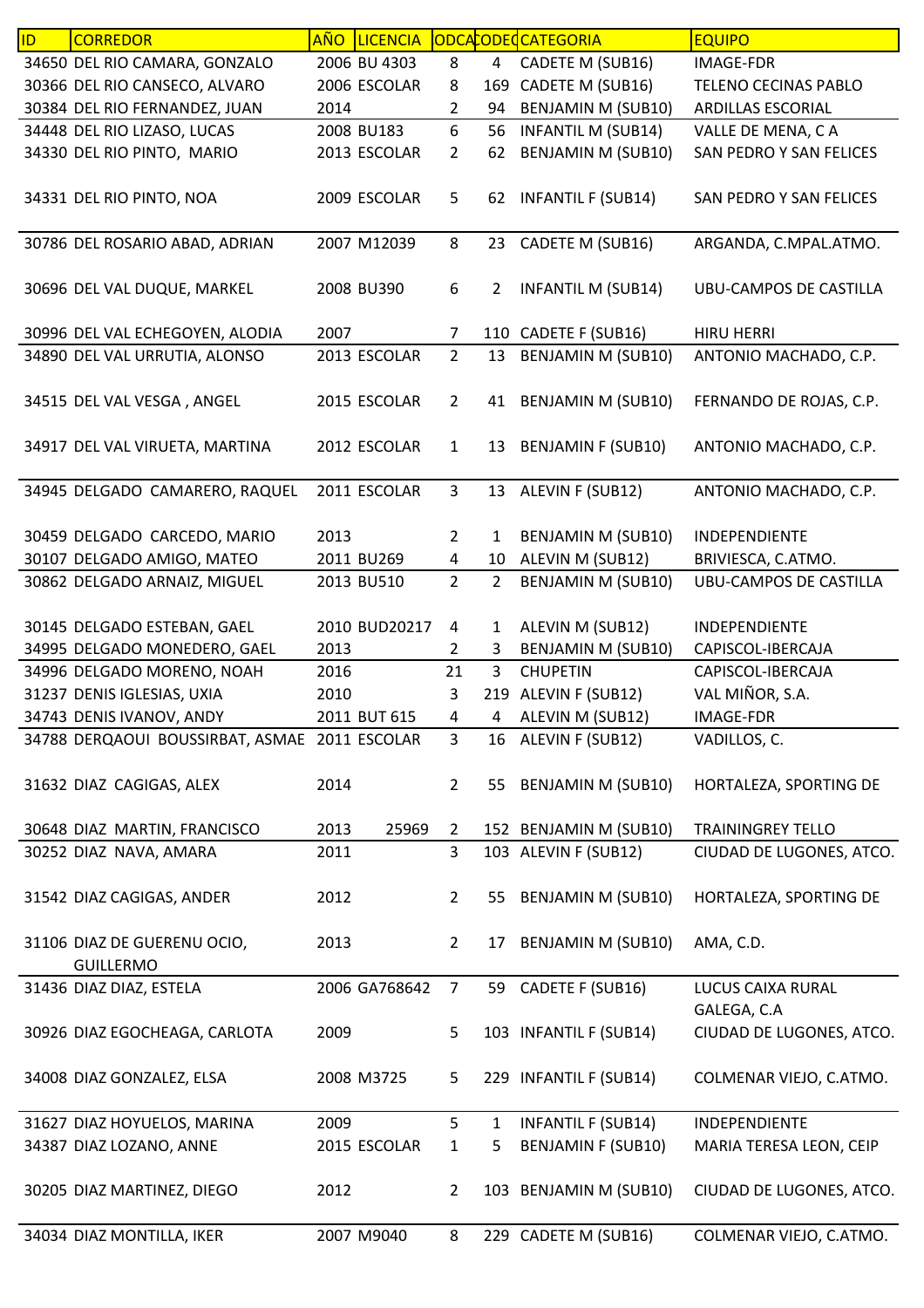| ID | <b>CORREDOR</b>                        | <b>AÑO</b> | <b>LICENCIA</b> |                |                | ODCACODECATEGORIA         | <b>EQUIPO</b>                 |
|----|----------------------------------------|------------|-----------------|----------------|----------------|---------------------------|-------------------------------|
|    | 34805 DIAZ NOGUEIRO, CLAUDIA           |            | 2008 AS 4605    | 5              |                | 246 INFANTIL F (SUB14)    | GIJON ATMO.                   |
|    | 34023 DIAZ ROSA, CARLA                 |            | 2010 M20031     | 3              |                | 229 ALEVIN F (SUB12)      | COLMENAR VIEJO, C.ATMO.       |
|    |                                        |            |                 |                |                |                           |                               |
|    | 31637 DIAZ TATO, IGNACIO               | 2006       |                 | 8              |                | 55 CADETE M (SUB16)       | HORTALEZA, SPORTING DE        |
|    |                                        |            |                 |                |                |                           |                               |
|    | 31526 DIAZ-RULLO HERNANDEZ, JORGE 2013 |            | 26448           | $\overline{2}$ |                | 152 BENJAMIN M (SUB10)    | <b>TRAININGREY TELLO</b>      |
|    |                                        |            |                 |                |                |                           |                               |
|    | 30685 DIEGO IZQUIERDO, JIMENA          |            | 2009 BU605      | 5              | $\overline{2}$ | <b>INFANTIL F (SUB14)</b> | UBU-CAMPOS DE CASTILLA        |
|    | 30732 DIEGO IZQUIERDO, PABLO           |            | 2011 BU604      | $\overline{4}$ | $\mathbf{2}$   | ALEVIN M (SUB12)          | UBU-CAMPOS DE CASTILLA        |
|    |                                        |            |                 |                |                |                           |                               |
|    | 30753 DIEGO PRADO, IAN                 | 2012       |                 | $\overline{2}$ | $\mathbf{1}$   | <b>BENJAMIN M (SUB10)</b> | INDEPENDIENTE                 |
|    | 30754 DIEGO PRADO, NOA                 | 2015       |                 | $\mathbf{1}$   | $\mathbf{1}$   | <b>BENJAMIN F (SUB10)</b> | INDEPENDIENTE                 |
|    | 30951 DIEZ HORTIGÜELA, JORGE           | 2011       |                 | $\overline{4}$ |                | 52 ALEVIN M (SUB12)       | <b>ATAPUERCA</b>              |
|    | 30952 DIEZ HORTIGÜELA, LAIA            | 2008       |                 | 5              | 52             | <b>INFANTIL F (SUB14)</b> | <b>ATAPUERCA</b>              |
|    | 30250 DIEZ ALONSO, JIMENA              | 2021       |                 | 3              |                | 143 ALEVIN F (SUB12)      | CALCEATENSE, C. ATMO.         |
|    | 31411 DIEZ ALONSO, MARIA               |            | 2011 SO145      | $\overline{3}$ |                | 190 ALEVIN F (SUB12)      | POLITECNICO DE SORIA          |
|    | 30409 DIEZ APARICIO, JIMENA            |            | 2011 VA206      | 3              |                | 153 ALEVIN F (SUB12)      | MAYTE MARTINEZ, C.D.          |
|    | 34918 DIEZ DE LA HERA, RUBEN           |            | 2012 ESCOLAR    | $\overline{2}$ |                | 13 BENJAMIN M (SUB10)     | ANTONIO MACHADO, C.P.         |
|    |                                        |            |                 |                |                |                           |                               |
|    | 34092 DIEZ GOMEZ, HECTOR               |            | 2012 BU128      | $\overline{2}$ |                | 64 BENJAMIN M (SUB10)     | ARANDA CONDADO DE             |
|    |                                        |            |                 |                |                |                           | HAZA-IBERCAJA                 |
|    | 34408 DIEZ GUTIERREZ, CRISTOBAL        |            | 2012 ESCOLAR    | $\overline{2}$ |                | 24 BENJAMIN M (SUB10)     | RIBERA DEL VENA, CEIP         |
|    | 31635 DIEZ GUTIERREZ, MARCO            | 2010       |                 | 4              | $\mathbf{1}$   | ALEVIN M (SUB12)          | INDEPENDIENTE                 |
|    | 31631 DIEZ GUTIERREZ, VALERIA          | 2013       |                 | $\mathbf{1}$   | $\mathbf{1}$   | <b>BENJAMIN F (SUB10)</b> | INDEPENDIENTE                 |
|    | 31457 DIEZ JOVEN, JIMENA               |            | 2013 SO137      | 1              |                | 190 BENJAMIN F (SUB10)    | POLITECNICO DE SORIA          |
|    | 34919 DIEZ LOZANO, LUCIA               |            | 2012 ESCOLAR    | $\mathbf 1$    | 13             | <b>BENJAMIN F (SUB10)</b> | ANTONIO MACHADO, C.P.         |
|    |                                        |            |                 |                |                |                           |                               |
|    | 34688 DIEZ MARTINEZ, SERGIO            |            | 2009 BU 230     | 6              | 4              | <b>INFANTIL M (SUB14)</b> | <b>IMAGE-FDR</b>              |
|    | 31397 DIEZ MATA, SOFIA                 | 2009       |                 | 5              |                | 190 INFANTIL F (SUB14)    | POLITECNICO DE SORIA          |
|    | 34824 DIEZ SANTAMARIA, JUAN            | 2016       |                 | 21             | $\overline{2}$ | <b>CHUPETIN</b>           | <b>UBU-CAMPOS DE CASTILLA</b> |
|    | 31588 DIPERSIO NUNEZ, MARIA            | 2008       | 5555455         | 5              |                | 149 INFANTIL F (SUB14)    | ALCAMPO SCORPIO71             |
|    | 30039 DIZ EXPOSITO, MIGUEL             | 2012       |                 | $\overline{2}$ | 44             | <b>BENJAMIN M (SUB10)</b> | RIA DE FOZ, ATMO.             |
|    | 30044 DIZ EXPOSITO, XABIER             | 2011       |                 | 4              |                | 44 ALEVIN M (SUB12)       | RIA DE FOZ, ATMO.             |
|    | 31323 DOMENO OSABA, AIMAR              |            | 2007 NA615869   | 8              |                | 110 CADETE M (SUB16)      | <b>HIRU HERRI</b>             |
|    | 34920 DOMINGO BAYONA, MATEO            |            | 2012 ESCOLAR    | $\overline{2}$ | 13             | <b>BENJAMIN M (SUB10)</b> | ANTONIO MACHADO, C.P.         |
|    |                                        |            |                 |                |                |                           |                               |
|    | 30412 DOMINGO MATEO, ALEJANDRO         | 2007 SG5   |                 | 8              |                | 161 CADETE M (SUB16)      | SEGOVIA, SPORTING             |
|    |                                        |            |                 |                |                |                           |                               |
|    | 34891 DOMINGO BAYONA, LUCIA            |            | 2013 ESCOLAR    | $\mathbf{1}$   |                | 13 BENJAMIN F (SUB10)     | ANTONIO MACHADO, C.P.         |
|    | VALERIA                                |            |                 |                |                |                           |                               |
|    | 30640 DOMINGO DE MANUEL, NURIA         |            | 2011 VA 121     | 3              |                | 153 ALEVIN F (SUB12)      | MAYTE MARTINEZ, C.D.          |
|    |                                        |            |                 |                |                |                           |                               |
|    | 30629 DOMINGO GARCIA, DIEGO            |            | 2013 VA 154     | $\mathbf{2}$   |                | 153 BENJAMIN M (SUB10)    | MAYTE MARTINEZ, C.D.          |
|    | 34441 DOMINGO GUTIERREZ, JOEL          |            | 2012 ESCOLAR    | $\overline{2}$ |                | 30 BENJAMIN M (SUB10)     | SATURNINO CALLEJA             |
|    |                                        |            |                 |                |                |                           | (QUINTANADUEÑAS), C.P.        |
|    | 30414 DOMINGUEZ THORNTON,              |            | 2009 ZA60       | 5              |                | 117 INFANTIL F (SUB14)    | VINO TORO CAJA RURAL          |
|    | <b>AMAIA</b>                           |            |                 |                |                |                           |                               |
|    | 34024 DOMINGUEZ GOMEZ, CLAUDIA         |            | 2010 M12429     | 3              |                | 229 ALEVIN F (SUB12)      | COLMENAR VIEJO, C.ATMO.       |
|    | 30873 DOMINGUEZ IBANEZ, LOLA           | 2011       |                 | 3              |                | 78 ALEVIN F (SUB12)       | ULTREIA RIOJA, ATCO.          |
|    | 30360 DOMINGUEZ IBANEZ, MARIA          |            | 2009 ESCOLAR    | 5              |                | 169 INFANTIL F (SUB14)    | TELENO CECINAS PABLO          |
|    |                                        |            |                 |                |                |                           |                               |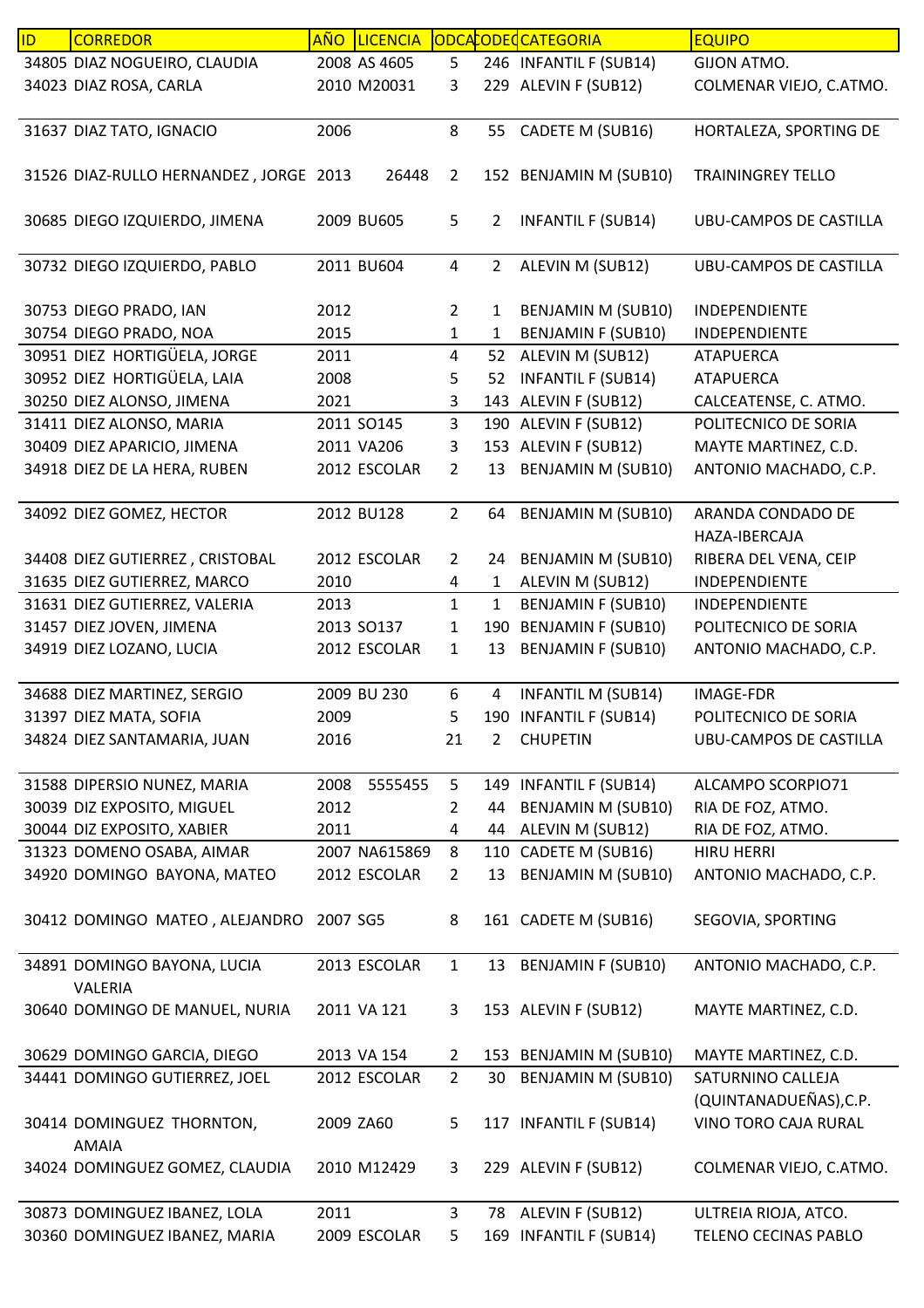| 31266 DOMINGUEZ MEMBIBRE, PAULA 2006 ZA73<br>117 CADETE F (SUB16)<br>VINO TORO CAJA RURAL<br>$\overline{7}$<br>5<br>30989 DOMINGUEZ ZUBIRIA, IRATI<br>2009<br>110 INFANTIL F (SUB14)<br><b>HIRU HERRI</b><br><b>BENJAMIN M (SUB10)</b><br>34599 DOOSEY, FREDERICK YEBOAH<br>2012 ESCOLAR<br>$\overline{2}$<br>38<br>MARCELIANO SANTAMARIA<br><b>BENJAMIN F (SUB10)</b><br>34050 DRAGONETTI GARCIA, VALERIA<br>2012 BU461<br>$\mathbf{1}$<br>ARANDA CONDADO DE<br>64<br>HAZA-IBERCAJA<br>31166 DUENAS CORBEIRA, CANDELA<br>2006<br>265 CADETE F (SUB16)<br>$\overline{7}$<br><b>CLINICA MENORCA CAUG</b><br><b>INFANTIL M (SUB14)</b><br>31212 EDDUYEB KANTESLA, RAYAN<br>2008<br>10<br>6<br>BRIVIESCA, C.ATMO.<br><b>BENJAMIN M (SUB10)</b><br>30795 EGUILAZ JARAS, LUCAS<br>2013<br>ULTREIA RIOJA, ATCO.<br>$\overline{2}$<br>78<br>$\overline{4}$<br>172 ALEVIN M (SUB12)<br>30181 EL ABOUDI OUCACHMOH,<br>2011<br>ORIENTE ATMO., CLUB<br><b>OSAMA</b><br>30055 EL KHIARI EL HARCHAOUI,<br>2006 GA 233<br>8<br>CADETE M (SUB16)<br>44<br>RIA DE FOZ, ATMO.<br><b>HUSSAM</b><br>34073 ELENA DEL CURA, DANIELA<br>2008 BU42<br>5<br><b>INFANTIL F (SUB14)</b><br>ARANDA CONDADO DE<br>64<br>HAZA-IBERCAJA<br>221 CADETE M (SUB16)<br>30220 ELIZBURU ORTEGA, MIKEL<br>2006<br>8<br>ARTUNDUAGA<br>190 ALEVIN M (SUB12)<br>31431 ENCABO GOMEZ, GAEL<br>2011<br>POLITECNICO DE SORIA<br>4<br><b>INFANTIL F (SUB14)</b><br>30239 ENTRERRIOS IGLESIAS, ANA<br>2008<br>49<br>JUVENTUD ATCA. DE NAVA<br>5<br>2008 IB16560<br>5<br><b>INFANTIL F (SUB14)</b><br>30312 ESCANDELL MAYANS, PAULA<br>INDEPENDIENTE<br>1<br>2011<br>3<br>ALEVIN F (SUB12)<br>31077 ESCOBAR MIGUEL, JIMENA<br>AMA, C.D.<br>17<br>103 ALEVIN F (SUB12)<br>30254 ESCOBAR SUAREZ, NOA<br>3<br>CIUDAD DE LUGONES, ATCO.<br>2010<br>$\mathbf 1$<br>34892 ESCRIBANO DE MIGUEL, EVA<br>2013 ESCOLAR<br><b>BENJAMIN F (SUB10)</b><br>ANTONIO MACHADO, C.P.<br>13<br>34835 ESCRIBANO DE MIGUEL, PABLO<br>2017 ESCOLAR<br>21<br>13 CHUPETIN<br>ANTONIO MACHADO, C.P.<br>30194 ESCRIBANO BERNAL, ENMA<br>2009<br><b>INFANTIL F (SUB14)</b><br>MARATON JEREZ, A.D.<br>5<br>46<br>6<br>2008 CR 204<br>31274 ESCRIBANO JIMENEZ, DANIEL<br>123 INFANTIL M (SUB14)<br>CRIPTANA, C.A.<br>34601 ESCUDERO JIMENEZ, ARGENTINA 2011 ESCOLAR<br>38 ALEVIN F (SUB12)<br>MARCELIANO SANTAMARIA<br>3<br>30096 ESCUDERO VIADAS, MARIO<br>2014<br><b>BENJAMIN M (SUB10)</b><br>INDEPENDIENTE<br>$\overline{2}$<br>1<br>8<br>110 CADETE M (SUB16)<br>2006<br>31015 ESLAVA LUNA, IKER<br><b>HIRU HERRI</b><br>62 ALEVIN M (SUB12)<br>34313 ESPEJA ORTEGA, MATEO<br>2011 ESCOLAR<br>4<br>SAN PEDRO Y SAN FELICES<br>30626 ESPEJA TAMAYO, AXEL<br>2011 VA 486<br>153 ALEVIN M (SUB12)<br>MAYTE MARTINEZ, C.D.<br>4<br>30422 ESPEJA TAMAYO, MARTINA<br>$\mathbf{1}$<br>153 BENJAMIN F (SUB10)<br>MAYTE MARTINEZ, C.D.<br>2015<br>30202 ESPINEIRA MODENES, LEO<br>103 BENJAMIN M (SUB10)<br>CIUDAD DE LUGONES, ATCO.<br>$\overline{2}$<br>2015<br>30204 ESPINEIRA MODENES, NOEL<br>2012<br>103 BENJAMIN M (SUB10)<br>CIUDAD DE LUGONES, ATCO.<br>$\overline{2}$<br>31309 ESSADAKI MAAI, NAILA<br>2011 M964<br>3<br>229 ALEVIN F (SUB12)<br>COLMENAR VIEJO, C.ATMO.<br>101 ALEVIN F (SUB12)<br>31188 ESSENGUE VELASCO, GABRIELA<br>2011 L100227<br>3<br><b>NEW RUNNERS</b><br><b>BARACK</b><br>ALEVIN F (SUB12)<br>31358 ESTEBAN SOTO, AMAIA<br>2010 BU435<br>3<br>$\overline{2}$<br><b>UBU-CAMPOS DE CASTILLA</b><br>136 BENJAMIN F (SUB10)<br>30932 ESTEBAN PEREZ, AMELIA<br>2013<br>$\mathbf{1}$<br>VALDERIZ BODEGAS Y<br><b>VIÑEDOS</b><br>136 BENJAMIN M (SUB10)<br>VALDERIZ BODEGAS Y<br>30931 ESTEBAN PEREZ, TOMAS<br>2012 BU322<br>$\overline{2}$<br><b>VIÑEDOS</b><br>31342 ESTEBAN VICENTE, MARIO<br>2012 Va103204<br>180 BENJAMIN M (SUB10)<br>TIERRA DE PINARES, C.D.<br>$\overline{2}$<br>34767 ESTEBANEZ CAMINO, CARLA<br>2012 ESCOLAR<br>$\mathbf{1}$<br><b>BENJAMIN F (SUB10)</b><br><b>IMAGE-FDR</b><br>4 | <b>ID</b> | <b>CORREDOR</b> | AÑO | <b>LICENCIA</b> |  | ODCACODECATEGORIA | <b>EQUIPO</b> |
|-----------------------------------------------------------------------------------------------------------------------------------------------------------------------------------------------------------------------------------------------------------------------------------------------------------------------------------------------------------------------------------------------------------------------------------------------------------------------------------------------------------------------------------------------------------------------------------------------------------------------------------------------------------------------------------------------------------------------------------------------------------------------------------------------------------------------------------------------------------------------------------------------------------------------------------------------------------------------------------------------------------------------------------------------------------------------------------------------------------------------------------------------------------------------------------------------------------------------------------------------------------------------------------------------------------------------------------------------------------------------------------------------------------------------------------------------------------------------------------------------------------------------------------------------------------------------------------------------------------------------------------------------------------------------------------------------------------------------------------------------------------------------------------------------------------------------------------------------------------------------------------------------------------------------------------------------------------------------------------------------------------------------------------------------------------------------------------------------------------------------------------------------------------------------------------------------------------------------------------------------------------------------------------------------------------------------------------------------------------------------------------------------------------------------------------------------------------------------------------------------------------------------------------------------------------------------------------------------------------------------------------------------------------------------------------------------------------------------------------------------------------------------------------------------------------------------------------------------------------------------------------------------------------------------------------------------------------------------------------------------------------------------------------------------------------------------------------------------------------------------------------------------------------------------------------------------------------------------------------------------------------------------------------------------------------------------------------------------------------------------------------------------------------------------------------------------------------------------------------------------------------------------------------------------------------------------------------------------------------------------------------------------------------------------------------------------------------------------------------------------------------------------------------------------------------------------------------------------------------------------------------------------------------------------------------------------------------|-----------|-----------------|-----|-----------------|--|-------------------|---------------|
|                                                                                                                                                                                                                                                                                                                                                                                                                                                                                                                                                                                                                                                                                                                                                                                                                                                                                                                                                                                                                                                                                                                                                                                                                                                                                                                                                                                                                                                                                                                                                                                                                                                                                                                                                                                                                                                                                                                                                                                                                                                                                                                                                                                                                                                                                                                                                                                                                                                                                                                                                                                                                                                                                                                                                                                                                                                                                                                                                                                                                                                                                                                                                                                                                                                                                                                                                                                                                                                                                                                                                                                                                                                                                                                                                                                                                                                                                                                                                           |           |                 |     |                 |  |                   |               |
|                                                                                                                                                                                                                                                                                                                                                                                                                                                                                                                                                                                                                                                                                                                                                                                                                                                                                                                                                                                                                                                                                                                                                                                                                                                                                                                                                                                                                                                                                                                                                                                                                                                                                                                                                                                                                                                                                                                                                                                                                                                                                                                                                                                                                                                                                                                                                                                                                                                                                                                                                                                                                                                                                                                                                                                                                                                                                                                                                                                                                                                                                                                                                                                                                                                                                                                                                                                                                                                                                                                                                                                                                                                                                                                                                                                                                                                                                                                                                           |           |                 |     |                 |  |                   |               |
|                                                                                                                                                                                                                                                                                                                                                                                                                                                                                                                                                                                                                                                                                                                                                                                                                                                                                                                                                                                                                                                                                                                                                                                                                                                                                                                                                                                                                                                                                                                                                                                                                                                                                                                                                                                                                                                                                                                                                                                                                                                                                                                                                                                                                                                                                                                                                                                                                                                                                                                                                                                                                                                                                                                                                                                                                                                                                                                                                                                                                                                                                                                                                                                                                                                                                                                                                                                                                                                                                                                                                                                                                                                                                                                                                                                                                                                                                                                                                           |           |                 |     |                 |  |                   |               |
|                                                                                                                                                                                                                                                                                                                                                                                                                                                                                                                                                                                                                                                                                                                                                                                                                                                                                                                                                                                                                                                                                                                                                                                                                                                                                                                                                                                                                                                                                                                                                                                                                                                                                                                                                                                                                                                                                                                                                                                                                                                                                                                                                                                                                                                                                                                                                                                                                                                                                                                                                                                                                                                                                                                                                                                                                                                                                                                                                                                                                                                                                                                                                                                                                                                                                                                                                                                                                                                                                                                                                                                                                                                                                                                                                                                                                                                                                                                                                           |           |                 |     |                 |  |                   |               |
|                                                                                                                                                                                                                                                                                                                                                                                                                                                                                                                                                                                                                                                                                                                                                                                                                                                                                                                                                                                                                                                                                                                                                                                                                                                                                                                                                                                                                                                                                                                                                                                                                                                                                                                                                                                                                                                                                                                                                                                                                                                                                                                                                                                                                                                                                                                                                                                                                                                                                                                                                                                                                                                                                                                                                                                                                                                                                                                                                                                                                                                                                                                                                                                                                                                                                                                                                                                                                                                                                                                                                                                                                                                                                                                                                                                                                                                                                                                                                           |           |                 |     |                 |  |                   |               |
|                                                                                                                                                                                                                                                                                                                                                                                                                                                                                                                                                                                                                                                                                                                                                                                                                                                                                                                                                                                                                                                                                                                                                                                                                                                                                                                                                                                                                                                                                                                                                                                                                                                                                                                                                                                                                                                                                                                                                                                                                                                                                                                                                                                                                                                                                                                                                                                                                                                                                                                                                                                                                                                                                                                                                                                                                                                                                                                                                                                                                                                                                                                                                                                                                                                                                                                                                                                                                                                                                                                                                                                                                                                                                                                                                                                                                                                                                                                                                           |           |                 |     |                 |  |                   |               |
|                                                                                                                                                                                                                                                                                                                                                                                                                                                                                                                                                                                                                                                                                                                                                                                                                                                                                                                                                                                                                                                                                                                                                                                                                                                                                                                                                                                                                                                                                                                                                                                                                                                                                                                                                                                                                                                                                                                                                                                                                                                                                                                                                                                                                                                                                                                                                                                                                                                                                                                                                                                                                                                                                                                                                                                                                                                                                                                                                                                                                                                                                                                                                                                                                                                                                                                                                                                                                                                                                                                                                                                                                                                                                                                                                                                                                                                                                                                                                           |           |                 |     |                 |  |                   |               |
|                                                                                                                                                                                                                                                                                                                                                                                                                                                                                                                                                                                                                                                                                                                                                                                                                                                                                                                                                                                                                                                                                                                                                                                                                                                                                                                                                                                                                                                                                                                                                                                                                                                                                                                                                                                                                                                                                                                                                                                                                                                                                                                                                                                                                                                                                                                                                                                                                                                                                                                                                                                                                                                                                                                                                                                                                                                                                                                                                                                                                                                                                                                                                                                                                                                                                                                                                                                                                                                                                                                                                                                                                                                                                                                                                                                                                                                                                                                                                           |           |                 |     |                 |  |                   |               |
|                                                                                                                                                                                                                                                                                                                                                                                                                                                                                                                                                                                                                                                                                                                                                                                                                                                                                                                                                                                                                                                                                                                                                                                                                                                                                                                                                                                                                                                                                                                                                                                                                                                                                                                                                                                                                                                                                                                                                                                                                                                                                                                                                                                                                                                                                                                                                                                                                                                                                                                                                                                                                                                                                                                                                                                                                                                                                                                                                                                                                                                                                                                                                                                                                                                                                                                                                                                                                                                                                                                                                                                                                                                                                                                                                                                                                                                                                                                                                           |           |                 |     |                 |  |                   |               |
|                                                                                                                                                                                                                                                                                                                                                                                                                                                                                                                                                                                                                                                                                                                                                                                                                                                                                                                                                                                                                                                                                                                                                                                                                                                                                                                                                                                                                                                                                                                                                                                                                                                                                                                                                                                                                                                                                                                                                                                                                                                                                                                                                                                                                                                                                                                                                                                                                                                                                                                                                                                                                                                                                                                                                                                                                                                                                                                                                                                                                                                                                                                                                                                                                                                                                                                                                                                                                                                                                                                                                                                                                                                                                                                                                                                                                                                                                                                                                           |           |                 |     |                 |  |                   |               |
|                                                                                                                                                                                                                                                                                                                                                                                                                                                                                                                                                                                                                                                                                                                                                                                                                                                                                                                                                                                                                                                                                                                                                                                                                                                                                                                                                                                                                                                                                                                                                                                                                                                                                                                                                                                                                                                                                                                                                                                                                                                                                                                                                                                                                                                                                                                                                                                                                                                                                                                                                                                                                                                                                                                                                                                                                                                                                                                                                                                                                                                                                                                                                                                                                                                                                                                                                                                                                                                                                                                                                                                                                                                                                                                                                                                                                                                                                                                                                           |           |                 |     |                 |  |                   |               |
|                                                                                                                                                                                                                                                                                                                                                                                                                                                                                                                                                                                                                                                                                                                                                                                                                                                                                                                                                                                                                                                                                                                                                                                                                                                                                                                                                                                                                                                                                                                                                                                                                                                                                                                                                                                                                                                                                                                                                                                                                                                                                                                                                                                                                                                                                                                                                                                                                                                                                                                                                                                                                                                                                                                                                                                                                                                                                                                                                                                                                                                                                                                                                                                                                                                                                                                                                                                                                                                                                                                                                                                                                                                                                                                                                                                                                                                                                                                                                           |           |                 |     |                 |  |                   |               |
|                                                                                                                                                                                                                                                                                                                                                                                                                                                                                                                                                                                                                                                                                                                                                                                                                                                                                                                                                                                                                                                                                                                                                                                                                                                                                                                                                                                                                                                                                                                                                                                                                                                                                                                                                                                                                                                                                                                                                                                                                                                                                                                                                                                                                                                                                                                                                                                                                                                                                                                                                                                                                                                                                                                                                                                                                                                                                                                                                                                                                                                                                                                                                                                                                                                                                                                                                                                                                                                                                                                                                                                                                                                                                                                                                                                                                                                                                                                                                           |           |                 |     |                 |  |                   |               |
|                                                                                                                                                                                                                                                                                                                                                                                                                                                                                                                                                                                                                                                                                                                                                                                                                                                                                                                                                                                                                                                                                                                                                                                                                                                                                                                                                                                                                                                                                                                                                                                                                                                                                                                                                                                                                                                                                                                                                                                                                                                                                                                                                                                                                                                                                                                                                                                                                                                                                                                                                                                                                                                                                                                                                                                                                                                                                                                                                                                                                                                                                                                                                                                                                                                                                                                                                                                                                                                                                                                                                                                                                                                                                                                                                                                                                                                                                                                                                           |           |                 |     |                 |  |                   |               |
|                                                                                                                                                                                                                                                                                                                                                                                                                                                                                                                                                                                                                                                                                                                                                                                                                                                                                                                                                                                                                                                                                                                                                                                                                                                                                                                                                                                                                                                                                                                                                                                                                                                                                                                                                                                                                                                                                                                                                                                                                                                                                                                                                                                                                                                                                                                                                                                                                                                                                                                                                                                                                                                                                                                                                                                                                                                                                                                                                                                                                                                                                                                                                                                                                                                                                                                                                                                                                                                                                                                                                                                                                                                                                                                                                                                                                                                                                                                                                           |           |                 |     |                 |  |                   |               |
|                                                                                                                                                                                                                                                                                                                                                                                                                                                                                                                                                                                                                                                                                                                                                                                                                                                                                                                                                                                                                                                                                                                                                                                                                                                                                                                                                                                                                                                                                                                                                                                                                                                                                                                                                                                                                                                                                                                                                                                                                                                                                                                                                                                                                                                                                                                                                                                                                                                                                                                                                                                                                                                                                                                                                                                                                                                                                                                                                                                                                                                                                                                                                                                                                                                                                                                                                                                                                                                                                                                                                                                                                                                                                                                                                                                                                                                                                                                                                           |           |                 |     |                 |  |                   |               |
|                                                                                                                                                                                                                                                                                                                                                                                                                                                                                                                                                                                                                                                                                                                                                                                                                                                                                                                                                                                                                                                                                                                                                                                                                                                                                                                                                                                                                                                                                                                                                                                                                                                                                                                                                                                                                                                                                                                                                                                                                                                                                                                                                                                                                                                                                                                                                                                                                                                                                                                                                                                                                                                                                                                                                                                                                                                                                                                                                                                                                                                                                                                                                                                                                                                                                                                                                                                                                                                                                                                                                                                                                                                                                                                                                                                                                                                                                                                                                           |           |                 |     |                 |  |                   |               |
|                                                                                                                                                                                                                                                                                                                                                                                                                                                                                                                                                                                                                                                                                                                                                                                                                                                                                                                                                                                                                                                                                                                                                                                                                                                                                                                                                                                                                                                                                                                                                                                                                                                                                                                                                                                                                                                                                                                                                                                                                                                                                                                                                                                                                                                                                                                                                                                                                                                                                                                                                                                                                                                                                                                                                                                                                                                                                                                                                                                                                                                                                                                                                                                                                                                                                                                                                                                                                                                                                                                                                                                                                                                                                                                                                                                                                                                                                                                                                           |           |                 |     |                 |  |                   |               |
|                                                                                                                                                                                                                                                                                                                                                                                                                                                                                                                                                                                                                                                                                                                                                                                                                                                                                                                                                                                                                                                                                                                                                                                                                                                                                                                                                                                                                                                                                                                                                                                                                                                                                                                                                                                                                                                                                                                                                                                                                                                                                                                                                                                                                                                                                                                                                                                                                                                                                                                                                                                                                                                                                                                                                                                                                                                                                                                                                                                                                                                                                                                                                                                                                                                                                                                                                                                                                                                                                                                                                                                                                                                                                                                                                                                                                                                                                                                                                           |           |                 |     |                 |  |                   |               |
|                                                                                                                                                                                                                                                                                                                                                                                                                                                                                                                                                                                                                                                                                                                                                                                                                                                                                                                                                                                                                                                                                                                                                                                                                                                                                                                                                                                                                                                                                                                                                                                                                                                                                                                                                                                                                                                                                                                                                                                                                                                                                                                                                                                                                                                                                                                                                                                                                                                                                                                                                                                                                                                                                                                                                                                                                                                                                                                                                                                                                                                                                                                                                                                                                                                                                                                                                                                                                                                                                                                                                                                                                                                                                                                                                                                                                                                                                                                                                           |           |                 |     |                 |  |                   |               |
|                                                                                                                                                                                                                                                                                                                                                                                                                                                                                                                                                                                                                                                                                                                                                                                                                                                                                                                                                                                                                                                                                                                                                                                                                                                                                                                                                                                                                                                                                                                                                                                                                                                                                                                                                                                                                                                                                                                                                                                                                                                                                                                                                                                                                                                                                                                                                                                                                                                                                                                                                                                                                                                                                                                                                                                                                                                                                                                                                                                                                                                                                                                                                                                                                                                                                                                                                                                                                                                                                                                                                                                                                                                                                                                                                                                                                                                                                                                                                           |           |                 |     |                 |  |                   |               |
|                                                                                                                                                                                                                                                                                                                                                                                                                                                                                                                                                                                                                                                                                                                                                                                                                                                                                                                                                                                                                                                                                                                                                                                                                                                                                                                                                                                                                                                                                                                                                                                                                                                                                                                                                                                                                                                                                                                                                                                                                                                                                                                                                                                                                                                                                                                                                                                                                                                                                                                                                                                                                                                                                                                                                                                                                                                                                                                                                                                                                                                                                                                                                                                                                                                                                                                                                                                                                                                                                                                                                                                                                                                                                                                                                                                                                                                                                                                                                           |           |                 |     |                 |  |                   |               |
|                                                                                                                                                                                                                                                                                                                                                                                                                                                                                                                                                                                                                                                                                                                                                                                                                                                                                                                                                                                                                                                                                                                                                                                                                                                                                                                                                                                                                                                                                                                                                                                                                                                                                                                                                                                                                                                                                                                                                                                                                                                                                                                                                                                                                                                                                                                                                                                                                                                                                                                                                                                                                                                                                                                                                                                                                                                                                                                                                                                                                                                                                                                                                                                                                                                                                                                                                                                                                                                                                                                                                                                                                                                                                                                                                                                                                                                                                                                                                           |           |                 |     |                 |  |                   |               |
|                                                                                                                                                                                                                                                                                                                                                                                                                                                                                                                                                                                                                                                                                                                                                                                                                                                                                                                                                                                                                                                                                                                                                                                                                                                                                                                                                                                                                                                                                                                                                                                                                                                                                                                                                                                                                                                                                                                                                                                                                                                                                                                                                                                                                                                                                                                                                                                                                                                                                                                                                                                                                                                                                                                                                                                                                                                                                                                                                                                                                                                                                                                                                                                                                                                                                                                                                                                                                                                                                                                                                                                                                                                                                                                                                                                                                                                                                                                                                           |           |                 |     |                 |  |                   |               |
|                                                                                                                                                                                                                                                                                                                                                                                                                                                                                                                                                                                                                                                                                                                                                                                                                                                                                                                                                                                                                                                                                                                                                                                                                                                                                                                                                                                                                                                                                                                                                                                                                                                                                                                                                                                                                                                                                                                                                                                                                                                                                                                                                                                                                                                                                                                                                                                                                                                                                                                                                                                                                                                                                                                                                                                                                                                                                                                                                                                                                                                                                                                                                                                                                                                                                                                                                                                                                                                                                                                                                                                                                                                                                                                                                                                                                                                                                                                                                           |           |                 |     |                 |  |                   |               |
|                                                                                                                                                                                                                                                                                                                                                                                                                                                                                                                                                                                                                                                                                                                                                                                                                                                                                                                                                                                                                                                                                                                                                                                                                                                                                                                                                                                                                                                                                                                                                                                                                                                                                                                                                                                                                                                                                                                                                                                                                                                                                                                                                                                                                                                                                                                                                                                                                                                                                                                                                                                                                                                                                                                                                                                                                                                                                                                                                                                                                                                                                                                                                                                                                                                                                                                                                                                                                                                                                                                                                                                                                                                                                                                                                                                                                                                                                                                                                           |           |                 |     |                 |  |                   |               |
|                                                                                                                                                                                                                                                                                                                                                                                                                                                                                                                                                                                                                                                                                                                                                                                                                                                                                                                                                                                                                                                                                                                                                                                                                                                                                                                                                                                                                                                                                                                                                                                                                                                                                                                                                                                                                                                                                                                                                                                                                                                                                                                                                                                                                                                                                                                                                                                                                                                                                                                                                                                                                                                                                                                                                                                                                                                                                                                                                                                                                                                                                                                                                                                                                                                                                                                                                                                                                                                                                                                                                                                                                                                                                                                                                                                                                                                                                                                                                           |           |                 |     |                 |  |                   |               |
|                                                                                                                                                                                                                                                                                                                                                                                                                                                                                                                                                                                                                                                                                                                                                                                                                                                                                                                                                                                                                                                                                                                                                                                                                                                                                                                                                                                                                                                                                                                                                                                                                                                                                                                                                                                                                                                                                                                                                                                                                                                                                                                                                                                                                                                                                                                                                                                                                                                                                                                                                                                                                                                                                                                                                                                                                                                                                                                                                                                                                                                                                                                                                                                                                                                                                                                                                                                                                                                                                                                                                                                                                                                                                                                                                                                                                                                                                                                                                           |           |                 |     |                 |  |                   |               |
|                                                                                                                                                                                                                                                                                                                                                                                                                                                                                                                                                                                                                                                                                                                                                                                                                                                                                                                                                                                                                                                                                                                                                                                                                                                                                                                                                                                                                                                                                                                                                                                                                                                                                                                                                                                                                                                                                                                                                                                                                                                                                                                                                                                                                                                                                                                                                                                                                                                                                                                                                                                                                                                                                                                                                                                                                                                                                                                                                                                                                                                                                                                                                                                                                                                                                                                                                                                                                                                                                                                                                                                                                                                                                                                                                                                                                                                                                                                                                           |           |                 |     |                 |  |                   |               |
|                                                                                                                                                                                                                                                                                                                                                                                                                                                                                                                                                                                                                                                                                                                                                                                                                                                                                                                                                                                                                                                                                                                                                                                                                                                                                                                                                                                                                                                                                                                                                                                                                                                                                                                                                                                                                                                                                                                                                                                                                                                                                                                                                                                                                                                                                                                                                                                                                                                                                                                                                                                                                                                                                                                                                                                                                                                                                                                                                                                                                                                                                                                                                                                                                                                                                                                                                                                                                                                                                                                                                                                                                                                                                                                                                                                                                                                                                                                                                           |           |                 |     |                 |  |                   |               |
|                                                                                                                                                                                                                                                                                                                                                                                                                                                                                                                                                                                                                                                                                                                                                                                                                                                                                                                                                                                                                                                                                                                                                                                                                                                                                                                                                                                                                                                                                                                                                                                                                                                                                                                                                                                                                                                                                                                                                                                                                                                                                                                                                                                                                                                                                                                                                                                                                                                                                                                                                                                                                                                                                                                                                                                                                                                                                                                                                                                                                                                                                                                                                                                                                                                                                                                                                                                                                                                                                                                                                                                                                                                                                                                                                                                                                                                                                                                                                           |           |                 |     |                 |  |                   |               |
|                                                                                                                                                                                                                                                                                                                                                                                                                                                                                                                                                                                                                                                                                                                                                                                                                                                                                                                                                                                                                                                                                                                                                                                                                                                                                                                                                                                                                                                                                                                                                                                                                                                                                                                                                                                                                                                                                                                                                                                                                                                                                                                                                                                                                                                                                                                                                                                                                                                                                                                                                                                                                                                                                                                                                                                                                                                                                                                                                                                                                                                                                                                                                                                                                                                                                                                                                                                                                                                                                                                                                                                                                                                                                                                                                                                                                                                                                                                                                           |           |                 |     |                 |  |                   |               |
|                                                                                                                                                                                                                                                                                                                                                                                                                                                                                                                                                                                                                                                                                                                                                                                                                                                                                                                                                                                                                                                                                                                                                                                                                                                                                                                                                                                                                                                                                                                                                                                                                                                                                                                                                                                                                                                                                                                                                                                                                                                                                                                                                                                                                                                                                                                                                                                                                                                                                                                                                                                                                                                                                                                                                                                                                                                                                                                                                                                                                                                                                                                                                                                                                                                                                                                                                                                                                                                                                                                                                                                                                                                                                                                                                                                                                                                                                                                                                           |           |                 |     |                 |  |                   |               |
|                                                                                                                                                                                                                                                                                                                                                                                                                                                                                                                                                                                                                                                                                                                                                                                                                                                                                                                                                                                                                                                                                                                                                                                                                                                                                                                                                                                                                                                                                                                                                                                                                                                                                                                                                                                                                                                                                                                                                                                                                                                                                                                                                                                                                                                                                                                                                                                                                                                                                                                                                                                                                                                                                                                                                                                                                                                                                                                                                                                                                                                                                                                                                                                                                                                                                                                                                                                                                                                                                                                                                                                                                                                                                                                                                                                                                                                                                                                                                           |           |                 |     |                 |  |                   |               |
|                                                                                                                                                                                                                                                                                                                                                                                                                                                                                                                                                                                                                                                                                                                                                                                                                                                                                                                                                                                                                                                                                                                                                                                                                                                                                                                                                                                                                                                                                                                                                                                                                                                                                                                                                                                                                                                                                                                                                                                                                                                                                                                                                                                                                                                                                                                                                                                                                                                                                                                                                                                                                                                                                                                                                                                                                                                                                                                                                                                                                                                                                                                                                                                                                                                                                                                                                                                                                                                                                                                                                                                                                                                                                                                                                                                                                                                                                                                                                           |           |                 |     |                 |  |                   |               |
|                                                                                                                                                                                                                                                                                                                                                                                                                                                                                                                                                                                                                                                                                                                                                                                                                                                                                                                                                                                                                                                                                                                                                                                                                                                                                                                                                                                                                                                                                                                                                                                                                                                                                                                                                                                                                                                                                                                                                                                                                                                                                                                                                                                                                                                                                                                                                                                                                                                                                                                                                                                                                                                                                                                                                                                                                                                                                                                                                                                                                                                                                                                                                                                                                                                                                                                                                                                                                                                                                                                                                                                                                                                                                                                                                                                                                                                                                                                                                           |           |                 |     |                 |  |                   |               |
|                                                                                                                                                                                                                                                                                                                                                                                                                                                                                                                                                                                                                                                                                                                                                                                                                                                                                                                                                                                                                                                                                                                                                                                                                                                                                                                                                                                                                                                                                                                                                                                                                                                                                                                                                                                                                                                                                                                                                                                                                                                                                                                                                                                                                                                                                                                                                                                                                                                                                                                                                                                                                                                                                                                                                                                                                                                                                                                                                                                                                                                                                                                                                                                                                                                                                                                                                                                                                                                                                                                                                                                                                                                                                                                                                                                                                                                                                                                                                           |           |                 |     |                 |  |                   |               |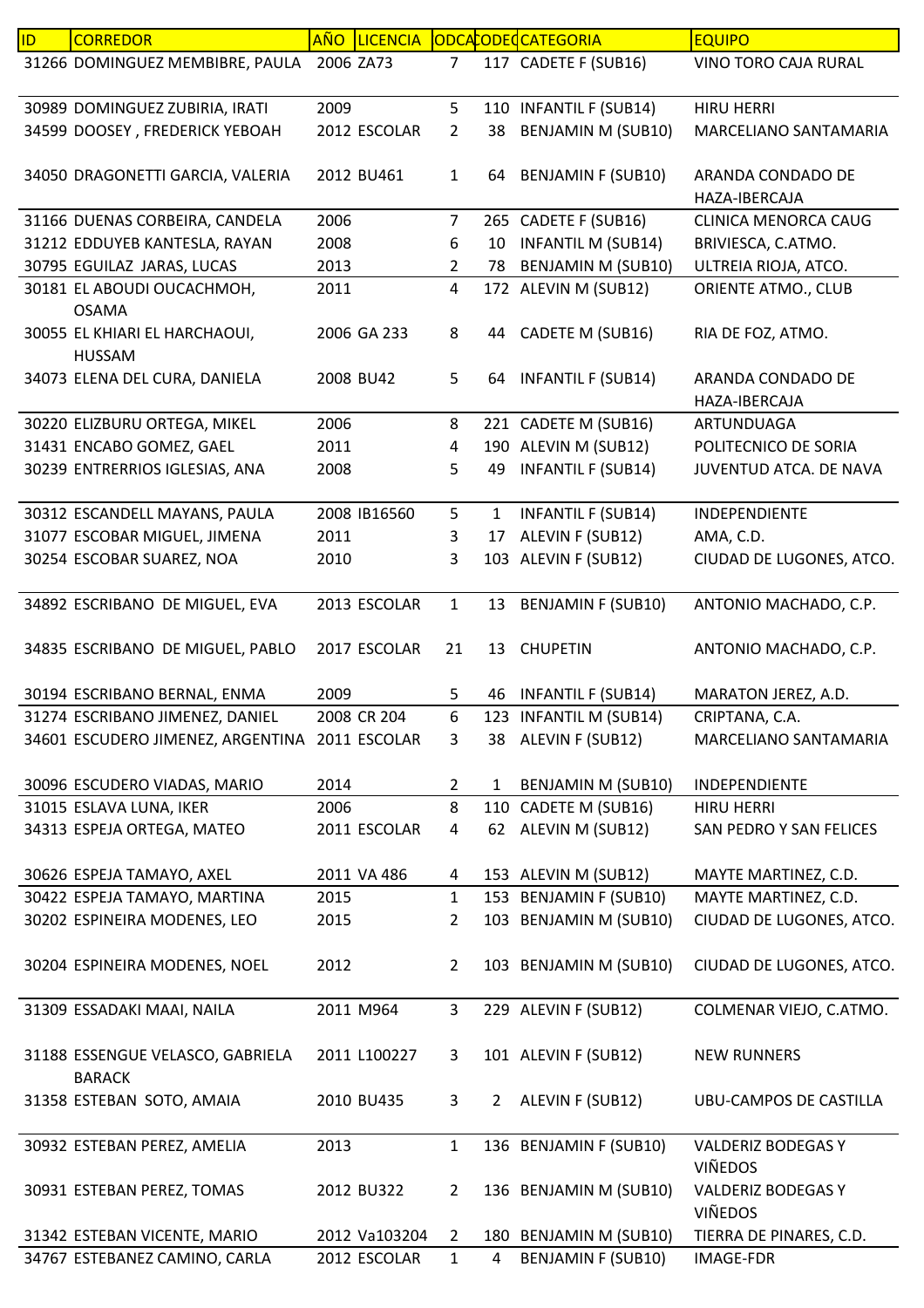| ID. | <b>CORREDOR</b>                   | AÑO       | <b>LICENCIA</b> |                |              | ODCACODECATEGORIA         | <b>EQUIPO</b>                 |
|-----|-----------------------------------|-----------|-----------------|----------------|--------------|---------------------------|-------------------------------|
|     | 34768 ESTEBANEZ CAMINO, DANIELA   |           | 2012 ESCOLAR    | $\mathbf{1}$   | 4            | <b>BENJAMIN F (SUB10)</b> | <b>IMAGE-FDR</b>              |
|     |                                   |           |                 |                |              |                           |                               |
|     | 30804 ESTEVEZ SESEN, ASIER        | 2010      |                 | 4              | 78           | ALEVIN M (SUB12)          | ULTREIA RIOJA, ATCO.          |
|     | 31228 ESTEVEZ CORBACHO, ANA       | 2012      |                 | $\mathbf{1}$   | 219          | <b>BENJAMIN F (SUB10)</b> | VAL MIÑOR, S.A.               |
|     | 30870 ESTEVEZ SESEN, EIDER        | 2008      |                 | 5              | 78           | <b>INFANTIL F (SUB14)</b> | ULTREIA RIOJA, ATCO.          |
|     | 31110 ETXEBARRIA RUIZ DE LOIZAGA, | 2015      |                 | $\overline{2}$ | 17           | <b>BENJAMIN M (SUB10)</b> | AMA, C.D.                     |
|     | <b>MIKEL</b>                      |           |                 |                |              |                           |                               |
|     |                                   |           |                 |                |              |                           |                               |
|     | 30373 FABRA ROLDAN, ALEJANDRO     |           | 2006 M15002     | 8              | 84           | CADETE M (SUB16)          | SAN SEBASTIAN DE LOS          |
|     |                                   |           |                 |                |              |                           | REYES_CLI. MENORCA, C.        |
|     | 34987 FALCON ANDRES, ALEX         |           | 2016 ESCOLAR    | 21             | 13           | <b>CHUPETIN</b>           | ANTONIO MACHADO, C.P.         |
|     |                                   |           |                 |                |              |                           |                               |
|     | 34921 FALCON ANDRES, ERIK         |           | 2012 ESCOLAR    | $\overline{2}$ | 13           | <b>BENJAMIN M (SUB10)</b> | ANTONIO MACHADO, C.P.         |
|     |                                   |           |                 |                |              |                           |                               |
|     | 31494 FASEH, IBRAHIM              | 2015      |                 | $\overline{2}$ |              | 190 BENJAMIN M (SUB10)    | POLITECNICO DE SORIA          |
|     | 31089 FELIPE GARCIA, SAMÜEL       |           | 2008 BU513      | 6              | 2            | <b>INFANTIL M (SUB14)</b> | <b>UBU-CAMPOS DE CASTILLA</b> |
|     |                                   |           |                 |                |              |                           |                               |
|     | 30248 FERNANDEZ ARRIETA, SANDRA   | 2010      |                 | 3              |              | 143 ALEVIN F (SUB12)      | CALCEATENSE, C. ATMO.         |
|     |                                   |           |                 |                |              |                           |                               |
|     | 34961 FERNANDEZ ARROYO, RAUL      |           | 2010 ESCOLAR    | $\overline{4}$ | 13           | ALEVIN M (SUB12)          | ANTONIO MACHADO, C.P.         |
|     |                                   |           |                 |                |              |                           |                               |
|     | 30651 FERNANDEZ CAPILA, JORGE     | 2010      |                 | 4              |              | 139 ALEVIN M (SUB12)      | LLANERA, ATMO.                |
|     | 30272 FERNANDEZ CASUSO, LUCIA     | 2007 S134 |                 | $\overline{7}$ | $\mathbf{1}$ | CADETE F (SUB16)          | INDEPENDIENTE                 |
|     | 30959 FERNANDEZ DE BENITO,        | 2012      |                 | $\overline{2}$ | $\mathbf{1}$ | <b>BENJAMIN M (SUB10)</b> | INDEPENDIENTE                 |
|     | <b>MARCOS</b>                     |           |                 |                |              |                           |                               |
|     |                                   |           |                 |                |              |                           |                               |
|     | 34893 FERNANDEZ FERNANDEZ, ELSA   |           | 2013 ESCOLAR    | $\mathbf{1}$   | 13           | <b>BENJAMIN F (SUB10)</b> | ANTONIO MACHADO, C.P.         |
|     |                                   |           |                 |                |              |                           |                               |
|     | 30255 FERNANDEZ MUNIZ, LUCIA      | 2010      |                 | 3              |              | 103 ALEVIN F (SUB12)      | CIUDAD DE LUGONES, ATCO.      |
|     |                                   |           |                 |                |              |                           |                               |
|     | 31481 FERNANDEZ POULSEN, NICOLAS  | 2009      |                 | 6              |              | 139 INFANTIL M (SUB14)    | LLANERA, ATMO.                |
|     |                                   |           |                 |                |              |                           |                               |
|     | 34379 FERNANDEZ PUENTE, BRUNO     |           | 2014 ESCOLAR    | $\overline{2}$ | 5.           | <b>BENJAMIN M (SUB10)</b> | MARIA TERESA LEON, CEIP       |
|     |                                   |           |                 |                |              |                           |                               |
|     | 31578 FERNANDEZ RODRIGUEZ, LUIS   | 2011      |                 | 4              |              | 61 ALEVIN M (SUB12)       | SAN VICENTEÑO, ATMO.          |
|     | <b>MANUEL</b>                     |           |                 |                |              |                           |                               |
|     | 31112 FERNANDEZ ABAL, ERIC        | 2015      |                 | $\overline{2}$ | 17           | <b>BENJAMIN M (SUB10)</b> | AMA, C.D.                     |
|     | 34202 FERNANDEZ ALONSO, LAURA     |           | 2007 ESCOLAR    | $\overline{7}$ |              | 233 CADETE F (SUB16)      | BENAVENTE ATMO., CLUB         |
|     | 31085 FERNANDEZ ANGULO, ELENA     |           | 2008 BU321      | 5              | 2            | <b>INFANTIL F (SUB14)</b> | <b>UBU-CAMPOS DE CASTILLA</b> |
|     |                                   |           |                 |                |              |                           |                               |
|     | 34864 FERNANDEZ ARROYO, PAULA     |           | 2015 ESCOLAR    | $\mathbf{1}$   | 13           | <b>BENJAMIN F (SUB10)</b> | ANTONIO MACHADO, C.P.         |
|     |                                   |           |                 |                |              |                           |                               |
|     | 34446 FERNANDEZ BARRASA,          |           | 2006 BU200      | 8              |              | 56 CADETE M (SUB16)       | VALLE DE MENA, CA             |
|     | ALEJANDRO                         |           |                 |                |              |                           |                               |
|     | 30213 FERNANDEZ BASANTA, MAITANE  | 2006      |                 | 7              |              | 221 CADETE F (SUB16)      | ARTUNDUAGA                    |
|     |                                   |           |                 |                |              |                           |                               |
|     | 31205 FERNANDEZ CARNICERO, HUGO   |           | 2008 EN340      | 6              | 63           | <b>INFANTIL M (SUB14)</b> | RIBERA ATCO.                  |
|     |                                   |           |                 |                |              |                           |                               |
|     |                                   |           |                 |                |              |                           |                               |
|     | 31206 FERNANDEZ CARNICERO, PAULA  |           | 2010 EN338      | 3              | 63           | ALEVIN F (SUB12)          | RIBERA ATCO.                  |
|     |                                   |           |                 |                |              |                           |                               |
|     | 34390 FERNANDEZ CASADO, LEON      |           | 2015 ESCOLAR    | $\overline{2}$ | 5            | <b>BENJAMIN M (SUB10)</b> | MARIA TERESA LEON, CEIP       |
|     |                                   |           |                 |                |              |                           |                               |
|     | 31611 FERNANDEZ DE LILLO, LAURA   | 2015      |                 | $\mathbf{1}$   |              | 101 BENJAMIN F (SUB10)    | <b>NEW RUNNERS</b>            |
|     | 31610 FERNANDEZ DE LILLO, MARIO   | 2012      |                 | $\overline{2}$ |              | 101 BENJAMIN M (SUB10)    | <b>NEW RUNNERS</b>            |
|     | 30485 FERNANDEZ DIEZ, MARTIN      | 2011      |                 | 4              |              | 156 ALEVIN M (SUB12)      | REINOSA RUNNING               |
|     | 30211 FERNANDEZ DURAN, EDURNE     | 2006      |                 | $\overline{7}$ |              | 221 CADETE F (SUB16)      | ARTUNDUAGA                    |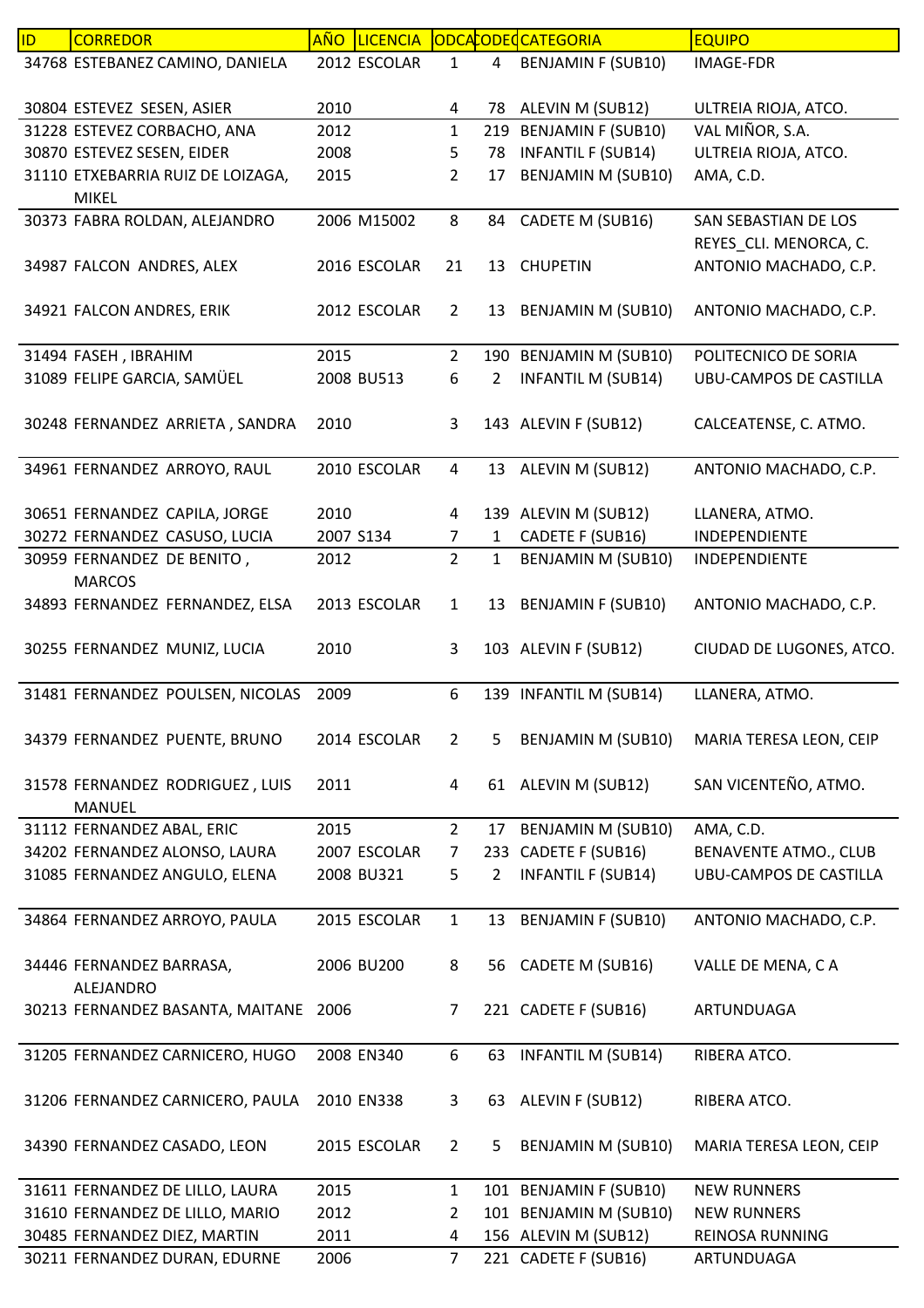| ID | <b>CORREDOR</b>                                           | <b>AÑO</b> | <b>LICENCIA</b> |                |                | ODCACODECATEGORIA         | <b>EQUIPO</b>               |
|----|-----------------------------------------------------------|------------|-----------------|----------------|----------------|---------------------------|-----------------------------|
|    | 30274 FERNANDEZ ENOL, ALLONGO                             | 2009       |                 | 6              |                | 103 INFANTIL M (SUB14)    | CIUDAD DE LUGONES, ATCO.    |
|    | 31310 FERNANDEZ FERRERO, CARLOTA                          |            | 2007 0177       | 7              |                | 246 CADETE F (SUB16)      | GIJON ATMO.                 |
|    | 30367 FERNANDEZ GARCIA, JAIME                             |            | 2007 ESCOLAR    | 8              |                | 169 CADETE M (SUB16)      | TELENO CECINAS PABLO        |
|    | 30353 FERNANDEZ GARCIA, JORGE                             |            | 2011 ESCOLAR    | 4              |                | 169 ALEVIN M (SUB12)      | TELENO CECINAS PABLO        |
|    | 30323 FERNANDEZ GARCIA, LUCIA                             |            | 2013 ESCOLAR    | $\mathbf{1}$   |                | 169 BENJAMIN F (SUB10)    | <b>TELENO CECINAS PABLO</b> |
|    | 30894 FERNANDEZ GARCIA, PALOMA                            | 2012       |                 | $\mathbf{1}$   | 78             | <b>BENJAMIN F (SUB10)</b> | ULTREIA RIOJA, ATCO.        |
|    | 30791 FERNANDEZ GOMEZ, ALFONSO                            | 2014       |                 | $\overline{2}$ | 78             | <b>BENJAMIN M (SUB10)</b> | ULTREIA RIOJA, ATCO.        |
|    | 30890 FERNANDEZ GOMEZ, CECILIA                            | 2012       |                 | $\mathbf{1}$   | 78             | <b>BENJAMIN F (SUB10)</b> | ULTREIA RIOJA, ATCO.        |
|    | 34734 FERNANDEZ GOMEZ, GUZMAN                             |            | 2011 ESCOLAR    | $\overline{4}$ | 4              | ALEVIN M (SUB12)          | <b>IMAGE-FDR</b>            |
|    | 34588 FERNANDEZ HERRERO,                                  |            | 2011 ESCOLAR    | 3              | 48             | ALEVIN F (SUB12)          | VIRGEN DE LA ROSA, C.       |
|    | ALEJANDRA<br>31649 FERNANDEZ HONTIYUELO, NORA 2009 VA5043 |            |                 | 5              | 87             | <b>INFANTIL F (SUB14)</b> | VALLADOLID, CLUB ATMO       |
|    | 30491 FERNANDEZ HOYOS, PAULA                              | 2010       |                 | 3              |                | 156 ALEVIN F (SUB12)      | <b>REINOSA RUNNING</b>      |
|    | 34334 FERNANDEZ LLANERA, EDGAR                            |            | 2010 ESCOLAR    | 4              | 5              | ALEVIN M (SUB12)          | MARIA TERESA LEON, CEIP     |
|    | 34347 FERNANDEZ LLANERA, OMAR                             |            | 2011 ESCOLAR    | 4              | 5              | ALEVIN M (SUB12)          | MARIA TERESA LEON, CEIP     |
|    |                                                           |            |                 |                |                |                           |                             |
|    | 34384 FERNANDEZ LLANERA,<br>VALENTINA                     |            | 2015 ESCOLAR    | $\mathbf{1}$   | 5              | <b>BENJAMIN F (SUB10)</b> | MARIA TERESA LEON, CEIP     |
|    | 34610 FERNANDEZ MANFREDI,<br><b>MARCOS LUIS</b>           | 2006       |                 | 8              |                | 141 CADETE M (SUB16)      | ATLETARIA ISAAC VICIOSA     |
|    | 34134 FERNANDEZ MARTINEZ, AFRIKA                          |            | 2015 ESCOLAR    | $\mathbf{1}$   | 36             | <b>BENJAMIN F (SUB10)</b> | TESLA, CEIP                 |
|    | 34135 FERNANDEZ MARTINEZ, LIBE                            |            | 2018 ESCOLAR    | 21             | 36             | <b>CHUPETIN</b>           | TESLA, CEIP                 |
|    | 30404 FERNANDEZ MENDEZ, JULIO                             | 2006       |                 | 8              |                | 245 CADETE M (SUB16)      | FRANCISCANOS DE LUGO        |
|    | 30278 FERNANDEZ MENENDEZ, DIEGO                           | 2008       |                 | 6              |                | 103 INFANTIL M (SUB14)    | CIUDAD DE LUGONES, ATCO.    |
|    |                                                           |            |                 |                |                |                           |                             |
|    | 30469 FERNANDEZ MORENO, JORGE                             | 2012       |                 | $\overline{2}$ |                | 156 BENJAMIN M (SUB10)    | <b>REINOSA RUNNING</b>      |
|    | 30208 FERNANDEZ MUNIZ, MARINA                             | 2012       |                 | $\mathbf{1}$   |                | 103 BENJAMIN F (SUB10)    | CIUDAD DE LUGONES, ATCO.    |
|    |                                                           |            |                 |                |                |                           |                             |
|    | 30514 FERNANDEZ OLIVER, HUGO                              |            | 2008 M2830      | 6              |                | 287 INFANTIL M (SUB14)    | MOSTOLES, A.A.              |
|    | 30503 FERNANDEZ PALOMINO, LUCIA                           |            | 2008 M13546     | 5              |                | 287 INFANTIL F (SUB14)    | MOSTOLES, A.A.              |
|    | 34329 FERNANDEZ PERDIGUERO, VEGA                          |            | 2009 ESCOLAR    | 5              |                | 62 INFANTIL F (SUB14)     | SAN PEDRO Y SAN FELICES     |
|    | 34266 FERNANDEZ PERDIGUERO, YAEL                          |            | 2012 ESCOLAR    | $\mathbf{1}$   |                | 62 BENJAMIN F (SUB10)     | SAN PEDRO Y SAN FELICES     |
|    | 31180 FERNANDEZ PRIETO, IAN                               | 2007 L74   |                 | 8              |                | 101 CADETE M (SUB16)      | <b>NEW RUNNERS</b>          |
|    | 31178 FERNANDEZ PRIETO, NOA                               | 2009 L75   |                 | 5              |                | 101 INFANTIL F (SUB14)    | <b>NEW RUNNERS</b>          |
|    | 31120 FERNANDEZ PUENTE, ANDREA                            |            | 2006 BU380      | 7              | $\overline{2}$ | CADETE F (SUB16)          | UBU-CAMPOS DE CASTILLA      |
|    | 31102 FERNANDEZ PUENTE, JULIA                             |            | 2014 BU443      | $\mathbf{1}$   | $\overline{2}$ | <b>BENJAMIN F (SUB10)</b> | UBU-CAMPOS DE CASTILLA      |
|    | 30004 FERNANDEZ ROCES, REYES                              | 2012       |                 | 1              | 1              | <b>BENJAMIN F (SUB10)</b> | INDEPENDIENTE               |
|    | 30256 FERNANDEZ ROCES, TERESA                             | 2010       |                 | 3              |                | 103 ALEVIN F (SUB12)      | CIUDAD DE LUGONES, ATCO.    |
|    |                                                           |            |                 |                |                |                           |                             |
|    | 30283 FERNANDEZ ROCES, VEGA                               | 2008       |                 | 5              |                | 103 INFANTIL F (SUB14)    | CIUDAD DE LUGONES, ATCO.    |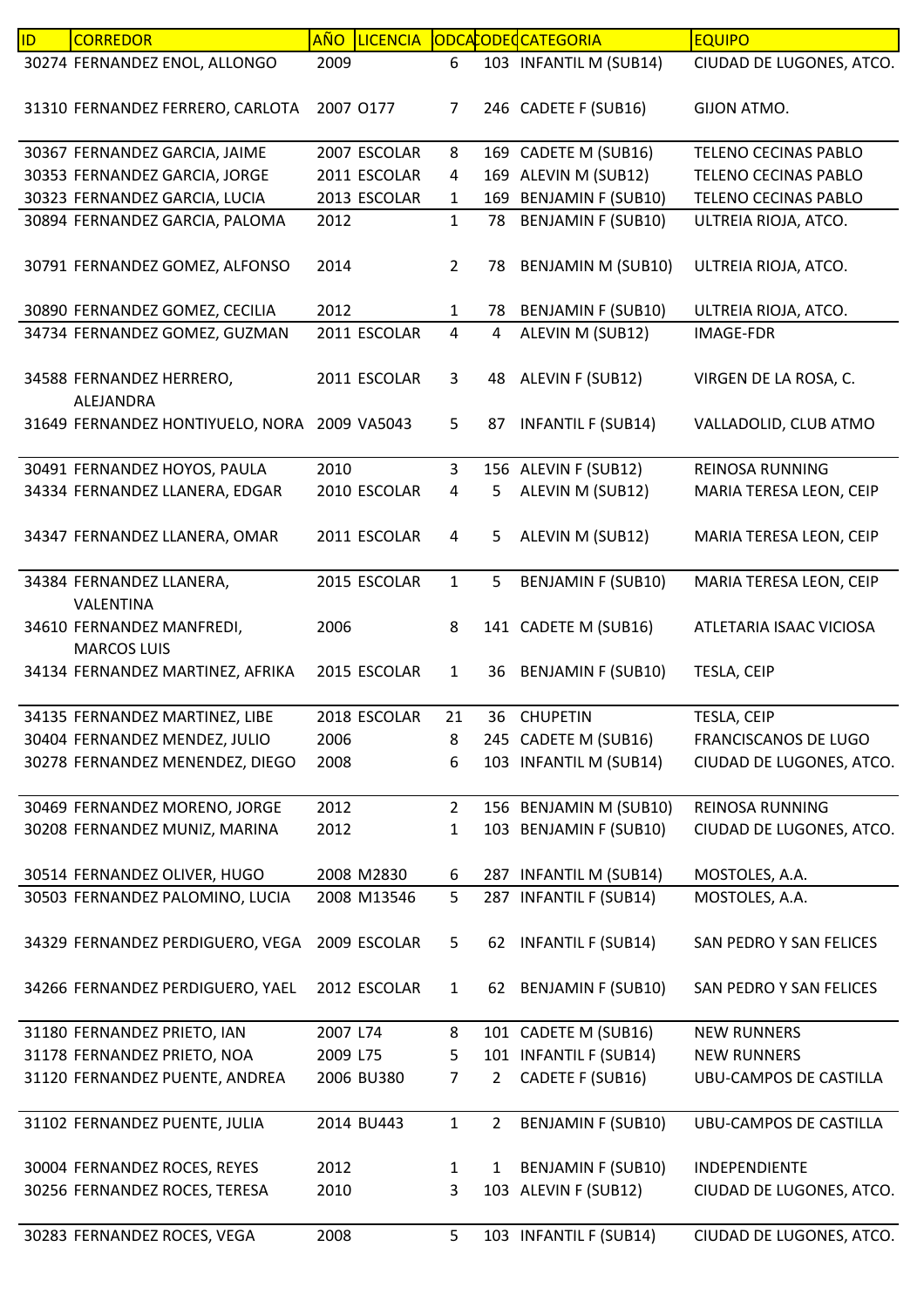| ID | <b>CORREDOR</b>                        | <b>AÑO</b> | <b>LICENCIA</b> |                |                | ODCACODECCATEGORIA        | <b>EQUIPO</b>                         |
|----|----------------------------------------|------------|-----------------|----------------|----------------|---------------------------|---------------------------------------|
|    | 34189 FERNANDEZ SACRISTAN, MATIAS 2014 |            |                 | $2^{\circ}$    | 3 <sup>7</sup> | <b>BENJAMIN M (SUB10)</b> | CAPISCOL-IBERCAJA                     |
|    | 34830 FERNANDEZ SAHORNIL, SANDRA       |            | 2008 VA 13      | 5              | 87             | <b>INFANTIL F (SUB14)</b> | VALLADOLID, CLUB ATMO                 |
|    | 31181 FERNANDEZ SALSON,<br>ALEJANDRO   | 2007 L156  |                 | 8              |                | 101 CADETE M (SUB16)      | <b>NEW RUNNERS</b>                    |
|    | 30277 FERNANDEZ SANCHEZ, IKER          | 2008       |                 | 6              |                | 103 INFANTIL M (SUB14)    | CIUDAD DE LUGONES, ATCO.              |
|    | 30257 FERNANDEZ SANCHEZ, JON           | 2011       |                 | 4              |                | 103 ALEVIN M (SUB12)      | CIUDAD DE LUGONES, ATCO.              |
|    | 30209 FERNANDEZ VEGA, REYES            | 2012       |                 | $\mathbf{1}$   |                | 103 BENJAMIN F (SUB10)    | CIUDAD DE LUGONES, ATCO.              |
|    | 30285 FERNANDEZ VICENTE, CELIA         | 2008       |                 | 5              |                | 103 INFANTIL F (SUB14)    | CIUDAD DE LUGONES, ATCO.              |
|    | 30350 FERREIRA CUESTA, LIDIA           |            | 2011 ESCOLAR    | 3              |                | 169 ALEVIN F (SUB12)      | TELENO CECINAS PABLO                  |
|    | 30362 FERREIRA GONZALEZ, RUBEN         |            | 2008 ESCOLAR    | 6              |                | 169 INFANTIL M (SUB14)    | TELENO CECINAS PABLO                  |
|    | 34089 FERREIRA MARTIN, ALEX            |            | 2013 BU129      | $\overline{2}$ | 64             | <b>BENJAMIN M (SUB10)</b> | ARANDA CONDADO DE                     |
|    |                                        |            |                 |                |                |                           | HAZA-IBERCAJA                         |
|    | 34219 FERRERO SEIJAS, MARIA            |            | 2010 ESCOLAR    | 3              |                | 233 ALEVIN F (SUB12)      | <b>BENAVENTE ATMO., CLUB</b>          |
|    | 30368 FIDALGO PEREZ, HECTOR            |            | 2007 ESCOLAR    | 8              |                | 169 CADETE M (SUB16)      | TELENO CECINAS PABLO                  |
|    | 31113 FIGUEROA FERNANDEZ, PETER        | 2013       |                 | $\overline{2}$ | 17             | <b>BENJAMIN M (SUB10)</b> | AMA, C.D.                             |
|    | 30746 FIMIA PEREZ, EMMA                | 2012       | 32521           | $\mathbf{1}$   |                | 152 BENJAMIN F (SUB10)    | <b>TRAININGREY TELLO</b>              |
|    | 30710 FINS GONZALEZ, DANIEL            |            | 2011 M12018     | 4              | 23             | ALEVIN M (SUB12)          | ARGANDA, C.MPAL.ATMO.                 |
|    | 30130 FLORES LORENZO, BELTRAN          |            | 2008 SO3408     | 6              |                | 116 INFANTIL M (SUB14)    | SORIA CAJA RURAL, CLUB<br><b>ATMO</b> |
|    | 30460 FLORES LORENZO, SOFIA            |            | 2012 SO147      | $\mathbf{1}$   |                | 190 BENJAMIN F (SUB10)    | POLITECNICO DE SORIA                  |
|    | 30638 FLOREZ DE LA CALLE, ALBA         |            | 2011 VA 122     | 3              |                | 153 ALEVIN F (SUB12)      | MAYTE MARTINEZ, C.D.                  |
|    | 34039 FLORIN HERNICA, AITOR            |            | 2008 M10135     | 6              |                | 229 INFANTIL M (SUB14)    | COLMENAR VIEJO, C.ATMO.               |
|    | 31355 FONTANEDA RUIZ, ALEJANDRO        |            | 2011 BU323      | 4              | 2              | ALEVIN M (SUB12)          | UBU-CAMPOS DE CASTILLA                |
|    | 34173 FONTANEDA SAIZ, MARCOS           |            | 2009 BU681      | 6              | 3              | <b>INFANTIL M (SUB14)</b> | CAPISCOL-IBERCAJA                     |
|    | 30182 FONTICIELLA SOTRES, LARA         | 2008       |                 | 5              |                | 172 INFANTIL F (SUB14)    | ORIENTE ATMO., CLUB                   |
|    | 34836 FRAILE AZNAR, VALERIA            |            | 2017 ESCOLAR    | 21             | 13             | <b>CHUPETIN</b>           | ANTONIO MACHADO, C.P.                 |
|    | 34865 FRAILE QUINTERO, EMMA            |            | 2015 ESCOLAR    | $\mathbf{1}$   | 13             | <b>BENJAMIN F (SUB10)</b> | ANTONIO MACHADO, C.P.                 |
|    | 34837 FRAILE QUINTERO, SAMUEL          |            | 2017 ESCOLAR    | 21             |                | 13 CHUPETIN               | ANTONIO MACHADO, C.P.                 |
|    | 30110 FRESNO BUENO, INES               |            | 2009 AS279      | 5              | 1              | <b>INFANTIL F (SUB14)</b> | <b>INDEPENDIENTE</b>                  |
|    | 31263 FRIAS GONZALEZ, RITA             | 2010 No    |                 | 3              | 1              | ALEVIN F (SUB12)          | INDEPENDIENTE                         |
|    | 31280 FRONTERA SANZ, HUGO              |            | 2009 AV148      | 6              | 53             | <b>INFANTIL M (SUB14)</b> | <b>ECOSPORT AVILA</b>                 |
|    | 31281 FRONTERA SANZ, JORGE             |            | 2012 AV149      | $\overline{2}$ | 53             | BENJAMIN M (SUB10)        | <b>ECOSPORT AVILA</b>                 |
|    | 34496 FUENTE BLANCO, LEO               |            | 2017 ESCOLAR    | 21             | 12             | <b>CHUPETIN</b>           | FRAY ENRIQUE FLOREZ, C.               |
|    | 34502 FUENTE BLANCO, LUCA              |            | 2015 ESCOLAR    | $\overline{2}$ | 12             | BENJAMIN M (SUB10)        | FRAY ENRIQUE FLOREZ, C.               |
|    | 34498 FUENTE DIAZ, LIA                 |            | 2016 ESCOLAR    | 21             | 12             | <b>CHUPETIN</b>           | FRAY ENRIQUE FLOREZ, C.               |
|    | 34563 FUENTE ESCRIBANO, JOSUE          |            | 2011 ESCOLAR    | $\overline{4}$ |                | 31 ALEVIN M (SUB12)       | CONCEPCIONISTAS, C.                   |
|    | 34664 FUENTES IZARRA, DANIELA          |            | 2007 BU 118     | $\overline{7}$ | 4              | CADETE F (SUB16)          | <b>IMAGE-FDR</b>                      |
|    | 30813 FUENTES RODRIGUEZ, CARMEN        |            | 2012 ZA111      | $\mathbf{1}$   | 207            | <b>BENJAMIN F (SUB10)</b> | ZAMORA, C.ATMO.                       |
|    | 30900 FUENTES RODRIGUEZ, ALBERTO       |            | 2008 ZA128      | 6              |                | 207 INFANTIL M (SUB14)    | ZAMORA, C.ATMO.                       |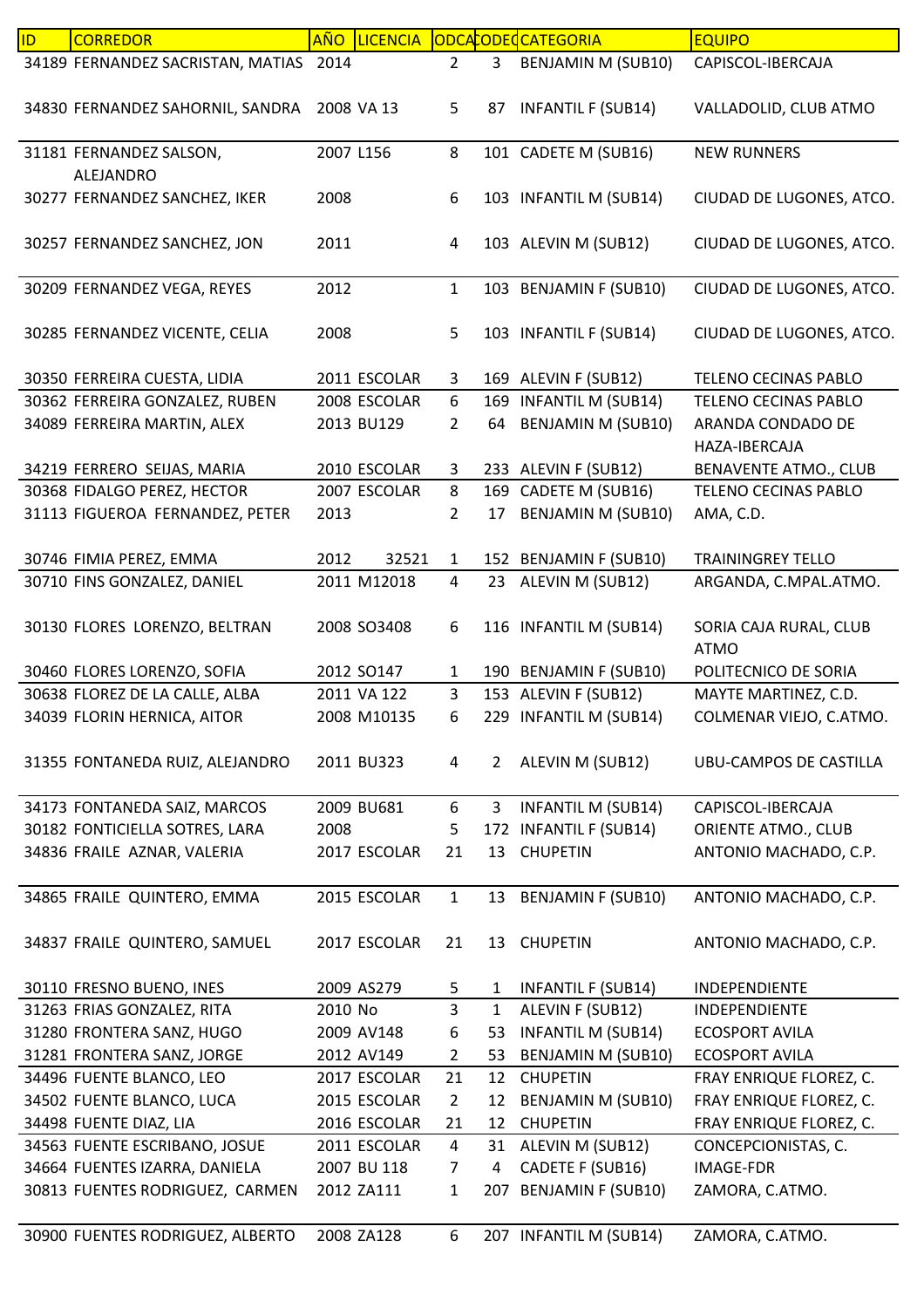| ID. | <b>CORREDOR</b>                               | AÑO LICENCIA |                |                | CODCACODECATEGORIA        | <b>EQUIPO</b>                |
|-----|-----------------------------------------------|--------------|----------------|----------------|---------------------------|------------------------------|
|     | 30836 FUENTES RODRIGUEZ, MANUEL               | 2010 ZA112   | 4              |                | 207 ALEVIN M (SUB12)      | ZAMORA, C.ATMO.              |
|     | 34527 FUENTES TOME, VEGA                      | 2013 ESCOLAR | $\mathbf{1}$   |                | 41 BENJAMIN F (SUB10)     | FERNANDO DE ROJAS, C.P.      |
|     | 34772 FUENTES TOME, VEGA                      | 2013 ESCOLAR | $\mathbf{1}$   | $\overline{4}$ | <b>BENJAMIN F (SUB10)</b> | <b>IMAGE-FDR</b>             |
|     | 34994 GALARZA GONZALEZ, ARKAITZ               | 2007         | 8              |                | 110 CADETE M (SUB16)      | <b>HIRU HERRI</b>            |
|     |                                               |              |                |                |                           |                              |
|     | 31537 GALILEA VALVERDE, GAEL                  | 2007         | 8              |                | 78 CADETE M (SUB16)       | ULTREIA RIOJA, ATCO.         |
|     | 34794 GALINDO ALVAREZ, JUAN                   | 2012 ESCOLAR | $\overline{2}$ | 16             | <b>BENJAMIN M (SUB10)</b> | VADILLOS, C.                 |
|     | CAMILO                                        |              |                |                |                           |                              |
|     | 34137 GALLARDO GARCIA, NAIA                   | 2011 ESCOLAR | 3              |                | 36 ALEVIN F (SUB12)       | TESLA, CEIP                  |
|     | 31075 GALLARDO GONZALEZ, INES                 | 2010         | 3              |                | 17 ALEVIN F (SUB12)       | AMA, C.D.                    |
|     | 31141 GALLARDO GONZALEZ, MARIO                | 2014         | $\overline{2}$ |                | 17 BENJAMIN M (SUB10)     | AMA, C.D.                    |
|     |                                               |              |                |                |                           |                              |
|     | 30903 GALLARDO MATEOS, ALEXIAA                | 2007 ZA21    | $\overline{7}$ |                | 207 CADETE F (SUB16)      | ZAMORA, C.ATMO.              |
|     | 30299 GALLARDO POLO, ARIADNA                  | 2015         | $\mathbf{1}$   | $\mathbf{1}$   | <b>BENJAMIN F (SUB10)</b> | INDEPENDIENTE                |
|     | 34124 GALLEGO DE CASTRO, MIGUEL               | 2007 BU622   | 8              | 64             | CADETE M (SUB16)          | ARANDA CONDADO DE            |
|     |                                               |              |                |                |                           | HAZA-IBERCAJA                |
|     | 30021 GALLEGO FERNANDEZ, MARCOS               | 2007         | 8              |                | 94 CADETE M (SUB16)       | ARDILLAS ESCORIAL            |
|     | 34433 GALLEGO GUTIERREZ, MARINA               | 2008 ESCOLAR | 5              |                | 14 INFANTIL F (SUB14)     | ROA, AYUNTAMIENTO            |
|     |                                               |              |                |                |                           |                              |
|     | 34427 GALLEGO GUTIERREZ, PALOMA               | 2010 ESCOLAR | $\mathbf{3}$   |                | 14 ALEVIN F (SUB12)       | ROA, AYUNTAMIENTO            |
|     | 30097 GALLEGO JIMENEZ, ANA MARIA              | 2009         | 5              | $\mathbf{1}$   | <b>INFANTIL F (SUB14)</b> | INDEPENDIENTE                |
|     | 34203 GALLEGO PRIETO, ANGELA                  | 2008 ESCOLAR | 5              |                | 233 INFANTIL F (SUB14)    | <b>BENAVENTE ATMO., CLUB</b> |
|     | 31170 GANAN LAS HERAS, ALVARO                 | 2011 VA 86   | 4              |                | 87 ALEVIN M (SUB12)       | VALLADOLID, CLUB ATMO        |
|     | 30668 GANDIA DEL REY, LUCA                    | 2014         | $\overline{2}$ | 95             | BENJAMIN M (SUB10)        | POZA DE LA SAL               |
|     | 31415 GANDUL GIL, CELIA                       | 2010         | 3              |                | 190 ALEVIN F (SUB12)      | POLITECNICO DE SORIA         |
|     | 34213 GANGOSO HERRAEZ, SERGIO                 | 2009 ZA82    | 6              |                | 233 INFANTIL M (SUB14)    | <b>BENAVENTE ATMO., CLUB</b> |
|     | 30630 GANGOSO MARTINEZ, CARMEN                | 2013 VA 120  | $\mathbf{1}$   |                | 153 BENJAMIN F (SUB10)    | MAYTE MARTINEZ, C.D.         |
|     | 34894 GARACHANA GUTIERREZ, PAULA 2013 ESCOLAR |              | $\mathbf{1}$   |                | 13 BENJAMIN F (SUB10)     | ANTONIO MACHADO, C.P.        |
|     | 34844 GARACHANA GUTIERREZ, VERA               | 2016 ESCOLAR | 21             |                | 13 CHUPETIN               | ANTONIO MACHADO, C.P.        |
|     | 34581 GARCIA ALONSO, CLARA                    | 2014 ESCOLAR | $\mathbf{1}$   | 48             | <b>BENJAMIN F (SUB10)</b> | VIRGEN DE LA ROSA, C.        |
|     | 34589 GARCIA ALONSO, EVELIO                   | 2010 ESCOLAR | 4              |                | 48 ALEVIN M (SUB12)       | VIRGEN DE LA ROSA, C.        |
|     | 34074 GARCIA ARRIBAS, NADIA                   | 2008 BU41    | 5              | 64             | <b>INFANTIL F (SUB14)</b> | ARANDA CONDADO DE            |
|     |                                               |              |                |                |                           | HAZA-IBERCAJA                |
|     | 34845 GARCIA BALBAS, ASIER                    | 2016 ESCOLAR | 21             | 13             | <b>CHUPETIN</b>           | ANTONIO MACHADO, C.P.        |
|     |                                               |              |                |                |                           |                              |
|     | 34511 GARCIA BIZARRAGA, IAN                   | 2015 ESCOLAR | $\overline{2}$ |                | 41 BENJAMIN M (SUB10)     | FERNANDO DE ROJAS, C.P.      |
|     | 34510 GARCIA BIZARRAGA, SAMARA                | 2015 ESCOLAR | $\mathbf{1}$   | 41             | <b>BENJAMIN F (SUB10)</b> | FERNANDO DE ROJAS, C.P.      |
|     | 30513 GARCIA CASTRO, NUNO                     | 2010         | 4              | $\mathbf{1}$   | ALEVIN M (SUB12)          | INDEPENDIENTE                |
|     | 34398 GARCIA CORNEJO, BRUNO                   | 2017 ESCOLAR | 21             | 5.             | <b>CHUPETIN</b>           | MARIA TERESA LEON, CEIP      |
|     |                                               |              |                |                |                           |                              |
|     | 34371 GARCIA CORNEJO, LUCAS                   | 2014 ESCOLAR | $\overline{2}$ | 5              | BENJAMIN M (SUB10)        | MARIA TERESA LEON, CEIP      |
|     |                                               |              |                |                |                           |                              |
|     | 34396 GARCIA GONZALEZ, NAIARA                 | 2017 ESCOLAR | 21             | 5              | <b>CHUPETIN</b>           | MARIA TERESA LEON, CEIP      |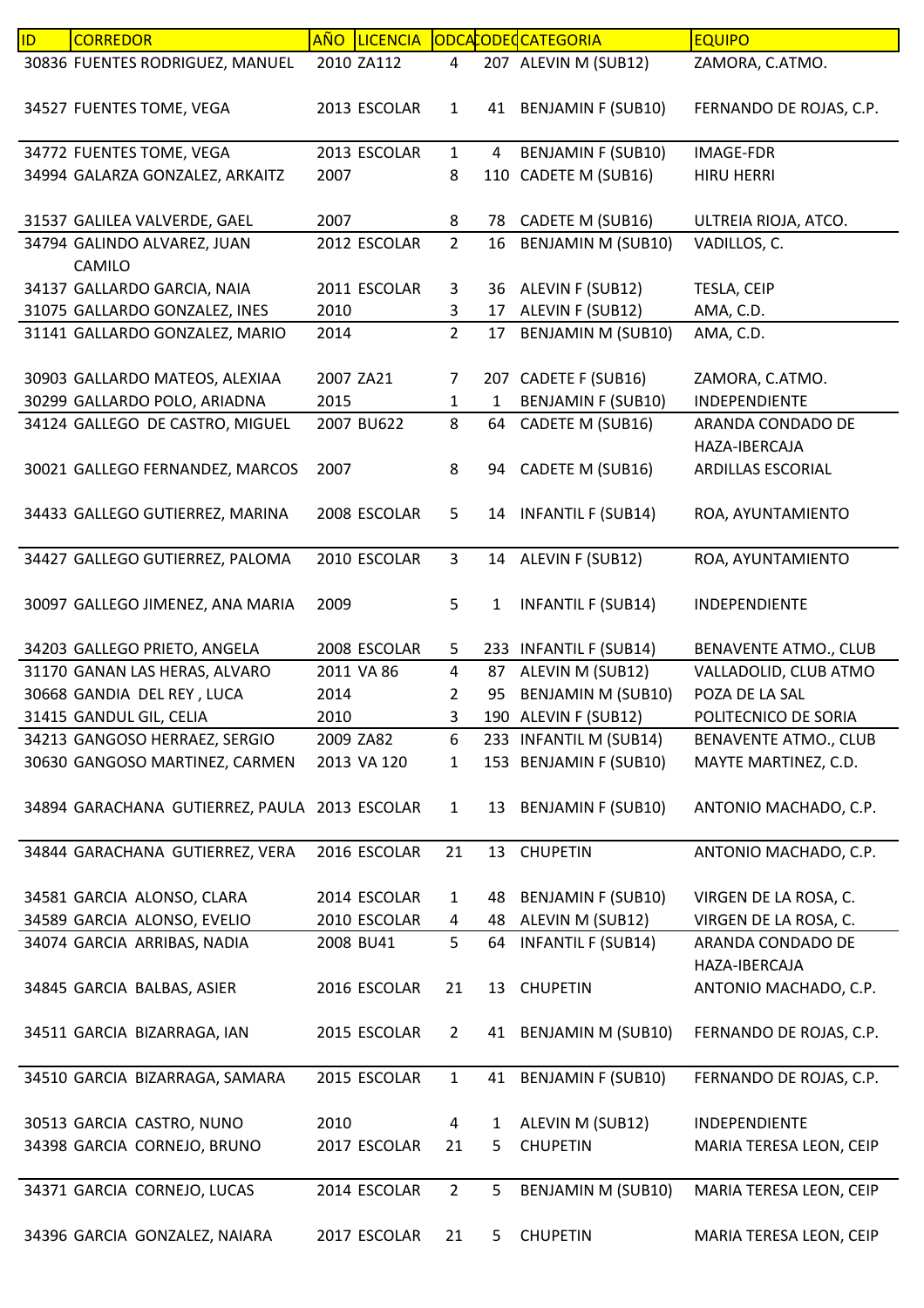| ID. | <b>CORREDOR</b>                               |           | AÑO LICENCIA |                |              | ODCACODECCATEGORIA        | <b>EQUIPO</b>                         |
|-----|-----------------------------------------------|-----------|--------------|----------------|--------------|---------------------------|---------------------------------------|
|     | 30076 GARCIA GUILLEN, ALEXIA                  |           | 2008 M16521  | 5              | $\mathbf{1}$ | <b>INFANTIL F (SUB14)</b> | INDEPENDIENTE                         |
|     | 30078 GARCIA GUILLEN, UNAI                    | 2012      |              | $\overline{2}$ | 1            | BENJAMIN M (SUB10)        | INDEPENDIENTE                         |
|     | 30420 GARCIA LASHAYAS, PABLO                  | 2008 SO19 |              | 6              | 116          | <b>INFANTIL M (SUB14)</b> | SORIA CAJA RURAL, CLUB<br><b>ATMO</b> |
|     | 34962 GARCIA LUNA, NATALIA                    |           | 2010 ESCOLAR | 3              |              | 13 ALEVIN F (SUB12)       | ANTONIO MACHADO, C.P.                 |
|     | 34578 GARCIA MANSO, ANGEL                     |           | 2014 ESCOLAR | $\overline{2}$ | 48           | BENJAMIN M (SUB10)        | VIRGEN DE LA ROSA, C.                 |
|     | 34577 GARCIA MANSO, JAIME                     |           | 2011 ESCOLAR | 4              | 48           | ALEVIN M (SUB12)          | VIRGEN DE LA ROSA, C.                 |
|     | 34429 GARCIA MARTIN, DIEGO                    |           | 2008 ESCOLAR | 6              | 14           | <b>INFANTIL M (SUB14)</b> | ROA, AYUNTAMIENTO                     |
|     | 34392 GARCIA MIGUELEZ, ALEJANDRO              |           | 2016 ESCOLAR | 21             | 5.           | <b>CHUPETIN</b>           | MARIA TERESA LEON, CEIP               |
|     | 34357 GARCIA MIGUELEZ, ALICIA                 |           | 2013 ESCOLAR | $\mathbf{1}$   | 5            | <b>BENJAMIN F (SUB10)</b> | MARIA TERESA LEON, CEIP               |
|     | 34393 GARCIA MIGUELEZ, MARIO                  |           | 2016 ESCOLAR | 21             | 5            | <b>CHUPETIN</b>           | MARIA TERESA LEON, CEIP               |
|     | 34174 GARCIA RILOVA, GUILLERMO                |           | 2009 BU441   | 6              | 3            | <b>INFANTIL M (SUB14)</b> | CAPISCOL-IBERCAJA                     |
|     | 34922 GARCIA RUPEREZ, LIAM                    |           | 2012 ESCOLAR | $\overline{2}$ | 13           | <b>BENJAMIN M (SUB10)</b> | ANTONIO MACHADO, C.P.                 |
|     | 34434 GARCIA SANTAMARIA,                      |           | 2014 ESCOLAR | $\overline{2}$ | 30           | <b>BENJAMIN M (SUB10)</b> | SATURNINO CALLEJA                     |
|     | <b>GUILLERMO</b>                              |           |              |                |              |                           | (QUINTANADUEÑAS), C.P.                |
|     | 34275 GARCIA, ALEX                            |           | 2013 ESCOLAR | $\overline{2}$ | 62           | BENJAMIN M (SUB10)        | SAN PEDRO Y SAN FELICES               |
|     | 34556 GARCIA ARROYO, PAULA                    |           | 2012 ESCOLAR | $\mathbf{1}$   | 31           | <b>BENJAMIN F (SUB10)</b> | CONCEPCIONISTAS, C.                   |
|     | 34181 GARCIA AUSIN, LUCIA                     | 2007 BU72 |              | 7              | 3            | CADETE F (SUB16)          | CAPISCOL-IBERCAJA                     |
|     | 34264 GARCIA BENITO, PABLO                    |           | 2012 ESCOLAR | $\overline{2}$ | 62           | <b>BENJAMIN M (SUB10)</b> | SAN PEDRO Y SAN FELICES               |
|     | 31624 GARCIA BLANCO, CARLA                    | 2014      |              | $\mathbf{1}$   | 65           | <b>BENJAMIN F (SUB10)</b> | <b>CORRECAMINOS CARBAJOSA</b>         |
|     | 34946 GARCIA BLANCO, SUSANA                   |           | 2011 ESCOLAR | 3              |              | 13 ALEVIN F (SUB12)       | ANTONIO MACHADO, C.P.                 |
|     | 30289 GARCIA CAMPO, SOFIA                     | 2007      |              | $\overline{7}$ |              | 103 CADETE F (SUB16)      | CIUDAD DE LUGONES, ATCO.              |
|     | 31217 GARCIA CARLAVILLA, ALBA                 |           | 2013 VA395   | $\mathbf{1}$   |              | 193 BENJAMIN F (SUB10)    | CASTILLO DE LA MOTA                   |
|     | 31216 GARCIA CARLAVILLA, IRENE                |           | 2010 VA399   | 3              |              | 193 ALEVIN F (SUB12)      | CASTILLO DE LA MOTA                   |
|     | 34411 GARCIA CASADO, ADRIAN                   |           | 2013 ESCOLAR | $\overline{2}$ | 24           | <b>BENJAMIN M (SUB10)</b> | RIBERA DEL VENA, CEIP                 |
|     | 34410 GARCIA CASADO, CARLA                    |           | 2010 ESCOLAR | 3              | 24           | ALEVIN F (SUB12)          | RIBERA DEL VENA, CEIP                 |
|     | 30217 GARCIA CASADO, IKER                     | 2006      |              | 8              |              | 221 CADETE M (SUB16)      | ARTUNDUAGA                            |
|     | 34211 GARCIA CHACON, SERGIO                   | 2009 ZA81 |              | 6              |              | 233 INFANTIL M (SUB14)    | <b>BENAVENTE ATMO., CLUB</b>          |
|     | 30051 GARCIA CUELLAR, ELENA                   |           | 2010 M3046   | 3              |              | 177 ALEVIN F (SUB12)      | <b>EDWARD ATHLETIC</b>                |
|     | 30742 GARCIA DE LA VEGA, CARLOTA              |           | 2010 BU328   | 3              | 2            | ALEVIN F (SUB12)          | <b>UBU-CAMPOS DE CASTILLA</b>         |
|     | 30744 GARCIA DE LA VEGA, IGNACIO              | 2012      |              | $\overline{2}$ | 2            | BENJAMIN M (SUB10)        | UBU-CAMPOS DE CASTILLA                |
|     | 34635 GARCIA DEL CAÑO, ANDREA                 | 2007      |              | 7              |              | 141 CADETE F (SUB16)      | ATLETARIA ISAAC VICIOSA               |
|     | 30944 GARCIA DIEZ, ISMAEL                     | 2013      |              | $\overline{2}$ | 1            | BENJAMIN M (SUB10)        | INDEPENDIENTE                         |
|     | 31215 GARCIA DIEZ, MARTINA                    | 2013      |              | $\mathbf{1}$   |              | 125 BENJAMIN F (SUB10)    | HERMOSILLA, C.A.                      |
|     | 30943 GARCIA DIEZ, VEGA                       | 2011      |              | 3              | $\mathbf{1}$ | ALEVIN F (SUB12)          | INDEPENDIENTE                         |
|     | 30853 GARCIA GARCIA, ELENA                    |           | 2009 ZA119   | 5              |              | 207 INFANTIL F (SUB14)    | ZAMORA, C.ATMO.                       |
|     | 30854 GARCIA GARCIA, MARIA                    |           | 2009 ZA120   | 5              | 207          | <b>INFANTIL F (SUB14)</b> | ZAMORA, C.ATMO.                       |
|     | 30406 GARCIA GARCIA-BOENTE,<br><b>ENRIQUE</b> | 2010      |              | 4              |              | 245 ALEVIN M (SUB12)      | FRANCISCANOS DE LUGO                  |
|     | 30405 GARCIA GARCIA-BOENTE, MARTA 2009        |           |              | 5              |              | 245 INFANTIL F (SUB14)    | FRANCISCANOS DE LUGO                  |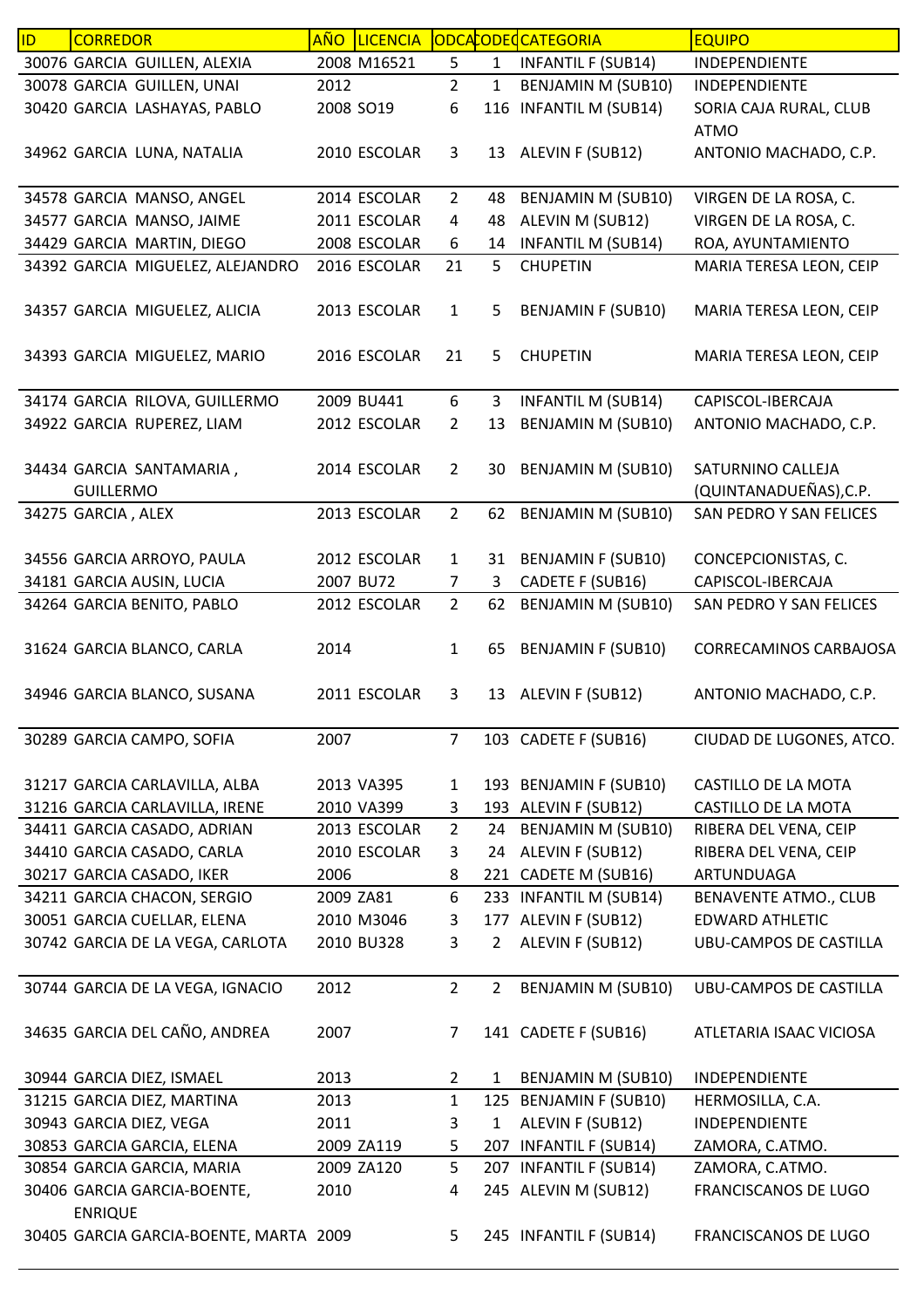| 30841 GARCIA GARRIDO-LESTACHE,<br>2014 BU518<br>$\overline{2}$<br><b>BENJAMIN F (SUB10)</b><br><b>UBU-CAMPOS DE CASTILLA</b><br>1<br>ANGELA<br>30844 GARCIA GOMEZ, INES<br><b>BENJAMIN F (SUB10)</b><br>2014 BU509<br>$\mathbf{1}$<br>2<br><b>UBU-CAMPOS DE CASTILLA</b><br>2010 ESCOLAR<br>ALEVIN M (SUB12)<br>34146 GARCIA GONZALEZ, IAN<br>4<br>6<br>VILLAGONZALO<br>PEDERNALES, CEIP<br>$\overline{2}$<br>34147 GARCIA GONZALEZ, IKER<br>2014 ESCOLAR<br>6<br><b>BENJAMIN M (SUB10)</b><br>VILLAGONZALO<br>PEDERNALES, CEIP<br>282 INFANTIL F (SUB14)<br>AZUL Y BLANCO<br>30125 GARCIA HERAS, BLANCA<br>2009 SA162<br>5<br>30002 GARCIA HONTORIA, ALEX<br><b>BENJAMIN M (SUB10)</b><br>2013 M15839<br>2<br>94<br>ARDILLAS ESCORIAL<br>31391 GARCIA LAFUENTE, ANGELA<br>2009 SO59<br>5<br>190 INFANTIL F (SUB14)<br>POLITECNICO DE SORIA<br>BENJAMIN M (SUB10)<br>34778 GARCIA LOPEZ, ADRIAN<br>2013 ESCOLAR<br>$\overline{2}$<br>4<br><b>IMAGE-FDR</b><br>34409 GARCIA LOPEZ, ANGELA<br>2014 ESCOLAR<br><b>BENJAMIN F (SUB10)</b><br>24<br>RIBERA DEL VENA, CEIP<br>$\mathbf{1}$<br>34199 GARCIA LOPEZ, CARLA<br>2007 ZA86<br>$\overline{7}$<br>233 CADETE F (SUB16)<br><b>BENAVENTE ATMO., CLUB</b><br>ALEVIN F (SUB12)<br>34742 GARCIA LOPEZ, EMMA<br>2011 BUT 247<br>3<br>4<br><b>IMAGE-FDR</b><br>34426 GARCIA MARTIN, JAVIER<br>2010 ESCOLAR<br>ALEVIN M (SUB12)<br>ROA, AYUNTAMIENTO<br>4<br>14<br>5<br>34637 GARCIA MARTIN, JULIA<br>2008<br>141 INFANTIL F (SUB14)<br>ATLETARIA ISAAC VICIOSA<br>2013<br>103 BENJAMIN F (SUB10)<br>30207 GARCIA MARTINEZ, NOA<br>$\mathbf{1}$<br>CIUDAD DE LUGONES, ATCO.<br>31587 GARCIA MENDEZ, JAVIER<br>2007 AV16<br><b>ECOSPORT AVILA</b><br>CADETE M (SUB16)<br>8<br>53<br>$\overline{2}$<br>2014<br>$\mathbf{1}$<br><b>BENJAMIN M (SUB10)</b><br>31584 GARCIA MIGUEL, ALVARO<br>INDEPENDIENTE<br><b>BENJAMIN F (SUB10)</b><br>31136 GARCIA MIGUEL, CANDELA<br>2015<br>1<br>17<br>AMA, C.D.<br>31126 GARCIA MIGUEL, MARTINA<br>2012<br><b>BENJAMIN F (SUB10)</b><br>AMA, C.D.<br>1<br>17<br>31583 GARCIA MIGUEL, MONICA<br>2012<br>$\mathbf{1}$<br>$\mathbf{1}$<br><b>BENJAMIN F (SUB10)</b><br>INDEPENDIENTE<br><b>INFANTIL M (SUB14)</b><br>31192 GARCIA NAVEIRAS, MARTIN<br>2009 L77<br>6<br><b>NEW RUNNERS</b><br>101<br>CADETE M (SUB16)<br>31621 GARCIA PACHECO, JAIME<br>2006 M3694<br>8<br>COLMENAR VIEJO, C.ATMO.<br>229<br>6<br>34286 GARCIA PAMPLIEGA, ALVARO<br>2009 ESCOLAR<br><b>INFANTIL M (SUB14)</b><br>SAN PEDRO Y SAN FELICES<br>62<br>2011 ESCOLAR<br>62 ALEVIN F (SUB12)<br>34309 GARCIA PAMPLIEGA, HENAR<br>3<br>SAN PEDRO Y SAN FELICES<br>2015<br>31108 GARCIA PEREZ, ENOL<br>BENJAMIN M (SUB10)<br>$\overline{2}$<br>17<br>AMA, C.D.<br>3933<br>4<br>30092 GARCIA POLVOROSA, JUAN<br>2010<br>ALEVIN M (SUB12)<br>$\mathbf{1}$<br><b>INDEPENDIENTE</b><br>34412 GARCIA PRIETO, ABEL<br>2014 ESCOLAR<br><b>BENJAMIN M (SUB10)</b><br>24<br>$\overline{2}$<br>RIBERA DEL VENA, CEIP<br>34551 GARCIA PUENTES, MARTIN<br>2013 ESCOLAR<br>31<br><b>BENJAMIN F (SUB10)</b><br>CONCEPCIONISTAS, C.<br>$\mathbf{1}$<br>34550 GARCIA PUENTES, MIGUEL<br>2012 ESCOLAR<br><b>BENJAMIN F (SUB10)</b><br>CONCEPCIONISTAS, C.<br>$\mathbf{1}$<br>31<br>34265 GARCIA REAL, ALBERTO<br>2012 ESCOLAR<br>$\overline{2}$<br>62<br><b>BENJAMIN M (SUB10)</b><br>SAN PEDRO Y SAN FELICES<br>34827 GARCIA RODRIGUEZ, KENENI<br>2006 VA 39<br>CADETE M (SUB16)<br>VALLADOLID, CLUB ATMO<br>8<br>87<br>8<br>CADETE M (SUB16)<br>34826 GARCIA RODRIGUEZ, KENO<br>2006 VA 5073<br>87<br>VALLADOLID, CLUB ATMO<br>34739 GARCIA ROJO, MARCO<br>2011 BUT 285<br>ALEVIN M (SUB12)<br>IMAGE-FDR<br>4<br>4<br>30569 GARCIA RUPEREZ, LAURA<br>2014<br>$\mathbf{1}$<br><b>BENJAMIN F (SUB10)</b><br>INDEPENDIENTE<br>1<br>8<br>31265 GARCIA SANCHEZ, GABRIEL<br>2006 VA325<br>180<br>CADETE M (SUB16)<br>TIERRA DE PINARES, C.D.<br><b>BENJAMIN F (SUB10)</b><br>31504 GARCIA SANCHEZ, ISABEL<br>2013 ZA68<br>117<br>VINO TORO CAJA RURAL<br>$\mathbf{1}$<br>31503 GARCIA SANCHEZ, JULIA<br><b>BENJAMIN F (SUB10)</b><br>VINO TORO CAJA RURAL<br>2014 tramitacio<br>117<br>$\mathbf{1}$<br>34746 GARCIA SARDIÑA, LARA<br>3<br>ALEVIN F (SUB12)<br>2011 BUT 583<br>4<br>IMAGE-FDR<br>34680 GARCIA SARDIÑA, NICOLAS<br><b>INFANTIL M (SUB14)</b><br>2008 BU 75<br>6<br><b>IMAGE-FDR</b><br>4<br>34480 GARCIA SOTO, JAVIER<br><b>INFANTIL M (SUB14)</b><br>2009 ESCOLAR<br>RAIMUNDO DE MIGUEL, C.<br>6<br>42<br>2008 M10354<br><b>INFANTIL F (SUB14)</b><br>30017 GARCIA VENTURA, ROCIO<br>5<br>ARDILLAS ESCORIAL<br>94<br>34698 GARCIA VILLAFRUELA,<br>2009 BUT 287<br><b>INFANTIL M (SUB14)</b><br>6<br>4<br><b>IMAGE-FDR</b><br><b>GUILLERMO</b><br>30088 GARCIA WNEK, AMELIA<br>234 ALEVIN F (SUB12) | ID | <b>CORREDOR</b> | <b>LICENCIA</b><br><b>AÑO</b> |   | ODCACODECATEGORIA | <b>EQUIPO</b>  |
|-----------------------------------------------------------------------------------------------------------------------------------------------------------------------------------------------------------------------------------------------------------------------------------------------------------------------------------------------------------------------------------------------------------------------------------------------------------------------------------------------------------------------------------------------------------------------------------------------------------------------------------------------------------------------------------------------------------------------------------------------------------------------------------------------------------------------------------------------------------------------------------------------------------------------------------------------------------------------------------------------------------------------------------------------------------------------------------------------------------------------------------------------------------------------------------------------------------------------------------------------------------------------------------------------------------------------------------------------------------------------------------------------------------------------------------------------------------------------------------------------------------------------------------------------------------------------------------------------------------------------------------------------------------------------------------------------------------------------------------------------------------------------------------------------------------------------------------------------------------------------------------------------------------------------------------------------------------------------------------------------------------------------------------------------------------------------------------------------------------------------------------------------------------------------------------------------------------------------------------------------------------------------------------------------------------------------------------------------------------------------------------------------------------------------------------------------------------------------------------------------------------------------------------------------------------------------------------------------------------------------------------------------------------------------------------------------------------------------------------------------------------------------------------------------------------------------------------------------------------------------------------------------------------------------------------------------------------------------------------------------------------------------------------------------------------------------------------------------------------------------------------------------------------------------------------------------------------------------------------------------------------------------------------------------------------------------------------------------------------------------------------------------------------------------------------------------------------------------------------------------------------------------------------------------------------------------------------------------------------------------------------------------------------------------------------------------------------------------------------------------------------------------------------------------------------------------------------------------------------------------------------------------------------------------------------------------------------------------------------------------------------------------------------------------------------------------------------------------------------------------------------------------------------------------------------------------------------------------------------------------------------------------------------------------------------------------------------------------------------------------------------------------------------------------------------------------------------------------------------------------------------------------------------------------------------------------------------------------------------------------------------------------------------------------------------------------------------------------------------------------|----|-----------------|-------------------------------|---|-------------------|----------------|
|                                                                                                                                                                                                                                                                                                                                                                                                                                                                                                                                                                                                                                                                                                                                                                                                                                                                                                                                                                                                                                                                                                                                                                                                                                                                                                                                                                                                                                                                                                                                                                                                                                                                                                                                                                                                                                                                                                                                                                                                                                                                                                                                                                                                                                                                                                                                                                                                                                                                                                                                                                                                                                                                                                                                                                                                                                                                                                                                                                                                                                                                                                                                                                                                                                                                                                                                                                                                                                                                                                                                                                                                                                                                                                                                                                                                                                                                                                                                                                                                                                                                                                                                                                                                                                                                                                                                                                                                                                                                                                                                                                                                                                                                                                                                               |    |                 |                               |   |                   |                |
|                                                                                                                                                                                                                                                                                                                                                                                                                                                                                                                                                                                                                                                                                                                                                                                                                                                                                                                                                                                                                                                                                                                                                                                                                                                                                                                                                                                                                                                                                                                                                                                                                                                                                                                                                                                                                                                                                                                                                                                                                                                                                                                                                                                                                                                                                                                                                                                                                                                                                                                                                                                                                                                                                                                                                                                                                                                                                                                                                                                                                                                                                                                                                                                                                                                                                                                                                                                                                                                                                                                                                                                                                                                                                                                                                                                                                                                                                                                                                                                                                                                                                                                                                                                                                                                                                                                                                                                                                                                                                                                                                                                                                                                                                                                                               |    |                 |                               |   |                   |                |
|                                                                                                                                                                                                                                                                                                                                                                                                                                                                                                                                                                                                                                                                                                                                                                                                                                                                                                                                                                                                                                                                                                                                                                                                                                                                                                                                                                                                                                                                                                                                                                                                                                                                                                                                                                                                                                                                                                                                                                                                                                                                                                                                                                                                                                                                                                                                                                                                                                                                                                                                                                                                                                                                                                                                                                                                                                                                                                                                                                                                                                                                                                                                                                                                                                                                                                                                                                                                                                                                                                                                                                                                                                                                                                                                                                                                                                                                                                                                                                                                                                                                                                                                                                                                                                                                                                                                                                                                                                                                                                                                                                                                                                                                                                                                               |    |                 |                               |   |                   |                |
|                                                                                                                                                                                                                                                                                                                                                                                                                                                                                                                                                                                                                                                                                                                                                                                                                                                                                                                                                                                                                                                                                                                                                                                                                                                                                                                                                                                                                                                                                                                                                                                                                                                                                                                                                                                                                                                                                                                                                                                                                                                                                                                                                                                                                                                                                                                                                                                                                                                                                                                                                                                                                                                                                                                                                                                                                                                                                                                                                                                                                                                                                                                                                                                                                                                                                                                                                                                                                                                                                                                                                                                                                                                                                                                                                                                                                                                                                                                                                                                                                                                                                                                                                                                                                                                                                                                                                                                                                                                                                                                                                                                                                                                                                                                                               |    |                 |                               |   |                   |                |
|                                                                                                                                                                                                                                                                                                                                                                                                                                                                                                                                                                                                                                                                                                                                                                                                                                                                                                                                                                                                                                                                                                                                                                                                                                                                                                                                                                                                                                                                                                                                                                                                                                                                                                                                                                                                                                                                                                                                                                                                                                                                                                                                                                                                                                                                                                                                                                                                                                                                                                                                                                                                                                                                                                                                                                                                                                                                                                                                                                                                                                                                                                                                                                                                                                                                                                                                                                                                                                                                                                                                                                                                                                                                                                                                                                                                                                                                                                                                                                                                                                                                                                                                                                                                                                                                                                                                                                                                                                                                                                                                                                                                                                                                                                                                               |    |                 |                               |   |                   |                |
|                                                                                                                                                                                                                                                                                                                                                                                                                                                                                                                                                                                                                                                                                                                                                                                                                                                                                                                                                                                                                                                                                                                                                                                                                                                                                                                                                                                                                                                                                                                                                                                                                                                                                                                                                                                                                                                                                                                                                                                                                                                                                                                                                                                                                                                                                                                                                                                                                                                                                                                                                                                                                                                                                                                                                                                                                                                                                                                                                                                                                                                                                                                                                                                                                                                                                                                                                                                                                                                                                                                                                                                                                                                                                                                                                                                                                                                                                                                                                                                                                                                                                                                                                                                                                                                                                                                                                                                                                                                                                                                                                                                                                                                                                                                                               |    |                 |                               |   |                   |                |
|                                                                                                                                                                                                                                                                                                                                                                                                                                                                                                                                                                                                                                                                                                                                                                                                                                                                                                                                                                                                                                                                                                                                                                                                                                                                                                                                                                                                                                                                                                                                                                                                                                                                                                                                                                                                                                                                                                                                                                                                                                                                                                                                                                                                                                                                                                                                                                                                                                                                                                                                                                                                                                                                                                                                                                                                                                                                                                                                                                                                                                                                                                                                                                                                                                                                                                                                                                                                                                                                                                                                                                                                                                                                                                                                                                                                                                                                                                                                                                                                                                                                                                                                                                                                                                                                                                                                                                                                                                                                                                                                                                                                                                                                                                                                               |    |                 |                               |   |                   |                |
|                                                                                                                                                                                                                                                                                                                                                                                                                                                                                                                                                                                                                                                                                                                                                                                                                                                                                                                                                                                                                                                                                                                                                                                                                                                                                                                                                                                                                                                                                                                                                                                                                                                                                                                                                                                                                                                                                                                                                                                                                                                                                                                                                                                                                                                                                                                                                                                                                                                                                                                                                                                                                                                                                                                                                                                                                                                                                                                                                                                                                                                                                                                                                                                                                                                                                                                                                                                                                                                                                                                                                                                                                                                                                                                                                                                                                                                                                                                                                                                                                                                                                                                                                                                                                                                                                                                                                                                                                                                                                                                                                                                                                                                                                                                                               |    |                 |                               |   |                   |                |
|                                                                                                                                                                                                                                                                                                                                                                                                                                                                                                                                                                                                                                                                                                                                                                                                                                                                                                                                                                                                                                                                                                                                                                                                                                                                                                                                                                                                                                                                                                                                                                                                                                                                                                                                                                                                                                                                                                                                                                                                                                                                                                                                                                                                                                                                                                                                                                                                                                                                                                                                                                                                                                                                                                                                                                                                                                                                                                                                                                                                                                                                                                                                                                                                                                                                                                                                                                                                                                                                                                                                                                                                                                                                                                                                                                                                                                                                                                                                                                                                                                                                                                                                                                                                                                                                                                                                                                                                                                                                                                                                                                                                                                                                                                                                               |    |                 |                               |   |                   |                |
|                                                                                                                                                                                                                                                                                                                                                                                                                                                                                                                                                                                                                                                                                                                                                                                                                                                                                                                                                                                                                                                                                                                                                                                                                                                                                                                                                                                                                                                                                                                                                                                                                                                                                                                                                                                                                                                                                                                                                                                                                                                                                                                                                                                                                                                                                                                                                                                                                                                                                                                                                                                                                                                                                                                                                                                                                                                                                                                                                                                                                                                                                                                                                                                                                                                                                                                                                                                                                                                                                                                                                                                                                                                                                                                                                                                                                                                                                                                                                                                                                                                                                                                                                                                                                                                                                                                                                                                                                                                                                                                                                                                                                                                                                                                                               |    |                 |                               |   |                   |                |
|                                                                                                                                                                                                                                                                                                                                                                                                                                                                                                                                                                                                                                                                                                                                                                                                                                                                                                                                                                                                                                                                                                                                                                                                                                                                                                                                                                                                                                                                                                                                                                                                                                                                                                                                                                                                                                                                                                                                                                                                                                                                                                                                                                                                                                                                                                                                                                                                                                                                                                                                                                                                                                                                                                                                                                                                                                                                                                                                                                                                                                                                                                                                                                                                                                                                                                                                                                                                                                                                                                                                                                                                                                                                                                                                                                                                                                                                                                                                                                                                                                                                                                                                                                                                                                                                                                                                                                                                                                                                                                                                                                                                                                                                                                                                               |    |                 |                               |   |                   |                |
|                                                                                                                                                                                                                                                                                                                                                                                                                                                                                                                                                                                                                                                                                                                                                                                                                                                                                                                                                                                                                                                                                                                                                                                                                                                                                                                                                                                                                                                                                                                                                                                                                                                                                                                                                                                                                                                                                                                                                                                                                                                                                                                                                                                                                                                                                                                                                                                                                                                                                                                                                                                                                                                                                                                                                                                                                                                                                                                                                                                                                                                                                                                                                                                                                                                                                                                                                                                                                                                                                                                                                                                                                                                                                                                                                                                                                                                                                                                                                                                                                                                                                                                                                                                                                                                                                                                                                                                                                                                                                                                                                                                                                                                                                                                                               |    |                 |                               |   |                   |                |
|                                                                                                                                                                                                                                                                                                                                                                                                                                                                                                                                                                                                                                                                                                                                                                                                                                                                                                                                                                                                                                                                                                                                                                                                                                                                                                                                                                                                                                                                                                                                                                                                                                                                                                                                                                                                                                                                                                                                                                                                                                                                                                                                                                                                                                                                                                                                                                                                                                                                                                                                                                                                                                                                                                                                                                                                                                                                                                                                                                                                                                                                                                                                                                                                                                                                                                                                                                                                                                                                                                                                                                                                                                                                                                                                                                                                                                                                                                                                                                                                                                                                                                                                                                                                                                                                                                                                                                                                                                                                                                                                                                                                                                                                                                                                               |    |                 |                               |   |                   |                |
|                                                                                                                                                                                                                                                                                                                                                                                                                                                                                                                                                                                                                                                                                                                                                                                                                                                                                                                                                                                                                                                                                                                                                                                                                                                                                                                                                                                                                                                                                                                                                                                                                                                                                                                                                                                                                                                                                                                                                                                                                                                                                                                                                                                                                                                                                                                                                                                                                                                                                                                                                                                                                                                                                                                                                                                                                                                                                                                                                                                                                                                                                                                                                                                                                                                                                                                                                                                                                                                                                                                                                                                                                                                                                                                                                                                                                                                                                                                                                                                                                                                                                                                                                                                                                                                                                                                                                                                                                                                                                                                                                                                                                                                                                                                                               |    |                 |                               |   |                   |                |
|                                                                                                                                                                                                                                                                                                                                                                                                                                                                                                                                                                                                                                                                                                                                                                                                                                                                                                                                                                                                                                                                                                                                                                                                                                                                                                                                                                                                                                                                                                                                                                                                                                                                                                                                                                                                                                                                                                                                                                                                                                                                                                                                                                                                                                                                                                                                                                                                                                                                                                                                                                                                                                                                                                                                                                                                                                                                                                                                                                                                                                                                                                                                                                                                                                                                                                                                                                                                                                                                                                                                                                                                                                                                                                                                                                                                                                                                                                                                                                                                                                                                                                                                                                                                                                                                                                                                                                                                                                                                                                                                                                                                                                                                                                                                               |    |                 |                               |   |                   |                |
|                                                                                                                                                                                                                                                                                                                                                                                                                                                                                                                                                                                                                                                                                                                                                                                                                                                                                                                                                                                                                                                                                                                                                                                                                                                                                                                                                                                                                                                                                                                                                                                                                                                                                                                                                                                                                                                                                                                                                                                                                                                                                                                                                                                                                                                                                                                                                                                                                                                                                                                                                                                                                                                                                                                                                                                                                                                                                                                                                                                                                                                                                                                                                                                                                                                                                                                                                                                                                                                                                                                                                                                                                                                                                                                                                                                                                                                                                                                                                                                                                                                                                                                                                                                                                                                                                                                                                                                                                                                                                                                                                                                                                                                                                                                                               |    |                 |                               |   |                   |                |
|                                                                                                                                                                                                                                                                                                                                                                                                                                                                                                                                                                                                                                                                                                                                                                                                                                                                                                                                                                                                                                                                                                                                                                                                                                                                                                                                                                                                                                                                                                                                                                                                                                                                                                                                                                                                                                                                                                                                                                                                                                                                                                                                                                                                                                                                                                                                                                                                                                                                                                                                                                                                                                                                                                                                                                                                                                                                                                                                                                                                                                                                                                                                                                                                                                                                                                                                                                                                                                                                                                                                                                                                                                                                                                                                                                                                                                                                                                                                                                                                                                                                                                                                                                                                                                                                                                                                                                                                                                                                                                                                                                                                                                                                                                                                               |    |                 |                               |   |                   |                |
|                                                                                                                                                                                                                                                                                                                                                                                                                                                                                                                                                                                                                                                                                                                                                                                                                                                                                                                                                                                                                                                                                                                                                                                                                                                                                                                                                                                                                                                                                                                                                                                                                                                                                                                                                                                                                                                                                                                                                                                                                                                                                                                                                                                                                                                                                                                                                                                                                                                                                                                                                                                                                                                                                                                                                                                                                                                                                                                                                                                                                                                                                                                                                                                                                                                                                                                                                                                                                                                                                                                                                                                                                                                                                                                                                                                                                                                                                                                                                                                                                                                                                                                                                                                                                                                                                                                                                                                                                                                                                                                                                                                                                                                                                                                                               |    |                 |                               |   |                   |                |
|                                                                                                                                                                                                                                                                                                                                                                                                                                                                                                                                                                                                                                                                                                                                                                                                                                                                                                                                                                                                                                                                                                                                                                                                                                                                                                                                                                                                                                                                                                                                                                                                                                                                                                                                                                                                                                                                                                                                                                                                                                                                                                                                                                                                                                                                                                                                                                                                                                                                                                                                                                                                                                                                                                                                                                                                                                                                                                                                                                                                                                                                                                                                                                                                                                                                                                                                                                                                                                                                                                                                                                                                                                                                                                                                                                                                                                                                                                                                                                                                                                                                                                                                                                                                                                                                                                                                                                                                                                                                                                                                                                                                                                                                                                                                               |    |                 |                               |   |                   |                |
|                                                                                                                                                                                                                                                                                                                                                                                                                                                                                                                                                                                                                                                                                                                                                                                                                                                                                                                                                                                                                                                                                                                                                                                                                                                                                                                                                                                                                                                                                                                                                                                                                                                                                                                                                                                                                                                                                                                                                                                                                                                                                                                                                                                                                                                                                                                                                                                                                                                                                                                                                                                                                                                                                                                                                                                                                                                                                                                                                                                                                                                                                                                                                                                                                                                                                                                                                                                                                                                                                                                                                                                                                                                                                                                                                                                                                                                                                                                                                                                                                                                                                                                                                                                                                                                                                                                                                                                                                                                                                                                                                                                                                                                                                                                                               |    |                 |                               |   |                   |                |
|                                                                                                                                                                                                                                                                                                                                                                                                                                                                                                                                                                                                                                                                                                                                                                                                                                                                                                                                                                                                                                                                                                                                                                                                                                                                                                                                                                                                                                                                                                                                                                                                                                                                                                                                                                                                                                                                                                                                                                                                                                                                                                                                                                                                                                                                                                                                                                                                                                                                                                                                                                                                                                                                                                                                                                                                                                                                                                                                                                                                                                                                                                                                                                                                                                                                                                                                                                                                                                                                                                                                                                                                                                                                                                                                                                                                                                                                                                                                                                                                                                                                                                                                                                                                                                                                                                                                                                                                                                                                                                                                                                                                                                                                                                                                               |    |                 |                               |   |                   |                |
|                                                                                                                                                                                                                                                                                                                                                                                                                                                                                                                                                                                                                                                                                                                                                                                                                                                                                                                                                                                                                                                                                                                                                                                                                                                                                                                                                                                                                                                                                                                                                                                                                                                                                                                                                                                                                                                                                                                                                                                                                                                                                                                                                                                                                                                                                                                                                                                                                                                                                                                                                                                                                                                                                                                                                                                                                                                                                                                                                                                                                                                                                                                                                                                                                                                                                                                                                                                                                                                                                                                                                                                                                                                                                                                                                                                                                                                                                                                                                                                                                                                                                                                                                                                                                                                                                                                                                                                                                                                                                                                                                                                                                                                                                                                                               |    |                 |                               |   |                   |                |
|                                                                                                                                                                                                                                                                                                                                                                                                                                                                                                                                                                                                                                                                                                                                                                                                                                                                                                                                                                                                                                                                                                                                                                                                                                                                                                                                                                                                                                                                                                                                                                                                                                                                                                                                                                                                                                                                                                                                                                                                                                                                                                                                                                                                                                                                                                                                                                                                                                                                                                                                                                                                                                                                                                                                                                                                                                                                                                                                                                                                                                                                                                                                                                                                                                                                                                                                                                                                                                                                                                                                                                                                                                                                                                                                                                                                                                                                                                                                                                                                                                                                                                                                                                                                                                                                                                                                                                                                                                                                                                                                                                                                                                                                                                                                               |    |                 |                               |   |                   |                |
|                                                                                                                                                                                                                                                                                                                                                                                                                                                                                                                                                                                                                                                                                                                                                                                                                                                                                                                                                                                                                                                                                                                                                                                                                                                                                                                                                                                                                                                                                                                                                                                                                                                                                                                                                                                                                                                                                                                                                                                                                                                                                                                                                                                                                                                                                                                                                                                                                                                                                                                                                                                                                                                                                                                                                                                                                                                                                                                                                                                                                                                                                                                                                                                                                                                                                                                                                                                                                                                                                                                                                                                                                                                                                                                                                                                                                                                                                                                                                                                                                                                                                                                                                                                                                                                                                                                                                                                                                                                                                                                                                                                                                                                                                                                                               |    |                 |                               |   |                   |                |
|                                                                                                                                                                                                                                                                                                                                                                                                                                                                                                                                                                                                                                                                                                                                                                                                                                                                                                                                                                                                                                                                                                                                                                                                                                                                                                                                                                                                                                                                                                                                                                                                                                                                                                                                                                                                                                                                                                                                                                                                                                                                                                                                                                                                                                                                                                                                                                                                                                                                                                                                                                                                                                                                                                                                                                                                                                                                                                                                                                                                                                                                                                                                                                                                                                                                                                                                                                                                                                                                                                                                                                                                                                                                                                                                                                                                                                                                                                                                                                                                                                                                                                                                                                                                                                                                                                                                                                                                                                                                                                                                                                                                                                                                                                                                               |    |                 |                               |   |                   |                |
|                                                                                                                                                                                                                                                                                                                                                                                                                                                                                                                                                                                                                                                                                                                                                                                                                                                                                                                                                                                                                                                                                                                                                                                                                                                                                                                                                                                                                                                                                                                                                                                                                                                                                                                                                                                                                                                                                                                                                                                                                                                                                                                                                                                                                                                                                                                                                                                                                                                                                                                                                                                                                                                                                                                                                                                                                                                                                                                                                                                                                                                                                                                                                                                                                                                                                                                                                                                                                                                                                                                                                                                                                                                                                                                                                                                                                                                                                                                                                                                                                                                                                                                                                                                                                                                                                                                                                                                                                                                                                                                                                                                                                                                                                                                                               |    |                 |                               |   |                   |                |
|                                                                                                                                                                                                                                                                                                                                                                                                                                                                                                                                                                                                                                                                                                                                                                                                                                                                                                                                                                                                                                                                                                                                                                                                                                                                                                                                                                                                                                                                                                                                                                                                                                                                                                                                                                                                                                                                                                                                                                                                                                                                                                                                                                                                                                                                                                                                                                                                                                                                                                                                                                                                                                                                                                                                                                                                                                                                                                                                                                                                                                                                                                                                                                                                                                                                                                                                                                                                                                                                                                                                                                                                                                                                                                                                                                                                                                                                                                                                                                                                                                                                                                                                                                                                                                                                                                                                                                                                                                                                                                                                                                                                                                                                                                                                               |    |                 |                               |   |                   |                |
|                                                                                                                                                                                                                                                                                                                                                                                                                                                                                                                                                                                                                                                                                                                                                                                                                                                                                                                                                                                                                                                                                                                                                                                                                                                                                                                                                                                                                                                                                                                                                                                                                                                                                                                                                                                                                                                                                                                                                                                                                                                                                                                                                                                                                                                                                                                                                                                                                                                                                                                                                                                                                                                                                                                                                                                                                                                                                                                                                                                                                                                                                                                                                                                                                                                                                                                                                                                                                                                                                                                                                                                                                                                                                                                                                                                                                                                                                                                                                                                                                                                                                                                                                                                                                                                                                                                                                                                                                                                                                                                                                                                                                                                                                                                                               |    |                 |                               |   |                   |                |
|                                                                                                                                                                                                                                                                                                                                                                                                                                                                                                                                                                                                                                                                                                                                                                                                                                                                                                                                                                                                                                                                                                                                                                                                                                                                                                                                                                                                                                                                                                                                                                                                                                                                                                                                                                                                                                                                                                                                                                                                                                                                                                                                                                                                                                                                                                                                                                                                                                                                                                                                                                                                                                                                                                                                                                                                                                                                                                                                                                                                                                                                                                                                                                                                                                                                                                                                                                                                                                                                                                                                                                                                                                                                                                                                                                                                                                                                                                                                                                                                                                                                                                                                                                                                                                                                                                                                                                                                                                                                                                                                                                                                                                                                                                                                               |    |                 |                               |   |                   |                |
|                                                                                                                                                                                                                                                                                                                                                                                                                                                                                                                                                                                                                                                                                                                                                                                                                                                                                                                                                                                                                                                                                                                                                                                                                                                                                                                                                                                                                                                                                                                                                                                                                                                                                                                                                                                                                                                                                                                                                                                                                                                                                                                                                                                                                                                                                                                                                                                                                                                                                                                                                                                                                                                                                                                                                                                                                                                                                                                                                                                                                                                                                                                                                                                                                                                                                                                                                                                                                                                                                                                                                                                                                                                                                                                                                                                                                                                                                                                                                                                                                                                                                                                                                                                                                                                                                                                                                                                                                                                                                                                                                                                                                                                                                                                                               |    |                 |                               |   |                   |                |
|                                                                                                                                                                                                                                                                                                                                                                                                                                                                                                                                                                                                                                                                                                                                                                                                                                                                                                                                                                                                                                                                                                                                                                                                                                                                                                                                                                                                                                                                                                                                                                                                                                                                                                                                                                                                                                                                                                                                                                                                                                                                                                                                                                                                                                                                                                                                                                                                                                                                                                                                                                                                                                                                                                                                                                                                                                                                                                                                                                                                                                                                                                                                                                                                                                                                                                                                                                                                                                                                                                                                                                                                                                                                                                                                                                                                                                                                                                                                                                                                                                                                                                                                                                                                                                                                                                                                                                                                                                                                                                                                                                                                                                                                                                                                               |    |                 |                               |   |                   |                |
|                                                                                                                                                                                                                                                                                                                                                                                                                                                                                                                                                                                                                                                                                                                                                                                                                                                                                                                                                                                                                                                                                                                                                                                                                                                                                                                                                                                                                                                                                                                                                                                                                                                                                                                                                                                                                                                                                                                                                                                                                                                                                                                                                                                                                                                                                                                                                                                                                                                                                                                                                                                                                                                                                                                                                                                                                                                                                                                                                                                                                                                                                                                                                                                                                                                                                                                                                                                                                                                                                                                                                                                                                                                                                                                                                                                                                                                                                                                                                                                                                                                                                                                                                                                                                                                                                                                                                                                                                                                                                                                                                                                                                                                                                                                                               |    |                 |                               |   |                   |                |
|                                                                                                                                                                                                                                                                                                                                                                                                                                                                                                                                                                                                                                                                                                                                                                                                                                                                                                                                                                                                                                                                                                                                                                                                                                                                                                                                                                                                                                                                                                                                                                                                                                                                                                                                                                                                                                                                                                                                                                                                                                                                                                                                                                                                                                                                                                                                                                                                                                                                                                                                                                                                                                                                                                                                                                                                                                                                                                                                                                                                                                                                                                                                                                                                                                                                                                                                                                                                                                                                                                                                                                                                                                                                                                                                                                                                                                                                                                                                                                                                                                                                                                                                                                                                                                                                                                                                                                                                                                                                                                                                                                                                                                                                                                                                               |    |                 |                               |   |                   |                |
|                                                                                                                                                                                                                                                                                                                                                                                                                                                                                                                                                                                                                                                                                                                                                                                                                                                                                                                                                                                                                                                                                                                                                                                                                                                                                                                                                                                                                                                                                                                                                                                                                                                                                                                                                                                                                                                                                                                                                                                                                                                                                                                                                                                                                                                                                                                                                                                                                                                                                                                                                                                                                                                                                                                                                                                                                                                                                                                                                                                                                                                                                                                                                                                                                                                                                                                                                                                                                                                                                                                                                                                                                                                                                                                                                                                                                                                                                                                                                                                                                                                                                                                                                                                                                                                                                                                                                                                                                                                                                                                                                                                                                                                                                                                                               |    |                 |                               |   |                   |                |
|                                                                                                                                                                                                                                                                                                                                                                                                                                                                                                                                                                                                                                                                                                                                                                                                                                                                                                                                                                                                                                                                                                                                                                                                                                                                                                                                                                                                                                                                                                                                                                                                                                                                                                                                                                                                                                                                                                                                                                                                                                                                                                                                                                                                                                                                                                                                                                                                                                                                                                                                                                                                                                                                                                                                                                                                                                                                                                                                                                                                                                                                                                                                                                                                                                                                                                                                                                                                                                                                                                                                                                                                                                                                                                                                                                                                                                                                                                                                                                                                                                                                                                                                                                                                                                                                                                                                                                                                                                                                                                                                                                                                                                                                                                                                               |    |                 |                               |   |                   |                |
|                                                                                                                                                                                                                                                                                                                                                                                                                                                                                                                                                                                                                                                                                                                                                                                                                                                                                                                                                                                                                                                                                                                                                                                                                                                                                                                                                                                                                                                                                                                                                                                                                                                                                                                                                                                                                                                                                                                                                                                                                                                                                                                                                                                                                                                                                                                                                                                                                                                                                                                                                                                                                                                                                                                                                                                                                                                                                                                                                                                                                                                                                                                                                                                                                                                                                                                                                                                                                                                                                                                                                                                                                                                                                                                                                                                                                                                                                                                                                                                                                                                                                                                                                                                                                                                                                                                                                                                                                                                                                                                                                                                                                                                                                                                                               |    |                 |                               |   |                   |                |
|                                                                                                                                                                                                                                                                                                                                                                                                                                                                                                                                                                                                                                                                                                                                                                                                                                                                                                                                                                                                                                                                                                                                                                                                                                                                                                                                                                                                                                                                                                                                                                                                                                                                                                                                                                                                                                                                                                                                                                                                                                                                                                                                                                                                                                                                                                                                                                                                                                                                                                                                                                                                                                                                                                                                                                                                                                                                                                                                                                                                                                                                                                                                                                                                                                                                                                                                                                                                                                                                                                                                                                                                                                                                                                                                                                                                                                                                                                                                                                                                                                                                                                                                                                                                                                                                                                                                                                                                                                                                                                                                                                                                                                                                                                                                               |    |                 |                               |   |                   |                |
|                                                                                                                                                                                                                                                                                                                                                                                                                                                                                                                                                                                                                                                                                                                                                                                                                                                                                                                                                                                                                                                                                                                                                                                                                                                                                                                                                                                                                                                                                                                                                                                                                                                                                                                                                                                                                                                                                                                                                                                                                                                                                                                                                                                                                                                                                                                                                                                                                                                                                                                                                                                                                                                                                                                                                                                                                                                                                                                                                                                                                                                                                                                                                                                                                                                                                                                                                                                                                                                                                                                                                                                                                                                                                                                                                                                                                                                                                                                                                                                                                                                                                                                                                                                                                                                                                                                                                                                                                                                                                                                                                                                                                                                                                                                                               |    |                 |                               |   |                   |                |
|                                                                                                                                                                                                                                                                                                                                                                                                                                                                                                                                                                                                                                                                                                                                                                                                                                                                                                                                                                                                                                                                                                                                                                                                                                                                                                                                                                                                                                                                                                                                                                                                                                                                                                                                                                                                                                                                                                                                                                                                                                                                                                                                                                                                                                                                                                                                                                                                                                                                                                                                                                                                                                                                                                                                                                                                                                                                                                                                                                                                                                                                                                                                                                                                                                                                                                                                                                                                                                                                                                                                                                                                                                                                                                                                                                                                                                                                                                                                                                                                                                                                                                                                                                                                                                                                                                                                                                                                                                                                                                                                                                                                                                                                                                                                               |    |                 |                               |   |                   |                |
|                                                                                                                                                                                                                                                                                                                                                                                                                                                                                                                                                                                                                                                                                                                                                                                                                                                                                                                                                                                                                                                                                                                                                                                                                                                                                                                                                                                                                                                                                                                                                                                                                                                                                                                                                                                                                                                                                                                                                                                                                                                                                                                                                                                                                                                                                                                                                                                                                                                                                                                                                                                                                                                                                                                                                                                                                                                                                                                                                                                                                                                                                                                                                                                                                                                                                                                                                                                                                                                                                                                                                                                                                                                                                                                                                                                                                                                                                                                                                                                                                                                                                                                                                                                                                                                                                                                                                                                                                                                                                                                                                                                                                                                                                                                                               |    |                 |                               |   |                   |                |
|                                                                                                                                                                                                                                                                                                                                                                                                                                                                                                                                                                                                                                                                                                                                                                                                                                                                                                                                                                                                                                                                                                                                                                                                                                                                                                                                                                                                                                                                                                                                                                                                                                                                                                                                                                                                                                                                                                                                                                                                                                                                                                                                                                                                                                                                                                                                                                                                                                                                                                                                                                                                                                                                                                                                                                                                                                                                                                                                                                                                                                                                                                                                                                                                                                                                                                                                                                                                                                                                                                                                                                                                                                                                                                                                                                                                                                                                                                                                                                                                                                                                                                                                                                                                                                                                                                                                                                                                                                                                                                                                                                                                                                                                                                                                               |    |                 |                               |   |                   |                |
|                                                                                                                                                                                                                                                                                                                                                                                                                                                                                                                                                                                                                                                                                                                                                                                                                                                                                                                                                                                                                                                                                                                                                                                                                                                                                                                                                                                                                                                                                                                                                                                                                                                                                                                                                                                                                                                                                                                                                                                                                                                                                                                                                                                                                                                                                                                                                                                                                                                                                                                                                                                                                                                                                                                                                                                                                                                                                                                                                                                                                                                                                                                                                                                                                                                                                                                                                                                                                                                                                                                                                                                                                                                                                                                                                                                                                                                                                                                                                                                                                                                                                                                                                                                                                                                                                                                                                                                                                                                                                                                                                                                                                                                                                                                                               |    |                 |                               |   |                   |                |
|                                                                                                                                                                                                                                                                                                                                                                                                                                                                                                                                                                                                                                                                                                                                                                                                                                                                                                                                                                                                                                                                                                                                                                                                                                                                                                                                                                                                                                                                                                                                                                                                                                                                                                                                                                                                                                                                                                                                                                                                                                                                                                                                                                                                                                                                                                                                                                                                                                                                                                                                                                                                                                                                                                                                                                                                                                                                                                                                                                                                                                                                                                                                                                                                                                                                                                                                                                                                                                                                                                                                                                                                                                                                                                                                                                                                                                                                                                                                                                                                                                                                                                                                                                                                                                                                                                                                                                                                                                                                                                                                                                                                                                                                                                                                               |    |                 |                               |   |                   |                |
|                                                                                                                                                                                                                                                                                                                                                                                                                                                                                                                                                                                                                                                                                                                                                                                                                                                                                                                                                                                                                                                                                                                                                                                                                                                                                                                                                                                                                                                                                                                                                                                                                                                                                                                                                                                                                                                                                                                                                                                                                                                                                                                                                                                                                                                                                                                                                                                                                                                                                                                                                                                                                                                                                                                                                                                                                                                                                                                                                                                                                                                                                                                                                                                                                                                                                                                                                                                                                                                                                                                                                                                                                                                                                                                                                                                                                                                                                                                                                                                                                                                                                                                                                                                                                                                                                                                                                                                                                                                                                                                                                                                                                                                                                                                                               |    |                 |                               |   |                   |                |
|                                                                                                                                                                                                                                                                                                                                                                                                                                                                                                                                                                                                                                                                                                                                                                                                                                                                                                                                                                                                                                                                                                                                                                                                                                                                                                                                                                                                                                                                                                                                                                                                                                                                                                                                                                                                                                                                                                                                                                                                                                                                                                                                                                                                                                                                                                                                                                                                                                                                                                                                                                                                                                                                                                                                                                                                                                                                                                                                                                                                                                                                                                                                                                                                                                                                                                                                                                                                                                                                                                                                                                                                                                                                                                                                                                                                                                                                                                                                                                                                                                                                                                                                                                                                                                                                                                                                                                                                                                                                                                                                                                                                                                                                                                                                               |    |                 |                               |   |                   |                |
|                                                                                                                                                                                                                                                                                                                                                                                                                                                                                                                                                                                                                                                                                                                                                                                                                                                                                                                                                                                                                                                                                                                                                                                                                                                                                                                                                                                                                                                                                                                                                                                                                                                                                                                                                                                                                                                                                                                                                                                                                                                                                                                                                                                                                                                                                                                                                                                                                                                                                                                                                                                                                                                                                                                                                                                                                                                                                                                                                                                                                                                                                                                                                                                                                                                                                                                                                                                                                                                                                                                                                                                                                                                                                                                                                                                                                                                                                                                                                                                                                                                                                                                                                                                                                                                                                                                                                                                                                                                                                                                                                                                                                                                                                                                                               |    |                 |                               |   |                   |                |
|                                                                                                                                                                                                                                                                                                                                                                                                                                                                                                                                                                                                                                                                                                                                                                                                                                                                                                                                                                                                                                                                                                                                                                                                                                                                                                                                                                                                                                                                                                                                                                                                                                                                                                                                                                                                                                                                                                                                                                                                                                                                                                                                                                                                                                                                                                                                                                                                                                                                                                                                                                                                                                                                                                                                                                                                                                                                                                                                                                                                                                                                                                                                                                                                                                                                                                                                                                                                                                                                                                                                                                                                                                                                                                                                                                                                                                                                                                                                                                                                                                                                                                                                                                                                                                                                                                                                                                                                                                                                                                                                                                                                                                                                                                                                               |    |                 |                               |   |                   |                |
|                                                                                                                                                                                                                                                                                                                                                                                                                                                                                                                                                                                                                                                                                                                                                                                                                                                                                                                                                                                                                                                                                                                                                                                                                                                                                                                                                                                                                                                                                                                                                                                                                                                                                                                                                                                                                                                                                                                                                                                                                                                                                                                                                                                                                                                                                                                                                                                                                                                                                                                                                                                                                                                                                                                                                                                                                                                                                                                                                                                                                                                                                                                                                                                                                                                                                                                                                                                                                                                                                                                                                                                                                                                                                                                                                                                                                                                                                                                                                                                                                                                                                                                                                                                                                                                                                                                                                                                                                                                                                                                                                                                                                                                                                                                                               |    |                 |                               |   |                   |                |
|                                                                                                                                                                                                                                                                                                                                                                                                                                                                                                                                                                                                                                                                                                                                                                                                                                                                                                                                                                                                                                                                                                                                                                                                                                                                                                                                                                                                                                                                                                                                                                                                                                                                                                                                                                                                                                                                                                                                                                                                                                                                                                                                                                                                                                                                                                                                                                                                                                                                                                                                                                                                                                                                                                                                                                                                                                                                                                                                                                                                                                                                                                                                                                                                                                                                                                                                                                                                                                                                                                                                                                                                                                                                                                                                                                                                                                                                                                                                                                                                                                                                                                                                                                                                                                                                                                                                                                                                                                                                                                                                                                                                                                                                                                                                               |    |                 |                               |   |                   |                |
|                                                                                                                                                                                                                                                                                                                                                                                                                                                                                                                                                                                                                                                                                                                                                                                                                                                                                                                                                                                                                                                                                                                                                                                                                                                                                                                                                                                                                                                                                                                                                                                                                                                                                                                                                                                                                                                                                                                                                                                                                                                                                                                                                                                                                                                                                                                                                                                                                                                                                                                                                                                                                                                                                                                                                                                                                                                                                                                                                                                                                                                                                                                                                                                                                                                                                                                                                                                                                                                                                                                                                                                                                                                                                                                                                                                                                                                                                                                                                                                                                                                                                                                                                                                                                                                                                                                                                                                                                                                                                                                                                                                                                                                                                                                                               |    |                 |                               |   |                   |                |
|                                                                                                                                                                                                                                                                                                                                                                                                                                                                                                                                                                                                                                                                                                                                                                                                                                                                                                                                                                                                                                                                                                                                                                                                                                                                                                                                                                                                                                                                                                                                                                                                                                                                                                                                                                                                                                                                                                                                                                                                                                                                                                                                                                                                                                                                                                                                                                                                                                                                                                                                                                                                                                                                                                                                                                                                                                                                                                                                                                                                                                                                                                                                                                                                                                                                                                                                                                                                                                                                                                                                                                                                                                                                                                                                                                                                                                                                                                                                                                                                                                                                                                                                                                                                                                                                                                                                                                                                                                                                                                                                                                                                                                                                                                                                               |    |                 |                               |   |                   |                |
|                                                                                                                                                                                                                                                                                                                                                                                                                                                                                                                                                                                                                                                                                                                                                                                                                                                                                                                                                                                                                                                                                                                                                                                                                                                                                                                                                                                                                                                                                                                                                                                                                                                                                                                                                                                                                                                                                                                                                                                                                                                                                                                                                                                                                                                                                                                                                                                                                                                                                                                                                                                                                                                                                                                                                                                                                                                                                                                                                                                                                                                                                                                                                                                                                                                                                                                                                                                                                                                                                                                                                                                                                                                                                                                                                                                                                                                                                                                                                                                                                                                                                                                                                                                                                                                                                                                                                                                                                                                                                                                                                                                                                                                                                                                                               |    |                 |                               |   |                   |                |
|                                                                                                                                                                                                                                                                                                                                                                                                                                                                                                                                                                                                                                                                                                                                                                                                                                                                                                                                                                                                                                                                                                                                                                                                                                                                                                                                                                                                                                                                                                                                                                                                                                                                                                                                                                                                                                                                                                                                                                                                                                                                                                                                                                                                                                                                                                                                                                                                                                                                                                                                                                                                                                                                                                                                                                                                                                                                                                                                                                                                                                                                                                                                                                                                                                                                                                                                                                                                                                                                                                                                                                                                                                                                                                                                                                                                                                                                                                                                                                                                                                                                                                                                                                                                                                                                                                                                                                                                                                                                                                                                                                                                                                                                                                                                               |    |                 |                               |   |                   |                |
|                                                                                                                                                                                                                                                                                                                                                                                                                                                                                                                                                                                                                                                                                                                                                                                                                                                                                                                                                                                                                                                                                                                                                                                                                                                                                                                                                                                                                                                                                                                                                                                                                                                                                                                                                                                                                                                                                                                                                                                                                                                                                                                                                                                                                                                                                                                                                                                                                                                                                                                                                                                                                                                                                                                                                                                                                                                                                                                                                                                                                                                                                                                                                                                                                                                                                                                                                                                                                                                                                                                                                                                                                                                                                                                                                                                                                                                                                                                                                                                                                                                                                                                                                                                                                                                                                                                                                                                                                                                                                                                                                                                                                                                                                                                                               |    |                 | 2010 M TRAMIT                 | 3 |                   | AJALKALA, C.A. |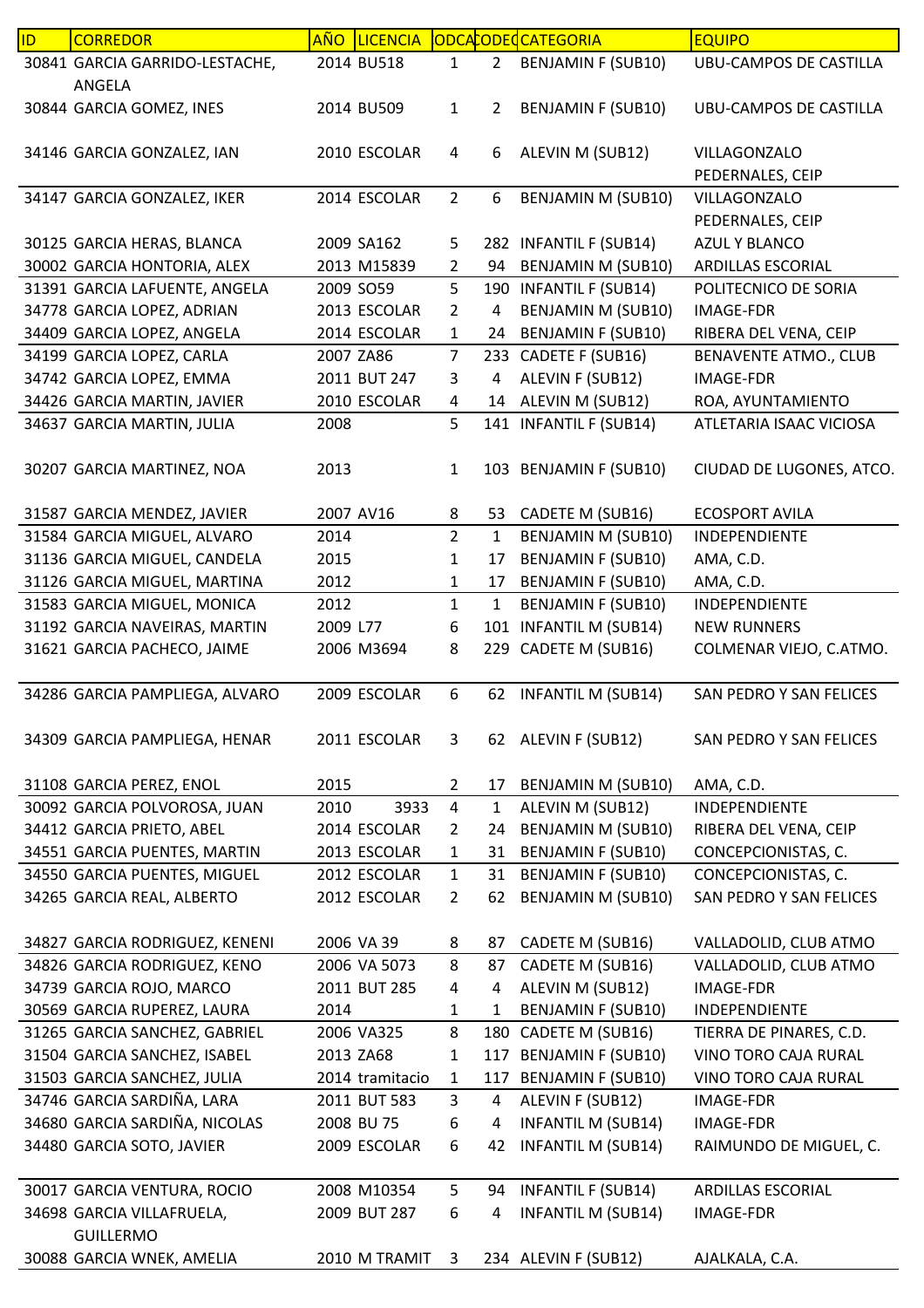| ID | <b>CORREDOR</b>                  | AÑO       | <b>LICENCIA</b> |                |                | ODCACODECCATEGORIA        | <b>EQUIPO</b>                 |
|----|----------------------------------|-----------|-----------------|----------------|----------------|---------------------------|-------------------------------|
|    | 30087 GARCIA WNEK, MARIA         |           | 2008 M14178     | 5              |                | 234 INFANTIL F (SUB14)    | AJALKALA, C.A.                |
|    | 30364 GARCIA YEBRA, LIDIA        |           | 2006 ESCOLAR    | $\overline{7}$ |                | 169 CADETE F (SUB16)      | TELENO CECINAS PABLO          |
|    | 30339 GARDUNO CARBAJO, EDGAR     | 2014      |                 | $\overline{2}$ |                | 169 BENJAMIN M (SUB10)    | TELENO CECINAS PABLO          |
|    | 31540 GARGALLO ORTUNO, DANIEL    | 2011      |                 | $\overline{4}$ | $\mathbf{1}$   | ALEVIN M (SUB12)          | INDEPENDIENTE                 |
|    | 31541 GARGALLO ORTUNO, SANTIAGO  | 2012      |                 | $\overline{2}$ | $\mathbf{1}$   | BENJAMIN M (SUB10)        | INDEPENDIENTE                 |
|    |                                  |           |                 |                |                |                           |                               |
|    | 30497 GARMENDIA FERNANDEZ, LEIRE | 2008      |                 | 5              |                | 156 INFANTIL F (SUB14)    | REINOSA RUNNING               |
|    | 31182 GARMON FERNANDEZ, ANDER    | 2007 L221 |                 | 8              |                | 101 CADETE M (SUB16)      | <b>NEW RUNNERS</b>            |
|    |                                  |           |                 |                |                |                           |                               |
|    | 30308 GARRIDO RODRIGUEZ, JULIA   |           | 2006 IB16514    | 7              | 1              | CADETE F (SUB16)          | INDEPENDIENTE                 |
|    | 34505 GARZON ISAR, MARA          |           | 2013 ESCOLAR    | 1              | 60             | <b>BENJAMIN F (SUB10)</b> | <b>VENERABLES, CEIP</b>       |
|    | 34472 GAUNA REY, PAULE           |           | 2012 BU171      | $\mathbf{1}$   | 56             | <b>BENJAMIN F (SUB10)</b> | VALLE DE MENA, CA             |
|    | 34947 GAVRILA, Mª CRISTINA       |           | 2011 ESCOLAR    | 3              | 13             | ALEVIN F (SUB12)          | ANTONIO MACHADO, C.P.         |
|    |                                  |           |                 |                |                |                           |                               |
|    | 34838 GAVRILLA, STEFAN DANIEL    |           | 2017 ESCOLAR    | 21             | 13             | <b>CHUPETIN</b>           | ANTONIO MACHADO, C.P.         |
|    | 34052 GAYUBO MUÑOZ, NOA          |           | 2012 BU569      | $\mathbf{1}$   | 64             | <b>BENJAMIN F (SUB10)</b> | ARANDA CONDADO DE             |
|    |                                  |           |                 |                |                |                           | HAZA-IBERCAJA                 |
|    | 34463 GEMANARU, IASMINA          |           | 2009 BU198      | 5              | 56             | <b>INFANTIL F (SUB14)</b> | VALLE DE MENA, CA             |
|    | VALENTINA                        |           |                 |                |                |                           |                               |
|    | 31029 GHAZAL, MOHAMMED           | 2006      |                 | 8              |                | 110 CADETE M (SUB16)      | <b>HIRU HERRI</b>             |
|    | 31159 GIL BERNABEU, ALICIA       |           | 2006 A16343     | $\overline{7}$ | 69             | CADETE F (SUB16)          | PETRER CAPET, C.A.            |
|    | 30694 GIL FONSECA, SERGIO        |           | 2010 VA50       | 4              |                | 193 ALEVIN M (SUB12)      | CASTILLO DE LA MOTA           |
|    | 31242 GIL GONZALEZ, SERGIO       | 2009      |                 | 6              |                | 219 INFANTIL M (SUB14)    | VAL MIÑOR, S.A.               |
|    | 31224 GIL GONZALEZ, UNAI         | 2015      |                 | $\overline{2}$ | 219            | <b>BENJAMIN M (SUB10)</b> | VAL MIÑOR, S.A.               |
|    | 34046 GIL MORAL, MARINA          |           | 2013 BU130      | $\mathbf{1}$   | 64             | <b>BENJAMIN F (SUB10)</b> | ARANDA CONDADO DE             |
|    |                                  |           |                 |                |                |                           | HAZA-IBERCAJA                 |
|    | 30927 GIL PARRONDO, IRATI        | 2009      |                 | 5              |                | 103 INFANTIL F (SUB14)    | CIUDAD DE LUGONES, ATCO.      |
|    |                                  |           |                 |                |                |                           |                               |
|    | 31424 GIL SANCHEZ, JORGE         |           | 2011 SO53       | 4              |                | 190 ALEVIN M (SUB12)      | POLITECNICO DE SORIA          |
|    | 30736 GIL SANCHO, MARIO          |           | 2010 BU649      | 4              | $2^{\circ}$    | ALEVIN M (SUB12)          | <b>UBU-CAMPOS DE CASTILLA</b> |
|    |                                  |           |                 |                |                |                           |                               |
|    | 30425 GIL VALLECILLO, ASIER      | 2007 S212 |                 | 8              |                | 181 CADETE M (SUB16)      | SELAYA-REPARTE-JOSELIN        |
|    |                                  |           |                 |                |                |                           | <b>SOBAOS Y QUESADAS</b>      |
|    |                                  |           |                 |                |                |                           |                               |
|    | 34923 GOMEZ DELGADO, ALEX        |           | 2012 ESCOLAR    | $\overline{2}$ |                | 13 BENJAMIN M (SUB10)     | ANTONIO MACHADO, C.P.         |
|    |                                  |           |                 |                |                |                           |                               |
|    | 31278 GOMEZ ACEITUNO, DAVID      |           | 2010 EX115      | 4              |                | 93 ALEVIN M (SUB12)       | ARTE FISICO, A.D.             |
|    | 31461 GOMEZ ALCON, ALMA          | 2014      |                 | 1              |                | 190 BENJAMIN F (SUB10)    | POLITECNICO DE SORIA          |
|    | 31444 GOMEZ ALCON, IRENE         |           | 2012 SO151      | $\mathbf{1}$   |                | 190 BENJAMIN F (SUB10)    | POLITECNICO DE SORIA          |
|    | 34668 GOMEZ CANTERO, ANGELA      | 2007 BUT  |                 | $\overline{7}$ | $\overline{4}$ | CADETE F (SUB16)          | IMAGE-FDR                     |
|    | 31440 GOMEZ DE ANDRES, SIMON     | 2021      |                 | $\overline{2}$ |                | 108 BENJAMIN M (SUB10)    | COTANILLO                     |
|    | 31438 GOMEZ DE ANDRES, MARTIN    | 2010      |                 | 4              |                | 108 ALEVIN M (SUB12)      | COTANILLO                     |
|    | 34641 GOMEZ DE COCA, INES        | 2008      |                 | 5              |                | 141 INFANTIL F (SUB14)    | ATLETARIA ISAAC VICIOSA       |
|    |                                  |           |                 |                |                |                           |                               |
|    | 31556 GOMEZ DE LIANO GARCIA,     | 2011      |                 | 4              |                | 55 ALEVIN M (SUB12)       | HORTALEZA, SPORTING DE        |
|    | <b>ALVARO</b>                    |           |                 |                |                |                           |                               |
|    | 34284 GOMEZ GARCIA, RODRIGO      |           | 2009 ESCOLAR    | 6              |                | 62 INFANTIL M (SUB14)     | SAN PEDRO Y SAN FELICES       |
|    |                                  |           |                 |                |                |                           |                               |
|    | 34986 GOMEZ GONZALEZ, BRUNO      |           | 2012 ESCOLAR    | $\overline{2}$ |                | 13 BENJAMIN M (SUB10)     | ANTONIO MACHADO, C.P.         |
|    |                                  |           |                 |                |                |                           |                               |
|    | 31652 GOMEZ GONZALEZ, VEGA       | 2015      |                 | $\mathbf{1}$   | $\mathbf{1}$   | <b>BENJAMIN F (SUB10)</b> | INDEPENDIENTE                 |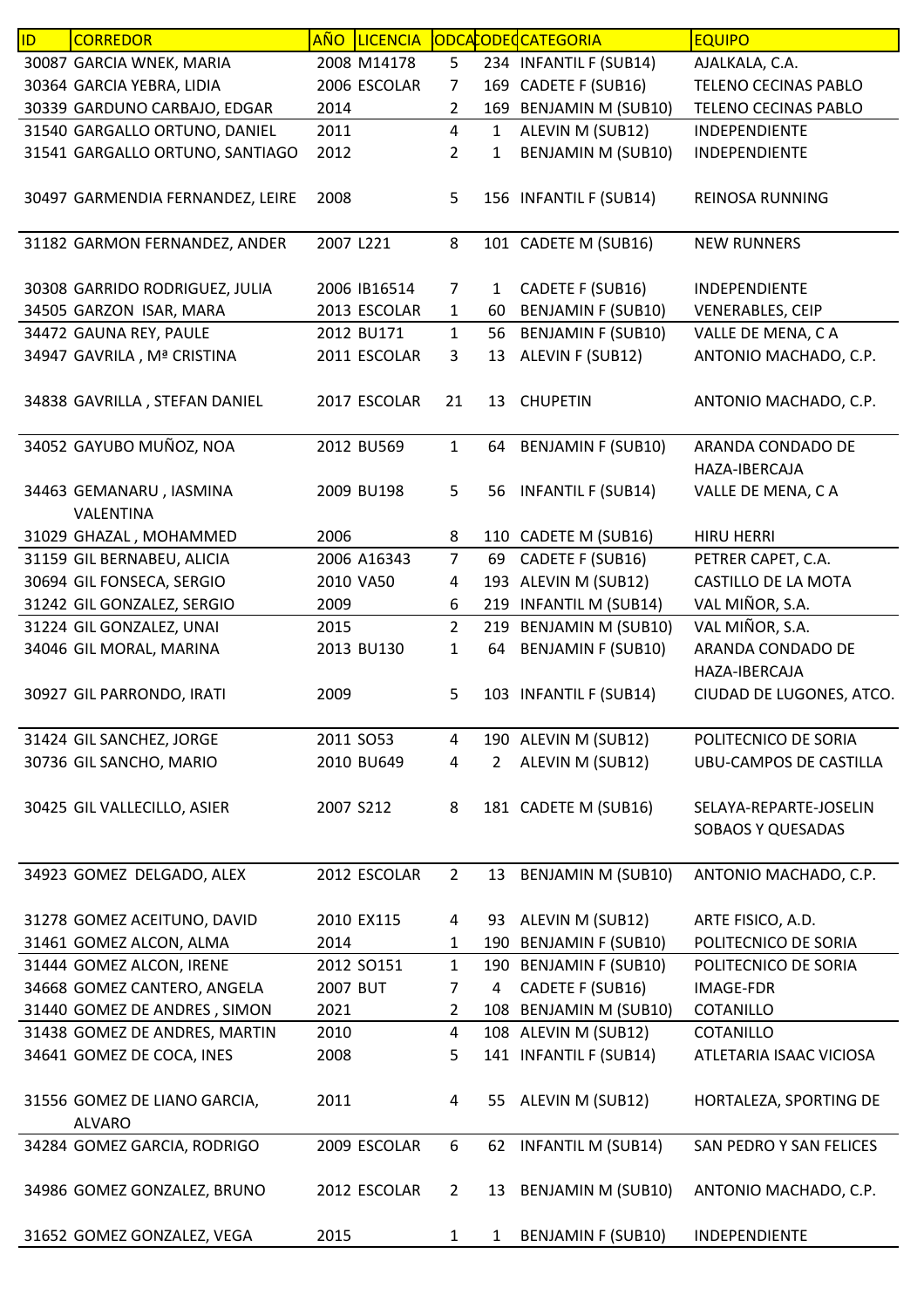| ID | <b>CORREDOR</b>                               | <b>AÑO</b> | <b>LICENCIA</b> |                |                | ODCACODECCATEGORIA        | <b>EQUIPO</b>                |
|----|-----------------------------------------------|------------|-----------------|----------------|----------------|---------------------------|------------------------------|
|    | 34985 GOMEZ GONZALEZ, VERA                    |            | 2015 ESCOLAR    | 1              |                | 13 BENJAMIN F (SUB10)     | ANTONIO MACHADO, C.P.        |
|    | 34035 GOMEZ HONTANA, NICOLAS                  |            | 2008 M17846     | 6              |                | 229 INFANTIL M (SUB14)    | COLMENAR VIEJO, C.ATMO.      |
|    | 30544 GOMEZ MARTIN, MARCOS                    |            | 2013 TO-194     | $\overline{2}$ |                | 319 BENJAMIN M (SUB10)    | <b>UDAT</b>                  |
|    | 34866 GOMEZ MARTINEZ, HERNAN                  |            | 2015 ESCOLAR    | $\overline{2}$ | 13             | <b>BENJAMIN M (SUB10)</b> | ANTONIO MACHADO, C.P.        |
|    |                                               |            |                 |                |                |                           |                              |
|    | 34362 GOMEZ MARTINEZ, NOA                     |            | 2013 ESCOLAR    | $\mathbf{1}$   | 5              | <b>BENJAMIN F (SUB10)</b> | MARIA TERESA LEON, CEIP      |
|    | 34143 GOMEZ MONJE, MARTIN                     |            | 2014 ESCOLAR    | $\overline{2}$ | 6              | <b>BENJAMIN M (SUB10)</b> | VILLAGONZALO                 |
|    |                                               |            |                 |                |                |                           | PEDERNALES, CEIP             |
|    | 30304 GOMEZ NUNEZ, MATEO                      | 2015       |                 | $\overline{2}$ | $\mathbf{1}$   | <b>BENJAMIN M (SUB10)</b> | INDEPENDIENTE                |
|    | 30305 GOMEZ NUNEZ, MENCIA                     | 2015       |                 | 1              | 1              | <b>BENJAMIN F (SUB10)</b> | INDEPENDIENTE                |
|    | 31051 GOMEZ ORTEGA, AITOR                     | 2008       |                 | 6              |                | 110 INFANTIL M (SUB14)    | <b>HIRU HERRI</b>            |
|    | 30906 GOMEZ PALACIOS, ALEJANDRO               |            | 2007 ZA22       | 8              |                | 207 CADETE M (SUB16)      | ZAMORA, C.ATMO.              |
|    |                                               |            |                 |                |                |                           |                              |
|    | 30820 GOMEZ SANCHEZ, OLIVER                   |            | 2012 ZA95       | $\overline{2}$ |                | 207 BENJAMIN M (SUB10)    | ZAMORA, C.ATMO.              |
|    | 30444 GOMEZ SANTIAGO, DAVID                   | 2010       |                 | 4              |                | 103 ALEVIN M (SUB12)      | CIUDAD DE LUGONES, ATCO.     |
|    |                                               |            |                 |                |                |                           |                              |
|    | 34209 GOMEZ TEMPRANO, CARLA                   |            | 2008 ESCOLAR    | 5              |                | 233 INFANTIL F (SUB14)    | <b>BENAVENTE ATMO., CLUB</b> |
|    | 34223 GONZALEZ MARTINEZ, RAUL                 |            | 2011 ESCOLAR    | 4              |                | 233 ALEVIN M (SUB12)      | <b>BENAVENTE ATMO., CLUB</b> |
|    | 34201 GONZALEZ RODRIGUEZ, JAVIER              | 2007 ZA7   |                 | 8              |                | 233 CADETE M (SUB16)      | <b>BENAVENTE ATMO., CLUB</b> |
|    |                                               |            |                 |                |                |                           |                              |
|    | 34539 GONZALEZ ALCALA, DANIELA                |            | 2010 ESCOLAR    | 3              |                | 31 ALEVIN F (SUB12)       | CONCEPCIONISTAS, C.          |
|    | 34544 GONZALEZ ALCALA, JULIA                  |            | 2012 ESCOLAR    | 1              | 31             | <b>BENJAMIN F (SUB10)</b> | CONCEPCIONISTAS, C.          |
|    | 30241 GONZALEZ ALONSO, ELENA                  | 2010       |                 | 3              | 49             | ALEVIN F (SUB12)          | JUVENTUD ATCA. DE NAVA       |
|    |                                               |            |                 |                |                |                           |                              |
|    | 34053 GONZALEZ ARRANZ, AITANA                 |            | 2012 BU570      | $\mathbf{1}$   | 64             | <b>BENJAMIN F (SUB10)</b> | ARANDA CONDADO DE            |
|    |                                               |            |                 |                |                |                           | HAZA-IBERCAJA                |
|    | 34093 GONZALEZ ARRIBAS, NICOLAS               |            | 2012 BU505      | 2              | 64             | <b>BENJAMIN M (SUB10)</b> | ARANDA CONDADO DE            |
|    |                                               |            |                 |                |                |                           | HAZA-IBERCAJA                |
|    | 30010 GONZALEZ BERNAL, ALEJANDRO              |            | 2010 M4661      | 4              |                | 94 ALEVIN M (SUB12)       | ARDILLAS ESCORIAL            |
|    |                                               |            |                 |                |                |                           |                              |
|    | 30001 GONZALEZ BERNAL, ERIC                   | 2014       |                 | $\overline{2}$ | 94             | BENJAMIN M (SUB10)        | ARDILLAS ESCORIAL            |
|    | 34821 GONZALEZ BRAVO, IKER                    | 2010       |                 | 4              | $\mathbf{2}$   | ALEVIN M (SUB12)          | UBU-CAMPOS DE CASTILLA       |
|    |                                               |            |                 |                |                |                           |                              |
|    | 34413 GONZALEZ CAMARA, ALEJANDRO 2013 ESCOLAR |            |                 | $\overline{2}$ |                | 24 BENJAMIN M (SUB10)     | RIBERA DEL VENA, CEIP        |
|    |                                               |            |                 |                |                |                           |                              |
|    | 30484 GONZALEZ CEBALLOS, CAYETANA 2012        |            |                 | $\mathbf{1}$   |                | 156 BENJAMIN F (SUB10)    | <b>REINOSA RUNNING</b>       |
|    |                                               |            |                 |                |                |                           |                              |
|    | 30483 GONZALEZ CEBALLOS, DIANA                | 2012       |                 | 1              |                | 156 BENJAMIN F (SUB10)    | <b>REINOSA RUNNING</b>       |
|    | 34238 GONZALEZ FERNANDEZ, MOU                 |            | 2010 ESCOLAR    | 3              |                | 62 ALEVIN F (SUB12)       | SAN PEDRO Y SAN FELICES      |
|    |                                               |            |                 |                |                |                           |                              |
|    | 34712 GONZALEZ FERNANDEZ, MOU                 |            | 2010 BUT 577    | $\mathbf{3}$   | $\overline{4}$ | ALEVIN F (SUB12)          | IMAGE-FDR                    |
|    | SARDAR                                        |            |                 |                |                |                           |                              |
|    | 34647 GONZALEZ FONTANEDA, CLARA               |            | 2006 BU 77      | $\overline{7}$ | 4              | CADETE F (SUB16)          | <b>IMAGE-FDR</b>             |
|    |                                               |            |                 |                |                |                           |                              |
|    | 31560 GONZALEZ FONTANEDA, LUCIA               | 2013       |                 | $\mathbf{1}$   |                | 71 BENJAMIN F (SUB10)     | SIERRA DE ATAPUERCA, CEIP    |
|    |                                               |            |                 |                |                |                           |                              |
|    | 34687 GONZALEZ FONTANEDA, REBECA 2009 BU 226  |            |                 | 5              | 4              | <b>INFANTIL F (SUB14)</b> | <b>IMAGE-FDR</b>             |
|    |                                               |            |                 |                |                |                           |                              |
|    | 30529 GONZALEZ GALAN, CARLOTA                 |            | 2007 M147       | 7              |                | 287 CADETE F (SUB16)      | MOSTOLES, A.A.               |
|    | 30006 GONZALEZ GARCIA, ARIELA                 |            | 2012 M16497     | 1              | 94             | <b>BENJAMIN F (SUB10)</b> | ARDILLAS ESCORIAL            |
|    | 31047 GONZALEZ GARCIA, HUGO                   |            | 2010 BU48       | 4              | 17             | ALEVIN M (SUB12)          | AMA, C.D.                    |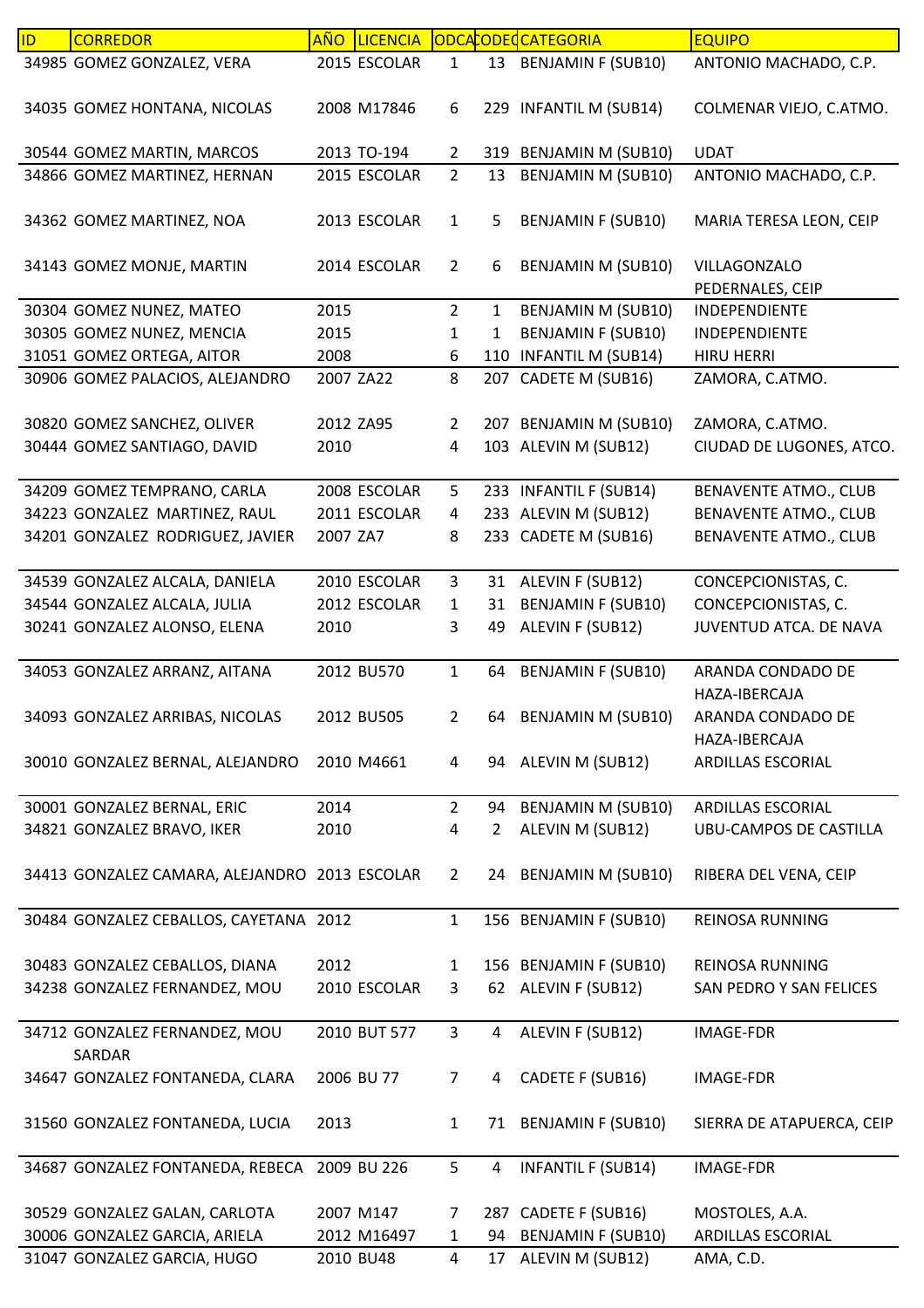| <b>ID</b> | <b>CORREDOR</b>                  | <b>AÑO</b> | <b>LICENCIA</b> |                |                | ODCACODECCATEGORIA        | <b>EQUIPO</b>                    |
|-----------|----------------------------------|------------|-----------------|----------------|----------------|---------------------------|----------------------------------|
|           | 34867 GONZALEZ GARCIA, LETICIA   |            | 2015 ESCOLAR    | $\mathbf{1}$   | 13             | <b>BENJAMIN F (SUB10)</b> | ANTONIO MACHADO, C.P.            |
|           | 31580 GONZALEZ GOMEZ, AFRICA     | 2011       |                 | 3              | 61             | ALEVIN F (SUB12)          | SAN VICENTEÑO, ATMO.             |
|           | 30423 GONZALEZ GONZALEZ, ANGELA  | 2010       |                 | $\overline{3}$ | 1              | ALEVIN F (SUB12)          | INDEPENDIENTE                    |
|           | 34141 GONZALEZ GONZALEZ, LAURA   |            | 2015 ESCOLAR    | $\mathbf{1}$   | 36             | <b>BENJAMIN F (SUB10)</b> | TESLA, CEIP                      |
|           | 31253 GONZALEZ GONZALEZ,         | 2006       |                 | 7              |                | 219 CADETE F (SUB16)      | VAL MIÑOR, S.A.                  |
|           | <b>MANUELA</b>                   |            |                 |                |                |                           |                                  |
|           | 34644 GONZALEZ HIDALGO, DANIELA  | 2009       |                 | 5              |                | 141 INFANTIL F (SUB14)    | ATLETARIA ISAAC VICIOSA          |
|           | 34142 GONZALEZ INES, AFRICA      |            | 2013 ESCOLAR    | $\mathbf{1}$   | 6              | <b>BENJAMIN F (SUB10)</b> | VILLAGONZALO<br>PEDERNALES, CEIP |
|           | 34690 GONZALEZ INES, AINHIZE     |            | 2009 BUT 580    | 5              | 4              | <b>INFANTIL F (SUB14)</b> | <b>IMAGE-FDR</b>                 |
|           | 34765 GONZALEZ JIMENEZ, CELIA    |            | 2012 (N) BU 416 | $\mathbf{1}$   | $\overline{4}$ | <b>BENJAMIN F (SUB10)</b> | <b>IMAGE-FDR</b>                 |
|           | 31407 GONZALEZ JIMENO, LUNA      |            | 2011 SO120      | 3              | 190            | ALEVIN F (SUB12)          | POLITECNICO DE SORIA             |
|           | 34237 GONZALEZ LEON, JAVIER      |            | 2010 ESCOLAR    | 4              | 62             | ALEVIN M (SUB12)          | SAN PEDRO Y SAN FELICES          |
|           | 34288 GONZALEZ LEON, MARIA       |            | 2008 ESCOLAR    | 5              | 62             | <b>INFANTIL F (SUB14)</b> | SAN PEDRO Y SAN FELICES          |
|           | 31373 GONZALEZ LUCIA, DE FRUTOS  |            | 2008 M14576     | 5              |                | 189 INFANTIL F (SUB14)    | COSLADA, UNION ATCA              |
|           | 30320 GONZALEZ MACHO, TERESA     |            | 2015 ESCOLAR    | $\mathbf 1$    |                | 169 BENJAMIN F (SUB10)    | TELENO CECINAS PABLO             |
|           | 31650 GONZALEZ MARANON, ROCIO    | 2009       |                 | 5              | $\mathbf{1}$   | <b>INFANTIL F (SUB14)</b> | INDEPENDIENTE                    |
|           | 34263 GONZALEZ MARTIN, SAMUEL    |            | 2012 ESCOLAR    | $\overline{2}$ | 62             | <b>BENJAMIN M (SUB10)</b> | SAN PEDRO Y SAN FELICES          |
|           | 30700 GONZALEZ MARTIN, LAURA     |            | 2010 VA398      | 3              |                | 193 ALEVIN F (SUB12)      | CASTILLO DE LA MOTA              |
|           | 34293 GONZALEZ MARTIN, MARCOS    |            | 2014 ESCOLAR    | $\overline{2}$ | 62             | <b>BENJAMIN M (SUB10)</b> | SAN PEDRO Y SAN FELICES          |
|           | 31629 GONZALEZ MARTINEZ, AURELIO | 2008       |                 | 6              | 1              | <b>INFANTIL M (SUB14)</b> | INDEPENDIENTE                    |
|           | 30258 GONZALEZ MARTINEZ, DIEGO   | 2010       |                 | 4              |                | 103 ALEVIN M (SUB12)      | CIUDAD DE LUGONES, ATCO.         |
|           | 30203 GONZALEZ MARTINEZ, ENRIQUE | 2012       |                 | $\overline{2}$ |                | 103 BENJAMIN M (SUB10)    | CIUDAD DE LUGONES, ATCO.         |
|           |                                  |            |                 |                |                |                           |                                  |
|           | 34183 GONZALEZ MARTINEZ, OLGA    |            | 2007 BU78       | 7              | 3              | CADETE F (SUB16)          | CAPISCOL-IBERCAJA                |
|           | 31630 GONZALEZ MARTINEZ, VICTOR  | 2010       |                 | 4              | $\mathbf{1}$   | ALEVIN M (SUB12)          | INDEPENDIENTE                    |
|           | 34160 GONZALEZ MENCIA, SERGIO    |            | 2007 BU415      | 8              | 3              | CADETE M (SUB16)          | CAPISCOL-IBERCAJA                |
|           | 34535 GONZALEZ MORENO, MARTIN    |            | 2011 ESCOLAR    | 4              | 41             | ALEVIN M (SUB12)          | FERNANDO DE ROJAS, C.P.          |
|           | 30681 GONZALEZ NEILA, JIMENA     |            | 2009 BU329      | 5              | $\overline{2}$ | <b>INFANTIL F (SUB14)</b> | UBU-CAMPOS DE CASTILLA           |
|           | 31187 GONZALEZ PANIAGUA, GAEL    | 2010 L158  |                 | 4              |                | 101 ALEVIN M (SUB12)      | <b>NEW RUNNERS</b>               |
|           | 30066 GONZALEZ PEREZ, ALEJANDRA  |            | 2006 A16219     | 7              | 69             | CADETE F (SUB16)          | PETRER CAPET, C.A.               |
|           | 34279 GONZALEZ PEREZ, ELSA       |            | 2013 ESCOLAR    | $\mathbf{1}$   | 62             | <b>BENJAMIN F (SUB10)</b> | SAN PEDRO Y SAN FELICES          |
|           | 31593 GONZALEZ PEREZ, GABRIEL    |            | 2009 TRAMITE    | 6              | 58             | <b>INFANTIL M (SUB14)</b> | ELITE SPORT ATMO.                |
|           | 31640 GONZALEZ PEREZ, GABRIELA   | 2013       |                 | 1              | $\mathbf{1}$   | <b>BENJAMIN F (SUB10)</b> | INDEPENDIENTE                    |
|           | 30877 GONZALEZ PEREZ, LUCAS      | 2006       |                 | 8              | 78             | CADETE M (SUB16)          | ULTREIA RIOJA, ATCO.             |
|           | 30340 GONZALEZ PERNIA, ERIK      | 2013       |                 | $\overline{2}$ | 169            | <b>BENJAMIN M (SUB10)</b> | TELENO CECINAS PABLO             |
|           | 30334 GONZALEZ PERNIA, UNAI      | 2015       |                 | 2              | 169            | <b>BENJAMIN M (SUB10)</b> | TELENO CECINAS PABLO             |
|           | 34963 GONZALEZ RUBIO, ANTON      |            | 2010 ESCOLAR    | 4              | 13             | ALEVIN M (SUB12)          | ANTONIO MACHADO, C.P.            |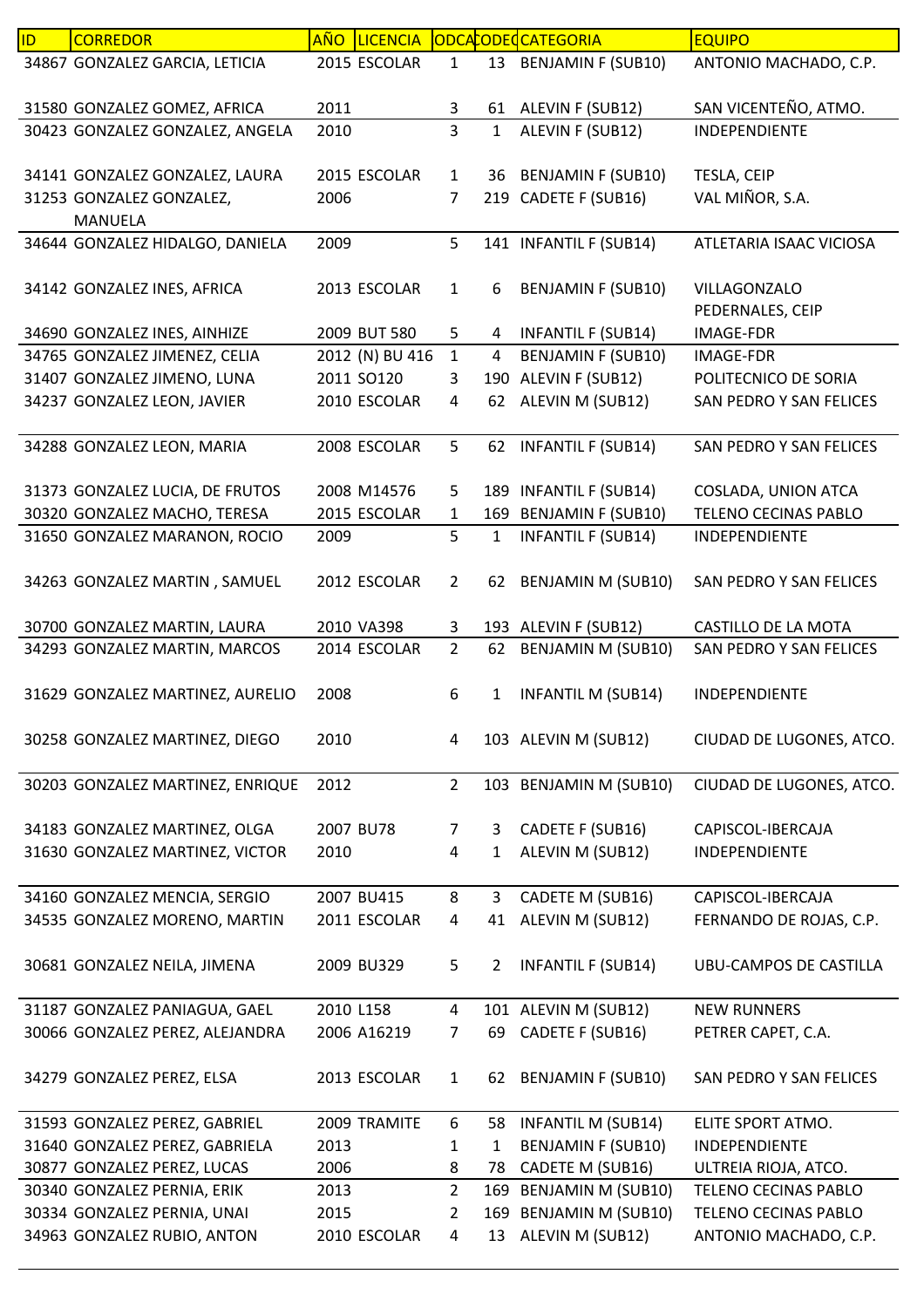| ID | <b>CORREDOR</b>                                | <b>AÑO</b> | <b>LICENCIA</b> |                |                | ODCACODECATEGORIA         | <b>EQUIPO</b>                                |
|----|------------------------------------------------|------------|-----------------|----------------|----------------|---------------------------|----------------------------------------------|
|    | 31559 GONZALEZ RUBIO, LEONARDO                 | 2010       |                 | 4              |                | 55 ALEVIN M (SUB12)       | HORTALEZA, SPORTING DE                       |
|    | 31549 GONZALEZ RUBIO, VALENTINA                | 2010       |                 | 3              | 55             | ALEVIN F (SUB12)          | HORTALEZA, SPORTING DE                       |
|    | 34796 GONZALEZ SAIZ, NEREA                     |            | 2011 ESCOLAR    | 3              |                | 16 ALEVIN F (SUB12)       | VADILLOS, C.                                 |
|    | 31483 GONZALEZ SAIZ, NICOLAS                   | 2013       |                 | $\overline{2}$ | $\mathbf{1}$   | <b>BENJAMIN M (SUB10)</b> | INDEPENDIENTE                                |
|    | 30814 GONZALEZ SANTIAGO, CARLA                 | 2012 ZA25  |                 | 1              |                | 207 BENJAMIN F (SUB10)    | ZAMORA, C.ATMO.                              |
|    | 34804 GONZALEZ URBANEJA, HUGO                  |            | 2009 AS 5344    | 6              |                | 246 INFANTIL M (SUB14)    | GIJON ATMO.                                  |
|    | 31091 GONZALEZ VARONA, DIEGO                   |            | 2009 BU382      | 6              | $\overline{2}$ | <b>INFANTIL M (SUB14)</b> | <b>UBU-CAMPOS DE CASTILLA</b>                |
|    | 31524 GONZALEZ YAGÜE, ANDREA                   |            | 2010 AV240      | 3              |                | 68 ALEVIN F (SUB12)       | <b>JACQUELINE MARTIN</b><br>RUNNING TEAM, CD |
|    | 30151 GONZALO SANCHEZ, ALAITZ                  |            | 2007 EUVI157    | 7              |                | 120 CADETE F (SUB16)      | ZAILU, C.A.                                  |
|    | 34075 GONZALO VELEZ, BELEN                     |            | 2008 BU119      | 5              | 64             | <b>INFANTIL F (SUB14)</b> | ARANDA CONDADO DE<br>HAZA-IBERCAJA           |
|    | 31157 GONZALVEZ PAYA, LUIS                     |            | 2007 A16232     | 8              | 69             | CADETE M (SUB16)          | PETRER CAPET, C.A.                           |
|    | 31158 GONZALVEZ PAYA, REMEI                    |            | 2009 A16254     | 5              | 69             | <b>INFANTIL F (SUB14)</b> | PETRER CAPET, C.A.                           |
|    | <b>VERONICA</b>                                |            |                 |                |                |                           |                                              |
|    | 31575 GORDILLO MORATO, DARIO                   | 2014       |                 | $\overline{2}$ | $\mathbf{1}$   | <b>BENJAMIN M (SUB10)</b> | INDEPENDIENTE                                |
|    | 30988 GORRAIZ GARCIA, MAIDER                   | 2009       |                 | 5              |                | 110 INFANTIL F (SUB14)    | <b>HIRU HERRI</b>                            |
|    | 31393 GRACIA MOLINA, DANIELA                   | 2009 SO49  |                 | 5              |                | 190 INFANTIL F (SUB14)    | POLITECNICO DE SORIA                         |
|    | 31371 GRACIA VILLAR, IRENE                     |            | 2009 BU674      | 5              | $\overline{2}$ | <b>INFANTIL F (SUB14)</b> | <b>UBU-CAMPOS DE CASTILLA</b>                |
|    | 34718 GRANDE SANCHEZ, VALERIA                  | 2010 BUT   |                 | 3              | 4              | ALEVIN F (SUB12)          | <b>IMAGE-FDR</b>                             |
|    | 30719 GRAS SERRANO, FRANCISCO                  |            | 2009 DID 26519  | 6              |                | 152 INFANTIL M (SUB14)    | <b>TRAININGREY TELLO</b>                     |
|    | 30720 GRAS SERRANO, SARA                       |            | 2013 DID 26517  | $\mathbf{1}$   |                | 152 BENJAMIN F (SUB10)    | <b>TRAININGREY TELLO</b>                     |
|    | 30670 GREGORIO ALCAZAR, SOFIA                  | 2006 T41   |                 | 7              |                | 152 CADETE F (SUB16)      | <b>TRAININGREY TELLO</b>                     |
|    | 34308 GREGORIO MARTIN, ABRAHAM                 |            | 2015 ESCOLAR    | $\overline{2}$ |                | 62 BENJAMIN M (SUB10)     | SAN PEDRO Y SAN FELICES                      |
|    | 34495 GREGORIO PEREZ, RAUL                     |            | 2008 ESCOLAR    | 6              | 11             | <b>INFANTIL M (SUB14)</b> | PETRA LAFONT, C.                             |
|    | 34493 GREGORIO PEREZ, SERGIO                   |            | 2016 ESCOLAR    | 21             |                | 11 CHUPETIN               | PETRA LAFONT, C.                             |
|    | 30499 GRINCHEKO, BEATRIZ                       | 2009       |                 | 5              |                | 156 INFANTIL F (SUB14)    | REINOSA RUNNING                              |
|    | 30399 GUEDES DO NASCEMENTO, SARA 2006 GA202344 |            |                 | $\overline{7}$ |                | 167 CADETE F (SUB16)      | LUCENSE, ESC.ATCA.                           |
|    | 34822 GÜEMES PEREZ, SAUL                       |            | 2009 BU471      | 6              | $\overline{2}$ | <b>INFANTIL M (SUB14)</b> | UBU-CAMPOS DE CASTILLA                       |
|    | 31104 GÜEMES CAMARA, DIEGO                     |            | 2014 BU639      | $\overline{2}$ | $\overline{2}$ | BENJAMIN M (SUB10)        | UBU-CAMPOS DE CASTILLA                       |
|    | 30515 GUERRERO NAVARRO, DANIEL                 |            | 2008 M2822      | 6              |                | 287 INFANTIL M (SUB14)    | MOSTOLES, A.A.                               |
|    |                                                |            |                 |                |                |                           |                                              |
|    | 30195 GUERRERO NARANJO, JESUS                  | 2012       |                 | $\overline{2}$ | 46             | BENJAMIN M (SUB10)        | MARATON JEREZ, A.D.                          |
|    | 30138 GUERRERO NARANJO, MANUEL                 |            | 2009 CA207      | 6              | 46             | <b>INFANTIL M (SUB14)</b> | MARATON JEREZ, A.D.                          |
|    | 31294 GUERRERO SAHM, GRETA                     |            | 2006 AR2448     | $\overline{7}$ |                | 149 CADETE F (SUB16)      | ALCAMPO SCORPIO71                            |
|    | 30762 GUILARTE FLORES, HUGO                    | 2009       |                 | 6              | 17             | <b>INFANTIL M (SUB14)</b> | AMA, C.D.                                    |
|    | 30347 GUILLEN GALAN, IVAN                      |            | 2006 M8333      | 8              | 84             | CADETE M (SUB16)          | SAN SEBASTIAN DE LOS                         |
|    |                                                |            |                 |                |                |                           | REYES_CLI. MENORCA, C.                       |
|    | 31361 GUTIERREZ DE LA CRUZ,<br><b>CLAUDIA</b>  |            | 2009 BU640      | 5              | $\overline{2}$ | <b>INFANTIL F (SUB14)</b> | UBU-CAMPOS DE CASTILLA                       |
|    | 34159 GUTIERREZ CUESTA, MANUEL                 |            | 2007 BU291      | 8              | 3              | CADETE M (SUB16)          | CAPISCOL-IBERCAJA                            |
|    | 34570 GUTIERREZ DE VICENTE, MARIA              |            | 2006 ESCOLAR    | $\overline{7}$ | 48             | CADETE F (SUB16)          | VIRGEN DE LA ROSA, C.                        |
|    | 34573 GUTIERREZ GONZALEZ, DIEGO                |            | 2013 ESCOLAR    | $\overline{2}$ | 48             | <b>BENJAMIN M (SUB10)</b> | VIRGEN DE LA ROSA, C.                        |
|    | 34574 GUTIERREZ GONZALEZ, NOA                  |            | 2011 ESCOLAR    | 3              | 48             | ALEVIN F (SUB12)          | VIRGEN DE LA ROSA, C.                        |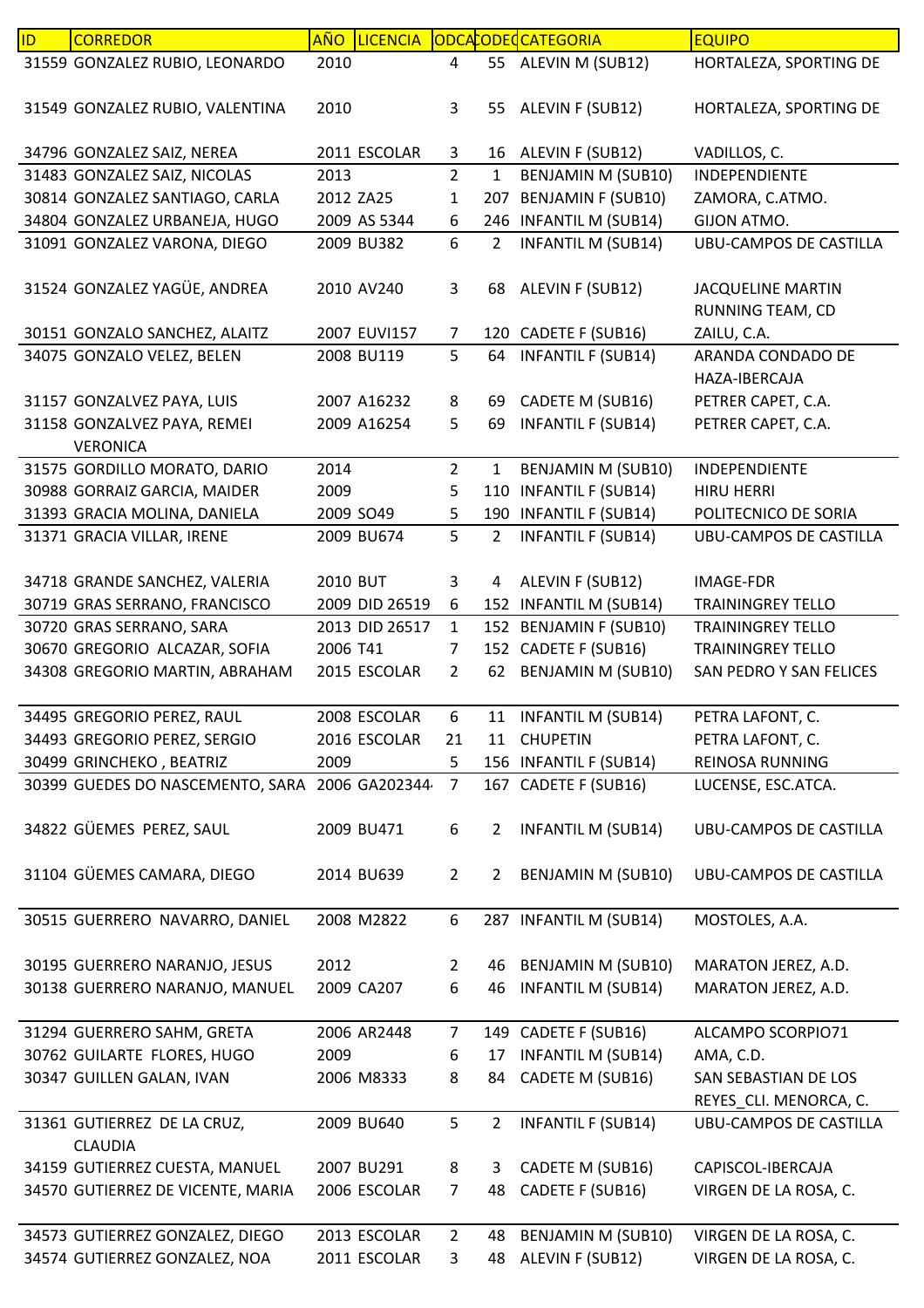| ID | <b>CORREDOR</b>                  | AÑO  | <b>LICENCIA</b> |                |                | ODCACODECCATEGORIA        | <b>EQUIPO</b>                 |
|----|----------------------------------|------|-----------------|----------------|----------------|---------------------------|-------------------------------|
|    | 31573 GUTIERREZ JIMENEZ, RUY     | 2014 |                 | $\overline{2}$ | $\mathbf{1}$   | BENJAMIN M (SUB10)        | INDEPENDIENTE                 |
|    | 30381 GUTIERREZ LOBATO, AITOR    |      | 2007 VA55       | 8              |                | 193 CADETE M (SUB16)      | CASTILLO DE LA MOTA           |
|    | 34061 GUTIERREZ MUÑOZ, ALBA      |      | 2010 BU136      | 3              | 64             | ALEVIN F (SUB12)          | ARANDA CONDADO DE             |
|    |                                  |      |                 |                |                |                           | HAZA-IBERCAJA                 |
|    | 34105 GUTIERREZ MUÑOZ, IKER      |      | 2010 BU131      | 4              |                | 64 ALEVIN M (SUB12)       | ARANDA CONDADO DE             |
|    |                                  |      |                 |                |                |                           | HAZA-IBERCAJA                 |
|    | 30493 GUTIERREZ RUIZ, CECILIA    | 2010 |                 | 3              |                | 156 ALEVIN F (SUB12)      | REINOSA RUNNING               |
|    | 30481 GUTIERREZ RUIZ, JIMENA     | 2012 |                 | 1              |                | 156 BENJAMIN F (SUB10)    | <b>REINOSA RUNNING</b>        |
|    | 30740 GUTIERREZ USABEL, ALBA     |      | 2010 BU514      | 3              | $\overline{2}$ | ALEVIN F (SUB12)          | <b>UBU-CAMPOS DE CASTILLA</b> |
|    |                                  |      |                 |                |                |                           |                               |
|    | 31048 GUTIEZ MARTINEZ, HECTOR    |      | 2010 BU4414     | $\overline{4}$ | 17             | ALEVIN M (SUB12)          | AMA, C.D.                     |
|    | 31626 GUZON FERNANDEZ, LUIS      | 2010 |                 | 4              | 1              | ALEVIN M (SUB12)          | INDEPENDIENTE                 |
|    | 30935 HADI BEURIJIL, AMAL        | 2006 |                 | 7              | 103            | CADETE F (SUB16)          | CIUDAD DE LUGONES, ATCO.      |
|    |                                  |      |                 |                |                |                           |                               |
|    | 34924 HADRI AFRI, AMIR           |      | 2012 ESCOLAR    | $\overline{2}$ | 13             | <b>BENJAMIN M (SUB10)</b> | ANTONIO MACHADO, C.P.         |
|    |                                  |      |                 |                |                |                           |                               |
|    | 31211 HALHOUL BALKASSEM, ADNAN   | 2008 |                 | 6              | 10             | <b>INFANTIL M (SUB14)</b> | BRIVIESCA, C.ATMO.            |
|    |                                  |      |                 |                |                |                           |                               |
|    | 34547 HEBRERO GARCIA, ALBA       |      | 2012 ESCOLAR    | $\mathbf{1}$   | 31             | <b>BENJAMIN F (SUB10)</b> | CONCEPCIONISTAS, C.           |
|    | 34661 HERAS NEBREDA, XIMENA      |      | 2007 BU 4372    | $\overline{7}$ | 4              | CADETE F (SUB16)          | <b>IMAGE-FDR</b>              |
|    | 31501 HERAS SAN JOSE, ENMA       | 2012 |                 | $\mathbf 1$    | 1              | <b>BENJAMIN F (SUB10)</b> | INDEPENDIENTE                 |
|    | 30747 HERAS SASTRE, EVA          | 2012 |                 | 1              | 2              | <b>BENJAMIN F (SUB10)</b> | <b>UBU-CAMPOS DE CASTILLA</b> |
|    |                                  |      |                 |                |                |                           |                               |
|    | 30718 HERAULT SICILIA, INES      |      | 2006 BU4359     | $\overline{7}$ | $\overline{2}$ | CADETE F (SUB16)          | UBU-CAMPOS DE CASTILLA        |
|    |                                  |      |                 |                |                |                           |                               |
|    | 31002 HEREDERO GALAR, HEGOA      | 2007 |                 | $\overline{7}$ |                | 110 CADETE F (SUB16)      | <b>HIRU HERRI</b>             |
|    | 31298 HERMOSILLA CALVO, EDUARDO  |      | 2009 BU 259     | 6              | 10             | <b>INFANTIL M (SUB14)</b> | BRIVIESCA, C.ATMO.            |
|    |                                  |      |                 |                |                |                           |                               |
|    | 30633 HERNAIZ GARCIA, BLANCA     |      | 2013 VA 123     | $\mathbf{1}$   |                | 153 BENJAMIN F (SUB10)    | MAYTE MARTINEZ, C.D.          |
|    | 30637 HERNAIZ GARCIA, PAULA      |      | 2010 VA 124     | 3              |                | 153 ALEVIN F (SUB12)      | MAYTE MARTINEZ, C.D.          |
|    | 34025 HERNANDEZ APARICIO, ANA    |      | 2010 M12436     | 3              |                | 229 ALEVIN F (SUB12)      | COLMENAR VIEJO, C.ATMO.       |
|    |                                  |      |                 |                |                |                           |                               |
|    | 34476 HERNANDEZ CADIERNO, LEIRE  |      | 2013 BU574      | $\mathbf{1}$   | 56             | <b>BENJAMIN F (SUB10)</b> | VALLE DE MENA, CA             |
|    |                                  |      |                 |                |                |                           |                               |
|    | 34477 HERNANDEZ CADIERNO, LUCIA  |      | 2013 ESCOLAR    | $\mathbf{1}$   | 56             | <b>BENJAMIN F (SUB10)</b> | VALLE DE MENA, CA             |
|    |                                  |      |                 |                |                |                           |                               |
|    | 34829 HERNANDEZ CIVERA, CARLA    |      | 2008 VA 12      | 5              | 87             | <b>INFANTIL F (SUB14)</b> | VALLADOLID, CLUB ATMO         |
|    | 30174 HERNANDEZ CRUZ, SAUL       |      | 2006 M3256      | 8              | 66             | CADETE M (SUB16)          | MARATHON A.D.                 |
|    | 34004 HERNANDEZ FERMOSELL,       |      | 2008 M2719      | 5              |                | 229 INFANTIL F (SUB14)    | COLMENAR VIEJO, C.ATMO.       |
|    | <b>VIOLETA</b>                   |      |                 |                |                |                           |                               |
|    | 30520 HERNANDEZ GRANA, ALVARO    |      | 2012 ZA39       | $\overline{2}$ |                | 117 BENJAMIN M (SUB10)    | VINO TORO CAJA RURAL          |
|    |                                  |      |                 |                |                |                           |                               |
|    | 30518 HERNANDEZ GRANA, PABLO     |      | 2010 ZA32       | 4              | $\mathbf 1$    | ALEVIN M (SUB12)          | INDEPENDIENTE                 |
|    | 30313 HERNANDEZ GUILLEN, ESTHER  | 2008 |                 | 5              | 160            | <b>INFANTIL F (SUB14)</b> | LA SALLE-CAJA RURAL DE        |
|    |                                  |      |                 |                |                |                           | <b>TERUEL</b>                 |
|    | 30598 HERNANDEZ GUTIERREZ, DIEGO |      | 2008 VA 151     | 6              |                | 153 INFANTIL M (SUB14)    | MAYTE MARTINEZ, C.D.          |
|    |                                  |      |                 |                |                |                           |                               |
|    | 34884 HERNANDEZ LOAIZA, UCIANA   |      | 2014 ESCOLAR    | $\mathbf{1}$   | 13             | <b>BENJAMIN F (SUB10)</b> | ANTONIO MACHADO, C.P.         |
|    |                                  |      |                 |                |                |                           |                               |
|    | 30907 HERNANDEZ LOZANO, SERGIO   |      | 2007 ZA103      | 8              |                | 207 CADETE M (SUB16)      | ZAMORA, C.ATMO.               |
|    |                                  |      |                 |                |                |                           |                               |
|    | 31550 HERNANDEZ MARTIN, ALBA     | 2011 |                 | 3              | 55             | ALEVIN F (SUB12)          | HORTALEZA, SPORTING DE        |
|    |                                  |      |                 |                |                |                           |                               |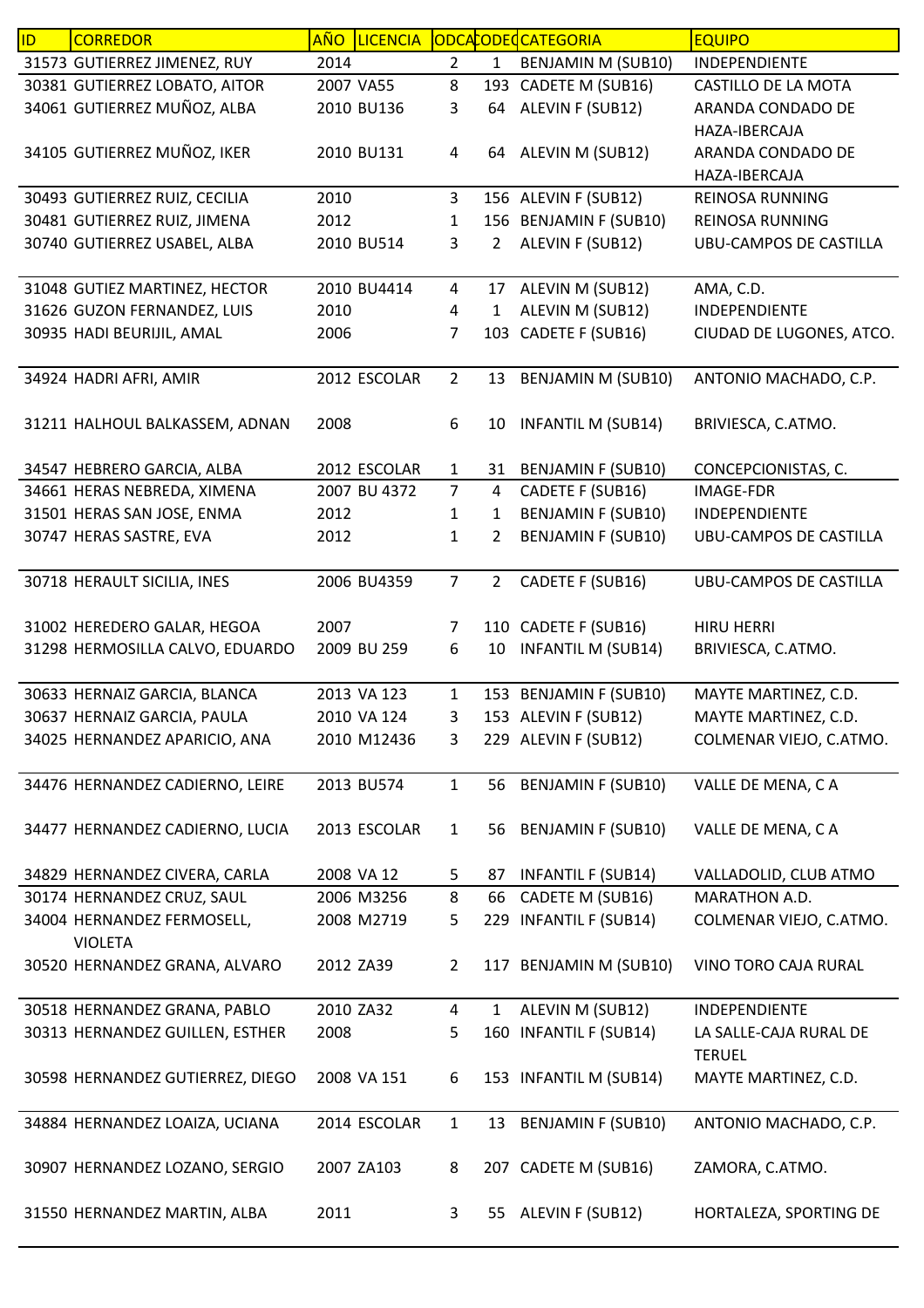| ID | <b>CORREDOR</b>                                | <b>AÑO</b> | <b>LICENCIA</b> |                |                | ODCACODECATEGORIA         | <b>EQUIPO</b>                    |
|----|------------------------------------------------|------------|-----------------|----------------|----------------|---------------------------|----------------------------------|
|    | 34948 HERNANDEZ MARTINEZ, HUGO                 |            | 2011 ESCOLAR    | 4              |                | 13 ALEVIN M (SUB12)       | ANTONIO MACHADO, C.P.            |
|    |                                                |            |                 |                |                |                           |                                  |
|    | 30413 HERNANDEZ PEREZ, MEDEA                   | 2009 ZA56  |                 | 5              |                | 117 INFANTIL F (SUB14)    | VINO TORO CAJA RURAL             |
|    | 34507 HERNANDO PARDO, JULIA                    |            | 2011 ESCOLAR    | 3              | 60             | ALEVIN F (SUB12)          | <b>VENERABLES, CEIP</b>          |
|    | 34506 HERNANDO PARDO, MARIA                    |            | 2014 ESCOLAR    | $\mathbf{1}$   | 60             | <b>BENJAMIN F (SUB10)</b> | <b>VENERABLES, CEIP</b>          |
|    | 34731 HERNANDO GARCIA, SAULO                   |            | 2010 BUT 229    | 4              | 4              | ALEVIN M (SUB12)          | IMAGE-FDR                        |
|    | 34728 HERNANDO GOMEZ, MARTIN                   |            | 2010 BUT 228    | 4              | 4              | ALEVIN M (SUB12)          | IMAGE-FDR                        |
|    | 34779 HERNANDO IBAÑEZ, AITANA                  |            | 2014 ESCOLAR    | $\mathbf{1}$   | $\overline{4}$ | <b>BENJAMIN F (SUB10)</b> | <b>IMAGE-FDR</b>                 |
|    | 30450 HERNANDO MARTIN,                         | 2010       |                 | 4              | $\mathbf{1}$   | ALEVIN M (SUB12)          | INDEPENDIENTE                    |
|    | ALEJANDRO                                      |            |                 |                |                |                           |                                  |
|    | 30451 HERNANDO MARTIN, ALVARO                  | 2013       |                 | $\overline{2}$ | 1              | <b>BENJAMIN M (SUB10)</b> | INDEPENDIENTE                    |
|    | 30449 HERNANDO MARTIN, SANTOS                  | 2009       |                 | 6              | $\mathbf{1}$   | <b>INFANTIL M (SUB14)</b> | INDEPENDIENTE                    |
|    |                                                |            |                 |                |                |                           |                                  |
|    | 31585 HERNANDO RUIZ BELLOSO,                   | 2009       | 5555344         | 6              |                | 149 INFANTIL M (SUB14)    | ALCAMPO SCORPIO71                |
|    | <b>ALVARO</b>                                  |            |                 |                |                |                           |                                  |
|    | 30597 HERNANSANZ ARRANZ, MANUEL 2009 VA 103116 |            |                 | 6              |                | 153 INFANTIL M (SUB14)    | MAYTE MARTINEZ, C.D.             |
|    |                                                |            |                 |                |                |                           |                                  |
|    | 34990 HERRANZ GOMEZ, JULIA                     |            | 2014 ESCOLAR    | $\mathbf{1}$   | 13             | <b>BENJAMIN F (SUB10)</b> | ANTONIO MACHADO, C.P.            |
|    |                                                |            |                 |                |                |                           |                                  |
|    | 30098 HERRERO GOMEZ, AXIER                     |            | 2011 M14817     | 4              |                | 189 ALEVIN M (SUB12)      | COSLADA, UNION ATCA              |
|    | 30099 HERRERO GOMEZ, IVAN                      |            | 2014 M20723     | $\overline{2}$ |                | 189 BENJAMIN M (SUB10)    | COSLADA, UNION ATCA              |
|    | 31470 HERRERO HERNANDEZ, CARLOS                |            | 2013 SO138      | $\overline{2}$ |                | 190 BENJAMIN M (SUB10)    | POLITECNICO DE SORIA             |
|    |                                                |            |                 |                |                |                           |                                  |
|    | 34730 HERRERO MARCOS, RODRIGO                  | 2010 BUT   |                 | $\overline{a}$ | 4              | ALEVIN M (SUB12)          | <b>IMAGE-FDR</b>                 |
|    | 31558 HERRERO PEREZ DE AYALA,                  | 2011       |                 | 4              | 55             | ALEVIN M (SUB12)          | HORTALEZA, SPORTING DE           |
|    | <b>MARCOS</b>                                  |            | 2006 GA202352   |                |                |                           |                                  |
|    | 31455 HERRERO PEREZ, ANGEL                     |            |                 | $\overline{7}$ | 59             | CADETE F (SUB16)          | LUCUS CAIXA RURAL<br>GALEGA, C.A |
|    | 31502 HERRERO PEREZ, GABRIELA                  |            | 2011 tramitacio | 3              |                | 117 ALEVIN F (SUB12)      | VINO TORO CAJA RURAL             |
|    | 34368 HERRERO SAENZ, HUGO                      |            | 2014 ESCOLAR    | $\overline{2}$ | 5              | <b>BENJAMIN M (SUB10)</b> | MARIA TERESA LEON, CEIP          |
|    |                                                |            |                 |                |                |                           |                                  |
|    | 34336 HERRERO SAENZ, LEYRE                     |            | 2011 ESCOLAR    | $\mathbf{3}$   | 5              | ALEVIN F (SUB12)          | MARIA TERESA LEON, CEIP          |
|    |                                                |            |                 |                |                |                           |                                  |
|    | 30504 HERRERO TALAVERA, GABRIELA               |            | 2008 M20517     | 5              |                | 287 INFANTIL F (SUB14)    | MOSTOLES, A.A.                   |
|    |                                                |            |                 |                |                |                           |                                  |
|    | 31608 HERREROS ASTORGA, SHEILA                 | 2008       |                 | 5              |                | 101 INFANTIL F (SUB14)    | <b>NEW RUNNERS</b>               |
|    | 30533 HERVAS CASCALES, MARINA                  |            | 2007 M9009      | $\overline{7}$ |                | 287 CADETE F (SUB16)      | MOSTOLES, A.A.                   |
|    | 30689 HIDALGO BUITRAGO, JIMENA                 |            | 2008 VA56       | 5              |                | 193 INFANTIL F (SUB14)    | CASTILLO DE LA MOTA              |
|    | 30690 HIDALGO BUITRAGO, MANUEL                 | 2010 VA49  |                 | 4              |                | 193 ALEVIN M (SUB12)      | CASTILLO DE LA MOTA              |
|    |                                                |            |                 |                |                |                           |                                  |
|    | 34499 HIDALGO DE LA PEÑA, MARCOS               |            | 2016 ESCOLAR    | 21             | 12             | <b>CHUPETIN</b>           | FRAY ENRIQUE FLOREZ, C.          |
|    | 34925 HIJONA PINO, GUILLERMO                   |            | 2012 ESCOLAR    | $\overline{2}$ |                | 13 BENJAMIN M (SUB10)     | ANTONIO MACHADO, C.P.            |
|    |                                                |            |                 |                |                |                           |                                  |
|    | 34247 HIMOUDI DALI, OMAR                       |            | 2010 ESCOLAR    | 4              |                | 62 ALEVIN M (SUB12)       | SAN PEDRO Y SAN FELICES          |
|    |                                                |            |                 |                |                |                           |                                  |
|    | 31345 HINCKS CASADO, ALBA                      | 2013       |                 | $\mathbf{1}$   |                | 112 BENJAMIN F (SUB10)    | ARLANZA CORRE                    |
|    | 34791 HOCASAR GARCIA, DAVID                    |            | 2013 ESCOLAR    | $\overline{2}$ | 16             | <b>BENJAMIN M (SUB10)</b> | VADILLOS, C.                     |
|    | 30570 HOLGADO GAMERO, MARIA                    | 2006       |                 | 7              |                | 111 CADETE F (SUB16)      | ALBURQUERQUE, C.D.               |
|    | <b>JESUS</b>                                   |            |                 |                |                |                           |                                  |
|    | 30224 HORREO CAMPA, SARA                       | 2010       |                 | 3              |                | 296 ALEVIN F (SUB12)      | <b>GAITERO ATLETISMO</b>         |
|    | 34543 HORTIGÜELA CALVO, PAULA                  |            | 2012 ESCOLAR    | $\mathbf{1}$   |                | 31 BENJAMIN F (SUB10)     | CONCEPCIONISTAS, C.              |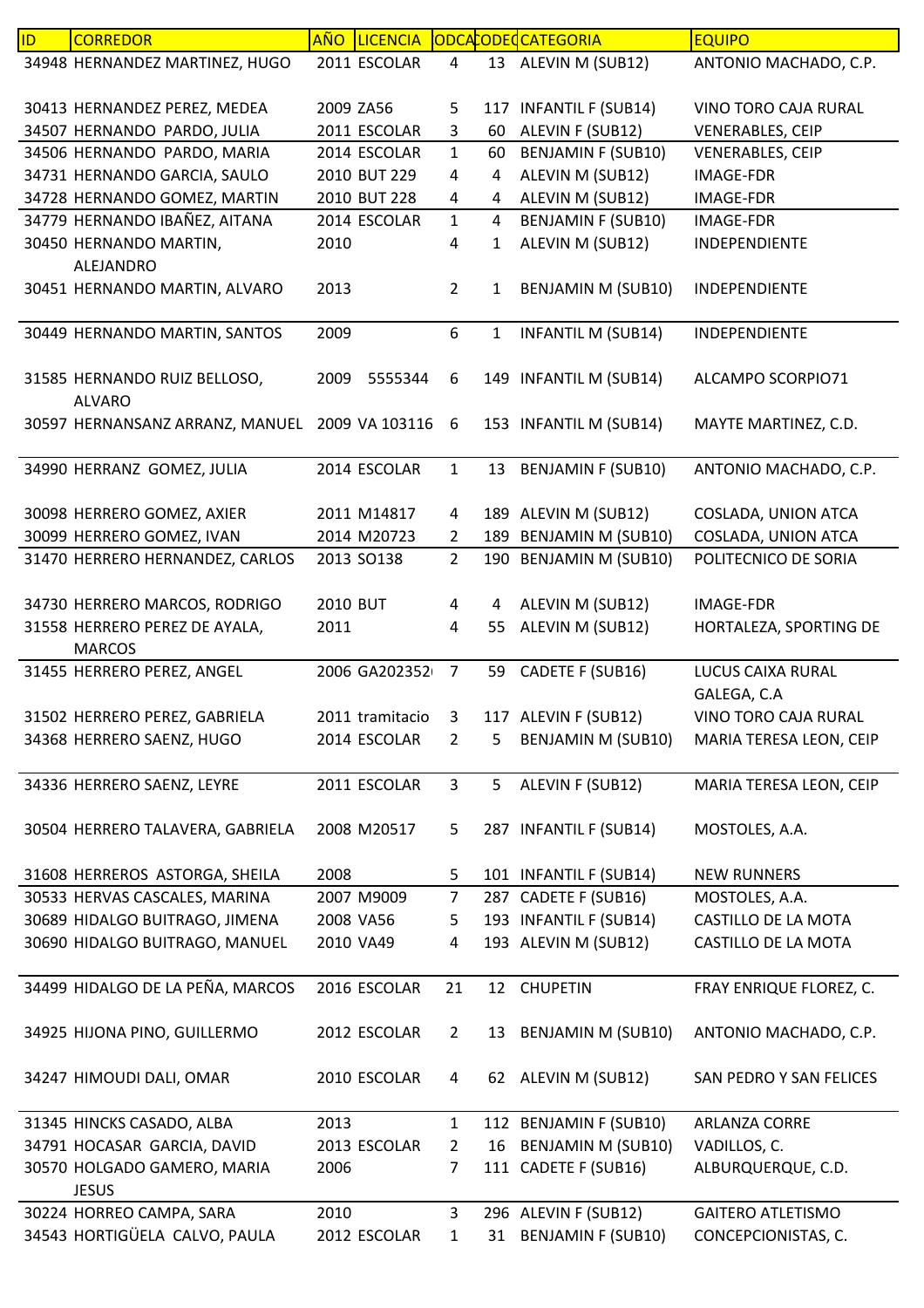| ID. | <b>CORREDOR</b>                                 | AÑO I     | <b>LICENCIA</b> |                |                | ODCACODEC CATEGORIA       | <b>EQUIPO</b>                 |
|-----|-------------------------------------------------|-----------|-----------------|----------------|----------------|---------------------------|-------------------------------|
|     | 34253 HOUNA, MARIA                              |           | 2012 ESCOLAR    | $\mathbf{1}$   |                | 62 BENJAMIN F (SUB10)     | SAN PEDRO Y SAN FELICES       |
|     |                                                 | 2014      |                 | $\mathbf{1}$   | $\mathbf{1}$   |                           |                               |
|     | 30103 HOYUELOS GARCIA, HAYA                     |           |                 |                |                | <b>BENJAMIN F (SUB10)</b> | INDEPENDIENTE                 |
|     | 30592 HUESCAR FERNANDEZ, ANDRES                 |           | 2007 VA 157     | 8              |                | 216 CADETE M (SUB16)      | VALLADOLID, RACING            |
|     | 34474 HURTADO GARCIA, AITANA                    |           | 2012 BU623      | $\mathbf{1}$   | 56             | <b>BENJAMIN F (SUB10)</b> | VALLE DE MENA, CA             |
|     | 30863 IBANEZ BASURTO, HUGO                      |           | 2013 BU558      | $\overline{2}$ | $\overline{2}$ | <b>BENJAMIN M (SUB10)</b> | <b>UBU-CAMPOS DE CASTILLA</b> |
|     |                                                 |           |                 |                |                |                           |                               |
|     | 30849 IBANEZ BASURTO, PABLO                     |           | 2010 BU508      | 4              | $\overline{2}$ | ALEVIN M (SUB12)          | UBU-CAMPOS DE CASTILLA        |
|     | 34366 IBAÑEZ GARRON, SAMUEL                     |           | 2014 ESCOLAR    | $\overline{2}$ | 5              | BENJAMIN M (SUB10)        | MARIA TERESA LEON, CEIP       |
|     | 34342 IBAÑEZ GARRON, ZAIRA                      |           | 2011 ESCOLAR    | $\mathbf{3}$   | 5              | ALEVIN F (SUB12)          | MARIA TERESA LEON, CEIP       |
|     |                                                 |           |                 |                |                |                           |                               |
|     | 34652 IBAÑEZ GONZALEZ, NICOLAS                  |           | 2006 BU 4403    | 8              | $\overline{4}$ | CADETE M (SUB16)          | <b>IMAGE-FDR</b>              |
|     | 34541 IBAÑEZ PAUL, ANGELA                       |           | 2011 ESCOLAR    | 3              |                | 31 ALEVIN F (SUB12)       | CONCEPCIONISTAS, C.           |
|     | 34751 IBEAS ESTEBAN, ZAIRA                      |           | 2011 ESCOLAR    | $\overline{3}$ | 4              | ALEVIN F (SUB12)          | <b>IMAGE-FDR</b>              |
|     | 30796 IGLESIAS ARNAIZ, ALVAR                    | 2010      |                 | 4              | 24             | ALEVIN M (SUB12)          | RIBERA DEL VENA, CEIP         |
|     | 30797 IGLESIAS ARNAIZ, NUNO                     | 2012      |                 | $\overline{2}$ | 24             | <b>BENJAMIN M (SUB10)</b> | RIBERA DEL VENA, CEIP         |
|     | 30646 IGLESIAS MUNOZ, YAGO                      | 2013      |                 | $\overline{2}$ |                | 139 BENJAMIN M (SUB10)    | LLANERA, ATMO.                |
|     | 31509 IGLESIAS DIAZ, VEGA                       | 2010 SA34 |                 | 3              |                | 162 ALEVIN F (SUB12)      | LA ARMUÑA, C.D.               |
|     | 30799 IGLESIAS GONZALEZ, GADEA                  | 2012      |                 | $\mathbf{1}$   | $\mathbf 1$    | <b>BENJAMIN F (SUB10)</b> | INDEPENDIENTE                 |
|     | 30798 IGLESIAS GONZALEZ, UXIA                   | 2010      |                 | $\overline{3}$ | $\mathbf{1}$   | ALEVIN F (SUB12)          | INDEPENDIENTE                 |
|     | 31532 IGLESIAS MARTINEZ, ADRIANA                |           | 2012 M12438     | $\mathbf{1}$   | 229            | <b>BENJAMIN F (SUB10)</b> | COLMENAR VIEJO, C.ATMO.       |
|     |                                                 |           |                 |                |                |                           |                               |
|     | 34016 IGLESIAS MARTINEZ, DANIELA                |           | 2009 M2677      | 5              |                | 229 INFANTIL F (SUB14)    | COLMENAR VIEJO, C.ATMO.       |
|     | 31484 IGLESIAS MUNOZ, YERAY                     | 2006      |                 | 8              |                | 139 CADETE M (SUB16)      | LLANERA, ATMO.                |
|     | 31135 IGLESIAS PEREZ, HUGO                      | 2013 ZA42 |                 | $\overline{2}$ |                | 117 BENJAMIN M (SUB10)    | VINO TORO CAJA RURAL          |
|     | 31137 IGLESIAS VAZQUEZ, DANIEL                  | 2013 ZA41 |                 | $\overline{2}$ |                | 117 BENJAMIN M (SUB10)    | VINO TORO CAJA RURAL          |
|     | 34542 INES CUESTA, SERGIO                       |           | 2011 ESCOLAR    | 4              |                | 31 ALEVIN M (SUB12)       | CONCEPCIONISTAS, C.           |
|     | 30891 INIGO FERNANDEZ, RUT                      | 2012      |                 | 1              | 78             | <b>BENJAMIN F (SUB10)</b> | ULTREIA RIOJA, ATCO.          |
|     | 30866 INIGO FERNANDEZ, TOMAS                    | 2008      |                 | 6              | 78             | <b>INFANTIL M (SUB14)</b> | ULTREIA RIOJA, ATCO.          |
|     | 30030 INJELMO AJEJAS, OLGA                      |           | 2006 M5406      | $\overline{7}$ | 94             | CADETE F (SUB16)          | ARDILLAS ESCORIAL             |
|     | 34733 IÑIGUEZ QUIRCE, SARA                      |           | 2011 BUT 248    | 3              | 4              | ALEVIN F (SUB12)          | <b>IMAGE-FDR</b>              |
|     | 34261 IOELE, FRANCESCA                          |           | 2012 ESCOLAR    | $\mathbf{1}$   | 62             | <b>BENJAMIN F (SUB10)</b> | SAN PEDRO Y SAN FELICES       |
|     |                                                 |           |                 |                |                |                           |                               |
|     | 34367 ION PAUNESCU, DARIUS GABRIEL 2014 ESCOLAR |           |                 | $\overline{2}$ | 5              | <b>BENJAMIN M (SUB10)</b> | MARIA TERESA LEON, CEIP       |
|     |                                                 |           |                 |                |                |                           |                               |
|     | 31286 IRANZO ARIZA, IKER                        |           | 2007 AR4259     | 8              |                | 149 CADETE M (SUB16)      | ALCAMPO SCORPIO71             |
|     | 31288 IRITIA MARIN, JORGE                       |           | 2007 AR4260     | 8              |                | 149 CADETE M (SUB16)      | ALCAMPO SCORPIO71             |
|     | 31425 ISLA GOMEZ, ADRIAN                        |           | 2010 SO42       | 4              |                | 190 ALEVIN M (SUB12)      | POLITECNICO DE SORIA          |
|     | 31451 ISLA GOMEZ, CLAUDIA                       | 2012 SO47 |                 | 1              |                | 190 BENJAMIN F (SUB10)    | POLITECNICO DE SORIA          |
|     | 34165 ISSAM SBAITI, MOHAMED                     |           | 2011 BU414      | 4              | 3              | ALEVIN M (SUB12)          | CAPISCOL-IBERCAJA             |
|     | 34153 ISSAM SBAITI, SARA                        |           | 2007 BU81       | $\overline{7}$ | 3              | CADETE F (SUB16)          | CAPISCOL-IBERCAJA             |
|     | 34154 ISSAM SBAITI, SOUFIEN                     |           | 2007 BU82       | 8              | 3              | CADETE M (SUB16)          | CAPISCOL-IBERCAJA             |
|     | 31647 IVAYLOV SANTIAGO, IRENE                   |           | 2009 VA5042     | 5              | 87             | <b>INFANTIL F (SUB14)</b> | VALLADOLID, CLUB ATMO         |
|     | 34062 IZCARA RODRIGUEZ, NAROA                   |           | 2010 BU132      | 3              | 64             | ALEVIN F (SUB12)          | ARANDA CONDADO DE             |
|     |                                                 |           |                 |                |                |                           | HAZA-IBERCAJA                 |
|     | 34256 IZQUIERDO NUÑEZ, ARIN                     |           | 2012 ESCOLAR    | $\overline{2}$ | 62             | BENJAMIN M (SUB10)        | SAN PEDRO Y SAN FELICES       |
|     | 34964 IZQUIERDO VARONA, SAMUEL                  |           | 2010 ESCOLAR    | 4              | 13             | ALEVIN M (SUB12)          | ANTONIO MACHADO, C.P.         |
|     |                                                 |           |                 |                |                |                           |                               |
|     | 31539 IZQUIERDO VIDAL, ERICA                    | 2008      |                 | 5              | 78             | <b>INFANTIL F (SUB14)</b> | ULTREIA RIOJA, ATCO.          |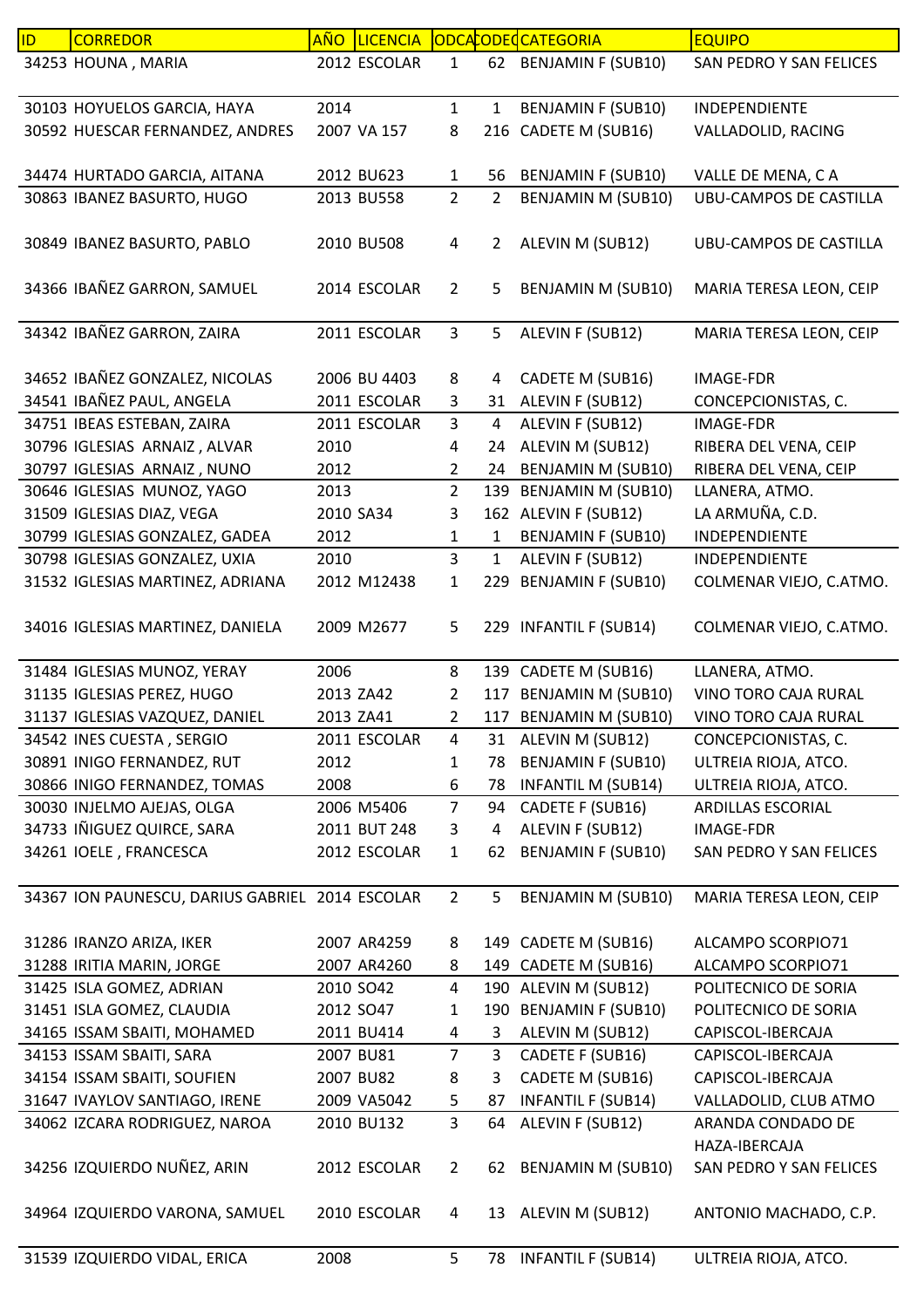| ID | <b>CORREDOR</b>                  |           | AÑO LICENCIA  |                         |              | ODCACODECATEGORIA         | <b>EQUIPO</b>                |
|----|----------------------------------|-----------|---------------|-------------------------|--------------|---------------------------|------------------------------|
|    | 31282 JAEN MARTINEZ, ANDREA      |           | 2007 SA 4797  | 7 <sup>1</sup>          |              | 87 CADETE F (SUB16)       | VALLADOLID, CLUB ATMO        |
|    | 34195 JAÑEZ CHAGUACEDA, CRISTINA |           | 2007 ESCOLAR  | 7                       |              | 233 CADETE F (SUB16)      | <b>BENAVENTE ATMO., CLUB</b> |
|    |                                  |           |               |                         |              |                           |                              |
|    | 30106 JARAS BOMBIN, CELIA        | 2011      |               | $\overline{\mathbf{3}}$ | $\mathbf{1}$ | ALEVIN F (SUB12)          | INDEPENDIENTE                |
|    | 30214 JAUREGI LASA, HAIZEA       | 2006      |               | 7                       |              | 221 CADETE F (SUB16)      | ARTUNDUAGA                   |
|    | 34260 JEREZ HERRERO, MATEO       |           | 2012 ESCOLAR  | $\overline{2}$          | 62           | <b>BENJAMIN M (SUB10)</b> | SAN PEDRO Y SAN FELICES      |
|    |                                  |           |               |                         |              |                           |                              |
|    | 34254 JI, SONIA                  |           | 2012 ESCOLAR  | $\mathbf{1}$            | 62           | <b>BENJAMIN F (SUB10)</b> | SAN PEDRO Y SAN FELICES      |
|    |                                  |           |               |                         |              |                           |                              |
|    | 34246 JIMENEZ JIMENEZ, ANGEL     |           | 2010 ESCOLAR  | 4                       |              | 62 ALEVIN M (SUB12)       | SAN PEDRO Y SAN FELICES      |
|    |                                  |           |               |                         |              |                           |                              |
|    | 30307 JIMENEZ DE MIGUEL, DANIELA |           | 2010 IB16684  | 3                       | $\mathbf{1}$ | ALEVIN F (SUB12)          | INDEPENDIENTE                |
|    |                                  |           |               |                         |              |                           |                              |
|    | 34457 JIMENEZ DIAZ, ENZO         |           | 2015 ESCOLAR  | $\overline{2}$          | 56           | <b>BENJAMIN M (SUB10)</b> | VALLE DE MENA, CA            |
|    | 34473 JIMENEZ DIAZ, NORA         |           | 2012 BU172    | $\mathbf{1}$            | 56           | <b>BENJAMIN F (SUB10)</b> | VALLE DE MENA, CA            |
|    |                                  |           |               |                         |              |                           |                              |
|    | 34965 JIMENEZ FERNANDEZ, NEREA   |           | 2010 ESCOLAR  | 3                       | 13           | ALEVIN F (SUB12)          | ANTONIO MACHADO, C.P.        |
|    |                                  |           |               |                         |              |                           |                              |
|    | 30200 JIMENEZ FORONDA, JULIAN    |           | 2010 DID18267 | $\overline{4}$          |              | 309 ALEVIN M (SUB12)      | TEAM JJJ EVEDEPORT           |
|    | <b>ANDRES</b>                    |           |               |                         |              |                           | <b>RUNNING</b>               |
|    | 30198 JIMENEZ FORONDA, NESTOR    |           | 2008 TO500    | 6                       |              | 309 INFANTIL M (SUB14)    | TEAM JJJ EVEDEPORT           |
|    |                                  |           |               |                         |              |                           | <b>RUNNING</b>               |
|    | 31400 JIMENEZ GARCIA, ENEKO      | 2009      |               | 6                       |              | 190 INFANTIL M (SUB14)    | POLITECNICO DE SORIA         |
|    | 34026 JIMENEZ SANCHEZ, LUCIA     |           | 2010 M13404   | $\overline{3}$          |              | 229 ALEVIN F (SUB12)      | COLMENAR VIEJO, C.ATMO.      |
|    |                                  |           |               |                         |              |                           |                              |
|    | 30032 JIMENEZ SUBERVIOLA, IRANZU | 2021      |               | 4                       |              | 296 ALEVIN M (SUB12)      | <b>GAITERO ATLETISMO</b>     |
|    |                                  |           |               |                         |              |                           |                              |
|    | 30031 JIMENEZ SUBERVIOLA, MATEO  | 2021      |               | 6                       |              | 296 INFANTIL M (SUB14)    | <b>GAITERO ATLETISMO</b>     |
|    |                                  |           |               |                         |              |                           |                              |
|    | 31485 JIMENO MUNOZ, LUIS         |           | 2013 SO107    | $\overline{2}$          |              | 190 BENJAMIN M (SUB10)    | POLITECNICO DE SORIA         |
|    | 31493 JIMENO MUNOZ, PABLO        | 2015      |               | $\overline{2}$          |              | 190 BENJAMIN M (SUB10)    | POLITECNICO DE SORIA         |
|    | 30407 JIMENO POSTIGO, MIGUEL     | 2007 SG74 |               | 8                       |              | 174 CADETE M (SUB16)      | VENTA MAGULLO-SEGOVIA        |
|    |                                  |           |               |                         |              |                           |                              |
|    | 30310 JUAN ALCALDE, MARIA        |           | 2007 IB16685  | $\overline{7}$          | $\mathbf{1}$ | CADETE F (SUB16)          | INDEPENDIENTE                |
|    | 30354 JUAN FRANCO, JAVIER        |           | 2010 ESCOLAR  | 4                       |              | 169 ALEVIN M (SUB12)      | TELENO CECINAS PABLO         |
|    | 30309 JUAN MARTINEZ, ELMA        |           | 2006 IB16516  | $\overline{7}$          | $\mathbf{1}$ | CADETE F (SUB16)          | INDEPENDIENTE                |
|    | 30273 JUANES DIEZ, PABLO         | 2010      |               | 4                       |              | 103 ALEVIN M (SUB12)      | CIUDAD DE LUGONES, ATCO.     |
|    |                                  |           |               |                         |              |                           |                              |
|    | 30392 JUAREZ PLATONA, NOA        | 2014      |               | $\mathbf{1}$            | 1            | <b>BENJAMIN F (SUB10)</b> | INDEPENDIENTE                |
|    | <b>EUGENIA</b>                   |           |               |                         |              |                           |                              |
|    | 34549 JUAREZ HERNANDO, DAVID     |           | 2012 ESCOLAR  | $\overline{2}$          | 31           | <b>BENJAMIN M (SUB10)</b> | CONCEPCIONISTAS, C.          |
|    | 34528 JUARROS ESTEBAN, EMMA      |           | 2012 ESCOLAR  | $\mathbf{1}$            | 41           | <b>BENJAMIN F (SUB10)</b> | FERNANDO DE ROJAS, C.P.      |
|    |                                  |           |               |                         |              |                           |                              |
|    | 34531 JUARROS ESTEBAN, SARA      |           | 2012 ESCOLAR  | $\mathbf{1}$            | 41           | <b>BENJAMIN F (SUB10)</b> | FERNANDO DE ROJAS, C.P.      |
|    |                                  |           |               |                         |              |                           |                              |
|    |                                  |           |               |                         |              |                           |                              |
|    | 34088 JUEZ CANO, ADRIAN          |           | 2014 BU138    | $\overline{2}$          | 64           | <b>BENJAMIN M (SUB10)</b> | ARANDA CONDADO DE            |
|    |                                  |           |               |                         |              |                           | HAZA-IBERCAJA                |
|    | 34094 JUEZ CANO, ALONSO          |           | 2012 BU140    | $\overline{2}$          | 64           | <b>BENJAMIN M (SUB10)</b> | ARANDA CONDADO DE            |
|    |                                  |           |               |                         |              |                           | HAZA-IBERCAJA                |
|    | 34184 JUEZ DEL HOYO, VIGO        |           | 2015 BU672    | $\overline{2}$          | 3            | <b>BENJAMIN M (SUB10)</b> | CAPISCOL-IBERCAJA            |
|    | 30355 JULIAN FERNANDEZ, BRUNO    |           | 2010 ESCOLAR  | 4                       |              | 169 ALEVIN M (SUB12)      | TELENO CECINAS PABLO         |
|    | 30232 KARIME BENAINI, ADAM       | 2008      |               | 6                       | 69           | <b>INFANTIL M (SUB14)</b> | PETRER CAPET, C.A.           |
|    | 30233 KARIME BENAINI, ALAEDIN    | 2009      |               | 6                       | 69           | <b>INFANTIL M (SUB14)</b> | PETRER CAPET, C.A.           |
|    | 30403 KLEIN OTERO, ELIAS         |           | 2006 GA202344 | 8                       | 167          | CADETE M (SUB16)          | LUCENSE, ESC.ATCA.           |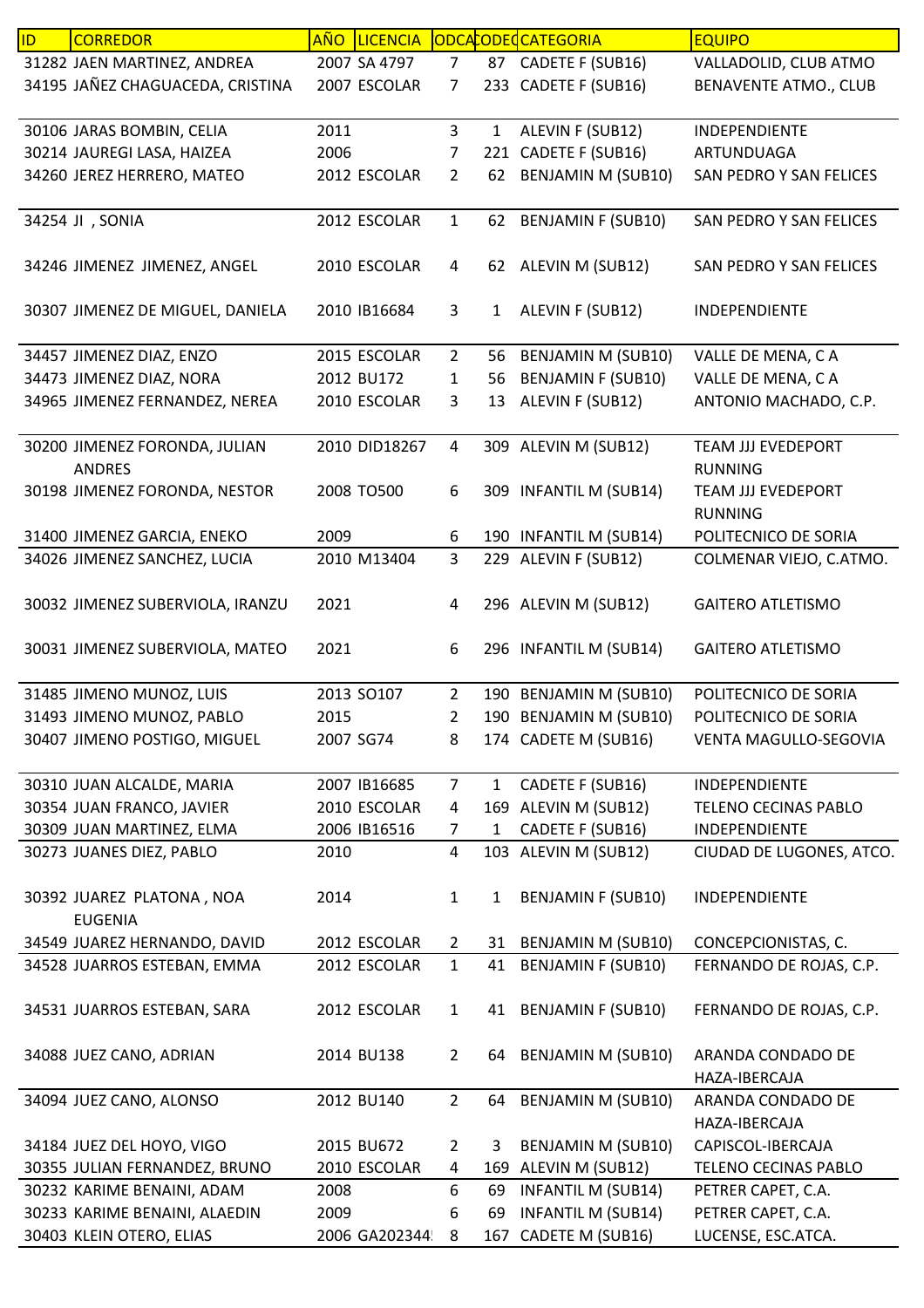| ID. | <b>CORREDOR</b>                 | <b>AÑO</b> | <b>LICENCIA</b> |                |                | ODCACODECATEGORIA         | <b>EQUIPO</b>                 |
|-----|---------------------------------|------------|-----------------|----------------|----------------|---------------------------|-------------------------------|
|     | 30401 KOSTENKO KOSTENKO,        |            | 2006 GA165      | 7              |                | 167 CADETE F (SUB16)      | LUCENSE, ESC.ATCA.            |
|     | OLEKSANDRA                      |            |                 |                |                |                           |                               |
|     | 30810 LACALLE PICON, CATALINA   | 2011       |                 | 3              | 1              | ALEVIN F (SUB12)          | <b>INDEPENDIENTE</b>          |
|     | 30809 LACALLE PICON, MANUEL     | 2010       |                 | 4              | 1              | ALEVIN M (SUB12)          | INDEPENDIENTE                 |
|     | 31477 LACARTA LOSTAO, ADRIAN    |            | 2013 SO86       | $\overline{2}$ | 190            | <b>BENJAMIN M (SUB10)</b> | POLITECNICO DE SORIA          |
|     | 31382 LACASTA IZQUIERDO, DANIEL |            | 2006 SO3439     | 8              |                | 190 CADETE M (SUB16)      | POLITECNICO DE SORIA          |
|     | 30311 LAFUENTE CALAFAT, HELENA  |            | 2007 IB16559    | $\overline{7}$ | 1              | CADETE F (SUB16)          | INDEPENDIENTE                 |
|     | 31241 LAGES ALVAREZ, ADRIAN     | 2009       |                 | 6              |                | 219 INFANTIL M (SUB14)    | VAL MIÑOR, S.A.               |
|     | 31236 LAGES ALVAREZ, LUCIA      | 2011       |                 | 3              |                | 219 ALEVIN F (SUB12)      | VAL MIÑOR, S.A.               |
|     | 30197 LAGO INDIA, NOLET         |            | 2012 08624      | $\mathbf{1}$   | 114            | <b>BENJAMIN F (SUB10)</b> | GIJONES "FUMERU", ATCO        |
|     |                                 |            |                 |                |                |                           |                               |
|     | 30325 LAHMAR BERIK, MARIAM      |            | 2012 ESCOLAR    | $\mathbf{1}$   |                | 169 BENJAMIN F (SUB10)    | <b>TELENO CECINAS PABLO</b>   |
|     | 34444 LAJO CALLEJA, DANIELA     |            | 2012 ESCOLAR    | $\mathbf{1}$   | 30             | <b>BENJAMIN F (SUB10)</b> | SATURNINO CALLEJA             |
|     |                                 |            |                 |                |                |                           | (QUINTANADUEÑAS), C.P.        |
|     | 31243 LAMAS MURADAS, MATEO      | 2009       |                 | 6              |                | 219 INFANTIL M (SUB14)    | VAL MIÑOR, S.A.               |
|     | 31546 LAMAZA SOBRON, SANDRA     | 2008       |                 | 5              | 78             | <b>INFANTIL F (SUB14)</b> | ULTREIA RIOJA, ATCO.          |
|     | 31020 LAMBERTO LIZARRAGA, INAKI | 2007       |                 | 8              | 110            | CADETE M (SUB16)          | <b>HIRU HERRI</b>             |
|     | 34310 LAMGHANBAR BOUHAZAMA,     |            | 2011 ESCOLAR    | 3              | 62             | ALEVIN F (SUB12)          | SAN PEDRO Y SAN FELICES       |
|     | LAMYAE                          |            |                 |                |                |                           |                               |
|     | 30561 LANDETE MARTINEZ, DANIELA | 2011       |                 | 3              | 69             | ALEVIN F (SUB12)          | PETRER CAPET, C.A.            |
|     |                                 |            |                 |                |                |                           |                               |
|     | 34006 LANZAT ALBALADEJO, NADIA  |            | 2008 M10961     | 5              |                | 229 INFANTIL F (SUB14)    | COLMENAR VIEJO, C.ATMO.       |
|     |                                 |            |                 |                |                |                           |                               |
|     | 31428 LAPENA TELLO, HERNAN      |            | 2010 SO96       | 4              |                | 190 ALEVIN M (SUB12)      | POLITECNICO DE SORIA          |
|     | 34400 LARA PEREA, UNAI          |            | 2017 ESCOLAR    | 21             | 5              | <b>CHUPETIN</b>           | MARIA TERESA LEON, CEIP       |
|     |                                 |            |                 |                |                |                           |                               |
|     | 30687 LARA PEREZ, CARMEN        |            | 2008 BU504      | 5              | 2              | <b>INFANTIL F (SUB14)</b> | <b>UBU-CAMPOS DE CASTILLA</b> |
|     |                                 |            |                 |                |                |                           |                               |
|     | 30741 LARA PEREZ, MARIA         |            | 2011 BU506      | 3              | 2              | ALEVIN F (SUB12)          | UBU-CAMPOS DE CASTILLA        |
|     | 30026 LARROY MARTIN, CLAUDIA    |            | 2007 M4671      | $\overline{7}$ |                | 94 CADETE F (SUB16)       | <b>ARDILLAS ESCORIAL</b>      |
|     | 31487 LASHERAS JIMENEZ, ALEX    | 2013       |                 | $\overline{2}$ |                | 190 BENJAMIN M (SUB10)    | POLITECNICO DE SORIA          |
|     | 31427 LASHERAS JIMENEZ, ERIK    | 2011       |                 | 4              |                | 190 ALEVIN M (SUB12)      | POLITECNICO DE SORIA          |
|     | 34839 LASTRA PUVI, ELSA         |            | 2017 ESCOLAR    | 21             |                | 13 CHUPETIN               | ANTONIO MACHADO, C.P.         |
|     |                                 |            |                 |                |                |                           |                               |
|     | 34868 LASTRA PUVI, PAUL         |            | 2015 ESCOLAR    | $\overline{2}$ |                | 13 BENJAMIN M (SUB10)     | ANTONIO MACHADO, C.P.         |
|     |                                 |            |                 |                |                |                           |                               |
|     | 34572 LAURA BURGOS, DANIEL      |            | 2012 ESCOLAR    | $\overline{2}$ | 48             | <b>BENJAMIN M (SUB10)</b> | VIRGEN DE LA ROSA, C.         |
|     | 34571 LAURA BURGOS, LUCIA       |            | 2009 ESCOLAR    | 5              | 48             | <b>INFANTIL F (SUB14)</b> | VIRGEN DE LA ROSA, C.         |
|     | 30134 LAZO VENEGAS, MARINA      |            | 2008 CA190      | 5              | 46             | <b>INFANTIL F (SUB14)</b> | MARATON JEREZ, A.D.           |
|     | 34701 LEAL ALZAGA, MATIAS       |            | 2009 ESCOLAR    | 6              | $\overline{a}$ | <b>INFANTIL M (SUB14)</b> | <b>IMAGE-FDR</b>              |
|     | 30534 LECHON DIEZ, LAURA        |            | 2007 M5962      | $\overline{7}$ |                | 287 CADETE F (SUB16)      | MOSTOLES, A.A.                |
|     | 30535 LEMUS YEGUAS, GABRIELLE   |            | 2007 M7704      | $\overline{7}$ | 287            | CADETE F (SUB16)          | MOSTOLES, A.A.                |
|     | 31223 LEYENDA POUSA, LIAM       | 2012       |                 | $\overline{2}$ |                | 219 BENJAMIN M (SUB10)    | VAL MIÑOR, S.A.               |
|     | 30276 LLAMES PEREZ, ALEJANDDRO  | 2009       |                 | 6              |                | 103 INFANTIL M (SUB14)    | CIUDAD DE LUGONES, ATCO.      |
|     |                                 |            |                 |                |                |                           |                               |
|     | 34131 LLANOS GARCIA, MARCOS     |            | 2013 ESCOLAR    | $\overline{2}$ | 36             | <b>BENJAMIN M (SUB10)</b> | TESLA, CEIP                   |
|     | 31405 LLORENTE HIDALGO, JULIA   |            | 2010 SO104      | 3              |                | 190 ALEVIN F (SUB12)      | POLITECNICO DE SORIA          |
|     | 30124 LLUCH ALVAREZ, DIANA      | 2013       |                 | $\mathbf{1}$   |                | 133 BENJAMIN F (SUB10)    | <b>TRIPUZOL</b>               |
|     | 30123 LLUCH ALVAREZ, JORGE      |            | 2009 V24245     | 6              |                | 132 INFANTIL M (SUB14)    | THE KENYAN URBAN WAY          |
|     | 30385 LOBATO CARRETON, LUCAS    |            | 2010 Sm7013     | 4              |                | 145 ALEVIN M (SUB12)      | <b>CARBONERO CASTRO</b>       |
|     | 31270 LOMANA NUNO, CLOE         | 2013       |                 | $\mathbf{1}$   | 1              | <b>BENJAMIN F (SUB10)</b> | INDEPENDIENTE                 |
|     | 31271 LOMANA NUNO, DARIO        | 2013       |                 | $\overline{2}$ | $\mathbf{1}$   | BENJAMIN M (SUB10)        | INDEPENDIENTE                 |
|     | 30150 LOPETEGI SEISAS, IZARO    |            | 2006 EUVI66     | $\overline{7}$ |                | 120 CADETE F (SUB16)      | ZAILU, C.A.                   |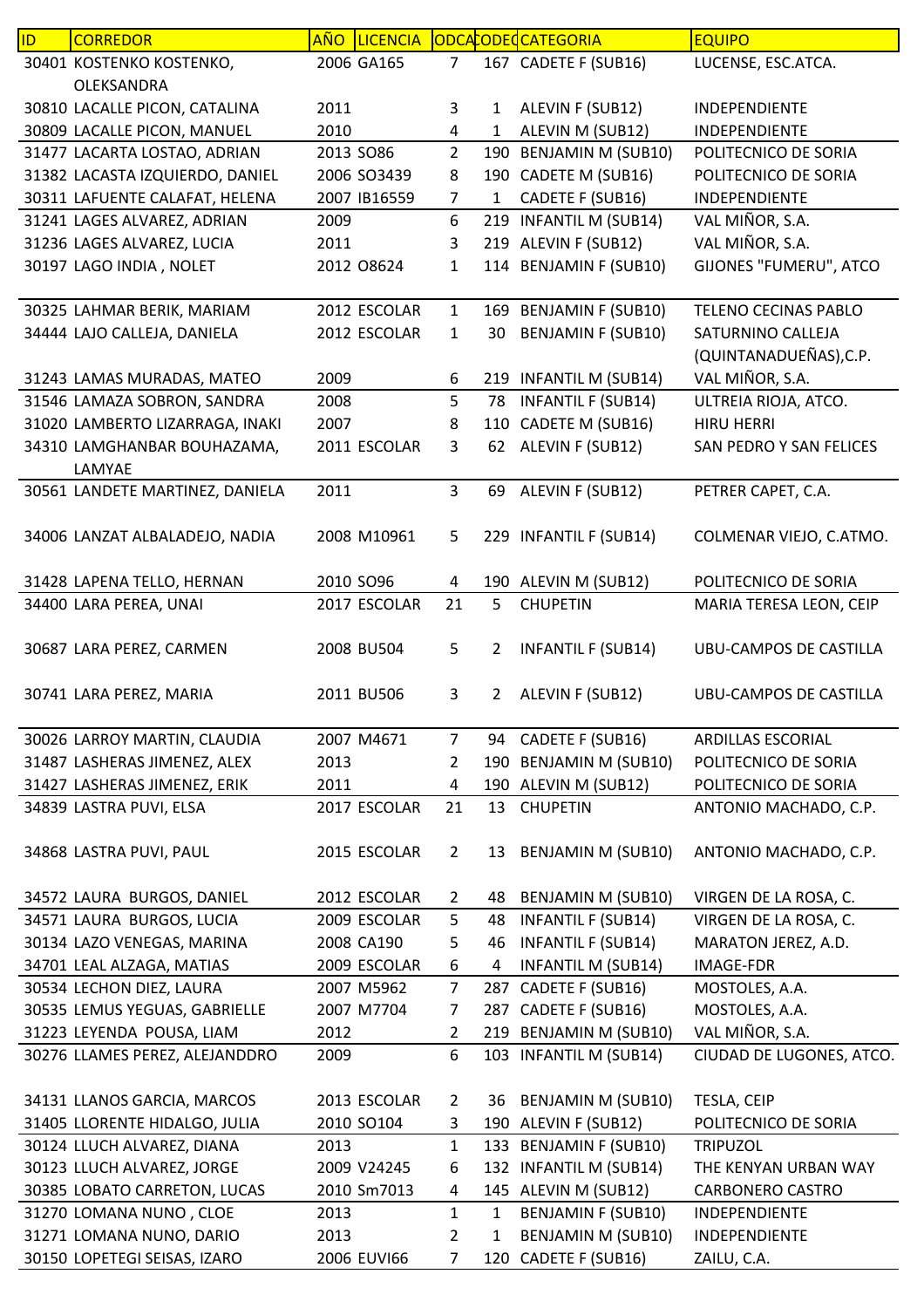| ID | <b>CORREDOR</b>                             | <b>AÑO</b> | <b>LICENCIA</b> |                |                | ODCACODECATEGORIA         | <b>EQUIPO</b>                 |
|----|---------------------------------------------|------------|-----------------|----------------|----------------|---------------------------|-------------------------------|
|    | 31123 LOPEZ ALVAREZ, CLARA ELISA            | 2012       |                 | $\mathbf{1}$   |                | 17 BENJAMIN F (SUB10)     | AMA, C.D.                     |
|    |                                             |            |                 |                |                |                           |                               |
|    | 30249 LOPEZ ANTOLIN, ALEIX                  | 2013       |                 | $\overline{2}$ | 1              | BENJAMIN M (SUB10)        | INDEPENDIENTE                 |
|    | 30867 LOPEZ GARCIA, ADRIAN                  | 2008       |                 | 6              | 78             | <b>INFANTIL M (SUB14)</b> | ULTREIA RIOJA, ATCO.          |
|    | 34895 LOPEZ GOMEZ, IRENE                    |            | 2013 ESCOLAR    | $\mathbf{1}$   | 13             | <b>BENJAMIN F (SUB10)</b> | ANTONIO MACHADO, C.P.         |
|    |                                             |            |                 |                |                |                           |                               |
|    | 34869 LOPEZ GOMEZ, LUCIA                    |            | 2015 ESCOLAR    | $\mathbf{1}$   |                | 13 BENJAMIN F (SUB10)     | ANTONIO MACHADO, C.P.         |
|    |                                             |            |                 |                |                |                           |                               |
|    | 30411 LOPEZ LEAL, YARA                      |            | 2007 SG-116     | 7              |                | 161 CADETE F (SUB16)      | SEGOVIA, SPORTING             |
|    | 34966 LOPEZ LOPEZ, CLAUDIA                  |            | 2010 ESCOLAR    | $\mathbf{3}$   |                | 13 ALEVIN F (SUB12)       | ANTONIO MACHADO, C.P.         |
|    |                                             |            |                 |                |                |                           |                               |
|    | 31039 LOPEZ MIRANDA, ANDRES                 | 2010       |                 | 4              | 17             | ALEVIN M (SUB12)          | AMA, C.D.                     |
|    | 34432 LOPEZ MIRAVALLES, BEATRIZ             |            | 2008 ESCOLAR    | 5              | 14             | <b>INFANTIL F (SUB14)</b> | ROA, AYUNTAMIENTO             |
|    | 30869 LOPEZ MUNOZ, ADRIAN                   | 2009       |                 | 6              | 78             | <b>INFANTIL M (SUB14)</b> | ULTREIA RIOJA, ATCO.          |
|    | 30417 LOPEZ PENA, DANIEL                    | 2006 SG75  |                 | 8              |                | 161 CADETE M (SUB16)      | SEGOVIA, SPORTING             |
|    | 34430 LOPEZ RODERO, DARIO                   |            | 2008 ESCOLAR    | 6              |                | 14 INFANTIL M (SUB14)     | ROA, AYUNTAMIENTO             |
|    | 34926 LOPEZ VELEZ, DIEGO                    |            | 2012 ESCOLAR    | $\overline{2}$ | 13             | BENJAMIN M (SUB10)        | ANTONIO MACHADO, C.P.         |
|    |                                             |            |                 |                |                |                           |                               |
|    | 30947 LOPEZ ALMELLONES, JOSE                |            | 2006 SA314      | 8              |                | 117 CADETE M (SUB16)      | VINO TORO CAJA RURAL          |
|    | <b>MANUEL</b><br>34212 LOPEZ ALONSO, CARLOS | 2009 ZA79  |                 | 6              |                | 233 INFANTIL M (SUB14)    | BENAVENTE ATMO., CLUB         |
|    | 34740 LOPEZ ANTOLIN, DANIELLA               |            | 2011 BUT 249    | $\overline{3}$ | 4              | ALEVIN F (SUB12)          | <b>IMAGE-FDR</b>              |
|    | 30300 LOPEZ ARNAIZ, JUAN                    | 2015       |                 | $\overline{2}$ | $\mathbf{1}$   | BENJAMIN M (SUB10)        | INDEPENDIENTE                 |
|    | 34220 LOPEZ CARRACEDO, LUCIA                |            | 2010 ESCOLAR    | 3              |                | 233 ALEVIN F (SUB12)      | <b>BENAVENTE ATMO., CLUB</b>  |
|    | 34662 LOPEZ CARTAGENA, NATALIA              |            | 2007 BUT 237    | $\overline{7}$ | $\overline{4}$ | CADETE F (SUB16)          | <b>IMAGE-FDR</b>              |
|    | 34460 LOPEZ CASADO, LEIRE                   |            | 2008 BU192      | 5              | 56             | <b>INFANTIL F (SUB14)</b> | VALLE DE MENA, CA             |
|    | 31032 LOPEZ DE BRINAS MARTIN, IKER          | 2009       |                 | 6              | 17             | <b>INFANTIL M (SUB14)</b> | AMA, C.D.                     |
|    |                                             |            |                 |                |                |                           |                               |
|    | 30934 LOPEZ DE LA FUENTE, ABRIL             | 2012       |                 | $\mathbf{1}$   | 1              | <b>BENJAMIN F (SUB10)</b> | INDEPENDIENTE                 |
|    | 30726 LOPEZ DE LA FUENTE, LARA              | 2014       |                 | $\mathbf{1}$   | 1              | <b>BENJAMIN F (SUB10)</b> | INDEPENDIENTE                 |
|    | 30949 LOPEZ DEL OLMO, IRENE                 | 2009       | 5996            | 5              |                | 152 INFANTIL F (SUB14)    | <b>TRAININGREY TELLO</b>      |
|    | 31063 LOPEZ DIEZ, ABRIL                     | 2011       |                 | 3              |                | 17 ALEVIN F (SUB12)       | AMA, C.D.                     |
|    | 34098 LOPEZ DOMINGO, MARIO                  |            | 2011 BU436      | 4              | 64             | ALEVIN M (SUB12)          | ARANDA CONDADO DE             |
|    |                                             |            |                 |                |                |                           | HAZA-IBERCAJA                 |
|    | 30871 LOPEZ GARCIA, NOA                     | 2011       |                 | 3              | 78             | ALEVIN F (SUB12)          | ULTREIA RIOJA, ATCO.          |
|    | 31363 LOPEZ GONZALEZ, OLALLA                |            | 2009 BU425      | 5              | $\overline{2}$ | <b>INFANTIL F (SUB14)</b> | UBU-CAMPOS DE CASTILLA        |
|    |                                             |            |                 |                |                |                           |                               |
|    | 30148 LOPEZ GUADILLA, DIANA                 |            | 2010 SA135      | 3              |                | 65 ALEVIN F (SUB12)       | <b>CORRECAMINOS CARBAJOSA</b> |
|    |                                             |            |                 |                |                |                           |                               |
|    | 30149 LOPEZ GUADILLA, GUZMAN                |            | 2007 SA136      | 8              | 65             | CADETE M (SUB16)          | CORRECAMINOS CARBAJOSA        |
|    |                                             |            |                 |                |                |                           |                               |
|    | 31518 LOPEZ JIMENEZ, JAIME                  |            | 2012 AV250      | $\overline{2}$ | 68             | BENJAMIN M (SUB10)        | <b>JACQUELINE MARTIN</b>      |
|    |                                             |            |                 |                |                |                           | RUNNING TEAM, CD              |
|    | 31529 LOPEZ JIMENEZ, SOFIA                  |            | 2009 AV249      | 5              | 68             | <b>INFANTIL F (SUB14)</b> | <b>JACQUELINE MARTIN</b>      |
|    |                                             |            |                 |                |                |                           | RUNNING TEAM, CD              |
|    | 34136 LOPEZ LABRAZA, ENARA                  |            | 2012 ESCOLAR    | $\mathbf{1}$   | 36             | <b>BENJAMIN F (SUB10)</b> | TESLA, CEIP                   |
|    | 34274 LOPEZ LUIS, JIMENA                    |            | 2012 ESCOLAR    | $\mathbf{1}$   | 62             | <b>BENJAMIN F (SUB10)</b> | SAN PEDRO Y SAN FELICES       |
|    |                                             |            |                 |                |                |                           |                               |
|    | 30479 LOPEZ MARTIN, ADA                     | 2013       |                 | $\mathbf{1}$   |                | 156 BENJAMIN F (SUB10)    | <b>REINOSA RUNNING</b>        |
|    | 34399 LOPEZ MARTINEZ, CARLA                 |            | 2017 ESCOLAR    | 21             | 5              | <b>CHUPETIN</b>           | MARIA TERESA LEON, CEIP       |
|    |                                             |            |                 |                |                |                           |                               |
|    | 34369 LOPEZ MARTINEZ, LUCAS                 |            | 2014 ESCOLAR    | $\overline{2}$ | 5              | BENJAMIN M (SUB10)        | MARIA TERESA LEON, CEIP       |
|    |                                             |            |                 |                |                |                           |                               |
|    | 31370 LOPEZ MATEOS, DIEGO                   | 2010       |                 | 4              | $\mathbf{1}$   | ALEVIN M (SUB12)          | INDEPENDIENTE                 |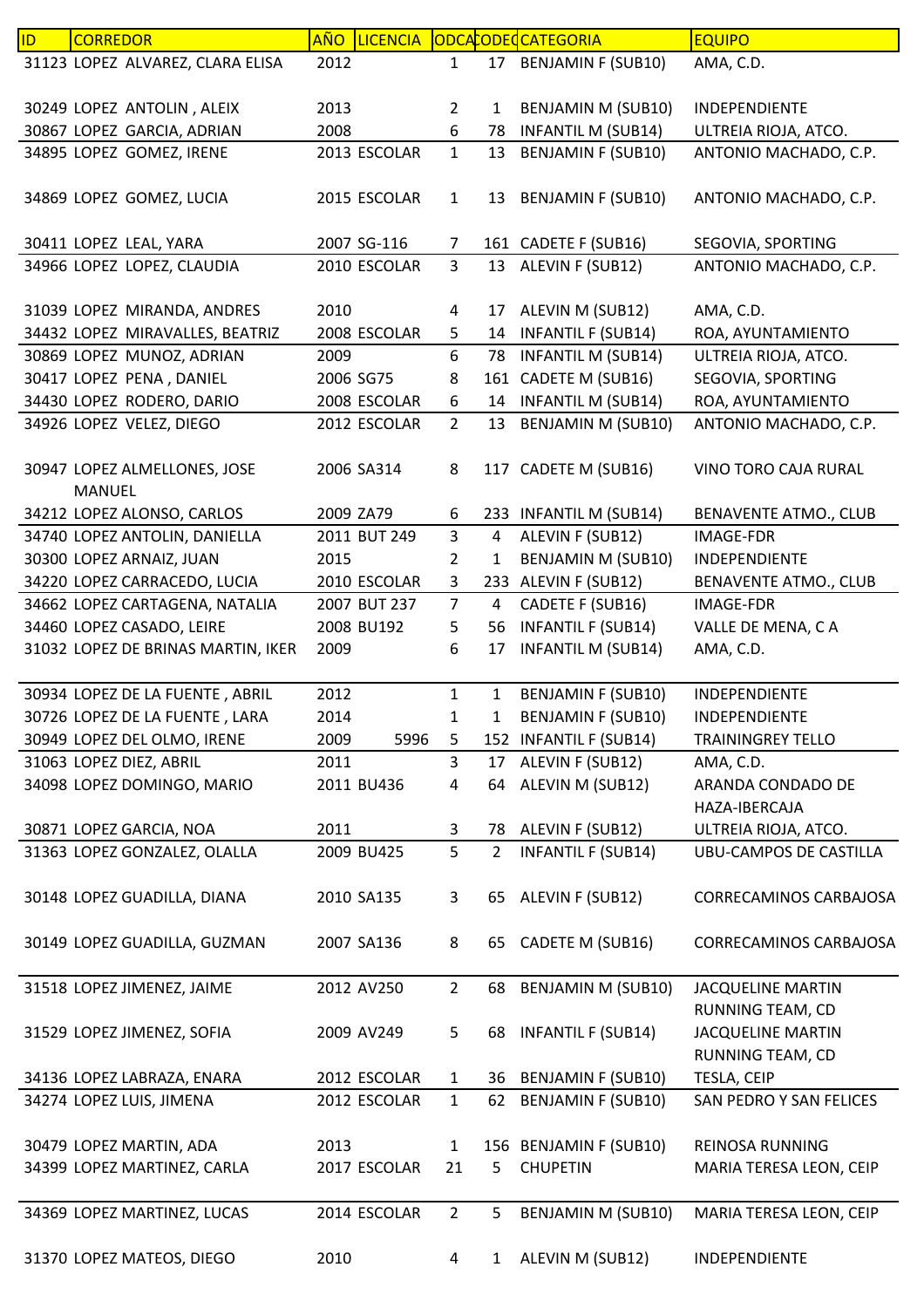| ID | <b>CORREDOR</b>                  | <b>AÑO</b> |                  |                |     | LICENCIA ODCACODECATEGORIA | <b>EQUIPO</b>                 |
|----|----------------------------------|------------|------------------|----------------|-----|----------------------------|-------------------------------|
|    | 31372 LOPEZ MATEOS, SILVIA       | 2011       |                  | 3              | 1   | ALEVIN F (SUB12)           | INDEPENDIENTE                 |
|    | 30559 LOPEZ MILLAN, UNAI         | 2009       |                  | 6              | 69  | <b>INFANTIL M (SUB14)</b>  | PETRER CAPET, C.A.            |
|    | 30416 LOPEZ MOLINA, LUCIA        |            | 2008 VAD 20338   | 5              | 87  | <b>INFANTIL F (SUB14)</b>  | VALLADOLID, CLUB ATMO         |
|    | 30415 LOPEZ MOLINA, PAULA        |            | 2010 VAD 20338 3 |                | 87  | ALEVIN F (SUB12)           | VALLADOLID, CLUB ATMO         |
|    | 30192 LOPEZ MORAL, PALOMA        |            | 2007 T AG 2016:  | $\overline{7}$ | 92  | CADETE F (SUB16)           | A GANDARA, AT.                |
|    | 30920 LOPEZ MUNOZ, MARIA         | 2006       |                  | $\overline{7}$ | 78  | CADETE F (SUB16)           | ULTREIA RIOJA, ATCO.          |
|    | 34333 LOPEZ ORTEGA, MATEO        |            | 2010 ESCOLAR     | 4              | 5   | ALEVIN M (SUB12)           | MARIA TERESA LEON, CEIP       |
|    |                                  |            |                  |                |     |                            |                               |
|    | 34352 LOPEZ ORTEGA, OTTO         |            | 2012 ESCOLAR     | $\overline{2}$ | 5   | <b>BENJAMIN M (SUB10)</b>  | MARIA TERESA LEON, CEIP       |
|    |                                  |            |                  |                |     |                            |                               |
|    | 30467 LOPEZ RUIZ, RODRIGO        | 2012       |                  | $\overline{2}$ |     | 156 BENJAMIN M (SUB10)     | <b>REINOSA RUNNING</b>        |
|    | 34617 LOPEZ SAHAGUN, IKER        | 2008       |                  | 6              |     | 141 INFANTIL M (SUB14)     | ATLETARIA ISAAC VICIOSA       |
|    |                                  |            |                  |                |     |                            |                               |
|    | 31443 LOPEZ SANCHO, ANA          |            | 2012 SO133       | $\mathbf{1}$   |     | 190 BENJAMIN F (SUB10)     | POLITECNICO DE SORIA          |
|    | 31552 LOPEZ SANDS, ELENA         | 2011       |                  | 3              | 55  | ALEVIN F (SUB12)           | HORTALEZA, SPORTING DE        |
|    |                                  |            |                  |                |     |                            |                               |
|    | 31565 LOPEZ SANDS, SOFIA         | 2008       |                  | 5              | 55  | <b>INFANTIL F (SUB14)</b>  | HORTALEZA, SPORTING DE        |
|    |                                  |            |                  |                |     |                            |                               |
|    | 34625 LOPEZ SENOVILLA, ALVARO    | 2009       |                  | 6              |     | 141 INFANTIL M (SUB14)     | ATLETARIA ISAAC VICIOSA       |
|    |                                  |            |                  |                |     |                            |                               |
|    | 34631 LOPEZ SENOVILLA, HERNAN    | 2011       |                  | 4              |     | 141 ALEVIN M (SUB12)       | ATLETARIA ISAAC VICIOSA       |
|    |                                  |            |                  |                |     |                            |                               |
|    | 31176 LOPEZ VEGA, SILVIA         | 2008 L157  |                  | 5              |     | 101 INFANTIL F (SUB14)     | <b>NEW RUNNERS</b>            |
|    | 31103 LOPEZ VERGARA, YAEL        |            | 2013 BU527       | $\overline{2}$ | 2   | BENJAMIN M (SUB10)         | UBU-CAMPOS DE CASTILLA        |
|    |                                  |            |                  |                |     |                            |                               |
|    | 31348 LOPEZ VERGARA, ZOE         | 2013       |                  | $\overline{2}$ | 2   | BENJAMIN M (SUB10)         | <b>UBU-CAMPOS DE CASTILLA</b> |
|    |                                  |            |                  |                |     |                            |                               |
|    | 34382 LOPEZ VILLACORTA, ALICIA   |            | 2015 ESCOLAR     | $\mathbf{1}$   | 5   | <b>BENJAMIN F (SUB10)</b>  | MARIA TERESA LEON, CEIP       |
|    |                                  |            |                  |                |     |                            |                               |
|    | 31333 LOPEZ-ROSSO RIOS, NAHIKARI |            | 2007 NA243       | $\overline{7}$ |     | 157 CADETE F (SUB16)       | IRANZU, C.A.                  |
|    |                                  |            |                  |                |     |                            |                               |
|    | 34157 LORENZO MARTINEZ, HECTOR   |            | 2007 BU413       | 8              | 3   | CADETE M (SUB16)           | CAPISCOL-IBERCAJA             |
|    | 34099 LORENZO MATE, RAUL         |            | 2011 BU141       | 4              | 64  | ALEVIN M (SUB12)           | ARANDA CONDADO DE             |
|    |                                  |            |                  |                |     |                            | HAZA-IBERCAJA                 |
|    | 30840 LOSADA GUERRA, RODRIGO     | 2010       |                  | 4              |     | 207 ALEVIN M (SUB12)       | ZAMORA, C.ATMO.               |
|    | 30999 LOSTADO MONTANES, AINHOA   | 2006       |                  | 7              |     | 110 CADETE F (SUB16)       | <b>HIRU HERRI</b>             |
|    |                                  |            |                  |                |     |                            |                               |
|    | 31033 LOZANO ARCILLA, ABRAHAM    | 2008       |                  | 6              | 17  | <b>INFANTIL M (SUB14)</b>  | AMA, C.D.                     |
|    | 30868 LOZANO MARTINEZ, ANTONIO   | 2008       |                  | 6              | 78  | <b>INFANTIL M (SUB14)</b>  | ULTREIA RIOJA, ATCO.          |
|    |                                  |            |                  |                |     |                            |                               |
|    | 30878 LOZANO MARTINEZ, RODRIGO   | 2006       |                  | 8              | 78  | CADETE M (SUB16)           | ULTREIA RIOJA, ATCO.          |
|    |                                  |            |                  |                |     |                            |                               |
|    | 30886 LOZANO QUINTANAR, ADA      | 2012       |                  | 1              | 78  | <b>BENJAMIN F (SUB10)</b>  | ULTREIA RIOJA, ATCO.          |
|    | 30887 LOZANO QUINTANAR, LIA      | 2012       |                  | $\mathbf{1}$   | 78  | <b>BENJAMIN F (SUB10)</b>  | ULTREIA RIOJA, ATCO.          |
|    | 30918 LOZANO QUINTANAR, LOLA     | 2006       |                  | 7              | 78  | CADETE F (SUB16)           | ULTREIA RIOJA, ATCO.          |
|    | 34582 LUCAS GARCIA, JUAN         |            | 2014 ESCOLAR     | $\overline{2}$ | 48  | BENJAMIN M (SUB10)         | VIRGEN DE LA ROSA, C.         |
|    | 34676 LUCIO MATABUENA, TANIA     |            | 2008 BU 84       | 5              | 4   | <b>INFANTIL F (SUB14)</b>  | <b>IMAGE-FDR</b>              |
|    | 34014 LUENGO RODRIGUEZ, BEATRIZ  |            | 2009 M5125       | 5              | 229 | <b>INFANTIL F (SUB14)</b>  | COLMENAR VIEJO, C.ATMO.       |
|    |                                  |            |                  |                |     |                            |                               |
|    | 34660 LUIS VILLALAIN, ADRIANA    |            | 2007 BUT 236     | 7              | 4   | CADETE F (SUB16)           | IMAGE-FDR                     |
|    | 34172 LUIS VILLALAIN, ALVAR      |            | 2009 BU680       | 6              | 3   | <b>INFANTIL M (SUB14)</b>  | CAPISCOL-IBERCAJA             |
|    | 30388 MACIAS HIGUERAS, SARA      |            | 2010 SM6565      | 3              |     | 145 ALEVIN F (SUB12)       | <b>CARBONERO CASTRO</b>       |
|    | 34832 MADARRO MARTINEZ,          |            | 2018 ESCOLAR     | 21             | 13  | <b>CHUPETIN</b>            | ANTONIO MACHADO, C.P.         |
|    | CANDELA                          |            |                  |                |     |                            |                               |
|    |                                  |            |                  |                |     |                            |                               |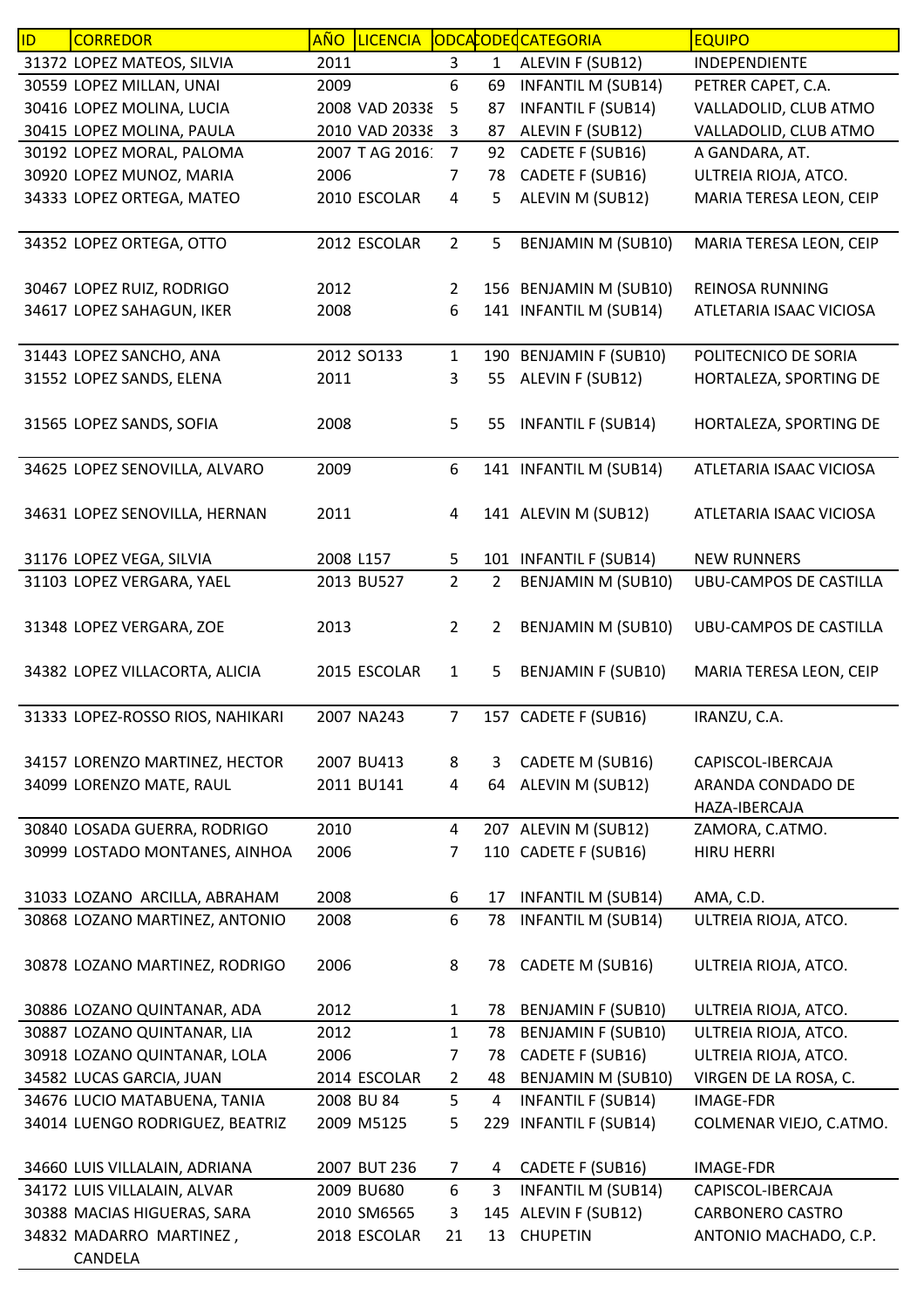| ID | <b>CORREDOR</b>                             | <u>AÑO</u> | <b>LICENCIA</b> |                |              | ODCACODECATEGORIA         | <b>EQUIPO</b>                |
|----|---------------------------------------------|------------|-----------------|----------------|--------------|---------------------------|------------------------------|
|    | 30635 MADERO ANTON, JIMENA                  |            | 2011 VA 150     | 3              |              | 153 ALEVIN F (SUB12)      | MAYTE MARTINEZ, C.D.         |
|    | 31071 MADRID OCIO, LUCIA                    | 2010       |                 | 3              | 17           | ALEVIN F (SUB12)          | AMA, C.D.                    |
|    | 31105 MADRID OCIO, TEO                      | 2012       |                 | $\overline{2}$ | 17           | <b>BENJAMIN M (SUB10)</b> | AMA, C.D.                    |
|    | 34760 MAHAMUD CAMARA, MARTA                 |            | 2012 ESCOLAR    | $\mathbf{1}$   | 4            | <b>BENJAMIN F (SUB10)</b> | <b>IMAGE-FDR</b>             |
|    | 34715 MAHAMUD CAMARA, VERA                  |            | 2010 ESCOLAR    | 3              | 4            | ALEVIN F (SUB12)          | IMAGE-FDR                    |
|    | 31207 MAISSERI LAROUSSI NASSER,             | 2011       |                 | 4              | 10           | ALEVIN M (SUB12)          | BRIVIESCA, C.ATMO.           |
|    | <b>MOAIZ</b>                                |            |                 |                |              |                           |                              |
|    | 31287 MAJAN ALLOZA, IBAI                    |            | 2006 AR5213     | 8              | 149          | CADETE M (SUB16)          | ALCAMPO SCORPIO71            |
|    | 34967 MAMOLAR NIÑO, ADRIAN                  |            | 2010 ESCOLAR    | 4              |              | 13 ALEVIN M (SUB12)       | ANTONIO MACHADO, C.P.        |
|    |                                             |            |                 |                |              |                           |                              |
|    | 34155 MAMOLAR OROZCO, LORENA                |            | 2007 BU85       | 7              | 3            | CADETE F (SUB16)          | CAPISCOL-IBERCAJA            |
|    | 30624 MANANES CALLES, HUGO                  |            | 2011 VA 147     | 4              |              | 153 ALEVIN M (SUB12)      | MAYTE MARTINEZ, C.D.         |
|    | 31515 MANCEBO BARRIO, ALVARO                |            | 2012 AV236      | $\overline{2}$ | 68           | BENJAMIN M (SUB10)        | <b>JACQUELINE MARTIN</b>     |
|    |                                             |            |                 |                |              |                           | RUNNING TEAM, CD             |
|    | 34217 MANIEGA MARTINEZ, LAURA               | 2010 ZA12  |                 | 3              |              | 233 ALEVIN F (SUB12)      | <b>BENAVENTE ATMO., CLUB</b> |
|    | 34207 MANIEGA MARTINEZ, LUCIA               | 2008 ZA9   |                 | 5              |              | 233 INFANTIL F (SUB14)    | BENAVENTE ATMO., CLUB        |
|    | 30040 MANIN RODRIGUEZ, PAULA                | 2010       |                 | 3              | 44           | ALEVIN F (SUB12)          | RIA DE FOZ, ATMO.            |
|    | 30048 MANIN RODRIGUEZ, SOFIA                |            | 2007 AG 9392    | 7              | 44           | CADETE F (SUB16)          | RIA DE FOZ, ATMO.            |
|    | 31465 MANRIQUE ISLA, DAYA                   | 2014       |                 | $\mathbf{1}$   |              | 190 BENJAMIN F (SUB10)    | POLITECNICO DE SORIA         |
|    | 30821 MANSO HERNANDEZ, DANIEL               | 2012 ZA96  |                 | $\overline{2}$ | 207          | <b>BENJAMIN M (SUB10)</b> | ZAMORA, C.ATMO.              |
|    | 34490 MANSO VILLAVERDE, DANIELA             |            | 2010 ESCOLAR    | 3              | 19           | ALEVIN F (SUB12)          | CLAUDIA CIANCAS, C.P.        |
|    |                                             |            |                 |                |              |                           |                              |
|    | 30056 MANZANARES VEGA, DANIELA              |            | 2009 M14179     | 5              |              | 234 INFANTIL F (SUB14)    | AJALKALA, C.A.               |
|    |                                             |            |                 |                |              |                           |                              |
|    | 30057 MANZANARES VEGA, VALERIA              |            | 2009 M14180     | 5              |              | 234 INFANTIL F (SUB14)    | AJALKALA, C.A.               |
|    |                                             |            |                 |                |              |                           |                              |
|    | 31246 MANZANEDO ORTIZ, CANDELA              | 2012       |                 | $\mathbf{1}$   | 10           | <b>BENJAMIN F (SUB10)</b> | BRIVIESCA, C.ATMO.           |
|    |                                             |            |                 |                |              |                           |                              |
|    | 34870 MANZANEDO PEREZ, ALICIA               |            | 2015 ESCOLAR    | $\mathbf{1}$   | 13           | <b>BENJAMIN F (SUB10)</b> | ANTONIO MACHADO, C.P.        |
|    |                                             |            |                 |                |              |                           |                              |
|    | 34682 MAÑANES GOMEZ, LUCIA                  |            | 2008 BU 87      | 5              | 4            | <b>INFANTIL F (SUB14)</b> | <b>IMAGE-FDR</b>             |
|    | 31300 MARBAN GARCIA, SERGIO                 |            | 2012 ZA38       | $\overline{2}$ | 117          | <b>BENJAMIN M (SUB10)</b> | VINO TORO CAJA RURAL         |
|    | 34456 MARCIDE ORTIZ, ANDER                  |            | 2012 BU626      | $\overline{2}$ | 56           | <b>BENJAMIN M (SUB10)</b> | VALLE DE MENA, CA            |
|    | 34466 MARCIDE ORTIZ, CARLA                  |            | 2011 BU627      | 3              | 56           | ALEVIN F (SUB12)          | VALLE DE MENA, CA            |
|    | 34445 MARCOS GONZALEZ, VALERIA              |            | 2012 ESCOLAR    | $\mathbf{1}$   | 30           | <b>BENJAMIN F (SUB10)</b> | SATURNINO CALLEJA            |
|    |                                             |            |                 |                |              |                           | (QUINTANADUEÑAS), C.P.       |
|    | 34871 MARCOS CANTABRANA, MARA               |            | 2015 ESCOLAR    | $\mathbf{1}$   | 13           | <b>BENJAMIN F (SUB10)</b> | ANTONIO MACHADO, C.P.        |
|    |                                             |            |                 |                |              |                           |                              |
|    | 34927 MARCOS CANTABRANA, MIZAR              |            | 2012 ESCOLAR    | $\overline{2}$ | 13           | <b>BENJAMIN M (SUB10)</b> | ANTONIO MACHADO, C.P.        |
|    |                                             |            |                 |                |              |                           |                              |
|    | 34591 MARCOS DIAZ DEL VALLE, ASIER          |            | 2013 ESCOLAR    | $\overline{2}$ |              | <b>BENJAMIN M (SUB10)</b> | VIRGEN DE LA ROSA, C.        |
|    |                                             |            |                 |                | 48           |                           |                              |
|    |                                             |            |                 |                |              |                           |                              |
|    | 30908 MARCOS GAGO, HECTOR<br><b>GABRIEL</b> | 2006 ZA26  |                 | 8              |              | 207 CADETE M (SUB16)      | ZAMORA, C.ATMO.              |
|    |                                             |            |                 |                |              |                           |                              |
|    | 30437 MARCOS IZQUIERDO, ARIADNA             | 2014       |                 | $\mathbf{1}$   | 41           | <b>BENJAMIN F (SUB10)</b> | FERNANDO DE ROJAS, C.P.      |
|    |                                             |            |                 |                |              |                           |                              |
|    | 30436 MARCOS IZQUIERDO, PAULA               | 2012       |                 | $\mathbf{1}$   | 41           | <b>BENJAMIN F (SUB10)</b> | FERNANDO DE ROJAS, C.P.      |
|    |                                             |            |                 |                |              |                           |                              |
|    | 34285 MARHABI, DOUAA                        |            | 2009 ESCOLAR    | 5              | 62           | <b>INFANTIL F (SUB14)</b> | SAN PEDRO Y SAN FELICES      |
|    |                                             |            |                 |                |              |                           |                              |
|    | 30562 MARIJUAN TEJERO, ALICIA               | 2011       |                 | 3              | 1            | ALEVIN F (SUB12)          | INDEPENDIENTE                |
|    | 30563 MARIJUAN TEJERO, VEGA                 | 2014       |                 | 1              | 1            | <b>BENJAMIN F (SUB10)</b> | INDEPENDIENTE                |
|    | 30143 MARIN DIEZ, VEGA                      | 2011       |                 | $\overline{3}$ | $\mathbf{1}$ | ALEVIN F (SUB12)          | INDEPENDIENTE                |
|    | 30037 MARIN LAPUENTE, SOPHIA                | 2008       |                 | 5              |              | 158 INFANTIL F (SUB14)    | LA RIOJA ATMO.               |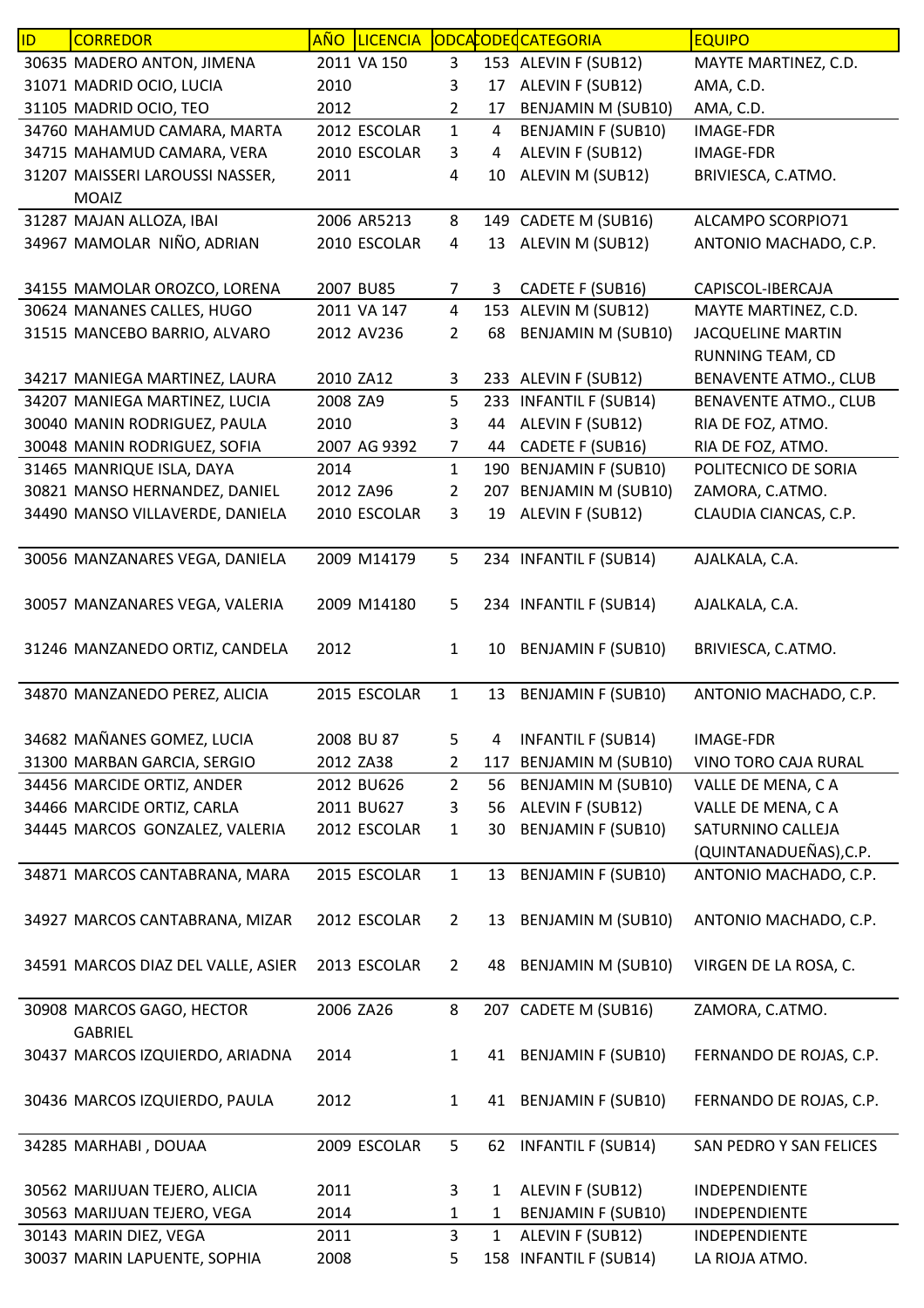| ID | <b>CORREDOR</b>                                 | AÑO       | <b>LICENCIA</b> |                |                | ODCACODEC CATEGORIA       | <b>EQUIPO</b>                 |
|----|-------------------------------------------------|-----------|-----------------|----------------|----------------|---------------------------|-------------------------------|
|    | 30737 MARIN PENAS, ELENA                        |           | 2011 BU337      | 3              | $2^{\circ}$    | ALEVIN F (SUB12)          | UBU-CAMPOS DE CASTILLA        |
|    | 31357 MARIN PENAS, ELENA                        |           | 2011 BU337      | $\mathbf{3}$   | $2^{\circ}$    | ALEVIN F (SUB12)          | <b>UBU-CAMPOS DE CASTILLA</b> |
|    | 30428 MARIN PENAS, MANUEL                       | 2013      |                 | $\overline{2}$ | 1              | <b>BENJAMIN M (SUB10)</b> | INDEPENDIENTE                 |
|    | 31082 MARINA MARCOS, ANDREA                     |           | 2008 BU338      | 5              | 2              | <b>INFANTIL F (SUB14)</b> | UBU-CAMPOS DE CASTILLA        |
|    | 31442 MARINA SOLAESA, CARLA                     | 2012 SO74 |                 | $\mathbf{1}$   |                | 190 BENJAMIN F (SUB10)    | POLITECNICO DE SORIA          |
|    | 31356 MARISCAL LOPEZ, BELTRAN                   |           | 2010 BU455      | 4              | $\overline{2}$ | ALEVIN M (SUB12)          | <b>UBU-CAMPOS DE CASTILLA</b> |
|    | 30341 MARIYANIV MIRCHEV, MARIO                  | 2014      |                 | $\overline{2}$ |                | 169 BENJAMIN M (SUB10)    | TELENO CECINAS PABLO          |
|    | 30005 MAROTO HERRANZ, IRENE                     |           | 2012 M11492     | $\mathbf{1}$   |                | 94 BENJAMIN F (SUB10)     | <b>ARDILLAS ESCORIAL</b>      |
|    | 30028 MAROTO HERRANZ, JULIA                     |           | 2006 M568       | 7              | 94             | CADETE F (SUB16)          | <b>ARDILLAS ESCORIAL</b>      |
|    | 34029 MARQUEZ BAENA, LOLA                       |           | 2011 M10050     | 3              |                | 229 ALEVIN F (SUB12)      | COLMENAR VIEJO, C.ATMO.       |
|    | 34037 MARQUEZ BAENA, MARTIN                     |           | 2008 M118       | 6              |                | 229 INFANTIL M (SUB14)    | COLMENAR VIEJO, C.ATMO.       |
|    | 31295 MARQUEZ CASTAN, LUCIA                     |           | 2006 AR4208     | 7              |                | 149 CADETE F (SUB16)      | ALCAMPO SCORPIO71             |
|    | 34798 MARQUINA RODRIGUEZ, NADIA                 |           | 2010 ESCOLAR    | 3              | 16             | ALEVIN F (SUB12)          | VADILLOS, C.                  |
|    |                                                 |           |                 |                |                |                           |                               |
|    | 34797 MARTIN MARTINEZ, OLALLA                   |           | 2010 ESCOLAR    | $\mathbf{3}$   | 16             | ALEVIN F (SUB12)          | VADILLOS, C.                  |
|    | 34896 MARTIN SANTAMARIA, JOSE<br><b>IGNACIO</b> |           | 2013 ESCOLAR    | $\overline{2}$ | 13             | <b>BENJAMIN M (SUB10)</b> | ANTONIO MACHADO, C.P.         |
|    | 34250 MARTIN, ROMAN                             |           | 2011 ESCOLAR    | $\overline{4}$ |                | 62 ALEVIN M (SUB12)       | SAN PEDRO Y SAN FELICES       |
|    | 30166 MARTIN ACEBES, LUCAS                      |           | 2011 M14315     | 4              |                | 189 ALEVIN M (SUB12)      | COSLADA, UNION ATCA           |
|    | 31507 MARTIN ALONSO, MILENA                     |           | 2009 M 13480    | 5              | $\mathbf{1}$   | <b>INFANTIL F (SUB14)</b> | INDEPENDIENTE                 |
|    | 30389 MARTIN AMO, PELAYO                        | 2010      |                 | 4              | 1              | ALEVIN M (SUB12)          | INDEPENDIENTE                 |
|    | 30632 MARTIN APARICIO, VERA                     |           | 2012 VA 234     | $\mathbf{1}$   |                | 153 BENJAMIN F (SUB10)    | MAYTE MARTINEZ, C.D.          |
|    | 30408 MARTIN ARRANZ, RAUL                       | 2007 SG76 |                 | 8              |                | 174 CADETE M (SUB16)      | VENTA MAGULLO-SEGOVIA         |
|    | 30172 MARTIN BAUTISA, MARINA                    |           | 2013 TO-111     | $\mathbf{1}$   |                | 319 BENJAMIN F (SUB10)    | <b>UDAT</b>                   |
|    | 30170 MARTIN BAUTISTA, AITANA                   |           | 2009 To109      | 5              |                | 319 INFANTIL F (SUB14)    | <b>UDAT</b>                   |
|    | 30171 MARTIN BAUTISTA, BERTA                    |           | 2010 TO-110     | 3              |                | 319 ALEVIN F (SUB12)      | <b>UDAT</b>                   |
|    | 34595 MARTIN BRAGADO, SILVIA                    |           | 2014 ESCOLAR    | 1              | 35             | <b>BENJAMIN F (SUB10)</b> | MARQUES DE CAMARASA, C.       |
|    | 34645 MARTIN BUENO, IVAN                        |           | 2006 BU 4404    | 8              | 4              | CADETE M (SUB16)          | IMAGE-FDR                     |
|    | 31618 MARTIN DE PAZ, LUCAS                      |           | 2012 VA 510     | $\overline{2}$ | 87             | <b>BENJAMIN M (SUB10)</b> | VALLADOLID, CLUB ATMO         |
|    | 31619 MARTIN DIAZ, LUCIA                        |           | 2012 VA 508     | 1              | 87             | <b>BENJAMIN F (SUB10)</b> | VALLADOLID, CLUB ATMO         |
|    | 34100 MARTIN FERNANDEZ,                         |           | 2011 BU142      | $\overline{4}$ | 64             | ALEVIN M (SUB12)          | ARANDA CONDADO DE             |
|    | <b>FRANCISCO</b>                                |           |                 |                |                |                           | HAZA-IBERCAJA                 |
|    | 30818 MARTIN GARCIA, ARIADNA                    |           | 2014 ZA107      | $\mathbf{1}$   |                | 207 BENJAMIN F (SUB10)    | ZAMORA, C.ATMO.               |
|    | 31284 MARTIN GONZALEZ, ALEJANDRO                |           | 2014 M20726     | $\overline{2}$ | $\mathbf{1}$   | BENJAMIN M (SUB10)        | INDEPENDIENTE                 |
|    | 30007 MARTIN HAGEL, SARA                        |           | 2012 M16400     | $\mathbf{1}$   | 94             | <b>BENJAMIN F (SUB10)</b> | ARDILLAS ESCORIAL             |
|    | 30196 MARTIN HURTADO, ALBERTO                   | 2007      |                 | 8              | 46             | CADETE M (SUB16)          | MARATON JEREZ, A.D.           |
|    | 30893 MARTIN JIMENEZ, NOA                       | 2014      |                 | 1              | 78             | <b>BENJAMIN F (SUB10)</b> | ULTREIA RIOJA, ATCO.          |
|    | 34872 MARTIN LUCAS, ADRIAN                      |           | 2015 ESCOLAR    | $\overline{2}$ | 13             | <b>BENJAMIN M (SUB10)</b> | ANTONIO MACHADO, C.P.         |
|    | 30146 MARTIN MARTINEZ, JOSUE                    | 2006 BU9  |                 | 8              | $\mathbf{1}$   | CADETE M (SUB16)          | INDEPENDIENTE                 |
|    | 30223 MARTIN MORALES, KHOI                      |           | 2010 SA 138     | 4              | 65             | ALEVIN M (SUB12)          | CORRECAMINOS CARBAJOSA        |
|    | 34186 MARTIN RUANO, VICTOR                      | 2013      |                 | $\overline{2}$ | 3              | <b>BENJAMIN M (SUB10)</b> | CAPISCOL-IBERCAJA             |
|    |                                                 |           |                 |                |                |                           |                               |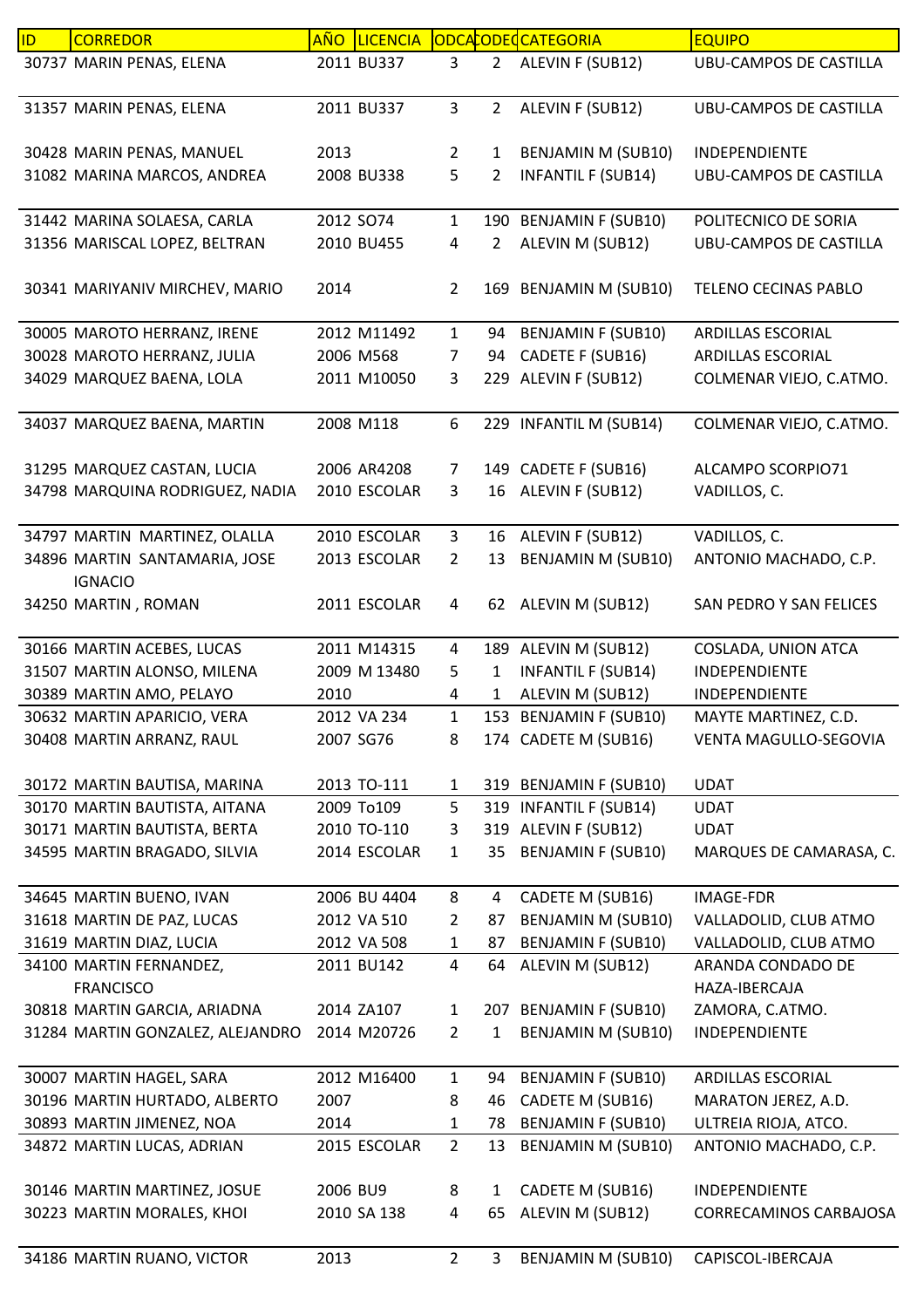| ID | <b>CORREDOR</b>                  | AÑO       | <b>LICENCIA</b> |                |                | ODCACODECCATEGORIA        | <b>EQUIPO</b>                 |
|----|----------------------------------|-----------|-----------------|----------------|----------------|---------------------------|-------------------------------|
|    | 30455 MARTIN RUIZ, ELLA          |           | 2021 TO223      | 3              |                | 319 ALEVIN F (SUB12)      | <b>UDAT</b>                   |
|    | 30456 MARTIN RUIZ, MAURO         |           | 2013 TO224      | 2              |                | 319 BENJAMIN M (SUB10)    | <b>UDAT</b>                   |
|    | 30013 MARTIN SEVILLANO, AITANA   |           | 2009 M7111      | 5              | 94             | <b>INFANTIL F (SUB14)</b> | ARDILLAS ESCORIAL             |
|    | 34442 MARTIN TOBAR, OSCAR        |           | 2011 ESCOLAR    | 4              | 30             | ALEVIN M (SUB12)          | SATURNINO CALLEJA             |
|    |                                  |           |                 |                |                |                           | (QUINTANADUEÑAS), C.P.        |
|    | 31132 MARTIN VELEZ, AMAIA        | 2015      |                 | $\mathbf{1}$   | 17             | <b>BENJAMIN F (SUB10)</b> | AMA, C.D.                     |
|    | 31049 MARTIN VELEZ, HUGO         |           | 2011 BU457      | $\overline{4}$ | 17             | ALEVIN M (SUB12)          | AMA, C.D.                     |
|    | 34365 MARTIN VILLEGAS, HECTOR    |           | 2013 ESCOLAR    | $\overline{2}$ | 5              | <b>BENJAMIN M (SUB10)</b> | MARIA TERESA LEON, CEIP       |
|    |                                  |           |                 |                |                |                           |                               |
|    | 34897 MARTINEZ FRANCO, LIDIA     |           | 2013 ESCOLAR    | $\mathbf{1}$   | 13             | <b>BENJAMIN F (SUB10)</b> | ANTONIO MACHADO, C.P.         |
|    |                                  |           |                 |                |                |                           |                               |
|    | 34988 MARTINEZ FRANCO, LUCIA     |           | 2008 ESCOLAR    | 5              | 13             | <b>INFANTIL F (SUB14)</b> | ANTONIO MACHADO, C.P.         |
|    |                                  |           |                 |                |                |                           |                               |
|    | 34898 MARTINEZ GONZALEZ, DANTE   |           | 2013 ESCOLAR    | $\overline{2}$ |                | 13 BENJAMIN M (SUB10)     | ANTONIO MACHADO, C.P.         |
|    | 31011 MARTINEZ MARTIN, DANIELA   | 2010      |                 | 3              | $\mathbf{1}$   | ALEVIN F (SUB12)          | INDEPENDIENTE                 |
|    | 30969 MARTINEZ PRIETO, VEGA      | 2009      |                 | 5              | 17             | <b>INFANTIL F (SUB14)</b> | AMA, C.D.                     |
|    | 31177 MARTINEZ RUBIAL, ANGELA    | 2009      |                 | 5              |                | 101 INFANTIL F (SUB14)    | <b>NEW RUNNERS</b>            |
|    | 34218 MARTINEZ ALIJAS, CELIA     |           | 2010 ESCOLAR    | 3              |                | 233 ALEVIN F (SUB12)      | <b>BENAVENTE ATMO., CLUB</b>  |
|    | 30581 MARTINEZ ARENAL, ALBA      | 2011      |                 | $\overline{3}$ | $\mathbf{1}$   | ALEVIN F (SUB12)          | INDEPENDIENTE                 |
|    |                                  |           |                 | $\overline{4}$ |                |                           |                               |
|    | 34949 MARTINEZ BARRIO, DANIEL    |           | 2011 ESCOLAR    |                | 13             | ALEVIN M (SUB12)          | ANTONIO MACHADO, C.P.         |
|    | 30997 MARTINEZ BLANCO, LEYRE     | 2007      |                 | $\overline{7}$ |                | 110 CADETE F (SUB16)      | <b>HIRU HERRI</b>             |
|    | 30012 MARTINEZ BLAZQUEZ, CLAUDIA |           | 2009 M10378     | 5              | 94             | <b>INFANTIL F (SUB14)</b> | ARDILLAS ESCORIAL             |
|    |                                  |           |                 |                |                |                           |                               |
|    | 31302 MARTINEZ BUSTILLO, SIMON   |           | 2013 M 15934    | $\overline{2}$ |                | 229 BENJAMIN M (SUB10)    | COLMENAR VIEJO, C.ATMO.       |
|    |                                  |           |                 |                |                |                           |                               |
|    | 30351 MARTINEZ CORDERO, PILAR    |           | 2010 ESCOLAR    | 3              |                | 169 ALEVIN F (SUB12)      | <b>TELENO CECINAS PABLO</b>   |
|    | 34067 MARTINEZ CRUZ, ELENA       |           | 2009 BU143      | 5              | 64             | <b>INFANTIL F (SUB14)</b> | ARANDA CONDADO DE             |
|    |                                  |           |                 |                |                |                           | HAZA-IBERCAJA                 |
|    | 30580 MARTINEZ DE JAIME, JAIME   |           | 2010 M5024      | 4              |                | 131 ALEVIN M (SUB12)      | MORALZARZAL, C.ATMO.          |
|    | 31183 MARTINEZ DE SOUSA, PABLO   | 2007 L160 |                 | 8              |                | 101 CADETE M (SUB16)      | <b>NEW RUNNERS</b>            |
|    | 31179 MARTINEZ DELGADO, ANGEL    | 2006 L73  |                 | 8              |                | 101 CADETE M (SUB16)      | <b>NEW RUNNERS</b>            |
|    | 31607 MARTINEZ DIEZ, ALEJANDRO   | 2014      |                 | $\overline{2}$ |                | 107 BENJAMIN M (SUB10)    | GETAFE, C.POLID.              |
|    | 31612 MARTINEZ DOMINGO,          | 2014      |                 | $\overline{2}$ |                | 107 BENJAMIN M (SUB10)    | GETAFE, C.POLID.              |
|    | ALEJANDRO                        |           |                 |                |                |                           |                               |
|    | 30396 MARTINEZ DOMINGUEZ,        |           | 2009 GA452      | 5              |                | 167 INFANTIL F (SUB14)    | LUCENSE, ESC.ATCA.            |
|    | <b>CARMEN</b>                    |           |                 |                |                |                           |                               |
|    | 30400 MARTINEZ DOMINGUEZ, XELA   |           | 2006 GA202344   | $\overline{7}$ |                | 167 CADETE F (SUB16)      | LUCENSE, ESC.ATCA.            |
|    | 30365 MARTINEZ FUERTES, ELENA    |           | 2006 ESCOLAR    | $\overline{7}$ |                | 169 CADETE F (SUB16)      | TELENO CECINAS PABLO          |
|    | 34523 MARTINEZ GARCIA, AROA      |           | 2014 ESCOLAR    | $\mathbf{1}$   | 41             | <b>BENJAMIN F (SUB10)</b> | FERNANDO DE ROJAS, C.P.       |
|    |                                  |           |                 |                |                |                           |                               |
|    | 31422 MARTINEZ GARCIA, MARCO     | 2010 SO54 |                 | 4              |                | 190 ALEVIN M (SUB12)      | POLITECNICO DE SORIA          |
|    | 30538 MARTINEZ GARCIA, NICOLAS   |           | 2006 M7776      | 8              |                | 287 CADETE M (SUB16)      | MOSTOLES, A.A.                |
|    | 30724 MARTINEZ GARCIA, SARA      |           | 2009 BU498      | 5              | $\overline{2}$ | <b>INFANTIL F (SUB14)</b> | <b>UBU-CAMPOS DE CASTILLA</b> |
|    |                                  |           |                 |                |                |                           |                               |
|    | 30390 MARTINEZ GARIJO, DAVID     | 2011      |                 | $\overline{a}$ | $\mathbf{1}$   | ALEVIN M (SUB12)          | INDEPENDIENTE                 |
|    | 31350 MARTINEZ GONZALEZ, CLAUDIA |           | 2012 BU494      | $\mathbf{1}$   | $\overline{2}$ | <b>BENJAMIN F (SUB10)</b> | UBU-CAMPOS DE CASTILLA        |
|    |                                  |           |                 |                |                |                           |                               |
|    | 34810 MARTINEZ GONZALO, DANIEL   | 2012      |                 | $\overline{2}$ | $\overline{2}$ | <b>BENJAMIN M (SUB10)</b> | UBU-CAMPOS DE CASTILLA        |
|    |                                  |           |                 |                |                |                           |                               |
|    | 34873 MARTINEZ HERNANDEZ, LUCIA  |           | 2015 ESCOLAR    | $\mathbf{1}$   | 13             | <b>BENJAMIN F (SUB10)</b> | ANTONIO MACHADO, C.P.         |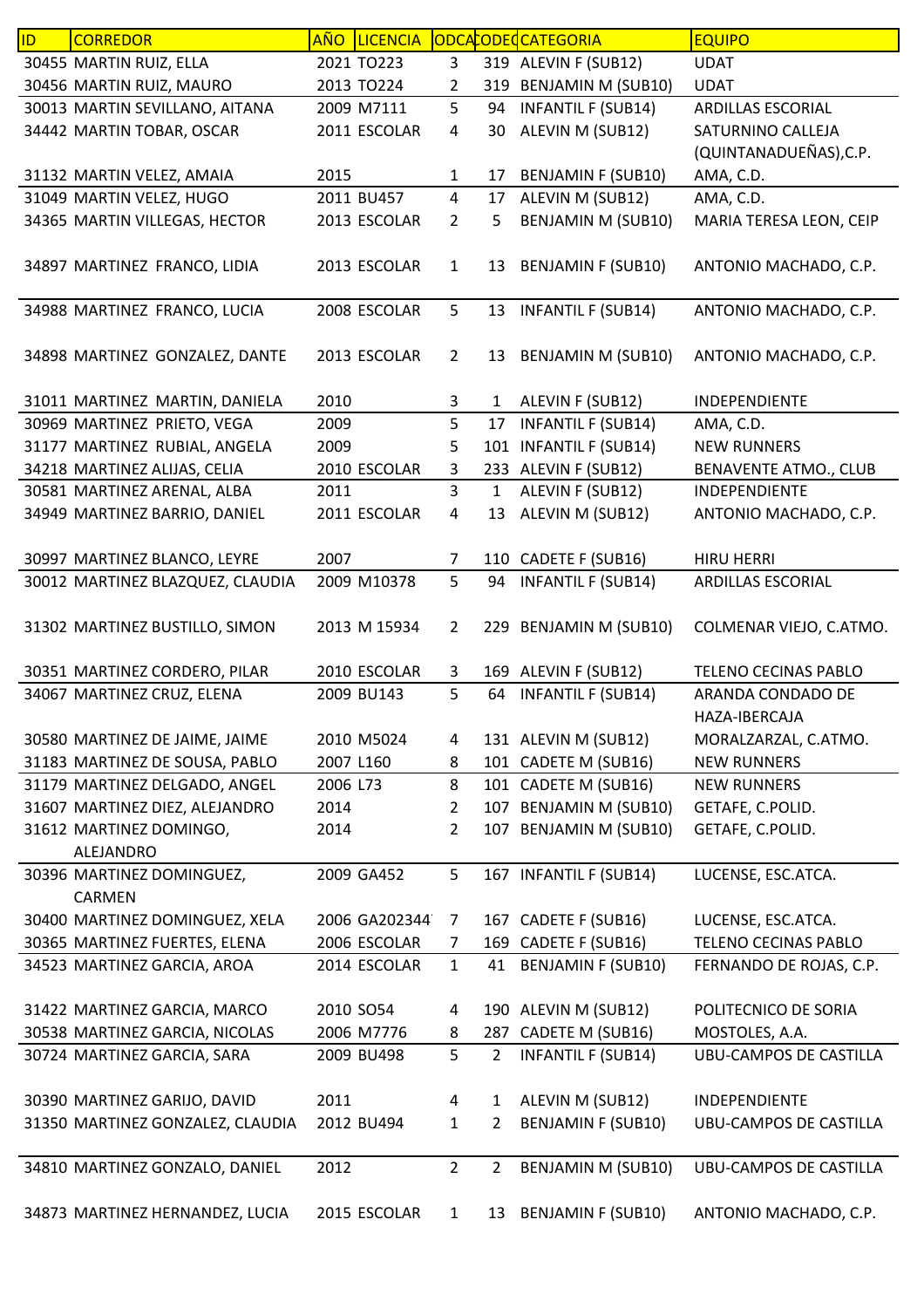| ID | <b>CORREDOR</b>                                | AÑO  | <b>LICENCIA</b> |                |                | ODCACODECCATEGORIA        | <b>EQUIPO</b>                 |
|----|------------------------------------------------|------|-----------------|----------------|----------------|---------------------------|-------------------------------|
|    | 30855 MARTINEZ HERNANDEZ, VIOLETA 2008 ZA123   |      |                 | 5              |                | 207 INFANTIL F (SUB14)    | ZAMORA, C.ATMO.               |
|    | 31352 MARTINEZ HERNANDO, MATEO                 |      | 2010 BU340      | $\overline{4}$ | $2^{\circ}$    | ALEVIN M (SUB12)          | <b>UBU-CAMPOS DE CASTILLA</b> |
|    | 34819 MARTINEZ HERNANDO, VALERIA               | 2008 |                 | 5              | 2              | <b>INFANTIL F (SUB14)</b> | <b>UBU-CAMPOS DE CASTILLA</b> |
|    | 34597 MARTINEZ IGLESIA, JIMENA                 |      | 2014 ESCOLAR    | 1              | 34             | <b>BENJAMIN F (SUB10)</b> | DOMINGO VIEJO, C.             |
|    | 34598 MARTINEZ IGLESIAS, TOMAS                 |      | 2017 ESCOLAR    | 21             | 34             | <b>CHUPETIN</b>           | DOMINGO VIEJO, C.             |
|    | 30471 MARTINEZ JORRIN, MATEO                   | 2012 |                 | $\overline{2}$ |                | 156 BENJAMIN M (SUB10)    | <b>REINOSA RUNNING</b>        |
|    | 30860 MARTINEZ LAZARO, CARMEN                  |      | 2010 BU339      | 3              | $\overline{2}$ | ALEVIN F (SUB12)          | <b>UBU-CAMPOS DE CASTILLA</b> |
|    | 30234 MARTINEZ LEDESMA, MATEO                  | 2010 |                 | $\overline{4}$ | 69             | ALEVIN M (SUB12)          | PETRER CAPET, C.A.            |
|    | 30326 MARTINEZ MALAGON, CARLA                  |      | 2013 ESCOLAR    | 1              |                | 169 BENJAMIN F (SUB10)    | <b>TELENO CECINAS PABLO</b>   |
|    | 30981 MARTINEZ MARIN, DANIELA                  | 2010 |                 | 3              |                | 110 ALEVIN F (SUB12)      | <b>HIRU HERRI</b>             |
|    | 30034 MARTINEZ MARTIN, PAULA                   |      | 2013 SA161      | $\mathbf{1}$   |                | 282 BENJAMIN F (SUB10)    | <b>AZUL Y BLANCO</b>          |
|    | 31334 MARTINEZ MARTINEZ, MARIO                 | 2009 |                 | 6              | $\mathbf{1}$   | <b>INFANTIL M (SUB14)</b> | INDEPENDIENTE                 |
|    | 31337 MARTINEZ MARTINEZ, MIGUEL                | 2011 |                 | 4              | $\mathbf{1}$   | ALEVIN M (SUB12)          | INDEPENDIENTE                 |
|    | 34009 MARTINEZ MONTALVO,<br>CHANTAL            |      | 2009 M12442     | 5              |                | 229 INFANTIL F (SUB14)    | COLMENAR VIEJO, C.ATMO.       |
|    | 30494 MARTINEZ MUNOZ, ELIA                     | 2011 |                 | 3              |                | 156 ALEVIN F (SUB12)      | REINOSA RUNNING               |
|    | 31234 MARTINEZ OLVERA, JULIAN                  | 2011 |                 | 4              |                | 219 ALEVIN M (SUB12)      | VAL MIÑOR, S.A.               |
|    | 30961 MARTINEZ PARA, LAILA                     |      | 2008 BU4417     | 5              | 17             | <b>INFANTIL F (SUB14)</b> | AMA, C.D.                     |
|    | 31338 MARTINEZ PEREZ, BRUNO                    | 2009 |                 | 6              | $\mathbf{1}$   | <b>INFANTIL M (SUB14)</b> | INDEPENDIENTE                 |
|    | 34775 MARTINEZ PINEDA, AROA                    |      | 2013 ESCOLAR    | $\mathbf 1$    | 4              | <b>BENJAMIN F (SUB10)</b> | <b>IMAGE-FDR</b>              |
|    | <b>KORINA</b>                                  |      |                 |                |                |                           |                               |
|    | 30139 MARTINEZ PINO, LAURA                     | 2013 |                 | $\mathbf{1}$   | $\mathbf{1}$   | <b>BENJAMIN F (SUB10)</b> | INDEPENDIENTE                 |
|    | 31194 MARTINEZ RUBIAL, ALEJANDRO               | 2010 |                 | 4              |                | 101 ALEVIN M (SUB12)      | <b>NEW RUNNERS</b>            |
|    | 31353 MARTINEZ SADORNIL, JOSE<br><b>MANUEL</b> |      | 2011 BU342      | 4              | 2              | ALEVIN M (SUB12)          | <b>UBU-CAMPOS DE CASTILLA</b> |
|    | 31360 MARTINEZ SADORNIL, LUCIA                 |      | 2009 BU341      | 5              | $\overline{2}$ | <b>INFANTIL F (SUB14)</b> | UBU-CAMPOS DE CASTILLA        |
|    | 31645 MARTINEZ SAEZ, LUCIA                     |      | 2009 VA5041     | 5              | 87             | <b>INFANTIL F (SUB14)</b> | VALLADOLID, CLUB ATMO         |
|    | 34828 MARTINEZ SAEZ, PABLO                     |      | 2009 VA 5040    | 6              | 87             | <b>INFANTIL M (SUB14)</b> | VALLADOLID, CLUB ATMO         |
|    | 30199 MARTINEZ SALAS, SAMUEL                   |      | 2007 M10791     | 8              | 234            | CADETE M (SUB16)          | AJALKALA, C.A.                |
|    | 31475 MARTINEZ SANCHO, DANIEL                  |      | 2012 SO146      | $\overline{2}$ |                | 190 BENJAMIN M (SUB10)    | POLITECNICO DE SORIA          |
|    | 34968 MARTINEZ SIMON, GONZALO                  |      | 2010 ESCOLAR    | 4              | 13             | ALEVIN M (SUB12)          | ANTONIO MACHADO, C.P.         |
|    | 31007 MARTINEZ URTASUN, ADRIAN                 | 2008 |                 | 6              |                | 110 INFANTIL M (SUB14)    | <b>HIRU HERRI</b>             |
|    | 30193 MASEDA PEREZ, DANIELA                    | 2010 |                 | 3              | $\mathbf{1}$   | ALEVIN F (SUB12)          | <b>INDEPENDIENTE</b>          |
|    | 31354 MATA MERINO, BRUNO                       |      | 2010 BU427      | 4              | 2              | ALEVIN M (SUB12)          | UBU-CAMPOS DE CASTILLA        |
|    |                                                |      |                 |                |                |                           |                               |
|    | 31634 MATA SORLI, MIGUEL                       | 2013 |                 | $\overline{2}$ | 55             | <b>BENJAMIN M (SUB10)</b> | HORTALEZA, SPORTING DE        |
|    | 34243 MATA ORIVE, SAMUEL                       |      | 2010 ESCOLAR    | 4              |                | 62 ALEVIN M (SUB12)       | SAN PEDRO Y SAN FELICES       |
|    | 34283 MATA ORIVE, YAIZA                        |      | 2009 ESCOLAR    | 5              | 62             | <b>INFANTIL F (SUB14)</b> | SAN PEDRO Y SAN FELICES       |
|    | 34738 MATA SAIZ, INES                          |      | 2011 BUT 279    | $\mathbf{3}$   | 4              | ALEVIN F (SUB12)          | <b>IMAGE-FDR</b>              |
|    | 31543 MATA SORLI, GUILLERMO                    | 2011 |                 | 4              | 55             | ALEVIN M (SUB12)          | HORTALEZA, SPORTING DE        |
|    |                                                |      |                 |                |                |                           |                               |
|    | 31472 MATEO DE MIGUEL, HECTOR                  |      | 2012 SO66       | $\mathbf{2}$   |                | 190 BENJAMIN M (SUB10)    | POLITECNICO DE SORIA          |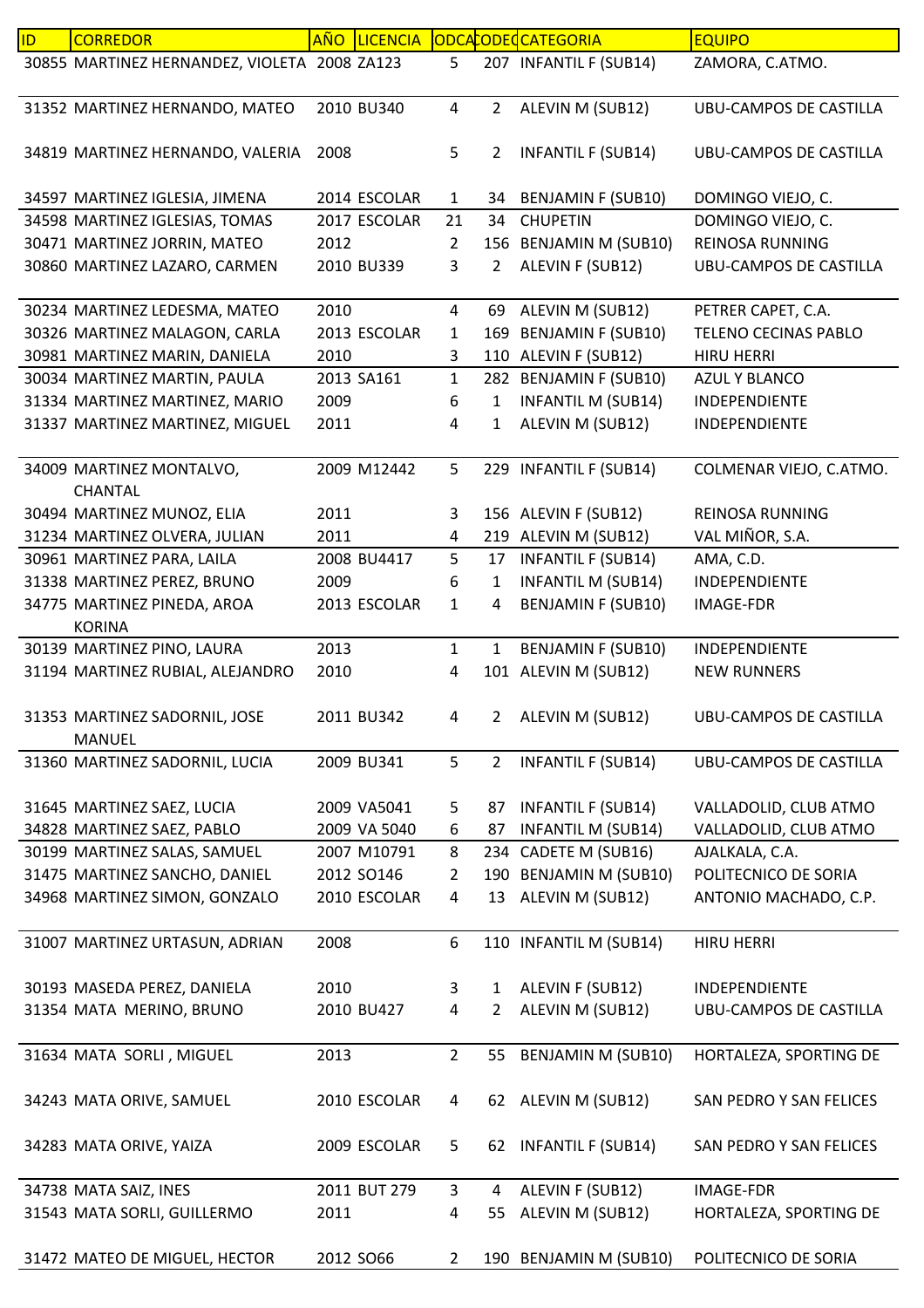| ID | <b>CORREDOR</b>                   | <u>AÑO</u> | <b>LICENCIA</b> |                |                | ODCACODECCATEGORIA        | <b>EQUIPO</b>                 |
|----|-----------------------------------|------------|-----------------|----------------|----------------|---------------------------|-------------------------------|
|    | 31492 MATEO DE MIGUEL, IVAN       | 2014 SO65  |                 | $\overline{2}$ |                | 190 BENJAMIN M (SUB10)    | POLITECNICO DE SORIA          |
|    | 30085 MATEOS RODRIGUEZ, YONAS     |            | 2009 SA360      | 6              |                | 285 INFANTIL M (SUB14)    | VELSALAMANCA                  |
|    | 34622 MATESANZ SAN JOSE, DANIEL   | 2008       |                 | 6              | 141            | <b>INFANTIL M (SUB14)</b> | ATLETARIA ISAAC VICIOSA       |
|    |                                   |            |                 |                |                |                           |                               |
|    | 30677 MATIA MENESES, RODRIGO      |            | 2012 Pa132      | $\overline{2}$ | 97             | <b>BENJAMIN M (SUB10)</b> | VILLAMURIEL, ATMO.            |
|    | 31620 MATIN DIAZ, ALBA            |            | 2013 VA 476     | $\mathbf 1$    | 87             | <b>BENJAMIN F (SUB10)</b> | VALLADOLID, CLUB ATMO         |
|    | 30225 MAZORRIAGA SAEZ DE HEREDIA, | 2009       |                 | 5              | 1              | <b>INFANTIL F (SUB14)</b> | <b>INDEPENDIENTE</b>          |
|    | <b>MIREN</b>                      |            |                 |                |                |                           |                               |
|    | 34691 MAZZOLI MARTIN, ALBA        |            | 2009 ESCOLAR    | 5              | 4              | <b>INFANTIL F (SUB14)</b> | <b>IMAGE-FDR</b>              |
|    | 34928 MCIVOR RUIZ, HUGO           |            | 2012 ESCOLAR    | $\overline{2}$ | 13             | <b>BENJAMIN M (SUB10)</b> | ANTONIO MACHADO, C.P.         |
|    |                                   |            |                 |                |                |                           |                               |
|    | 30833 MCMILLAN DE LA FUENTE,      |            | 2010 ZA115      | 3              |                | 207 ALEVIN F (SUB12)      | ZAMORA, C.ATMO.               |
|    | <b>ELIZABETH</b>                  |            |                 |                |                |                           |                               |
|    | 34019 MCWILLIAMS BASTIDA, NORA    |            | 2010 M17794     | $\mathbf{3}$   |                | 229 ALEVIN F (SUB12)      | COLMENAR VIEJO, C.ATMO.       |
|    |                                   |            |                 |                |                |                           |                               |
|    | 30682 MEDINA ALONSO, ALBA         |            | 2009 BU343      | 5              | 2              | <b>INFANTIL F (SUB14)</b> | <b>UBU-CAMPOS DE CASTILLA</b> |
|    |                                   |            |                 |                |                |                           |                               |
|    | 34068 MEDINA SANTAMARIA, FAYNA    |            | 2009 BU161      | 5              | 64             | <b>INFANTIL F (SUB14)</b> | ARANDA CONDADO DE             |
|    |                                   |            |                 |                |                |                           | HAZA-IBERCAJA                 |
|    | 30402 MEILAN GARCIA, ALDARA       |            | 2006 GA202344   | $\overline{7}$ |                | 167 CADETE F (SUB16)      | LUCENSE, ESC.ATCA.            |
|    | 31231 MEIN CARBALLAL, BISRAT      | 2010       |                 | 4              |                | 219 ALEVIN M (SUB12)      | VAL MIÑOR, S.A.               |
|    | 34169 MEJA ARGÜELLO, JULIA        |            | 2009 BU429      | 5              | 3              | <b>INFANTIL F (SUB14)</b> | CAPISCOL-IBERCAJA             |
|    | 34969 MEJIA FLOREA, MIHAELA       |            | 2010 ESCOLAR    | 3              | 13             | ALEVIN F (SUB12)          | ANTONIO MACHADO, C.P.         |
|    |                                   |            |                 |                |                |                           |                               |
|    | 34188 MEJIA, LUIS                 | 2015       |                 | $\overline{2}$ | 3              | <b>BENJAMIN M (SUB10)</b> | CAPISCOL-IBERCAJA             |
|    | 31566 MEJIA GARCIA, ALBA          | 2008       |                 | 5              | 55             | <b>INFANTIL F (SUB14)</b> | HORTALEZA, SPORTING DE        |
|    |                                   |            |                 |                |                |                           |                               |
|    | 31366 MELCHOR BRIONES, SARA       |            | 2007 BU344      | $\overline{7}$ | $\overline{2}$ | CADETE F (SUB16)          | UBU-CAMPOS DE CASTILLA        |
|    |                                   |            |                 |                |                |                           |                               |
|    | 31191 MELGOSA SAIZ, DANIELA       | 2012       |                 | $\mathbf{1}$   | 1              | <b>BENJAMIN F (SUB10)</b> | <b>INDEPENDIENTE</b>          |
|    | 34514 MELGOSA SAIZ, SOFIA         |            | 2015 ESCOLAR    | $\mathbf{1}$   |                | 41 BENJAMIN F (SUB10)     | FERNANDO DE ROJAS, C.P.       |
|    |                                   |            |                 |                |                |                           |                               |
|    | 30089 MELONI, SARA                |            | 2012 BE003269   | $\mathbf{1}$   |                | 130 BENJAMIN F (SUB10)    | <b>TEAM ENDURANCE</b>         |
|    | 34450 MENA CONDE, NATAN           |            | 2008 BU185      | 6              | 56             | <b>INFANTIL M (SUB14)</b> | VALLE DE MENA, CA             |
|    | 34716 MENAYO MARTINEZ, AITANA     |            | 2010 BUT 153    | 3              | 4              | ALEVIN F (SUB12)          | <b>IMAGE-FDR</b>              |
|    | 34777 MENAYO MARTINEZ, LOLA       |            | 2013 ESCOLAR    | $\mathbf{1}$   | 4              | <b>BENJAMIN F (SUB10)</b> | IMAGE-FDR                     |
|    | 31536 MENDAZA DIAZ, MIGUEL        | 2007       |                 | 8              | 78             | CADETE M (SUB16)          | ULTREIA RIOJA, ATCO.          |
|    | 30053 MENDEZ ALONSO, ANXO         |            | 2006 AG 9366    | 8              | 44             | CADETE M (SUB16)          | RIA DE FOZ, ATMO.             |
|    | 30993 MENDEZ BERTOL, UXUE         | 2007       |                 | $\overline{7}$ |                | 110 CADETE F (SUB16)      | <b>HIRU HERRI</b>             |
|    | 30837 MENDEZ MATO, AAKASH         |            | 2011 ZA113      | 4              |                | 207 ALEVIN M (SUB12)      | ZAMORA, C.ATMO.               |
|    | 31322 MENDIOROZ ZARO, AIERT       |            | 2006 NA615857   | 8              |                | 110 CADETE M (SUB16)      | <b>HIRU HERRI</b>             |
|    | 31021 MENDOZA PETRICORENA, ARITZ  | 2007       |                 | 8              |                | 110 CADETE M (SUB16)      | <b>HIRU HERRI</b>             |
|    |                                   |            |                 |                |                |                           |                               |
|    | 30244 MENENDEZ GIL, AINTZANE      | 2007       |                 | $\overline{7}$ | $\mathbf 1$    | CADETE F (SUB16)          | INDEPENDIENTE                 |
|    | 30245 MENENDEZ GIL, OLAIA         | 2009       |                 | 5              |                | 143 INFANTIL F (SUB14)    | CALCEATENSE, C. ATMO.         |
|    | 34257 MENENDEZ BARBOSA, AITOR     |            | 2012 ESCOLAR    | $\overline{2}$ | 62             | <b>BENJAMIN M (SUB10)</b> | SAN PEDRO Y SAN FELICES       |
|    |                                   |            |                 |                |                |                           |                               |
|    | 30247 MENENDEZ GIL, JIMENA        | 2013       |                 | $\mathbf{1}$   |                | 143 BENJAMIN F (SUB10)    | CALCEATENSE, C. ATMO.         |
|    | 30661 MENENDEZ RODRIGUEZ, OSCAR   | 2009       |                 | 6              |                | 139 INFANTIL M (SUB14)    | LLANERA, ATMO.                |
|    |                                   |            |                 |                |                |                           |                               |
|    | 31562 MENENDEZ SARABIA, LOLA      | 2008       |                 | 5              | 55             | <b>INFANTIL F (SUB14)</b> | HORTALEZA, SPORTING DE        |
|    |                                   |            |                 |                |                |                           |                               |
|    | 30342 MERAYO ALVAREZ, HUGO        |            | 2014 ESCOLAR    | $\overline{2}$ |                | 169 BENJAMIN M (SUB10)    | TELENO CECINAS PABLO          |
|    | 30453 MERINO GARCIA, DANIELA      | 2015       |                 | 1              | 1              | <b>BENJAMIN F (SUB10)</b> | INDEPENDIENTE                 |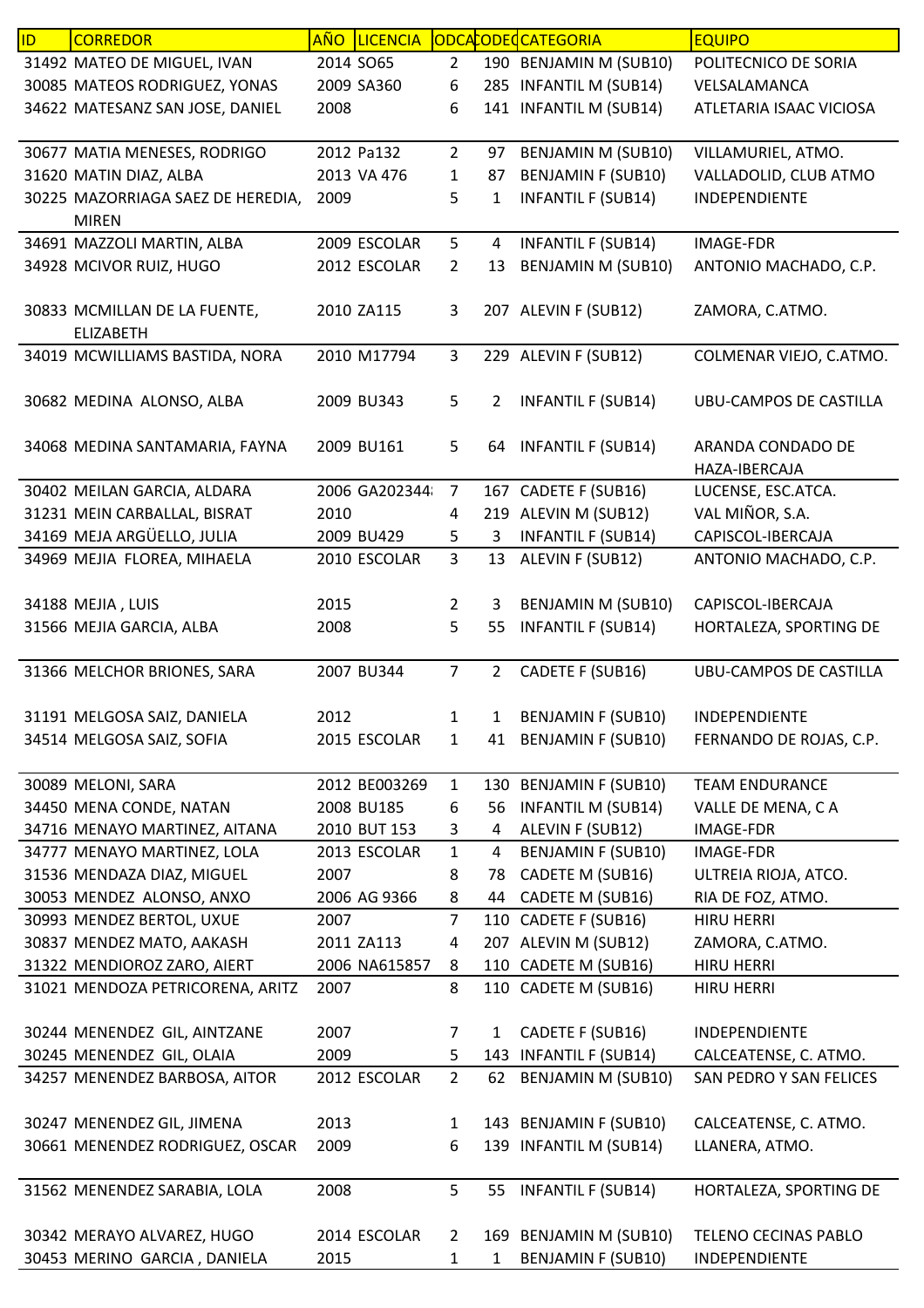| ID. | <b>CORREDOR</b>                  | <b>AÑO</b> | <b>LICENCIA</b> |                |                | ODCACODECATEGORIA         | <b>EQUIPO</b>                 |
|-----|----------------------------------|------------|-----------------|----------------|----------------|---------------------------|-------------------------------|
|     | 30452 MERINO GARCIA, HUGO        | 2013       |                 | $\overline{2}$ | $\mathbf{1}$   | <b>BENJAMIN M (SUB10)</b> | INDEPENDIENTE                 |
|     | 30627 MERINO MARTINEZ, ALVAR     |            | 2010 VA 209     | 4              |                | 153 ALEVIN M (SUB12)      | MAYTE MARTINEZ, C.D.          |
|     | 34536 MERINO VICARIO, MARCO      |            | 2011 ESCOLAR    | 4              | 41             | ALEVIN M (SUB12)          | FERNANDO DE ROJAS, C.P.       |
|     |                                  |            |                 |                |                |                           |                               |
|     | 34214 MEZQUITA FERRERAS, AITOR   |            | 2009 ESCOLAR    | 6              |                | 233 INFANTIL M (SUB14)    | <b>BENAVENTE ATMO., CLUB</b>  |
|     | 34200 MEZQUITA FERRERAS, OSCAR   | 2007 ZA10  |                 | 8              |                | 233 CADETE M (SUB16)      | <b>BENAVENTE ATMO., CLUB</b>  |
|     | 31491 MIALDEA MORENO, GAEL       | 2014       |                 | 2              |                | 190 BENJAMIN M (SUB10)    | POLITECNICO DE SORIA          |
|     | 34033 MIDURI LORENZO, MARCO      |            | 2006 M2727      | 8              |                | 229 CADETE M (SUB16)      | COLMENAR VIEJO, C.ATMO.       |
|     |                                  |            |                 |                |                |                           |                               |
|     | 31164 MIGALLON ESTRINGANA,       | 2006       |                 | 8              |                | 265 CADETE M (SUB16)      | <b>CLINICA MENORCA CAUG</b>   |
|     | <b>CARLOS</b>                    |            |                 |                |                |                           |                               |
|     | 30975 MIGUEL SAHAGUN, IRIA       | 2009       |                 | 5              | 17             | <b>INFANTIL F (SUB14)</b> | AMA, C.D.                     |
|     | 34077 MIGUEL SEGURA, ANGELA      |            | 2008 BU29       | 5              | 64             | <b>INFANTIL F (SUB14)</b> | ARANDA CONDADO DE             |
|     |                                  |            |                 |                |                |                           | HAZA-IBERCAJA                 |
|     | 34305 MIGUEL BARRIO, FRAN        |            | 2015 ESCOLAR    | $\overline{2}$ | 62             | <b>BENJAMIN M (SUB10)</b> | SAN PEDRO Y SAN FELICES       |
|     |                                  |            |                 |                |                |                           |                               |
|     | 34258 MIGUEL BARRIO, PABLO       |            | 2012 ESCOLAR    | $\overline{2}$ | 62             | BENJAMIN M (SUB10)        | SAN PEDRO Y SAN FELICES       |
|     |                                  |            |                 |                |                |                           |                               |
|     | 34552 MIGUEL CRISTOBAL, CARLOTA  |            | 2014 ESCOLAR    | $\mathbf{1}$   | 31             | <b>BENJAMIN F (SUB10)</b> | CONCEPCIONISTAS, C.           |
|     | 34545 MIGUEL CRISTOBAL, DANIELA  |            | 2012 ESCOLAR    | $\mathbf{1}$   | 31             | <b>BENJAMIN F (SUB10)</b> | CONCEPCIONISTAS, C.           |
|     | 34276 MIGUEL DIEZ, ALICIA        |            | 2013 ESCOLAR    | 1              | 62             | <b>BENJAMIN F (SUB10)</b> | SAN PEDRO Y SAN FELICES       |
|     |                                  |            |                 |                |                |                           |                               |
|     | 34282 MIGUEL DIEZ, SOFIA         |            | 2009 ESCOLAR    | 5              |                | 62 INFANTIL F (SUB14)     | SAN PEDRO Y SAN FELICES       |
|     |                                  |            |                 |                |                |                           |                               |
|     | 30477 MIGUEL GARCIA, CLARA       | 2012       |                 | $\mathbf{1}$   |                | 156 BENJAMIN F (SUB10)    | <b>REINOSA RUNNING</b>        |
|     | 34771 MIGUEL MARTINEZ, GADEA     |            | 2012 ESCOLAR    | $\mathbf{1}$   | 4              | <b>BENJAMIN F (SUB10)</b> | IMAGE-FDR                     |
|     | 30904 MIGUEL MIGUEL, NEREA       | 2006 ZA24  |                 | $\overline{7}$ | 207            | CADETE F (SUB16)          | ZAMORA, C.ATMO.               |
|     | 34192 MIGUEL NOVOA, GAEL         |            | 2012 BU687      | 2              | 3              | <b>BENJAMIN M (SUB10)</b> | CAPISCOL-IBERCAJA             |
|     | 34190 MIGUEL NOVOA, LIA          |            | 2016 BU685      | 21             | 3              | <b>CHUPETIN</b>           | CAPISCOL-IBERCAJA             |
|     | 34191 MIGUEL NOVOA, VALLE        |            | 2016 BU686      | 21             | 3              | <b>CHUPETIN</b>           | CAPISCOL-IBERCAJA             |
|     | 34076 MIGUEL RUIZ, ELENA         |            | 2008 BU40       | 5              |                | 64 INFANTIL F (SUB14)     | ARANDA CONDADO DE             |
|     |                                  |            |                 |                |                |                           | HAZA-IBERCAJA                 |
|     |                                  |            |                 |                |                |                           |                               |
|     | 34636 MIGUEL SANTIAGO, AROA      | 2007       |                 | $\overline{7}$ |                | 141 CADETE F (SUB16)      | ATLETARIA ISAAC VICIOSA       |
|     | 34125 MIGUEL SEGURA, CARLOS      |            | 2006 BU88       | 8              | 64             | CADETE M (SUB16)          | ARANDA CONDADO DE             |
|     |                                  |            |                 |                |                |                           | HAZA-IBERCAJA                 |
|     |                                  |            |                 |                |                |                           |                               |
|     | 34055 MIGUEL VELASCO, CECILIA    |            | 2011 BU144      | 3              |                | 64 ALEVIN F (SUB12)       | ARANDA CONDADO DE             |
|     |                                  |            |                 |                |                |                           | HAZA-IBERCAJA                 |
|     | 31088 MIGUEL VILLANUEVA, EDUARDO |            | 2008 BU442      | 6              | $\overline{2}$ | <b>INFANTIL M (SUB14)</b> | <b>UBU-CAMPOS DE CASTILLA</b> |
|     |                                  |            | 2006 BU446      | $\overline{7}$ | $\overline{2}$ | CADETE F (SUB16)          | <b>UBU-CAMPOS DE CASTILLA</b> |
|     | 31122 MIGUEL VILLANUEVA, IRENE   |            |                 |                |                |                           |                               |
|     | 30599 MILAN GARCIA, ALDARA       | 2006       |                 | 7              |                | 167 CADETE F (SUB16)      | LUCENSE, ESC.ATCA.            |
|     | 34784 MINGO SALAZAR, MARCOS      |            | 2013 BU 294     | $\overline{2}$ | 3              | BENJAMIN M (SUB10)        | CAPISCOL-IBERCAJA             |
|     | 34267 MINGUEZ ANDRADE, LUCAS     |            | 2011 ESCOLAR    | 4              | 62             | ALEVIN M (SUB12)          | SAN PEDRO Y SAN FELICES       |
|     |                                  |            |                 |                |                |                           |                               |
|     | 34486 MIRANDA ALVAREZ, LUCIA     |            | 2010 ESCOLAR    | 3              |                | 21 ALEVIN F (SUB12)       | ARANDA, ESC.ATMO.             |
|     | 30216 MIRANDA CITORES, IVAN      | 2006       |                 | 8              |                | 221 CADETE M (SUB16)      | ARTUNDUAGA                    |
|     | 30303 MITXELENA ARROYO, SUA      | 2015       |                 | $\mathbf{1}$   | 1              | <b>BENJAMIN F (SUB10)</b> | INDEPENDIENTE                 |
|     | 30016 MOLINA MAROTO, CANDELA     |            | 2008 M4493      | 5              | 94             | <b>INFANTIL F (SUB14)</b> | ARDILLAS ESCORIAL             |
|     | 34015 MOLINA ROMERA, VERA        |            | 2009 M18364     | 5              |                | 229 INFANTIL F (SUB14)    | COLMENAR VIEJO, C.ATMO.       |
|     |                                  |            |                 |                |                |                           |                               |
|     |                                  | 2006       |                 | 7 <sup>1</sup> |                | 221 CADETE F (SUB16)      | ARTUNDUAGA                    |
|     | 30212 MOLINA SALSAMENDI, NEREA   |            |                 |                |                |                           |                               |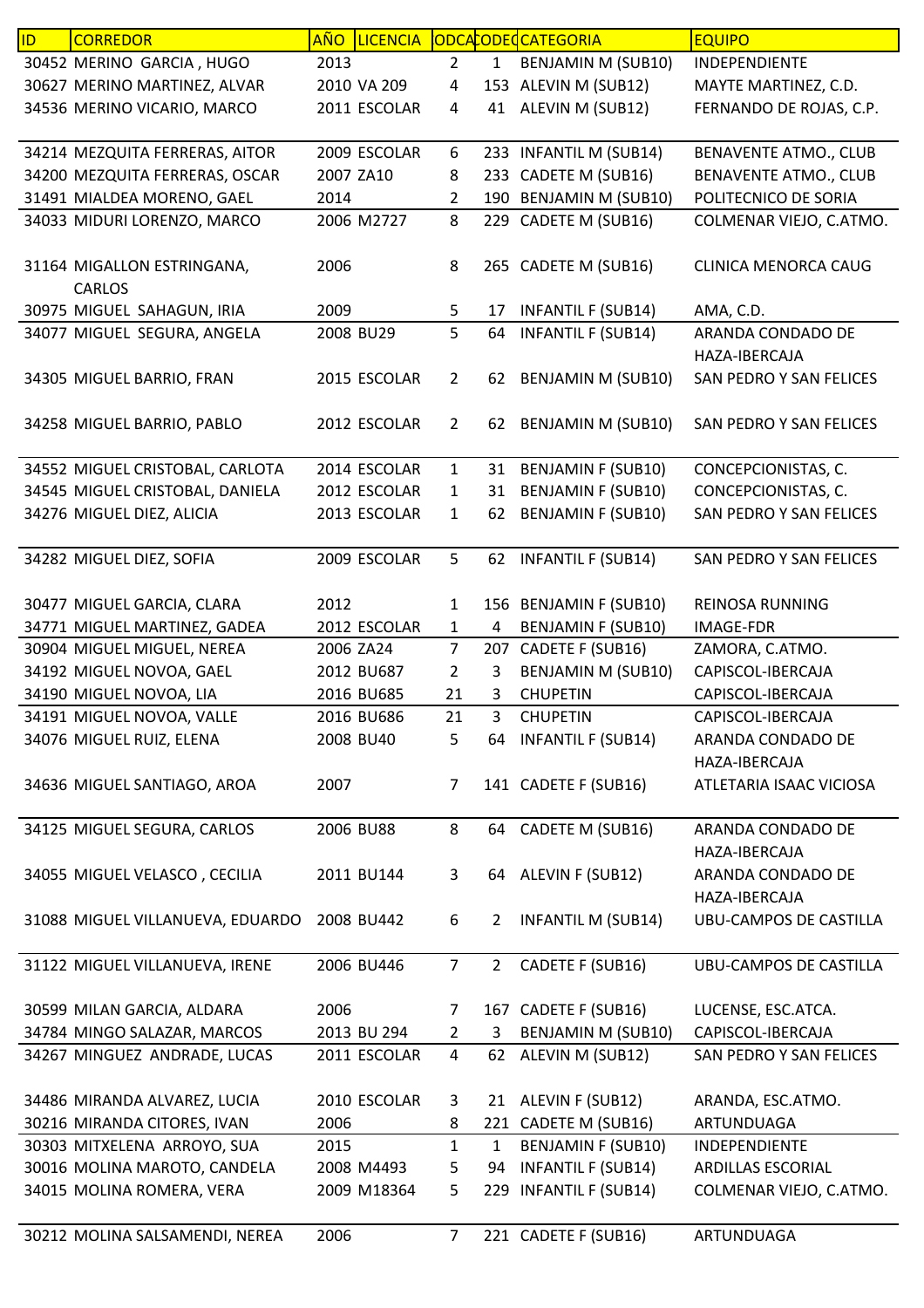| ID | <b>CORREDOR</b>                                            | <b>AÑO</b><br><b>LICENCIA</b> |                     |                | ODCACODECCATEGORIA                            | <b>EQUIPO</b>                              |
|----|------------------------------------------------------------|-------------------------------|---------------------|----------------|-----------------------------------------------|--------------------------------------------|
|    | 34040 MOLINERO VAZQUEZ, MARIO                              | 2009 M16129                   | 6                   |                | 229 INFANTIL M (SUB14)                        | COLMENAR VIEJO, C.ATMO.                    |
|    | 34846 MONCADA OSORIO, YAJAIRA                              | 2016 ESCOLAR                  | 21                  | 13             | <b>CHUPETIN</b>                               | ANTONIO MACHADO, C.P.                      |
|    | 31394 MONEO LAGUNA, NOA LUCIA                              | 2009                          | 5                   |                | 190 INFANTIL F (SUB14)                        | POLITECNICO DE SORIA                       |
|    | 30801 MONFORTE SAENZ, LUIS                                 | 2010                          | 4                   | 78             | ALEVIN M (SUB12)                              | ULTREIA RIOJA, ATCO.                       |
|    | 30880 MONFORTE SANEZ, MIGUEL                               | 2007                          | 8                   | 78             | CADETE M (SUB16)                              | ULTREIA RIOJA, ATCO.                       |
|    | 31098 MONTERO HORTIGÜELA, CHLOE                            | 2014 BU347                    | $\mathbf{1}$        | $\overline{2}$ | <b>BENJAMIN F (SUB10)</b>                     | <b>UBU-CAMPOS DE CASTILLA</b>              |
|    | 31097 MONTERO HORTIGÜELAQ, IRIA                            | 2013 BU346                    | $\mathbf{1}$        | 2              | <b>BENJAMIN F (SUB10)</b>                     | UBU-CAMPOS DE CASTILLA                     |
|    | 30509 MONTERO MUNOZ, RAUL                                  | 2008                          | 6                   | 1              | <b>INFANTIL M (SUB14)</b>                     | INDEPENDIENTE                              |
|    | 34735 MONTERRUBIO GARCIA, MARIO                            | 2011 BUD20256                 | 4                   | 4              | ALEVIN M (SUB12)                              | <b>IMAGE-FDR</b>                           |
|    | 30964 MONTERRUBIO VELEZ, DANIELA                           | 2009                          | 5                   | 17             | <b>INFANTIL F (SUB14)</b>                     | AMA, C.D.                                  |
|    | 31064 MONTERRUBIO VELEZ, LUCIA                             | 2011                          | 3                   | 17             | ALEVIN F (SUB12)                              | AMA, C.D.                                  |
|    | 34812 MONTORO MARTINEZ, CANDELA                            | 2013 BU653                    | $\mathbf{1}$        | $\overline{2}$ | <b>BENJAMIN F (SUB10)</b>                     | <b>UBU-CAMPOS DE CASTILLA</b>              |
|    | 34560 MONTOYA ANGULO, IÑIGO<br>34561 MONTOYA ANGULO, RUBEN | 2013 ESCOLAR<br>2011 ESCOLAR  | $\overline{2}$<br>4 | 31<br>31       | <b>BENJAMIN M (SUB10)</b><br>ALEVIN M (SUB12) | CONCEPCIONISTAS, C.<br>CONCEPCIONISTAS, C. |
|    |                                                            | 2012                          | $\overline{2}$      | $\mathbf{1}$   |                                               | INDEPENDIENTE                              |
|    | 31377 MONZON CARCEDO, NICOLAS                              |                               |                     |                | <b>BENJAMIN M (SUB10)</b>                     |                                            |
|    | 34078 MONZON GINER, NOA                                    | 2008 BU14                     | 5                   | 64             | <b>INFANTIL F (SUB14)</b>                     | ARANDA CONDADO DE<br>HAZA-IBERCAJA         |
|    | 30822 MORA HERNÇANDEZ,                                     | 2012 ZA127                    | $\overline{2}$      |                | 207 BENJAMIN M (SUB10)                        | ZAMORA, C.ATMO.                            |
|    | <b>FRANCISCO</b>                                           |                               |                     |                |                                               |                                            |
|    | 34950 MORADILLO SASTRE, OLIVER                             | 2011 ESCOLAR                  | 4                   | 13             | ALEVIN M (SUB12)                              | ANTONIO MACHADO, C.P.                      |
|    | 31396 MORAGA PRIETO, LUCIA                                 | 2008                          | 5                   |                | 190 INFANTIL F (SUB14)                        | POLITECNICO DE SORIA                       |
|    | 34056 MORAL HERRANZ, INES                                  | 2011 BU146                    | 3                   |                | 64 ALEVIN F (SUB12)                           | ARANDA CONDADO DE                          |
|    |                                                            |                               |                     |                |                                               | HAZA-IBERCAJA                              |
|    | 30431 MORALEDA SANTIAGO, DIEGO                             | 2010                          | 4                   |                | 127 ALEVIN M (SUB12)                          | ORGAZ, ESC.ATMO.                           |
|    | 30968 MORALES CERON, ARIADNA                               | 2009                          | 5                   |                | 17 INFANTIL F (SUB14)                         | AMA, C.D.                                  |
|    | 30154 MORALES DEL BLANCO, SERGIO                           | 2008 AS5349                   | 6                   |                | 246 INFANTIL M (SUB14)                        | GIJON ATMO.                                |
|    |                                                            |                               |                     |                |                                               |                                            |
|    | 30501 MORALES MORENO, AFRICA                               | 2009 M13895                   | 5                   |                | 287 INFANTIL F (SUB14)                        | MOSTOLES, A.A.                             |
|    | 34781 MORALES SENDINO, MATEO                               | 2009 BUT 209                  | 6                   | 4              | <b>INFANTIL M (SUB14)</b>                     | <b>IMAGE-FDR</b>                           |
|    | 34782 MORALES SENDINO, VALERIA                             | 2011 BUT 250                  | 3                   | 4              | ALEVIN F (SUB12)                              | IMAGE-FDR                                  |
|    | 31109 MORAN ARBAIZAR, JUAN                                 | 2015                          | $\overline{2}$      | 17             | <b>BENJAMIN M (SUB10)</b>                     | AMA, C.D.                                  |
|    | 31044 MORAN ARBAIZAR, PEPE                                 | 2011                          | 4                   | 17             | ALEVIN M (SUB12)                              | AMA, C.D.                                  |
|    | 30356 MORATINOS FERNANDEZ,                                 | 2010 ESCOLAR                  | 4                   |                | 169 ALEVIN M (SUB12)                          | TELENO CECINAS PABLO                       |
|    | <b>ALVARO</b>                                              |                               |                     |                |                                               |                                            |
|    | 30568 MORENO PENA, JAIME                                   | 2010                          | 4                   | $\mathbf{1}$   | ALEVIN M (SUB12)                              | INDEPENDIENTE                              |
|    | 30541 MORENO GARCIA, HECTOR                                | 2007 M3593                    | 8                   |                | 287 CADETE M (SUB16)                          | MOSTOLES, A.A.                             |
|    | 30567 MORENO GOMEZ, ANGEL                                  | 2010                          | 4                   | 1              | ALEVIN M (SUB12)                              | INDEPENDIENTE                              |
|    | 31003 MORENO GOMEZ, MAIDER                                 | 2007                          | $\overline{7}$      |                | 110 CADETE F (SUB16)                          | <b>HIRU HERRI</b>                          |
|    | 30115 MORENO MARTIN, ALONSO                                | 2012 Pa 67                    | $\overline{2}$      | 97             | <b>BENJAMIN M (SUB10)</b>                     | VILLAMURIEL, ATMO.                         |
|    | 34586 MORENO NORIEGA, DIEGO                                | 2013 ESCOLAR                  | $\overline{2}$      | 48             | <b>BENJAMIN M (SUB10)</b>                     | VIRGEN DE LA ROSA, C.                      |
|    | 34587 MORENO NORIEGA, GONZALO                              | 2012 ESCOLAR                  | $\overline{2}$      | 48             | BENJAMIN M (SUB10)                            | VIRGEN DE LA ROSA, C.                      |
|    | 31134 MORENO SAEZ, DARIO                                   | 2010 LR-1198                  | 4                   | 1              | ALEVIN M (SUB12)                              | INDEPENDIENTE                              |
|    | 31133 MORENO SAEZ, SOFIA                                   | 2008 LO-16                    | 5                   |                | 158 INFANTIL F (SUB14)                        | LA RIOJA ATMO.                             |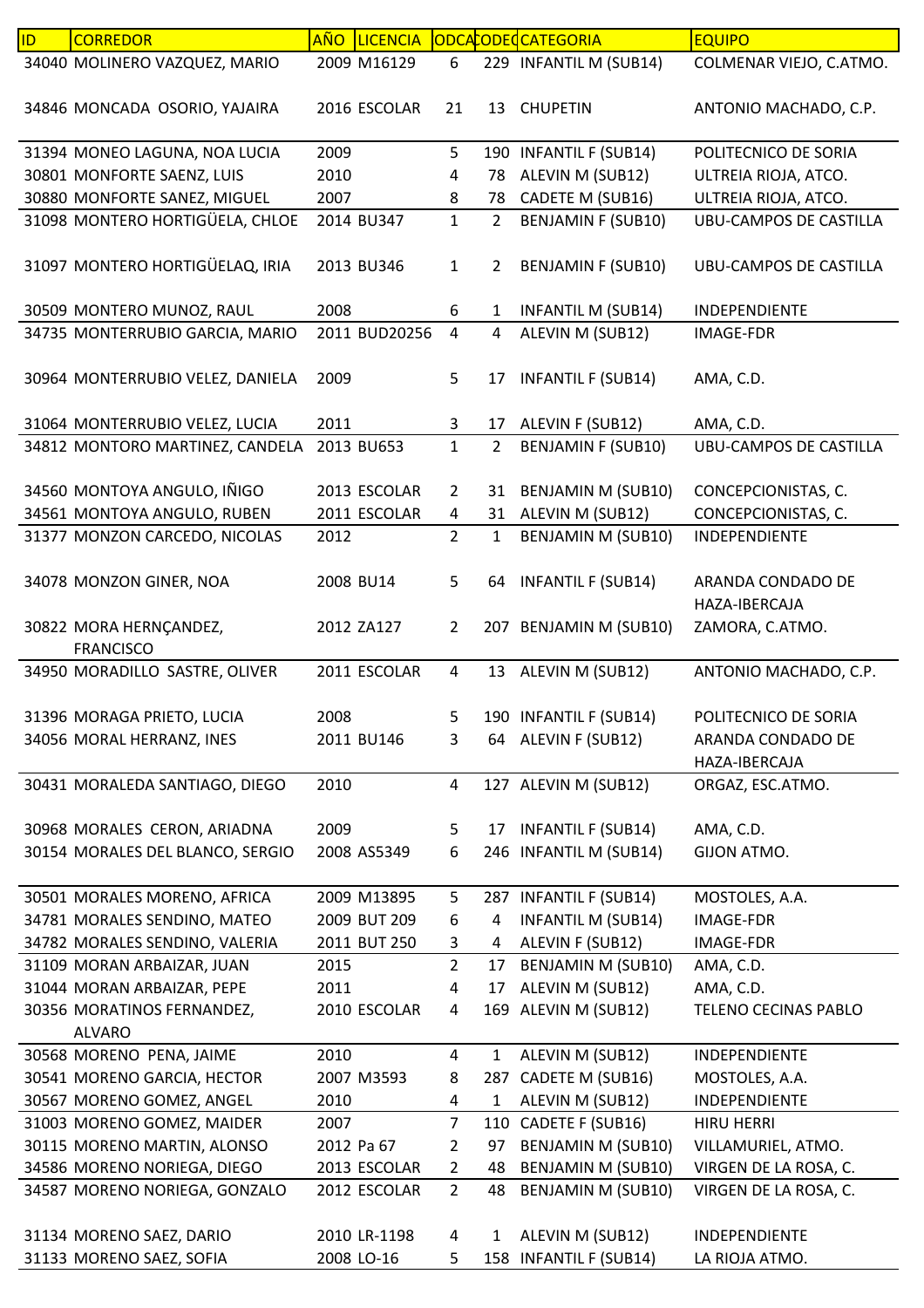| ID | <b>CORREDOR</b>                  | <b>AÑO</b> | <b>LICENCIA</b> |                |                | ODCACODECCATEGORIA        | <b>EQUIPO</b>                 |
|----|----------------------------------|------------|-----------------|----------------|----------------|---------------------------|-------------------------------|
|    | 30268 MORETA SOTO, ELIA          |            | 2013 LR-5955    | $\mathbf{1}$   |                | 143 BENJAMIN F (SUB10)    | CALCEATENSE, C. ATMO.         |
|    | 34710 MOROLLON SANLLORENTE,      |            | 2010 BUT 208    | 3              | 4              | ALEVIN F (SUB12)          | <b>IMAGE-FDR</b>              |
|    | <b>NURIA</b>                     |            |                 |                |                |                           |                               |
|    | 31569 MOULET CASTILLO, SOFIA     | 2008       |                 | 5              | 55             | <b>INFANTIL F (SUB14)</b> | HORTALEZA, SPORTING DE        |
|    |                                  |            |                 |                |                |                           |                               |
|    | 31439 MOUMMI RICO, SAFYA         |            | 2008 GA582      | 5              | 59             | <b>INFANTIL F (SUB14)</b> | LUCUS CAIXA RURAL             |
|    |                                  |            |                 |                |                |                           | GALEGA, C.A                   |
|    | 34452 MOURO ALVAREZ, JON         |            | 2010 BU176      | 4              | 56             | ALEVIN M (SUB12)          | VALLE DE MENA, CA             |
|    | 34823 MOVAN TISSIER, YOUNE       |            | 2009 BU670      | 6              | 2              | <b>INFANTIL M (SUB14)</b> | <b>UBU-CAMPOS DE CASTILLA</b> |
|    |                                  |            |                 |                |                |                           |                               |
|    | 30235 MUGA REDONDO, CARLOS       | 2012       |                 | $\overline{2}$ | 1              | BENJAMIN M (SUB10)        | <b>INDEPENDIENTE</b>          |
|    | 34970 MUJICA RIVAS, CARLOS       |            | 2010 ESCOLAR    | 4              | 13             | ALEVIN M (SUB12)          | ANTONIO MACHADO, C.P.         |
|    | <b>ARMANDO</b>                   |            |                 |                |                |                           |                               |
|    | 31449 MUNOZ ALVAREZ, SABA        | 2013 SO72  |                 | $\mathbf{1}$   |                | 190 BENJAMIN F (SUB10)    | POLITECNICO DE SORIA          |
|    | 30621 MUNOZ FERNANDEZ, ALEX      | 2013       |                 | $\overline{2}$ | $\mathbf{1}$   | <b>BENJAMIN M (SUB10)</b> | <b>INDEPENDIENTE</b>          |
|    | 30620 MUNOZ FERNANDEZ, SARA      | 2010       |                 | 3              | 245            | ALEVIN F (SUB12)          | FRANCISCANOS DE LUGO          |
|    | 30441 MUNOZ GONZALEZ, ADRIAN     |            | 2008 SG149      | 6              |                | 161 INFANTIL M (SUB14)    | SEGOVIA, SPORTING             |
|    | 30442 MUNOZ GONZALEZ, ENRIQUE    |            | 2011 SG184      | 4              |                | 161 ALEVIN M (SUB12)      | SEGOVIA, SPORTING             |
|    | 30829 MUNOZ NACHER, JORGE        | 2012       | 3025            | $\overline{2}$ | 33             | <b>BENJAMIN M (SUB10)</b> | TUROLENSE, A. ATCA.           |
|    | 30828 MUNOZ NACHER, MARCOS       | 2009       | 1055            | 6              | 33             | <b>INFANTIL M (SUB14)</b> | TUROLENSE, A. ATCA.           |
|    | 34629 MUÑOZ OLIVEROS, ENOL       | 2011       |                 | $\overline{4}$ |                | 141 ALEVIN M (SUB12)      | ATLETARIA ISAAC VICIOSA       |
|    |                                  |            |                 |                |                |                           |                               |
|    | 34639 MUÑOZ OLIVEROS, LAILA      | 2008       |                 | 5              |                | 141 INFANTIL F (SUB14)    | ATLETARIA ISAAC VICIOSA       |
|    |                                  |            |                 |                |                |                           |                               |
|    | 34929 MUÑOZ PEÑACOBA, DANIEL     |            | 2012 ESCOLAR    | $\overline{2}$ | 13             | BENJAMIN M (SUB10)        | ANTONIO MACHADO, C.P.         |
|    |                                  |            |                 |                |                |                           |                               |
|    | 34874 MUÑOZ PEÑACOBA, MARTIN     |            | 2015 ESCOLAR    | $\overline{2}$ | 13             | <b>BENJAMIN M (SUB10)</b> | ANTONIO MACHADO, C.P.         |
|    |                                  |            |                 |                |                |                           |                               |
|    | 34030 MUÑOZ SARABIA, CARLOS      |            | 2006 M9200      | 8              |                | 229 CADETE M (SUB16)      | COLMENAR VIEJO, C.ATMO.       |
|    |                                  |            |                 |                |                |                           |                               |
|    | 34013 MUÑOZ SARABIA, JULIA       |            | 2009 M5137      | 5              |                | 229 INFANTIL F (SUB14)    | COLMENAR VIEJO, C.ATMO.       |
|    |                                  |            |                 |                |                |                           |                               |
|    | 30369 MURES RODRIGUEZ, GUILLERMO |            | 2007 ESCOLAR    | 8              |                | 169 CADETE M (SUB16)      | TELENO CECINAS PABLO          |
|    |                                  |            |                 |                |                |                           |                               |
|    | 30468 NAGHMOUCHI NAGHMOUCHI,     | 2013       |                 | $\overline{2}$ |                | 156 BENJAMIN M (SUB10)    | REINOSA RUNNING               |
|    | FARID                            |            |                 |                |                |                           |                               |
|    | 34106 NAITA FERNANDEZ, OSCAR     |            | 2010 BU147      | 4              | 64             | ALEVIN M (SUB12)          | ARANDA CONDADO DE             |
|    |                                  |            |                 |                |                |                           | HAZA-IBERCAJA                 |
|    | 31633 NANU MUNOZ, ALVARO         | 2014       |                 | $2^{\circ}$    | 55             | <b>BENJAMIN M (SUB10)</b> | HORTALEZA, SPORTING DE        |
|    |                                  |            |                 |                |                |                           |                               |
|    | 31544 NANU MUNOZ, DANIEL         | 2013       |                 | $\overline{2}$ | 55             | BENJAMIN M (SUB10)        | HORTALEZA, SPORTING DE        |
|    |                                  |            |                 |                |                |                           |                               |
|    | 30984 NARTINEZ LERGA, NAROA      | 2009       |                 | 5              |                | 110 INFANTIL F (SUB14)    | <b>HIRU HERRI</b>             |
|    | 34012 NAVAJO FLUVIA, AITANA      |            | 2009 M3769      | 5              |                | 229 INFANTIL F (SUB14)    | COLMENAR VIEJO, C.ATMO.       |
|    |                                  |            |                 |                |                |                           |                               |
|    | 30227 NAVALON PATON, CAROLINA    |            | 2008 A16245     | 5              | 69             | <b>INFANTIL F (SUB14)</b> | PETRER CAPET, C.A.            |
|    | 30226 NAVALON PATON, ISAAC       |            | 2006 A16347     | 8              | 69             | CADETE M (SUB16)          | PETRER CAPET, C.A.            |
|    | 34085 NAVARRO SANCHA, MIRIAM     |            | 2006 BU4327     | $\overline{7}$ | 64             | CADETE F (SUB16)          | ARANDA CONDADO DE             |
|    |                                  |            |                 |                |                |                           | HAZA-IBERCAJA                 |
|    | 34813 NAVARRO PASCUAL, PAULA     |            | 2013 BU663      | $\mathbf{1}$   | $\overline{2}$ | <b>BENJAMIN F (SUB10)</b> | UBU-CAMPOS DE CASTILLA        |
|    |                                  |            |                 |                |                |                           |                               |
|    | 30523 NEGRO REDONDO, IVAN        |            | 2010 ZA33       | 4              |                | 117 ALEVIN M (SUB12)      | VINO TORO CAJA RURAL          |
|    | 31614 NEILA PARAMO, INES         | 2012       |                 | $\mathbf{1}$   | $\mathbf{1}$   | <b>BENJAMIN F (SUB10)</b> | INDEPENDIENTE                 |
|    | 31613 NEILA PARAMO, OLALLA       | 2015       |                 | $\mathbf{1}$   | 1              | <b>BENJAMIN F (SUB10)</b> | INDEPENDIENTE                 |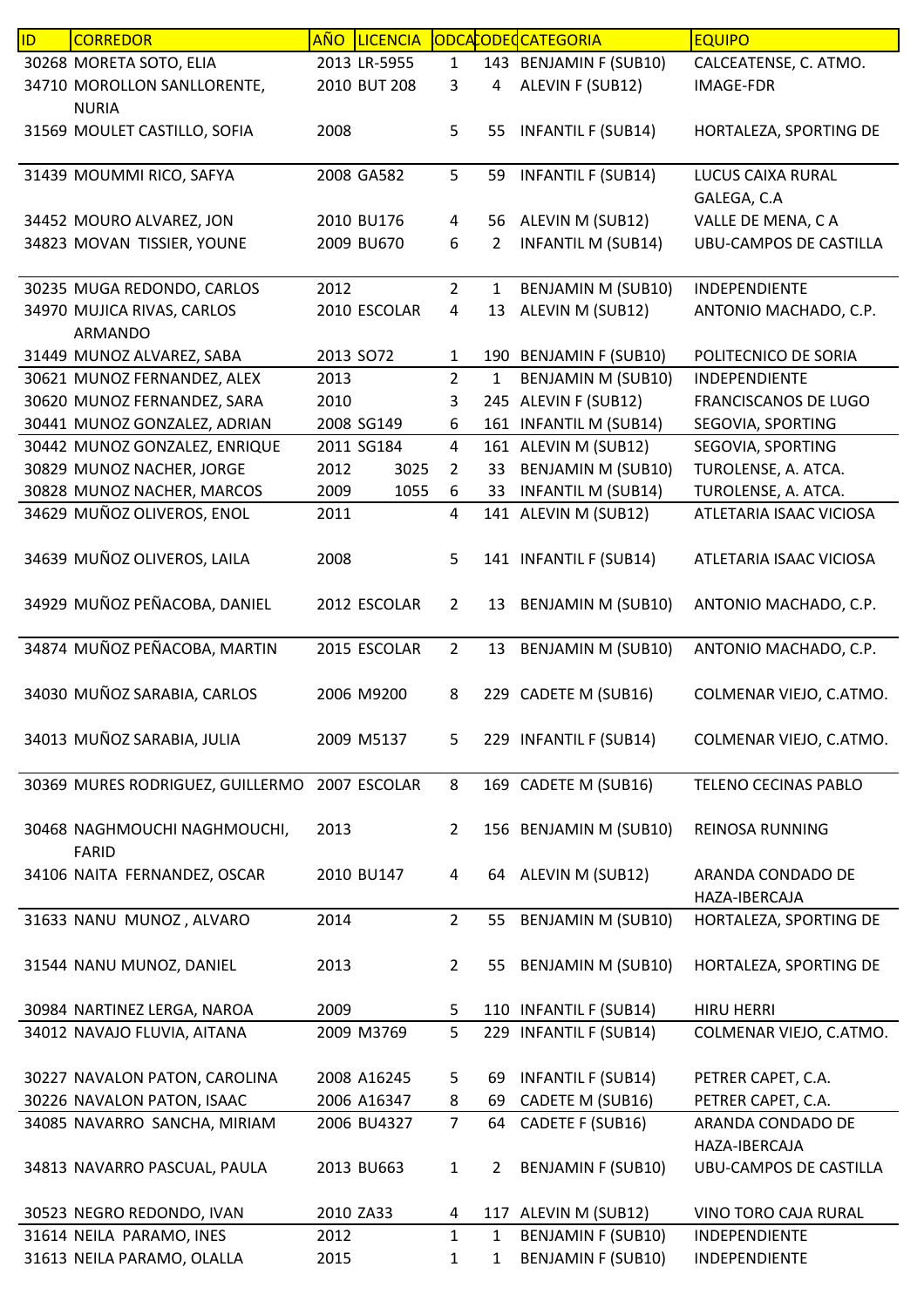| ID | <b>CORREDOR</b>                           | AÑO      | <b>LICENCIA</b> |                |              | ODCACODECATEGORIA         | <b>EQUIPO</b>                      |
|----|-------------------------------------------|----------|-----------------|----------------|--------------|---------------------------|------------------------------------|
|    | 31615 NEILA PARAMO, SERGIO                | 2009     |                 | 6              | $\mathbf{1}$ | <b>INFANTIL M (SUB14)</b> | INDEPENDIENTE                      |
|    | 30505 NICOLAS BLANCO, SERGIO              | 2008 L80 |                 | 6              |              | 101 INFANTIL M (SUB14)    | <b>NEW RUNNERS</b>                 |
|    | 30335 NICOLAS FERNANDEZ, SERGIO           | 2014     |                 | $\overline{2}$ |              | 169 BENJAMIN M (SUB10)    | TELENO CECINAS PABLO               |
|    | 30327 NIETO PRIETO, CELIA                 |          | 2012 ESCOLAR    | 1              |              | 169 BENJAMIN F (SUB10)    | TELENO CECINAS PABLO               |
|    | 34566 NIETO NAVARRO, IGNACIO              |          | 2011 ESCOLAR    | $\overline{4}$ |              | 31 ALEVIN M (SUB12)       | CONCEPCIONISTAS, C.                |
|    | 30823 NIETO RODRIGEUZ, PABLO              |          | 2014 ZA126      | 2              |              | 207 BENJAMIN M (SUB10)    | ZAMORA, C.ATMO.                    |
|    | 34231 NIETO VAZQUEZ, XANA                 |          | 2012 ESCOLAR    | $\mathbf{1}$   |              | 233 BENJAMIN F (SUB10)    | <b>BENAVENTE ATMO., CLUB</b>       |
|    | 34229 NISTAL TURIEL, ANGEL                |          | 2012 ESCOLAR    | $\overline{2}$ |              | 233 BENJAMIN M (SUB10)    | <b>BENAVENTE ATMO., CLUB</b>       |
|    | 34198 NISTAL TURIEL, MARCOS               |          | 2007 ESCOLAR    | 8              |              | 233 CADETE M (SUB16)      | <b>BENAVENTE ATMO., CLUB</b>       |
|    | 34138 NOGAL MUGA, ALVARO                  |          | 2012 ESCOLAR    | 2              | 36           | <b>BENJAMIN M (SUB10)</b> | TESLA, CEIP                        |
|    | 34139 NOGAL MUGA, DANIEL                  |          | 2017 ESCOLAR    | 21             | 36           | <b>CHUPETIN</b>           | TESLA, CEIP                        |
|    | 31574 NOGUERO REBOLLO, RAUL               | 2014     |                 | $\overline{2}$ | $\mathbf{1}$ | <b>BENJAMIN M (SUB10)</b> | INDEPENDIENTE                      |
|    | 34600 NOUALI, MARYAM                      |          | 2010 ESCOLAR    | 3              | 38           | ALEVIN F (SUB12)          | MARCELIANO SANTAMARIA              |
|    | 34453 NOVALES PEREZ, ISKANDER             |          | 2011 BU177      | 4              | 56           | ALEVIN M (SUB12)          | VALLE DE MENA, CA                  |
|    | 34719 NOZAL ZORITA, RODRIGO               |          | 2010 BUT 212    | 4              | 4            | ALEVIN M (SUB12)          | <b>IMAGE-FDR</b>                   |
|    | 30664 NUEVO GARCIA, HUGO                  | 2008     |                 | 6              |              | 139 INFANTIL M (SUB14)    | LLANERA, ATMO.                     |
|    | 34414 NUÑEZ IZQUIERDO, ANNE               |          | 2010 ESCOLAR    | 3              | 24           | ALEVIN F (SUB12)          | RIBERA DEL VENA, CEIP              |
|    | 31065 NUÑEZ LOPEZ DE LETONA,<br>CAYETANA  | 2011     |                 | 3              | 17           | ALEVIN F (SUB12)          | AMA, C.D.                          |
|    | 34118 NUÑEZ ACON, ADRIAN                  |          | 2008 BU32       | 6              |              | 64 INFANTIL M (SUB14)     | ARANDA CONDADO DE<br>HAZA-IBERCAJA |
|    | 34119 NUÑEZ ACON, JORGE                   |          | 2008 BU114      | 6              | 64           | <b>INFANTIL M (SUB14)</b> | ARANDA CONDADO DE                  |
|    |                                           |          |                 |                |              |                           | HAZA-IBERCAJA                      |
|    | 34273 NUÑEZ DE LOS RIOS, ABRIL            |          | 2012 ESCOLAR    | $\mathbf{1}$   |              | 62 BENJAMIN F (SUB10)     | SAN PEDRO Y SAN FELICES            |
|    | 34483 NUÑEZ LANGA, LAURA                  |          | 2010 ESCOLAR    | 3              |              | 21 ALEVIN F (SUB12)       | ARANDA, ESC.ATMO.                  |
|    | 34126 NUÑEZ ROJAS, JORGE                  |          | 2006 BU90       | 8              | 64           | CADETE M (SUB16)          | ARANDA CONDADO DE                  |
|    |                                           |          |                 |                |              |                           | HAZA-IBERCAJA                      |
|    | 30118 NUÑEZ SANCHEZ, RAQUEL               |          | 2009 AS358      | 5              |              | 296 INFANTIL F (SUB14)    | <b>GAITERO ATLETISMO</b>           |
|    | 30261 NUÑO GOMEZ, ADRIAN                  |          | 2013 LR5976     | 2              |              | 143 BENJAMIN M (SUB10)    | CALCEATENSE, C. ATMO.              |
|    | 30701 NUÑO PALACIO, CIRA                  | 2010     |                 | $\overline{3}$ |              | 103 ALEVIN F (SUB12)      | CIUDAD DE LUGONES, ATCO.           |
|    | 34344 OCHOA ARNAIZ, ADRIAN                |          | 2011 ESCOLAR    | 4              | 5.           | ALEVIN M (SUB12)          | MARIA TERESA LEON, CEIP            |
|    | 31500 OCHOA MARTIN, OLAYA                 |          | 2013 VA532      | 1              | 87           | <b>BENJAMIN F (SUB10)</b> | VALLADOLID, CLUB ATMO              |
|    | 31124 OCIO RUIZ DE LOIZAGA, LAIA          | 2012     |                 | $\mathbf{1}$   | 17           | <b>BENJAMIN F (SUB10)</b> | AMA, C.D.                          |
|    | 31107 OCIO RUIZ DE LOIZAGA, MARCOS        | 2013     |                 | $\overline{2}$ | 17           | <b>BENJAMIN M (SUB10)</b> | AMA, C.D.                          |
|    | 34930 OJEDA JIMENEZ, JORDI NICOLAS        |          | 2012 ESCOLAR    | $\overline{2}$ |              | 13 BENJAMIN M (SUB10)     | ANTONIO MACHADO, C.P.              |
|    | 34971 OJEDA RAISSOUNI, MOISES             |          | 2010 ESCOLAR    | 4              | 13           | ALEVIN M (SUB12)          | ANTONIO MACHADO, C.P.              |
|    | 31548 OLAZABAL VALLE DE LERSUNDI,<br>SARA | 2013     |                 | $\mathbf{1}$   |              | 55 BENJAMIN F (SUB10)     | HORTALEZA, SPORTING DE             |
|    | 30191 OLIVA SAN SEGUNDO, CARLOTA          |          | 2009 M14182     | 5.             |              | 234 INFANTIL F (SUB14)    | AJALKALA, C.A.                     |
|    | 30259 OLMOS AZOFRA, ALBA                  |          | 2011 LR-3824    | 3              |              | 143 ALEVIN F (SUB12)      | CALCEATENSE, C. ATMO.              |
|    | 30260 OLMOS AZOFRA, ANNE                  |          | 2015 LR-6345    | 1              |              | 143 BENJAMIN F (SUB10)    | CALCEATENSE, C. ATMO.              |
|    | 31381 OMENACA DE MIGUEL, IKER             |          | 2006 SO3440     | 8              |              | 190 CADETE M (SUB16)      | POLITECNICO DE SORIA               |
|    | 30825 ONATE QUIJADA, RAFAEL               |          | 2014 ZA75       | $\overline{2}$ |              | 207 BENJAMIN M (SUB10)    | ZAMORA, C.ATMO.                    |
|    | 34269 ORDAS CUEVAS, CELIA                 |          | 2012 ESCOLAR    | $\mathbf{1}$   | 62           | <b>BENJAMIN F (SUB10)</b> | SAN PEDRO Y SAN FELICES            |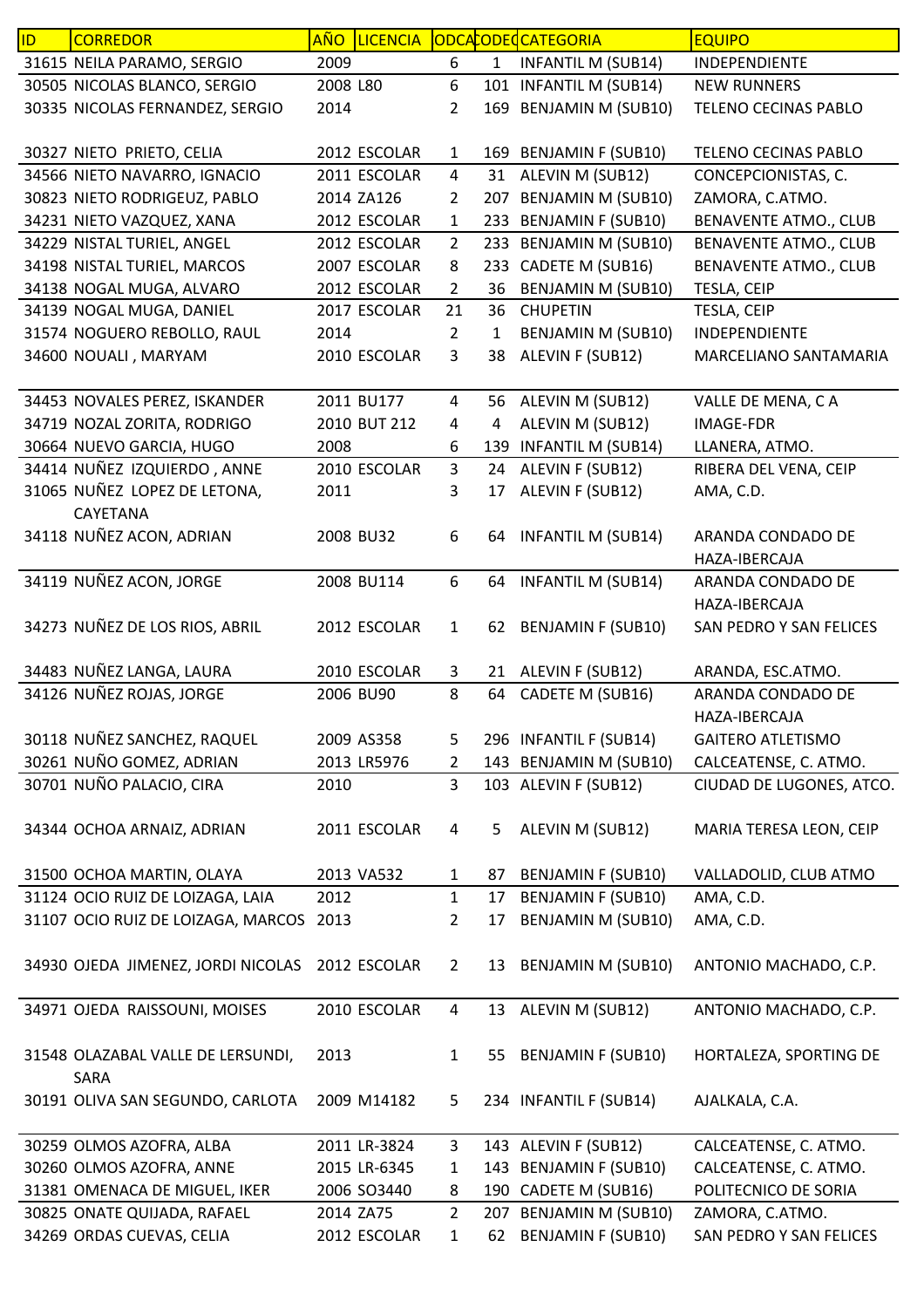| ID | <b>CORREDOR</b>                 | <b>AÑO</b> | <b>LICENCIA</b> |                |                | ODCACODECCATEGORIA        | <b>EQUIPO</b>                      |
|----|---------------------------------|------------|-----------------|----------------|----------------|---------------------------|------------------------------------|
|    | 31080 ORDONEZ PANIEGO, LEYRE    |            | 2008 BU402      | 5              | $\overline{2}$ | <b>INFANTIL F (SUB14)</b> | <b>UBU-CAMPOS DE CASTILLA</b>      |
|    | 30240 ORDONEZ TURRADO, CLAUDIA  | 2009       |                 | 5              | 49             | <b>INFANTIL F (SUB14)</b> | JUVENTUD ATCA. DE NAVA             |
|    | 34699 ORDOÑEZ ZARRAGA, ALBERTO  |            | 2009 ESCOLAR    | 6              | 4              | <b>INFANTIL M (SUB14)</b> | <b>IMAGE-FDR</b>                   |
|    | 31622 ORDORICA NEBREDA, MARCO   | 2006       |                 | 8              | $\mathbf{1}$   | CADETE M (SUB16)          | INDEPENDIENTE                      |
|    | 34758 ORIVE PURAS, ALEJANDRO    |            | 2012 ESCOLAR    | $\overline{2}$ | 4              | BENJAMIN M (SUB10)        | <b>IMAGE-FDR</b>                   |
|    | 31638 ORTEGA MARTINEZ, MARTA    | 2007       |                 | 7              | 55             | CADETE F (SUB16)          | HORTALEZA, SPORTING DE             |
|    | 34608 ORTEGA SAIZ, JADE         |            | 2009 ESCOLAR    | 5              | 43             | <b>INFANTIL F (SUB14)</b> | PONS SOROLLA, C.P.                 |
|    | 30807 ORTEGA VALENCIA, DIEGO    | 2010       |                 | 4              | 78             | ALEVIN M (SUB12)          | ULTREIA RIOJA, ATCO.               |
|    | 34931 ORTEGA ALONSO, ADRIANA    |            | 2012 ESCOLAR    | 1              | 13             | <b>BENJAMIN F (SUB10)</b> | ANTONIO MACHADO, C.P.              |
|    | 34307 ORTEGA BASCONES, CARLA    |            | 2015 ESCOLAR    | $\mathbf{1}$   | 62             | <b>BENJAMIN F (SUB10)</b> | SAN PEDRO Y SAN FELICES            |
|    | 31331 ORTEGA CARMONA, ALEJANDRO |            | 2007 NA1923     | 8              |                | 110 CADETE M (SUB16)      | <b>HIRU HERRI</b>                  |
|    | 34175 ORTEGA DE LUIS, DANIEL    |            | 2009 BU488      | 6              | 3              | <b>INFANTIL M (SUB14)</b> | CAPISCOL-IBERCAJA                  |
|    | 34377 ORTEGA GONZALEZ, CARLA    |            | 2014 ESCOLAR    | $\mathbf{1}$   | 5              | <b>BENJAMIN F (SUB10)</b> | MARIA TERESA LEON, CEIP            |
|    | 34847 ORTEGA MORAL, GONZALO     |            | 2016 ESCOLAR    | 21             | 13             | <b>CHUPETIN</b>           | ANTONIO MACHADO, C.P.              |
|    | 34951 ORTEGA MORAL, SERGIO      |            | 2011 ESCOLAR    | 4              | 13             | ALEVIN M (SUB12)          | ANTONIO MACHADO, C.P.              |
|    | 31329 ORTEGA PEREZ, ANDREA      | 2006       |                 | 7              | $\mathbf{1}$   | CADETE F (SUB16)          | <b>INDEPENDIENTE</b>               |
|    | 31535 ORTEGA VALENCIA, DIEGO    | 2010       |                 | 4              | 78             | ALEVIN M (SUB12)          | ULTREIA RIOJA, ATCO.               |
|    | 31034 ORTIZ VERGARA, IVAN       | 2009       |                 | 6              | 17             | <b>INFANTIL M (SUB14)</b> | AMA, C.D.                          |
|    | 34028 ORTIZ GALLARDO, DANIELA   |            | 2010 M15793     | 3              | 229            | ALEVIN F (SUB12)          | COLMENAR VIEJO, C.ATMO.            |
|    | 34494 ORTIZ GREGORIO, BRUNO     |            | 2009 ESCOLAR    | 6              | 11             | <b>INFANTIL M (SUB14)</b> | PETRA LAFONT, C.                   |
|    | 31140 ORTIZ MARTINEZ, JAVIER    | 2012       |                 | 2              | 17             | BENJAMIN M (SUB10)        | AMA, C.D.                          |
|    | 34167 ORTIZ PUENTE, ADRIANA     |            | 2009 BU487      | 5              | 3              | <b>INFANTIL F (SUB14)</b> | CAPISCOL-IBERCAJA                  |
|    | 34395 ORTIZ SAEZ, MARTIN        |            | 2017 ESCOLAR    | 21             | 5              | <b>CHUPETIN</b>           | MARIA TERESA LEON, CEIP            |
|    | 34624 ORTIZ VAQUERO, FERNANDO   | 2009       |                 | 6              |                | 141 INFANTIL M (SUB14)    | ATLETARIA ISAAC VICIOSA            |
|    | 34069 ORTUÑO ABAD, ALEJANDRA    |            | 2009 BU148      | 5              | 64             | <b>INFANTIL F (SUB14)</b> | ARANDA CONDADO DE<br>HAZA-IBERCAJA |
|    | 34101 ORTUÑO ABAD, IKER         |            | 2011 BU150      | 4              | 64             | ALEVIN M (SUB12)          | ARANDA CONDADO DE<br>HAZA-IBERCAJA |
|    | 34388 OSORIO FUENTES, VERA      |            | 2015 ESCOLAR    | $\mathbf{1}$   | 5              | <b>BENJAMIN F (SUB10)</b> | MARIA TERESA LEON, CEIP            |
|    | 30128 OTERO ROSALES, MARTIN     |            | 2011 AG202598   | 4              | 99             | ALEVIN M (SUB12)          | PINARIUM, C.D.                     |
|    | 30127 OTERO ROSALES, OSCAR      |            | 2008 GA202337   | 6              | 99             | <b>INFANTIL M (SUB14)</b> | PINARIUM, C.D.                     |
|    | 34654 OTTONE VALENCIANO, HUGO   |            | 2006 BUT 216    | 8              | 4              | CADETE M (SUB16)          | <b>IMAGE-FDR</b>                   |
|    | 34736 PABLO OLANO, GONZALO DE   |            | 2011 BUT 282    | 4              | 4              | ALEVIN M (SUB12)          | <b>IMAGE-FDR</b>                   |
|    | 34619 PABLOS REY, ALEJANDRO     | 2008       |                 | 6              | 141            | <b>INFANTIL M (SUB14)</b> | ATLETARIA ISAAC VICIOSA            |
|    | 34817 PACUAL MELGOSA, NOA       | 2007       |                 | 7              | $2^{\circ}$    | CADETE F (SUB16)          | UBU-CAMPOS DE CASTILLA             |
|    | 31335 PADILLA PEREZ, JAVIER     | 2009       |                 | 6              | $\mathbf{1}$   | <b>INFANTIL M (SUB14)</b> | INDEPENDIENTE                      |
|    | 34519 PADRO CRESPO, JORGE       |            | 2014 ESCOLAR    | $\overline{2}$ | 41             | <b>BENJAMIN M (SUB10)</b> | FERNANDO DE ROJAS, C.P.            |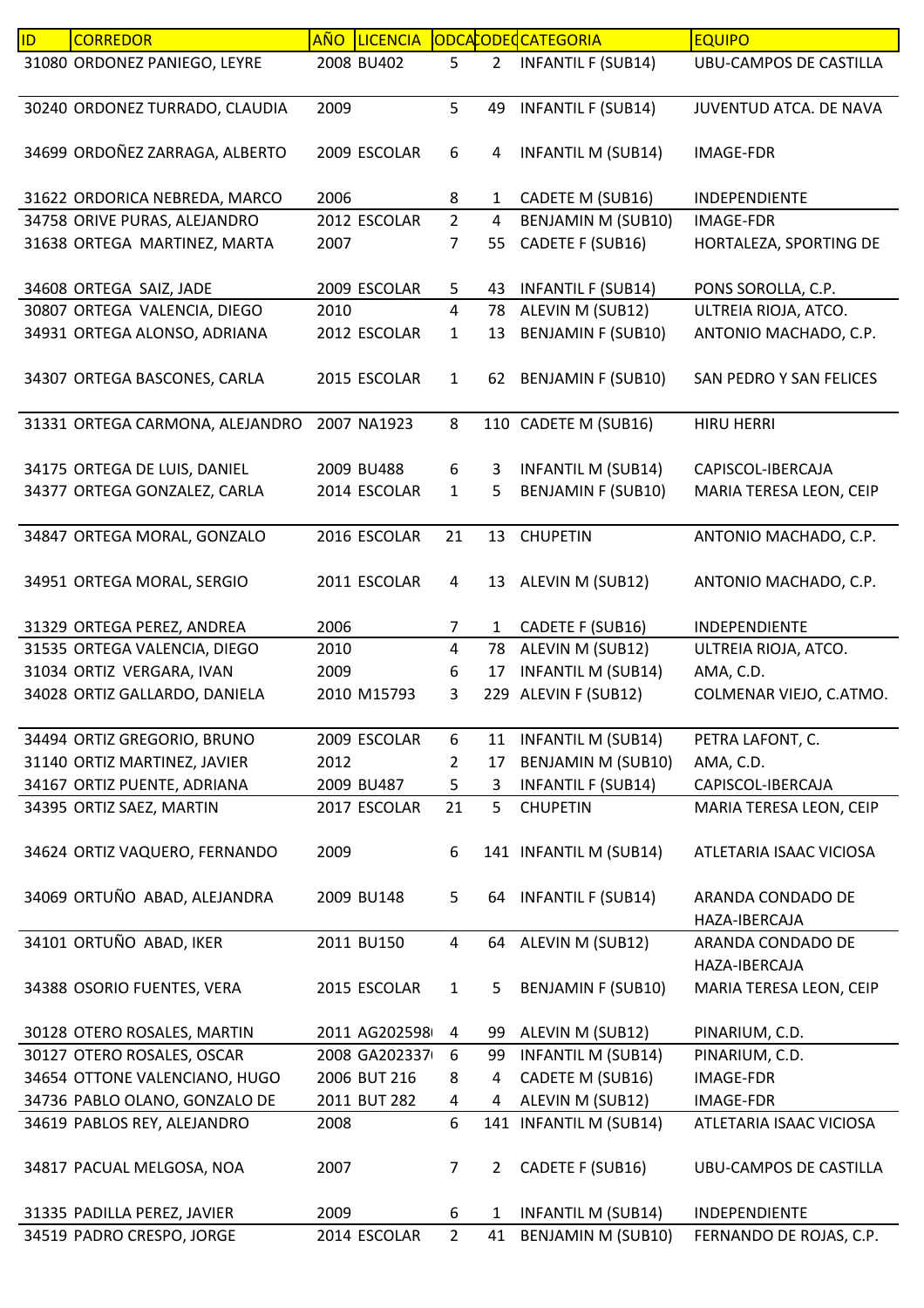| ID | <b>CORREDOR</b>                  | <b>AÑO</b> | <b>LICENCIA</b> |                |                | ODCACODECATEGORIA         | <b>EQUIPO</b>                 |
|----|----------------------------------|------------|-----------------|----------------|----------------|---------------------------|-------------------------------|
|    | 30163 PALACIN PASCUAL, JUAN      | 2008       |                 | 6              | $\mathbf{1}$   | <b>INFANTIL M (SUB14)</b> | INDEPENDIENTE                 |
|    | 30164 PALACIN PASCUAL, MIGUEL    | 2012       |                 | 2              | 1              | BENJAMIN M (SUB10)        | INDEPENDIENTE                 |
|    | 30105 PALACIO FERNANDEZ, NICOLAS | 2010       |                 | 4              |                | 296 ALEVIN M (SUB12)      | <b>GAITERO ATLETISMO</b>      |
|    |                                  |            |                 |                |                |                           |                               |
|    | 30843 PALACIOS BLANCO, SOFIA     |            | 2014 BU499      | $\mathbf{1}$   | $\overline{2}$ | <b>BENJAMIN F (SUB10)</b> | UBU-CAMPOS DE CASTILLA        |
|    |                                  |            |                 |                |                |                           |                               |
|    | 30178 PALACIOS LLERA, DANIEL     |            | 2006 0112       | 8              |                | 172 CADETE M (SUB16)      | ORIENTE ATMO., CLUB           |
|    | 31128 PALACIOS PACHECO, ANNE     | 2014       |                 | $\mathbf{1}$   | 17             | <b>BENJAMIN F (SUB10)</b> | AMA, C.D.                     |
|    | 34677 PALACIOS PALACIN, ERIC     |            | 2008 BU 92      | 6              | 4              | <b>INFANTIL M (SUB14)</b> | <b>IMAGE-FDR</b>              |
|    | 34628 PALENCIA GOMEZ, JAIME      | 2010       |                 | 4              |                | 141 ALEVIN M (SUB12)      | ATLETARIA ISAAC VICIOSA       |
|    | 34613 PALENCIA GOMEZ, MARIO      | 2006       |                 | 8              |                | 141 CADETE M (SUB16)      | ATLETARIA ISAAC VICIOSA       |
|    |                                  |            |                 |                |                |                           |                               |
|    | 34402 PALMA MARTIN, SUSANA       |            | 2017 ESCOLAR    | 21             | 5              | <b>CHUPETIN</b>           | MARIA TERESA LEON, CEIP       |
|    |                                  |            |                 |                |                |                           |                               |
|    | 34372 PALMA MARTIN, VEGA         |            | 2014 ESCOLAR    | $\mathbf{1}$   | 5              | <b>BENJAMIN F (SUB10)</b> | MARIA TERESA LEON, CEIP       |
|    |                                  |            |                 |                |                |                           |                               |
|    | 31383 PALOMAR HERNANDO, AARON    | 2006 SO41  |                 | 8              |                | 190 CADETE M (SUB16)      | POLITECNICO DE SORIA          |
|    |                                  |            |                 |                |                |                           |                               |
|    | 30080 PALOMARES I MARI, AINA     | 2013       |                 | $\mathbf{1}$   | 1              | <b>BENJAMIN F (SUB10)</b> | <b>INDEPENDIENTE</b>          |
|    | 30079 PALOMARES I MARIN, ANGELS  |            | 2008 A11480     | 5              |                | 118 INFANTIL F (SUB14)    | NOVELDA, AT.                  |
|    |                                  |            |                 |                |                |                           |                               |
|    | 30675 PALOMINO FOURNIER, LUCAS   |            | 2008 TO421      | 6              |                | 152 INFANTIL M (SUB14)    | <b>TRAININGREY TELLO</b>      |
|    | 34972 PAMPLIEGA ALONSO, GABRIEL  |            | 2010 ESCOLAR    | 4              | 13             | ALEVIN M (SUB12)          | ANTONIO MACHADO, C.P.         |
|    | 31004 PANEDA SANCHO, NICOL       | 2007       |                 | 7              |                | 110 CADETE F (SUB16)      | <b>HIRU HERRI</b>             |
|    | 30556 PANIAGUA FERNANDEZ, ELSA   |            | 2007 M598       | $\overline{7}$ |                | 287 CADETE F (SUB16)      | MOSTOLES, A.A.                |
|    |                                  |            |                 |                |                |                           |                               |
|    | 31101 PANIEGO ALVAREZ, LUCIA     |            | 2014 BU348      | $\mathbf{1}$   | $\overline{2}$ | <b>BENJAMIN F (SUB10)</b> | <b>UBU-CAMPOS DE CASTILLA</b> |
|    |                                  |            |                 |                |                |                           |                               |
|    | 34559 PARAMO PADRONES,           |            | 2012 ESCOLAR    | $\mathbf{1}$   |                | 31 BENJAMIN F (SUB10)     | CONCEPCIONISTAS, C.           |
|    | ALMUDENA                         |            |                 |                |                |                           |                               |
|    | 34041 PARIENTE PEREZ, DAVID      |            | 2009 M1028      | 6              |                | 229 INFANTIL M (SUB14)    | COLMENAR VIEJO, C.ATMO.       |
|    |                                  |            |                 |                |                |                           |                               |
|    | 30564 PARIS IRUN, PAUL           |            | 2007 AR4313     | 8              |                | 184 CADETE M (SUB16)      | ZENIT TWINNER - LA MAFIA      |
|    |                                  |            |                 |                |                |                           |                               |
|    | 30336 PARRA DE LA FUENTE, DAVID  | 2015       |                 | $\overline{2}$ |                | 169 BENJAMIN M (SUB10)    | TELENO CECINAS PABLO          |
|    | 31035 PARRA GARCIA, DANIEL       | 2009       |                 | 6              | 17             | <b>INFANTIL M (SUB14)</b> | AMA, C.D.                     |
|    | 34097 PARRA REVENGA, PABLO       |            | 2012 BU573      | 2              | 64             | <b>BENJAMIN M (SUB10)</b> | ARANDA CONDADO DE             |
|    |                                  |            |                 |                |                |                           | HAZA-IBERCAJA                 |
|    | 34063 PARRIEGO RAMOS, PAULA      |            | 2010 BU149      | 3              |                | 64 ALEVIN F (SUB12)       | ARANDA CONDADO DE             |
|    |                                  |            |                 |                |                |                           | HAZA-IBERCAJA                 |
|    | 31429 PASCUAL SOLA, NACHO        | 2010       |                 | 4              |                | 190 ALEVIN M (SUB12)      | POLITECNICO DE SORIA          |
|    | 31642 PASTOR GONZALO, CARLA      |            | 2010 VA495      | 3              |                | 87 ALEVIN F (SUB12)       | VALLADOLID, CLUB ATMO         |
|    | 34763 PASTOR MINGUEZ, NUÑO       |            | 2012 ESCOLAR    | $\overline{2}$ | 4              | BENJAMIN M (SUB10)        | IMAGE-FDR                     |
|    | 30162 PASTOR SAN JOSE, XENIA     |            | 2010 CL92530    | 3              |                | 113 ALEVIN F (SUB12)      | CERDANYOLA, AT.               |
|    | 30009 PASTOR SANTIAGO, MARCOS    |            | 2010 M12831     | 4              | 94             | ALEVIN M (SUB12)          | ARDILLAS ESCORIAL             |
|    | 30024 PASTOR SANTIAGO, NATALIA   |            | 2007 M4481      | $\overline{7}$ | 94             | CADETE F (SUB16)          | ARDILLAS ESCORIAL             |
|    | 30995 PATERNAIN HERNANDEZ, NAIHA |            | 2007 NA120      | $\overline{7}$ |                | 110 CADETE F (SUB16)      | <b>HIRU HERRI</b>             |
|    |                                  |            |                 |                |                |                           |                               |
|    | 30986 PATERNAIN HERNANDEZ, SAIOA | 2009       |                 | 5              |                | 110 INFANTIL F (SUB14)    | <b>HIRU HERRI</b>             |
|    |                                  |            |                 |                |                |                           |                               |
|    | 30035 PAYNE SEYLLER, LANDER      |            | 2009 M5905      | 6              |                | 105 INFANTIL M (SUB14)    | BASE, C.D.                    |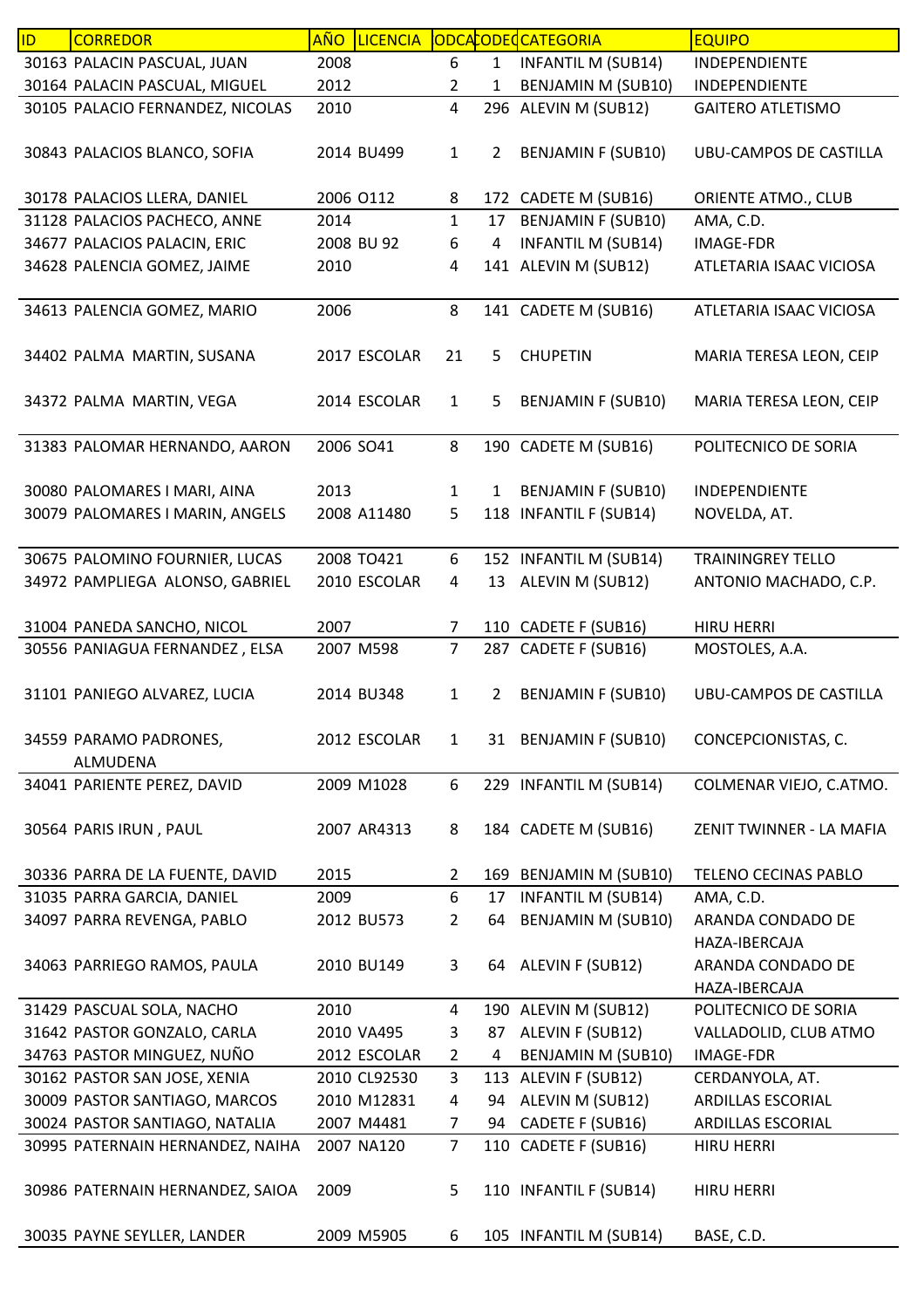| ID. | <b>CORREDOR</b>                              | <b>AÑO</b> | <b>LICENCIA</b> |                |                | ODCACODECATEGORIA         | <b>EQUIPO</b>                 |
|-----|----------------------------------------------|------------|-----------------|----------------|----------------|---------------------------|-------------------------------|
|     | 34848 PAYO MARTINEZ DE PINILLOS,             |            | 2016 ESCOLAR    | 21             | 13             | <b>CHUPETIN</b>           | ANTONIO MACHADO, C.P.         |
|     | <b>LUCA</b>                                  |            |                 |                |                |                           |                               |
|     | 31252 PAZO MISA, AROA                        | 2007       |                 | $\overline{7}$ |                | 219 CADETE F (SUB16)      | VAL MIÑOR, S.A.               |
|     | 34047 PECHARROMAN PARDILLA, SOFIA 2013 BU628 |            |                 | $\mathbf{1}$   | 64             | <b>BENJAMIN F (SUB10)</b> | ARANDA CONDADO DE             |
|     |                                              |            |                 |                |                |                           | HAZA-IBERCAJA                 |
|     | 34355 PEDRAZ PEREZ, NOA                      |            | 2013 ESCOLAR    | $\mathbf{1}$   | 5              | <b>BENJAMIN F (SUB10)</b> | MARIA TERESA LEON, CEIP       |
|     |                                              |            |                 |                |                |                           |                               |
|     | 31277 PEDROSA PLAZA, CARLOS                  |            | 2010 EX7661     | 4              | 93             | ALEVIN M (SUB12)          | ARTE FISICO, A.D.             |
|     | 34703 PELAEZ SERRANO, ADRIAN                 |            | 2009 BUT 210    | 6              | 4              | <b>INFANTIL M (SUB14)</b> | <b>IMAGE-FDR</b>              |
|     | 34764 PELAEZ SERRANO, AROA                   |            | 2012 ESCOLAR    | $\mathbf{1}$   | 4              | <b>BENJAMIN F (SUB10)</b> | IMAGE-FDR                     |
|     | 30711 PELLITERO FERNANDEZ, OSCAR             |            | 2006 BU385      | 8              | $\overline{2}$ | CADETE M (SUB16)          | <b>UBU-CAMPOS DE CASTILLA</b> |
|     |                                              |            |                 |                |                |                           |                               |
|     | 30721 PELLITERO FERNANDEZ, SOFIA             |            | 2008 BU349      | 5              | $\overline{2}$ | <b>INFANTIL F (SUB14)</b> | UBU-CAMPOS DE CASTILLA        |
|     |                                              |            |                 |                |                |                           |                               |
|     | 30715 PENA FERNANDEZ, PAULA                  |            | 2007 BU352      | $\overline{7}$ | $\overline{2}$ | CADETE F (SUB16)          | <b>UBU-CAMPOS DE CASTILLA</b> |
|     |                                              |            |                 |                |                |                           |                               |
|     | 30749 PENA PADRONES, MARTA                   |            | 2012 BU350      | $\mathbf{1}$   | $\overline{2}$ | <b>BENJAMIN F (SUB10)</b> | UBU-CAMPOS DE CASTILLA        |
|     |                                              |            |                 |                |                |                           |                               |
|     | 30739 PENA PADRONES, PAOLAQ                  |            | 2010 BU351      | 3              | $\overline{2}$ | ALEVIN F (SUB12)          | <b>UBU-CAMPOS DE CASTILLA</b> |
|     |                                              |            |                 |                |                |                           |                               |
|     | 31037 PENACOBA ANGULO, DAVID                 | 2010       |                 | $\overline{4}$ | 17             | ALEVIN M (SUB12)          | AMA, C.D.                     |
|     | 30394 PENARANDA MEDEL, OSCAR                 | 2007       |                 | 8              | $\mathbf{1}$   | CADETE M (SUB16)          | INDEPENDIENTE                 |
|     | 30395 PENARANDA MEDEL, VICTOR                | 2011       |                 | 4              | 1              | ALEVIN M (SUB12)          | INDEPENDIENTE                 |
|     | 34674 PEÑA ARCOS, SOFIA                      |            | 2008 BU 93      | 5              | $\overline{4}$ | <b>INFANTIL F (SUB14)</b> | <b>IMAGE-FDR</b>              |
|     | 34095 PEÑA DELGADO, JORGE                    |            | 2012 BU151      | $\overline{2}$ | 64             | <b>BENJAMIN M (SUB10)</b> | ARANDA CONDADO DE             |
|     |                                              |            |                 |                |                |                           | HAZA-IBERCAJA                 |
|     | 34079 PEÑA DELGADO, NEREA                    |            | 2008 BU28       | 5              |                | 64 INFANTIL F (SUB14)     | ARANDA CONDADO DE             |
|     |                                              |            |                 |                |                |                           | HAZA-IBERCAJA                 |
|     | 34187 PEÑA OCIO, DAVID                       |            | 2011 BU434      | 4              | $\overline{3}$ | ALEVIN M (SUB12)          | CAPISCOL-IBERCAJA             |
|     | 34163 PEÑA OCIO, JUAN                        |            | 2009 BU489      | 6              | з              | <b>INFANTIL M (SUB14)</b> | CAPISCOL-IBERCAJA             |
|     | 34605 PEÑA VIADERO, LARO                     |            | 2012 ESCOLAR    | $\overline{2}$ |                | 43 BENJAMIN M (SUB10)     | PONS SOROLLA, C.P.            |
|     | 34607 PEÑA VIADERO, VALVANUZ                 |            | 2010 ESCOLAR    | 3              | 43             | ALEVIN F (SUB12)          | PONS SOROLLA, C.P.            |
|     | 34522 PERAITA CAMARA, MARTIN                 |            | 2014 ESCOLAR    | $\overline{2}$ | 41             | <b>BENJAMIN M (SUB10)</b> | FERNANDO DE ROJAS, C.P.       |
|     |                                              |            |                 |                |                |                           |                               |
|     | 30101 PEREA CORRAL, REBECA                   |            | 2010 TO220      | 3              |                | 319 ALEVIN F (SUB12)      | <b>UDAT</b>                   |
|     | 30102 PEREA CORRAL, GUILLERMO                |            | 2014 TO221      | $\overline{2}$ |                | 319 BENJAMIN M (SUB10)    | <b>UDAT</b>                   |
|     | 30722 PEREDA PARAMIO, CARLA                  |            | 2008 BU403      | 5              | $\overline{2}$ | <b>INFANTIL F (SUB14)</b> | UBU-CAMPOS DE CASTILLA        |
|     |                                              |            |                 |                |                |                           |                               |
|     | 30645 PEREIRA BERNARDO, GAEL                 | 2014       |                 | $\mathbf{2}$   |                | 139 BENJAMIN M (SUB10)    | LLANERA, ATMO.                |
|     | 31319 PEREIRA CALLEJAS, CARLOTA              |            | 2006 NA41       | $\overline{7}$ | 63             | CADETE F (SUB16)          | RIBERA ATCO.                  |
|     | 34351 PEREZ ABAD, LUA                        |            | 2012 ESCOLAR    | $\mathbf{1}$   | 5              | <b>BENJAMIN F (SUB10)</b> | MARIA TERESA LEON, CEIP       |
|     |                                              |            |                 |                |                |                           |                               |
|     | 34973 PEREZ AMO, INES                        |            | 2010 ESCOLAR    | 3              |                | 13 ALEVIN F (SUB12)       | ANTONIO MACHADO, C.P.         |
|     |                                              |            |                 |                |                |                           |                               |
|     | 34370 PEREZ BLANCO, ALEJANDRA                |            | 2014 ESCOLAR    | $\mathbf{1}$   | 5.             | <b>BENJAMIN F (SUB10)</b> | MARIA TERESA LEON, CEIP       |
|     |                                              |            |                 |                |                |                           |                               |
|     | 34394 PEREZ BLANCO, NICOLAS                  |            | 2016 ESCOLAR    | 21             | 5              | <b>CHUPETIN</b>           | MARIA TERESA LEON, CEIP       |
|     |                                              |            |                 |                |                |                           |                               |
|     | 30970 PEREZ FUENTES, MALENA                  | 2008       |                 | 5              | 17             | <b>INFANTIL F (SUB14)</b> | AMA, C.D.                     |
|     | 30176 PEREZ GARCIA, OSCAR                    |            | 2006 FV1833     | 8              | 1              | CADETE M (SUB16)          | INDEPENDIENTE                 |
|     | 30546 PEREZ MARTINEZ, ALVAR                  | 2012       |                 | 2              | 1              | <b>BENJAMIN M (SUB10)</b> | INDEPENDIENTE                 |
|     | 31469 PEREZ MIGUEL, ISMAEL                   | 2008       |                 | 6              | 1              | <b>INFANTIL M (SUB14)</b> | INDEPENDIENTE                 |
|     | 31468 PEREZ MIGUEL, RAQUEL                   | 2011       |                 | 3              | $\mathbf{1}$   | ALEVIN F (SUB12)          | INDEPENDIENTE                 |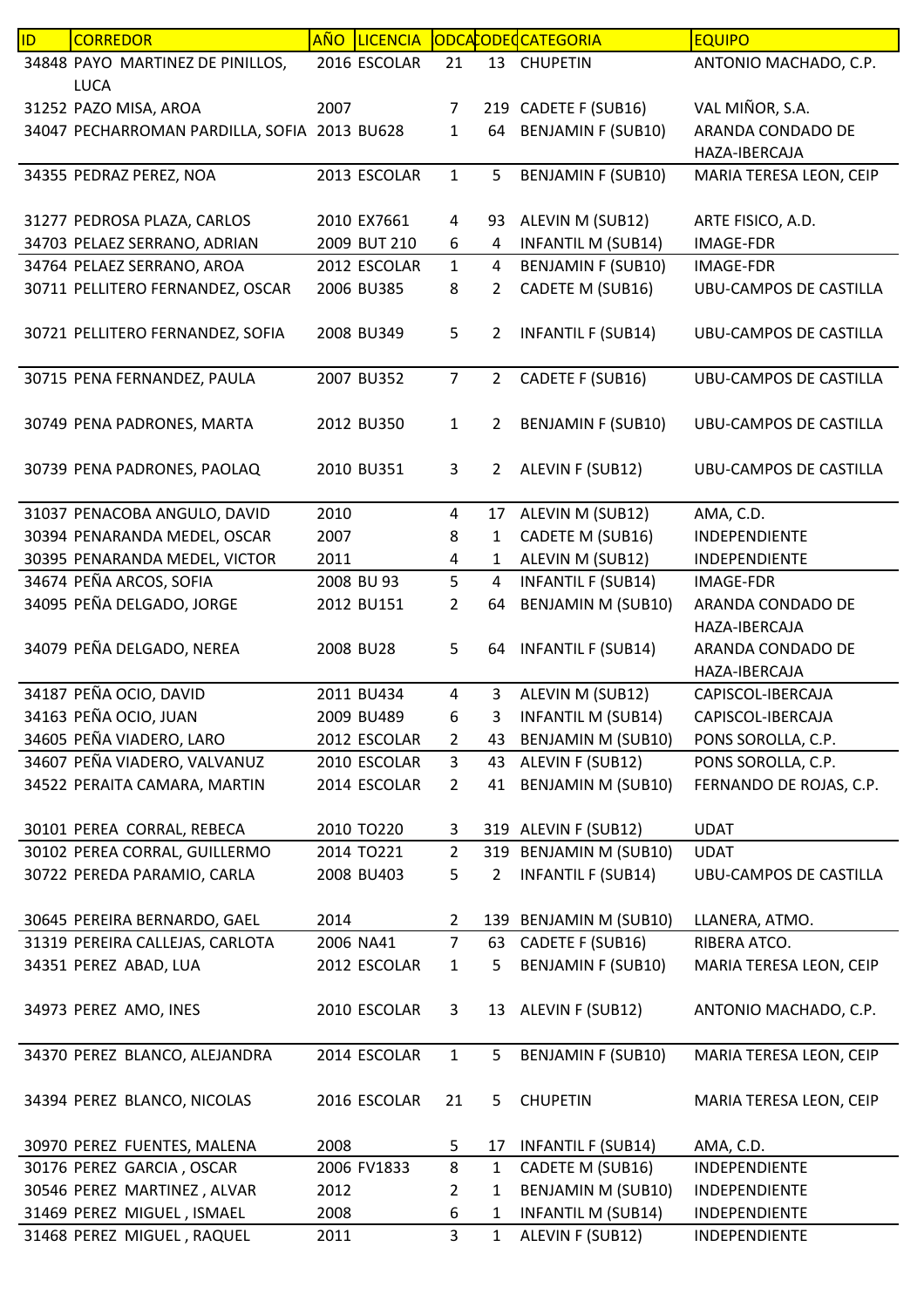| ID | <b>CORREDOR</b>                 | AÑO  | <b>LICENCIA</b> |                |                | ODCACODECATEGORIA         | <b>EQUIPO</b>                      |
|----|---------------------------------|------|-----------------|----------------|----------------|---------------------------|------------------------------------|
|    | 34338 PEREZ PALACIOS, JORGE     |      | 2011 ESCOLAR    | 4              | 5 <sub>5</sub> | ALEVIN M (SUB12)          | MARIA TERESA LEON, CEIP            |
|    | 34374 PEREZ PALACIOS, MARCOS    |      | 2014 ESCOLAR    | $\overline{2}$ | 5              | <b>BENJAMIN M (SUB10)</b> | MARIA TERESA LEON, CEIP            |
|    | 34899 PEREZ USABEL, DANIELA     |      | 2013 ESCOLAR    | $\mathbf{1}$   | 13             | <b>BENJAMIN F (SUB10)</b> | ANTONIO MACHADO, C.P.              |
|    | 34314 PEREZ, PABLO              |      | 2011 ESCOLAR    | 4              |                | 62 ALEVIN M (SUB12)       | SAN PEDRO Y SAN FELICES            |
|    | 34316 PEREZ, RODRIGO            |      | 2013 ESCOLAR    | $\overline{2}$ | 62             | BENJAMIN M (SUB10)        | SAN PEDRO Y SAN FELICES            |
|    | 34171 PEREZ ALVAREZ, VALENTINA  |      | 2009 BU430      | 5              | 3              | INFANTIL F (SUB14)        | CAPISCOL-IBERCAJA                  |
|    | 31311 PEREZ BALAGUER, ELISA     | 2012 |                 | 1              | 8              | <b>BENJAMIN F (SUB10)</b> | JUECES DE CASTILLA CEIP            |
|    | 31312 PEREZ BALAGUER, MANUEL    | 2014 |                 | $\overline{2}$ | 8              | BENJAMIN M (SUB10)        | JUECES DE CASTILLA CEIP            |
|    | 34206 PEREZ BEITIA, PATRICIA    |      | 2008 ESCOLAR    | 5              |                | 233 INFANTIL F (SUB14)    | <b>BENAVENTE ATMO., CLUB</b>       |
|    | 31343 PEREZ BELLIDO, MARCO      |      | 2007 SA93       | 8              |                | 162 CADETE M (SUB16)      | LA ARMUÑA, C.D.                    |
|    | 34083 PEREZ BENITO, LUCIA       |      | 2007 BU35       | $\overline{7}$ | 64             | CADETE F (SUB16)          | ARANDA CONDADO DE<br>HAZA-IBERCAJA |
|    | 31603 PEREZ CALADO, JORGE       | 2014 |                 | $\overline{2}$ | 98             | <b>BENJAMIN M (SUB10)</b> | FISIORAMA, C.A.                    |
|    | 30622 PEREZ CALDERON, MIGUEL    |      | 2008 LO-113     | 6              | 1              | <b>INFANTIL M (SUB14)</b> | INDEPENDIENTE                      |
|    | 31545 PEREZ DE AYALA, JUAN      | 2012 |                 | 2              | 55             | <b>BENJAMIN M (SUB10)</b> | HORTALEZA, SPORTING DE             |
|    | 34080 PEREZ DE BLAS, LUCIA      |      | 2008 BU38       | 5              | 64             | <b>INFANTIL F (SUB14)</b> | ARANDA CONDADO DE<br>HAZA-IBERCAJA |
|    | 34287 PEREZ DE JESUS, ASHLEY    |      | 2009 ESCOLAR    | 5              | 62             | <b>INFANTIL F (SUB14)</b> | SAN PEDRO Y SAN FELICES            |
|    | 31458 PEREZ DE MIGUEL, ADRIANA  |      | 2013 SO64       | $\mathbf{1}$   |                | 190 BENJAMIN F (SUB10)    | POLITECNICO DE SORIA               |
|    | 34564 PEREZ DEL MORAL, DANIEL   |      | 2013 ESCOLAR    | $\overline{2}$ | 31             | <b>BENJAMIN M (SUB10)</b> | CONCEPCIONISTAS, C.                |
|    | 30787 PEREZ DIEZ, DIEGO         | 2013 |                 | $\overline{2}$ | $\mathbf{1}$   | <b>BENJAMIN M (SUB10)</b> | INDEPENDIENTE                      |
|    | 30788 PEREZ DIEZ, MARCO         | 2011 |                 | $\overline{a}$ | $\mathbf{1}$   | ALEVIN M (SUB12)          | INDEPENDIENTE                      |
|    | 34648 PEREZ DOMINGO, LIDIA      |      | 2006 BU 4376    | $\overline{7}$ | 4              | CADETE F (SUB16)          | <b>IMAGE-FDR</b>                   |
|    | 30617 PEREZ EDROSA, ADRIAN      | 2008 |                 | 6              |                | 167 INFANTIL M (SUB14)    | LUCENSE, ESC.ATCA.                 |
|    | 30618 PEREZ EDROSA, SAMUEL      | 2013 |                 | $\overline{2}$ | 167            | <b>BENJAMIN M (SUB10)</b> | LUCENSE, ESC.ATCA.                 |
|    | 34150 PEREZ FERNANDEZ, VICTORIA |      | 2010 ESCOLAR    | 3              | 6              | ALEVIN F (SUB12)          | VILLAGONZALO                       |
|    | <b>HANA</b>                     |      |                 |                |                |                           | PEDERNALES, CEIP                   |
|    | 30752 PEREZ FERNANDEZ, ADRIANA  |      | 2012 BU353      | $\mathbf{1}$   | 2              | <b>BENJAMIN F (SUB10)</b> | UBU-CAMPOS DE CASTILLA             |
|    | 31099 PEREZ FERNANDEZ, ADRIANA  |      | 2012 BU353      | $\mathbf{1}$   | 2              | <b>BENJAMIN F (SUB10)</b> | UBU-CAMPOS DE CASTILLA             |
|    | 34233 PEREZ FERNANDEZ, SARA     |      | 2013 ESCOLAR    | $\mathbf{1}$   |                | 233 BENJAMIN F (SUB10)    | BENAVENTE ATMO., CLUB              |
|    | 34081 PEREZ FIGUERO, ALEJANDRA  |      | 2008 BU113      | 5              |                | 64 INFANTIL F (SUB14)     | ARANDA CONDADO DE<br>HAZA-IBERCAJA |
|    | 34090 PEREZ FIGUERO, HUGO       |      | 2013 BU152      | $\overline{2}$ | 64             | <b>BENJAMIN M (SUB10)</b> | ARANDA CONDADO DE<br>HAZA-IBERCAJA |
|    | 30426 PEREZ GARCIA, ANGEL       | 2015 |                 | $\overline{2}$ | 1              | <b>BENJAMIN M (SUB10)</b> | INDEPENDIENTE                      |
|    | 30654 PEREZ GARCIA, MARIA       | 2009 |                 | 5              |                | 139 INFANTIL F (SUB14)    | LLANERA, ATMO.                     |
|    | 31000 PEREZ HERNANDEZ, LEIRE    | 2006 |                 | 7              |                | 110 CADETE F (SUB16)      | <b>HIRU HERRI</b>                  |
|    | 30945 PEREZ HERREROS, HECTOR    | 2008 |                 | 6              | $\mathbf{1}$   | <b>INFANTIL M (SUB14)</b> | INDEPENDIENTE                      |
|    | 34215 PEREZ LLORDE, TELMA       |      | 2010 ESCOLAR    | 3              |                | 233 ALEVIN F (SUB12)      | BENAVENTE ATMO., CLUB              |
|    | 31547 PEREZ LOPEZ, ADRIANA      | 2013 |                 | 1              | 55             | <b>BENJAMIN F (SUB10)</b> | HORTALEZA, SPORTING DE             |
|    | 30826 PEREZ LOPEZ, MATEO        |      | 2014 ZA126      | $\overline{2}$ | 207            | <b>BENJAMIN M (SUB10)</b> | ZAMORA, C.ATMO.                    |
|    | 30548 PEREZ MARCOS, NATALIA     | 2008 |                 | 5              | 62             | <b>INFANTIL F (SUB14)</b> | SAN PEDRO Y SAN FELICES            |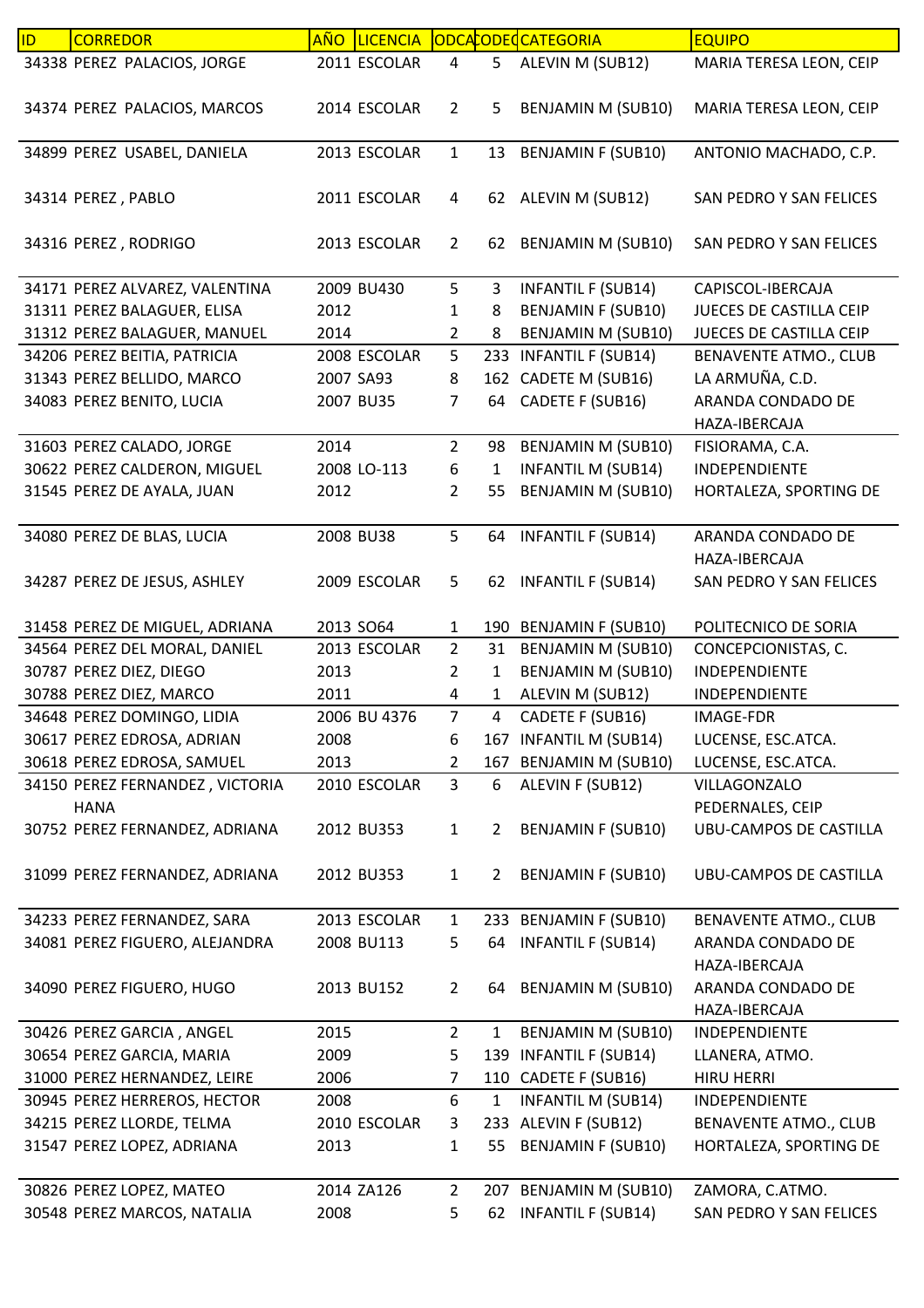| ID | <b>CORREDOR</b>                                  | <u>AÑO</u> | <b>LICENCIA</b> |                         |                | ODCACODECCATEGORIA        | <b>EQUIPO</b>                                       |
|----|--------------------------------------------------|------------|-----------------|-------------------------|----------------|---------------------------|-----------------------------------------------------|
|    | 30751 PEREZ MARTIN, CAROLINA                     |            | 2012 BU590      | $\mathbf{1}$            | $2^{\circ}$    | <b>BENJAMIN F (SUB10)</b> | <b>UBU-CAMPOS DE CASTILLA</b>                       |
|    | 31174 PEREZ MARTINEZ, IRENE                      | 2008 L71   |                 | 5                       |                | 101 INFANTIL F (SUB14)    | <b>NEW RUNNERS</b>                                  |
|    | 31005 PEREZ ORONOZ, MEI KIUZI                    | 2007       |                 | 7                       |                | 110 CADETE F (SUB16)      | <b>HIRU HERRI</b>                                   |
|    | 30221 PEREZ PEREZ, AITOR                         | 2006       |                 | 8                       |                | 221 CADETE M (SUB16)      | ARTUNDUAGA                                          |
|    | 30623 PEREZ PEREZ, DARIO                         |            | 2010 VA 152     | $\overline{\mathbf{4}}$ |                | 153 ALEVIN M (SUB12)      | MAYTE MARTINEZ, C.D.                                |
|    | 30557 PEREZ PEREZ, MATILDA                       | 2011       |                 | 3                       | 69             | ALEVIN F (SUB12)          | PETRER CAPET, C.A.                                  |
|    | 30558 PEREZ PEREZ, NICOLAS                       |            | 2007 A26242     | 8                       | 69             | CADETE M (SUB16)          | PETRER CAPET, C.A.                                  |
|    | 30656 PEREZ RIVERA, LUIS                         | 2008       |                 | 6                       | $\mathbf{1}$   | <b>INFANTIL M (SUB14)</b> | INDEPENDIENTE                                       |
|    | 30875 PEREZ RUIZ, LAURA                          | 2010       |                 | 3                       | 78             | ALEVIN F (SUB12)          | ULTREIA RIOJA, ATCO.                                |
|    | 34621 PEREZ SICILIA, JORGE                       | 2008       |                 | 6                       |                | 141 INFANTIL M (SUB14)    | ATLETARIA ISAAC VICIOSA                             |
|    | 30591 PEREZ SILVA, NOELIA                        |            | 2007 VA 156     | $\overline{7}$          |                | 216 CADETE F (SUB16)      | VALLADOLID, RACING                                  |
|    | 34671 PEREZ TEJERO, BELTRAN                      |            | 2008 BUT493     | 6                       | 4              | <b>INFANTIL M (SUB14)</b> | <b>IMAGE-FDR</b>                                    |
|    | 30132 PEREZ TRILLO, LAURA                        |            | 2008 AG202772   | 5                       | 44             | <b>INFANTIL F (SUB14)</b> | RIA DE FOZ, ATMO.                                   |
|    | 30802 PEREZ URRA, MARTIN                         | 2011       |                 | 4                       | 78             | ALEVIN M (SUB12)          | ULTREIA RIOJA, ATCO.                                |
|    | 34875 PEREZ USABEL, MARTIN                       |            | 2015 ESCOLAR    | $\overline{2}$          | 13             | <b>BENJAMIN M (SUB10)</b> | ANTONIO MACHADO, C.P.                               |
|    | 30649 PEREZ VILLAMOR, AITANA                     | 2010       |                 | 3                       |                | 139 ALEVIN F (SUB12)      | LLANERA, ATMO.                                      |
|    | 34932 PERGOLI SAÑUDO, CRISTINA                   |            | 2012 ESCOLAR    | $\mathbf{1}$            | 13             | <b>BENJAMIN F (SUB10)</b> | ANTONIO MACHADO, C.P.                               |
|    | 34107 PERIBAÑEZ ONTORIA, IVAN                    |            | 2010 BU154      | 4                       | 64             | ALEVIN M (SUB12)          | ARANDA CONDADO DE                                   |
|    |                                                  |            |                 |                         |                |                           | HAZA-IBERCAJA                                       |
|    | 34123 PERIBAÑEZ ONTORIA, RUBEN                   |            | 2007 BU22       | 8                       | 64             | CADETE M (SUB16)          | ARANDA CONDADO DE                                   |
|    |                                                  |            |                 |                         |                |                           | HAZA-IBERCAJA                                       |
|    | 34876 PETRESCU GHEORGHE, LUCAS<br><b>ADRIAN</b>  |            | 2015 ESCOLAR    | $\overline{2}$          | 13             | <b>BENJAMIN M (SUB10)</b> | ANTONIO MACHADO, C.P.                               |
|    | 30608 PICADO DE LA MANO, ALBA                    |            | 2011 VA 145     | 3                       |                | 153 ALEVIN F (SUB12)      | MAYTE MARTINEZ, C.D.                                |
|    | 30631 PICADO DE LA MANO, ANDREA                  |            | 2012 VA 144     | 1                       |                | 153 BENJAMIN F (SUB10)    | MAYTE MARTINEZ, C.D.                                |
|    | 34933 PILLAJO TOASO, CARLOS GABRIEL 2012 ESCOLAR |            |                 | 2                       |                | 13 BENJAMIN M (SUB10)     | ANTONIO MACHADO, C.P.                               |
|    | 30643 PINA DIAZ- GUERRA, BRUNO                   | 2009       | 21954           | 6                       |                | 152 INFANTIL M (SUB14)    | <b>TRAININGREY TELLO</b>                            |
|    | 30108 PINEDA MARTINEZ, DANIEL                    | 2010       |                 | 4                       | $\mathbf{1}$   | ALEVIN M (SUB12)          | INDEPENDIENTE                                       |
|    | 34744 PINEDA BEAMONTE, MARIA                     |            | 2011 BUT 300    | $\overline{3}$          | $\overline{4}$ | ALEVIN F (SUB12)          | IMAGE-FDR                                           |
|    | 34127 PINEDA DEL ARCO, FRANCISCO                 |            | 2006 BU96       | 8                       | 64             | CADETE M (SUB16)          | ARANDA CONDADO DE                                   |
|    | <b>JAVIER</b><br>34070 PINEDA DEL ARCO, SELENE   |            | 2009 BU120      | 5                       | 64             | <b>INFANTIL F (SUB14)</b> | HAZA-IBERCAJA<br>ARANDA CONDADO DE<br>HAZA-IBERCAJA |
|    | 34353 PINEDA GONZALEZ, JAVIER                    |            | 2012 ESCOLAR    | $2^{\circ}$             | 5              | BENJAMIN M (SUB10)        |                                                     |
|    |                                                  |            |                 |                         |                |                           | MARIA TERESA LEON, CEIP                             |
|    | 31045 PINEDO PEREZ, LUIS                         | 2010       |                 | 4                       | 17             | ALEVIN M (SUB12)          | AMA, C.D.                                           |
|    | 34343 PINO ZUBILLAGA, NOA                        |            | 2011 ESCOLAR    | 3                       | 5              | ALEVIN F (SUB12)          | MARIA TERESA LEON, CEIP                             |
|    | 34385 PINO ZUBILLAGA, VERA                       |            | 2015 ESCOLAR    | $\mathbf{1}$            | 5              | <b>BENJAMIN F (SUB10)</b> | MARIA TERESA LEON, CEIP                             |
|    | 31214 PINTADO BARRERA, PEDRO                     | 2006       | 24730           | 8                       |                | 152 CADETE M (SUB16)      | <b>TRAININGREY TELLO</b>                            |
|    | 30819 PINTADO IGLESIAS, CLARA                    |            | 2014 ZA116      | 1                       |                | 207 BENJAMIN F (SUB10)    | ZAMORA, C.ATMO.                                     |
|    | 30838 PINTADO IGLESIAS, MARCO                    |            | 2010 ZA117      | 4                       |                | 207 ALEVIN M (SUB12)      | ZAMORA, C.ATMO.                                     |
|    | 30987 PINTADO ROJAS, OLAIA                       | 2009       |                 | 5                       |                | 110 INFANTIL F (SUB14)    | <b>HIRU HERRI</b>                                   |
|    | 30117 PINTO GUTIERREZ, DANIEL                    | 2012       |                 | $\overline{2}$          |                | 115 BENJAMIN M (SUB10)    | LA GRANJA, CEIP                                     |
|    | 30116 PINTO GUTIERREZ, MANUELA                   | 2014       |                 | $\mathbf{1}$            | 1              | <b>BENJAMIN F (SUB10)</b> | INDEPENDIENTE                                       |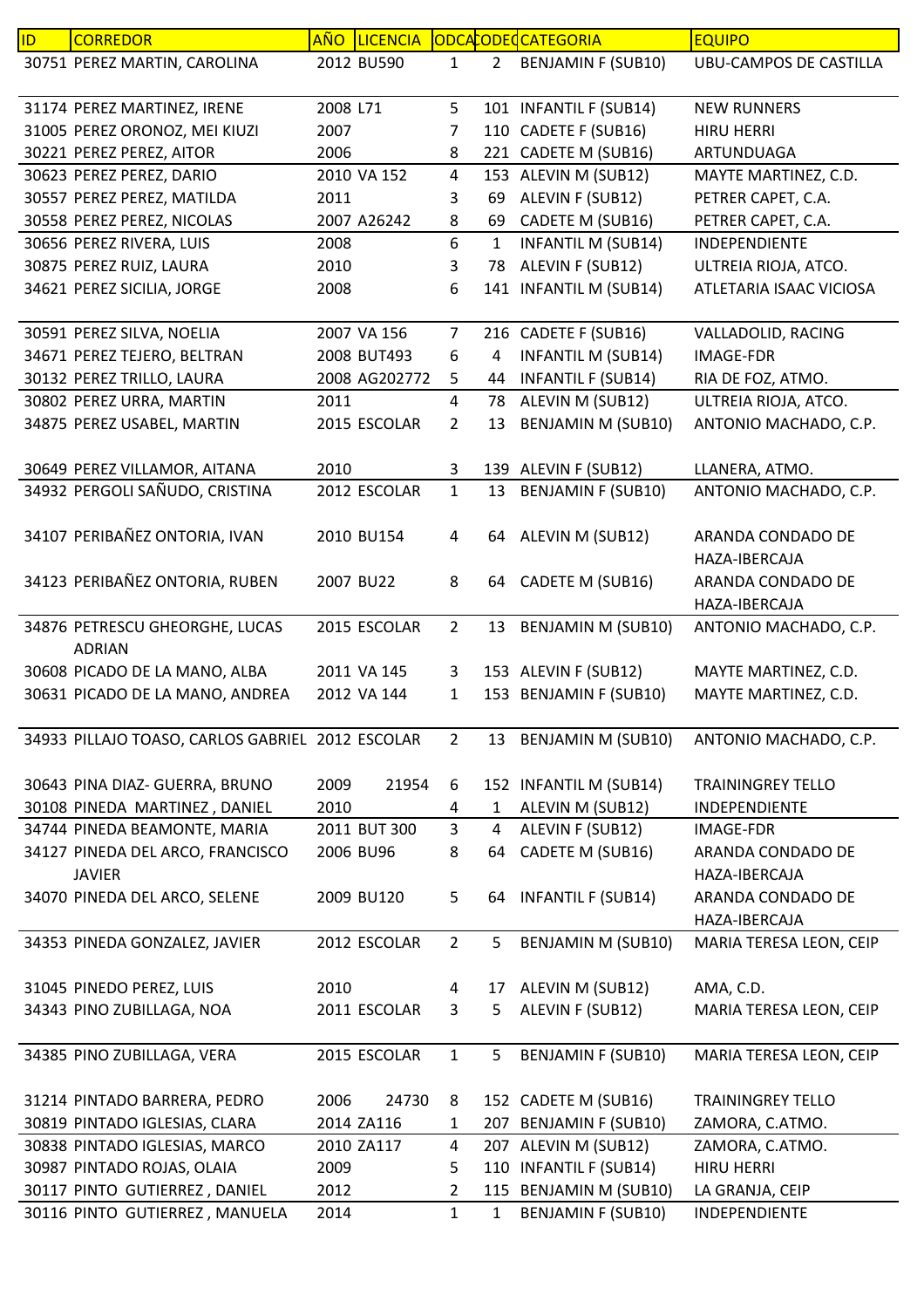| ID | <b>CORREDOR</b>                   |           | AÑO LICENCIA |                |                | ODCACODECCATEGORIA        | <b>EQUIPO</b>                 |
|----|-----------------------------------|-----------|--------------|----------------|----------------|---------------------------|-------------------------------|
|    | 34974 PINTO OCA, ALICIA           |           | 2010 ESCOLAR | 3              |                | 13 ALEVIN F (SUB12)       | ANTONIO MACHADO, C.P.         |
|    | 34975 PINTO OCA, ELSA             |           | 2010 ESCOLAR | 3              |                | 13 ALEVIN F (SUB12)       | ANTONIO MACHADO, C.P.         |
|    | 30236 PIZARRO FERNANDEZ, SOFIA    |           | 2009 M14338  | 5              |                | 234 INFANTIL F (SUB14)    | AJALKALA, C.A.                |
|    | 31643 PIZARRO LASALLE, PAULA      |           | 2010 VA249   | 3              | 87             | ALEVIN F (SUB12)          | VALLADOLID, CLUB ATMO         |
|    | 31617 PIZARRO LASALLE, ROCIO      |           | 2012 VA 127  | 1              | 87             | <b>BENJAMIN F (SUB10)</b> | VALLADOLID, CLUB ATMO         |
|    | 31036 PLAMENOV HEISTOV, VICTOR    | 2011      |              | $\overline{4}$ | 17             | ALEVIN M (SUB12)          | AMA, C.D.                     |
|    | 30020 PLANA HERRANZ, JOSE IGNACIO |           | 2009 M7215   | 6              | 94             | <b>INFANTIL M (SUB14)</b> | ARDILLAS ESCORIAL             |
|    |                                   |           |              |                |                |                           |                               |
|    | 34306 PLATA DE JESUS, ALEJANDRO   |           | 2015 ESCOLAR | $\overline{2}$ | 62             | <b>BENJAMIN M (SUB10)</b> | SAN PEDRO Y SAN FELICES       |
|    | 30290 PLATA PRADO, SILVIA         | 2007      |              | $\overline{7}$ |                | 103 CADETE F (SUB16)      | CIUDAD DE LUGONES, ATCO.      |
|    | 30219 PLAZAOLA PEREIRA, NUREDIN   | 2007      |              | 8              |                | 221 CADETE M (SUB16)      | ARTUNDUAGA                    |
|    | 31401 POBEL CASADO, DANIEL        | 2009 SO48 |              | 6              | 190            | <b>INFANTIL M (SUB14)</b> | POLITECNICO DE SORIA          |
|    | 30242 POMBAL FONSECA, CARMEN      | 2010      |              | $\overline{3}$ | 49             | ALEVIN F (SUB12)          | <b>JUVENTUD ATCA, DE NAVA</b> |
|    |                                   |           |              |                |                |                           |                               |
|    | 30660 PONGA RODRIGUEZ, MIGUEL     | 2008      |              | 6              |                | 139 INFANTIL M (SUB14)    | LLANERA, ATMO.                |
|    | 31156 PONTE IBORRA, NURIA         | 2010      |              | 3              | 69             | ALEVIN F (SUB12)          | PETRER CAPET, C.A.            |
|    | 31155 PONTE IBORRA, SARA          | 2013      |              | $\mathbf{1}$   | 69             | <b>BENJAMIN F (SUB10)</b> | PETRER CAPET, C.A.            |
|    | 30565 PORRAS TORRES, SERGIO       | 2012      |              | $\overline{2}$ | $\mathbf{1}$   | BENJAMIN M (SUB10)        | INDEPENDIENTE                 |
|    | 34185 PORTAL PALACIOS, PABLO      |           | 2013 BU673   | $\overline{2}$ | 3              | BENJAMIN M (SUB10)        | CAPISCOL-IBERCAJA             |
|    | 30069 POVEDA PINA, NURIA          |           | 2006 A16204  | $\overline{7}$ | 69             | CADETE F (SUB16)          | PETRER CAPET, C.A.            |
|    | 30532 POYATOS CASTELLO, ALBA      |           | 2007 M992    | $\overline{7}$ | 287            | CADETE F (SUB16)          | MOSTOLES, A.A.                |
|    | 34193 POZA CASTROVIEJO, DAVID     |           | 2016 BU682   | 21             | 3              | <b>CHUPETIN</b>           | CAPISCOL-IBERCAJA             |
|    | 34585 POZA RAMOS, IÑIGO           |           | 2009 ESCOLAR | 6              | 48             | <b>INFANTIL M (SUB14)</b> | VIRGEN DE LA ROSA, C.         |
|    | 30082 POZUELO CAPIN, RUTH         | 2009 0366 |              | 5              | 103            | <b>INFANTIL F (SUB14)</b> | CIUDAD DE LUGONES, ATCO.      |
|    |                                   |           |              |                |                |                           |                               |
|    | 30081 POZUELO CAPIN, LUCAS        | 2007 047  |              | 8              |                | 103 CADETE M (SUB16)      | CIUDAD DE LUGONES, ATCO.      |
|    | 34315 PRADANOS, DAVIS             |           | 2011 ESCOLAR | $\overline{4}$ |                | 62 ALEVIN M (SUB12)       | SAN PEDRO Y SAN FELICES       |
|    | 34557 PRADANOS SANCHEZ, NEREA     |           | 2012 ESCOLAR | $\mathbf{1}$   | 31             | <b>BENJAMIN F (SUB10)</b> | CONCEPCIONISTAS, C.           |
|    | 34885 PRADO SAIZ, ADRIANA         |           | 2014 ESCOLAR | $\mathbf{1}$   | 13             | <b>BENJAMIN F (SUB10)</b> | ANTONIO MACHADO, C.P.         |
|    |                                   |           |              |                |                |                           |                               |
|    | 34976 PRADO SAIZ, DANIELA         |           | 2010 ESCOLAR | $\mathbf{3}$   |                | 13 ALEVIN F (SUB12)       | ANTONIO MACHADO, C.P.         |
|    | 34537 PRADO CRESPO, LUCIA         |           | 2010 ESCOLAR | 3              |                | 41 ALEVIN F (SUB12)       | FERNANDO DE ROJAS, C.P.       |
|    | 34532 PRADO CRESPO, RODRIGO       |           | 2012 ESCOLAR | $\overline{2}$ | 41             | BENJAMIN M (SUB10)        | FERNANDO DE ROJAS, C.P.       |
|    | 31087 PRECIADO LOPEZ, SERGIO      |           | 2008 BU356   | 6              | $\overline{2}$ | <b>INFANTIL M (SUB14)</b> | UBU-CAMPOS DE CASTILLA        |
|    | 31367 PRECIADO LOPEZ, SERGIO      |           | 2008 BU356   | 6              | 2              | <b>INFANTIL M (SUB14)</b> | UBU-CAMPOS DE CASTILLA        |
|    | 31555 PRECIADO REYES, PABLO       | 2011      |              | 4              |                | 55 ALEVIN M (SUB12)       | HORTALEZA, SPORTING DE        |
|    | 34900 PRIETO DIEZ, MARTIN         |           | 2013 ESCOLAR | $\overline{2}$ | 13             | <b>BENJAMIN M (SUB10)</b> | ANTONIO MACHADO, C.P.         |
|    |                                   |           |              |                |                |                           |                               |
|    | 30363 PRIETO CARRERA, JAVIER      |           | 2009 ESCOLAR | 6              |                | 169 INFANTIL M (SUB14)    | TELENO CECINAS PABLO          |
|    | 30328 PRIETO CARRERA, NATALIA     |           | 2013 ESCOLAR | 1              |                | 169 BENJAMIN F (SUB10)    | TELENO CECINAS PABLO          |
|    |                                   |           |              |                |                |                           |                               |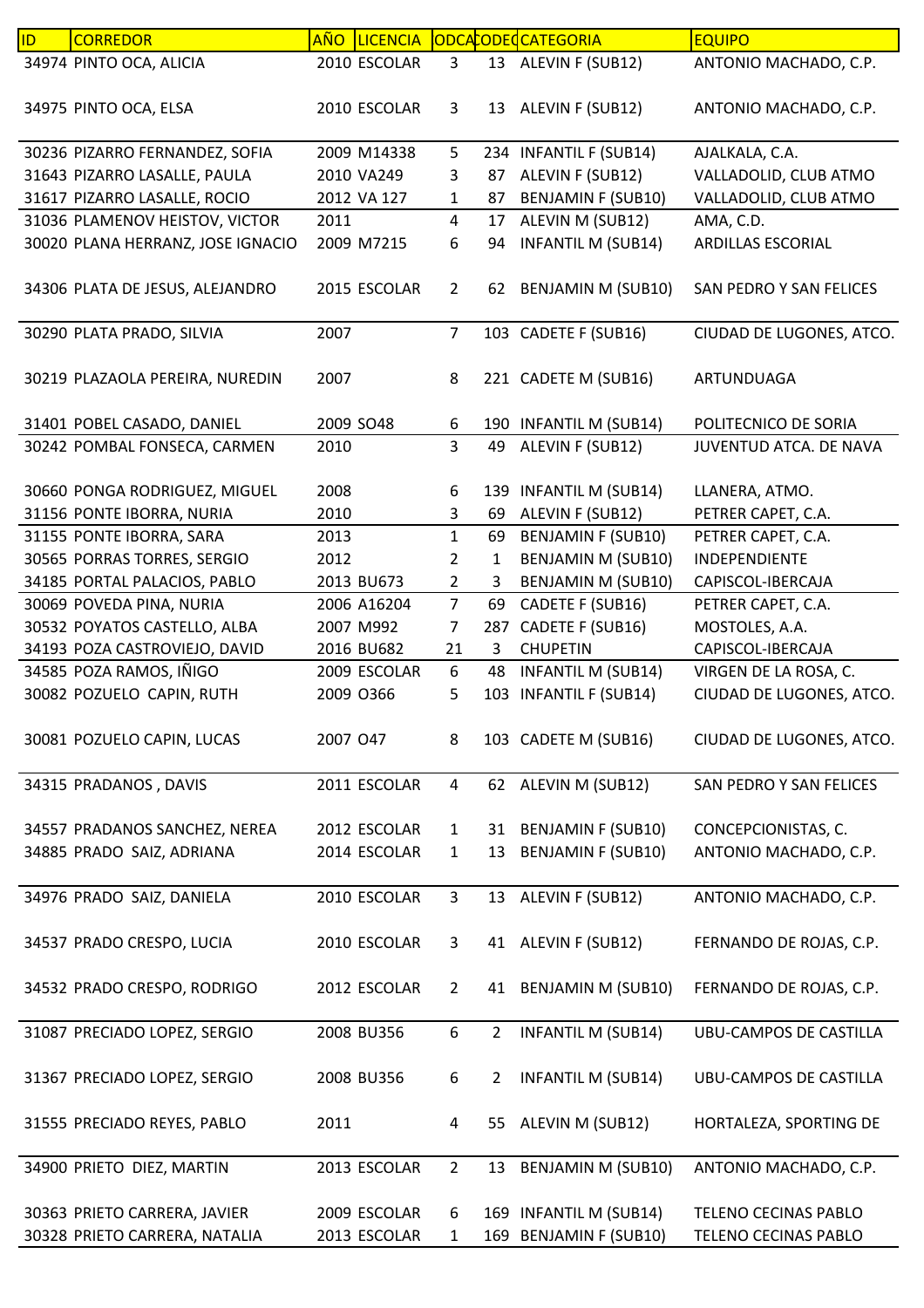| 31121 PRIETO DE LA ROCA, ANDREA<br>CADETE F (SUB16)<br>2007 BU587<br>2 <sup>1</sup><br><b>UBU-CAMPOS DE CASTILLA</b><br>$\overline{7}$<br>34840 PRIETO DIEZ, CARLA<br>2017 ESCOLAR<br>21<br><b>CHUPETIN</b><br>ANTONIO MACHADO, C.P.<br>13<br>31466 PRIOR DIAZ, HUGO<br>2010<br>$\mathbf{1}$<br>ALEVIN M (SUB12)<br>4<br>INDEPENDIENTE<br>$\overline{2}$<br>190 BENJAMIN M (SUB10)<br>31486 PUENTE GARCIA, ALVARO<br>2013 SO136<br>POLITECNICO DE SORIA<br>34364 PUENTE GARCIA, NORA<br><b>BENJAMIN F (SUB10)</b><br>MARIA TERESA LEON, CEIP<br>2013 ESCOLAR<br>5<br>$\mathbf{1}$<br>31413 PUENTE GOMEZ, ADRIANA<br>2011<br>190 ALEVIN F (SUB12)<br>POLITECNICO DE SORIA<br>3<br>$\overline{2}$<br>31490 PUENTE GOMEZ, JORGE<br>190 BENJAMIN M (SUB10)<br>2014<br>POLITECNICO DE SORIA<br><b>BENJAMIN F (SUB10)</b><br>31351 PUENTE PAYO, MATINA<br>2014 BU589<br>$\overline{2}$<br><b>UBU-CAMPOS DE CASTILLA</b><br>1<br>30047 PUMARES DORADO, ELENA<br>44 CADETE F (SUB16)<br>2007 AG 3376<br>RIA DE FOZ, ATMO.<br>$\overline{7}$<br>30827 QUEVEDO CABALLERO, GAEL<br>207 BENJAMIN M (SUB10)<br>ZAMORA, C.ATMO.<br>2015 ZA109<br>$\overline{2}$<br>30321 QUINTANA CORREAS, FIORELLA<br>169 BENJAMIN F (SUB10)<br>2014 ESCOLAR<br>TELENO CECINAS PABLO<br>$\mathbf{1}$<br>152 BENJAMIN M (SUB10)<br>30704 R9DROGUEZ VELASCO, DAVID<br>2013<br>22733<br><b>TRAININGREY TELLO</b><br>$\overline{2}$<br>190 BENJAMIN M (SUB10)<br>31478 RABAL ORTE, THIAGO<br>2013 SO58<br>$\overline{2}$<br>POLITECNICO DE SORIA<br>30222 RABANILLO RIVERO, CARLOS<br>ALEVIN M (SUB12)<br>2010 SA142<br>4<br>65<br>CORRECAMINOS CARBAJOSA<br>34228 RABANO MARTINEZ, MARINA<br>2012 ESCOLAR<br>233 BENJAMIN F (SUB10)<br><b>BENAVENTE ATMO., CLUB</b><br>$\mathbf{1}$<br>$\mathbf{1}$<br>34877 RAMIREZ HERNANDEZ, TANIA<br><b>BENJAMIN F (SUB10)</b><br>ANTONIO MACHADO, C.P.<br>2015 ESCOLAR<br>13<br>30756 RAMIREZ MENA, CARLA<br>2010<br>$\mathbf{1}$<br>ALEVIN F (SUB12)<br>3<br>INDEPENDIENTE<br><b>BENJAMIN F (SUB10)</b><br>30757 RAMIREZ MENA, VICTORIA<br>2015<br>1<br>INDEPENDIENTE<br>$\mathbf{1}$<br>31460 RAMON GONZALEZ, CELIA<br><b>BENJAMIN F (SUB10)</b><br>POLITECNICO DE SORIA<br>2014<br>$\mathbf{1}$<br>190<br>31412 RAMON GONZALEZ, LUCIA<br>190 ALEVIN F (SUB12)<br>2011 SO73<br>3<br>POLITECNICO DE SORIA<br>31463 RAMOS GOMEZ, LUCIA<br>190 BENJAMIN F (SUB10)<br>2014<br>POLITECNICO DE SORIA<br>$\mathbf{1}$<br>6<br>31505 RAMOS MARTINEZ, DIEGO<br><b>INFANTIL M (SUB14)</b><br>$\mathbf{1}$<br>2008<br>INDEPENDIENTE<br>207 ALEVIN F (SUB12)<br>30856 RAMOS MURIEL, IRENE<br>ZAMORA, C.ATMO.<br>2010 ZA94<br>3<br>190 BENJAMIN M (SUB10)<br>31488 RAMOS ROCHE, MAURO<br>POLITECNICO DE SORIA<br>2014<br>$\overline{2}$<br>31115 RAMOS SAEZ, RODRIGO<br>8<br>2007 BU397<br>$\overline{2}$<br>CADETE M (SUB16)<br>UBU-CAMPOS DE CASTILLA<br>31303 RAMOS SANTOS, DARIO<br>2009<br>6<br><b>INFANTIL M (SUB14)</b><br>$\mathbf{1}$<br>INDEPENDIENTE<br>31305 RAMOS SANTOS, GERMAN<br><b>BENJAMIN M (SUB10)</b><br>2015<br>$\overline{2}$<br>$\mathbf{1}$<br>INDEPENDIENTE<br>223 BENJAMIN M (SUB10)<br>34569 RAMOS SANTOS, LEO<br>2012 ESCOLAR<br>$2^{\circ}$<br>RIBERA DEL VENA, CP<br>ALEVIN F (SUB12)<br>30093 RAMOS VILUMBRALES, NURIA<br>3<br>INDEPENDIENTE<br>2011<br>1<br>30545 RECIO CALVO, ANDREA<br>2009 M12473<br>287 INFANTIL F (SUB14)<br>MOSTOLES, A.A.<br>5<br>287 INFANTIL F (SUB14)<br>30502 RECIO CALVO, LIDIA<br>2009 M12473<br>MOSTOLES, A.A.<br>5<br>31185 RECIO FERNANDEZ, CESAR<br>101 CADETE M (SUB16)<br>2006 L90<br>8<br><b>NEW RUNNERS</b><br>30104 RECIO RODRIGUEZ, HENAR<br>296 INFANTIL F (SUB14)<br>2009 AS353<br><b>GAITERO ATLETISMO</b><br>5<br>$\overline{3}$<br>34952 REDONDO RUIZ, ANDREA<br>13 ALEVIN F (SUB12)<br>2011 ESCOLAR<br>ANTONIO MACHADO, C.P.<br>34901 REDONDO RIUIZ, ALEX<br>13 BENJAMIN M (SUB10)<br>ANTONIO MACHADO, C.P.<br>2013 ESCOLAR<br>$\overline{2}$<br>13 BENJAMIN F (SUB10)<br>34878 REDONDO ROMAN, SANDRA<br>2015 ESCOLAR<br>ANTONIO MACHADO, C.P.<br>$\mathbf{1}$<br><b>BENJAMIN F (SUB10)</b><br>30881 REDONDO SORIANO, MANUELA<br>2014<br>ULTREIA RIOJA, ATCO.<br>$\mathbf{1}$<br>78<br>34902 REDU LAUTARU, REMUS<br>13 BENJAMIN M (SUB10)<br>2013 ESCOLAR<br>$\overline{2}$<br>ANTONIO MACHADO, C.P.<br><b>ANDRES</b><br>30876 REINARES MARTINEZ, ZOE<br>2011<br>78 ALEVIN F (SUB12)<br>ULTREIA RIOJA, ATCO.<br>3 | ID. | <b>CORREDOR</b> | AÑO LICENCIA |  | ODCACODECATEGORIA | <b>EQUIPO</b> |
|-------------------------------------------------------------------------------------------------------------------------------------------------------------------------------------------------------------------------------------------------------------------------------------------------------------------------------------------------------------------------------------------------------------------------------------------------------------------------------------------------------------------------------------------------------------------------------------------------------------------------------------------------------------------------------------------------------------------------------------------------------------------------------------------------------------------------------------------------------------------------------------------------------------------------------------------------------------------------------------------------------------------------------------------------------------------------------------------------------------------------------------------------------------------------------------------------------------------------------------------------------------------------------------------------------------------------------------------------------------------------------------------------------------------------------------------------------------------------------------------------------------------------------------------------------------------------------------------------------------------------------------------------------------------------------------------------------------------------------------------------------------------------------------------------------------------------------------------------------------------------------------------------------------------------------------------------------------------------------------------------------------------------------------------------------------------------------------------------------------------------------------------------------------------------------------------------------------------------------------------------------------------------------------------------------------------------------------------------------------------------------------------------------------------------------------------------------------------------------------------------------------------------------------------------------------------------------------------------------------------------------------------------------------------------------------------------------------------------------------------------------------------------------------------------------------------------------------------------------------------------------------------------------------------------------------------------------------------------------------------------------------------------------------------------------------------------------------------------------------------------------------------------------------------------------------------------------------------------------------------------------------------------------------------------------------------------------------------------------------------------------------------------------------------------------------------------------------------------------------------------------------------------------------------------------------------------------------------------------------------------------------------------------------------------------------------------------------------------------------------------------------------------------------------------------------------------------------------------------------------------------------------------------------------------------------------------------------------------------------------------------------------------------------------------------------------------------------------------------------------------------------------------------------------------------------------------------------------------------------------------------------------------------------------------------------------------------------------------------------------------------------------|-----|-----------------|--------------|--|-------------------|---------------|
|                                                                                                                                                                                                                                                                                                                                                                                                                                                                                                                                                                                                                                                                                                                                                                                                                                                                                                                                                                                                                                                                                                                                                                                                                                                                                                                                                                                                                                                                                                                                                                                                                                                                                                                                                                                                                                                                                                                                                                                                                                                                                                                                                                                                                                                                                                                                                                                                                                                                                                                                                                                                                                                                                                                                                                                                                                                                                                                                                                                                                                                                                                                                                                                                                                                                                                                                                                                                                                                                                                                                                                                                                                                                                                                                                                                                                                                                                                                                                                                                                                                                                                                                                                                                                                                                                                                                                                                           |     |                 |              |  |                   |               |
|                                                                                                                                                                                                                                                                                                                                                                                                                                                                                                                                                                                                                                                                                                                                                                                                                                                                                                                                                                                                                                                                                                                                                                                                                                                                                                                                                                                                                                                                                                                                                                                                                                                                                                                                                                                                                                                                                                                                                                                                                                                                                                                                                                                                                                                                                                                                                                                                                                                                                                                                                                                                                                                                                                                                                                                                                                                                                                                                                                                                                                                                                                                                                                                                                                                                                                                                                                                                                                                                                                                                                                                                                                                                                                                                                                                                                                                                                                                                                                                                                                                                                                                                                                                                                                                                                                                                                                                           |     |                 |              |  |                   |               |
|                                                                                                                                                                                                                                                                                                                                                                                                                                                                                                                                                                                                                                                                                                                                                                                                                                                                                                                                                                                                                                                                                                                                                                                                                                                                                                                                                                                                                                                                                                                                                                                                                                                                                                                                                                                                                                                                                                                                                                                                                                                                                                                                                                                                                                                                                                                                                                                                                                                                                                                                                                                                                                                                                                                                                                                                                                                                                                                                                                                                                                                                                                                                                                                                                                                                                                                                                                                                                                                                                                                                                                                                                                                                                                                                                                                                                                                                                                                                                                                                                                                                                                                                                                                                                                                                                                                                                                                           |     |                 |              |  |                   |               |
|                                                                                                                                                                                                                                                                                                                                                                                                                                                                                                                                                                                                                                                                                                                                                                                                                                                                                                                                                                                                                                                                                                                                                                                                                                                                                                                                                                                                                                                                                                                                                                                                                                                                                                                                                                                                                                                                                                                                                                                                                                                                                                                                                                                                                                                                                                                                                                                                                                                                                                                                                                                                                                                                                                                                                                                                                                                                                                                                                                                                                                                                                                                                                                                                                                                                                                                                                                                                                                                                                                                                                                                                                                                                                                                                                                                                                                                                                                                                                                                                                                                                                                                                                                                                                                                                                                                                                                                           |     |                 |              |  |                   |               |
|                                                                                                                                                                                                                                                                                                                                                                                                                                                                                                                                                                                                                                                                                                                                                                                                                                                                                                                                                                                                                                                                                                                                                                                                                                                                                                                                                                                                                                                                                                                                                                                                                                                                                                                                                                                                                                                                                                                                                                                                                                                                                                                                                                                                                                                                                                                                                                                                                                                                                                                                                                                                                                                                                                                                                                                                                                                                                                                                                                                                                                                                                                                                                                                                                                                                                                                                                                                                                                                                                                                                                                                                                                                                                                                                                                                                                                                                                                                                                                                                                                                                                                                                                                                                                                                                                                                                                                                           |     |                 |              |  |                   |               |
|                                                                                                                                                                                                                                                                                                                                                                                                                                                                                                                                                                                                                                                                                                                                                                                                                                                                                                                                                                                                                                                                                                                                                                                                                                                                                                                                                                                                                                                                                                                                                                                                                                                                                                                                                                                                                                                                                                                                                                                                                                                                                                                                                                                                                                                                                                                                                                                                                                                                                                                                                                                                                                                                                                                                                                                                                                                                                                                                                                                                                                                                                                                                                                                                                                                                                                                                                                                                                                                                                                                                                                                                                                                                                                                                                                                                                                                                                                                                                                                                                                                                                                                                                                                                                                                                                                                                                                                           |     |                 |              |  |                   |               |
|                                                                                                                                                                                                                                                                                                                                                                                                                                                                                                                                                                                                                                                                                                                                                                                                                                                                                                                                                                                                                                                                                                                                                                                                                                                                                                                                                                                                                                                                                                                                                                                                                                                                                                                                                                                                                                                                                                                                                                                                                                                                                                                                                                                                                                                                                                                                                                                                                                                                                                                                                                                                                                                                                                                                                                                                                                                                                                                                                                                                                                                                                                                                                                                                                                                                                                                                                                                                                                                                                                                                                                                                                                                                                                                                                                                                                                                                                                                                                                                                                                                                                                                                                                                                                                                                                                                                                                                           |     |                 |              |  |                   |               |
|                                                                                                                                                                                                                                                                                                                                                                                                                                                                                                                                                                                                                                                                                                                                                                                                                                                                                                                                                                                                                                                                                                                                                                                                                                                                                                                                                                                                                                                                                                                                                                                                                                                                                                                                                                                                                                                                                                                                                                                                                                                                                                                                                                                                                                                                                                                                                                                                                                                                                                                                                                                                                                                                                                                                                                                                                                                                                                                                                                                                                                                                                                                                                                                                                                                                                                                                                                                                                                                                                                                                                                                                                                                                                                                                                                                                                                                                                                                                                                                                                                                                                                                                                                                                                                                                                                                                                                                           |     |                 |              |  |                   |               |
|                                                                                                                                                                                                                                                                                                                                                                                                                                                                                                                                                                                                                                                                                                                                                                                                                                                                                                                                                                                                                                                                                                                                                                                                                                                                                                                                                                                                                                                                                                                                                                                                                                                                                                                                                                                                                                                                                                                                                                                                                                                                                                                                                                                                                                                                                                                                                                                                                                                                                                                                                                                                                                                                                                                                                                                                                                                                                                                                                                                                                                                                                                                                                                                                                                                                                                                                                                                                                                                                                                                                                                                                                                                                                                                                                                                                                                                                                                                                                                                                                                                                                                                                                                                                                                                                                                                                                                                           |     |                 |              |  |                   |               |
|                                                                                                                                                                                                                                                                                                                                                                                                                                                                                                                                                                                                                                                                                                                                                                                                                                                                                                                                                                                                                                                                                                                                                                                                                                                                                                                                                                                                                                                                                                                                                                                                                                                                                                                                                                                                                                                                                                                                                                                                                                                                                                                                                                                                                                                                                                                                                                                                                                                                                                                                                                                                                                                                                                                                                                                                                                                                                                                                                                                                                                                                                                                                                                                                                                                                                                                                                                                                                                                                                                                                                                                                                                                                                                                                                                                                                                                                                                                                                                                                                                                                                                                                                                                                                                                                                                                                                                                           |     |                 |              |  |                   |               |
|                                                                                                                                                                                                                                                                                                                                                                                                                                                                                                                                                                                                                                                                                                                                                                                                                                                                                                                                                                                                                                                                                                                                                                                                                                                                                                                                                                                                                                                                                                                                                                                                                                                                                                                                                                                                                                                                                                                                                                                                                                                                                                                                                                                                                                                                                                                                                                                                                                                                                                                                                                                                                                                                                                                                                                                                                                                                                                                                                                                                                                                                                                                                                                                                                                                                                                                                                                                                                                                                                                                                                                                                                                                                                                                                                                                                                                                                                                                                                                                                                                                                                                                                                                                                                                                                                                                                                                                           |     |                 |              |  |                   |               |
|                                                                                                                                                                                                                                                                                                                                                                                                                                                                                                                                                                                                                                                                                                                                                                                                                                                                                                                                                                                                                                                                                                                                                                                                                                                                                                                                                                                                                                                                                                                                                                                                                                                                                                                                                                                                                                                                                                                                                                                                                                                                                                                                                                                                                                                                                                                                                                                                                                                                                                                                                                                                                                                                                                                                                                                                                                                                                                                                                                                                                                                                                                                                                                                                                                                                                                                                                                                                                                                                                                                                                                                                                                                                                                                                                                                                                                                                                                                                                                                                                                                                                                                                                                                                                                                                                                                                                                                           |     |                 |              |  |                   |               |
|                                                                                                                                                                                                                                                                                                                                                                                                                                                                                                                                                                                                                                                                                                                                                                                                                                                                                                                                                                                                                                                                                                                                                                                                                                                                                                                                                                                                                                                                                                                                                                                                                                                                                                                                                                                                                                                                                                                                                                                                                                                                                                                                                                                                                                                                                                                                                                                                                                                                                                                                                                                                                                                                                                                                                                                                                                                                                                                                                                                                                                                                                                                                                                                                                                                                                                                                                                                                                                                                                                                                                                                                                                                                                                                                                                                                                                                                                                                                                                                                                                                                                                                                                                                                                                                                                                                                                                                           |     |                 |              |  |                   |               |
|                                                                                                                                                                                                                                                                                                                                                                                                                                                                                                                                                                                                                                                                                                                                                                                                                                                                                                                                                                                                                                                                                                                                                                                                                                                                                                                                                                                                                                                                                                                                                                                                                                                                                                                                                                                                                                                                                                                                                                                                                                                                                                                                                                                                                                                                                                                                                                                                                                                                                                                                                                                                                                                                                                                                                                                                                                                                                                                                                                                                                                                                                                                                                                                                                                                                                                                                                                                                                                                                                                                                                                                                                                                                                                                                                                                                                                                                                                                                                                                                                                                                                                                                                                                                                                                                                                                                                                                           |     |                 |              |  |                   |               |
|                                                                                                                                                                                                                                                                                                                                                                                                                                                                                                                                                                                                                                                                                                                                                                                                                                                                                                                                                                                                                                                                                                                                                                                                                                                                                                                                                                                                                                                                                                                                                                                                                                                                                                                                                                                                                                                                                                                                                                                                                                                                                                                                                                                                                                                                                                                                                                                                                                                                                                                                                                                                                                                                                                                                                                                                                                                                                                                                                                                                                                                                                                                                                                                                                                                                                                                                                                                                                                                                                                                                                                                                                                                                                                                                                                                                                                                                                                                                                                                                                                                                                                                                                                                                                                                                                                                                                                                           |     |                 |              |  |                   |               |
|                                                                                                                                                                                                                                                                                                                                                                                                                                                                                                                                                                                                                                                                                                                                                                                                                                                                                                                                                                                                                                                                                                                                                                                                                                                                                                                                                                                                                                                                                                                                                                                                                                                                                                                                                                                                                                                                                                                                                                                                                                                                                                                                                                                                                                                                                                                                                                                                                                                                                                                                                                                                                                                                                                                                                                                                                                                                                                                                                                                                                                                                                                                                                                                                                                                                                                                                                                                                                                                                                                                                                                                                                                                                                                                                                                                                                                                                                                                                                                                                                                                                                                                                                                                                                                                                                                                                                                                           |     |                 |              |  |                   |               |
|                                                                                                                                                                                                                                                                                                                                                                                                                                                                                                                                                                                                                                                                                                                                                                                                                                                                                                                                                                                                                                                                                                                                                                                                                                                                                                                                                                                                                                                                                                                                                                                                                                                                                                                                                                                                                                                                                                                                                                                                                                                                                                                                                                                                                                                                                                                                                                                                                                                                                                                                                                                                                                                                                                                                                                                                                                                                                                                                                                                                                                                                                                                                                                                                                                                                                                                                                                                                                                                                                                                                                                                                                                                                                                                                                                                                                                                                                                                                                                                                                                                                                                                                                                                                                                                                                                                                                                                           |     |                 |              |  |                   |               |
|                                                                                                                                                                                                                                                                                                                                                                                                                                                                                                                                                                                                                                                                                                                                                                                                                                                                                                                                                                                                                                                                                                                                                                                                                                                                                                                                                                                                                                                                                                                                                                                                                                                                                                                                                                                                                                                                                                                                                                                                                                                                                                                                                                                                                                                                                                                                                                                                                                                                                                                                                                                                                                                                                                                                                                                                                                                                                                                                                                                                                                                                                                                                                                                                                                                                                                                                                                                                                                                                                                                                                                                                                                                                                                                                                                                                                                                                                                                                                                                                                                                                                                                                                                                                                                                                                                                                                                                           |     |                 |              |  |                   |               |
|                                                                                                                                                                                                                                                                                                                                                                                                                                                                                                                                                                                                                                                                                                                                                                                                                                                                                                                                                                                                                                                                                                                                                                                                                                                                                                                                                                                                                                                                                                                                                                                                                                                                                                                                                                                                                                                                                                                                                                                                                                                                                                                                                                                                                                                                                                                                                                                                                                                                                                                                                                                                                                                                                                                                                                                                                                                                                                                                                                                                                                                                                                                                                                                                                                                                                                                                                                                                                                                                                                                                                                                                                                                                                                                                                                                                                                                                                                                                                                                                                                                                                                                                                                                                                                                                                                                                                                                           |     |                 |              |  |                   |               |
|                                                                                                                                                                                                                                                                                                                                                                                                                                                                                                                                                                                                                                                                                                                                                                                                                                                                                                                                                                                                                                                                                                                                                                                                                                                                                                                                                                                                                                                                                                                                                                                                                                                                                                                                                                                                                                                                                                                                                                                                                                                                                                                                                                                                                                                                                                                                                                                                                                                                                                                                                                                                                                                                                                                                                                                                                                                                                                                                                                                                                                                                                                                                                                                                                                                                                                                                                                                                                                                                                                                                                                                                                                                                                                                                                                                                                                                                                                                                                                                                                                                                                                                                                                                                                                                                                                                                                                                           |     |                 |              |  |                   |               |
|                                                                                                                                                                                                                                                                                                                                                                                                                                                                                                                                                                                                                                                                                                                                                                                                                                                                                                                                                                                                                                                                                                                                                                                                                                                                                                                                                                                                                                                                                                                                                                                                                                                                                                                                                                                                                                                                                                                                                                                                                                                                                                                                                                                                                                                                                                                                                                                                                                                                                                                                                                                                                                                                                                                                                                                                                                                                                                                                                                                                                                                                                                                                                                                                                                                                                                                                                                                                                                                                                                                                                                                                                                                                                                                                                                                                                                                                                                                                                                                                                                                                                                                                                                                                                                                                                                                                                                                           |     |                 |              |  |                   |               |
|                                                                                                                                                                                                                                                                                                                                                                                                                                                                                                                                                                                                                                                                                                                                                                                                                                                                                                                                                                                                                                                                                                                                                                                                                                                                                                                                                                                                                                                                                                                                                                                                                                                                                                                                                                                                                                                                                                                                                                                                                                                                                                                                                                                                                                                                                                                                                                                                                                                                                                                                                                                                                                                                                                                                                                                                                                                                                                                                                                                                                                                                                                                                                                                                                                                                                                                                                                                                                                                                                                                                                                                                                                                                                                                                                                                                                                                                                                                                                                                                                                                                                                                                                                                                                                                                                                                                                                                           |     |                 |              |  |                   |               |
|                                                                                                                                                                                                                                                                                                                                                                                                                                                                                                                                                                                                                                                                                                                                                                                                                                                                                                                                                                                                                                                                                                                                                                                                                                                                                                                                                                                                                                                                                                                                                                                                                                                                                                                                                                                                                                                                                                                                                                                                                                                                                                                                                                                                                                                                                                                                                                                                                                                                                                                                                                                                                                                                                                                                                                                                                                                                                                                                                                                                                                                                                                                                                                                                                                                                                                                                                                                                                                                                                                                                                                                                                                                                                                                                                                                                                                                                                                                                                                                                                                                                                                                                                                                                                                                                                                                                                                                           |     |                 |              |  |                   |               |
|                                                                                                                                                                                                                                                                                                                                                                                                                                                                                                                                                                                                                                                                                                                                                                                                                                                                                                                                                                                                                                                                                                                                                                                                                                                                                                                                                                                                                                                                                                                                                                                                                                                                                                                                                                                                                                                                                                                                                                                                                                                                                                                                                                                                                                                                                                                                                                                                                                                                                                                                                                                                                                                                                                                                                                                                                                                                                                                                                                                                                                                                                                                                                                                                                                                                                                                                                                                                                                                                                                                                                                                                                                                                                                                                                                                                                                                                                                                                                                                                                                                                                                                                                                                                                                                                                                                                                                                           |     |                 |              |  |                   |               |
|                                                                                                                                                                                                                                                                                                                                                                                                                                                                                                                                                                                                                                                                                                                                                                                                                                                                                                                                                                                                                                                                                                                                                                                                                                                                                                                                                                                                                                                                                                                                                                                                                                                                                                                                                                                                                                                                                                                                                                                                                                                                                                                                                                                                                                                                                                                                                                                                                                                                                                                                                                                                                                                                                                                                                                                                                                                                                                                                                                                                                                                                                                                                                                                                                                                                                                                                                                                                                                                                                                                                                                                                                                                                                                                                                                                                                                                                                                                                                                                                                                                                                                                                                                                                                                                                                                                                                                                           |     |                 |              |  |                   |               |
|                                                                                                                                                                                                                                                                                                                                                                                                                                                                                                                                                                                                                                                                                                                                                                                                                                                                                                                                                                                                                                                                                                                                                                                                                                                                                                                                                                                                                                                                                                                                                                                                                                                                                                                                                                                                                                                                                                                                                                                                                                                                                                                                                                                                                                                                                                                                                                                                                                                                                                                                                                                                                                                                                                                                                                                                                                                                                                                                                                                                                                                                                                                                                                                                                                                                                                                                                                                                                                                                                                                                                                                                                                                                                                                                                                                                                                                                                                                                                                                                                                                                                                                                                                                                                                                                                                                                                                                           |     |                 |              |  |                   |               |
|                                                                                                                                                                                                                                                                                                                                                                                                                                                                                                                                                                                                                                                                                                                                                                                                                                                                                                                                                                                                                                                                                                                                                                                                                                                                                                                                                                                                                                                                                                                                                                                                                                                                                                                                                                                                                                                                                                                                                                                                                                                                                                                                                                                                                                                                                                                                                                                                                                                                                                                                                                                                                                                                                                                                                                                                                                                                                                                                                                                                                                                                                                                                                                                                                                                                                                                                                                                                                                                                                                                                                                                                                                                                                                                                                                                                                                                                                                                                                                                                                                                                                                                                                                                                                                                                                                                                                                                           |     |                 |              |  |                   |               |
|                                                                                                                                                                                                                                                                                                                                                                                                                                                                                                                                                                                                                                                                                                                                                                                                                                                                                                                                                                                                                                                                                                                                                                                                                                                                                                                                                                                                                                                                                                                                                                                                                                                                                                                                                                                                                                                                                                                                                                                                                                                                                                                                                                                                                                                                                                                                                                                                                                                                                                                                                                                                                                                                                                                                                                                                                                                                                                                                                                                                                                                                                                                                                                                                                                                                                                                                                                                                                                                                                                                                                                                                                                                                                                                                                                                                                                                                                                                                                                                                                                                                                                                                                                                                                                                                                                                                                                                           |     |                 |              |  |                   |               |
|                                                                                                                                                                                                                                                                                                                                                                                                                                                                                                                                                                                                                                                                                                                                                                                                                                                                                                                                                                                                                                                                                                                                                                                                                                                                                                                                                                                                                                                                                                                                                                                                                                                                                                                                                                                                                                                                                                                                                                                                                                                                                                                                                                                                                                                                                                                                                                                                                                                                                                                                                                                                                                                                                                                                                                                                                                                                                                                                                                                                                                                                                                                                                                                                                                                                                                                                                                                                                                                                                                                                                                                                                                                                                                                                                                                                                                                                                                                                                                                                                                                                                                                                                                                                                                                                                                                                                                                           |     |                 |              |  |                   |               |
|                                                                                                                                                                                                                                                                                                                                                                                                                                                                                                                                                                                                                                                                                                                                                                                                                                                                                                                                                                                                                                                                                                                                                                                                                                                                                                                                                                                                                                                                                                                                                                                                                                                                                                                                                                                                                                                                                                                                                                                                                                                                                                                                                                                                                                                                                                                                                                                                                                                                                                                                                                                                                                                                                                                                                                                                                                                                                                                                                                                                                                                                                                                                                                                                                                                                                                                                                                                                                                                                                                                                                                                                                                                                                                                                                                                                                                                                                                                                                                                                                                                                                                                                                                                                                                                                                                                                                                                           |     |                 |              |  |                   |               |
|                                                                                                                                                                                                                                                                                                                                                                                                                                                                                                                                                                                                                                                                                                                                                                                                                                                                                                                                                                                                                                                                                                                                                                                                                                                                                                                                                                                                                                                                                                                                                                                                                                                                                                                                                                                                                                                                                                                                                                                                                                                                                                                                                                                                                                                                                                                                                                                                                                                                                                                                                                                                                                                                                                                                                                                                                                                                                                                                                                                                                                                                                                                                                                                                                                                                                                                                                                                                                                                                                                                                                                                                                                                                                                                                                                                                                                                                                                                                                                                                                                                                                                                                                                                                                                                                                                                                                                                           |     |                 |              |  |                   |               |
|                                                                                                                                                                                                                                                                                                                                                                                                                                                                                                                                                                                                                                                                                                                                                                                                                                                                                                                                                                                                                                                                                                                                                                                                                                                                                                                                                                                                                                                                                                                                                                                                                                                                                                                                                                                                                                                                                                                                                                                                                                                                                                                                                                                                                                                                                                                                                                                                                                                                                                                                                                                                                                                                                                                                                                                                                                                                                                                                                                                                                                                                                                                                                                                                                                                                                                                                                                                                                                                                                                                                                                                                                                                                                                                                                                                                                                                                                                                                                                                                                                                                                                                                                                                                                                                                                                                                                                                           |     |                 |              |  |                   |               |
|                                                                                                                                                                                                                                                                                                                                                                                                                                                                                                                                                                                                                                                                                                                                                                                                                                                                                                                                                                                                                                                                                                                                                                                                                                                                                                                                                                                                                                                                                                                                                                                                                                                                                                                                                                                                                                                                                                                                                                                                                                                                                                                                                                                                                                                                                                                                                                                                                                                                                                                                                                                                                                                                                                                                                                                                                                                                                                                                                                                                                                                                                                                                                                                                                                                                                                                                                                                                                                                                                                                                                                                                                                                                                                                                                                                                                                                                                                                                                                                                                                                                                                                                                                                                                                                                                                                                                                                           |     |                 |              |  |                   |               |
|                                                                                                                                                                                                                                                                                                                                                                                                                                                                                                                                                                                                                                                                                                                                                                                                                                                                                                                                                                                                                                                                                                                                                                                                                                                                                                                                                                                                                                                                                                                                                                                                                                                                                                                                                                                                                                                                                                                                                                                                                                                                                                                                                                                                                                                                                                                                                                                                                                                                                                                                                                                                                                                                                                                                                                                                                                                                                                                                                                                                                                                                                                                                                                                                                                                                                                                                                                                                                                                                                                                                                                                                                                                                                                                                                                                                                                                                                                                                                                                                                                                                                                                                                                                                                                                                                                                                                                                           |     |                 |              |  |                   |               |
|                                                                                                                                                                                                                                                                                                                                                                                                                                                                                                                                                                                                                                                                                                                                                                                                                                                                                                                                                                                                                                                                                                                                                                                                                                                                                                                                                                                                                                                                                                                                                                                                                                                                                                                                                                                                                                                                                                                                                                                                                                                                                                                                                                                                                                                                                                                                                                                                                                                                                                                                                                                                                                                                                                                                                                                                                                                                                                                                                                                                                                                                                                                                                                                                                                                                                                                                                                                                                                                                                                                                                                                                                                                                                                                                                                                                                                                                                                                                                                                                                                                                                                                                                                                                                                                                                                                                                                                           |     |                 |              |  |                   |               |
|                                                                                                                                                                                                                                                                                                                                                                                                                                                                                                                                                                                                                                                                                                                                                                                                                                                                                                                                                                                                                                                                                                                                                                                                                                                                                                                                                                                                                                                                                                                                                                                                                                                                                                                                                                                                                                                                                                                                                                                                                                                                                                                                                                                                                                                                                                                                                                                                                                                                                                                                                                                                                                                                                                                                                                                                                                                                                                                                                                                                                                                                                                                                                                                                                                                                                                                                                                                                                                                                                                                                                                                                                                                                                                                                                                                                                                                                                                                                                                                                                                                                                                                                                                                                                                                                                                                                                                                           |     |                 |              |  |                   |               |
|                                                                                                                                                                                                                                                                                                                                                                                                                                                                                                                                                                                                                                                                                                                                                                                                                                                                                                                                                                                                                                                                                                                                                                                                                                                                                                                                                                                                                                                                                                                                                                                                                                                                                                                                                                                                                                                                                                                                                                                                                                                                                                                                                                                                                                                                                                                                                                                                                                                                                                                                                                                                                                                                                                                                                                                                                                                                                                                                                                                                                                                                                                                                                                                                                                                                                                                                                                                                                                                                                                                                                                                                                                                                                                                                                                                                                                                                                                                                                                                                                                                                                                                                                                                                                                                                                                                                                                                           |     |                 |              |  |                   |               |
|                                                                                                                                                                                                                                                                                                                                                                                                                                                                                                                                                                                                                                                                                                                                                                                                                                                                                                                                                                                                                                                                                                                                                                                                                                                                                                                                                                                                                                                                                                                                                                                                                                                                                                                                                                                                                                                                                                                                                                                                                                                                                                                                                                                                                                                                                                                                                                                                                                                                                                                                                                                                                                                                                                                                                                                                                                                                                                                                                                                                                                                                                                                                                                                                                                                                                                                                                                                                                                                                                                                                                                                                                                                                                                                                                                                                                                                                                                                                                                                                                                                                                                                                                                                                                                                                                                                                                                                           |     |                 |              |  |                   |               |
|                                                                                                                                                                                                                                                                                                                                                                                                                                                                                                                                                                                                                                                                                                                                                                                                                                                                                                                                                                                                                                                                                                                                                                                                                                                                                                                                                                                                                                                                                                                                                                                                                                                                                                                                                                                                                                                                                                                                                                                                                                                                                                                                                                                                                                                                                                                                                                                                                                                                                                                                                                                                                                                                                                                                                                                                                                                                                                                                                                                                                                                                                                                                                                                                                                                                                                                                                                                                                                                                                                                                                                                                                                                                                                                                                                                                                                                                                                                                                                                                                                                                                                                                                                                                                                                                                                                                                                                           |     |                 |              |  |                   |               |
|                                                                                                                                                                                                                                                                                                                                                                                                                                                                                                                                                                                                                                                                                                                                                                                                                                                                                                                                                                                                                                                                                                                                                                                                                                                                                                                                                                                                                                                                                                                                                                                                                                                                                                                                                                                                                                                                                                                                                                                                                                                                                                                                                                                                                                                                                                                                                                                                                                                                                                                                                                                                                                                                                                                                                                                                                                                                                                                                                                                                                                                                                                                                                                                                                                                                                                                                                                                                                                                                                                                                                                                                                                                                                                                                                                                                                                                                                                                                                                                                                                                                                                                                                                                                                                                                                                                                                                                           |     |                 |              |  |                   |               |
|                                                                                                                                                                                                                                                                                                                                                                                                                                                                                                                                                                                                                                                                                                                                                                                                                                                                                                                                                                                                                                                                                                                                                                                                                                                                                                                                                                                                                                                                                                                                                                                                                                                                                                                                                                                                                                                                                                                                                                                                                                                                                                                                                                                                                                                                                                                                                                                                                                                                                                                                                                                                                                                                                                                                                                                                                                                                                                                                                                                                                                                                                                                                                                                                                                                                                                                                                                                                                                                                                                                                                                                                                                                                                                                                                                                                                                                                                                                                                                                                                                                                                                                                                                                                                                                                                                                                                                                           |     |                 |              |  |                   |               |
|                                                                                                                                                                                                                                                                                                                                                                                                                                                                                                                                                                                                                                                                                                                                                                                                                                                                                                                                                                                                                                                                                                                                                                                                                                                                                                                                                                                                                                                                                                                                                                                                                                                                                                                                                                                                                                                                                                                                                                                                                                                                                                                                                                                                                                                                                                                                                                                                                                                                                                                                                                                                                                                                                                                                                                                                                                                                                                                                                                                                                                                                                                                                                                                                                                                                                                                                                                                                                                                                                                                                                                                                                                                                                                                                                                                                                                                                                                                                                                                                                                                                                                                                                                                                                                                                                                                                                                                           |     |                 |              |  |                   |               |
|                                                                                                                                                                                                                                                                                                                                                                                                                                                                                                                                                                                                                                                                                                                                                                                                                                                                                                                                                                                                                                                                                                                                                                                                                                                                                                                                                                                                                                                                                                                                                                                                                                                                                                                                                                                                                                                                                                                                                                                                                                                                                                                                                                                                                                                                                                                                                                                                                                                                                                                                                                                                                                                                                                                                                                                                                                                                                                                                                                                                                                                                                                                                                                                                                                                                                                                                                                                                                                                                                                                                                                                                                                                                                                                                                                                                                                                                                                                                                                                                                                                                                                                                                                                                                                                                                                                                                                                           |     |                 |              |  |                   |               |
|                                                                                                                                                                                                                                                                                                                                                                                                                                                                                                                                                                                                                                                                                                                                                                                                                                                                                                                                                                                                                                                                                                                                                                                                                                                                                                                                                                                                                                                                                                                                                                                                                                                                                                                                                                                                                                                                                                                                                                                                                                                                                                                                                                                                                                                                                                                                                                                                                                                                                                                                                                                                                                                                                                                                                                                                                                                                                                                                                                                                                                                                                                                                                                                                                                                                                                                                                                                                                                                                                                                                                                                                                                                                                                                                                                                                                                                                                                                                                                                                                                                                                                                                                                                                                                                                                                                                                                                           |     |                 |              |  |                   |               |
|                                                                                                                                                                                                                                                                                                                                                                                                                                                                                                                                                                                                                                                                                                                                                                                                                                                                                                                                                                                                                                                                                                                                                                                                                                                                                                                                                                                                                                                                                                                                                                                                                                                                                                                                                                                                                                                                                                                                                                                                                                                                                                                                                                                                                                                                                                                                                                                                                                                                                                                                                                                                                                                                                                                                                                                                                                                                                                                                                                                                                                                                                                                                                                                                                                                                                                                                                                                                                                                                                                                                                                                                                                                                                                                                                                                                                                                                                                                                                                                                                                                                                                                                                                                                                                                                                                                                                                                           |     |                 |              |  |                   |               |
|                                                                                                                                                                                                                                                                                                                                                                                                                                                                                                                                                                                                                                                                                                                                                                                                                                                                                                                                                                                                                                                                                                                                                                                                                                                                                                                                                                                                                                                                                                                                                                                                                                                                                                                                                                                                                                                                                                                                                                                                                                                                                                                                                                                                                                                                                                                                                                                                                                                                                                                                                                                                                                                                                                                                                                                                                                                                                                                                                                                                                                                                                                                                                                                                                                                                                                                                                                                                                                                                                                                                                                                                                                                                                                                                                                                                                                                                                                                                                                                                                                                                                                                                                                                                                                                                                                                                                                                           |     |                 |              |  |                   |               |
|                                                                                                                                                                                                                                                                                                                                                                                                                                                                                                                                                                                                                                                                                                                                                                                                                                                                                                                                                                                                                                                                                                                                                                                                                                                                                                                                                                                                                                                                                                                                                                                                                                                                                                                                                                                                                                                                                                                                                                                                                                                                                                                                                                                                                                                                                                                                                                                                                                                                                                                                                                                                                                                                                                                                                                                                                                                                                                                                                                                                                                                                                                                                                                                                                                                                                                                                                                                                                                                                                                                                                                                                                                                                                                                                                                                                                                                                                                                                                                                                                                                                                                                                                                                                                                                                                                                                                                                           |     |                 |              |  |                   |               |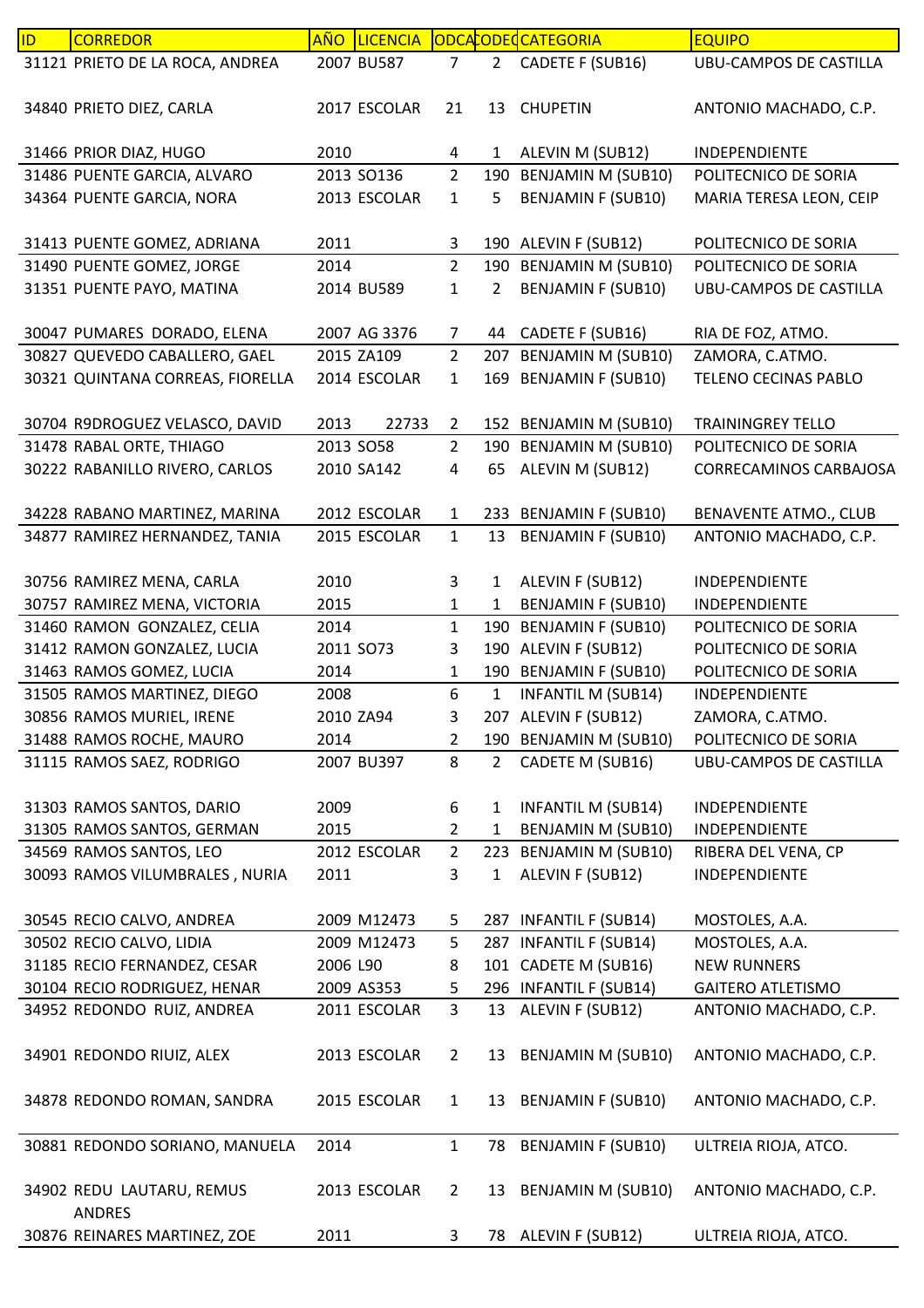| ID | <b>CORREDOR</b>                              | <b>AÑO</b> | <b>LICENCIA</b> |                         |                | ODCACODEC CATEGORIA       | <b>EQUIPO</b>                 |
|----|----------------------------------------------|------------|-----------------|-------------------------|----------------|---------------------------|-------------------------------|
|    | 34383 REJON PAMPLIEGA, MIGUEL                |            | 2015 ESCOLAR    | $\overline{2}$          | 5              | BENJAMIN M (SUB10)        | MARIA TERESA LEON, CEIP       |
|    | 34341 REJON PAMPLIEGA, SAMUEL                |            | 2011 ESCOLAR    | 4                       | 5              | ALEVIN M (SUB12)          | MARIA TERESA LEON, CEIP       |
|    | 30133 RENDON MONTERROSO, JULIA               |            | 2006 CA195      | 7                       | 46             | CADETE F (SUB16)          | MARATON JEREZ, A.D.           |
|    | 34164 RENEDO FRANCO, VEGA                    |            | 2010 BU411      | 3                       | 3              | ALEVIN F (SUB12)          | CAPISCOL-IBERCAJA             |
|    | 34166 RENEDO VARONA, ANGELA                  |            | 2009 BU491      | 5                       | 3              | <b>INFANTIL F (SUB14)</b> | CAPISCOL-IBERCAJA             |
|    | 31078 REOYO ALONSO, LARA                     | 2011       |                 | 3                       | 17             | ALEVIN F (SUB12)          | AMA, C.D.                     |
|    | 31043 REOYO ALONSO, SERGIO                   | 2011       |                 | $\overline{\mathbf{4}}$ | 17             | ALEVIN M (SUB12)          | AMA, C.D.                     |
|    | 31330 REOYO MARTIN, PABLO                    | 2015       |                 | 2                       | 1              | <b>BENJAMIN M (SUB10)</b> | INDEPENDIENTE                 |
|    | 34423 REQUEJO DE LA HORRA, DIEGO             |            | 2014 ESCOLAR    | $\overline{2}$          | 14             | BENJAMIN M (SUB10)        | ROA, AYUNTAMIENTO             |
|    | 34425 REQUEJO DE LA HORRA,<br><b>GABRIEL</b> |            | 2010 ESCOLAR    | 4                       | 14             | ALEVIN M (SUB12)          | ROA, AYUNTAMIENTO             |
|    | 34737 RETAMERO MORENO, VALERIA               |            | 2011 BUT 251    | 3                       | 4              | ALEVIN F (SUB12)          | <b>IMAGE-FDR</b>              |
|    | 34696 REVILLA GONZALEZ, ADRIAN               | 2009 BUT   |                 | 6                       | 4              | <b>INFANTIL M (SUB14)</b> | <b>IMAGE-FDR</b>              |
|    | 34697 REVILLA GONZALEZ, VICTOR               | 2009 BUT   |                 | $\boldsymbol{6}$        | 4              | <b>INFANTIL M (SUB14)</b> | <b>IMAGE-FDR</b>              |
|    | 31489 REVILLA SANCHEZ, MARCOS                | 2014       |                 | 2                       |                | 190 BENJAMIN M (SUB10)    | POLITECNICO DE SORIA          |
|    | 31369 REY GOMEZ, ADRIAN                      | 2011       |                 | 4                       | $\mathbf{1}$   | ALEVIN M (SUB12)          | INDEPENDIENTE                 |
|    | 31344 REY MARCOS, ALONSO                     | 2013       |                 | $\overline{2}$          | $\mathbf{1}$   | BENJAMIN M (SUB10)        | INDEPENDIENTE                 |
|    | 31606 REY VEIGA, DAVID                       | 2008       | 20182           | 6                       |                | 152 INFANTIL M (SUB14)    | <b>TRAININGREY TELLO</b>      |
|    | 30177 REYES SANTANA, DOMINGO                 |            | 2006 FV1887     | 8                       | $\mathbf{1}$   | CADETE M (SUB16)          | INDEPENDIENTE                 |
|    | 31378 RIANO ARANSAY, MARCOS                  |            | 2021 NA69       | 8                       | 96             | CADETE M (SUB16)          | SAN ADRIAN, AT.               |
|    | 30068 RICO CENTENO, ARIADNA                  |            | 2008 A16247     | 5                       | 69             | <b>INFANTIL F (SUB14)</b> | PETRER CAPET, C.A.            |
|    | 30067 RICO CENTENO, IVAN                     |            | 2007 A12050     | 8                       | 69             | CADETE M (SUB16)          | PETRER CAPET, C.A.            |
|    | 34780 RILOVA GIL, RAUL                       |            | 2014 ESCOLAR    | $\overline{2}$          | 4              | <b>BENJAMIN M (SUB10)</b> | IMAGE-FDR                     |
|    | 34725 RILOVA GIL, ROCIO                      |            | 2010 ESCOLAR    | 3                       | 4              | ALEVIN F (SUB12)          | <b>IMAGE-FDR</b>              |
|    | 34491 RINCON FAJARDO, PAULA                  |            | 2012 ESCOLAR    | 1                       | 35             | <b>BENJAMIN F (SUB10)</b> | MARQUES DE CAMARASA, C.       |
|    | 34492 RINCON FAJARDO, ISIDORO                |            | 2014 ESCOLAR    | $\overline{2}$          |                | 35 BENJAMIN M (SUB10)     | MARQUES DE CAMARASA, C.       |
|    | 34216 RIOS HERNANDEZ, ADA                    |            | 2010 ESCOLAR    | 3                       |                | 233 ALEVIN F (SUB12)      | BENAVENTE ATMO., CLUB         |
|    | 30136 RIPALDA GARCIA, DAVID                  |            | 2006 CA199      | 8                       | 46             | CADETE M (SUB16)          | MARATON JEREZ, A.D.           |
|    | 34721 RIVAS ANTON, JAIRO                     |            | 2010 BUT 283    | 4                       | $\overline{4}$ | ALEVIN M (SUB12)          | <b>IMAGE-FDR</b>              |
|    | 31646 RIVAS SAIZ, ALBA                       | 2008 VA19  |                 | 5                       | 87             | <b>INFANTIL F (SUB14)</b> | VALLADOLID, CLUB ATMO         |
|    | 31641 RIVAS SAIZ, SOFIA                      |            | 2010 VA104      | 3                       | 87             | ALEVIN F (SUB12)          | VALLADOLID, CLUB ATMO         |
|    | 30296 RIVAZ INGUANZO, LARA                   | 2009       |                 | 5                       | $\mathbf{1}$   | <b>INFANTIL F (SUB14)</b> | <b>INDEPENDIENTE</b>          |
|    | 30189 RIVERA LUIS, PEREZ                     | 2008       |                 | 6                       | 1              | <b>INFANTIL M (SUB14)</b> | INDEPENDIENTE                 |
|    | 34630 ROBLEDO BARTOLOME, HUGO                | 2012       |                 | 2                       |                | 141 BENJAMIN M (SUB10)    | ATLETARIA ISAAC VICIOSA       |
|    | 34643 ROBLEDO BARTOLOME, SARA                | 2009       |                 | 5                       |                | 141 INFANTIL F (SUB14)    | ATLETARIA ISAAC VICIOSA       |
|    | 30023 ROBLES GONZALEZ, MARTIN                |            | 2006 M10020     | 8                       |                | 94 CADETE M (SUB16)       | ARDILLAS ESCORIAL             |
|    | 30712 ROBLES SANZ, JAVIER                    |            | 2006 BU386      | 8                       | $\overline{2}$ | CADETE M (SUB16)          | UBU-CAMPOS DE CASTILLA        |
|    |                                              |            |                 |                         |                |                           |                               |
|    | 30738 ROBLES SANZ, LARA                      |            | 2010 BU358      | $\mathbf{3}$            | $2^{\circ}$    | ALEVIN F (SUB12)          | <b>UBU-CAMPOS DE CASTILLA</b> |
|    | 31074 ROCA LOPEZ, NADIA                      | 2010       |                 | 3                       | 17             | ALEVIN F (SUB12)          | AMA, C.D.                     |
|    | 31600 ROCHA BAUTISTA, PAULA                  |            | 2009 GA578      | 5                       | 25             | <b>INFANTIL F (SUB14)</b> | TREGA TOMIÑO, S.AT.           |
|    | 34903 RODRIGUES HERMOSILLA, LUCIA            |            | 2013 ESCOLAR    | $2^{\circ}$             | 13             | BENJAMIN M (SUB10)        | ANTONIO MACHADO, C.P.         |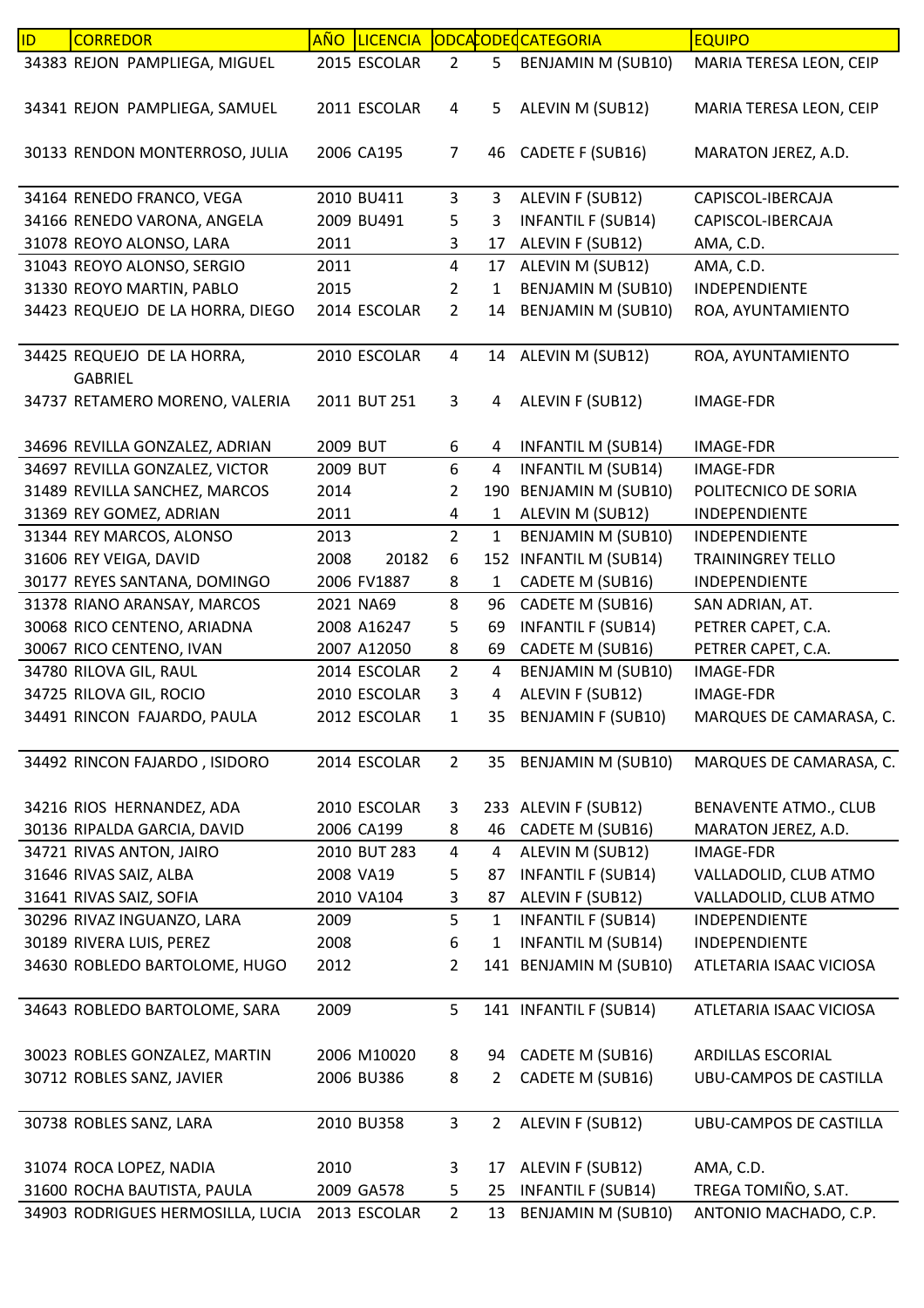| ID. | <b>CORREDOR</b>                                | <b>AÑO</b> | <b>LICENCIA</b> |                |              | ODCACODECATEGORIA         | <b>EQUIPO</b>                                |
|-----|------------------------------------------------|------------|-----------------|----------------|--------------|---------------------------|----------------------------------------------|
|     | 34977 RODRIGUES SAVALACHE, DANIEL 2010 ESCOLAR |            |                 | $\overline{4}$ |              | 13 ALEVIN M (SUB12)       | ANTONIO MACHADO, C.P.                        |
|     | 30284 RODRIGUEZ ARGÜELLES, LLUME               | 2008       |                 | 5              |              | 103 INFANTIL F (SUB14)    | CIUDAD DE LUGONES, ATCO.                     |
|     |                                                |            |                 |                |              |                           |                                              |
|     | 34417 RODRIGUEZ BLANCO, SERGIO                 |            | 2021 ESCOLAR    | 21             | 24           | <b>CHUPETIN</b>           | RIBERA DEL VENA, CEIP                        |
|     | 31576 RODRIGUEZ DIAZ, DAVID                    | 2014       |                 | 2              | 61           | <b>BENJAMIN M (SUB10)</b> | SAN VICENTEÑO, ATMO.                         |
|     | 31579 RODRIGUEZ DIAZ, NAZARET                  | 2011       |                 | 3              | 61           | ALEVIN F (SUB12)          | SAN VICENTEÑO, ATMO.                         |
|     | 30679 RODRIGUEZ ESCOBAR,<br>CAYETANA           | 2007       | 31156           | $\overline{7}$ |              | 152 CADETE F (SUB16)      | <b>TRAININGREY TELLO</b>                     |
|     | 30678 RODRIGUEZ ESCOBAR, VICTOR                | 2021       | 31150           | 4              |              | 152 ALEVIN M (SUB12)      | <b>TRAININGREY TELLO</b>                     |
|     | 30653 RODRIGUEZ FALCON, DEVA                   | 2009       |                 | 5              |              | 139 INFANTIL F (SUB14)    | LLANERA, ATMO.                               |
|     | 34416 RODRIGUEZ FERNANDEZ,                     |            | 2011 BU360      | 4              |              | 24 ALEVIN M (SUB12)       | RIBERA DEL VENA, CEIP                        |
|     | <b>OSCAR</b>                                   |            |                 |                |              |                           |                                              |
|     | 30697 RODRIGUEZ FERNANDEZ, RAUL                |            | 2009 BU359      | 6              | 2            | <b>INFANTIL M (SUB14)</b> | UBU-CAMPOS DE CASTILLA                       |
|     | 31522 RODRIGUEZ VELASCO, DAVID                 | 2013       | 22733           | $\overline{2}$ |              | 152 BENJAMIN M (SUB10)    | <b>TRAININGREY TELLO</b>                     |
|     | 31520 RODRIGUEZ VELASCO, LUCIA                 | 2009       | 22726           | 5              |              | 152 INFANTIL F (SUB14)    | <b>TRAININGREY TELLO</b>                     |
|     | 30357 RODRIGUEZ ABAJO, ERIC                    |            | 2010 ESCOLAR    | 4              |              | 169 ALEVIN M (SUB12)      | TELENO CECINAS PABLO                         |
|     | 34753 RODRIGUEZ ALVAREZ, SARA                  |            | 2011 BUT 281    | 3              | 4            | ALEVIN F (SUB12)          | <b>IMAGE-FDR</b>                             |
|     | 34726 RODRIGUEZ ARCE, NICOLAS                  |            | 2010 BUT 211    | 4              | 4            | ALEVIN M (SUB12)          | IMAGE-FDR                                    |
|     | 30058 RODRIGUEZ ARES, IRIA                     |            | 2007 AG201516   | $\overline{7}$ | $\mathbf{1}$ | CADETE F (SUB16)          | INDEPENDIENTE                                |
|     | 30152 RODRIGUEZ ARGOTE, ENEKO                  |            | 2007 EUVI155    | 8              |              | 120 CADETE M (SUB16)      | ZAILU, C.A.                                  |
|     | 34603 RODRIGUEZ ASTORGA, SERGIO                |            | 2014 ESCOLAR    | $\overline{2}$ | 43           | <b>BENJAMIN M (SUB10)</b> | PONS SOROLLA, C.P.                           |
|     |                                                |            |                 |                |              |                           |                                              |
|     | 31418 RODRIGUEZ AZPIROZ, SOFIA                 | 2010       |                 | 3              | $\mathbf{1}$ | ALEVIN F (SUB12)          | INDEPENDIENTE                                |
|     | 30792 RODRIGUEZ BAILO, ENEKO                   | 2012       |                 | $\overline{2}$ | 78           | <b>BENJAMIN M (SUB10)</b> | ULTREIA RIOJA, ATCO.                         |
|     | 34979 RODRIGUEZ BARBERO, LEIRE                 |            | 2010 ESCOLAR    | 3              | 13           | ALEVIN F (SUB12)          | ANTONIO MACHADO, C.P.                        |
|     | 34415 RODRIGUEZ BLANCO, CLAUDIA                |            | 2021 ESCOLAR    | 21             |              | 24 CHUPETIN               | RIBERA DEL VENA, CEIP                        |
|     | 31459 RODRIGUEZ CALLEJA, DUNA                  |            | 2013 SO61       | $\mathbf{1}$   |              | 190 BENJAMIN F (SUB10)    | POLITECNICO DE SORIA                         |
|     | 31398 RODRIGUEZ CALLEJA, PAULA                 |            | 2009 SO60       | 5              |              | 190 INFANTIL F (SUB14)    | POLITECNICO DE SORIA                         |
|     | 34904 RODRIGUEZ CAVIA, MARCO                   |            | 2013 ESCOLAR    | $\overline{2}$ |              | 13 BENJAMIN M (SUB10)     | ANTONIO MACHADO, C.P.                        |
|     |                                                |            |                 |                |              |                           |                                              |
|     | 31512 RODRIGUEZ CORRAL, ALVARO                 | 2006       |                 | 8              | $\mathbf{1}$ | CADETE M (SUB16)          | INDEPENDIENTE                                |
|     | 31554 RODRIGUEZ DE RIVERA RIVERO,              | 2011       |                 | $\overline{3}$ | 55           | ALEVIN F (SUB12)          | HORTALEZA, SPORTING DE                       |
|     | <b>EVA</b>                                     |            |                 |                |              |                           |                                              |
|     | 31434 RODRIGUEZ DIAZ, ADRIAN                   | 2011       |                 | 4              | 1            | ALEVIN M (SUB12)          | INDEPENDIENTE                                |
|     | 31437 RODRIGUEZ DIAZ, MALENA                   | 2014       |                 | 1              | 1            | <b>BENJAMIN F (SUB10)</b> | INDEPENDIENTE                                |
|     | 34325 RODRIGUEZ DIEZ, ROSARIO                  |            | 2009 ESCOLAR    | 5              | 62           | <b>INFANTIL F (SUB14)</b> | SAN PEDRO Y SAN FELICES                      |
|     |                                                |            |                 |                |              |                           |                                              |
|     | 30042 RODRIGUEZ EDROSA, IAGO                   | 2011       |                 | 4              |              | 44 ALEVIN M (SUB12)       | RIA DE FOZ, ATMO.                            |
|     | 30050 RODRIGUEZ EDROSA, XABIER                 |            | 2007 AG 3373    | 8              | 44           | CADETE M (SUB16)          | RIA DE FOZ, ATMO.                            |
|     | 30650 RODRIGUEZ ESCANDON, INES                 | 2010       |                 | 3              |              | 139 ALEVIN F (SUB12)      | LLANERA, ATMO.                               |
|     | 31448 RODRIGUEZ FERNANDEZ, MARIA               |            | 2013 SO67       | 1              |              | 190 BENJAMIN F (SUB10)    | POLITECNICO DE SORIA                         |
|     | CANDELA                                        |            |                 |                |              |                           |                                              |
|     | 30370 RODRIGUEZ FERRE, NICOLAS                 |            | 2006 ESCOLAR    | 8              |              | 169 CADETE M (SUB16)      | TELENO CECINAS PABLO                         |
|     | 31292 RODRIGUEZ GARCIA, JESSICA                | 2010 L197  |                 | 3              |              | 101 ALEVIN F (SUB12)      | <b>NEW RUNNERS</b>                           |
|     | 34615 RODRIGUEZ GARCIA, RUBEN                  | 2007       |                 | 8              |              | 141 CADETE M (SUB16)      | ATLETARIA ISAAC VICIOSA                      |
|     |                                                |            |                 |                |              |                           |                                              |
|     | 30530 RODRIGUEZ GOMEZ, SARA                    |            | 2007 M9008      | $\overline{7}$ |              | 287 CADETE F (SUB16)      | MOSTOLES, A.A.                               |
|     | 31519 RODRIGUEZ GUTIERREZ, HERNAN 2010 AV251   |            |                 | 4              | 68           | ALEVIN M (SUB12)          | <b>JACQUELINE MARTIN</b><br>RUNNING TEAM, CD |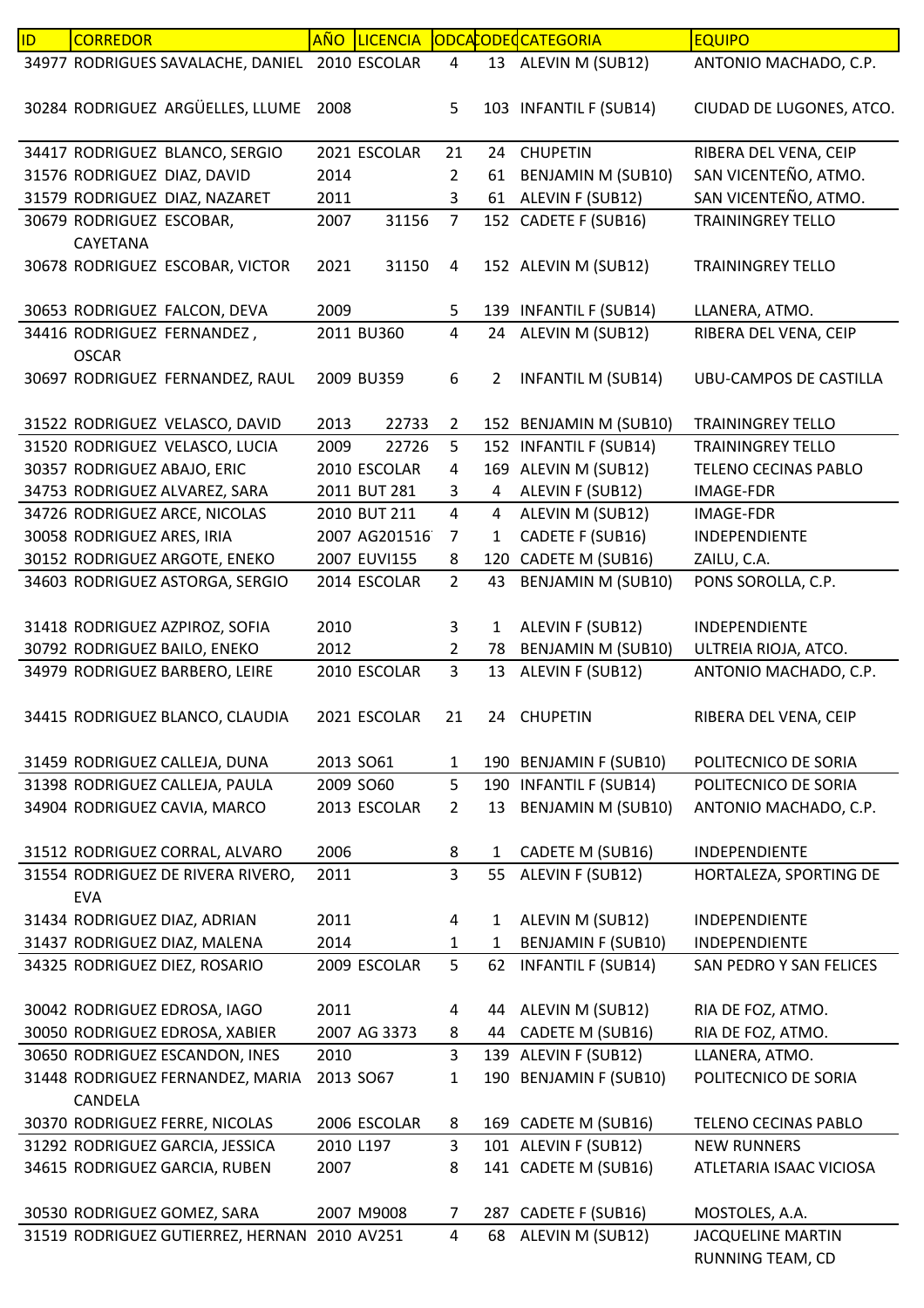| ID | <b>CORREDOR</b>                                     | <b>AÑO</b> | LICENCIA     |                |                | ODCACODECATEGORIA         | <b>EQUIPO</b>                      |
|----|-----------------------------------------------------|------------|--------------|----------------|----------------|---------------------------|------------------------------------|
|    | 30495 RODRIGUEZ HERNANDEZ,<br><b>ALVARO</b>         | 2008       |              | 6              |                | 156 INFANTIL M (SUB14)    | REINOSA RUNNING                    |
|    | 30542 RODRIGUEZ HERNANDEZ,<br><b>DANIELA</b>        |            | 2012 M14953  | $\mathbf{1}$   |                | 287 BENJAMIN F (SUB10)    | MOSTOLES, A.A.                     |
|    | 30543 RODRIGUEZ HERNANDEZ,                          |            | 2013 M16897  | $\mathbf{1}$   |                | 287 BENJAMIN F (SUB10)    | MOSTOLES, A.A.                     |
|    | <b>GABRIELA</b><br>34709 RODRIGUEZ HERNANDEZ, PABLO |            | 2010 BUT 448 | 4              | 4              | ALEVIN M (SUB12)          | <b>IMAGE-FDR</b>                   |
|    | 34489 RODRIGUEZ HUERTADO, PABLO                     |            | 2010 ESCOLAR | 4              | 19             | ALEVIN M (SUB12)          | CLAUDIA CIANCAS, C.P.              |
|    | 30595 RODRIGUEZ LOPEZ, SARA                         |            | 2009 VA 146  | 5              |                | 153 INFANTIL F (SUB14)    | MAYTE MARTINEZ, C.D.               |
|    | 30432 RODRIGUEZ MARTIN, JULIO                       |            | 2012 1123073 | $\overline{2}$ |                | 127 BENJAMIN M (SUB10)    | ORGAZ, ESC.ATMO.                   |
|    | 31129 RODRIGUEZ MARTINEZ, ALICIA                    | 2015       |              | 1              | 17             | <b>BENJAMIN F (SUB10)</b> | AMA, C.D.                          |
|    | 31138 RODRIGUEZ PEREZ, NURIA                        | 2013 ZA48  |              | $\mathbf{1}$   |                | 117 BENJAMIN F (SUB10)    | VINO TORO CAJA RURAL               |
|    | 31139 RODRIGUEZ PEREZ, RAUL                         | 2011 ZA36  |              | $\overline{4}$ |                | 117 ALEVIN M (SUB12)      | VINO TORO CAJA RURAL               |
|    | 30137 RODRIGUEZ RAMOS, LUCIA                        |            | 2008 CA233   | 5              | 46             | <b>INFANTIL F (SUB14)</b> | MARATON JEREZ, A.D.                |
|    | 30022 RODRIGUEZ RODRIGUEZ,<br><b>ALVARO</b>         | 2006       |              | 8              | 94             | CADETE M (SUB16)          | ARDILLAS ESCORIAL                  |
|    | 30011 RODRIGUEZ RODRIGUEZ, JULIA                    |            | 2009 M4439   | 5              | 94             | <b>INFANTIL F (SUB14)</b> | ARDILLAS ESCORIAL                  |
|    | 34978 RODRIGUEZ SANZ, ADRIANA                       |            | 2010 ESCOLAR | 3              | 13             | ALEVIN F (SUB12)          | ANTONIO MACHADO, C.P.              |
|    | 34745 RODRIGUEZ SIERRA, LEIRE                       |            | 2011 ESCOLAR | 3              | 4              | ALEVIN F (SUB12)          | <b>IMAGE-FDR</b>                   |
|    | 31235 RODRIGUEZ VARELA, CARMEN                      | 2010       |              | 3              |                | 219 ALEVIN F (SUB12)      | VAL MIÑOR, S.A.                    |
|    | 31226 RODRIGUEZ VARELA, MARTA                       | 2013       |              | $\mathbf{1}$   |                | 219 BENJAMIN F (SUB10)    | VAL MIÑOR, S.A.                    |
|    | 34516 ROJAS NUÑEZ, ENZO                             |            | 2014 ESCOLAR | $\overline{2}$ | 41             | <b>BENJAMIN M (SUB10)</b> | FERNANDO DE ROJAS, C.P.            |
|    | 34681 ROJO DE LOS MOZOS, SERGIO                     |            | 2008 BUT 522 | 6              | 4              | <b>INFANTIL M (SUB14)</b> | <b>IMAGE-FDR</b>                   |
|    | 30674 ROJO PALENCIA, ALEJANDRA                      | 2012       | 20337        | $\mathbf{1}$   |                | 152 BENJAMIN F (SUB10)    | <b>TRAININGREY TELLO</b>           |
|    | 30673 ROJO PALENCIA, CLAUDIA                        | 2012       | 20332        | $\mathbf{1}$   |                | 152 BENJAMIN F (SUB10)    | <b>TRAININGREY TELLO</b>           |
|    | 30474 ROJO PENA, ADRIAN                             | 2013       |              | 2              |                | 156 BENJAMIN M (SUB10)    | REINOSA RUNNING                    |
|    | 34108 ROJO SANTIAGO, BRUNO                          |            | 2010 BU155   | 4              | 64             | ALEVIN M (SUB12)          | ARANDA CONDADO DE<br>HAZA-IBERCAJA |
|    | 30376 ROLDAN HERRANZ, PABLO                         | 2010       |              | 4              | 94             | ALEVIN M (SUB12)          | ARDILLAS ESCORIAL                  |
|    | 31497 ROMAN IZQUIERDO, JORGE                        | 2012       |              | $\overline{2}$ | 1              | BENJAMIN M (SUB10)        | INDEPENDIENTE                      |
|    | 31111 ROMAN OBISPO, JAHDIEL                         | 2015       |              | 2              | 17             | BENJAMIN M (SUB10)        | AMA, C.D.                          |
|    | 31395 ROMERA CARRASCO, MONICA                       |            | 2008 SO56    | 5              |                | 190 INFANTIL F (SUB14)    | POLITECNICO DE SORIA               |
|    | 34818 ROMO DELGADO, YAEL                            | 2012       |              | $\overline{2}$ | 2              | <b>BENJAMIN M (SUB10)</b> | <b>UBU-CAMPOS DE CASTILLA</b>      |
|    | 31118 RONDA ORTEGA, CLAUDIA                         |            | 2006 BU4265  | 7              | $2^{\circ}$    | CADETE F (SUB16)          | UBU-CAMPOS DE CASTILLA             |
|    | 34632 ROSAT RAMOS, ELENA                            | 2006       |              | $\overline{7}$ |                | 141 CADETE F (SUB16)      | ATLETARIA ISAAC VICIOSA            |
|    | 31441 ROUCO IGLESIAS, EVA                           |            | 2008 GA 585  | 5              | 59             | <b>INFANTIL F (SUB14)</b> | LUCUS CAIXA RURAL<br>GALEGA, C.A   |
|    | 30210 ROZA ALVAREZ, ALEJANDRA                       | 2012       |              | $\mathbf{1}$   |                | 103 BENJAMIN F (SUB10)    | CIUDAD DE LUGONES, ATCO.           |
|    | 30730 ROZAS PORRAS, PABLO                           |            | 2011 BU310   | $\overline{4}$ | $\overline{2}$ | ALEVIN M (SUB12)          | <b>UBU-CAMPOS DE CASTILLA</b>      |
|    | 34773 RUA FERNANDEZ, ALEJANDRO                      |            | 2013 ESCOLAR | $\overline{2}$ | $\overline{4}$ | BENJAMIN M (SUB10)        | IMAGE-FDR                          |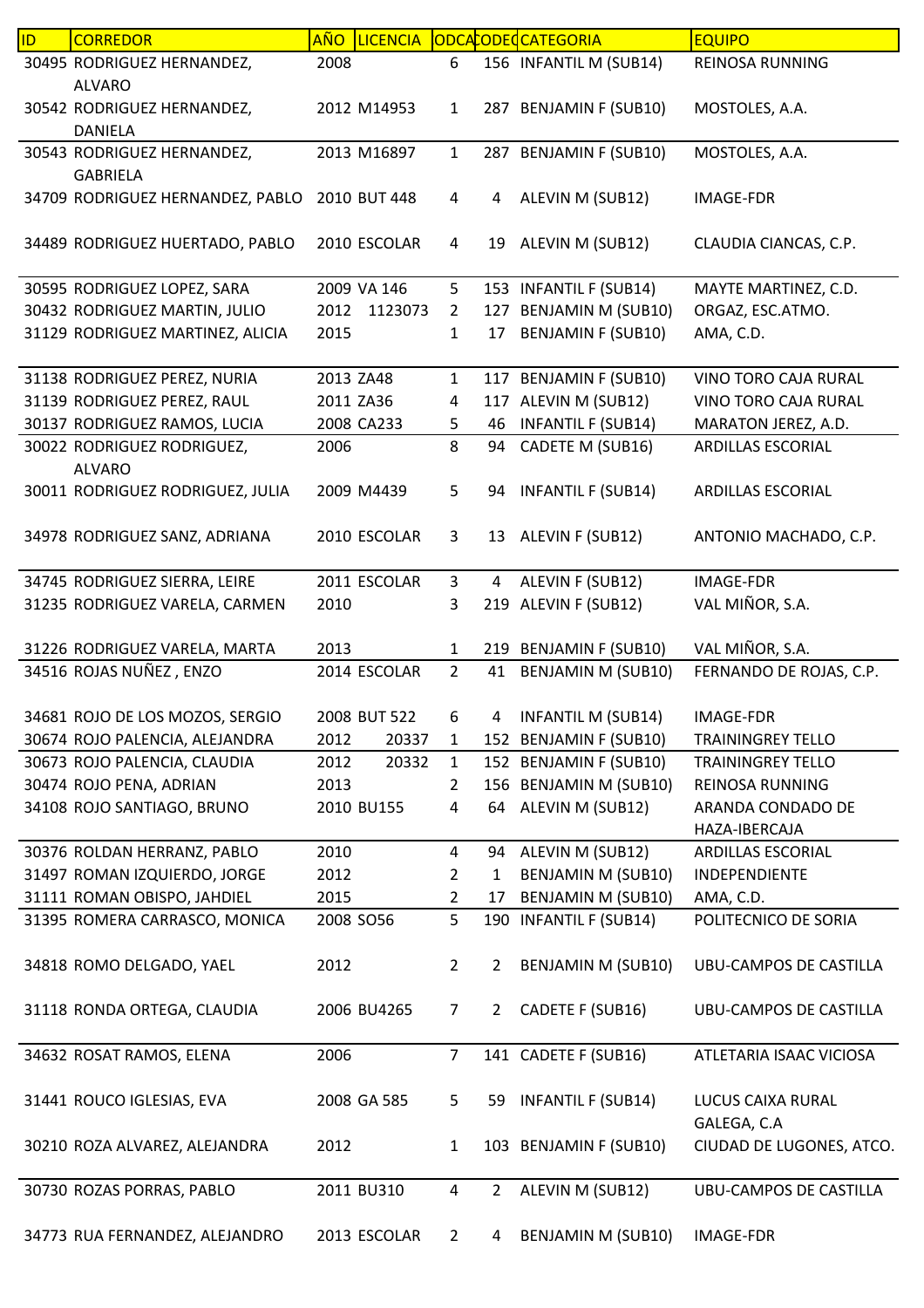| ID | <b>CORREDOR</b>                                         | AÑO  | <b>LICENCIA</b>            |                     |                | ODCACODECCATEGORIA                                | <b>EQUIPO</b>                 |
|----|---------------------------------------------------------|------|----------------------------|---------------------|----------------|---------------------------------------------------|-------------------------------|
|    | 34722 RUA FERNANDEZ, NACHO                              |      | 2010 BUT 584               | $\overline{4}$      | $\overline{4}$ | ALEVIN M (SUB12)                                  | <b>IMAGE-FDR</b>              |
|    | 31447 RUBIO CALVO, AINHOA                               |      | 2013 SO69                  | $\mathbf 1$         |                | 190 BENJAMIN F (SUB10)                            | POLITECNICO DE SORIA          |
|    | 31406 RUBIO CALVO, AMAIA                                |      | 2010 SO68                  | 3                   |                | 190 ALEVIN F (SUB12)                              | POLITECNICO DE SORIA          |
|    | 31245 RUBIO GARCIA, RODRIGO                             | 2006 |                            | 8                   | 26             | CADETE M (SUB16)                                  | BENAVIDES, C.M.               |
|    | 34513 RUBIO MANZANO, ALEZ                               |      | 2015 ESCOLAR               | $\overline{2}$      | 41             | <b>BENJAMIN M (SUB10)</b>                         | FERNANDO DE ROJAS, C.P.       |
|    |                                                         |      |                            |                     |                |                                                   |                               |
|    | 30582 RUBIO VILLEGAS, DANIEL                            | 2011 |                            | 4                   | 1              | ALEVIN M (SUB12)                                  | INDEPENDIENTE                 |
|    | 34689 RUEDA VELASCO, HUGO                               |      | 2009 BUT 213               | 6                   | 4              | <b>INFANTIL M (SUB14)</b>                         | <b>IMAGE-FDR</b>              |
|    | 30812 RUFES GONZALEZ, ALBA                              |      | 2010 AV81                  | 3                   | 53             | ALEVIN F (SUB12)                                  | <b>ECOSPORT AVILA</b>         |
|    | 30811 RUFES GONZALEZ, PAULA                             |      | 2008 AV21                  | 5                   | 53             | <b>INFANTIL F (SUB14)</b>                         | <b>ECOSPORT AVILA</b>         |
|    | 34145 RUFINO CASAS, MARTINA                             |      | 2014 ESCOLAR               | $\mathbf{1}$        | 6              | <b>BENJAMIN F (SUB10)</b>                         | VILLAGONZALO                  |
|    |                                                         |      |                            |                     |                |                                                   | PEDERNALES, CEIP              |
|    | 30470 RUISANCHEZ GUTIERREZ,                             | 2012 |                            | $\overline{2}$      |                | 156 BENJAMIN M (SUB10)                            | REINOSA RUNNING               |
|    | <b>MARTIN</b>                                           |      |                            |                     |                |                                                   |                               |
|    | 30473 RUIZ BARCENA, ALEX                                | 2012 |                            | $\overline{2}$      |                | 156 BENJAMIN M (SUB10)                            | REINOSA RUNNING               |
|    | 34251 RUIZ, IZAN                                        |      | 2011 ESCOLAR               | 4                   |                | 62 ALEVIN M (SUB12)                               | SAN PEDRO Y SAN FELICES       |
|    |                                                         |      |                            |                     |                |                                                   |                               |
|    | 30794 RUIZ BERMEJO, PABLO                               | 2014 |                            | $\overline{2}$      | 78             | <b>BENJAMIN M (SUB10)</b>                         | ULTREIA RIOJA, ATCO.          |
|    | 31114 RUIZ DIAZ, JORGE                                  | 2013 |                            | 2                   | 17             | <b>BENJAMIN M (SUB10)</b>                         | AMA, C.D.                     |
|    | 34270 RUIZ GADEA, AITANA                                |      | 2012 ESCOLAR               | $\mathbf{1}$        | 62             | <b>BENJAMIN F (SUB10)</b>                         | SAN PEDRO Y SAN FELICES       |
|    | 34280 RUIZ GARCIA, VERA                                 |      | 2013 ESCOLAR               | $\mathbf{1}$        | 62             | <b>BENJAMIN F (SUB10)</b>                         | SAN PEDRO Y SAN FELICES       |
|    |                                                         |      |                            |                     |                |                                                   |                               |
|    | 34424 RUIZ GONZALEZ, ALVARO                             |      | 2010 ESCOLAR               | 4                   | 14             | ALEVIN M (SUB12)                                  | ROA, AYUNTAMIENTO             |
|    | 34428 RUIZ GONZALEZ, DANIEL                             |      | 2008 ESCOLAR               | 6                   | 14             | <b>INFANTIL M (SUB14)</b>                         | ROA, AYUNTAMIENTO             |
|    | 34422 RUIZ GONZALEZ, LEO                                |      | 2014 ESCOLAR               | $\overline{2}$      | 14             | <b>BENJAMIN M (SUB10)</b>                         | ROA, AYUNTAMIENTO             |
|    | 34787 RUIZ GONZALEZ, LUISA                              |      | 2012 ESCOLAR               | 1                   | 16             | <b>BENJAMIN F (SUB10)</b>                         | VADILLOS, C.                  |
|    | 34497 RUIZ GONZALEZ, PABLO                              |      | 2016 ESCOLAR               | 21                  | 12             | <b>CHUPETIN</b>                                   | FRAY ENRIQUE FLOREZ, C.       |
|    | 34809 RUIZ GONZALEZ, TERESA                             |      | 2011 BU647                 | 3                   | 2              | ALEVIN F (SUB12)                                  | <b>UBU-CAMPOS DE CASTILLA</b> |
|    |                                                         |      |                            |                     |                |                                                   |                               |
|    | 30576 RUIZ GOROSTIZA, NAIA                              | 2008 |                            | 5                   | 1              | <b>INFANTIL F (SUB14)</b>                         | INDEPENDIENTE                 |
|    | 34113 RUIZ GUTIERREZ, HECTOR                            |      | 2009 BU563                 | 6                   | 64             | <b>INFANTIL M (SUB14)</b>                         | ARANDA CONDADO DE             |
|    |                                                         |      |                            |                     |                |                                                   | HAZA-IBERCAJA                 |
|    | 30763 RUIZ MALDONADO, GABRIEL                           | 2009 |                            | 6                   | 17             | <b>INFANTIL M (SUB14)</b>                         | AMA, C.D.                     |
|    | 34479 RUIZ SAINZ, CELIA                                 |      | 2014 BU625                 | $\mathbf{1}$        | 56             | <b>BENJAMIN F (SUB10)</b>                         | VALLE DE MENA, CA             |
|    | 34447 RUIZ SAINZ-AJA, ISIDRO JAVIER                     |      | 2006 BU202                 | 8                   | 56             | CADETE M (SUB16)                                  | VALLE DE MENA, CA             |
|    |                                                         |      |                            |                     |                |                                                   |                               |
|    | 34980 RUIZ SANTAMARIA, PAULA                            |      | 2010 ESCOLAR               | 3                   | 13             | ALEVIN F (SUB12)                                  | ANTONIO MACHADO, C.P.         |
|    |                                                         |      |                            |                     |                |                                                   |                               |
|    | 34811 RUIZ SIMON, JAVIER                                |      | 2010 BU610                 | 4                   | $\mathbf{2}$   | ALEVIN M (SUB12)                                  | UBU-CAMPOS DE CASTILLA        |
|    |                                                         |      |                            |                     |                |                                                   |                               |
|    | 34178 RUIZ SUEALDEA, INES<br>30590 RUIZ VELASCO, MARIAN |      | 2008 BU440<br>2007 VA 5046 | 5<br>$\overline{7}$ | 3              | <b>INFANTIL F (SUB14)</b><br>216 CADETE F (SUB16) | CAPISCOL-IBERCAJA             |
|    | 34468 RUIZ-ROZAS GARCIA, JULIA                          |      |                            |                     | 56             |                                                   | VALLADOLID, RACING            |
|    |                                                         |      | 2011 BU631                 | 3                   |                | ALEVIN F (SUB12)                                  | VALLE DE MENA, CA             |
|    | 30482 RUIZSANCHEZ GUTIERREZ, NAIA                       | 2012 |                            | 1                   |                | 156 BENJAMIN F (SUB10)                            | <b>REINOSA RUNNING</b>        |
|    | 34042 SACRISTAN LOPEZ, DIEGO                            |      | 2010 M13424                | 4                   |                | 229 ALEVIN M (SUB12)                              | COLMENAR VIEJO, C.ATMO.       |
|    |                                                         |      |                            |                     |                |                                                   |                               |
|    | 34043 SACRISTAN LOPEZ, JAIME                            |      | 2010 M15755                | 4                   |                | 229 ALEVIN M (SUB12)                              | COLMENAR VIEJO, C.ATMO.       |
|    |                                                         |      |                            |                     |                |                                                   |                               |
|    | 30644 SAEZ ANTON, IDUN                                  | 2013 |                            | $\mathbf{1}$        | 1              | <b>BENJAMIN F (SUB10)</b>                         | INDEPENDIENTE                 |
|    | 30458 SAEZ BENITO, ANGEL                                | 2013 |                            | $\overline{2}$      | $\mathbf{1}$   | <b>BENJAMIN M (SUB10)</b>                         | INDEPENDIENTE                 |
|    | 34378 SAEZ BERCIANO, JOEL                               |      | 2014 ESCOLAR               | $\overline{2}$      | 5              | BENJAMIN M (SUB10)                                | MARIA TERESA LEON, CEIP       |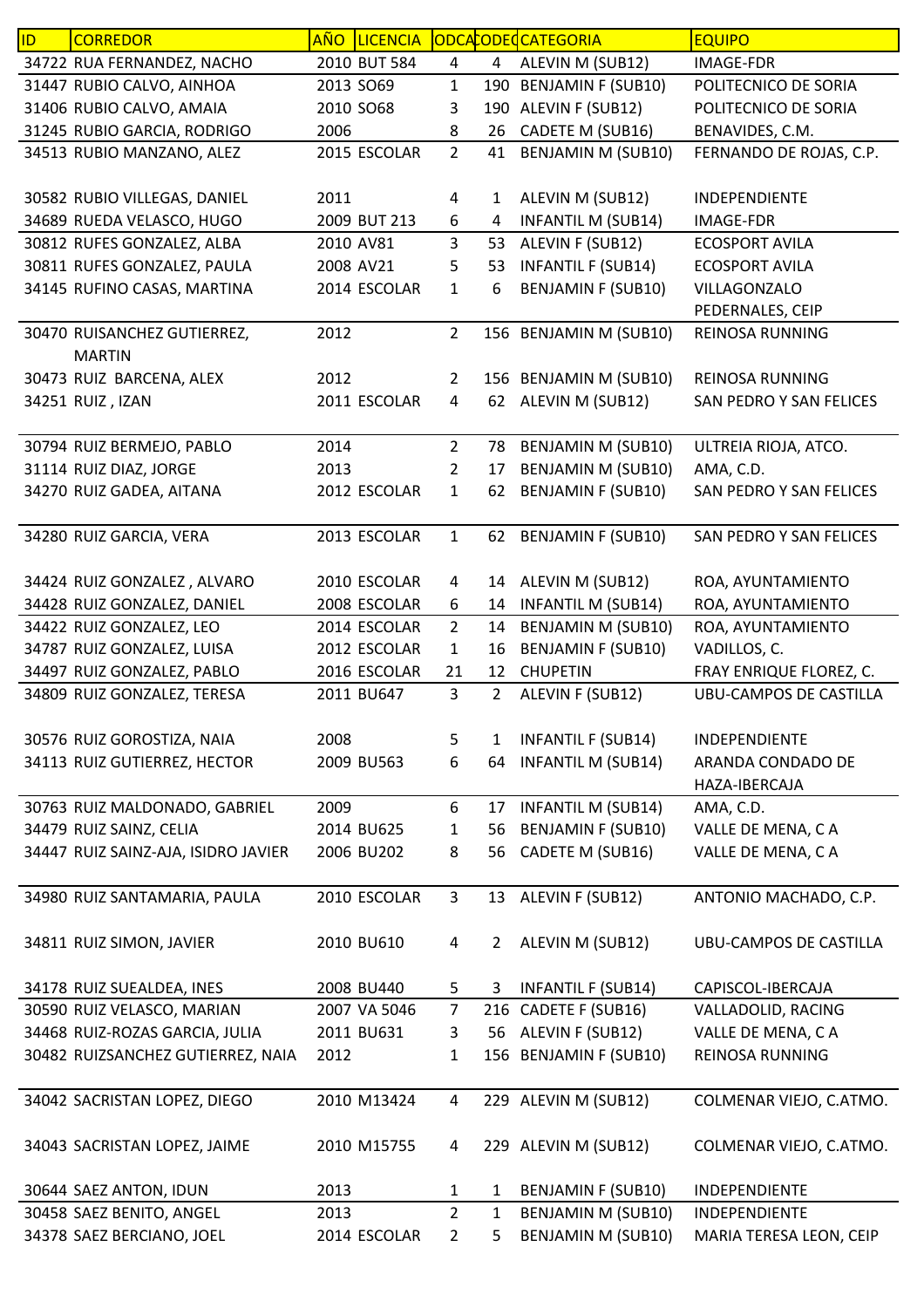| 34340 SAEZ BERCIANO, VEGA<br>2011 ESCOLAR<br>3<br>5<br>ALEVIN F (SUB12)<br>MARIA TERESA LEON, CEIP<br>$\overline{7}$<br>30291 SAEZ NAVARRO, CANDELA<br>103 CADETE F (SUB16)<br>CIUDAD DE LUGONES, ATCO.<br>2007<br>30691 SAEZ SAN JUAN, YERAI<br>193 BENJAMIN M (SUB10)<br>CASTILLO DE LA MOTA<br>2012 VA33<br>$\overline{2}$<br>34670 SAEZ SIERRA, MARCO<br>2007 BUT 219<br>8<br>CADETE M (SUB16)<br>4<br><b>IMAGE-FDR</b><br>34397 SAGRERO FERRERO, ELVIRA<br>2017 ESCOLAR<br>21<br>5<br><b>CHUPETIN</b><br>MARIA TERESA LEON, CEIP<br>CADETE F (SUB16)<br>34665 SAINZ DE AJA CABREJAS, RUTH<br>2007 BU 116<br>$\overline{7}$<br>4<br><b>IMAGE-FDR</b><br>34879 SAIZ ANTOLIN, JIMENA<br>2015 ESCOLAR<br><b>BENJAMIN F (SUB10)</b><br>ANTONIO MACHADO, C.P.<br>$\mathbf{1}$<br>13 |  |
|------------------------------------------------------------------------------------------------------------------------------------------------------------------------------------------------------------------------------------------------------------------------------------------------------------------------------------------------------------------------------------------------------------------------------------------------------------------------------------------------------------------------------------------------------------------------------------------------------------------------------------------------------------------------------------------------------------------------------------------------------------------------------------|--|
|                                                                                                                                                                                                                                                                                                                                                                                                                                                                                                                                                                                                                                                                                                                                                                                    |  |
|                                                                                                                                                                                                                                                                                                                                                                                                                                                                                                                                                                                                                                                                                                                                                                                    |  |
|                                                                                                                                                                                                                                                                                                                                                                                                                                                                                                                                                                                                                                                                                                                                                                                    |  |
|                                                                                                                                                                                                                                                                                                                                                                                                                                                                                                                                                                                                                                                                                                                                                                                    |  |
|                                                                                                                                                                                                                                                                                                                                                                                                                                                                                                                                                                                                                                                                                                                                                                                    |  |
|                                                                                                                                                                                                                                                                                                                                                                                                                                                                                                                                                                                                                                                                                                                                                                                    |  |
|                                                                                                                                                                                                                                                                                                                                                                                                                                                                                                                                                                                                                                                                                                                                                                                    |  |
|                                                                                                                                                                                                                                                                                                                                                                                                                                                                                                                                                                                                                                                                                                                                                                                    |  |
|                                                                                                                                                                                                                                                                                                                                                                                                                                                                                                                                                                                                                                                                                                                                                                                    |  |
|                                                                                                                                                                                                                                                                                                                                                                                                                                                                                                                                                                                                                                                                                                                                                                                    |  |
|                                                                                                                                                                                                                                                                                                                                                                                                                                                                                                                                                                                                                                                                                                                                                                                    |  |
| $\overline{2}$<br><b>BENJAMIN M (SUB10)</b><br>30745 SAIZ MOLIA, DARIO<br>2013 BU308<br>$\overline{2}$<br><b>UBU-CAMPOS DE CASTILLA</b>                                                                                                                                                                                                                                                                                                                                                                                                                                                                                                                                                                                                                                            |  |
|                                                                                                                                                                                                                                                                                                                                                                                                                                                                                                                                                                                                                                                                                                                                                                                    |  |
| <b>BENJAMIN F (SUB10)</b><br>34905 SAIZ PURAS, MIGUEL<br>2013 ESCOLAR<br>$\mathbf{1}$<br>13<br>ANTONIO MACHADO, C.P.                                                                                                                                                                                                                                                                                                                                                                                                                                                                                                                                                                                                                                                               |  |
|                                                                                                                                                                                                                                                                                                                                                                                                                                                                                                                                                                                                                                                                                                                                                                                    |  |
| <b>BENJAMIN M (SUB10)</b><br>34327 SAIZ AZOFRA, MANUEL<br>2015 ESCOLAR<br>$\overline{2}$<br>62<br>SAN PEDRO Y SAN FELICES                                                                                                                                                                                                                                                                                                                                                                                                                                                                                                                                                                                                                                                          |  |
| 34525 SAIZ BENITE, AITANA<br>2014 ESCOLAR<br>$\mathbf{1}$<br>41<br><b>BENJAMIN F (SUB10)</b><br>FERNANDO DE ROJAS, C.P.                                                                                                                                                                                                                                                                                                                                                                                                                                                                                                                                                                                                                                                            |  |
|                                                                                                                                                                                                                                                                                                                                                                                                                                                                                                                                                                                                                                                                                                                                                                                    |  |
| 34783 SAIZ MARTIN, MARCO<br>2006 BU 100<br>8<br>CADETE M (SUB16)<br>4<br><b>IMAGE-FDR</b>                                                                                                                                                                                                                                                                                                                                                                                                                                                                                                                                                                                                                                                                                          |  |
| 34707 SAIZ MARTIN, SANDRA<br>2010 BUT 586<br>3<br>ALEVIN F (SUB12)<br><b>IMAGE-FDR</b><br>$\overline{4}$                                                                                                                                                                                                                                                                                                                                                                                                                                                                                                                                                                                                                                                                           |  |
| 6<br><b>INFANTIL M (SUB14)</b><br>31239 SAIZ MARTINEZ, OSCAR<br>2008<br>85<br>PUENTE ROMANILLOS, CLUB                                                                                                                                                                                                                                                                                                                                                                                                                                                                                                                                                                                                                                                                              |  |
|                                                                                                                                                                                                                                                                                                                                                                                                                                                                                                                                                                                                                                                                                                                                                                                    |  |
| 2012<br>$\overline{2}$<br><b>BENJAMIN M (SUB10)</b><br>PUENTE ROMANILLOS, CLUB<br>31240 SAIZ MARTINEZ, PABLO<br>85                                                                                                                                                                                                                                                                                                                                                                                                                                                                                                                                                                                                                                                                 |  |
|                                                                                                                                                                                                                                                                                                                                                                                                                                                                                                                                                                                                                                                                                                                                                                                    |  |
| 31499 SAIZ ORTEGA, HUGO<br>2012<br>$\overline{2}$<br>$\mathbf{1}$<br>BENJAMIN M (SUB10)<br>INDEPENDIENTE                                                                                                                                                                                                                                                                                                                                                                                                                                                                                                                                                                                                                                                                           |  |
| 34345 SAIZ POLIDURA, HUGO<br>2011 ESCOLAR<br>5<br>ALEVIN M (SUB12)<br>4<br>MARIA TERESA LEON, CEIP                                                                                                                                                                                                                                                                                                                                                                                                                                                                                                                                                                                                                                                                                 |  |
|                                                                                                                                                                                                                                                                                                                                                                                                                                                                                                                                                                                                                                                                                                                                                                                    |  |
| 2011 ESCOLAR<br>34346 SAIZ POLIDURA, RUBEN<br>MARIA TERESA LEON, CEIP<br>5<br>ALEVIN M (SUB12)<br>4                                                                                                                                                                                                                                                                                                                                                                                                                                                                                                                                                                                                                                                                                |  |
|                                                                                                                                                                                                                                                                                                                                                                                                                                                                                                                                                                                                                                                                                                                                                                                    |  |
| 34152 SAIZ RENEDO, LUCIA<br>2006 BU101<br>3 CADETE F (SUB16)<br>CAPISCOL-IBERCAJA<br>$\overline{7}$<br>101 BENJAMIN M (SUB10)<br>2012<br>$\overline{2}$<br><b>NEW RUNNERS</b>                                                                                                                                                                                                                                                                                                                                                                                                                                                                                                                                                                                                      |  |
| 31189 SALAS FARELO, ENRIQUE<br>62 BENJAMIN M (SUB10)<br>34241 SALAZAR HERNANDEZ, AARON<br>$\overline{2}$<br>2013 ESCOLAR<br>SAN PEDRO Y SAN FELICES                                                                                                                                                                                                                                                                                                                                                                                                                                                                                                                                                                                                                                |  |
|                                                                                                                                                                                                                                                                                                                                                                                                                                                                                                                                                                                                                                                                                                                                                                                    |  |
| 34240 SALAZAR HERNANDEZ, MIGUEL<br>2011 ESCOLAR<br>62 ALEVIN M (SUB12)<br>4<br>SAN PEDRO Y SAN FELICES                                                                                                                                                                                                                                                                                                                                                                                                                                                                                                                                                                                                                                                                             |  |
|                                                                                                                                                                                                                                                                                                                                                                                                                                                                                                                                                                                                                                                                                                                                                                                    |  |
| 31145 SALAZAR GRACIA, VERA<br>2007 BU3914<br>CADETE F (SUB16)<br>AMA, C.D.<br>$\overline{7}$<br>17                                                                                                                                                                                                                                                                                                                                                                                                                                                                                                                                                                                                                                                                                 |  |
| ALEVIN F (SUB12)<br>34464 SALAZAR USILLOS, MAIDER<br>2011 BU181<br>VALLE DE MENA, CA<br>56<br>3                                                                                                                                                                                                                                                                                                                                                                                                                                                                                                                                                                                                                                                                                    |  |
| 34459 SALAZAR USILLOS, OIHANE<br><b>INFANTIL F (SUB14)</b><br>VALLE DE MENA, CA<br>2008 BU190<br>56<br>5                                                                                                                                                                                                                                                                                                                                                                                                                                                                                                                                                                                                                                                                           |  |
| 5<br>31081 SALCEDO VARGA, BEATRIZ<br>$\overline{2}$<br><b>INFANTIL F (SUB14)</b><br>2009 BU363<br><b>UBU-CAMPOS DE CASTILLA</b>                                                                                                                                                                                                                                                                                                                                                                                                                                                                                                                                                                                                                                                    |  |
|                                                                                                                                                                                                                                                                                                                                                                                                                                                                                                                                                                                                                                                                                                                                                                                    |  |
| 34319 SALDAÑA TAJADURA, ALBA<br>2010 ESCOLAR<br>3<br>62 ALEVIN F (SUB12)<br>SAN PEDRO Y SAN FELICES                                                                                                                                                                                                                                                                                                                                                                                                                                                                                                                                                                                                                                                                                |  |
|                                                                                                                                                                                                                                                                                                                                                                                                                                                                                                                                                                                                                                                                                                                                                                                    |  |
| 31471 SALVACHUA GOMEZ, HUGO<br>2013 SO115<br>190 BENJAMIN M (SUB10)<br>POLITECNICO DE SORIA<br>$\mathbf{2}$                                                                                                                                                                                                                                                                                                                                                                                                                                                                                                                                                                                                                                                                        |  |
| $\overline{2}$<br>30343 SALVADORES CABALLE, CARLOS<br>2012 ESCOLAR<br>169 BENJAMIN M (SUB10)<br>TELENO CECINAS PABLO                                                                                                                                                                                                                                                                                                                                                                                                                                                                                                                                                                                                                                                               |  |
|                                                                                                                                                                                                                                                                                                                                                                                                                                                                                                                                                                                                                                                                                                                                                                                    |  |
| 30352 SALVADORES CABALLE, MARTA<br>2011 ESCOLAR<br>169 ALEVIN F (SUB12)<br>TELENO CECINAS PABLO<br>3                                                                                                                                                                                                                                                                                                                                                                                                                                                                                                                                                                                                                                                                               |  |
| 34194 SAMANIEGO GARCIA, PABLO<br>2006 ZA16<br>233 CADETE M (SUB16)<br><b>BENAVENTE ATMO., CLUB</b><br>8                                                                                                                                                                                                                                                                                                                                                                                                                                                                                                                                                                                                                                                                            |  |
| 34849 SAN CRISTOBAL LOPEZ LOPEZ,<br>2016 ESCOLAR<br>21<br><b>CHUPETIN</b><br>ANTONIO MACHADO, C.P.<br>13                                                                                                                                                                                                                                                                                                                                                                                                                                                                                                                                                                                                                                                                           |  |
| <b>MATIAS</b>                                                                                                                                                                                                                                                                                                                                                                                                                                                                                                                                                                                                                                                                                                                                                                      |  |
| 34906 SAN CRISTOBLA LOPEZ, PAOLA<br>2013 ESCOLAR<br>13 BENJAMIN M (SUB10)<br>ANTONIO MACHADO, C.P.<br>$\overline{2}$                                                                                                                                                                                                                                                                                                                                                                                                                                                                                                                                                                                                                                                               |  |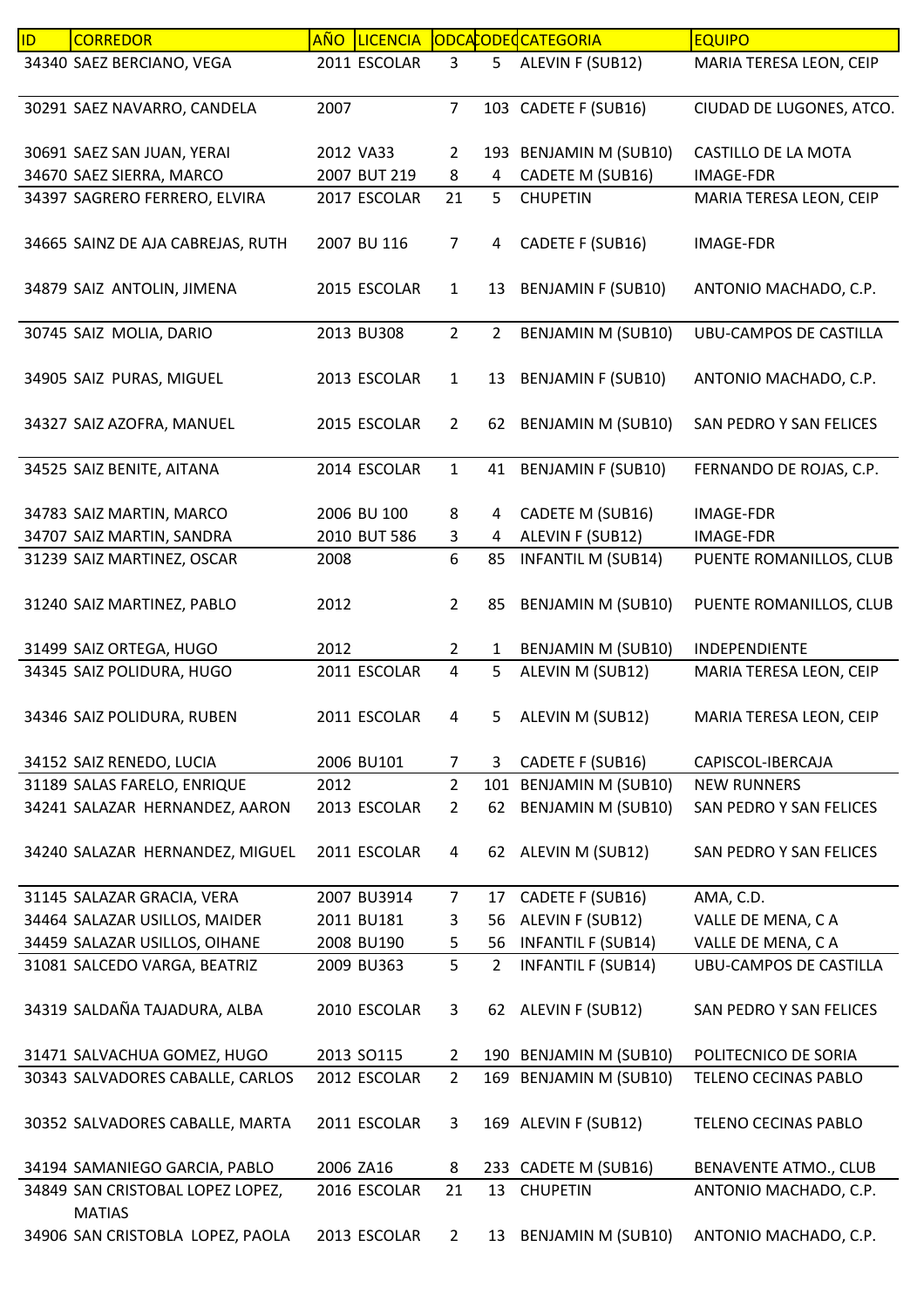| ID | <b>CORREDOR</b>                     | <u>AÑO</u> | <b>LICENCIA</b> |                |                | ODCACODECCATEGORIA        | <b>EQUIPO</b>                 |
|----|-------------------------------------|------------|-----------------|----------------|----------------|---------------------------|-------------------------------|
|    | 31625 SAN JUAN SALAS, ISABEL        | 2009       |                 | 5              | $\mathbf{1}$   | <b>INFANTIL F (SUB14)</b> | <b>INDEPENDIENTE</b>          |
|    | 30329 SAN MARTIN GARCIA, NATALIA    |            | 2013 ESCOLAR    | $\mathbf 1$    |                | 169 BENJAMIN F (SUB10)    | TELENO CECINAS PABLO          |
|    |                                     |            |                 |                |                |                           |                               |
|    | 30344 SAN MARTIN GARCIA, ALBERTO    |            | 2013 ESCOLAR    | $\overline{2}$ |                | 169 BENJAMIN M (SUB10)    | TELENO CECINAS PABLO          |
|    |                                     |            |                 |                |                |                           |                               |
|    | 30330 SAN MARTIN GARCIA, VALERIA    |            | 2012 ESCOLAR    | $\mathbf{1}$   |                | 169 BENJAMIN F (SUB10)    | TELENO CECINAS PABLO          |
|    | 30179 SAN MARTIN RUENES, PILAR      |            | 2008 0328       | 5              |                | 172 INFANTIL F (SUB14)    | ORIENTE ATMO., CLUB           |
|    | 30728 SAN MIGUEL GIL, PABLO         |            | 2010 BU456      | 4              | $\overline{2}$ | ALEVIN M (SUB12)          | <b>UBU-CAMPOS DE CASTILLA</b> |
|    |                                     |            |                 |                |                |                           |                               |
|    | 31375 SAN MIGUEL MARTIN, LAURA      | 2011       |                 | 3              | $\mathbf{1}$   | ALEVIN F (SUB12)          | INDEPENDIENTE                 |
|    | 34934 SANCHA RUIZ, ALONSO           |            | 2012 ESCOLAR    | $\overline{2}$ | 13             | <b>BENJAMIN M (SUB10)</b> | ANTONIO MACHADO, C.P.         |
|    |                                     |            |                 |                |                |                           |                               |
|    | 30173 SANCHEZ MORO, MARTINA         |            | 2013 TO190      | $\mathbf{1}$   |                | 319 BENJAMIN F (SUB10)    | <b>UDAT</b>                   |
|    | 34007 SANCHEZ AGUADO, DANIELA       |            | 2008 M19624     | 5              |                | 229 INFANTIL F (SUB14)    | COLMENAR VIEJO, C.ATMO.       |
|    |                                     |            |                 |                |                |                           |                               |
|    | 30065 SANCHEZ ALENDA, SARA          | 2009       |                 | 5              | 69             | <b>INFANTIL F (SUB14)</b> | PETRER CAPET, C.A.            |
|    | 30937 SANCHEZ ALONSO, ADRIANA       | 2013       |                 | 1              | 16             | <b>BENJAMIN F (SUB10)</b> | VADILLOS, C.                  |
|    | 30936 SANCHEZ ALONSO, GONZALO       | 2015       |                 | 2              | 16             | <b>BENJAMIN M (SUB10)</b> | VADILLOS, C.                  |
|    | 34802 SANCHEZ BARRIUSO, BRUNO       |            | 2011 ESCOLAR    | $\overline{4}$ | 16             | ALEVIN M (SUB12)          | VADILLOS, C.                  |
|    | 34795 SANCHEZ BARRIUSO, MARTIN      |            | 2014 ESCOLAR    | $\overline{2}$ | 16             | <b>BENJAMIN M (SUB10)</b> | VADILLOS, C.                  |
|    | 34032 SANCHEZ BELLIDO, HUGO         |            | 2006 M2695      | 8              | 229            | CADETE M (SUB16)          | COLMENAR VIEJO, C.ATMO.       |
|    |                                     |            |                 |                |                |                           |                               |
|    | 30909 SANCHEZ DE LA IGLESIA, ALVARO | 2007 ZA99  |                 | 8              |                | 207 CADETE M (SUB16)      | ZAMORA, C.ATMO.               |
|    |                                     |            |                 |                |                |                           |                               |
|    | 30054 SANCHEZ DIAZ, FRANCISCO       |            | 2006 AG 3372    | 8              | 44             | CADETE M (SUB16)          | RIA DE FOZ, ATMO.             |
|    | <b>ANTONIO</b>                      |            |                 |                |                |                           |                               |
|    | 30531 SANCHEZ FONT, VERA            |            | 2007 M14188     | 7              |                | 287 CADETE F (SUB16)      | MOSTOLES, A.A.                |
|    | 34011 SANCHEZ GARCIA, NEREA         |            | 2009 M18106     | 5              | 229            | <b>INFANTIL F (SUB14)</b> | COLMENAR VIEJO, C.ATMO.       |
|    |                                     |            |                 |                |                |                           |                               |
|    | 34614 SANCHEZ GONZALO, ADRIAN       | 2007       |                 | 8              |                | 141 CADETE M (SUB16)      | ATLETARIA ISAAC VICIOSA       |
|    | 30003 SANCHEZ MARTIN, SAMUEL        |            | 2012 M17853     | $\mathbf{2}$   |                | 94 BENJAMIN M (SUB10)     | ARDILLAS ESCORIAL             |
|    | 31423 SANCHEZ MONTESEGURO, JUAN     | 2010 SO76  |                 | $\overline{4}$ |                | 190 ALEVIN M (SUB12)      | POLITECNICO DE SORIA          |
|    |                                     |            |                 |                |                |                           |                               |
|    | 30708 SANCHEZ RIVAS, PABLO          | 2006       |                 | 8              |                | 167 CADETE M (SUB16)      | LUCENSE, ESC.ATCA.            |
|    | 31516 SANCHEZ SALINERO, MIRIAM      |            | 2012 AV255      | $\mathbf{1}$   | 68             | <b>BENJAMIN F (SUB10)</b> | <b>JACQUELINE MARTIN</b>      |
|    |                                     |            |                 |                |                |                           | RUNNING TEAM, CD              |
|    | 31430 SANCHEZ SORIA, MATEO          |            | 2011 SO85       | 4              |                | 190 ALEVIN M (SUB12)      | POLITECNICO DE SORIA          |
|    | 31479 SANCHEZ SORIA, ROQUE          |            | 2012 SO84       | $\overline{2}$ |                | 190 BENJAMIN M (SUB10)    | POLITECNICO DE SORIA          |
|    | 31296 SANCHO MARTINEZ, LUCIA        |            | 2007 AR4265     | 7              |                | 149 CADETE F (SUB16)      | ALCAMPO SCORPIO71             |
|    | 34590 SANCHO ORTEGA, ELIAN          |            | 2013 ESCOLAR    | $\overline{2}$ | 48             | <b>BENJAMIN M (SUB10)</b> | VIRGEN DE LA ROSA, C.         |
|    | 31272 SANGIL CASADO, ALEX           |            | 2009 V24410     | 6              |                | 119 INFANTIL M (SUB14)    | LA RABOSA, C.A.               |
|    | 31273 SANGIL CASADO, MARCOS         |            | 2010 EV4023     | 4              |                | 119 ALEVIN M (SUB12)      | LA RABOSA, C.A.               |
|    | 31480 SANTAMARIA CORBI, ALBA        | 2013       |                 | $\mathbf{1}$   | $\mathbf{1}$   | <b>BENJAMIN F (SUB10)</b> | <b>INDEPENDIENTE</b>          |
|    | 34850 SANTAMARIA CORREDERA,         |            | 2016 ESCOLAR    | 21             | 13             | <b>CHUPETIN</b>           | ANTONIO MACHADO, C.P.         |
|    | <b>ADRIAN</b>                       |            |                 |                |                |                           |                               |
|    | 34907 SANTAMARIA CORREDERA,         |            | 2013 ESCOLAR    | $\overline{2}$ | 13             | <b>BENJAMIN M (SUB10)</b> | ANTONIO MACHADO, C.P.         |
|    | <b>RUBEN</b>                        |            |                 |                |                |                           |                               |
|    | 34880 SANTAMARIA ESTEBAN, IZAN      |            | 2015 ESCOLAR    | $\overline{2}$ | 13             | <b>BENJAMIN M (SUB10)</b> | ANTONIO MACHADO, C.P.         |
|    |                                     |            |                 |                |                |                           |                               |
|    | 31264 SANTAMARIA GARCIA, CARLA      | 2013       |                 | $\mathbf{1}$   | $\mathbf{1}$   | <b>BENJAMIN F (SUB10)</b> | INDEPENDIENTE                 |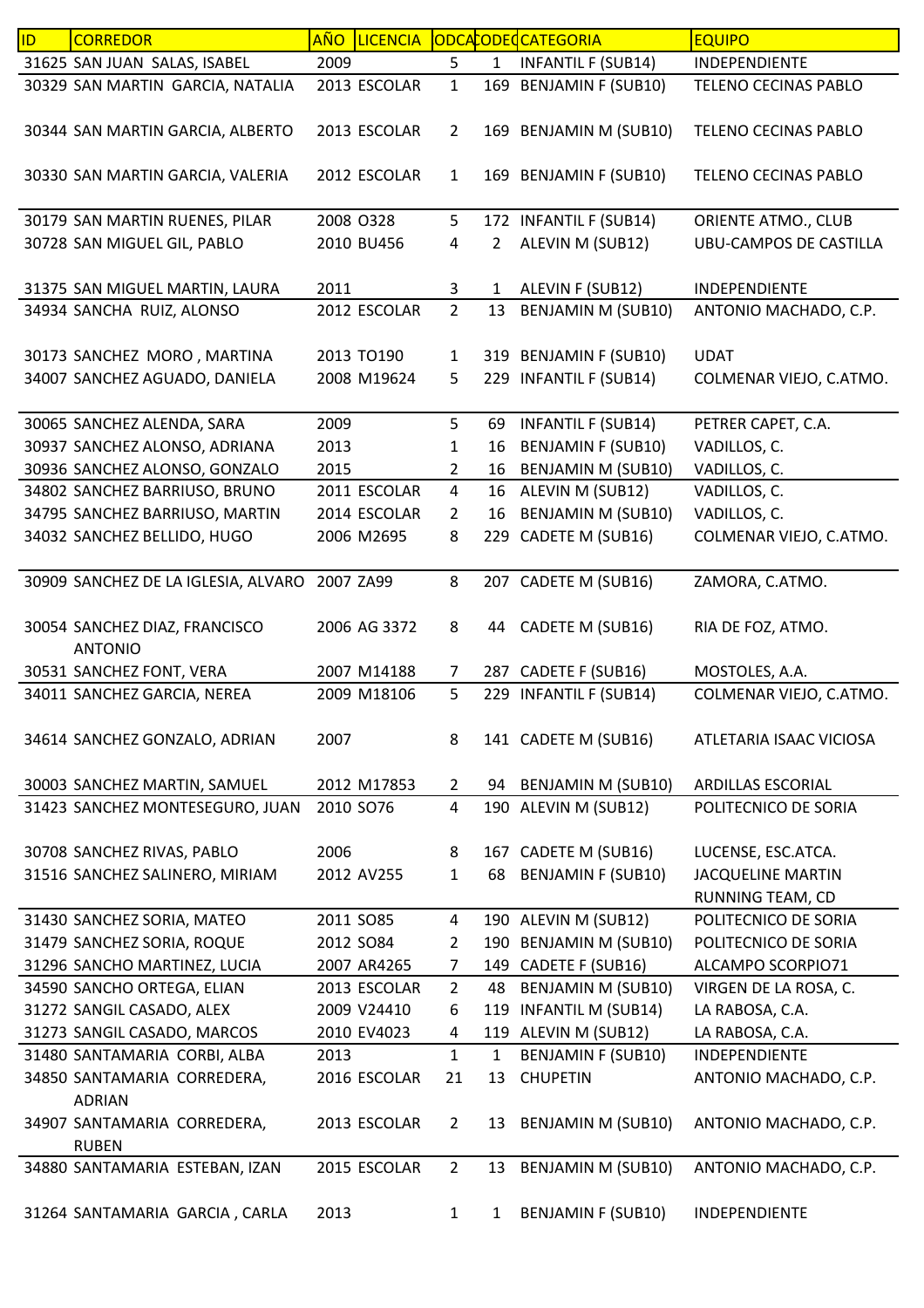| ID | <b>CORREDOR</b>                                | <b>AÑO</b> | <b>LICENCIA</b> |                |                | ODCACODECCATEGORIA        | <b>EQUIPO</b>                      |
|----|------------------------------------------------|------------|-----------------|----------------|----------------|---------------------------|------------------------------------|
|    | 34851 SANTAMARIA MERINO, DANIEL                |            | 2016 ESCOLAR    | 21             | 13             | <b>CHUPETIN</b>           | ANTONIO MACHADO, C.P.              |
|    | 34908 SANTAMARIA MERINO, EDU                   |            | 2013 ESCOLAR    | $\mathbf{1}$   | 13             | <b>BENJAMIN F (SUB10)</b> | ANTONIO MACHADO, C.P.              |
|    | 31275 SANTAMARIA ALONSO, LEYRE                 | 2011       |                 | 3              | $\mathbf{1}$   | ALEVIN F (SUB12)          | INDEPENDIENTE                      |
|    | 31276 SANTAMARIA ALONSO, MARIO                 | 2014       |                 | $\overline{2}$ | 1              | BENJAMIN M (SUB10)        | INDEPENDIENTE                      |
|    | 30498 SANTAMARIA DE PAULA,<br><b>ESTIBALIZ</b> | 2008       |                 | 5              |                | 156 INFANTIL F (SUB14)    | <b>REINOSA RUNNING</b>             |
|    | 31346 SANTAMARIA DIEZ, ANTONIO                 | 2014       |                 | $\overline{2}$ | $\overline{2}$ | BENJAMIN M (SUB10)        | UBU-CAMPOS DE CASTILLA             |
|    | 31347 SANTAMARIA DIEZ, MANUEL                  | 2016       |                 | 21             | $\overline{2}$ | <b>CHUPETIN</b>           | <b>UBU-CAMPOS DE CASTILLA</b>      |
|    | 34418 SANTAMARIA ESCRIBANO,<br><b>ALVAR</b>    |            | 2013 ESCOLAR    | $\overline{2}$ | 24             | <b>BENJAMIN M (SUB10)</b> | RIBERA DEL VENA, CEIP              |
|    | 30727 SANTAMARIA ESCRIBANO, EFREN 2011 BU364   |            |                 | $\overline{4}$ | $\overline{2}$ | ALEVIN M (SUB12)          | UBU-CAMPOS DE CASTILLA             |
|    | 34694 SANTAMARIA GONZALEZ, MARA                |            | 2009 BUT 207    | 5              | 4              | <b>INFANTIL F (SUB14)</b> | IMAGE-FDR                          |
|    | 34391 SANTAMARIA MARIN, LUCIA                  |            | 2015 ESCOLAR    | $\mathbf{1}$   | 5              | <b>BENJAMIN F (SUB10)</b> | MARIA TERESA LEON, CEIP            |
|    | 31076 SANTAMARIA NAVARRO, CELIA                | 2010       |                 | 3              | 17             | ALEVIN F (SUB12)          | AMA, C.D.                          |
|    | 34953 SANTAMARIA PEREZ, CLOE                   |            | 2011 ESCOLAR    | 3              | 13             | ALEVIN F (SUB12)          | ANTONIO MACHADO, C.P.              |
|    | 30218 SANTAMARIA TEJADO, DANIEL                | 2007       |                 | 8              |                | 221 CADETE M (SUB16)      | ARTUNDUAGA                         |
|    | 31557 SANTAMARIA TUTOR, JORGE                  | 2011       |                 | 4              | 55             | ALEVIN M (SUB12)          | HORTALEZA, SPORTING DE             |
|    | 31175 SANTAMARTA PONGA, CLAUDIA                | 2009 L81   |                 | 5              |                | 101 INFANTIL F (SUB14)    | <b>NEW RUNNERS</b>                 |
|    | 34401 SANTANA JUEZ, LUZ                        |            | 2017 ESCOLAR    | 21             | 5              | <b>CHUPETIN</b>           | MARIA TERESA LEON, CEIP            |
|    | 34380 SANTANA JUEZ, VERA                       |            | 2014 ESCOLAR    | $\mathbf{1}$   | 5              | <b>BENJAMIN F (SUB10)</b> | MARIA TERESA LEON, CEIP            |
|    | 34296 SANTANA SANTIDRIAN, PABLO                |            | 2014 ESCOLAR    | $\overline{2}$ | 62             | BENJAMIN M (SUB10)        | SAN PEDRO Y SAN FELICES            |
|    | 31365 SANTILLANA HUIDOBRO,<br><b>ALBERTO</b>   |            | 2006 BU614      | 8              | $2^{\circ}$    | CADETE M (SUB16)          | <b>UBU-CAMPOS DE CASTILLA</b>      |
|    | 30095 SANTOS SANTANA, DERIMAN                  |            | 2006 GC606499   | 8              |                | 317 CADETE M (SUB16)      | <b>UAVA</b>                        |
|    | 30383 SANTOS CAMPOS, CLAUDIA                   |            | 2006 LO7621     | $\overline{7}$ |                | 158 CADETE F (SUB16)      | LA RIOJA ATMO.                     |
|    | 34114 SANTOS DE LA CRUZ, CESAR                 |            | 2009 BU572      | 6              | 64             | <b>INFANTIL M (SUB14)</b> | ARANDA CONDADO DE<br>HAZA-IBERCAJA |
|    | 30361 SANTOS FREILE, ANA                       |            | 2009 ESCOLAR    | 5              |                | 169 INFANTIL F (SUB14)    | TELENO CECINAS PABLO               |
|    | 30157 SANTURIO FERNANDEZ, YANIRA               |            | 2006 O-8521     | 7              | 47             | CADETE F (SUB16)          | ASTURIANA DE AT.<br>VETERANOS, AS. |
|    | 30507 SANZ DE SANTOS, OSCAR                    |            | 2009 SG2000     | 6              |                | 174 INFANTIL M (SUB14)    | VENTA MAGULLO-SEGOVIA              |
|    | 30686 SANZ GONZALEZ, CLARA                     |            | 2009 BU66       | 5              | 2              | <b>INFANTIL F (SUB14)</b> | UBU-CAMPOS DE CASTILLA             |
|    | 34051 SANZ GRANADOS, ALICIA                    |            | 2012 BU157      | $\mathbf{1}$   | 64             | <b>BENJAMIN F (SUB10)</b> | ARANDA CONDADO DE<br>HAZA-IBERCAJA |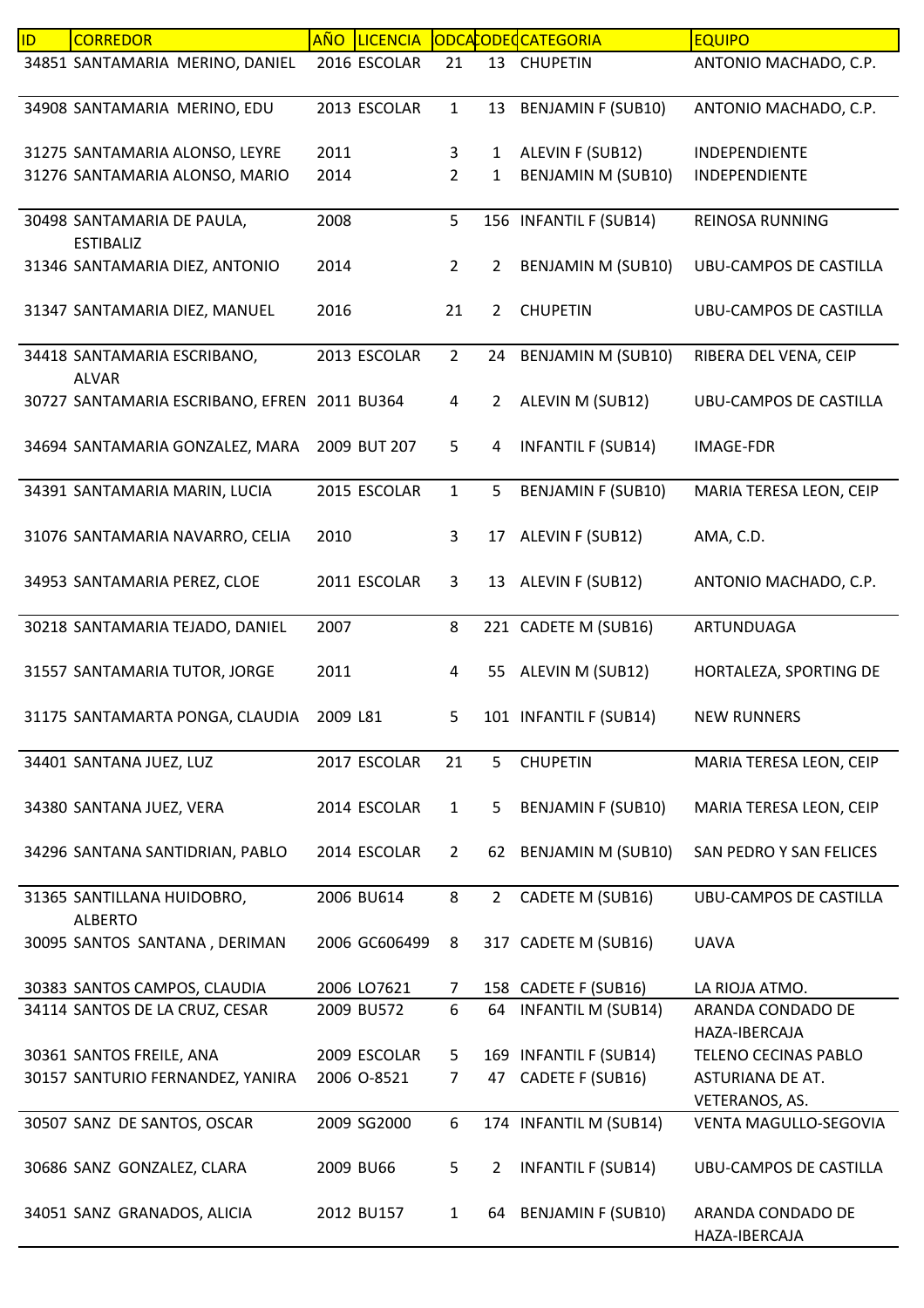| ID | <b>CORREDOR</b>                                            | <b>AÑO</b> | <b>LICENCIA</b> |                |                | ODCACODECCATEGORIA        | <b>EQUIPO</b>                 |
|----|------------------------------------------------------------|------------|-----------------|----------------|----------------|---------------------------|-------------------------------|
|    | 31324 SANZ DE ACEDO REDIN, BENAT                           |            | 2007 NA126      | 8              |                | 110 CADETE M (SUB16)      | HIRU HERRI                    |
|    |                                                            |            |                 |                |                |                           |                               |
|    | 30692 SANZ DE CASTRO, ALVARO                               |            | 2011 VA34       | 4              |                | 193 ALEVIN M (SUB12)      | CASTILLO DE LA MOTA           |
|    | 30693 SANZ DE CASTRO, LUCIA                                |            | 2013 VA32       | 1              |                | 193 BENJAMIN F (SUB10)    | CASTILLO DE LA MOTA           |
|    | 31496 SANZ GARCIA, GABRIEL                                 | 2014       |                 | $\overline{2}$ |                | 190 BENJAMIN M (SUB10)    | POLITECNICO DE SORIA          |
|    | 34981 SANZ GARCIA, PILAR                                   |            | 2010 ESCOLAR    | 3              |                | 13 ALEVIN F (SUB12)       | ANTONIO MACHADO, C.P.         |
|    |                                                            |            |                 |                |                |                           |                               |
|    | 31410 SANZ GOMEZ, CAROLINA                                 |            | 2011 SO63       | 3              |                | 190 ALEVIN F (SUB12)      | POLITECNICO DE SORIA          |
|    | 31473 SANZ ISLA, ADRIAN                                    |            | 2012 SO135      | $\overline{2}$ |                | 190 BENJAMIN M (SUB10)    | POLITECNICO DE SORIA          |
|    | 34064 SANZ MARTIN, RAQUEL                                  |            | 2010 BU156      | 3              | 64             | ALEVIN F (SUB12)          | ARANDA CONDADO DE             |
|    |                                                            |            |                 |                |                |                           | HAZA-IBERCAJA                 |
|    | 31409 SANZ MARTINEZ, DANIELA                               |            | 2011 SO131      | 3              |                | 190 ALEVIN F (SUB12)      | POLITECNICO DE SORIA          |
|    | 31432 SANZ MARTINEZ, MIGUEL<br>31567 SANZ MELENDEZ, CARMEN |            | 2010 SO125      | $\overline{4}$ |                | 190 ALEVIN M (SUB12)      | POLITECNICO DE SORIA          |
|    |                                                            | 2008       |                 | 5              | 55             | <b>INFANTIL F (SUB14)</b> | HORTALEZA, SPORTING DE        |
|    | 31433 SANZ NATIVIDAD, IVAN                                 |            | 2010 SO121      | 4              |                | 190 ALEVIN M (SUB12)      | POLITECNICO DE SORIA          |
|    | 30516 SANZ RUIZ, ALEJANDRO                                 |            | 2008 M2798      | 6              |                | 287 INFANTIL M (SUB14)    | MOSTOLES, A.A.                |
|    | 30554 SANZ RUIZ, DANIEL                                    |            | 2010 M4789      | 4              |                | 287 ALEVIN M (SUB12)      | MOSTOLES, A.A.                |
|    | 34717 SANZ RUIZ, MARIA                                     |            | 2010 ESCOLAR    | 3              | 4              | ALEVIN F (SUB12)          | IMAGE-FDR                     |
|    | 34128 SANZ SANZA, JUAN MIGUEL                              |            | 2006 BU4340     | 8              | 64             | CADETE M (SUB16)          | ARANDA CONDADO DE             |
|    |                                                            |            |                 |                |                |                           | HAZA-IBERCAJA                 |
|    | 34376 SANZ VATICON, ETNA                                   |            | 2014 ESCOLAR    | $\mathbf{1}$   | 5              | <b>BENJAMIN F (SUB10)</b> | MARIA TERESA LEON, CEIP       |
|    |                                                            |            |                 |                |                |                           |                               |
|    | 34982 SANZA BLANCO, FELIX                                  |            | 2010 ESCOLAR    | 4              |                | 13 ALEVIN M (SUB12)       | ANTONIO MACHADO, C.P.         |
|    | 34732 SART, LUCILE                                         |            | 2011 ESCOLAR    | 3              | 4              | ALEVIN F (SUB12)          | <b>IMAGE-FDR</b>              |
|    | 31467 SART THEVENOT, LUCILE                                | 2010       |                 | 3              | $\mathbf{1}$   | ALEVIN F (SUB12)          | INDEPENDIENTE                 |
|    | 31119 SASTRE FELIPE, MENSARRAT                             |            | 2006 BU367      | $\overline{7}$ | $\overline{2}$ | CADETE F (SUB16)          | <b>UBU-CAMPOS DE CASTILLA</b> |
|    |                                                            |            |                 |                |                |                           |                               |
|    | 31639 SASTRE MORENO, REBECA                                | 2007       |                 | $\overline{7}$ | 55             | CADETE F (SUB16)          | HORTALEZA, SPORTING DE        |
|    |                                                            |            |                 |                |                |                           |                               |
|    | 34562 SATIZABAL BONACHIA, BRUNO                            |            | 2013 ESCOLAR    | $\overline{2}$ |                | 31 BENJAMIN M (SUB10)     | CONCEPCIONISTAS, C.           |
|    |                                                            |            |                 |                |                |                           |                               |
|    | 31379 SAURA MENGOD, INES                                   |            | 2006 AR3963     | $\overline{7}$ |                | 149 CADETE F (SUB16)      | ALCAMPO SCORPIO71             |
|    | 31380 SAURA MENGOD, MARA                                   |            | 2006 AR3964     | $\overline{7}$ |                | 149 CADETE F (SUB16)      | ALCAMPO SCORPIO71             |
|    | 30734 SAYEGH SAIZ, ALAIN                                   |            | 2010 BU368      | 4              | $\overline{2}$ | ALEVIN M (SUB12)          | <b>UBU-CAMPOS DE CASTILLA</b> |
|    |                                                            |            |                 |                |                |                           |                               |
|    | 30641 SEBASTIAN JIMENEZ, IKER                              | 2006       | 28643           | 8              | 1              | CADETE M (SUB16)          | INDEPENDIENTE                 |
|    | 34335 SEBASTIAN JORGE, RAUL                                |            | 2010 ESCOLAR    | $\overline{4}$ | 5 <sup>1</sup> | ALEVIN M (SUB12)          | MARIA TERESA LEON, CEIP       |
|    |                                                            |            |                 |                |                |                           |                               |
|    | 34909 SECO BARBERO, VERONICA                               |            | 2013 ESCOLAR    | $\mathbf{1}$   | 13             | <b>BENJAMIN F (SUB10)</b> | ANTONIO MACHADO, C.P.         |
|    | 34481 SEDANO CAMARA, SERGIO                                |            | 2007 ESCOLAR    | 8              |                | 42 CADETE M (SUB16)       | RAIMUNDO DE MIGUEL, C.        |
|    |                                                            |            |                 |                |                |                           |                               |
|    | 34642 SEDANO GARNELO, LUCIA                                | 2008       |                 | 5              |                | 141 INFANTIL F (SUB14)    | ATLETARIA ISAAC VICIOSA       |
|    |                                                            |            |                 |                |                |                           |                               |
|    | 31551 SEGOVIA MATEOS, ALBA                                 | 2010       |                 | 3              | 55             | ALEVIN F (SUB12)          | HORTALEZA, SPORTING DE        |
|    |                                                            |            |                 |                |                |                           |                               |
|    | 31289 SEGURA SANTOLARIA, JORGE                             |            | 2007 AR4267     | 8              |                | 149 CADETE M (SUB16)      | ALCAMPO SCORPIO71             |
|    | 34298 SELLERS CASADO, GAEL                                 |            | 2014 ESCOLAR    | $\overline{2}$ | 62             | BENJAMIN M (SUB10)        | SAN PEDRO Y SAN FELICES       |
|    |                                                            |            |                 |                |                |                           |                               |
|    | 34299 SELLERS CASADO, MARTINA                              |            | 2014 ESCOLAR    | $\mathbf{1}$   | 62             | <b>BENJAMIN F (SUB10)</b> | SAN PEDRO Y SAN FELICES       |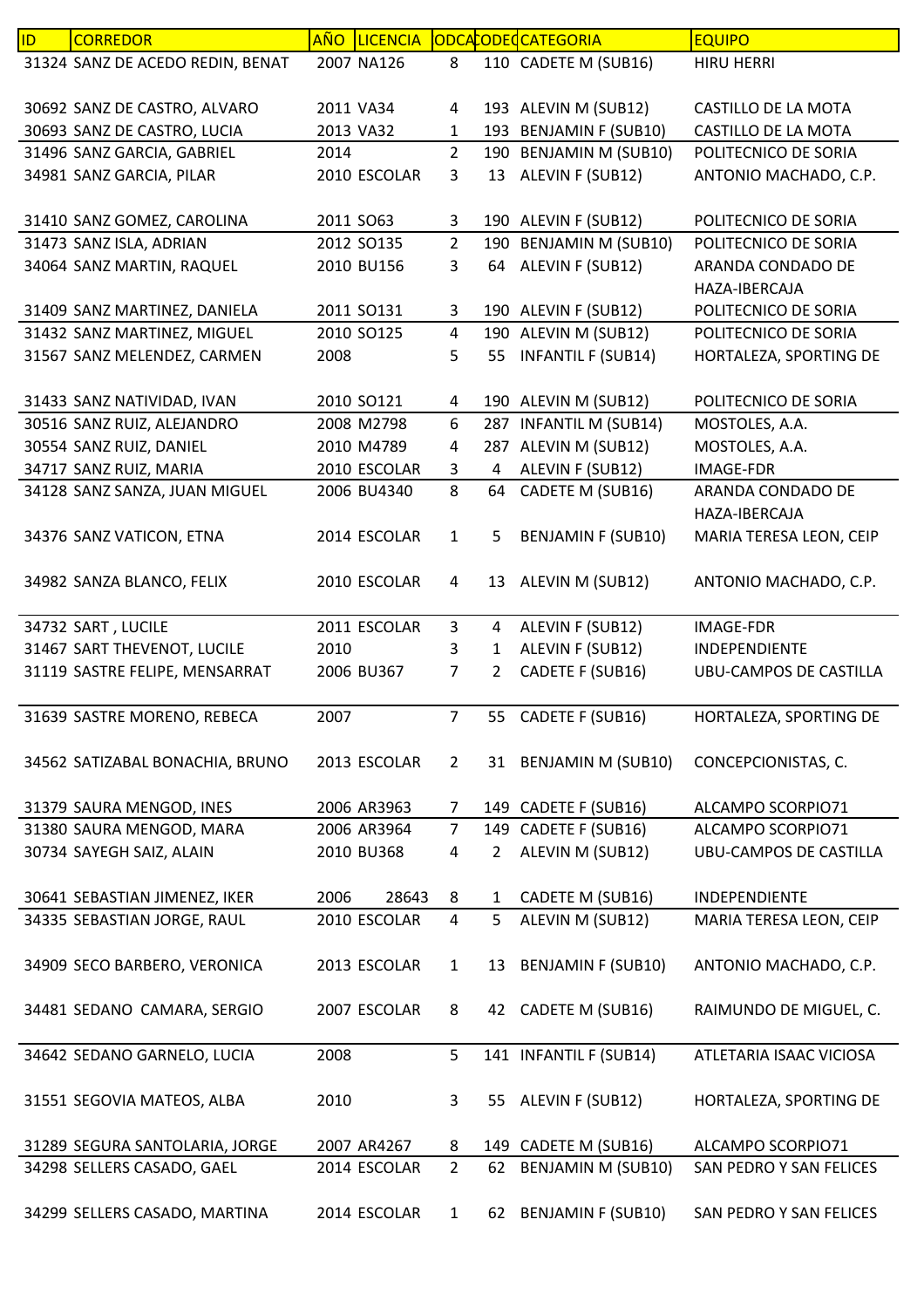| ID | <b>CORREDOR</b>                                | <b>AÑO</b> | <b>LICENCIA</b> |                |              | ODCACODECCATEGORIA        | <b>EQUIPO</b>                           |
|----|------------------------------------------------|------------|-----------------|----------------|--------------|---------------------------|-----------------------------------------|
|    | 34521 SENDINO URRERO, MARCO                    |            | 2014 ESCOLAR    | $\overline{2}$ |              | 41 BENJAMIN M (SUB10)     | FERNANDO DE ROJAS, C.P.                 |
|    | 30131 SENRA BARRANTES, SERGIO                  |            | 2006 AG202839   | 8              |              | 106 CADETE M (SUB16)      | TAMBRE, C.A.                            |
|    | 31249 SENRA FERNANDEZ, JULIA                   | 2009       |                 | 5              |              | 219 INFANTIL F (SUB14)    | VAL MIÑOR, S.A.                         |
|    | 34361 SEPTIEN VALENTIN, SARA                   |            | 2013 ESCOLAR    | $\mathbf{1}$   | 5            | <b>BENJAMIN F (SUB10)</b> | MARIA TERESA LEON, CEIP                 |
|    | 31038 SERNA VALLE, GERO                        | 2010       |                 | 4              | 17           | ALEVIN M (SUB12)          | AMA, C.D.                               |
|    | 34500 SERNA GONZALEZ, MARTA                    |            | 2016 ESCOLAR    | 21             | 12           | <b>CHUPETIN</b>           | FRAY ENRIQUE FLOREZ, C.                 |
|    | 34501 SERNA GONZALEZ, RUBEN                    |            | 2015 ESCOLAR    | $\overline{2}$ | 12           | <b>BENJAMIN M (SUB10)</b> | FRAY ENRIQUE FLOREZ, C.                 |
|    | 30489 SERNA LOPEZ, SAMUEL                      | 2011       |                 | $\overline{4}$ |              | 156 ALEVIN M (SUB12)      | REINOSA RUNNING                         |
|    | 30593 SERRANO ADEVA, SARA                      |            | 2008 VA 125     | 5              |              | 153 INFANTIL F (SUB14)    | MAYTE MARTINEZ, C.D.                    |
|    | 30019 SERRANO MERA, CARLA                      |            | 2008 M10257     | 5              | 94           | <b>INFANTIL F (SUB14)</b> | ARDILLAS ESCORIAL                       |
|    | 30018 SERRANO MERA, SARA                       |            | 2008 M4483      | 5              | 94           | <b>INFANTIL F (SUB14)</b> | <b>ARDILLAS ESCORIAL</b>                |
|    | 31169 SERRANO PALOMAR, CRISTINA                | 2014       |                 | 1              |              | 160 BENJAMIN F (SUB10)    | LA SALLE-CAJA RURAL DE<br><b>TERUEL</b> |
|    | 31568 SERRANO REGUERA, LUCIA                   | 2007       |                 | $\overline{7}$ | 55           | CADETE F (SUB16)          | HORTALEZA, SPORTING DE                  |
|    | 30761 SETIEN FERNANDEZ, HUGO                   | 2009       |                 | 6              | 17           | <b>INFANTIL M (SUB14)</b> | AMA, C.D.                               |
|    | 34881 SEVDALINOVA ANDREEVA,<br><b>VICTORIA</b> |            | 2015 ESCOLAR    | 1              | 13           | <b>BENJAMIN F (SUB10)</b> | ANTONIO MACHADO, C.P.                   |
|    | 34133 SEVILLA GOMEZ, XENIA                     |            | 2012 ESCOLAR    | $\mathbf{1}$   | 36           | <b>BENJAMIN F (SUB10)</b> | TESLA, CEIP                             |
|    | 34132 SEVILLA GOMEZ, YARA                      |            | 2015 ESCOLAR    | $\mathbf{1}$   | 36           | <b>BENJAMIN F (SUB10)</b> | TESLA, CEIP                             |
|    | 34086 SEVILLANO MARCA, EVA                     |            | 2006 BU105      | 7              | 64           | CADETE F (SUB16)          | ARANDA CONDADO DE<br>HAZA-IBERCAJA      |
|    | 34087 SEVILLANO MARCA, SARA                    |            | 2006 BU104      | $\overline{7}$ |              | 64 CADETE F (SUB16)       | ARANDA CONDADO DE<br>HAZA-IBERCAJA      |
|    | 31404 SEVILLANO RUIZ, BLANCA                   | 2011 SO81  |                 | $\mathbf{3}$   |              | 190 ALEVIN F (SUB12)      | POLITECNICO DE SORIA                    |
|    | 31387 SEVILLANO RUIZ, CLAUDIA                  |            | 2007 SO80       | 7              |              | 190 CADETE F (SUB16)      | POLITECNICO DE SORIA                    |
|    | 31388 SEVILLANO RUIZ, LAURA                    |            | 2006 SO79       | $\overline{7}$ |              | 190 CADETE F (SUB16)      | POLITECNICO DE SORIA                    |
|    | 34508 SHEANE MOVILLA, LIAM                     |            | 2011 ESCOLAR    | $\overline{4}$ | 60           | ALEVIN M (SUB12)          | <b>VENERABLES, CEIP</b>                 |
|    | 34509 SHEANE MOVILLA, MIA                      |            | 2014 ESCOLAR    | 1              | 60           | <b>BENJAMIN F (SUB10)</b> | <b>VENERABLES, CEIP</b>                 |
|    | 31267 SIERPES PEREIRA, ALEX                    |            | 2008 GA566      | 6              | 25           | <b>INFANTIL M (SUB14)</b> | TREGA TOMIÑO, S.AT.                     |
|    | 31268 SIERPES PEREIRA, CHRISTIAN               |            | 2007 GA567      | 8              | 25           | CADETE M (SUB16)          | TREGA TOMIÑO, S.AT.                     |
|    | 34754 SIERRA TORRIENTES, MARTA                 |            | 2011 ESCOLAR    | 3              | 4            | ALEVIN F (SUB12)          | <b>IMAGE-FDR</b>                        |
|    | 30086 SIERRA VILLEGAS, MANUELA                 | 2012       | 18099           | $\mathbf{1}$   |              | 131 BENJAMIN F (SUB10)    | MORALZARZAL, C.ATMO.                    |
|    | 31435 SILVA AYESA, ADRIANA                     | 2010       |                 | 3              | $\mathbf{1}$ | ALEVIN F (SUB12)          | INDEPENDIENTE                           |
|    | 31227 SILVA DIAZ, BELEN                        | 2012       |                 | 1              |              | 219 BENJAMIN F (SUB10)    | VAL MIÑOR, S.A.                         |
|    | 30264 SILVA SARMIENTO, LIA                     | 2014       |                 | 1              | 20           | <b>BENJAMIN F (SUB10)</b> | JUAN DE VALLEJO, C.P.                   |
|    | 30372 SILVAN CARRO, ANDRES                     |            | 2006 ESCOLAR    | 8              |              | 169 CADETE M (SUB16)      | TELENO CECINAS PABLO                    |
|    | 30331 SILVAN CARRO, SALMA                      |            | 2012 ESCOLAR    | $\mathbf{1}$   |              | 169 BENJAMIN F (SUB10)    | TELENO CECINAS PABLO                    |
|    | 34208 SIMON GANADO, NOA                        |            | 2008 ESCOLAR    | 5              |              | 233 INFANTIL F (SUB14)    | <b>BENAVENTE ATMO., CLUB</b>            |
|    | 34935 SLOYKO ROTARU, SOFIA                     |            | 2012 ESCOLAR    | $\mathbf{1}$   | 13           | <b>BENJAMIN F (SUB10)</b> | ANTONIO MACHADO, C.P.                   |
|    | 30113 SOFIA HABERKIEWICZ, ANDREA               |            | 2008 M17844     | 5              |              | 94 INFANTIL F (SUB14)     | ARDILLAS ESCORIAL                       |
|    | 31070 SOLA SERRADILLA, AITANA                  | 2010       |                 | 3              | 17           | ALEVIN F (SUB12)          | AMA, C.D.                               |
|    | 30271 SOLAGUREN-BEASCOA                        | 2011       |                 | $\overline{3}$ | 52           | ALEVIN F (SUB12)          | <b>ATAPUERCA</b>                        |
|    | GONZALEZ, INES                                 |            |                 |                |              |                           |                                         |
|    | 30270 SOLAGUREN-BEASCOA<br>GONZALEZ, OLGA      | 2013       |                 | $\mathbf{1}$   |              | 52 BENJAMIN F (SUB10)     | ATAPUERCA                               |
|    | 34936 SOLANA SAEZ, ALEJANDRO                   |            | 2012 ESCOLAR    | $\overline{2}$ |              | 13 BENJAMIN M (SUB10)     | ANTONIO MACHADO, C.P.                   |
|    | 34852 SOLANA SAEZ, ESTHER                      |            | 2016 ESCOLAR    | 21             |              | 13 CHUPETIN               | ANTONIO MACHADO, C.P.                   |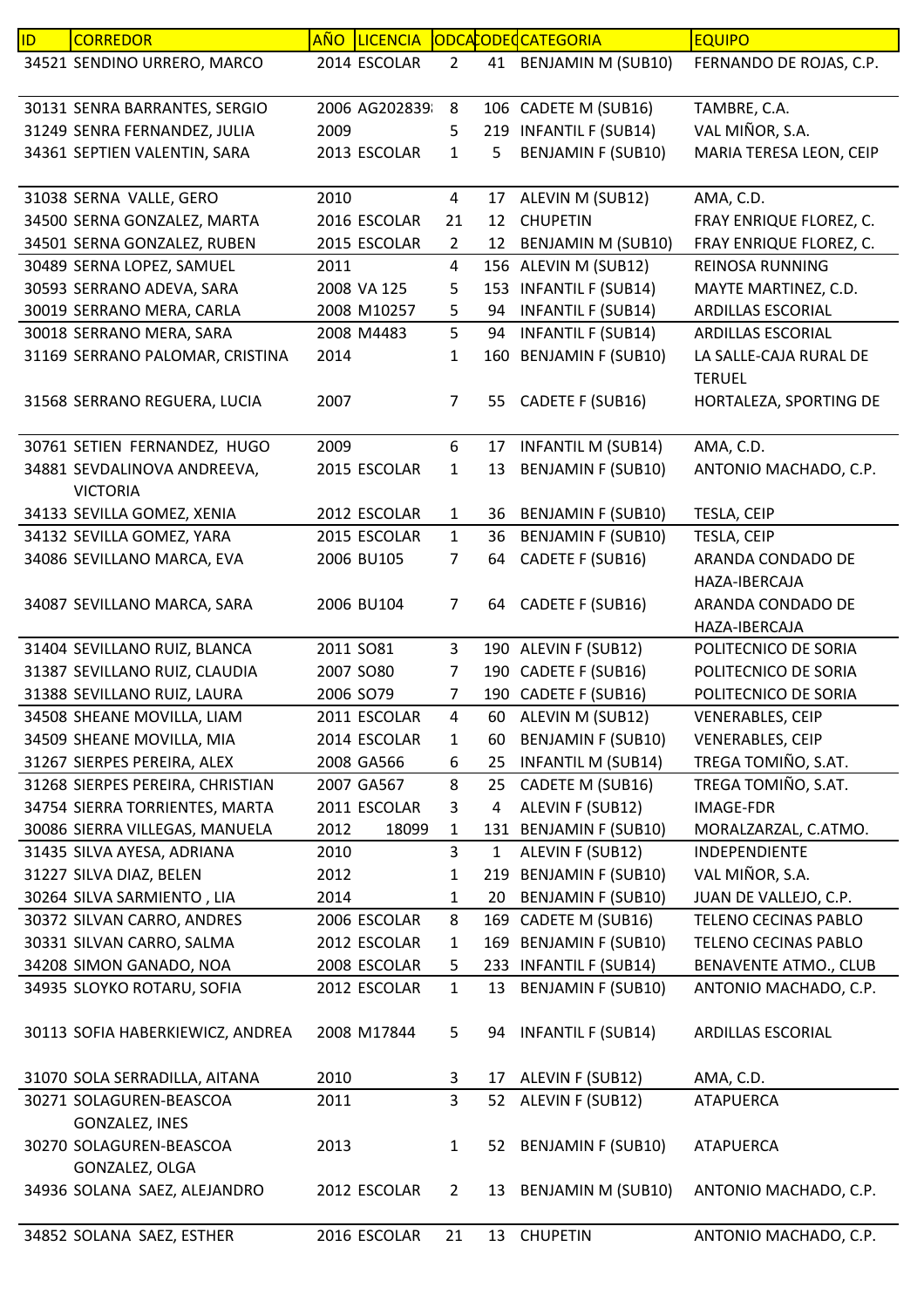| ID. | <b>CORREDOR</b>                                          | <b>AÑO</b>       | LICENCIA      |                     |                | ODCACODECCATEGORIA                                     | <b>EQUIPO</b>                            |
|-----|----------------------------------------------------------|------------------|---------------|---------------------|----------------|--------------------------------------------------------|------------------------------------------|
|     | 34937 SOLAS SANTORO, GIACOMO                             |                  | 2012 ESCOLAR  | $\overline{2}$      |                | 13 BENJAMIN M (SUB10)                                  | ANTONIO MACHADO, C.P.                    |
|     |                                                          |                  |               |                     |                |                                                        |                                          |
|     | 31474 SOLTERO GONZALO, GABRIEL                           |                  | 2013 SO62     | 2                   |                | 190 BENJAMIN M (SUB10)                                 | POLITECNICO DE SORIA                     |
|     | 30760 SOPELANA DIAZ, JAVIER                              | 2009             |               | 6                   | 17             | <b>INFANTIL M (SUB14)</b>                              | AMA, C.D.                                |
|     | 31390 SORIA LLORENTE, AITANA                             |                  | 2009 SO43     | 5                   | 190            | <b>INFANTIL F (SUB14)</b>                              | POLITECNICO DE SORIA                     |
|     | 31446 SORIA LLORENTE, MARTINA                            |                  | 2013 SO55     | 1                   |                | 190 BENJAMIN F (SUB10)                                 | POLITECNICO DE SORIA                     |
|     | 30552 SORIANO LORENTE, ELENA                             | 2006 AB4         |               | $\overline{7}$      | 109            | CADETE F (SUB16)                                       | ALBACETE DIPUTACION, C.A.                |
|     |                                                          |                  |               |                     |                |                                                        |                                          |
|     | 31538 SOTA CILLLERO, MARTA                               | 2007             |               | $\overline{7}$      | 78             | CADETE F (SUB16)                                       | ULTREIA RIOJA, ATCO.                     |
|     | 30379 SOTO SANTA CRUZ, RODRIGO                           | 2009             |               | 6                   | $\mathbf{1}$   | <b>INFANTIL M (SUB14)</b>                              | INDEPENDIENTE                            |
|     |                                                          |                  |               |                     |                |                                                        |                                          |
|     | 34762 SOTO AIZPURUA, HUGO                                |                  | 2012 ESCOLAR  | $\overline{2}$      | 4              | BENJAMIN M (SUB10)                                     | <b>IMAGE-FDR</b>                         |
|     | 34692 SOTO AIZPURUA, PAULA                               |                  | 2009 BUT 582  | 5                   | 4              | <b>INFANTIL F (SUB14)</b>                              | <b>IMAGE-FDR</b>                         |
|     | 30864 SOTO CHAMORRO, NICOLAS<br>34679 SOTO GARCIA, RUBEN | 2009             | 2008 BUT 217  | 6<br>6              | 78             | <b>INFANTIL M (SUB14)</b>                              | ULTREIA RIOJA, ATCO.<br><b>IMAGE-FDR</b> |
|     | 34938 SOTO SANTA CRUZ, CLAUDIA                           |                  |               |                     | 4<br>13        | <b>INFANTIL M (SUB14)</b><br><b>BENJAMIN F (SUB10)</b> |                                          |
|     |                                                          |                  | 2012 ESCOLAR  | 1                   |                |                                                        | ANTONIO MACHADO, C.P.                    |
|     | 30180 SOTRES SANCHEZ, CRISTHIAN                          | 2011             |               | 4                   |                | 172 ALEVIN M (SUB12)                                   | ORIENTE ATMO., CLUB                      |
|     | 30731 SOUTO BANOS, ERIKQ                                 |                  | 2010 BU369    | $\overline{4}$      | $2^{\circ}$    | ALEVIN M (SUB12)                                       | <b>UBU-CAMPOS DE CASTILLA</b>            |
|     |                                                          |                  |               |                     |                |                                                        |                                          |
|     | 30190 SUAREZ FERNANDEZ, ANDRES                           |                  | 2007 0162     | 8                   |                | 246 CADETE M (SUB16)                                   | GIJON ATMO.                              |
|     |                                                          |                  |               |                     |                |                                                        |                                          |
|     | 30888 SUAREZ LOZANO, NAHIA                               | 2013             |               | $\mathbf{1}$        | 78             | <b>BENJAMIN F (SUB10)</b>                              | ULTREIA RIOJA, ATCO.                     |
|     | 30549 SUAREZ MACHO, NICOLAS                              | 2008             |               | 6                   | 103            | <b>INFANTIL M (SUB14)</b>                              | CIUDAD DE LUGONES, ATCO.                 |
|     |                                                          |                  |               |                     |                |                                                        |                                          |
|     | 34766 SUBIÑAS ABAJO, PABLO                               |                  | 2012 BUT 492  | $\overline{2}$      | 4              | BENJAMIN M (SUB10)                                     | IMAGE-FDR                                |
|     | 30848 SUERO FUENTE, MARIO                                |                  | 2011 BU644    | 4                   | $\overline{2}$ | ALEVIN M (SUB12)                                       | <b>UBU-CAMPOS DE CASTILLA</b>            |
|     |                                                          |                  |               |                     |                |                                                        |                                          |
|     | 30398 SUFUENTES DIAZ, CLAUDIA                            |                  | 2007 GA202345 | $\overline{7}$      |                | 167 CADETE F (SUB16)                                   | LUCENSE, ESC.ATCA.                       |
|     | 34320 TAJADURA MARTINEZ, ANGEL                           |                  | 2014 ESCOLAR  | 2                   | 62             | <b>BENJAMIN M (SUB10)</b>                              | SAN PEDRO Y SAN FELICES                  |
|     |                                                          |                  |               |                     |                |                                                        |                                          |
|     | 34317 TAJADURA MARTINEZ, BELEN                           |                  | 2014 ESCOLAR  | $\mathbf{1}$        |                | 62 BENJAMIN F (SUB10)                                  | SAN PEDRO Y SAN FELICES                  |
|     |                                                          |                  |               |                     |                |                                                        |                                          |
|     | 34318 TAJADURA MARTINEZ, KATIA                           |                  | 2014 ESCOLAR  | $\mathbf{1}$        |                | 62 BENJAMIN F (SUB10)                                  | SAN PEDRO Y SAN FELICES                  |
|     |                                                          |                  |               |                     |                |                                                        |                                          |
|     | 31462 TALAVERA DELSO, LUCIA                              | 2014             |               | $\mathbf{1}$        |                | 190 BENJAMIN F (SUB10)                                 | POLITECNICO DE SORIA                     |
|     | 31426 TALAVERA DELSO, PABLO                              |                  | 2011 SO132    | 4                   |                | 190 ALEVIN M (SUB12)                                   | POLITECNICO DE SORIA                     |
|     | 31341 TAMAYO MILLAN, ENEKO                               | 2013             |               | $2^{\circ}$         | 95             | <b>BENJAMIN M (SUB10)</b>                              | POZA DE LA SAL                           |
|     | 31340 TAMAYO MILLAN, HAIZEA                              | 2010             |               | 3                   | 95             | ALEVIN F (SUB12)                                       | POZA DE LA SAL                           |
|     | 34538 TAPIA PUENTE, CLAUDIA                              |                  | 2010 ESCOLAR  | 3                   | 31             | ALEVIN F (SUB12)                                       | CONCEPCIONISTAS, C.                      |
|     | 34548 TAPIA PUENTE, JULIA                                |                  | 2012 ESCOLAR  | $\mathbf{1}$        | 31             | <b>BENJAMIN F (SUB10)</b>                              | CONCEPCIONISTAS, C.                      |
|     | 34227 TAPIOLES CASADO, NIZAM                             |                  | 2011 ESCOLAR  | 4                   |                | 233 ALEVIN M (SUB12)                                   | BENAVENTE ATMO., CLUB                    |
|     | 34120 TARDAJOS RINCON, PABLO                             | 2008 BU2         |               | 6                   | 64             | <b>INFANTIL M (SUB14)</b>                              | ARANDA CONDADO DE                        |
|     |                                                          |                  |               |                     |                |                                                        | HAZA-IBERCAJA                            |
|     | 34109 TARDAJOS RINCON, RAFAEL                            |                  | 2010 BU158    | $\overline{4}$      | 64             | ALEVIN M (SUB12)                                       | ARANDA CONDADO DE                        |
|     |                                                          |                  |               |                     |                |                                                        | HAZA-IBERCAJA                            |
|     | 34312 TARRAGO PAMPLIEGA, JULIA                           |                  | 2011 ESCOLAR  | 3                   |                | 62 ALEVIN F (SUB12)                                    | SAN PEDRO Y SAN FELICES                  |
|     |                                                          |                  |               |                     |                |                                                        |                                          |
|     | 30506 TASCON POZO, JOEL<br>31602 TEIXEIRA MERAYO, DANIEL | 2008 L82<br>2012 |               | 6<br>$\overline{2}$ | 98             | 101 INFANTIL M (SUB14)<br><b>BENJAMIN M (SUB10)</b>    | <b>NEW RUNNERS</b><br>FISIORAMA, C.A.    |
|     | 34110 TEJADA DEL CURA, RODRIGO                           |                  | 2010 BU159    | 4                   | 64             | ALEVIN M (SUB12)                                       | ARANDA CONDADO DE                        |
|     |                                                          |                  |               |                     |                |                                                        | HAZA-IBERCAJA                            |
|     | 34149 TEJADA PALACIOS, MAYRA                             |                  | 2012 ESCOLAR  | $\mathbf{1}$        | 6              | <b>BENJAMIN F (SUB10)</b>                              | VILLAGONZALO                             |
|     |                                                          |                  |               |                     |                |                                                        | PEDERNALES, CEIP                         |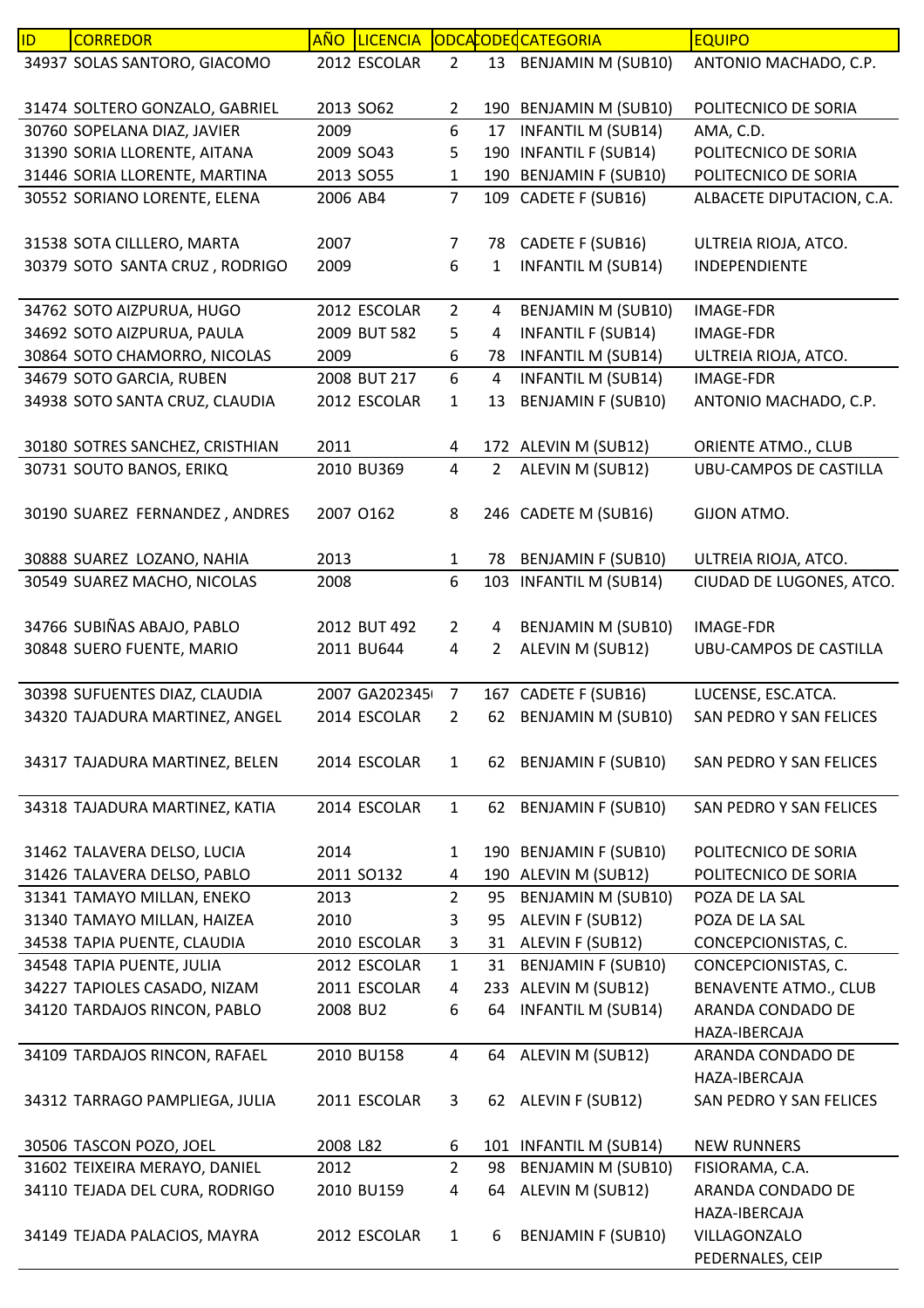| ID | <b>CORREDOR</b>                   | <b>AÑO</b> | LICENCIA     |                |                | ODCACODECATEGORIA         | <b>EQUIPO</b>                 |
|----|-----------------------------------|------------|--------------|----------------|----------------|---------------------------|-------------------------------|
|    | 34148 TEJADA PALACIOS, YARA       |            | 2010 ESCOLAR | 3              | 6              | ALEVIN F (SUB12)          | VILLAGONZALO                  |
|    |                                   |            |              |                |                |                           | PEDERNALES, CEIP              |
|    | 34983 TEJADA ZAMORANO, IZAN       |            | 2010 ESCOLAR | 4              | 13             | ALEVIN M (SUB12)          | ANTONIO MACHADO, C.P.         |
|    |                                   |            |              |                |                |                           |                               |
|    | 34713 TEJERINA PORTUGAL, MARTIN   |            | 2010 BUT 585 | 4              | 4              | ALEVIN M (SUB12)          | IMAGE-FDR                     |
|    |                                   |            |              |                |                |                           |                               |
|    | 34800 TEJERINA PORTUGAL, MARTIN   |            | 2010 ESCOLAR | 4              | 16             | ALEVIN M (SUB12)          | VADILLOS, C.                  |
|    |                                   |            |              |                |                |                           |                               |
|    | 34168 TEJERO PINEDO, CAYETANA     |            | 2009 BU460   | 5              | 3              | <b>INFANTIL F (SUB14)</b> | CAPISCOL-IBERCAJA             |
|    | 31517 TELLADO PLAZA, MARIA        |            | 2011 AV238   | $\mathbf{1}$   | 68             | <b>BENJAMIN F (SUB10)</b> | <b>JACQUELINE MARTIN</b>      |
|    |                                   |            |              |                |                |                           | RUNNING TEAM, CD              |
|    | 31093 TELLO TAPIA, ALVAR          |            | 2010 BU370   | $\overline{4}$ | $\overline{2}$ | ALEVIN M (SUB12)          | UBU-CAMPOS DE CASTILLA        |
|    |                                   |            |              |                |                |                           |                               |
|    | 30743 TELLO TAPIA, NATALIA        |            | 2011 BU371   | 3              | $\overline{2}$ | ALEVIN F (SUB12)          | UBU-CAMPOS DE CASTILLA        |
|    |                                   |            |              |                |                |                           |                               |
|    | 31096 TELLO TAPIA, NATALIA        |            | 2011 BU371   | 3              | $\overline{2}$ | ALEVIN F (SUB12)          | <b>UBU-CAMPOS DE CASTILLA</b> |
|    |                                   |            |              |                |                |                           |                               |
|    | 30954 TEMINO CUESTA, DARIO        | 2012       |              | $\overline{2}$ | 52             | BENJAMIN M (SUB10)        | <b>ATAPUERCA</b>              |
|    | 30955 TEMINO CUESTA, ZOE          | 2014       |              | 1              | 52             | <b>BENJAMIN F (SUB10)</b> | <b>ATAPUERCA</b>              |
|    | 34354 TERAN RODRIGUEZ, IKER       |            | 2012 ESCOLAR | $\overline{2}$ | 5              | <b>BENJAMIN M (SUB10)</b> | MARIA TERESA LEON, CEIP       |
|    |                                   |            |              |                |                |                           |                               |
|    | 30758 TERRADOS GARCIA, ALVARO     |            | 2008 BU4418  | 6              | 17             | <b>INFANTIL M (SUB14)</b> | AMA, C.D.                     |
|    | 34435 TERRADOS GUITIERREZ, IZAN   |            | 2011 ESCOLAR | 4              | 30             | ALEVIN M (SUB12)          | SATURNINO CALLEJA             |
|    |                                   |            |              |                |                |                           | (QUINTANADUEÑAS), C.P.        |
|    |                                   |            |              |                |                |                           |                               |
|    | 30793 TERRAZAS PENA, DANIEL       | 2012       |              | $\overline{2}$ | 78             | <b>BENJAMIN M (SUB10)</b> | ULTREIA RIOJA, ATCO.          |
|    | 31530 TERRON ZAMORANO, ALBA       |            | 2009 AV308   | 5              | 68             | <b>INFANTIL F (SUB14)</b> | <b>JACQUELINE MARTIN</b>      |
|    |                                   |            |              |                |                |                           | RUNNING TEAM, CD              |
|    | 30301 TIMIS PALCU, EMANUEL GAVRIL | 2014       |              | $\overline{2}$ | 1              | BENJAMIN M (SUB10)        | INDEPENDIENTE                 |
|    |                                   |            |              |                |                |                           |                               |
|    | 30302 TIMIS PALCU, SARAY YOANA    |            | 2006 O-121   | $\overline{7}$ |                | 128 CADETE F (SUB16)      | <b>ESTADIO GIJON</b>          |
|    | 34989 TINO ROMAN, GADEA           |            | 2015 ESCOLAR | $\mathbf{1}$   | 13             | <b>BENJAMIN F (SUB10)</b> | ANTONIO MACHADO, C.P.         |
|    |                                   |            |              |                |                |                           |                               |
|    | 34991 TINO ROMAN, JAVIER          |            | 2012 ESCOLAR | $\overline{2}$ | 13             | <b>BENJAMIN M (SUB10)</b> | ANTONIO MACHADO, C.P.         |
|    |                                   |            |              |                |                |                           |                               |
|    | 34297 TOBALINA MARTINEZ DE        |            | 2014 ESCOLAR | $\overline{2}$ |                | 62 BENJAMIN M (SUB10)     | SAN PEDRO Y SAN FELICES       |
|    | PINILLOS, RODRIGO                 |            |              |                |                |                           |                               |
|    | 30972 TOBALINA ORTIZ, SARA        | 2009       |              | 5              | 17             | <b>INFANTIL F (SUB14)</b> | AMA, C.D.                     |
|    | 30345 TORAL NISTAL, MANUEL        |            | 2013 ESCOLAR | $\overline{2}$ |                | 169 BENJAMIN M (SUB10)    | <b>TELENO CECINAS PABLO</b>   |
|    | 30346 TORAL NISTAL, PABLO         |            | 2015 ESCOLAR | $\overline{2}$ |                | 169 BENJAMIN M (SUB10)    | TELENO CECINAS PABLO          |
|    | 30443 TORIBIO CUEVAS, ALFONSO     | 2006       |              | 8              |                | 103 CADETE M (SUB16)      | CIUDAD DE LUGONES, ATCO.      |
|    |                                   |            |              |                |                |                           |                               |
|    | 30857 TORIBIO BENEITEZ, CAROLINA  | 2008 ZA98  |              | 5              |                | 207 INFANTIL F (SUB14)    | ZAMORA, C.ATMO.               |
|    |                                   |            |              |                |                |                           |                               |
|    | 30445 TORIBIO CUEVAS, ALFONSO     | 2006       |              | 8              |                | 103 CADETE M (SUB16)      | CIUDAD DE LUGONES, ATCO.      |
|    |                                   |            |              |                |                |                           |                               |
|    | 30480 TORICES NESTAR, CARMEN      | 2012       |              | $\mathbf{1}$   |                | 156 BENJAMIN F (SUB10)    | <b>REINOSA RUNNING</b>        |
|    | 34790 TORRALBO FERNANDEZ, DAVID   |            | 2015 ESCOLAR | $\overline{2}$ | 16             | <b>BENJAMIN M (SUB10)</b> | VADILLOS, C.                  |
|    |                                   |            |              |                |                |                           |                               |
|    | 30519 TORRECILLA ALONSO, DANIEL   | 2012 ZA40  |              | $\overline{2}$ |                | 117 BENJAMIN M (SUB10)    | VINO TORO CAJA RURAL          |
|    | 30910 TORRES AGUADO, DARIO        |            | 2006 ZA104   | 8              | 207            | CADETE M (SUB16)          | ZAMORA, C.ATMO.               |
|    | 30901 TORRES AGUADO, LUCA         |            | 2008 ZA106   | 6              |                | 207 INFANTIL M (SUB14)    | ZAMORA, C.ATMO.               |
|    | 34939 TORRES CONTRERAS, BRUNO     |            | 2012 ESCOLAR | $\overline{2}$ | 13             | BENJAMIN M (SUB10)        | ANTONIO MACHADO, C.P.         |
|    |                                   |            |              |                |                |                           |                               |
|    | 34232 TORRES CORRAL, LARA         |            | 2012 ESCOLAR | $\mathbf{1}$   |                | 233 BENJAMIN F (SUB10)    | <b>BENAVENTE ATMO., CLUB</b>  |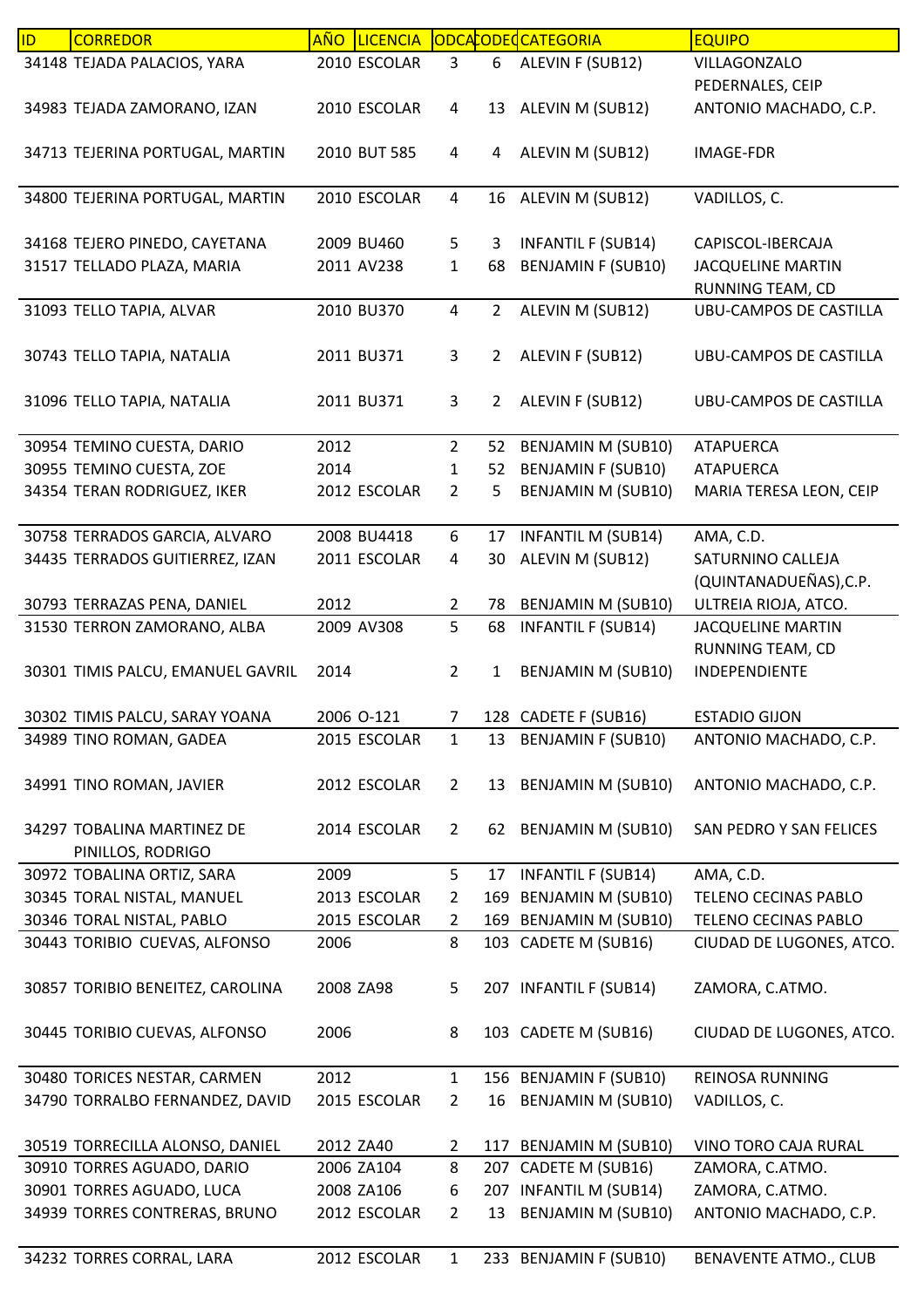| ID | <b>CORREDOR</b>                                                  | <b>AÑO</b> | <b>LICENCIA</b> |                   |                | ODCACODE CATEGORIA                            | <b>EQUIPO</b>                               |
|----|------------------------------------------------------------------|------------|-----------------|-------------------|----------------|-----------------------------------------------|---------------------------------------------|
|    | 34222 TORRES CORRAL, VEGA                                        |            | 2010 ESCOLAR    | 3                 |                | 233 ALEVIN F (SUB12)                          | BENAVENTE ATMO., CLUB                       |
|    | 34820 TORRES NUÑEZ, VERA                                         |            | 2010 BU373      | 3                 | 2              | ALEVIN F (SUB12)                              | <b>UBU-CAMPOS DE CASTILLA</b>               |
|    |                                                                  |            |                 |                   |                |                                               |                                             |
|    | 30928 TRABANCO BARRALES, ALBA                                    | 2009       |                 | 5                 |                | 103 INFANTIL F (SUB14)                        | CIUDAD DE LUGONES, ATCO.                    |
|    |                                                                  |            |                 |                   |                |                                               |                                             |
|    | 30112 TRIBALDOS DEL REY, SARA                                    |            | 2012 M20637     | $\mathbf{1}$      | 94             | <b>BENJAMIN F (SUB10)</b>                     | ARDILLAS ESCORIAL                           |
|    | 31254 TRONCOSO CAMPOS, PATRICIA                                  | 2006       |                 | 7                 |                | 219 CADETE F (SUB16)                          | VAL MIÑOR, S.A.                             |
|    |                                                                  |            |                 | $\overline{2}$    |                |                                               |                                             |
|    | 30429 TSVETOZAROV PETROV, IVAYLO                                 | 2012       |                 |                   | $\mathbf{1}$   | <b>BENJAMIN M (SUB10)</b>                     | INDEPENDIENTE                               |
|    | 30279 TUBAU RODRIGUEZ, POL                                       | 2008       |                 | 6                 |                | 103 INFANTIL M (SUB14)                        | CIUDAD DE LUGONES, ATCO.                    |
|    |                                                                  |            |                 |                   |                |                                               |                                             |
|    | 30705 TUJILLO RAMIREZ, CRISTINA                                  |            | 2007 TO453      | 7                 |                | 152 CADETE F (SUB16)                          | <b>TRAININGREY TELLO</b>                    |
|    | 34010 TUREGANO MARTIN, LUCIA                                     |            | 2009 M2670      | 5                 |                | 229 INFANTIL F (SUB14)                        | COLMENAR VIEJO, C.ATMO.                     |
|    |                                                                  |            |                 |                   |                |                                               |                                             |
|    | 34558 TURZO VILLAR, ESTELA                                       |            | 2012 ESCOLAR    | $\mathbf{1}$      | 31             | <b>BENJAMIN F (SUB10)</b>                     | CONCEPCIONISTAS, C.                         |
|    | 31476 TUTOR VALERO, MARTIN                                       |            | 2012 SO134      | $\overline{2}$    |                | 190 BENJAMIN M (SUB10)                        | POLITECNICO DE SORIA                        |
|    | 31498 UNAMUNO OMAETXEBARRIA,                                     |            | 2010 20157664   | $\overline{3}$    |                | 294 ALEVIN F (SUB12)                          | <b>GERNIKA ATMO. TALDEA</b>                 |
|    | <b>AMAIA</b>                                                     |            |                 |                   |                |                                               |                                             |
|    | 30251 URCELAY VELASCO, IAGO                                      |            | 2008 BU 108     | 6                 | $\overline{a}$ | <b>INFANTIL M (SUB14)</b>                     | <b>IMAGE-FDR</b>                            |
|    | 30669 URETA CAMARERO, DAVID                                      | 2011       |                 | 4                 | 1              | ALEVIN M (SUB12)                              | INDEPENDIENTE                               |
|    | 34455 URIEN GONZALEZ, EÑAUT                                      |            | 2012 BU162      | $2^{\circ}$       | 56             | <b>BENJAMIN M (SUB10)</b>                     | VALLE DE MENA, CA                           |
|    | 31050 URRRUTIABEASCOA SAEZ,                                      |            | 2010 BU454      | 4                 | 17             | ALEVIN M (SUB12)                              | AMA, C.D.                                   |
|    | MARKEL                                                           |            |                 |                   |                |                                               |                                             |
|    | 30965 URRUTI PASCUAL, AFRICA                                     | 2009       |                 | 5                 | 17             | <b>INFANTIL F (SUB14)</b>                     | AMA, C.D.                                   |
|    | 34454 URRUTIA ERRATI, IMAD                                       |            | 2011 BU178      | $\overline{4}$    | 56             | ALEVIN M (SUB12)                              | VALLE DE MENA, CA                           |
|    | 30974 URRUTIABEASCOA BARRIO,                                     | 2009       |                 | 5                 | 17             | <b>INFANTIL F (SUB14)</b>                     | AMA, C.D.                                   |
|    | <b>NAIARA</b>                                                    |            |                 |                   |                |                                               |                                             |
|    | 31068 URRUTIABEASCOA SAEZ, MAIDER 2010 BU453                     |            |                 | 3                 | 17             | ALEVIN F (SUB12)                              | AMA, C.D.                                   |
|    |                                                                  |            | 2014 tramitacio |                   |                |                                               |                                             |
|    | 31307 URTASUN SANCHEZ, ELISA<br>34540 URUEÑA DE LAS HERAS, RUBEN |            | 2011 ESCOLAR    | $\mathbf{1}$<br>3 |                | 117 BENJAMIN F (SUB10)<br>31 ALEVIN F (SUB12) | VINO TORO CAJA RURAL<br>CONCEPCIONISTAS, C. |
|    |                                                                  |            |                 |                   |                |                                               |                                             |
|    | 34882 VACAR, ANDREA NATALIA                                      |            | 2015 ESCOLAR    | $\mathbf{1}$      |                | 13 BENJAMIN F (SUB10)                         | ANTONIO MACHADO, C.P.                       |
|    |                                                                  |            |                 |                   |                |                                               |                                             |
|    | 34111 VALDES MONEO, MATEO                                        |            | 2010 BU160      | 4                 |                | 64 ALEVIN M (SUB12)                           | ARANDA CONDADO DE                           |
|    |                                                                  |            |                 |                   |                |                                               | HAZA-IBERCAJA                               |
|    | 34576 VALDIVIELSO CALVO, DAVID                                   |            | 2012 ESCOLAR    | $\overline{2}$    | 48             | <b>BENJAMIN M (SUB10)</b>                     | VIRGEN DE LA ROSA, C.                       |
|    | 30991 VALERIO ECHEVERRIA, PAULA                                  | 2009       |                 | 5                 |                | 110 INFANTIL F (SUB14)                        | <b>HIRU HERRI</b>                           |
|    | 31421 VALERO DE MIGUEL, DIEGO                                    | 2010 SO51  |                 | 4                 |                | 190 ALEVIN M (SUB12)                          | POLITECNICO DE SORIA                        |
|    | 34533 VALLE ESPIGA, CLEMENTE                                     |            | 2011 ESCOLAR    | 4                 |                | 41 ALEVIN M (SUB12)                           | FERNANDO DE ROJAS, C.P.                     |
|    |                                                                  |            |                 |                   |                |                                               |                                             |
|    | 30933 VALLE MARTIN, MATEO                                        | 2012       |                 | $\overline{2}$    | $\mathbf{1}$   | BENJAMIN M (SUB10)                            | INDEPENDIENTE                               |
|    | 30733 VALLEJO MATE, IVAN                                         |            | 2010 BU378      | $\overline{4}$    | $\overline{2}$ | ALEVIN M (SUB12)                              | <b>UBU-CAMPOS DE CASTILLA</b>               |
|    |                                                                  |            |                 |                   |                |                                               |                                             |
|    | 30490 VALLEJO ROBLES, AZAHARA                                    | 2010       |                 | 3                 |                | 156 ALEVIN F (SUB12)                          | <b>REINOSA RUNNING</b>                      |
|    | 30318 VALTUILLE CARUNCHO, ALICIA                                 |            | 2015 ESCOLAR    | $\mathbf{1}$      |                | 169 BENJAMIN F (SUB10)                        | TELENO CECINAS PABLO                        |
|    |                                                                  |            |                 |                   |                |                                               |                                             |
|    | 34954 VANCEA, DANIEL LUCAS                                       |            | 2011 ESCOLAR    | 4                 |                | 13 ALEVIN M (SUB12)                           | ANTONIO MACHADO, C.P.                       |
|    |                                                                  |            |                 |                   |                |                                               |                                             |
|    | 34659 VAQUERIZO ROMAN, LUCIA                                     |            | 2007 BU 4378    | 7                 | 4              | CADETE F (SUB16)                              | IMAGE-FDR                                   |
|    | 34658 VAQUERIZO ROMAN, MARCOS                                    |            | 2007 BU 4382    | 8                 | 4              | CADETE M (SUB16)                              | IMAGE-FDR                                   |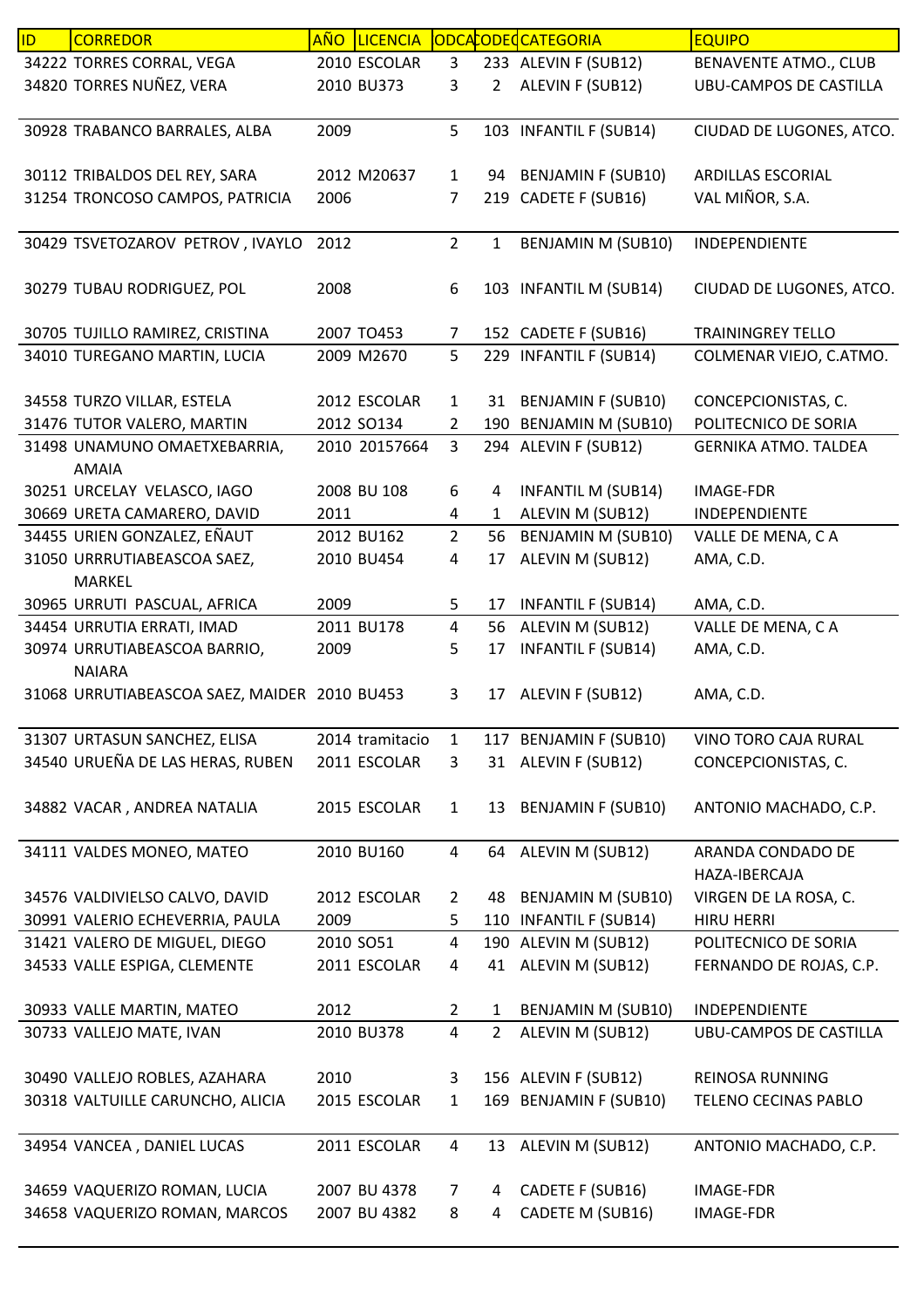| ID. | <b>CORREDOR</b>                  | <b>AÑO</b> | <b>LICENCIA</b> |                |                | <b>ODCACODECATEGORIA</b>  | <b>EQUIPO</b>                 |
|-----|----------------------------------|------------|-----------------|----------------|----------------|---------------------------|-------------------------------|
|     | 34290 VAQUERO CAMARERO, GADEA    |            | 2013 ESCOLAR    | $\mathbf{1}$   | 62             | <b>BENJAMIN F (SUB10)</b> | SAN PEDRO Y SAN FELICES       |
|     |                                  |            |                 |                |                |                           |                               |
|     | 31581 VAQUERO PAMPANO, LUCIA     | 2011       |                 | 3              | 61             | ALEVIN F (SUB12)          | SAN VICENTEÑO, ATMO.          |
|     | 30371 VAQUERO SUSANO, YAGO       |            | 2006 ESCOLAR    | 8              | 169            | CADETE M (SUB16)          | <b>TELENO CECINAS PABLO</b>   |
|     | 30487 VARELA GONZALEZ, HUGO      | 2010       |                 | 4              |                | 156 ALEVIN M (SUB12)      | REINOSA RUNNING               |
|     | 31069 VARGAS BUENO, LEYRE        | 2010       |                 | 3              | 17             | ALEVIN F (SUB12)          | AMA, C.D.                     |
|     | 30500 VARGAS GUTIERREZ, ALICIA   |            | 2008 M3324      | 5              | 287            | <b>INFANTIL F (SUB14)</b> | MOSTOLES, A.A.                |
|     | 30135 VARGAS GUZMAN, FABIO       |            | 2010 CA206      | $\overline{4}$ | 46             | ALEVIN M (SUB12)          | MARATON JEREZ, A.D.           |
|     | 34036 VARGAS MARTINEZ, DIEGO     |            | 2008 M3794      | 6              | 229            | <b>INFANTIL M (SUB14)</b> | COLMENAR VIEJO, C.ATMO.       |
|     |                                  |            |                 |                |                |                           |                               |
|     | 34048 VARONA ALCALDE, PAULA      |            | 2013 BU638      | $\mathbf{1}$   | 64             | <b>BENJAMIN F (SUB10)</b> | ARANDA CONDADO DE             |
|     |                                  |            |                 |                |                |                           | HAZA-IBERCAJA                 |
|     | 31262 VARONA FERNANDEZ, JIMENA   |            | 2009 BUD20217   | 5              |                | 10 INFANTIL F (SUB14)     | BRIVIESCA, C.ATMO.            |
|     |                                  |            |                 |                |                |                           |                               |
|     | 30551 VAZQUES IGLESIAS, EVA      | 2013       |                 | $\mathbf{1}$   | 1              | <b>BENJAMIN F (SUB10)</b> | <b>INDEPENDIENTE</b>          |
|     | 30550 VAZQUEZ IGLESIAS, INES     | 2013       |                 | $\mathbf{1}$   | 1              | <b>BENJAMIN F (SUB10)</b> | INDEPENDIENTE                 |
|     | 30280 VAZQUEZ NOGUERA, PEDRO     | 2009       |                 | 6              |                | 103 INFANTIL M (SUB14)    | CIUDAD DE LUGONES, ATCO.      |
|     |                                  |            |                 |                |                |                           |                               |
|     | 34806 VAZQUEZ RODAS, ADRIAN      |            | 2009 SG-143     | 6              |                | 161 INFANTIL M (SUB14)    | SEGOVIA, SPORTING             |
|     | 30374 VAZQUEZ RODRIGUEZ, CARLA   |            | 2007 Ag2026496  | $\overline{7}$ | 92             | CADETE F (SUB16)          | A GANDARA, AT.                |
|     | 31299 VAZQUEZ VERGEL, MARTIN     |            | 2012 ZA134      | $\overline{2}$ | 117            | <b>BENJAMIN M (SUB10)</b> | VINO TORO CAJA RURAL          |
|     | 30478 VEGA DE LA ARENA, PAULA    | 2013       |                 | 1              |                | 156 BENJAMIN F (SUB10)    | REINOSA RUNNING               |
|     | 30387 VEGA GAZTANAGA, SERGIO     |            | 2006 SM4350     | 8              |                | 145 CADETE M (SUB16)      | <b>CARBONERO CASTRO</b>       |
|     | 31150 VEGA GONZALEZ, SERGIO      | 2014       |                 | $\overline{2}$ | 41             | <b>BENJAMIN M (SUB10)</b> | FERNANDO DE ROJAS, C.P.       |
|     |                                  |            |                 |                |                |                           |                               |
|     | 30161 VEGA PEREZ, MARCOS         |            | 2007 Sa 148     | 8              | 65             | CADETE M (SUB16)          | <b>CORRECAMINOS CARBAJOSA</b> |
|     | 30839 VEGA VEGA, GABRIEL         |            | 2011 ZA110      | 4              |                | 207 ALEVIN M (SUB12)      | ZAMORA, C.ATMO.               |
|     | 30858 VEGAS BARCENA, ANGELA      |            | 2010 BU376      | 3              | $\overline{2}$ | ALEVIN F (SUB12)          | <b>UBU-CAMPOS DE CASTILLA</b> |
|     |                                  |            |                 |                |                |                           |                               |
|     | 30465 VEGAS AGUILERA, PABLO      | 2013       |                 | $\overline{2}$ |                | 156 BENJAMIN M (SUB10)    | <b>REINOSA RUNNING</b>        |
|     | 31153 VEISETH MENDEZ, DANIEL     | 2013       | 290339          | $\overline{2}$ |                | 152 BENJAMIN M (SUB10)    | <b>TRAININGREY TELLO</b>      |
|     | 31152 VEISETH MENDEZ, NORA       |            | 2009 TO 425     | 5              |                | 152 INFANTIL F (SUB14)    | <b>TRAININGREY TELLO</b>      |
|     | 30144 VELARDE RUIZ, SAMUEL       |            | 2008 SM 5260    | 6              | $\mathbf{1}$   | <b>INFANTIL M (SUB14)</b> | INDEPENDIENTE                 |
|     | 31269 VELASCO LOPEZ, LAIA        | 2014       |                 | $\mathbf{1}$   |                | 148 BENJAMIN F (SUB10)    | MIERCOLES A CORRER            |
|     | 34045 VELASCO LÒPEZ, SOFIA       |            | 2014 BU566      | $\mathbf{1}$   | 64             | <b>BENJAMIN F (SUB10)</b> | ARANDA CONDADO DE             |
|     |                                  |            |                 |                |                |                           | HAZA-IBERCAJA                 |
|     | 34245 VELASCO MARTINEZ, CLAUDIA  |            | 2010 ESCOLAR    | 3              |                | 62 ALEVIN F (SUB12)       | SAN PEDRO Y SAN FELICES       |
|     |                                  |            |                 |                |                |                           |                               |
|     | 34289 VELASCO MARTINEZ, JULIA    |            | 2008 ESCOLAR    | 5              | 62             | <b>INFANTIL F (SUB14)</b> | SAN PEDRO Y SAN FELICES       |
|     |                                  |            |                 |                |                |                           |                               |
|     | 30971 VELASCO ROMERO, ALBERTO    | 2006       | 21020           | 8              |                | 152 CADETE M (SUB16)      | <b>TRAININGREY TELLO</b>      |
|     | 30960 VELASCO ROMERO, JOSE RAMON | 2006       | 21013           | 8              |                | 152 CADETE M (SUB16)      | <b>TRAININGREY TELLO</b>      |
|     |                                  |            |                 |                |                |                           |                               |
|     | 31523 VELAYOS LOPEZ, JAVIER      |            | 2010 AV248      | 4              | 68             | ALEVIN M (SUB12)          | <b>JACQUELINE MARTIN</b>      |
|     |                                  |            |                 |                |                |                           | RUNNING TEAM, CD              |
|     | 31528 VELAYOS LOPEZ, LAURA       |            | 2009 AV253      | 5              | 68             | <b>INFANTIL F (SUB14)</b> | <b>JACQUELINE MARTIN</b>      |
|     |                                  |            |                 |                |                |                           | RUNNING TEAM, CD              |
|     | 34440 VELEZ LOPEZ, JULIA         |            | 2016 ESCOLAR    | 21             | 30             | <b>CHUPETIN</b>           | SATURNINO CALLEJA             |
|     |                                  |            |                 |                |                |                           | (QUINTANADUEÑAS), C.P.        |
|     | 34439 VELEZ LOPEZ, PABLO         |            | 2011 ESCOLAR    | 4              | 30             | ALEVIN M (SUB12)          | SATURNINO CALLEJA             |
|     |                                  |            |                 |                |                |                           | (QUINTANADUEÑAS), C.P.        |
|     | 34727 VELEZ MARTINEZ, MATEO      |            | 2010 BUT 476    | $\overline{4}$ | 4              | ALEVIN M (SUB12)          | IMAGE-FDR                     |
|     |                                  |            |                 |                |                |                           |                               |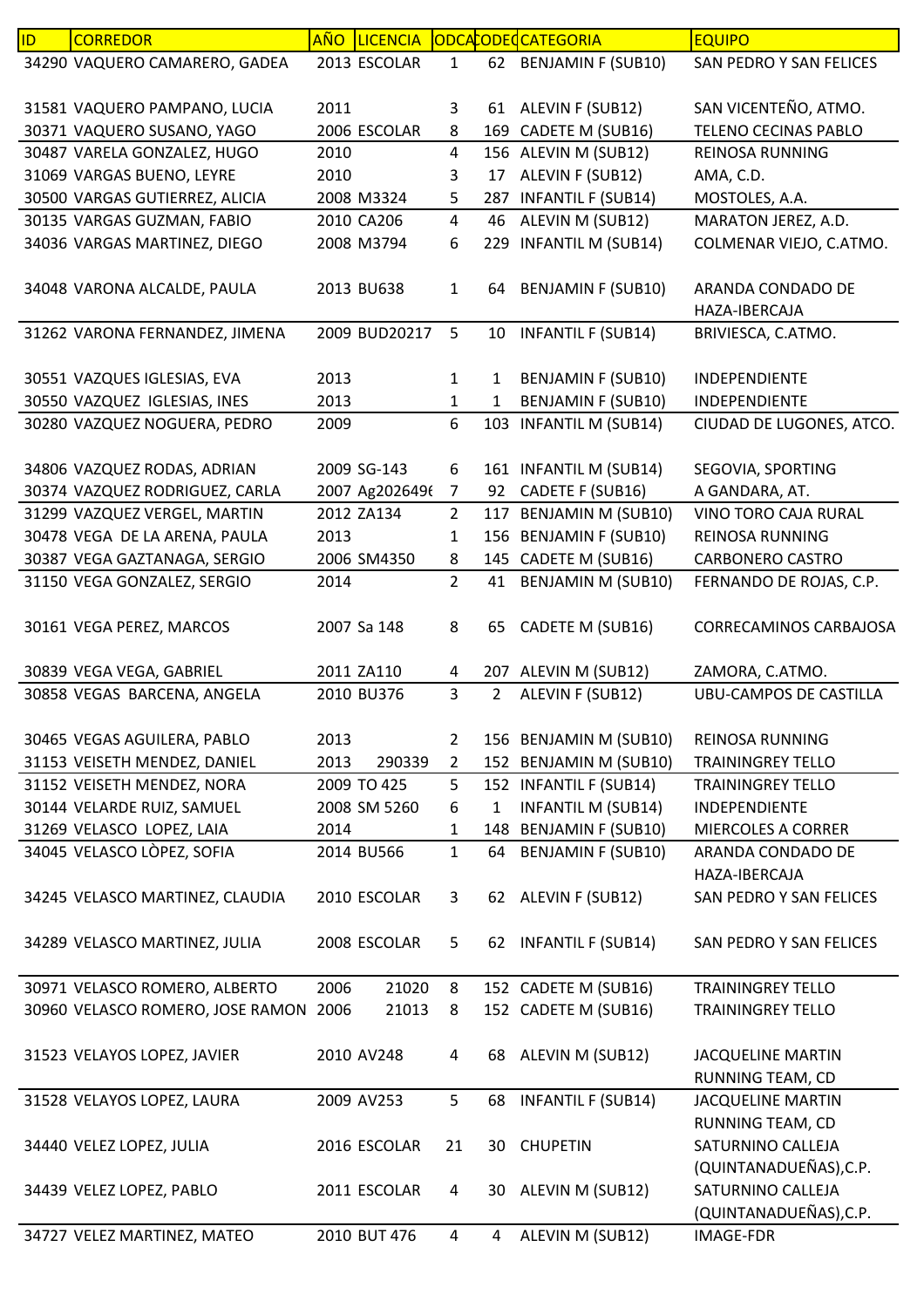| ID | <b>CORREDOR</b>                                       | <u>AÑO</u> | <b>LICENCIA</b>            |                |              | ODCACODECATEGORIA         | <b>EQUIPO</b>            |
|----|-------------------------------------------------------|------------|----------------------------|----------------|--------------|---------------------------|--------------------------|
|    | 30288 VENEGAS LLORIS, JOAQUIN                         | 2007       |                            | 8              |              | 103 CADETE M (SUB16)      | CIUDAD DE LUGONES, ATCO. |
|    |                                                       |            |                            |                |              |                           |                          |
|    | 34606 VENTURA ALCALDE, IKER                           |            | 2011 ESCOLAR               | 4              | 43           | ALEVIN M (SUB12)          | PONS SOROLLA, C.P.       |
|    | 30895 VENTURA RODRIGUEZ, MARIO                        | 2012 ZA97  |                            | $\overline{2}$ |              | 207 BENJAMIN M (SUB10)    | ZAMORA, C.ATMO.          |
|    |                                                       |            |                            |                |              |                           |                          |
|    | 31328 VERA MOLERES, ANDER<br>34940 VERA VAZQUEZ, YOEL |            | 2006 NA961<br>2012 ESCOLAR | 8              |              | 195 CADETE M (SUB16)      | ARDOI, C.A.              |
|    |                                                       |            |                            | $\overline{2}$ | 13           | <b>BENJAMIN M (SUB10)</b> | ANTONIO MACHADO, C.P.    |
|    | 34360 VERDE GIL, ANA                                  |            | 2013 ESCOLAR               | $\mathbf{1}$   | 5            | <b>BENJAMIN F (SUB10)</b> | MARIA TERESA LEON, CEIP  |
|    |                                                       |            |                            |                |              |                           |                          |
|    | 30815 VERDUGO PEREZ, LAURA                            | 2012 ZA76  |                            | $\mathbf{1}$   |              | 207 BENJAMIN F (SUB10)    | ZAMORA, C.ATMO.          |
|    | 31521 VERGEL GONZALEZ, ASIER                          | 2012 ZA61  |                            | 2              | 117          | <b>BENJAMIN M (SUB10)</b> | VINO TORO CAJA RURAL     |
|    | 31230 VESGA SAEZ, ADRIAN                              | 2010       |                            | 4              | 10           | ALEVIN M (SUB12)          | BRIVIESCA, C.ATMO.       |
|    | 31229 VESGA SAEZ, PAULA                               | 2012       |                            | 1              | 10           | <b>BENJAMIN F (SUB10)</b> | BRIVIESCA, C.ATMO.       |
|    | 30607 VIANA VALINA, COSME                             | 2006       |                            | 8              | 167          | CADETE M (SUB16)          | LUCENSE, ESC.ATCA.       |
|    | 34512 VICARIO AMIGO, VERA                             |            | 2015 ESCOLAR               | $\mathbf{1}$   | 41           | <b>BENJAMIN F (SUB10)</b> | FERNANDO DE ROJAS, C.P.  |
|    |                                                       |            |                            |                |              |                           |                          |
|    | 31599 VICARIO DE LA PENA, CELIA                       | 2014       |                            | $\mathbf{1}$   | 1            | <b>BENJAMIN F (SUB10)</b> | INDEPENDIENTE            |
|    | 31598 VICARIO DE LA PENA, GADEA                       | 2012       |                            | $\mathbf{1}$   | $\mathbf{1}$ | <b>BENJAMIN F (SUB10)</b> | INDEPENDIENTE            |
|    | 34437 VICARIO ESTEBAN, BELTRAN                        |            | 2011 ESCOLAR               | 4              | 30           | ALEVIN M (SUB12)          | SATURNINO CALLEJA        |
|    |                                                       |            |                            |                |              |                           | (QUINTANADUEÑAS), C.P.   |
|    | 34436 VICARIO ESTEBAN, MATEO                          |            | 2013 ESCOLAR               | $\overline{2}$ | 30           | <b>BENJAMIN M (SUB10)</b> | SATURNINO CALLEJA        |
|    |                                                       |            |                            |                |              |                           | (QUINTANADUEÑAS), C.P.   |
|    | 34517 VICARIO MERINO, ASIER                           |            | 2014 ESCOLAR               | $\overline{2}$ |              | 41 BENJAMIN M (SUB10)     | FERNANDO DE ROJAS, C.P.  |
|    | 30091 VICARIO UBIERNA, MATEO                          | 2013       |                            | $\overline{2}$ | $\mathbf{1}$ | BENJAMIN M (SUB10)        | INDEPENDIENTE            |
|    | 34596 VICENTE GUTIERREZ, JIMENA                       |            | 2014 ESCOLAR               | $\mathbf{1}$   | 35           | <b>BENJAMIN F (SUB10)</b> | MARQUES DE CAMARASA, C.  |
|    |                                                       |            |                            |                |              |                           |                          |
|    | 34594 VICENTE GUTIERREZ, MARINA                       |            | 2010 ESCOLAR               | 3              | 35           | ALEVIN F (SUB12)          | MARQUES DE CAMARASA, C.  |
|    |                                                       |            |                            |                |              |                           |                          |
|    | 31024 VICENTE LORENTE, ALBA                           | 2012       |                            | 1              |              | 160 BENJAMIN F (SUB10)    | LA SALLE-CAJA RURAL DE   |
|    |                                                       |            |                            |                |              |                           | <b>TERUEL</b>            |
|    | 31012 VICENTE LORENTE, JESUS                          | 2011       |                            | 4              |              | 160 ALEVIN M (SUB12)      | LA SALLE-CAJA RURAL DE   |
|    |                                                       |            |                            |                |              |                           | <b>TERUEL</b>            |
|    | 34553 VICENTE VARAS, ELSA                             |            | 2010 ESCOLAR               | 3              |              | 31 ALEVIN F (SUB12)       | CONCEPCIONISTAS, C.      |
|    | 34626 VICIOSA VILLA, ISAAC                            | 2009       |                            | 6              |              | 141 INFANTIL M (SUB14)    | ATLETARIA ISAAC VICIOSA  |
|    |                                                       |            |                            |                |              |                           |                          |
|    | 34633 VICIOSA VILLA, MARIA                            | 2006       |                            | 7              |              | 141 CADETE F (SUB16)      | ATLETARIA ISAAC VICIOSA  |
|    |                                                       |            |                            |                |              |                           |                          |
|    | 30027 VICTORIA TAVARES, DHEIMILY                      |            | 2006 M678                  | 7              | 94           | CADETE F (SUB16)          | ARDILLAS ESCORIAL        |
|    | 34567 VIDAL BARANDA, DARIO                            |            | 2011 ESCOLAR               | 4              |              | 31 ALEVIN M (SUB12)       | CONCEPCIONISTAS, C.      |
|    | 30397 VIDAL ORTEGA, NEREA                             |            | 2010 AG202831              | 3              |              | 167 ALEVIN F (SUB12)      | LUCENSE, ESC.ATCA.       |
|    | 30446 VIEJO OSUNA, LUJAN                              | 2011       |                            | 3              |              | 103 ALEVIN F (SUB12)      | CIUDAD DE LUGONES, ATCO. |
|    |                                                       |            |                            |                |              |                           |                          |
|    | 30447 VIEJO OSUNA, NOEMY                              | 2008       |                            | 5              |              | 103 INFANTIL F (SUB14)    | CIUDAD DE LUGONES, ATCO. |
|    |                                                       |            |                            |                |              |                           |                          |
|    | 31534 VIERA MORAGA, ANGEL                             | 2014       |                            | $\overline{2}$ | 1            | <b>BENJAMIN M (SUB10)</b> | INDEPENDIENTE            |
|    | 31533 VIERA MORAGA, MARIO                             | 2012       |                            | $\overline{2}$ | 1            | <b>BENJAMIN M (SUB10)</b> | INDEPENDIENTE            |
|    | 31146 VIETE SIERRA, DANIELA                           | 2013       |                            | $\mathbf{1}$   | $\mathbf{1}$ | BENJAMIN F (SUB10)        | INDEPENDIENTE            |
|    | 31232 VILABOA RIAL, IVAN                              | 2010       |                            | 4              |              | 219 ALEVIN M (SUB12)      | VAL MIÑOR, S.A.          |
|    | 34853 VILAHIZAN GOMEZ, MIRANDA                        |            | 2016 ESCOLAR               | 21             | 13           | <b>CHUPETIN</b>           | ANTONIO MACHADO, C.P.    |
|    |                                                       |            |                            |                |              |                           |                          |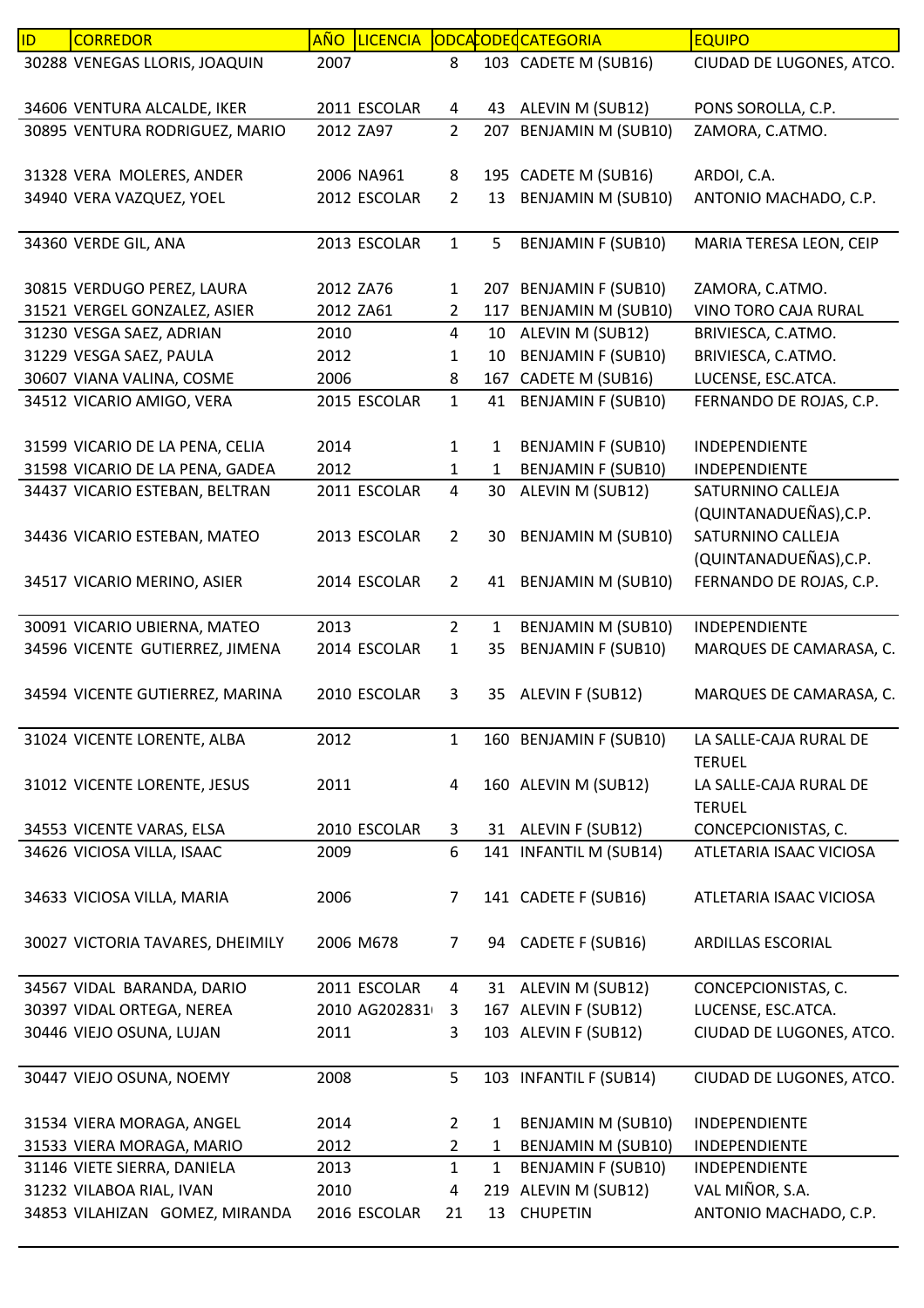| 30238 VILLA RODRIGUEZ, MARTA<br>2008<br>5<br>49<br><b>INFANTIL F (SUB14)</b><br>JUVENTUD ATCA. DE NAVA<br>ALEVIN M (SUB12)<br>34420 VILLAFRANCA MARTINEZ,<br>2011 ESCOLAR<br>RIBERA DEL VENA, CEIP<br>4<br>24<br><b>MARCO</b><br>2010 ESCOLAR<br>24 ALEVIN M (SUB12)<br>34419 VILLAFRANCA MARTINEZ,<br>4<br>RIBERA DEL VENA, CEIP<br><b>VICTOR</b><br>34421 VILLAFRANCA MARTINEZ, ALICIA<br>2013 ESCOLAR<br>$\mathbf{1}$<br><b>BENJAMIN F (SUB10)</b><br>RIBERA DEL VENA, CEIP<br>24<br>34678 VILLAHOZ HERNANDO, BEATRIZ<br>5<br><b>INFANTIL F (SUB14)</b><br>2008 BUT 576<br>IMAGE-FDR<br>4<br>31072 VILLALVENGA DIEZ, MAIER<br>2010<br>3<br>ALEVIN F (SUB12)<br>AMA, C.D.<br>17<br>34579 VILLAMUDRIA PEREIRA, INES<br>5<br><b>INFANTIL F (SUB14)</b><br>VIRGEN DE LA ROSA, C.<br>2009 ESCOLAR<br>48<br>CADETE M (SUB16)<br>34646 VILLAMUDRIA PEREIRA, MIGUEL<br>2006 BUT 520<br>8<br><b>IMAGE-FDR</b><br>4<br>34854 VILLANUEVA BESTEIRO,<br>2016 ESCOLAR<br><b>CHUPETIN</b><br>21<br>ANTONIO MACHADO, C.P.<br>13<br>CARMEN<br>34833 VILLANUEVA BESTEIRO, OSCAR<br>21<br>ANTONIO MACHADO, C.P.<br>2018 ESCOLAR<br>13<br><b>CHUPETIN</b><br>2011 ESCOLAR<br>13 ALEVIN M (SUB12)<br>ANTONIO MACHADO, C.P.<br>34955 VILLANUEVA DIEZ, MARCO<br>4<br>34704 VILLANUEVA LOPEZ, IRAIA<br>2009 ESCOLAR<br><b>INFANTIL F (SUB14)</b><br>IMAGE-FDR<br>5<br>4<br>5<br>34700 VILLANUEVA NAVARRO, LEYRE<br>2009 ESCOLAR<br><b>INFANTIL F (SUB14)</b><br>4<br>IMAGE-FDR<br>30524 VILLANUEVA ROMERO, MARIO<br>2013<br>$\overline{2}$<br><b>BENJAMIN M (SUB10)</b><br>$\mathbf{1}$<br>INDEPENDIENTE<br>30043 VILLAPOL IRAVEDRA, ADRIAN<br>2011<br>44 ALEVIN M (SUB12)<br>RIA DE FOZ, ATMO.<br>4<br>2007 AG 3374<br>8<br>CADETE M (SUB16)<br>30052 VILLAPOL IRAVEDRA, XABIER<br>44<br>RIA DE FOZ, ATMO.<br>31095 VILLAR JAMBRINA, GERMAN<br>ALEVIN M (SUB12)<br><b>UBU-CAMPOS DE CASTILLA</b><br>2010 BU377<br>4<br>$\overline{2}$<br>30119 VILLAR PEREZ, OSCAR<br>2010<br>16 ALEVIN M (SUB12)<br>VADILLOS, C.<br>4<br>30046 VILLAR BASANTA, MARTA<br>CADETE F (SUB16)<br>2007 AG 3375<br>RIA DE FOZ, ATMO.<br>$\overline{7}$<br>44<br><b>INFANTIL F (SUB14)</b><br>34702 VILLAR CASTROVIEJO, DANIELA<br>2009 BUT 205<br>5<br><b>IMAGE-FDR</b><br>4<br>2010 EN272<br>157 ALEVIN M (SUB12)<br>31511 VILLAR GARCIA, GORKA<br>4<br>IRANZU, C.A.<br>6<br><b>UBU-CAMPOS DE CASTILLA</b><br>31090 VILLAR JAMBRINA, ARTURO<br>2008 BU391<br>$\overline{2}$<br><b>INFANTIL M (SUB14)</b><br>2008<br>5<br><b>INFANTIL F (SUB14)</b><br>COMUNEROS D ECASTILLA,<br>30120 VILLAR PEREZ, ALICIA<br>70<br><b>IES</b><br>2010 ZA93<br>207 BENJAMIN F (SUB10)<br>30816 VILLAR PEREZ, LAURA<br>$\mathbf{1}$<br>ZAMORA, C.ATMO.<br>34799 VILLAR PEREZ, OSCAR<br>2010 ESCOLAR<br>ALEVIN M (SUB12)<br>VADILLOS, C.<br>4<br>16<br>34278 VILLARREAL PEÑA, MARIA<br><b>BENJAMIN F (SUB10)</b><br>2013 ESCOLAR<br>SAN PEDRO Y SAN FELICES<br>$\mathbf{1}$<br>62<br>34244 VILLARREAL PEÑA, PAULA<br>62 ALEVIN F (SUB12)<br>2010 ESCOLAR<br>3<br>SAN PEDRO Y SAN FELICES<br>30165 VILLARROYA GILL DE ALBORNOZ,<br>2008 AR4362<br>5<br>160 INFANTIL F (SUB14)<br>LA SALLE-CAJA RURAL DE<br><b>BELEN</b><br><b>TERUEL</b><br>48577<br>152 ALEVIN F (SUB12)<br>30958 VILLASEVIL MARIN, LUCIA<br>2010<br><b>TRAININGREY TELLO</b><br>3<br>30956 VILLASEVIL MARIN, MARTINA<br>2014<br>48574<br><b>BENJAMIN F (SUB10)</b><br>INDEPENDIENTE<br>$\mathbf{1}$<br>$\mathbf{1}$<br>30555 VILLAVERDE PARRA, FAUSTINO<br>2010 M7043<br>$\overline{4}$<br>287 ALEVIN M (SUB12)<br>MOSTOLES, A.A.<br>2006 M7760<br>CADETE M (SUB16)<br>30540 VILLAVERDE PARRA, ANGEL<br>8<br>287<br>MOSTOLES, A.A.<br>30015 VILLEGAS MAROTO, NAIARA<br><b>INFANTIL F (SUB14)</b><br><b>ARDILLAS ESCORIAL</b><br>2009 M14596<br>5<br>94<br>5<br><b>INFANTIL F (SUB14)</b><br>34170 VILLEGAS MONTES, NAYA<br>2009 BU419<br>3<br>CAPISCOL-IBERCAJA | ID | <b>CORREDOR</b> | AÑO | <b>LICENCIA</b> |  | ODCACODECCATEGORIA | <b>EQUIPO</b> |
|-----------------------------------------------------------------------------------------------------------------------------------------------------------------------------------------------------------------------------------------------------------------------------------------------------------------------------------------------------------------------------------------------------------------------------------------------------------------------------------------------------------------------------------------------------------------------------------------------------------------------------------------------------------------------------------------------------------------------------------------------------------------------------------------------------------------------------------------------------------------------------------------------------------------------------------------------------------------------------------------------------------------------------------------------------------------------------------------------------------------------------------------------------------------------------------------------------------------------------------------------------------------------------------------------------------------------------------------------------------------------------------------------------------------------------------------------------------------------------------------------------------------------------------------------------------------------------------------------------------------------------------------------------------------------------------------------------------------------------------------------------------------------------------------------------------------------------------------------------------------------------------------------------------------------------------------------------------------------------------------------------------------------------------------------------------------------------------------------------------------------------------------------------------------------------------------------------------------------------------------------------------------------------------------------------------------------------------------------------------------------------------------------------------------------------------------------------------------------------------------------------------------------------------------------------------------------------------------------------------------------------------------------------------------------------------------------------------------------------------------------------------------------------------------------------------------------------------------------------------------------------------------------------------------------------------------------------------------------------------------------------------------------------------------------------------------------------------------------------------------------------------------------------------------------------------------------------------------------------------------------------------------------------------------------------------------------------------------------------------------------------------------------------------------------------------------------------------------------------------------------------------------------------------------------------------------------------------------------------------------------------------------------------------------------------------------------------------------------------------------------------------------------------------------------------------------------------------------------------------------------|----|-----------------|-----|-----------------|--|--------------------|---------------|
|                                                                                                                                                                                                                                                                                                                                                                                                                                                                                                                                                                                                                                                                                                                                                                                                                                                                                                                                                                                                                                                                                                                                                                                                                                                                                                                                                                                                                                                                                                                                                                                                                                                                                                                                                                                                                                                                                                                                                                                                                                                                                                                                                                                                                                                                                                                                                                                                                                                                                                                                                                                                                                                                                                                                                                                                                                                                                                                                                                                                                                                                                                                                                                                                                                                                                                                                                                                                                                                                                                                                                                                                                                                                                                                                                                                                                                                                       |    |                 |     |                 |  |                    |               |
|                                                                                                                                                                                                                                                                                                                                                                                                                                                                                                                                                                                                                                                                                                                                                                                                                                                                                                                                                                                                                                                                                                                                                                                                                                                                                                                                                                                                                                                                                                                                                                                                                                                                                                                                                                                                                                                                                                                                                                                                                                                                                                                                                                                                                                                                                                                                                                                                                                                                                                                                                                                                                                                                                                                                                                                                                                                                                                                                                                                                                                                                                                                                                                                                                                                                                                                                                                                                                                                                                                                                                                                                                                                                                                                                                                                                                                                                       |    |                 |     |                 |  |                    |               |
|                                                                                                                                                                                                                                                                                                                                                                                                                                                                                                                                                                                                                                                                                                                                                                                                                                                                                                                                                                                                                                                                                                                                                                                                                                                                                                                                                                                                                                                                                                                                                                                                                                                                                                                                                                                                                                                                                                                                                                                                                                                                                                                                                                                                                                                                                                                                                                                                                                                                                                                                                                                                                                                                                                                                                                                                                                                                                                                                                                                                                                                                                                                                                                                                                                                                                                                                                                                                                                                                                                                                                                                                                                                                                                                                                                                                                                                                       |    |                 |     |                 |  |                    |               |
|                                                                                                                                                                                                                                                                                                                                                                                                                                                                                                                                                                                                                                                                                                                                                                                                                                                                                                                                                                                                                                                                                                                                                                                                                                                                                                                                                                                                                                                                                                                                                                                                                                                                                                                                                                                                                                                                                                                                                                                                                                                                                                                                                                                                                                                                                                                                                                                                                                                                                                                                                                                                                                                                                                                                                                                                                                                                                                                                                                                                                                                                                                                                                                                                                                                                                                                                                                                                                                                                                                                                                                                                                                                                                                                                                                                                                                                                       |    |                 |     |                 |  |                    |               |
|                                                                                                                                                                                                                                                                                                                                                                                                                                                                                                                                                                                                                                                                                                                                                                                                                                                                                                                                                                                                                                                                                                                                                                                                                                                                                                                                                                                                                                                                                                                                                                                                                                                                                                                                                                                                                                                                                                                                                                                                                                                                                                                                                                                                                                                                                                                                                                                                                                                                                                                                                                                                                                                                                                                                                                                                                                                                                                                                                                                                                                                                                                                                                                                                                                                                                                                                                                                                                                                                                                                                                                                                                                                                                                                                                                                                                                                                       |    |                 |     |                 |  |                    |               |
|                                                                                                                                                                                                                                                                                                                                                                                                                                                                                                                                                                                                                                                                                                                                                                                                                                                                                                                                                                                                                                                                                                                                                                                                                                                                                                                                                                                                                                                                                                                                                                                                                                                                                                                                                                                                                                                                                                                                                                                                                                                                                                                                                                                                                                                                                                                                                                                                                                                                                                                                                                                                                                                                                                                                                                                                                                                                                                                                                                                                                                                                                                                                                                                                                                                                                                                                                                                                                                                                                                                                                                                                                                                                                                                                                                                                                                                                       |    |                 |     |                 |  |                    |               |
|                                                                                                                                                                                                                                                                                                                                                                                                                                                                                                                                                                                                                                                                                                                                                                                                                                                                                                                                                                                                                                                                                                                                                                                                                                                                                                                                                                                                                                                                                                                                                                                                                                                                                                                                                                                                                                                                                                                                                                                                                                                                                                                                                                                                                                                                                                                                                                                                                                                                                                                                                                                                                                                                                                                                                                                                                                                                                                                                                                                                                                                                                                                                                                                                                                                                                                                                                                                                                                                                                                                                                                                                                                                                                                                                                                                                                                                                       |    |                 |     |                 |  |                    |               |
|                                                                                                                                                                                                                                                                                                                                                                                                                                                                                                                                                                                                                                                                                                                                                                                                                                                                                                                                                                                                                                                                                                                                                                                                                                                                                                                                                                                                                                                                                                                                                                                                                                                                                                                                                                                                                                                                                                                                                                                                                                                                                                                                                                                                                                                                                                                                                                                                                                                                                                                                                                                                                                                                                                                                                                                                                                                                                                                                                                                                                                                                                                                                                                                                                                                                                                                                                                                                                                                                                                                                                                                                                                                                                                                                                                                                                                                                       |    |                 |     |                 |  |                    |               |
|                                                                                                                                                                                                                                                                                                                                                                                                                                                                                                                                                                                                                                                                                                                                                                                                                                                                                                                                                                                                                                                                                                                                                                                                                                                                                                                                                                                                                                                                                                                                                                                                                                                                                                                                                                                                                                                                                                                                                                                                                                                                                                                                                                                                                                                                                                                                                                                                                                                                                                                                                                                                                                                                                                                                                                                                                                                                                                                                                                                                                                                                                                                                                                                                                                                                                                                                                                                                                                                                                                                                                                                                                                                                                                                                                                                                                                                                       |    |                 |     |                 |  |                    |               |
|                                                                                                                                                                                                                                                                                                                                                                                                                                                                                                                                                                                                                                                                                                                                                                                                                                                                                                                                                                                                                                                                                                                                                                                                                                                                                                                                                                                                                                                                                                                                                                                                                                                                                                                                                                                                                                                                                                                                                                                                                                                                                                                                                                                                                                                                                                                                                                                                                                                                                                                                                                                                                                                                                                                                                                                                                                                                                                                                                                                                                                                                                                                                                                                                                                                                                                                                                                                                                                                                                                                                                                                                                                                                                                                                                                                                                                                                       |    |                 |     |                 |  |                    |               |
|                                                                                                                                                                                                                                                                                                                                                                                                                                                                                                                                                                                                                                                                                                                                                                                                                                                                                                                                                                                                                                                                                                                                                                                                                                                                                                                                                                                                                                                                                                                                                                                                                                                                                                                                                                                                                                                                                                                                                                                                                                                                                                                                                                                                                                                                                                                                                                                                                                                                                                                                                                                                                                                                                                                                                                                                                                                                                                                                                                                                                                                                                                                                                                                                                                                                                                                                                                                                                                                                                                                                                                                                                                                                                                                                                                                                                                                                       |    |                 |     |                 |  |                    |               |
|                                                                                                                                                                                                                                                                                                                                                                                                                                                                                                                                                                                                                                                                                                                                                                                                                                                                                                                                                                                                                                                                                                                                                                                                                                                                                                                                                                                                                                                                                                                                                                                                                                                                                                                                                                                                                                                                                                                                                                                                                                                                                                                                                                                                                                                                                                                                                                                                                                                                                                                                                                                                                                                                                                                                                                                                                                                                                                                                                                                                                                                                                                                                                                                                                                                                                                                                                                                                                                                                                                                                                                                                                                                                                                                                                                                                                                                                       |    |                 |     |                 |  |                    |               |
|                                                                                                                                                                                                                                                                                                                                                                                                                                                                                                                                                                                                                                                                                                                                                                                                                                                                                                                                                                                                                                                                                                                                                                                                                                                                                                                                                                                                                                                                                                                                                                                                                                                                                                                                                                                                                                                                                                                                                                                                                                                                                                                                                                                                                                                                                                                                                                                                                                                                                                                                                                                                                                                                                                                                                                                                                                                                                                                                                                                                                                                                                                                                                                                                                                                                                                                                                                                                                                                                                                                                                                                                                                                                                                                                                                                                                                                                       |    |                 |     |                 |  |                    |               |
|                                                                                                                                                                                                                                                                                                                                                                                                                                                                                                                                                                                                                                                                                                                                                                                                                                                                                                                                                                                                                                                                                                                                                                                                                                                                                                                                                                                                                                                                                                                                                                                                                                                                                                                                                                                                                                                                                                                                                                                                                                                                                                                                                                                                                                                                                                                                                                                                                                                                                                                                                                                                                                                                                                                                                                                                                                                                                                                                                                                                                                                                                                                                                                                                                                                                                                                                                                                                                                                                                                                                                                                                                                                                                                                                                                                                                                                                       |    |                 |     |                 |  |                    |               |
|                                                                                                                                                                                                                                                                                                                                                                                                                                                                                                                                                                                                                                                                                                                                                                                                                                                                                                                                                                                                                                                                                                                                                                                                                                                                                                                                                                                                                                                                                                                                                                                                                                                                                                                                                                                                                                                                                                                                                                                                                                                                                                                                                                                                                                                                                                                                                                                                                                                                                                                                                                                                                                                                                                                                                                                                                                                                                                                                                                                                                                                                                                                                                                                                                                                                                                                                                                                                                                                                                                                                                                                                                                                                                                                                                                                                                                                                       |    |                 |     |                 |  |                    |               |
|                                                                                                                                                                                                                                                                                                                                                                                                                                                                                                                                                                                                                                                                                                                                                                                                                                                                                                                                                                                                                                                                                                                                                                                                                                                                                                                                                                                                                                                                                                                                                                                                                                                                                                                                                                                                                                                                                                                                                                                                                                                                                                                                                                                                                                                                                                                                                                                                                                                                                                                                                                                                                                                                                                                                                                                                                                                                                                                                                                                                                                                                                                                                                                                                                                                                                                                                                                                                                                                                                                                                                                                                                                                                                                                                                                                                                                                                       |    |                 |     |                 |  |                    |               |
|                                                                                                                                                                                                                                                                                                                                                                                                                                                                                                                                                                                                                                                                                                                                                                                                                                                                                                                                                                                                                                                                                                                                                                                                                                                                                                                                                                                                                                                                                                                                                                                                                                                                                                                                                                                                                                                                                                                                                                                                                                                                                                                                                                                                                                                                                                                                                                                                                                                                                                                                                                                                                                                                                                                                                                                                                                                                                                                                                                                                                                                                                                                                                                                                                                                                                                                                                                                                                                                                                                                                                                                                                                                                                                                                                                                                                                                                       |    |                 |     |                 |  |                    |               |
|                                                                                                                                                                                                                                                                                                                                                                                                                                                                                                                                                                                                                                                                                                                                                                                                                                                                                                                                                                                                                                                                                                                                                                                                                                                                                                                                                                                                                                                                                                                                                                                                                                                                                                                                                                                                                                                                                                                                                                                                                                                                                                                                                                                                                                                                                                                                                                                                                                                                                                                                                                                                                                                                                                                                                                                                                                                                                                                                                                                                                                                                                                                                                                                                                                                                                                                                                                                                                                                                                                                                                                                                                                                                                                                                                                                                                                                                       |    |                 |     |                 |  |                    |               |
|                                                                                                                                                                                                                                                                                                                                                                                                                                                                                                                                                                                                                                                                                                                                                                                                                                                                                                                                                                                                                                                                                                                                                                                                                                                                                                                                                                                                                                                                                                                                                                                                                                                                                                                                                                                                                                                                                                                                                                                                                                                                                                                                                                                                                                                                                                                                                                                                                                                                                                                                                                                                                                                                                                                                                                                                                                                                                                                                                                                                                                                                                                                                                                                                                                                                                                                                                                                                                                                                                                                                                                                                                                                                                                                                                                                                                                                                       |    |                 |     |                 |  |                    |               |
|                                                                                                                                                                                                                                                                                                                                                                                                                                                                                                                                                                                                                                                                                                                                                                                                                                                                                                                                                                                                                                                                                                                                                                                                                                                                                                                                                                                                                                                                                                                                                                                                                                                                                                                                                                                                                                                                                                                                                                                                                                                                                                                                                                                                                                                                                                                                                                                                                                                                                                                                                                                                                                                                                                                                                                                                                                                                                                                                                                                                                                                                                                                                                                                                                                                                                                                                                                                                                                                                                                                                                                                                                                                                                                                                                                                                                                                                       |    |                 |     |                 |  |                    |               |
|                                                                                                                                                                                                                                                                                                                                                                                                                                                                                                                                                                                                                                                                                                                                                                                                                                                                                                                                                                                                                                                                                                                                                                                                                                                                                                                                                                                                                                                                                                                                                                                                                                                                                                                                                                                                                                                                                                                                                                                                                                                                                                                                                                                                                                                                                                                                                                                                                                                                                                                                                                                                                                                                                                                                                                                                                                                                                                                                                                                                                                                                                                                                                                                                                                                                                                                                                                                                                                                                                                                                                                                                                                                                                                                                                                                                                                                                       |    |                 |     |                 |  |                    |               |
|                                                                                                                                                                                                                                                                                                                                                                                                                                                                                                                                                                                                                                                                                                                                                                                                                                                                                                                                                                                                                                                                                                                                                                                                                                                                                                                                                                                                                                                                                                                                                                                                                                                                                                                                                                                                                                                                                                                                                                                                                                                                                                                                                                                                                                                                                                                                                                                                                                                                                                                                                                                                                                                                                                                                                                                                                                                                                                                                                                                                                                                                                                                                                                                                                                                                                                                                                                                                                                                                                                                                                                                                                                                                                                                                                                                                                                                                       |    |                 |     |                 |  |                    |               |
|                                                                                                                                                                                                                                                                                                                                                                                                                                                                                                                                                                                                                                                                                                                                                                                                                                                                                                                                                                                                                                                                                                                                                                                                                                                                                                                                                                                                                                                                                                                                                                                                                                                                                                                                                                                                                                                                                                                                                                                                                                                                                                                                                                                                                                                                                                                                                                                                                                                                                                                                                                                                                                                                                                                                                                                                                                                                                                                                                                                                                                                                                                                                                                                                                                                                                                                                                                                                                                                                                                                                                                                                                                                                                                                                                                                                                                                                       |    |                 |     |                 |  |                    |               |
|                                                                                                                                                                                                                                                                                                                                                                                                                                                                                                                                                                                                                                                                                                                                                                                                                                                                                                                                                                                                                                                                                                                                                                                                                                                                                                                                                                                                                                                                                                                                                                                                                                                                                                                                                                                                                                                                                                                                                                                                                                                                                                                                                                                                                                                                                                                                                                                                                                                                                                                                                                                                                                                                                                                                                                                                                                                                                                                                                                                                                                                                                                                                                                                                                                                                                                                                                                                                                                                                                                                                                                                                                                                                                                                                                                                                                                                                       |    |                 |     |                 |  |                    |               |
|                                                                                                                                                                                                                                                                                                                                                                                                                                                                                                                                                                                                                                                                                                                                                                                                                                                                                                                                                                                                                                                                                                                                                                                                                                                                                                                                                                                                                                                                                                                                                                                                                                                                                                                                                                                                                                                                                                                                                                                                                                                                                                                                                                                                                                                                                                                                                                                                                                                                                                                                                                                                                                                                                                                                                                                                                                                                                                                                                                                                                                                                                                                                                                                                                                                                                                                                                                                                                                                                                                                                                                                                                                                                                                                                                                                                                                                                       |    |                 |     |                 |  |                    |               |
|                                                                                                                                                                                                                                                                                                                                                                                                                                                                                                                                                                                                                                                                                                                                                                                                                                                                                                                                                                                                                                                                                                                                                                                                                                                                                                                                                                                                                                                                                                                                                                                                                                                                                                                                                                                                                                                                                                                                                                                                                                                                                                                                                                                                                                                                                                                                                                                                                                                                                                                                                                                                                                                                                                                                                                                                                                                                                                                                                                                                                                                                                                                                                                                                                                                                                                                                                                                                                                                                                                                                                                                                                                                                                                                                                                                                                                                                       |    |                 |     |                 |  |                    |               |
|                                                                                                                                                                                                                                                                                                                                                                                                                                                                                                                                                                                                                                                                                                                                                                                                                                                                                                                                                                                                                                                                                                                                                                                                                                                                                                                                                                                                                                                                                                                                                                                                                                                                                                                                                                                                                                                                                                                                                                                                                                                                                                                                                                                                                                                                                                                                                                                                                                                                                                                                                                                                                                                                                                                                                                                                                                                                                                                                                                                                                                                                                                                                                                                                                                                                                                                                                                                                                                                                                                                                                                                                                                                                                                                                                                                                                                                                       |    |                 |     |                 |  |                    |               |
|                                                                                                                                                                                                                                                                                                                                                                                                                                                                                                                                                                                                                                                                                                                                                                                                                                                                                                                                                                                                                                                                                                                                                                                                                                                                                                                                                                                                                                                                                                                                                                                                                                                                                                                                                                                                                                                                                                                                                                                                                                                                                                                                                                                                                                                                                                                                                                                                                                                                                                                                                                                                                                                                                                                                                                                                                                                                                                                                                                                                                                                                                                                                                                                                                                                                                                                                                                                                                                                                                                                                                                                                                                                                                                                                                                                                                                                                       |    |                 |     |                 |  |                    |               |
|                                                                                                                                                                                                                                                                                                                                                                                                                                                                                                                                                                                                                                                                                                                                                                                                                                                                                                                                                                                                                                                                                                                                                                                                                                                                                                                                                                                                                                                                                                                                                                                                                                                                                                                                                                                                                                                                                                                                                                                                                                                                                                                                                                                                                                                                                                                                                                                                                                                                                                                                                                                                                                                                                                                                                                                                                                                                                                                                                                                                                                                                                                                                                                                                                                                                                                                                                                                                                                                                                                                                                                                                                                                                                                                                                                                                                                                                       |    |                 |     |                 |  |                    |               |
|                                                                                                                                                                                                                                                                                                                                                                                                                                                                                                                                                                                                                                                                                                                                                                                                                                                                                                                                                                                                                                                                                                                                                                                                                                                                                                                                                                                                                                                                                                                                                                                                                                                                                                                                                                                                                                                                                                                                                                                                                                                                                                                                                                                                                                                                                                                                                                                                                                                                                                                                                                                                                                                                                                                                                                                                                                                                                                                                                                                                                                                                                                                                                                                                                                                                                                                                                                                                                                                                                                                                                                                                                                                                                                                                                                                                                                                                       |    |                 |     |                 |  |                    |               |
|                                                                                                                                                                                                                                                                                                                                                                                                                                                                                                                                                                                                                                                                                                                                                                                                                                                                                                                                                                                                                                                                                                                                                                                                                                                                                                                                                                                                                                                                                                                                                                                                                                                                                                                                                                                                                                                                                                                                                                                                                                                                                                                                                                                                                                                                                                                                                                                                                                                                                                                                                                                                                                                                                                                                                                                                                                                                                                                                                                                                                                                                                                                                                                                                                                                                                                                                                                                                                                                                                                                                                                                                                                                                                                                                                                                                                                                                       |    |                 |     |                 |  |                    |               |
|                                                                                                                                                                                                                                                                                                                                                                                                                                                                                                                                                                                                                                                                                                                                                                                                                                                                                                                                                                                                                                                                                                                                                                                                                                                                                                                                                                                                                                                                                                                                                                                                                                                                                                                                                                                                                                                                                                                                                                                                                                                                                                                                                                                                                                                                                                                                                                                                                                                                                                                                                                                                                                                                                                                                                                                                                                                                                                                                                                                                                                                                                                                                                                                                                                                                                                                                                                                                                                                                                                                                                                                                                                                                                                                                                                                                                                                                       |    |                 |     |                 |  |                    |               |
|                                                                                                                                                                                                                                                                                                                                                                                                                                                                                                                                                                                                                                                                                                                                                                                                                                                                                                                                                                                                                                                                                                                                                                                                                                                                                                                                                                                                                                                                                                                                                                                                                                                                                                                                                                                                                                                                                                                                                                                                                                                                                                                                                                                                                                                                                                                                                                                                                                                                                                                                                                                                                                                                                                                                                                                                                                                                                                                                                                                                                                                                                                                                                                                                                                                                                                                                                                                                                                                                                                                                                                                                                                                                                                                                                                                                                                                                       |    |                 |     |                 |  |                    |               |
|                                                                                                                                                                                                                                                                                                                                                                                                                                                                                                                                                                                                                                                                                                                                                                                                                                                                                                                                                                                                                                                                                                                                                                                                                                                                                                                                                                                                                                                                                                                                                                                                                                                                                                                                                                                                                                                                                                                                                                                                                                                                                                                                                                                                                                                                                                                                                                                                                                                                                                                                                                                                                                                                                                                                                                                                                                                                                                                                                                                                                                                                                                                                                                                                                                                                                                                                                                                                                                                                                                                                                                                                                                                                                                                                                                                                                                                                       |    |                 |     |                 |  |                    |               |
|                                                                                                                                                                                                                                                                                                                                                                                                                                                                                                                                                                                                                                                                                                                                                                                                                                                                                                                                                                                                                                                                                                                                                                                                                                                                                                                                                                                                                                                                                                                                                                                                                                                                                                                                                                                                                                                                                                                                                                                                                                                                                                                                                                                                                                                                                                                                                                                                                                                                                                                                                                                                                                                                                                                                                                                                                                                                                                                                                                                                                                                                                                                                                                                                                                                                                                                                                                                                                                                                                                                                                                                                                                                                                                                                                                                                                                                                       |    |                 |     |                 |  |                    |               |
|                                                                                                                                                                                                                                                                                                                                                                                                                                                                                                                                                                                                                                                                                                                                                                                                                                                                                                                                                                                                                                                                                                                                                                                                                                                                                                                                                                                                                                                                                                                                                                                                                                                                                                                                                                                                                                                                                                                                                                                                                                                                                                                                                                                                                                                                                                                                                                                                                                                                                                                                                                                                                                                                                                                                                                                                                                                                                                                                                                                                                                                                                                                                                                                                                                                                                                                                                                                                                                                                                                                                                                                                                                                                                                                                                                                                                                                                       |    |                 |     |                 |  |                    |               |
|                                                                                                                                                                                                                                                                                                                                                                                                                                                                                                                                                                                                                                                                                                                                                                                                                                                                                                                                                                                                                                                                                                                                                                                                                                                                                                                                                                                                                                                                                                                                                                                                                                                                                                                                                                                                                                                                                                                                                                                                                                                                                                                                                                                                                                                                                                                                                                                                                                                                                                                                                                                                                                                                                                                                                                                                                                                                                                                                                                                                                                                                                                                                                                                                                                                                                                                                                                                                                                                                                                                                                                                                                                                                                                                                                                                                                                                                       |    |                 |     |                 |  |                    |               |
|                                                                                                                                                                                                                                                                                                                                                                                                                                                                                                                                                                                                                                                                                                                                                                                                                                                                                                                                                                                                                                                                                                                                                                                                                                                                                                                                                                                                                                                                                                                                                                                                                                                                                                                                                                                                                                                                                                                                                                                                                                                                                                                                                                                                                                                                                                                                                                                                                                                                                                                                                                                                                                                                                                                                                                                                                                                                                                                                                                                                                                                                                                                                                                                                                                                                                                                                                                                                                                                                                                                                                                                                                                                                                                                                                                                                                                                                       |    |                 |     |                 |  |                    |               |
|                                                                                                                                                                                                                                                                                                                                                                                                                                                                                                                                                                                                                                                                                                                                                                                                                                                                                                                                                                                                                                                                                                                                                                                                                                                                                                                                                                                                                                                                                                                                                                                                                                                                                                                                                                                                                                                                                                                                                                                                                                                                                                                                                                                                                                                                                                                                                                                                                                                                                                                                                                                                                                                                                                                                                                                                                                                                                                                                                                                                                                                                                                                                                                                                                                                                                                                                                                                                                                                                                                                                                                                                                                                                                                                                                                                                                                                                       |    |                 |     |                 |  |                    |               |
|                                                                                                                                                                                                                                                                                                                                                                                                                                                                                                                                                                                                                                                                                                                                                                                                                                                                                                                                                                                                                                                                                                                                                                                                                                                                                                                                                                                                                                                                                                                                                                                                                                                                                                                                                                                                                                                                                                                                                                                                                                                                                                                                                                                                                                                                                                                                                                                                                                                                                                                                                                                                                                                                                                                                                                                                                                                                                                                                                                                                                                                                                                                                                                                                                                                                                                                                                                                                                                                                                                                                                                                                                                                                                                                                                                                                                                                                       |    |                 |     |                 |  |                    |               |
|                                                                                                                                                                                                                                                                                                                                                                                                                                                                                                                                                                                                                                                                                                                                                                                                                                                                                                                                                                                                                                                                                                                                                                                                                                                                                                                                                                                                                                                                                                                                                                                                                                                                                                                                                                                                                                                                                                                                                                                                                                                                                                                                                                                                                                                                                                                                                                                                                                                                                                                                                                                                                                                                                                                                                                                                                                                                                                                                                                                                                                                                                                                                                                                                                                                                                                                                                                                                                                                                                                                                                                                                                                                                                                                                                                                                                                                                       |    |                 |     |                 |  |                    |               |
|                                                                                                                                                                                                                                                                                                                                                                                                                                                                                                                                                                                                                                                                                                                                                                                                                                                                                                                                                                                                                                                                                                                                                                                                                                                                                                                                                                                                                                                                                                                                                                                                                                                                                                                                                                                                                                                                                                                                                                                                                                                                                                                                                                                                                                                                                                                                                                                                                                                                                                                                                                                                                                                                                                                                                                                                                                                                                                                                                                                                                                                                                                                                                                                                                                                                                                                                                                                                                                                                                                                                                                                                                                                                                                                                                                                                                                                                       |    |                 |     |                 |  |                    |               |
|                                                                                                                                                                                                                                                                                                                                                                                                                                                                                                                                                                                                                                                                                                                                                                                                                                                                                                                                                                                                                                                                                                                                                                                                                                                                                                                                                                                                                                                                                                                                                                                                                                                                                                                                                                                                                                                                                                                                                                                                                                                                                                                                                                                                                                                                                                                                                                                                                                                                                                                                                                                                                                                                                                                                                                                                                                                                                                                                                                                                                                                                                                                                                                                                                                                                                                                                                                                                                                                                                                                                                                                                                                                                                                                                                                                                                                                                       |    |                 |     |                 |  |                    |               |
|                                                                                                                                                                                                                                                                                                                                                                                                                                                                                                                                                                                                                                                                                                                                                                                                                                                                                                                                                                                                                                                                                                                                                                                                                                                                                                                                                                                                                                                                                                                                                                                                                                                                                                                                                                                                                                                                                                                                                                                                                                                                                                                                                                                                                                                                                                                                                                                                                                                                                                                                                                                                                                                                                                                                                                                                                                                                                                                                                                                                                                                                                                                                                                                                                                                                                                                                                                                                                                                                                                                                                                                                                                                                                                                                                                                                                                                                       |    |                 |     |                 |  |                    |               |
|                                                                                                                                                                                                                                                                                                                                                                                                                                                                                                                                                                                                                                                                                                                                                                                                                                                                                                                                                                                                                                                                                                                                                                                                                                                                                                                                                                                                                                                                                                                                                                                                                                                                                                                                                                                                                                                                                                                                                                                                                                                                                                                                                                                                                                                                                                                                                                                                                                                                                                                                                                                                                                                                                                                                                                                                                                                                                                                                                                                                                                                                                                                                                                                                                                                                                                                                                                                                                                                                                                                                                                                                                                                                                                                                                                                                                                                                       |    |                 |     |                 |  |                    |               |
|                                                                                                                                                                                                                                                                                                                                                                                                                                                                                                                                                                                                                                                                                                                                                                                                                                                                                                                                                                                                                                                                                                                                                                                                                                                                                                                                                                                                                                                                                                                                                                                                                                                                                                                                                                                                                                                                                                                                                                                                                                                                                                                                                                                                                                                                                                                                                                                                                                                                                                                                                                                                                                                                                                                                                                                                                                                                                                                                                                                                                                                                                                                                                                                                                                                                                                                                                                                                                                                                                                                                                                                                                                                                                                                                                                                                                                                                       |    |                 |     |                 |  |                    |               |
|                                                                                                                                                                                                                                                                                                                                                                                                                                                                                                                                                                                                                                                                                                                                                                                                                                                                                                                                                                                                                                                                                                                                                                                                                                                                                                                                                                                                                                                                                                                                                                                                                                                                                                                                                                                                                                                                                                                                                                                                                                                                                                                                                                                                                                                                                                                                                                                                                                                                                                                                                                                                                                                                                                                                                                                                                                                                                                                                                                                                                                                                                                                                                                                                                                                                                                                                                                                                                                                                                                                                                                                                                                                                                                                                                                                                                                                                       |    |                 |     |                 |  |                    |               |
|                                                                                                                                                                                                                                                                                                                                                                                                                                                                                                                                                                                                                                                                                                                                                                                                                                                                                                                                                                                                                                                                                                                                                                                                                                                                                                                                                                                                                                                                                                                                                                                                                                                                                                                                                                                                                                                                                                                                                                                                                                                                                                                                                                                                                                                                                                                                                                                                                                                                                                                                                                                                                                                                                                                                                                                                                                                                                                                                                                                                                                                                                                                                                                                                                                                                                                                                                                                                                                                                                                                                                                                                                                                                                                                                                                                                                                                                       |    |                 |     |                 |  |                    |               |
|                                                                                                                                                                                                                                                                                                                                                                                                                                                                                                                                                                                                                                                                                                                                                                                                                                                                                                                                                                                                                                                                                                                                                                                                                                                                                                                                                                                                                                                                                                                                                                                                                                                                                                                                                                                                                                                                                                                                                                                                                                                                                                                                                                                                                                                                                                                                                                                                                                                                                                                                                                                                                                                                                                                                                                                                                                                                                                                                                                                                                                                                                                                                                                                                                                                                                                                                                                                                                                                                                                                                                                                                                                                                                                                                                                                                                                                                       |    |                 |     |                 |  |                    |               |
|                                                                                                                                                                                                                                                                                                                                                                                                                                                                                                                                                                                                                                                                                                                                                                                                                                                                                                                                                                                                                                                                                                                                                                                                                                                                                                                                                                                                                                                                                                                                                                                                                                                                                                                                                                                                                                                                                                                                                                                                                                                                                                                                                                                                                                                                                                                                                                                                                                                                                                                                                                                                                                                                                                                                                                                                                                                                                                                                                                                                                                                                                                                                                                                                                                                                                                                                                                                                                                                                                                                                                                                                                                                                                                                                                                                                                                                                       |    |                 |     |                 |  |                    |               |
|                                                                                                                                                                                                                                                                                                                                                                                                                                                                                                                                                                                                                                                                                                                                                                                                                                                                                                                                                                                                                                                                                                                                                                                                                                                                                                                                                                                                                                                                                                                                                                                                                                                                                                                                                                                                                                                                                                                                                                                                                                                                                                                                                                                                                                                                                                                                                                                                                                                                                                                                                                                                                                                                                                                                                                                                                                                                                                                                                                                                                                                                                                                                                                                                                                                                                                                                                                                                                                                                                                                                                                                                                                                                                                                                                                                                                                                                       |    |                 |     |                 |  |                    |               |
|                                                                                                                                                                                                                                                                                                                                                                                                                                                                                                                                                                                                                                                                                                                                                                                                                                                                                                                                                                                                                                                                                                                                                                                                                                                                                                                                                                                                                                                                                                                                                                                                                                                                                                                                                                                                                                                                                                                                                                                                                                                                                                                                                                                                                                                                                                                                                                                                                                                                                                                                                                                                                                                                                                                                                                                                                                                                                                                                                                                                                                                                                                                                                                                                                                                                                                                                                                                                                                                                                                                                                                                                                                                                                                                                                                                                                                                                       |    |                 |     |                 |  |                    |               |
|                                                                                                                                                                                                                                                                                                                                                                                                                                                                                                                                                                                                                                                                                                                                                                                                                                                                                                                                                                                                                                                                                                                                                                                                                                                                                                                                                                                                                                                                                                                                                                                                                                                                                                                                                                                                                                                                                                                                                                                                                                                                                                                                                                                                                                                                                                                                                                                                                                                                                                                                                                                                                                                                                                                                                                                                                                                                                                                                                                                                                                                                                                                                                                                                                                                                                                                                                                                                                                                                                                                                                                                                                                                                                                                                                                                                                                                                       |    |                 |     |                 |  |                    |               |
|                                                                                                                                                                                                                                                                                                                                                                                                                                                                                                                                                                                                                                                                                                                                                                                                                                                                                                                                                                                                                                                                                                                                                                                                                                                                                                                                                                                                                                                                                                                                                                                                                                                                                                                                                                                                                                                                                                                                                                                                                                                                                                                                                                                                                                                                                                                                                                                                                                                                                                                                                                                                                                                                                                                                                                                                                                                                                                                                                                                                                                                                                                                                                                                                                                                                                                                                                                                                                                                                                                                                                                                                                                                                                                                                                                                                                                                                       |    |                 |     |                 |  |                    |               |